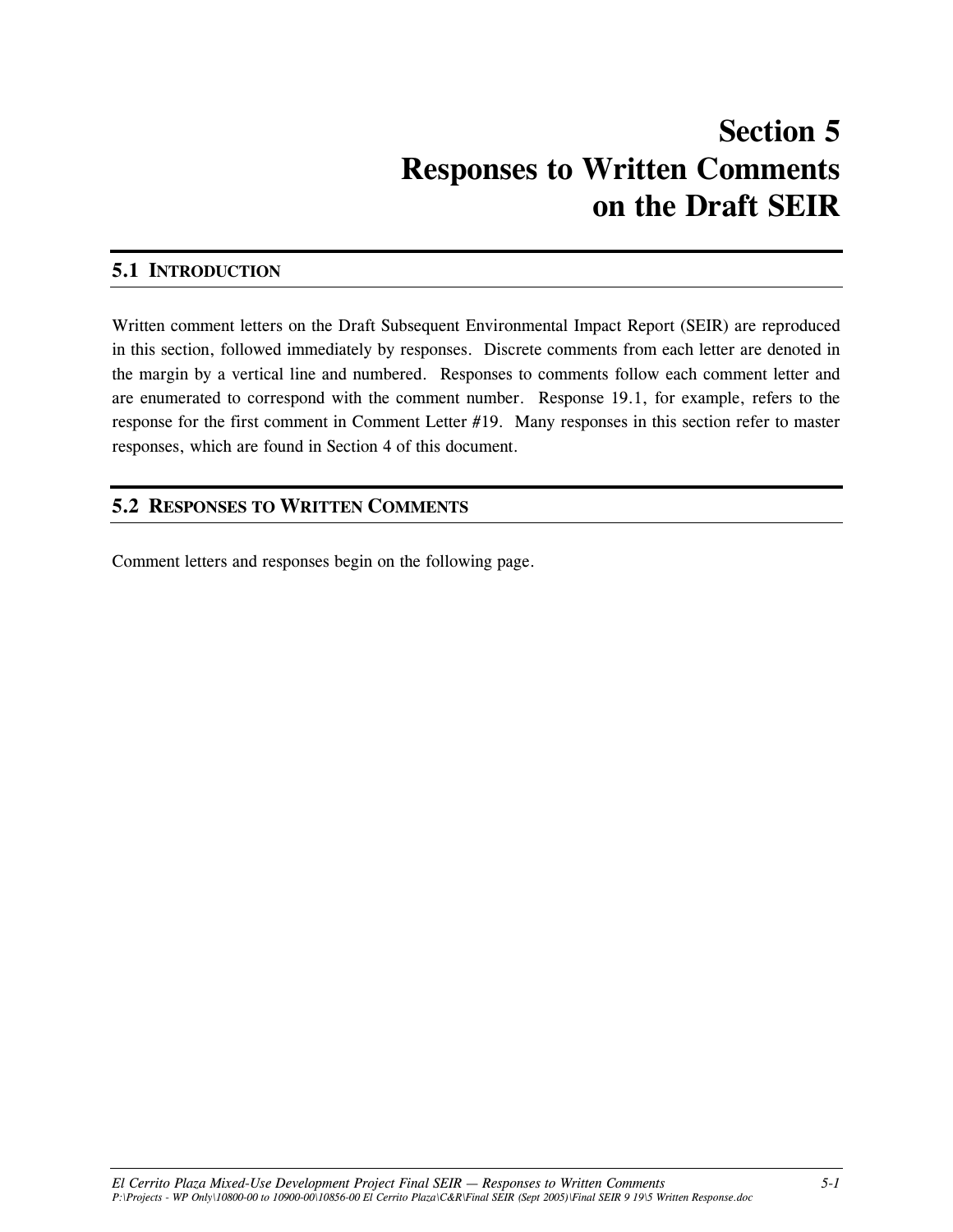#### **6.1 INTRODUCTION**

Oral comments on the Draft Subsequent Environmental Impact Report (SEIR) made at the December 1, 2004 El Cerrito Planning Commission public hearing are reproduced in this section. Discrete comments from transcripts from the public hearing are denoted in the margin by a vertical line and numbered. Responses are enumerated to correspond with the comment number. Response SP1.1, for example, refers to the response for the first comment from Speaker 1 at the Planning Commission public hearing. Many responses in this section refer to master responses, which are found in Section 4 of this document.

#### **6.2 PLANNING COMMISSION PUBLIC HEARING COMMENTS AND RESPONSES**

The December 1, 2004 Planning Commission public hearing transcript is reproduced beginning on the next page, followed by responses to speakers SP10 and SP16 only. All oral commentors, with the exception of Noel Plummer (Speaker 10) and Laurie Sobel (Speaker 16), also submitted written comments on the Draft SEIR that raised questions or topics that were similar enough to their oral comments as to warrant responses to their written comments only; therefore, in this document, there will be responses only to those oral commentors listed above as SP10 and SP16.

Please refer to Section 5 for responses to all other oral commentors, listed by name.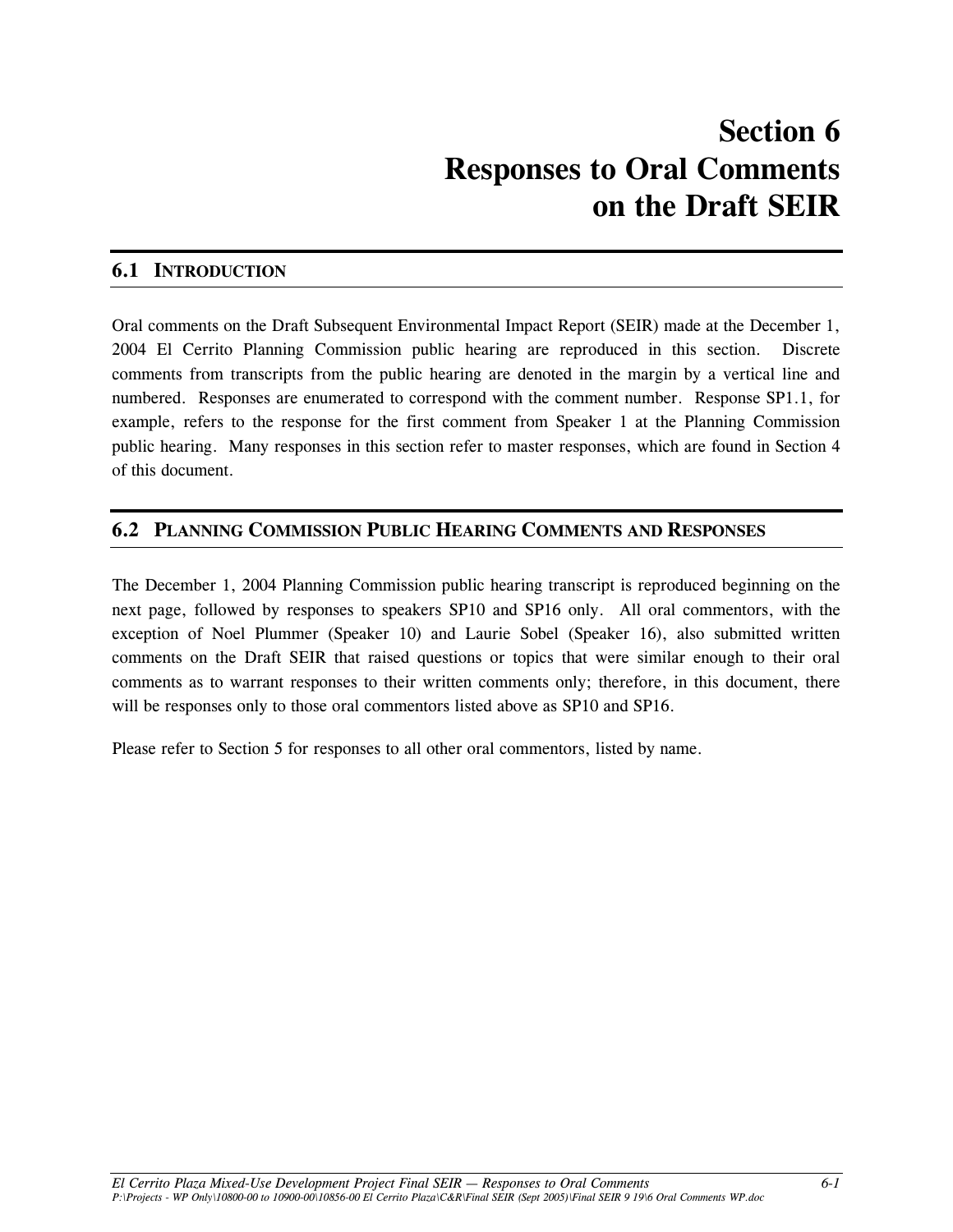# 12-1-04 DRAFT SEIR PUBLIC HEARING 12-1-04 DRAFT SEIR PUBLIC HEARING<br>Peter Varadi – Tahoe Place<br>Closest to the garage<br>**1.1 LEIR** does not mention Tahoe Place

Peter Varadi – Tahoe Place

Closest to the garage

- **1.1** EIR does not mention Tahoe Place
- 1.2<sup>*T*</sup> There will be impacts on the childcare facility. All impacts to children surrounding the  $\int_{1.3}^{\infty}$ garage are not in the EIR.
- 1.4<sup>I</sup> Safety on the Ohlone Pathway. EIR mentions adding safety equipment. Spoke about perceived safety – read from BART station access guidelines how Ohlone Path does not attract pedestrians. People might not use the path to get to BART due to safety reasons. Perceived safety is not address in EIR.

#### Charles Elmstedt 428 Norvell

A group of neighbors hope a lot of thought will go into the location of the BART garage and the housing. BART will not see any profits from Garage. Making housing available to Seniors will reduce the impacts to the area as Seniors don't have cars. Neighbors are

2.1 concerned the southeast corner will become very congested. What if Albany does close their streets? Who does the planning? These are supposed to be safety engineers. Safety issues in garage – will developer take care of that? How will that be enforced? Why would people pay and walk further when they can walk for free? Who will control the garage, the City or the developer? What effects will we see? **3.1 2.1**

Peter Loubal

No opposition to the housing. Protest the three minute limit. Wants to continue the

**3.1** financial discussion started in the OSH case. Believes that financials have a direct bearing on utilization.

# Mani Feniger 235 Behrens

Sound section – "BART train noise reflected from walls" ambient noise = noise is already unbearable in the area. "Although barely perceptible" is not true. It's actually

**4.1** louder than the report gives it credit for. Trying to stay with the current noise on BART is already difficult. Not a reality for the citizens to deal with anything louder. Noise extends up to Ramona. Statistics have nothing to do with the reality of the situation.

# Karen Summerly 202 Behrens St.

Renter, but opposed to the project. Health, safety, noise quality coments will be made in writing. Traffic – the SEIR says the purpose of the garage is to serve existing BART users. No data in SEIR justifying that comment. BART Ridership study is from 1999

- 5.1 (this is included in the SEIR) nothing since then is included in SEIR. SEIR says that Wilbur Smith Associates said the lots are filled up by noon – not supported by neighbor
- investigations. Nothing about Albany street closures. Extremely concerned developer 5.2 **Throughout All and Street Countries** Extremely concerned developer **5.3**<br> **F F 5.3**<br> **F F 5.3** and safety isuses for Albany middle school is not adequately addressed in the EIR –
- 5.4 especially between Masonic and Ashbury. Delays at those intersections are substantially longer than any delay listed in the SEIR.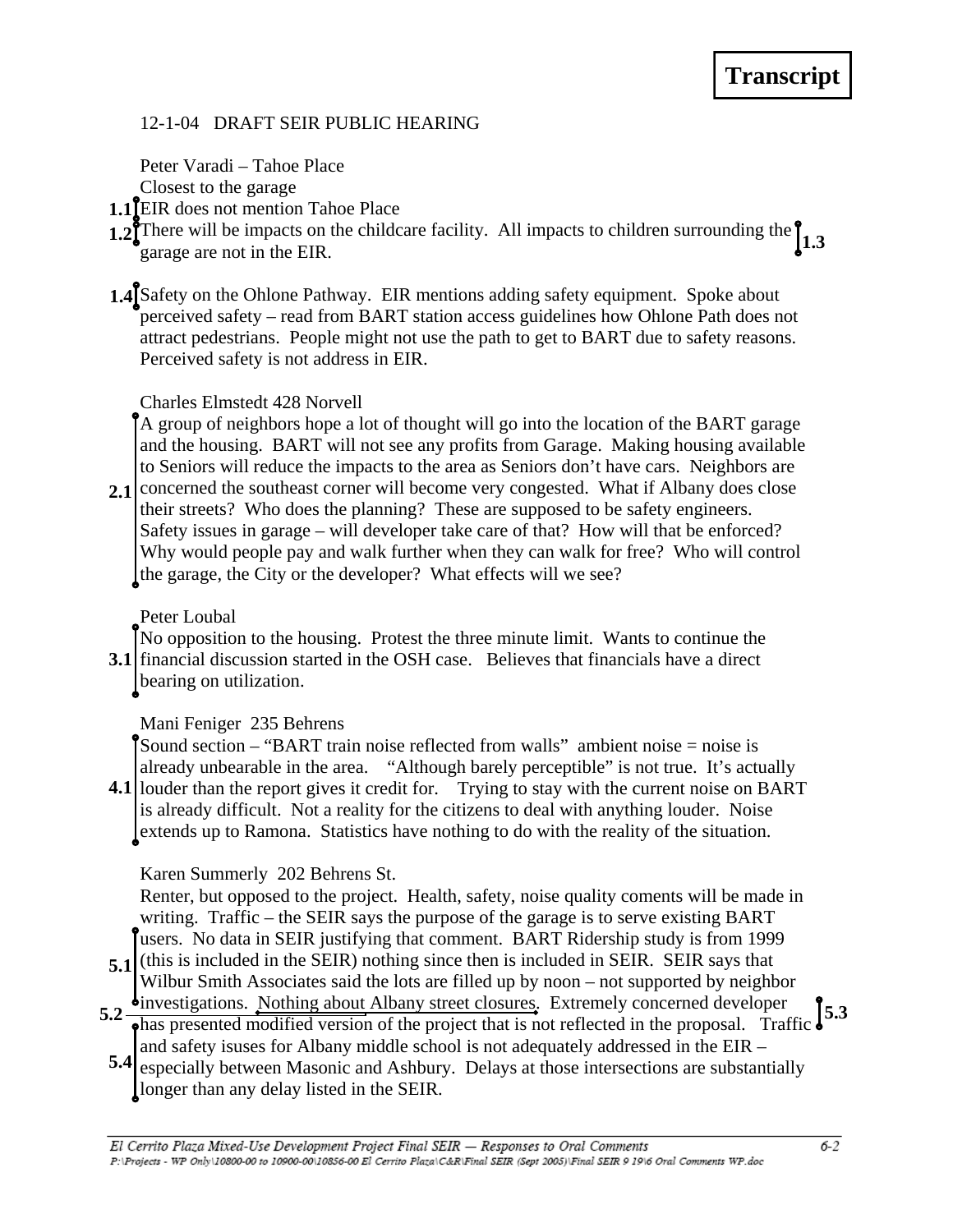Michael Gardner, 235 Behrens St.

Whether Parking lot is needed at all is not addressed in SEIR. We don't know who will **6.1** actually use the parking garage. On a weekday, in casual studies, neighbors found parking in BART lot has 50 empty spaces at noon. This is not a free project.

- Shading the Ohlone Greenway parking garage would shade Ohlone Greenway in  $6.2$  afternoons.
- Noise pollution not dealt with within SEIR. **6.3**
- View diminishment towering buildings will eliminate views for a number of people in El Cerrito & Albany. **6.4**
- Pollution on Cougar Field children playing on field are not considered local receptors in  $6.5$ SEIR.
- New Traffic Light on Fairmount @ Liberty significant waits on Fairmount now without **6.6** additional traffic. Issue not dealt with in SEIR.
- **6.7** Congestion in south part of Plaza how will traffic function in this area?

Mary Milton 206 Ashbury

This project is not Transit Oriented Development. TOD recommends 20-25 units per acre. TOD is in area where you can come and go easily. TOD provides amenities for the community. This project doesn't meet it. This project is not like Fruitvale which was a benefit to the community. This will deteriorate the neighborhood. Albany interaction. **7.1**

Charles Burress

Petition with 508 signatures given to Doug. Believes SEIR violates CEQA because the development in SEIR is not what the developer is proposing. Proposed new project at the

Albany School Board meeting. Less impact, maybe, but it will need to be analyzed. **8.1** Believes the project has been contaminated. Project changed before the SEIR was released.

Maggie Winslow 227 Behrens St. (Michael Graf's wife)

SEIR does not adequately study increases in PM2.5 – needs to look at that. During

- 9.1 Construction, SEIR says no significant impact if Bay Area Air Control Management District. SEIR needs to look at enforcement for requirements and mitigations laid out in **SEIR.** Did not look at impacts directly downwind of project in Cougar Field.
- Garage may not really be necessary. If the lot in the rear is empty all day and people **9.2** could park there and walk to BART, how would people use a garage.

Noel Plummer 415 Talbot Albany

Visual impact – Evelyn impacts – anywhere on Evelyn, views of hillsides obliterated. Views of hills on Talbot will also be affected. Lighting is an issue on the Plaza alone. **10.1**

**10.2**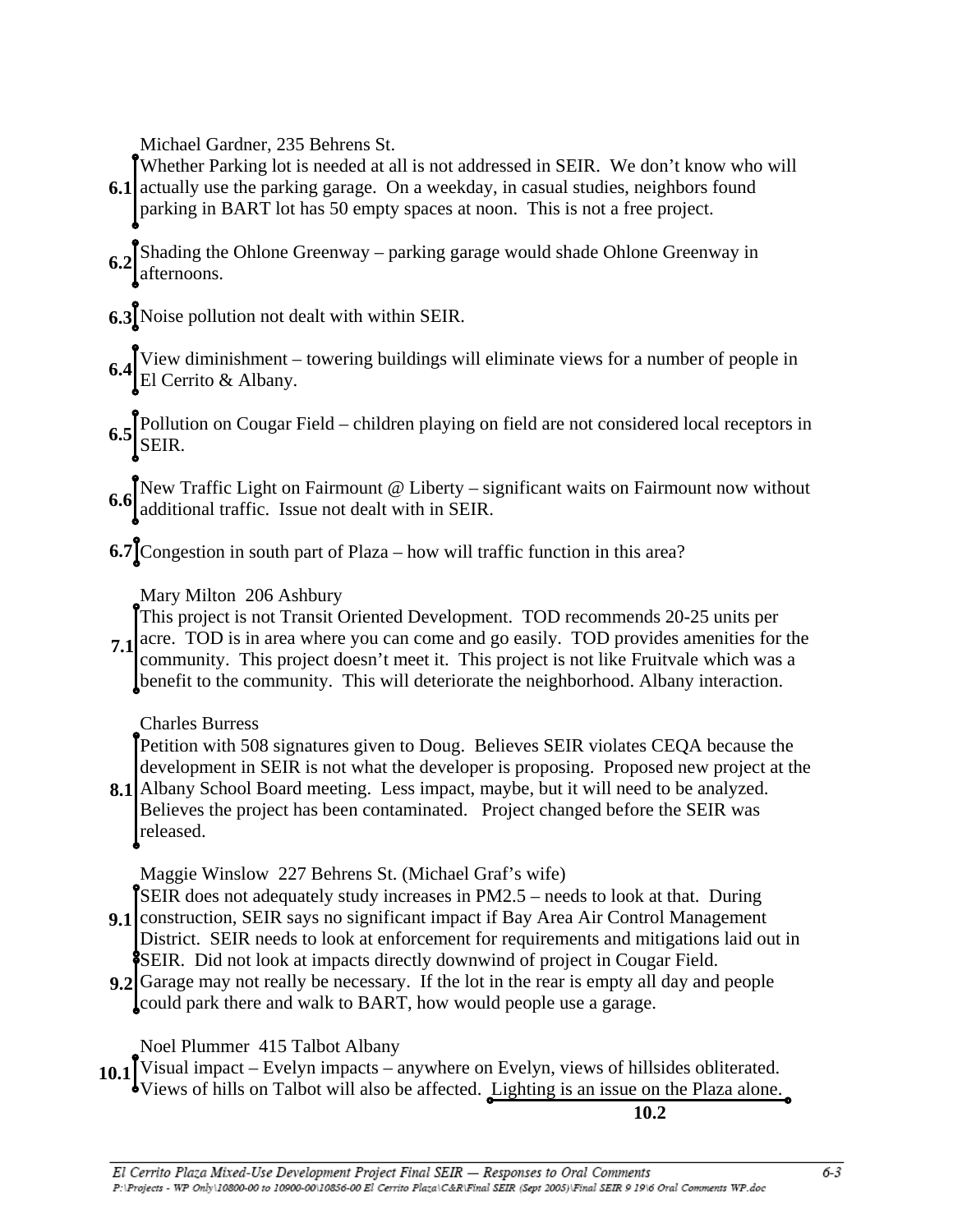Traffic issues along Talbot still a problem even with a one-way installation. Speed

10.3<sup>bumps</sup> will not alleviate the situation. Does not believe people will follow whatever the rules area. Does not believe any future construction will follow rules – the experience of the Plaza makes her believe

#### Eleanor Moses 622 Cornell St.

Impacts of traffic on the streets in Albany. SEIR did not adequately address traffic issues in Albany. Since renovation, traffic has increased. Increased traffic kills the community.

- 11.1 Does want to feel unsafe in her neighborhood. Does not believe impact of traffic on the neighborhood has been adequately addressed. Proposed mitigations to the streets will not necessarily allevaiate traffic impacts, but instead transfer the traffic somewhere else.
- 11.2<sup>T</sup>Traffic impact near Brighton Middle School should be addressed.

#### Lisa Schneider 500 Block Stannage

Pedestrian and bicycle impacts. SEIR disregards children in this area – especially at Brighton Middle School. Over 850 children attend the school on Brighton. Middle

12.1 school children not always reasonable pedestrians. SEIR needs to review child pedestrian patterns at different times throughout the day. If the project is built at planned, more parents may start driving to the school to protect their children.

The SEIR understates how many users will use the Albany streets to access the project. All the routes into the project will pass by parking spaces. Would like El Cerrito to allow **12.2** street closures.

Catherine Beller 130 Behrens

13.1<sup>I</sup>SEIR does not adequately address traffic on Brighton Avenue. Brighton between San Pablo and Key Route and from Portland to El Cerrito Plaza. Cougar Field is not just a play field, it's a community center of sorts for people in both El Cerrito & Albany. **13.2**

13.3 Increased noise to Behrens, Cornell, Fairmount, Tahoe Place (more check tape) not noted **13.3**

in the SEIR. SEIR is supposed to be snapshot of what could happen – SEIR should be **13.4**

address the impact of Albany closing the street. SEIR does not adequately address 13.5<sup>1</sup>/<sub>3</sub> quality of life and view issues. If mitigations say less than significant level and this

13.6  $\int$  doesn't happen in real life once the project is built – what do we do?

# Anne Lehman 223 Behrens St.

Pages 3.4-22 SEIR states quite clearly that the BART Station Plan that the plan does not 14.1 estimate any increase in ridership. Only patterns of trips will be altered. Internal circulation within the Plaza is called out as inadequate.

Views: SEIR does not mention the loss of the Mt. Tam views. **14.2**

1-2 decibels of increase is going to be significant because it's already so high. 3.5-13 two 14.3 mitigations – first one says limit increase to 1 decibel and second says reasonable design goals is to limit the increase to 2 decibels.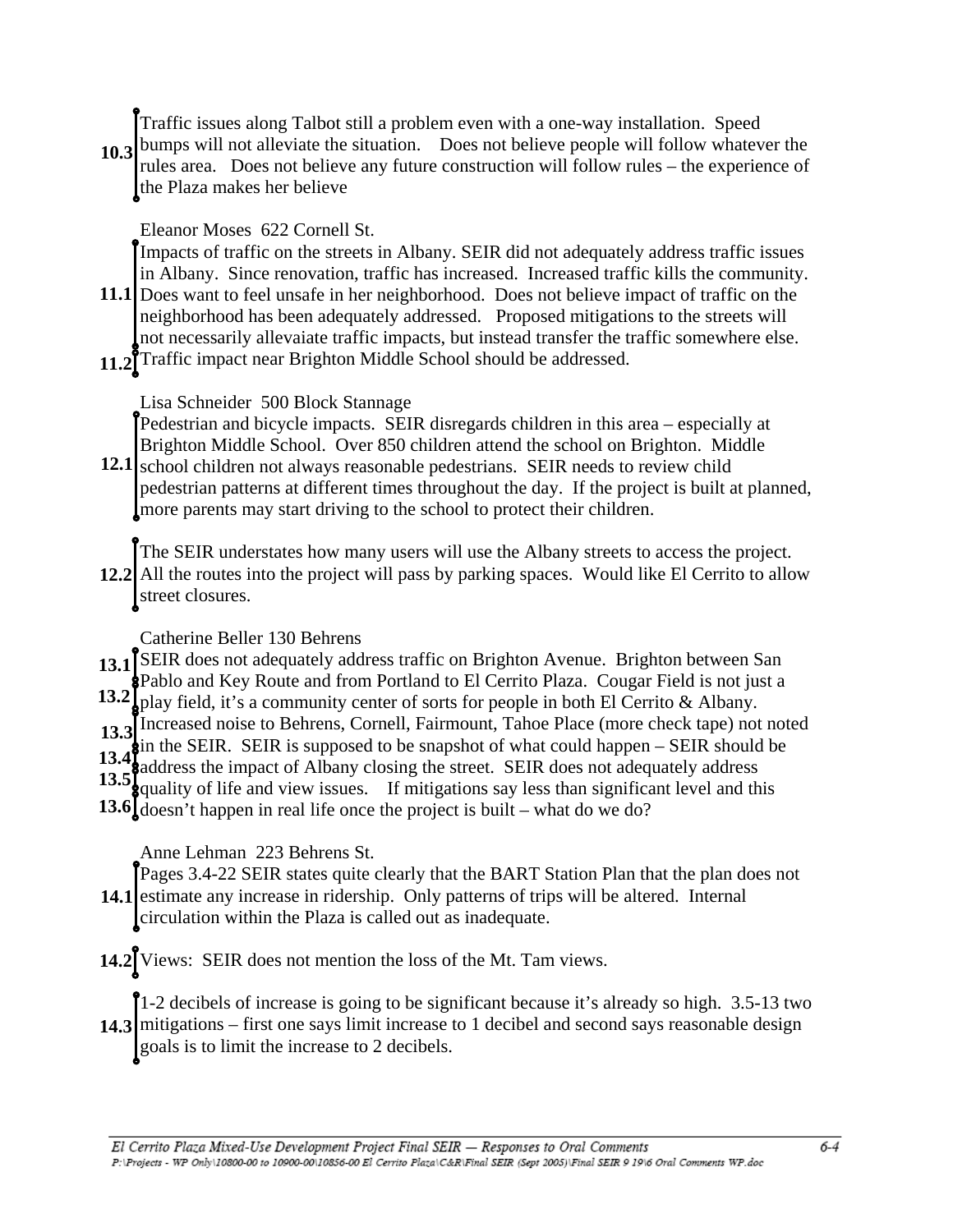Doug Donaldson – Chair of Albany Planning Commission – 627 Spokane in Albany

- 15.1  $\begin{bmatrix} 1. & L \text{U} \text{ Mitigation measure } 2.2 \text{project as currently designed does not conform to} \\ \text{current going. Another should not often depend complete} \end{bmatrix}$ current zoning. Application should not of been deemed complete.
	- $\hat{P}$ 2. Noise the SEIR provides good noise monitoring data. LDN of 78 dba says that
- this land is unacceptable for residential use. The SEIR doesn't go back and say there's also a land use impact. Because it says that, it is an significant and unavoidable impact. **15.2**

Laurie Sobel 131 Behrens

Bart is very noisy. This isn't a NIMBY crew – they want well planned development. 16.1 Invite Planning Commission to come out to Behrens Street. Even with double paned windows, the noise is unbearable.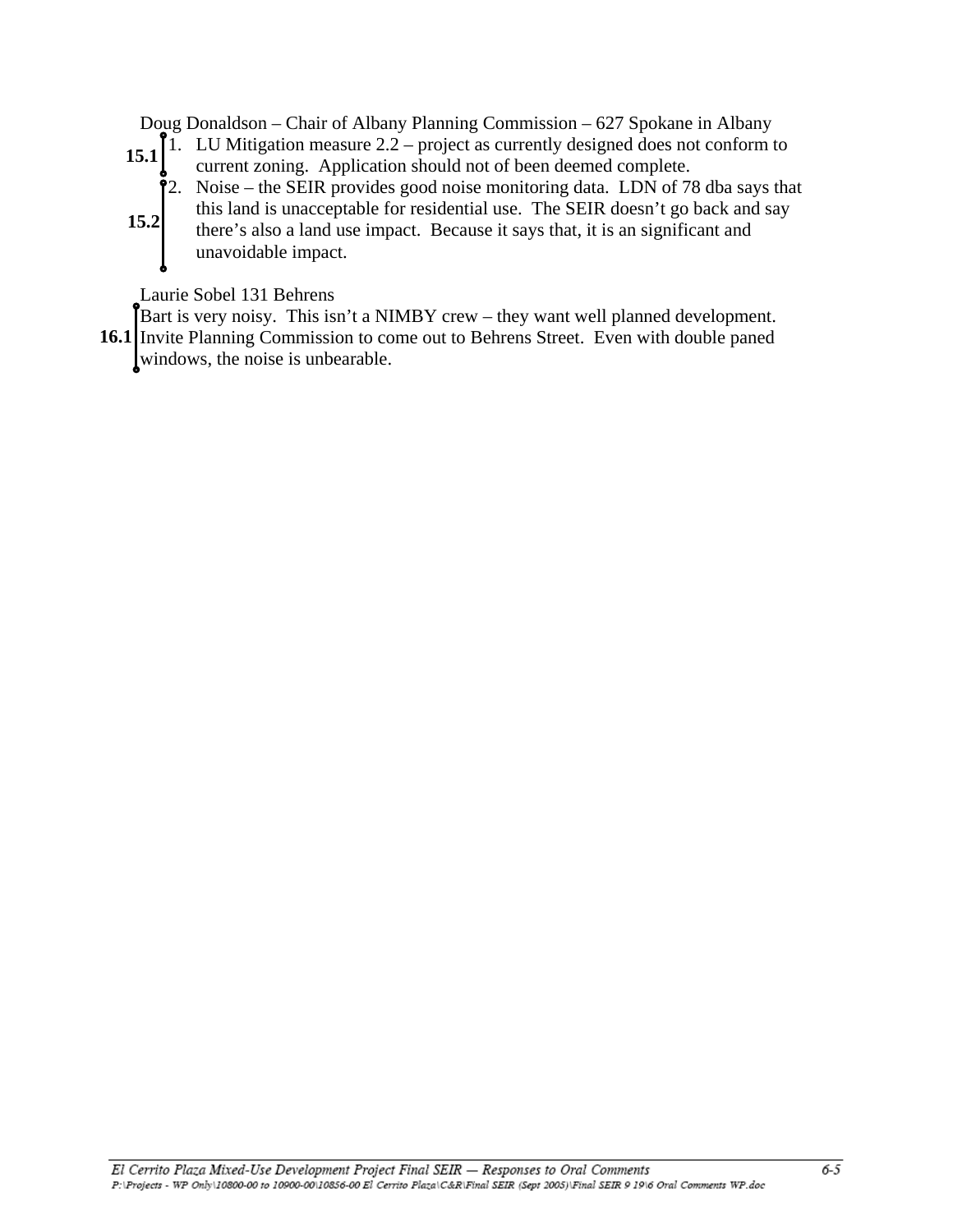# **1. Terry Roberts, Director, State Clearinghouse, Governor's Office of Planning and Research**

1.1 The State Clearinghouse indicates that the El Cerrito Plaza Mixed-Use Development Project Subsequent EIR has been distributed to state agencies and departments for review and that the City has complied with the State Clearinghouse review requirements. No further response is warranted to this commentor, although it is noted that direct responses have been prepared to the responsible agencies and other public agencies that submitted comments.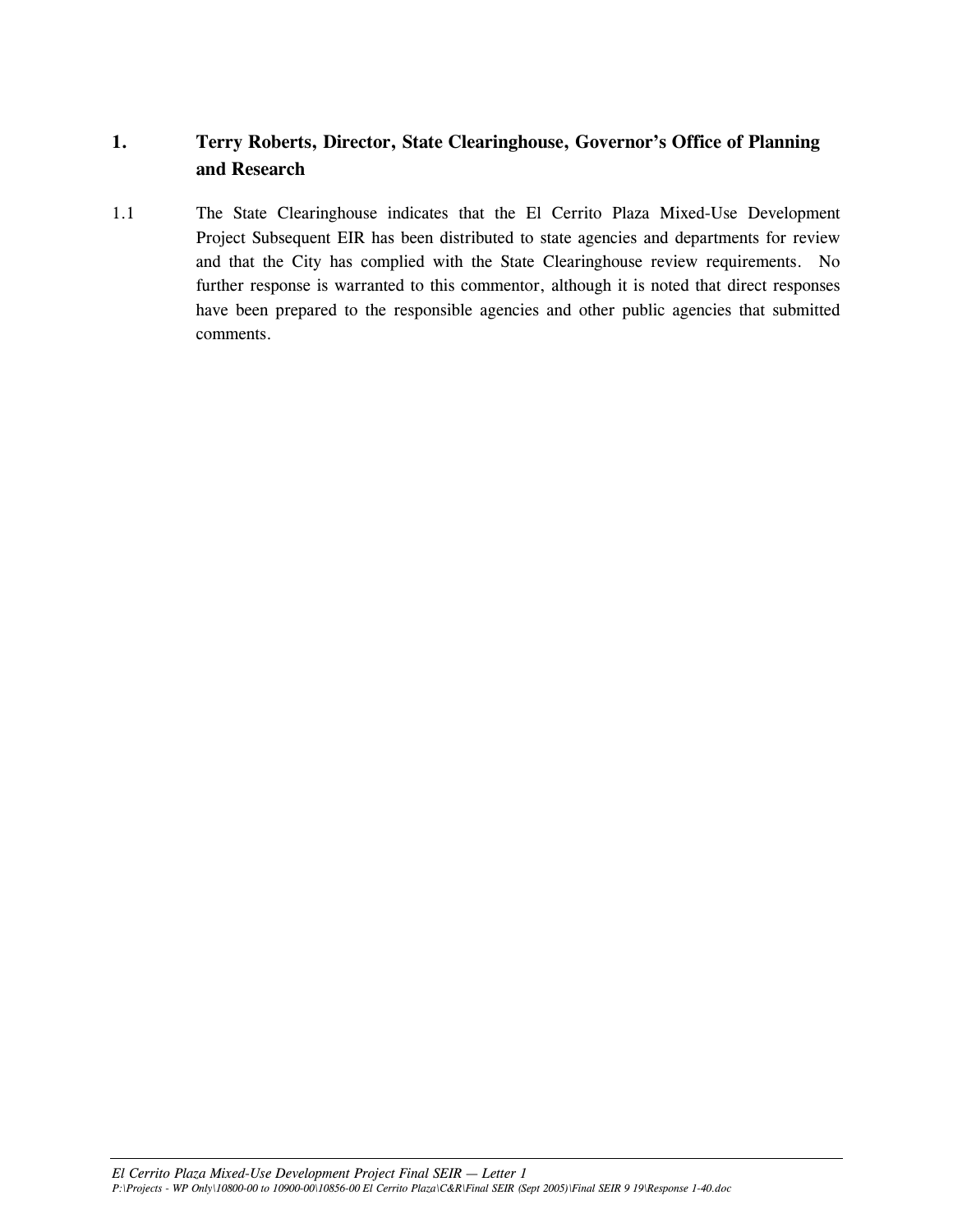#### **2. Robert W. Floerke, Department of Fish and Game**

2.1 The Department of Fish and Game has reviewed the Draft SEIR for the El Cerrito Plaza Mixed Use Development Project and has no specific comments concerning impacts to biological resources. No response is necessary.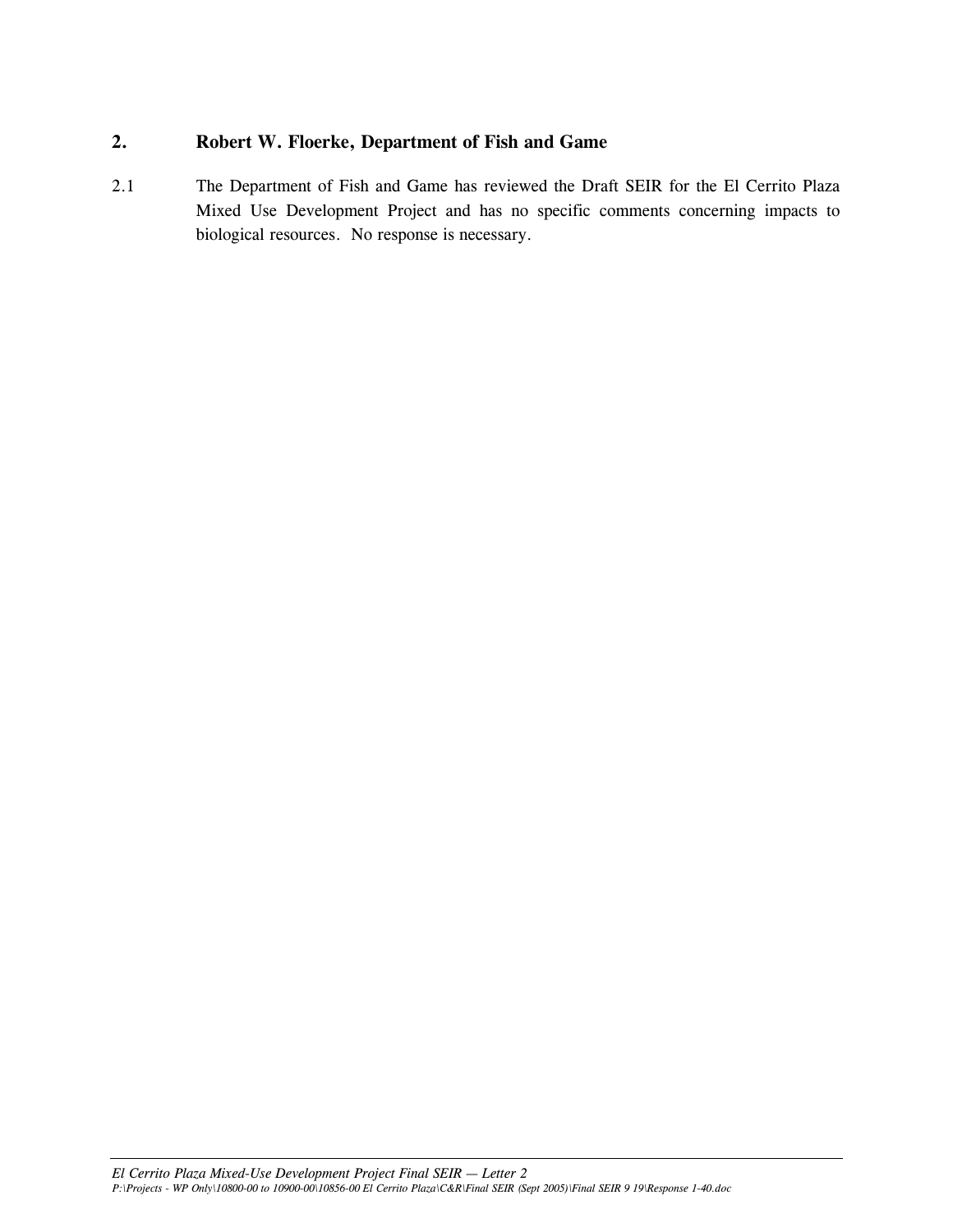#### **3. Deidre Heitman, BART**

- 3.1 Recent analysis does not contradict the findings of the previous analysis, much of which was conducted along the BART system. The point made by the commentor, that the Draft SEIR overcounts auto trips, underscores the conservative approach to the traffic analysis. This approach has been used to ensure that the maximum reasonable impacts on intersections are acknowledged. While the commentor disagrees with this approach, it properly addresses the possibility that the project may not yield transit ridership as great as other BART stations.
- 3.2 The BART parking structure is not proposed as part of the Residential Only Alternative, the new proposed project. Thus, concerns about the trip generation and distribution of garage-related traffic are no longer relevant.
- 3.3 The parking information from Wilbur Smith Associates cited on page 3.4-11 was thought to be from BART's recent station surveys. However, in acknowledgment of the comment, text on page 3.4-11, paragraph 4, sentence 7 is replaced by the following text:

 In a survey conducted for BART in Spring 2004, no regular parking spaces were available after 7:45 am. ("Regular" means those spaces not reserved for carpool/mid-day, or for the reserved parking program.)

3.4 Most traffic from the proposed residential units would access the site along other routes and the remaining traffic would represent a negligible increase over what ordinarily occurs in the parking area near the coffee shops.

> The project would not generate a substantial amount of traffic compared to background traffic. The project as currently proposed would generate a maximum of 78 trips spread over a peak hour using a variety of routes. This period may not coincide with peaks in other uses in the area, but it is the maximum amount of hourly traffic that would be generated by the project. This trip generation is conservative because it is assumed that none of the project-related trips would use BART or other transit. Still, this traffic represents just over one additional vehicle per minute. During other periods, the amount of project-generated traffic would be even less than one vehicle per minute.

> The volumes of traffic generated by the currently proposed project do not represent a significant impact to pedestrians. The highest concentration of project traffic would occur at the intersections of Evelyn/Brighton and Talbot/Brighton. Even with the project, the traffic levels at these intersections would still remain less than currently exists at Cornell/Brighton, where pedestrian safety has not been a particular concern. Students walking along Brighton Avenue would therefore experience less conflicting vehicular movement at the locations where project traffic would be generated than they do at an existing location where no hazards have been reported. This is an indication that potential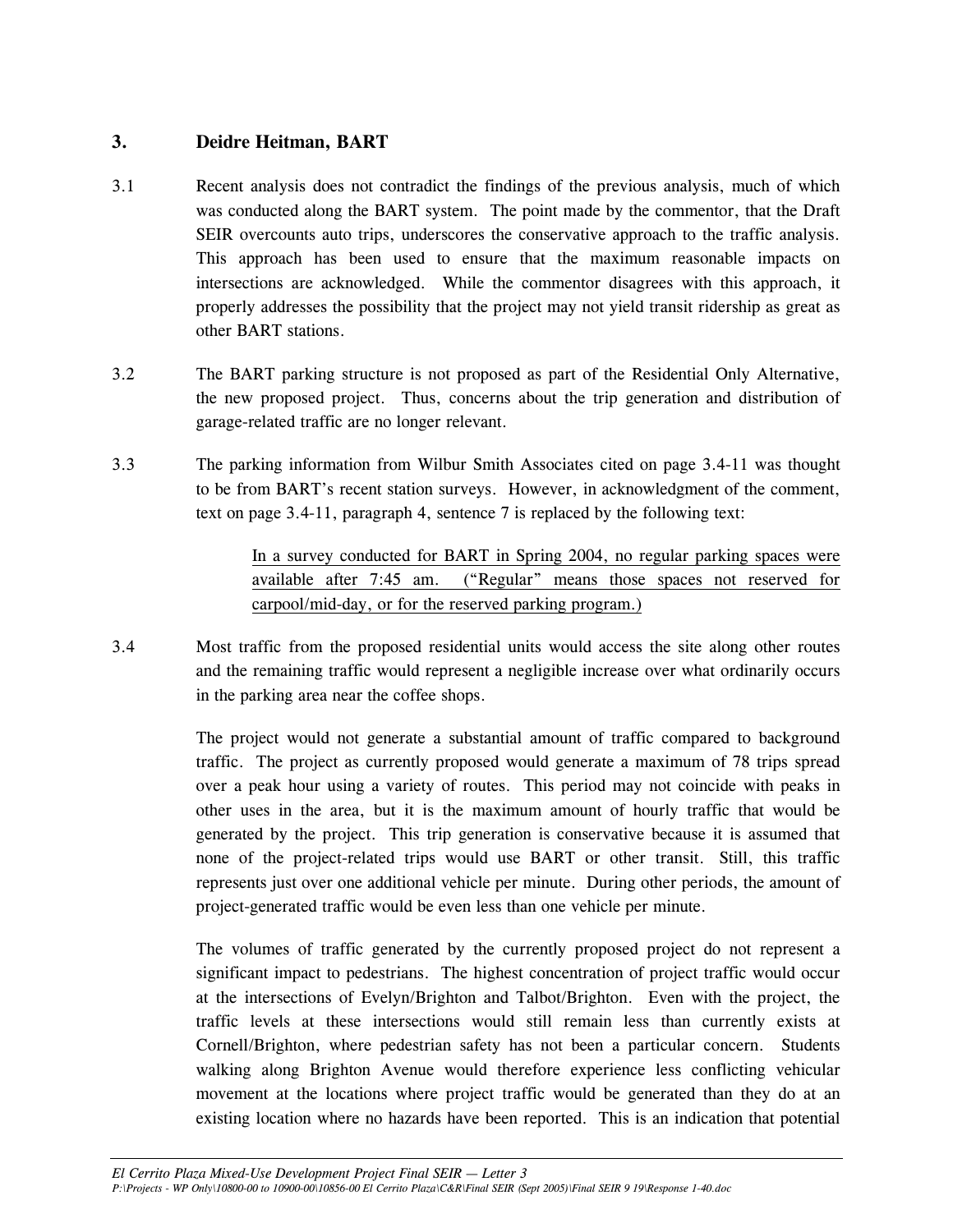negative impacts to pedestrians would not result from the range of traffic volumes on these three street segments.

 While it is recognized that an increase in traffic could present pedestrians with new conflicts resulting in a significant impact, a peak increase of one or two vehicles per minute would not increase pedestrian safety impacts to a significant level.

It is standard practice for assumptions to be made based on judgment and reconnaissance of the setting and that on-site traffic congestion is evaluated where an obvious or welldocumented safety problem exists or the owners of the private development successfully request such an undertaking.

- 3.5 A child care facility is not part of the Residential Only Alternative. Accordingly, concerns regarding the validity of the child care facility trip generation rate are no longer relevant.
- 3.6 The generation rates used to estimate the number of school-aged children is referenced in footnote 34 on page 3.13-11 of the Draft SEIR. As noted by the commentor, the demographic profile of households in a transit-oriented development likely differs from other households in the community and thus may result in fewer school-aged children. Nevertheless, in the absence of a marketing plan or housing costs for the proposed units, it is not possible to accurately adjust the household composition to reflect the future occupants. If the future households have fewer school-aged children than the average household in the school district, then the Draft SEIR conservatively overestimates the future school enrollment from the proposed project. Since the Draft SEIR indicates that the proposed project would have a less-than-significant impact, a transit-oriented development household with fewer children per household would have even less impact. Thus, the conclusion in the Draft SEIR would not change.
- 3.7 Page 4-5 of the Draft SEIR presents hypothetical scenarios that could be advanced as a reduced project alternative. The discussion in the last paragraph on page 4-5 discloses the rationale used by the EIR preparers to select the most viable expression for a reduced project alternative. Scenario 2 reduces the parking garage so significantly that it does not remotely achieve the project objective and was therefore deemed unworthy of any further exploration. There are other scenarios that can reduce the overall size and scale of the project and better achieve the project objectives.

As noted by the commentor, the BART Parking Garage Relocation Alternative also falls short of meeting the project objective, but the reduced size of the garage is not so dramatically reduced that it should be dismissed. In the evaluation of this alternative on page 4-7 (see paragraph 3), the Draft SEIR states that "the project objective of providing a 400-space BART parking garage would not be met and Measure C funding would likely be rescinded."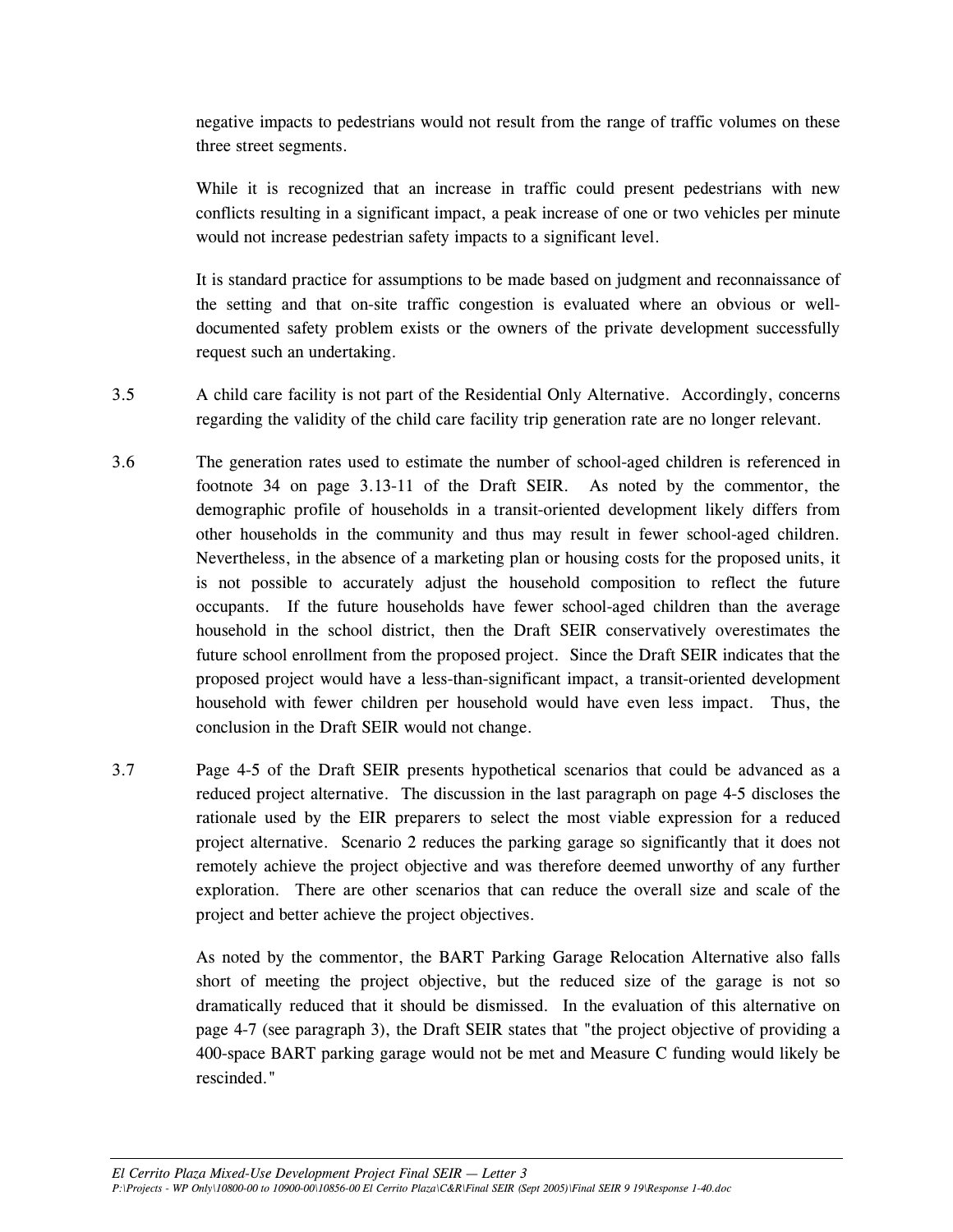3.8 The Ohlone Greenway is not part of the project. The project makes adequate measures to ensure access from the project site, the daylighted creek, and the shopping center to the Ohlone Greenway. Access to BART and pedestrian conditions along the Ohlone Greenway are not substantially affected by the Residential Only Alternative, the new proposed project.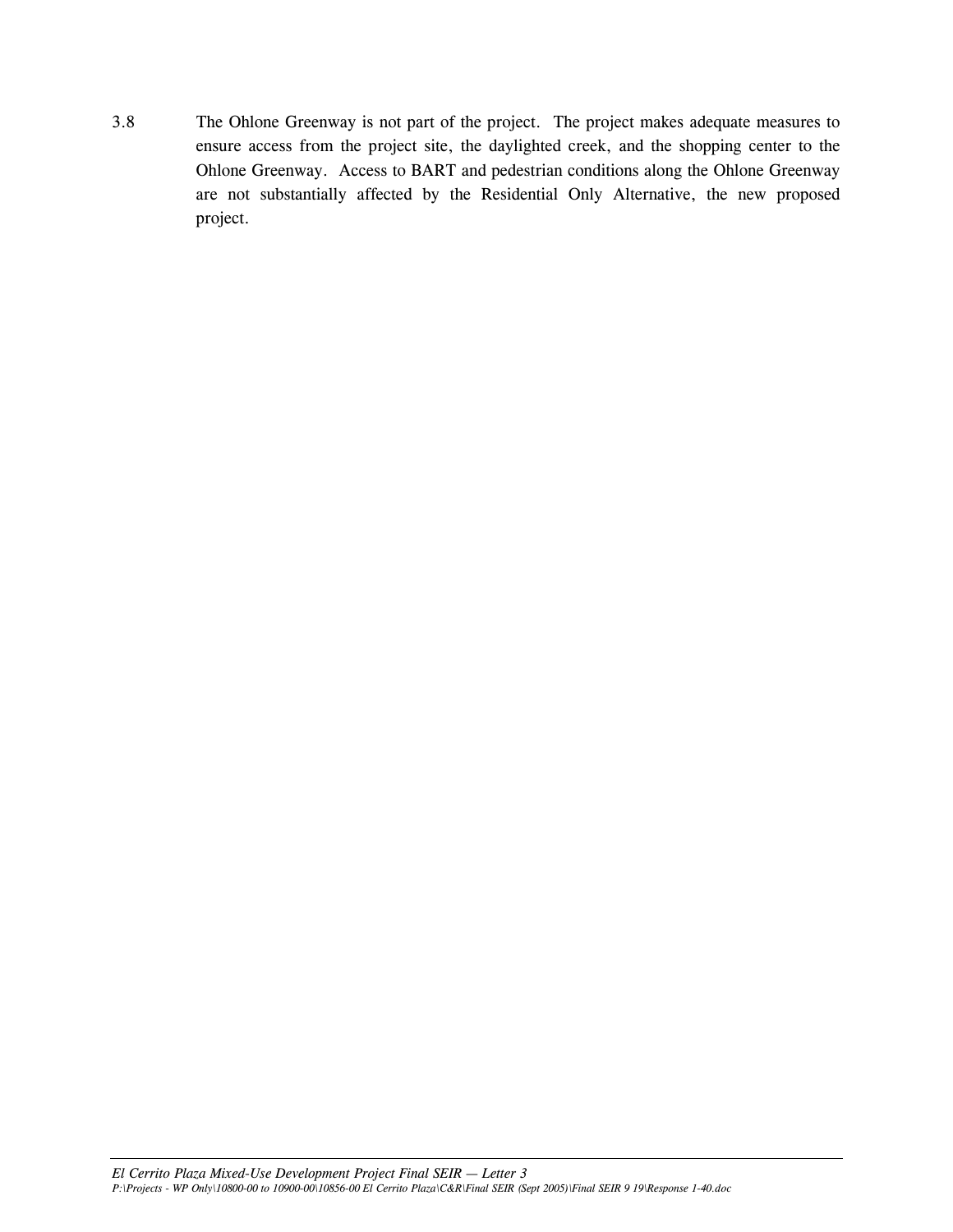#### **4. Robert Good, Mayor, City of Albany**

- 4.1 The commentor requests that the Draft SEIR explain how the City of El Cerrito can violate its own *General Plan* when it comes to allowing a density greater than what the *General Plan* permits. Please refer to Section 2.2 of this document, Land Use, Plans, and Zoning subsection, which explains that the Residential Only Alternative would result in a density of 45 dwelling units (d.u.)/acre. As stated on page 3.1-6 of the Draft SEIR, *General Plan* Policy LU1.7 allows a maximum multifamily density of 35 d.u./acre, except as otherwise provided in the *General Plan*. Per Table 4-2 of the *General Plan*, the maximum density increases to 45 d.u./acre through the City of El Cerrito's Incentives Program. The Residential Only Alternative would be processed under the City's Incentives Program and, as such, would be consistent with *General Plan* Policy LU1.7.
- 4.2 The cumulative traffic forecast in the Draft SEIR, in the short term, takes into account known approved projects (see page 3.4-12). Long-term traffic forecasts use the CCTA West Contra Costa model and reflect adopted land use plans.
- 4.3 Whether or not the CCTALOS software commonly underestimates intersection level of service, the CCTA requires its use. Although the methodologies presented in the Highway Capacity Manual and those incorporated into the SYNCHRO software are widely accepted, they are not the methodologies approved by the Contra Costa Transportation Authority or the City of El Cerrito. The Highway Capacity Method and the CCTALOS method are not comparable because they do not measure the same traffic conditions. The CCTALOS method provides LOS based on a measure of critical volume to capacity, whereas the Highway Capacity Method is based on vehicle delay. The two can be correlated but they are not the same methodology.

 It is acknowledged that the use of SYNCHRO allows for more detailed inputs than the CCTALOS methodology, but in order to characterize the results as 'more-accurate,' it would be necessary to demonstrate detailed calibration of the inputs to conditions in the field. Such information is not contained in the peer review.

4.4 The Residential Only Alternative would not trigger an impact based on the TIRE index and mitigation is not required. The TIRE index is a tool that can be used to shed some light on the effects of traffic volumes on residential environments.

> The description of the effect of traffic as "high" does not equate to an impact. Impacts are determined by changes in the TIRE index, in effect, changes in perception, unlike delay or collision data. Care must be applied when inferring that an existing condition is deficient or that it is fixed by simply diverting traffic.

> The correct interpretation of the TIRE index on Brighton is that the perception of traffic effect would be high with or without the project and that the project itself does not result in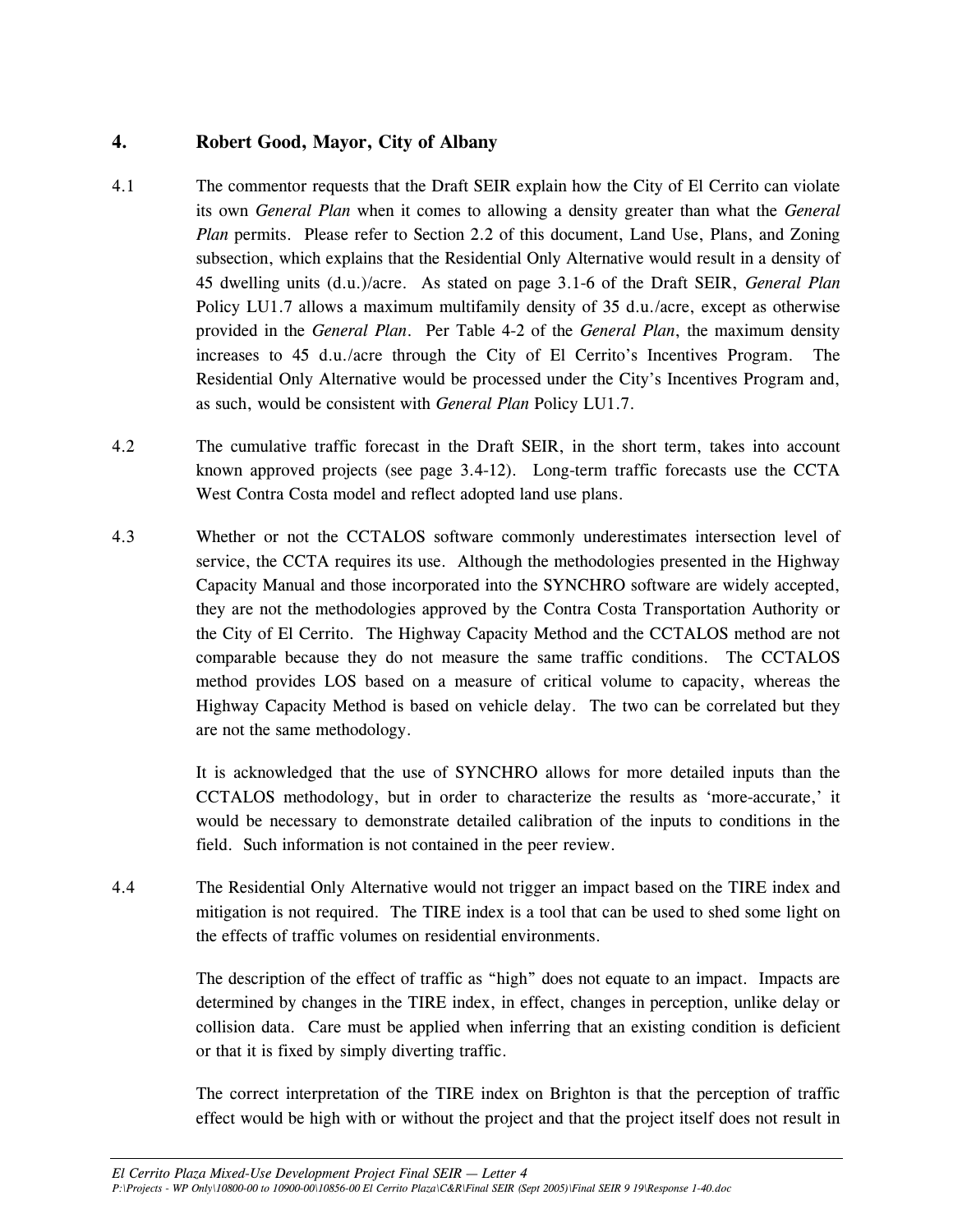a significant change in the perception of traffic. Accordingly, there is no impact to be mitigated on Brighton.

The Residential Only Alternative would generate a maximum of 78 trips spread over a peak hour using a variety of routes. This period may not coincide with peaks in other uses in the area, but it is the maximum amount of hourly traffic that would be generated by the project. This trip generation is conservative because it does not assume that any of the trips would be made on BART or other transit. Still, this traffic represents just over one additional vehicle per minute. During other periods, the amount of project-generated traffic would be even less than one vehicle per minute. Thus, the proposed project would have negligible effects on circulation within the Plaza.

- 4.5 Transportation impacts related to the closure of Albany streets were described in the Draft SEIR for informational purposes based on a request from the City of Albany. Wherever project impacts have been found that result from this scenario, mitigation measures have been identified where feasible. As stated on page 3.4-10 of the Draft SEIR, any action taken by the City of Albany would be considered a separate project, and would require its own CEQA documentation, including identification of feasible measures to mitigate any potentially significant impacts, such as land use impacts. The Residential Only Alternative would not in it of itself result in the closure of Albany streets and, as such, would not bring about the division of a community. To the degree that this action would affect the traffic impacts of this project, the analysis provided in the Draft SEIR is adequate.
- 4.6 The commentor references the *Peer Review of Traffic Study* and its conclusions that a parking structure, as proposed, does not serve the best interest of BART patrons, speculates that the lot would not be utilized, and questions justification for its construction. Since the BART parking structure is not proposed as part of the Residential Only Alternative, justifying the need for it is not necessary.
- 4.7 The lighting levels along the Ohlone Greenway are an existing condition. The proposed project would not result in a change in the intensity of the ambient light conditions along the parkway and thus would not result in a physical impact. Instead, the revised project, which proposes residential uses only on the project site, would increase the informal surveillance of the greenway since there would be windows facing onto the Ohlone Greenway. The proposed Residential Only Alternative would improve the existing conditions because this stretch of the greenway passes an unused portion of the El Cerrito Plaza at the back of retail outlets, where there is virtually no surveillance.
- 4.8 The total traffic added by the Residential Only Alternative to the El Cerrito Plaza circulation system is 28 trips in the PM peak hour. Based on the traffic study of the Residential Only Alternative, the new proposed project would result in five northbound and one southbound vehicles traveling behind Albertson's in the AM peak hour and two northbound and six southbound vehicles in the PM peak hour. This volume of traffic is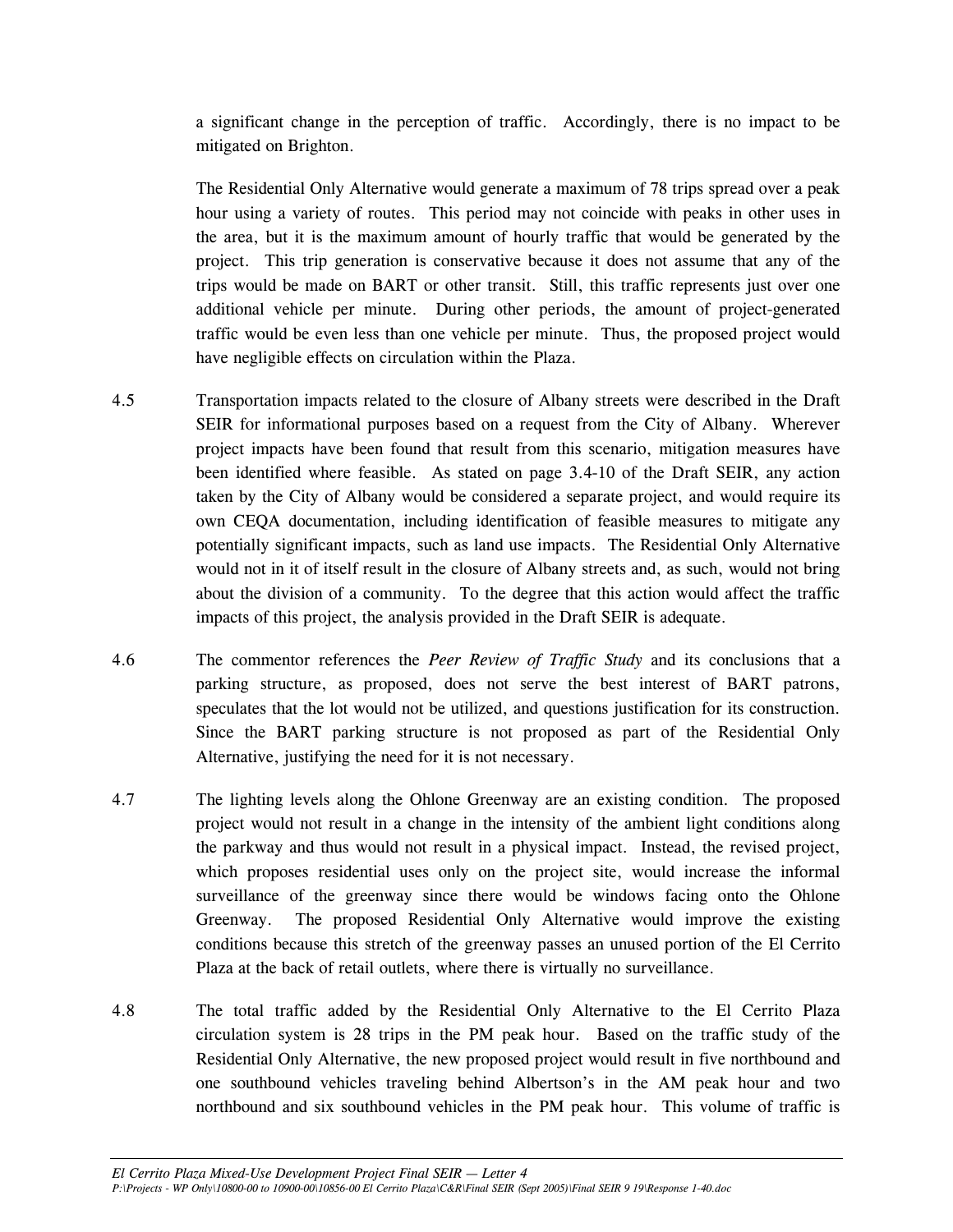considered negligible in terms of affecting pedestrian movements in this area. See Master Response 2 in Section 4 of this document for additional discussion of circulation within the El Cerrito Plaza.

4.9 The Courts have established that a parking shortfall is not an environmental impact (see *San Franciscans Upholding the Downtown Plan v. City and County of San Francisco*). A shortfall in the number of available parking spaces therefore does not require mitigation, but the recommendations described in the Draft SEIR still merit consideration. Nonetheless, the City of El Cerrito has the authority to adjust the number of required parking spaces for the Residential Only Alternative under the City's Incentives Program. The project sponsor is seeking consideration of the project under this program and the Planning Commission will determine whether the proposed 158 parking spaces would adequately serve the residential project.

> The current proposal's parking requirement and the proposed parking have changed from those identified in the comment. The child care facility is not part of the Residential Only Alternative. Under the Residential Only Alternative, the project would include 158 parking spaces. The current proposal includes 55 single bedroom facilities and 73 two bedroom and town house units. Under City of El Cerrito zoning requirements, this development would require 201 spaces, so there would a shortfall of 43 spaces. In the project setting, despite considerable use of the El Cerrito Plaza parking lot by BART users and others, there is no documented evidence of a persistent parking shortfall in the project area.

> The proposed residential units would be within a quarter mile of the BART station with direct access by pedestrians and bikes along the Ohlone Greenway. San Pablo Avenue and Fairmont Drive are both well served by bus transit. All of these factors and the overall mixed use environment reduce the need for auto ownership among the project residents and for auto trips among guests. These factors will be considered by the Planning Commission in determining whether there would be sufficient parking at the project under the Incentives Program.

4.10 The BART parking structure is not proposed as part of the Residential Only Alternative. Therefore, a response to this comment is no longer necessary.

> Furthermore, most traffic from the proposed residential uses would access the site along other routes and the remaining traffic would represent a negligible increase over what ordinarily occurs in the parking area near the coffee shops.

4.11 The commentor notes that additional land will be needed to accommodate the proposed daylighting of Cerrito Creek and the associated pedestrian and bike paths. As discussed in Section 2.1 of this document, daylighting would include, approximately, a 60-foot creek corridor right-of-way, where 20 feet would be dedicated to bank slopes and 39 feet to the meandering belt, which would include an 11-foot-wide active channel. The proposed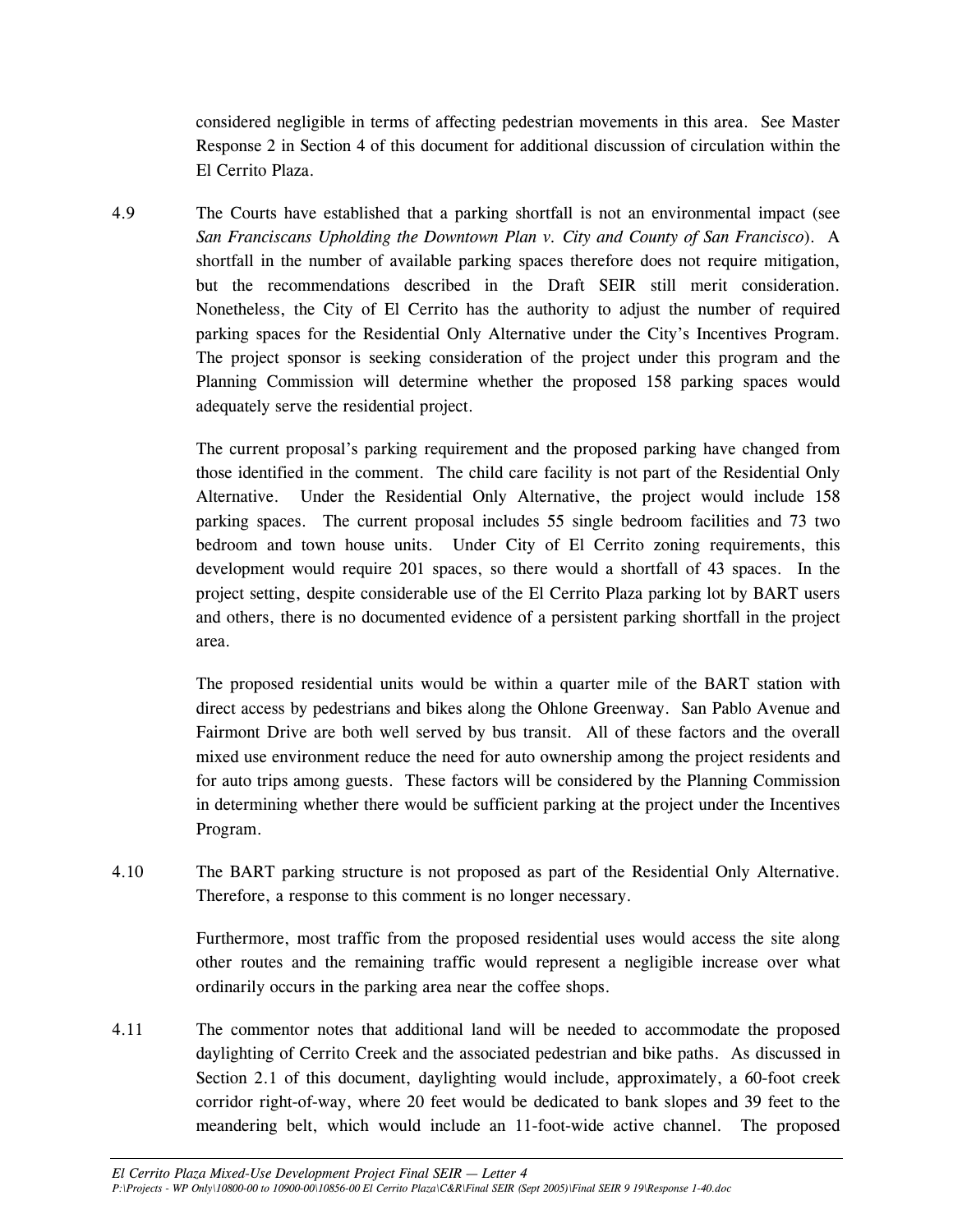multi-use path north of the creek would be 10 feet wide with 2-foot buffers on each side. Thus, a total of about 74 feet would be required to accommodate the creek restoration.

A Hydrologic Study and Initial Site Planning Recommendations (Technical Memorandum) for Cerrito Creek was prepared in July 2004. The Technical Memorandum states that additional right-of-way may be required to provide for set-backs from existing or proposed walls and buildings. Mitigation Measure BR-3.1 requires a 12-foot setback from the top of the bank (see page 3.8-13 of the Draft SEIR). As discussed above, the Residential Only Alternative would include a 14-foot-wide multi-use path (10-foot path with 2-foot buffers) that would serve as a setback from Cerrito Creek. Since the Residential Only Alternative already incorporates the multi-use path into the site plans, no additional right-of-way would be necessary.

 The commentor states that the 12-foot setback from the top of the bank, as prescribed by Mitigation Measure BR-3.1, is not adequate to protect the wildlife and aquatic habitats of Cerrito Creek. As discussed on page 3.8-14 of the Draft SEIR, overall impacts from daylighting and restoration of the creek would be beneficial to plant and wildlife habitat. The daylighting of Cerrito Creek would create wildlife and aquatic habitat because presently this portion of the creek is culverted and, as such, provides no benefits to plants or animals.

The California Department of Fish and Game was provided a copy of the Draft SEIR and had no specific comments on the project's impacts on biological resources (see Comment Letter  $#2$ ). However, the Draft SEIR notes that the project sponsor will need to consult with the California Department of Fish and Game before undertaking daylighting of the creek in order to secure a Streambed Alteration Agreement and in the design of public access. Accordingly, the California Department of Fish and Game may still comment on the design of the creek daylighting, including the appropriateness of the proposed creek setback.

4.12 The commentor is concerned about the shadow impacts of the proposed project on the nearby apartment building at 401 Evelyn Avenue. The commentor states that the apartment building at 401 Evelyn Avenue is approximately 35 to 45 feet high. The heights of the Residential Only Alternative buildings are less than the building heights of the proposed project. The proposed project would be approximately 46 feet high near the BART tracks, next to the subject apartment building. Therefore, the difference in height would not be considered substantial. Also, in the San Francisco Bay Area, the solar path proceeds from the east to the west and is generally to the south of the local latitude. Thus, as a general rule of thumb, shadows cast by proposed structures lie to the northwest in the morning hours, lie generally to the north during the midday, and then lie to the northeast during the afternoon hours. Given this shadow pattern, the proposed project would not shade areas to the south of the project site, which is the location of apartment building in question. Please see the visual quality analysis of the Residential Only Alternative in Section 2.2 of this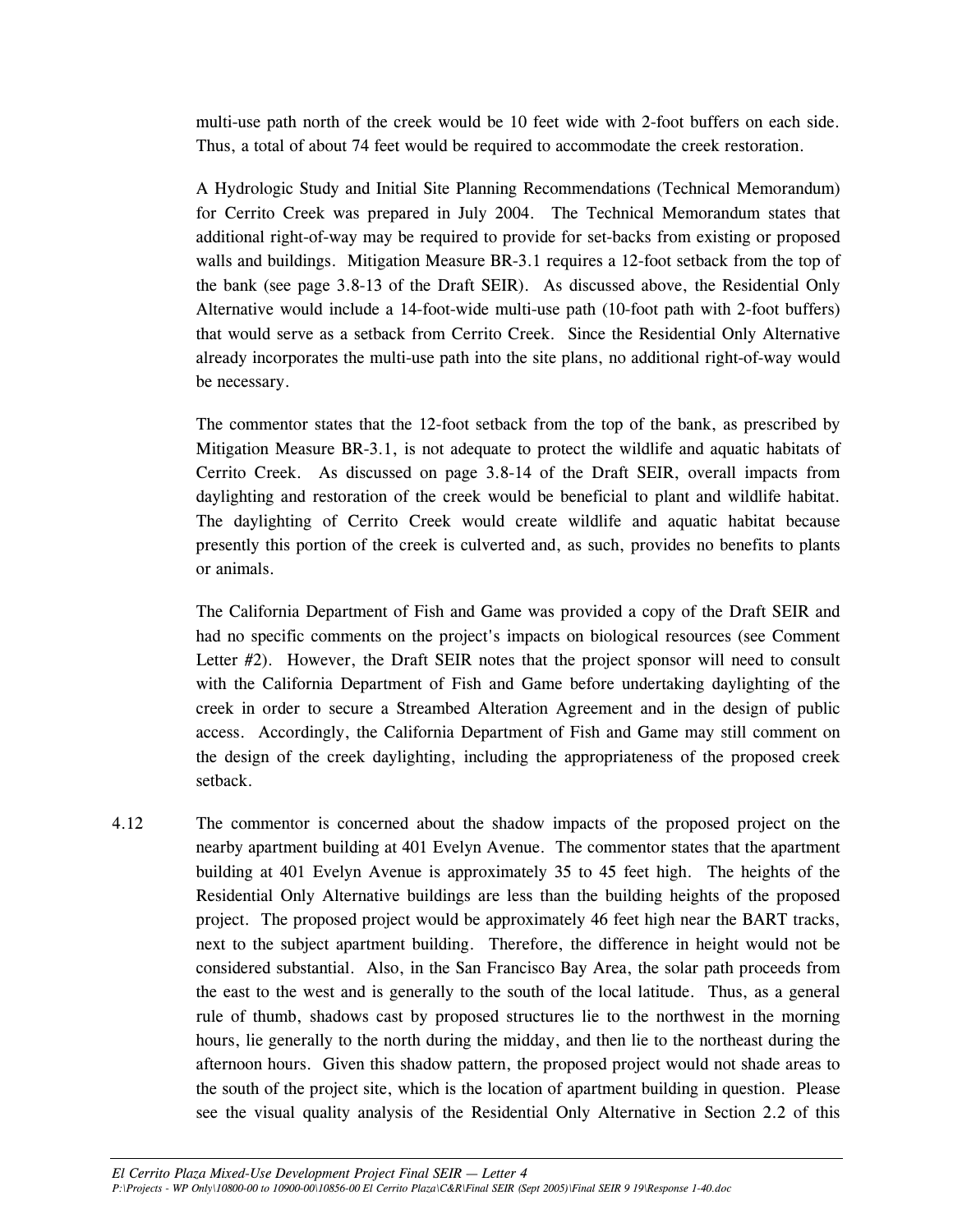document, for more information on shadow impacts. Additionally, the Subdivision Map Act states that development must not shade a building in such a way that sunlight cannot reach solar collectors atop that building's roof. Based on a visual reconnaissance of the buildings surrounding the project site, the building at 401 Evelyn Avenue does not have solar panels atop its roof.

- 4.13 The commentor is concerned about the height and bulk of the proposed project in relation to surrounding structures. The commentor is referred to Section 2.2 of this document and particularly the visual simulations of the Residential Only Alternative's building height impacts. While the residential structures would demonstrably alter views from Evelyn Avenue, as reported in the Draft SEIR on page 3.3-19, this is not considered significantly adverse for the reasons cited in the Draft SEIR on page 3.3-19 and 3.3-20. Specifically, the project-related buildings would be in scale with existing adjacent development, the architecture would include articulation to reduce the massing (these features are not presented in the visual simulation in the Draft SEIR, as the intent was to illustrate the height and mass of the project), and recent case law reinforces the emphasis on alterations to public views rather than private views.
- 4.13a The commentor requests that Mitigation Measure NO-1.1 limit construction hours to between 8:00 am and 6:00 pm, consistent with Albany's noise ordinance, because the closest residences are within Albany, and requests that construction vehicles not use Albany residential streets. The project would be under the jurisdiction of the City of El Cerrito and thus is not required to comply with the Albany noise ordinance. Nevertheless, given the project's proximity to Albany, the City of El Cerrito may consider conditions of project approval in order to minimize disturbance to Albany residents.
- 4.14 The question of whether residential development at the project site is appropriate is a policy decision before the City of El Cerrito Planning Commission and City Council. In making its determination, the City decision-makers must consider environmental impacts as disclosed in the Draft SEIR. As noted in the Draft SEIR, the proposed residential development would not create a significant adverse noise impact that cannot be mitigated. Many of the issues discussed in the Draft SEIR concern the existing noisy environment and its potential effect on future residents; these are impacts of the existing environment on the project, rather than the Project's effect on the environment, which is the purview of CEQA.

 The comment concerning the child care facility is no longer relevant since the Residential Only Alternative does not include such use.

4.15 The Draft SEIR identifies several mitigation measures to control interior noise from passing BART trains (Mitigation Measure NO-2.1) and to reduce the reflection of noise from passing BART trains to land uses east of the tracks (Mitigation Measures NO-5.1 and NO-5.2). In each case, the intent of the measure is to achieve an acceptable level of noise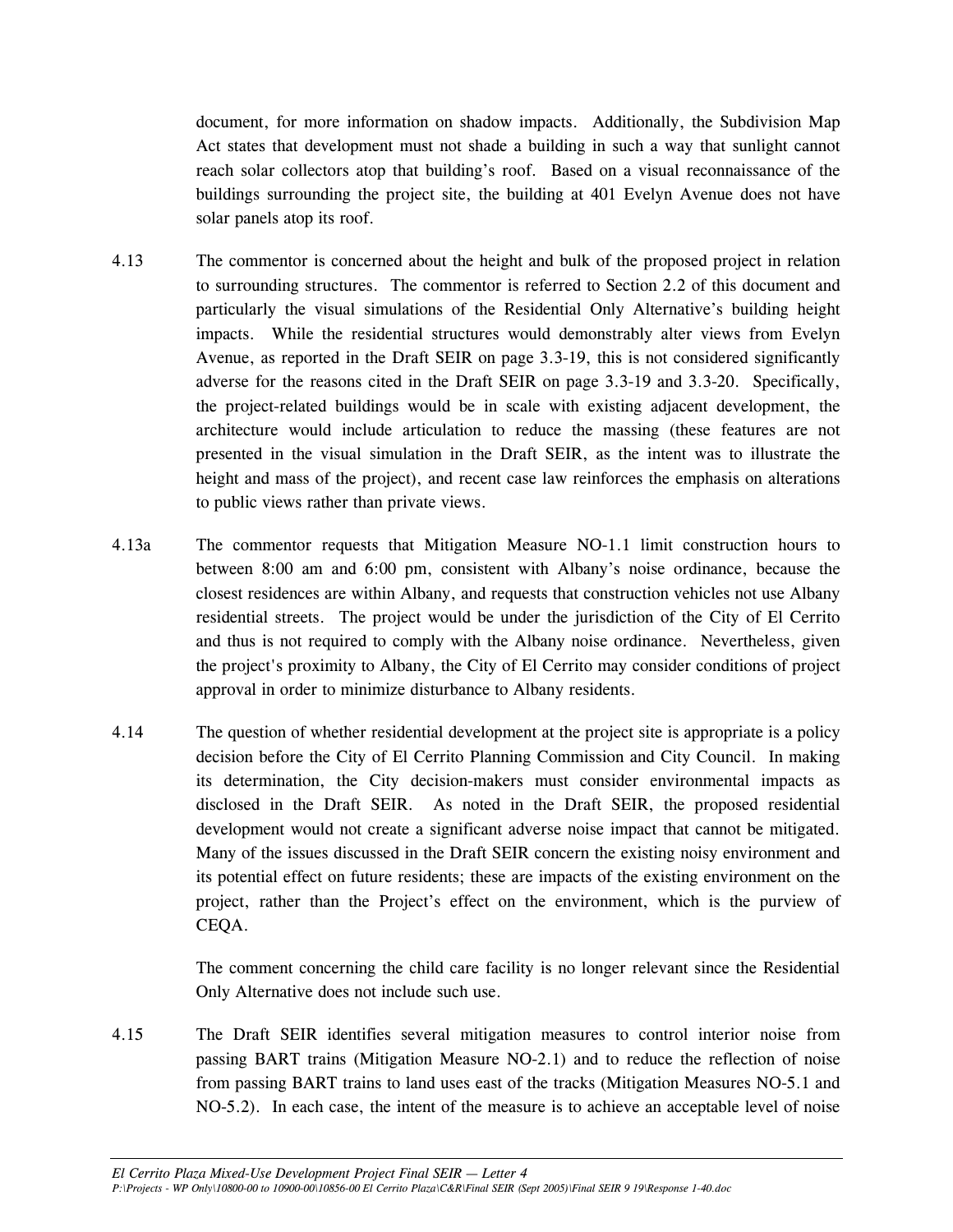reduction. It is expected that the project sponsor would retain an acoustical engineer to help design the structures to achieve these reductions. There are a variety of ways that structural design and construction can accomplish these reductions and it will be the responsibility of the project sponsor to demonstrate to the City that noise impacts will be mitigated. The City of El Cerrito Building Department, as part of their review will ensure compliance with the requirement to limit reflected noise from the eastern building façade to no more than 1 dBA for residences within 500 feet of the eastern property line of the project site. The suggestions made by the commentor may be one way of satisfying the mitigation and may be proposed by the project sponsor.

- 4.16 Please refer to Response 4.15, above.
- 4.17 The elimination of the parking garage from the project would decrease traffic impacts and thus, traffic related noise impacts. Accordingly, there would be no need to re-evaluate traffic noise impacts.
- 4.18 The commentor asks for a detailed explanation of why the BART Parking Garage Relocation Alternative is infeasible. This alternative is infeasible because it conflicts with BART's long-range development intention to develop transit-oriented, mixed-use development at the El Cerrito Plaza BART location. Notably, a parking garage is not proposed with the Residential Only Alternative; therefore, examining alternative garage locations is not necessary.
- 4.19 The commentor requests that an aerial photo be provided to show the proximity of surrounding land uses. The Setting section of the Draft SEIR, Section 3.1, Land Use, Plans, and Zoning, provides a description of the land uses adjacent to the project site. Additionally, Figure 3.1-1 of the Draft SEIR depicts zoning designations of the areas adjacent to the project site. The zoning designations provide the reader with an understanding of the types of land uses that are within the project site vicinity. While an aerial photo would be helpful, it is not necessary to understanding the proximity of surrounding uses. Nevertheless, for those interested in viewing an aerial photo, Figure 2-5 in Section 2.2 of this document and the following website allows users to view an aerial photo of the area: http://terraserver. microsoft.com.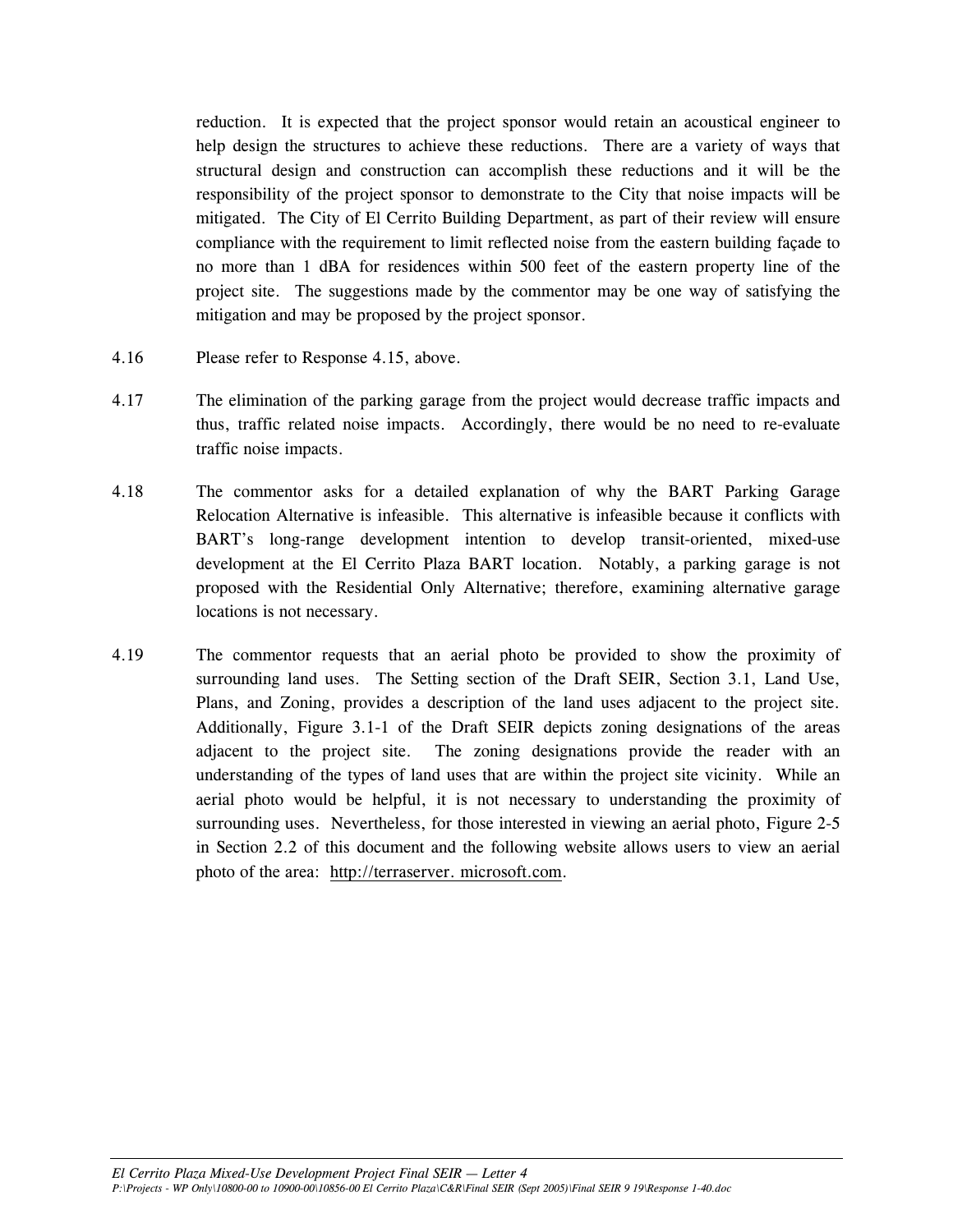#### **5. William L. Wong, Albany Unified School District**

5.1 The project would not generate a substantial amount of traffic compared to background traffic. The project as currently proposed would generate a maximum of 78 trips spread over a peak hour using a variety of routes. This period may not coincide with peaks in other uses in the area, but it is the maximum amount of hourly traffic that would be generated by the project. This trip generation is conservative because it is assumed that none of the project-related trips would use BART or other transit. Still, this traffic represents just over one additional vehicle per minute. During other periods, the amount of project-generated traffic would be even less than one vehicle per minute.

> The volumes of traffic generated by the currently proposed project do not represent a significant impact to pedestrians. The highest concentration of project traffic would occur at the intersections of Evelyn/Brighton and Talbot/Brighton. Even with the project, the traffic levels at these intersections would still remain less than currently exists at Cornell/Brighton, where pedestrian safety has not been a particular concern. Students walking along Brighton Avenue would therefore experience less conflicting vehicular movement at the locations where project traffic would be generated than they do at an existing location where no hazards have been reported. This is an indication that potential negative impacts to pedestrians would not result from the range of traffic volumes on these three street segments.

> While it is recognized that an increase in traffic could present pedestrians with new conflicts resulting in a significant impact, a peak increase of one or two vehicles per minute would not increase pedestrian safety impacts to a significant level.

5.2 The commentor feels the Draft SEIR analyses of noise and air quality are inadequate. Please refer to the master responses discussing noise and air quality concerns in Section 4 of this document. Regarding potential noise impacts, the Draft SEIR identifies the following project components that could exacerbate noise levels near Cougar Field and the Albany Middle School: project design could cause BART train noise to reflect towards homes and other sensitive receptors to the east, the Measure C parking garage could increase noise levels in the neighborhood, and traffic related to the project would increase noise. The proposal for all residential uses increases the opportunity to design the project so that noise does not reflect towards existing sensitive receptors. Additionally, under the Residential Only Alternative, now proposed as the project, the parking garage-related noises are no longer relevant. Traffic-related noise was shown in the Draft SEIR (see page 3.5-14) to be less than 1 dBA. As a result, noise impacts are not expected to adversely affect students or residents in the project vicinity. It is noted that the existing noise environment is already loud and affects sensitive receptors, as pointed out by the commentor. These conditions are representative of existing conditions and not the proposed project. As explained in the Draft SEIR, the project, especially with residential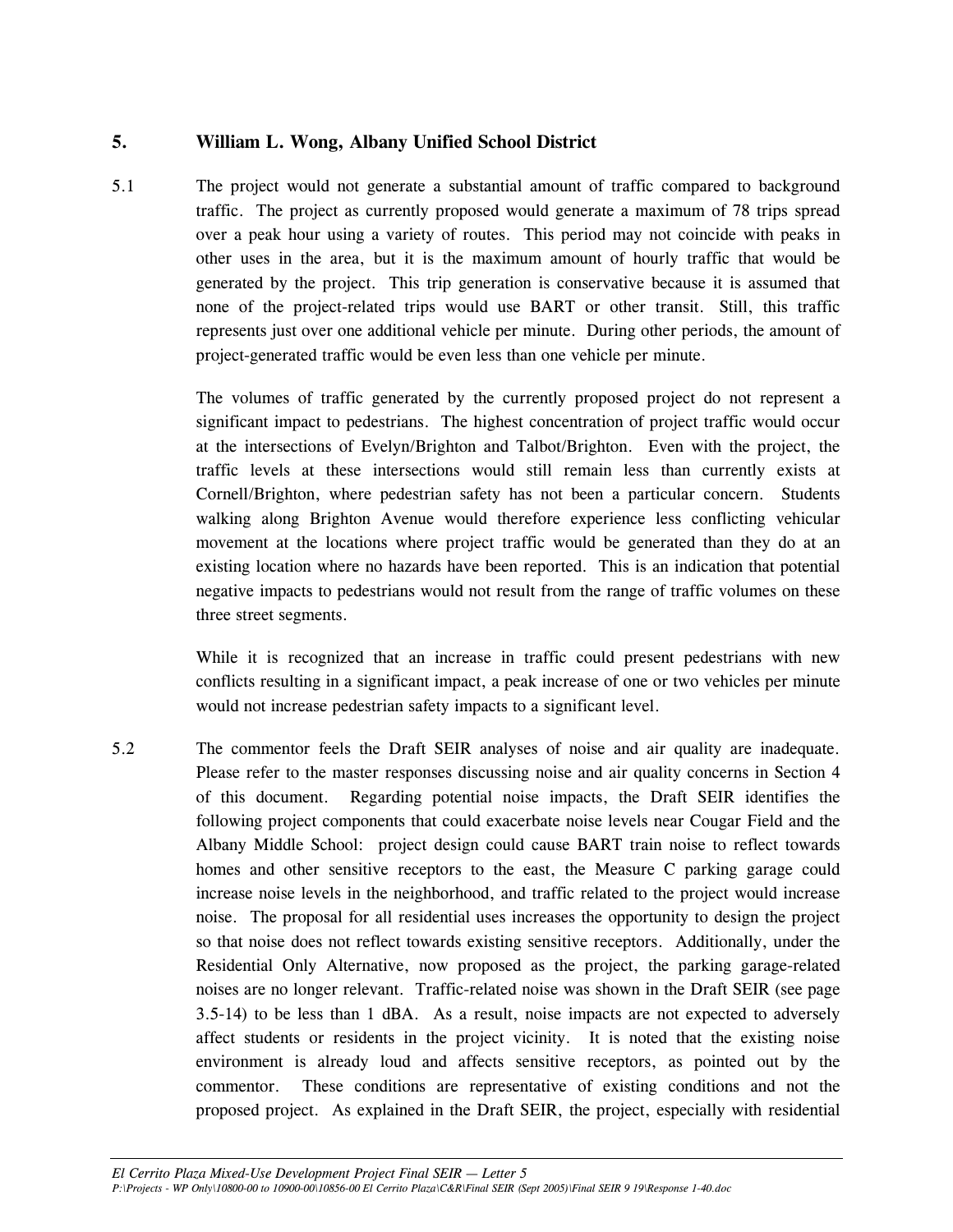uses only, are not expected to worsen ambient noise conditions, except during the construction period.

 As indicated in the master response on noise in Section 4 of this document, the increase in noise levels is less than significant with mitigation.

 The commentor proposes that "the project developer/owner fully fund one certified school nurse at each school in the Albany Unified School district" and "fully fund the increased cost of special education programs related to student academic learning problems related to noise pollution as determined by assessment by school psychologists." CEQA requires that there be a nexus between the significant impact and the proposed mitigation, and the measure must be roughly proportional to the impacts of the project. While the commentor has presented research on the general physiological and psychological effects of noise, the Draft SEIR contains mitigation measures that would reduce the effects to less than significant.

 As noted in the master response on air quality in Section 4 of this document, the California Air Resources Board concludes "Air pollution plays a well-documented role in asthma attacks; however, the role air pollution plays in initiating asthma is still under investigation and may involve a very complex set of interactions between indoor and outdoor environmental conditions and genetic susceptibility." Many studies have been undertaken by various agencies in order to determine if there is a causal relationship between diesel particulate emissions and asthma. According to the West Oakland Environmental Indicators Report, *Reducing Diesel Pollution in West Oakland*, "Recent studies have shown that diesel exhaust cannot only make asthma worse, but may actually cause asthma."<sup>1</sup> Many studies suggest that  $PM_{10}$  exposure is associated with asthma symptoms.<sup>2</sup> However, the preliminary findings of the Fresno Asthmatic Children's Environment Study (F.A.C.E.S.), which focused on the acute and chronic health effects of particulate matter by studying the relative risks for nitrogen dioxide  $(NO_2)$ , ozone  $(O_3)$ , and PM<sub>2.5</sub>, indicated that "PM<sub>2.5</sub> associations were the smallest in the analysis," and that "relative risks were generally higher for  $O_3$  and  $NO_2$ .<sup>3</sup> In its comprehensive final Health Assessment Document for Diesel Engine Exhaust, the U.S. Environmental Protection Agency states that effects from diesel emissions may include exacerbation of existing allergies and asthma symptoms, but the nature and extent of these symptoms are highly variable across the population.4 Although a correlation may exist between particulate emissions and asthma,

<sup>-</sup>1 West Oakland Environmental Indicators Report, *Reducing Diesel Pollution in West Oakland,* November  $2003$ , page 2.

*Housing, Asthma and Health*, a presentation by Eric Roberts, MD, PhD from Community Action to Fight Asthma, June 10, 2004.

U.C. Berkeley, California Department of Public Health, Sonoma Technology, and California Air Resources Board, *Fresno Asthmatic Children's Environment Study (F.A.C.E.S.)*, 2002, page 195.

U.S. Environmental Protection Agency, Office of Research and Development's National Center for Environmental Assessment, Health Assessment Document for Diesel Engine Exhaust, EPA/600/8-90/057F, May 2002.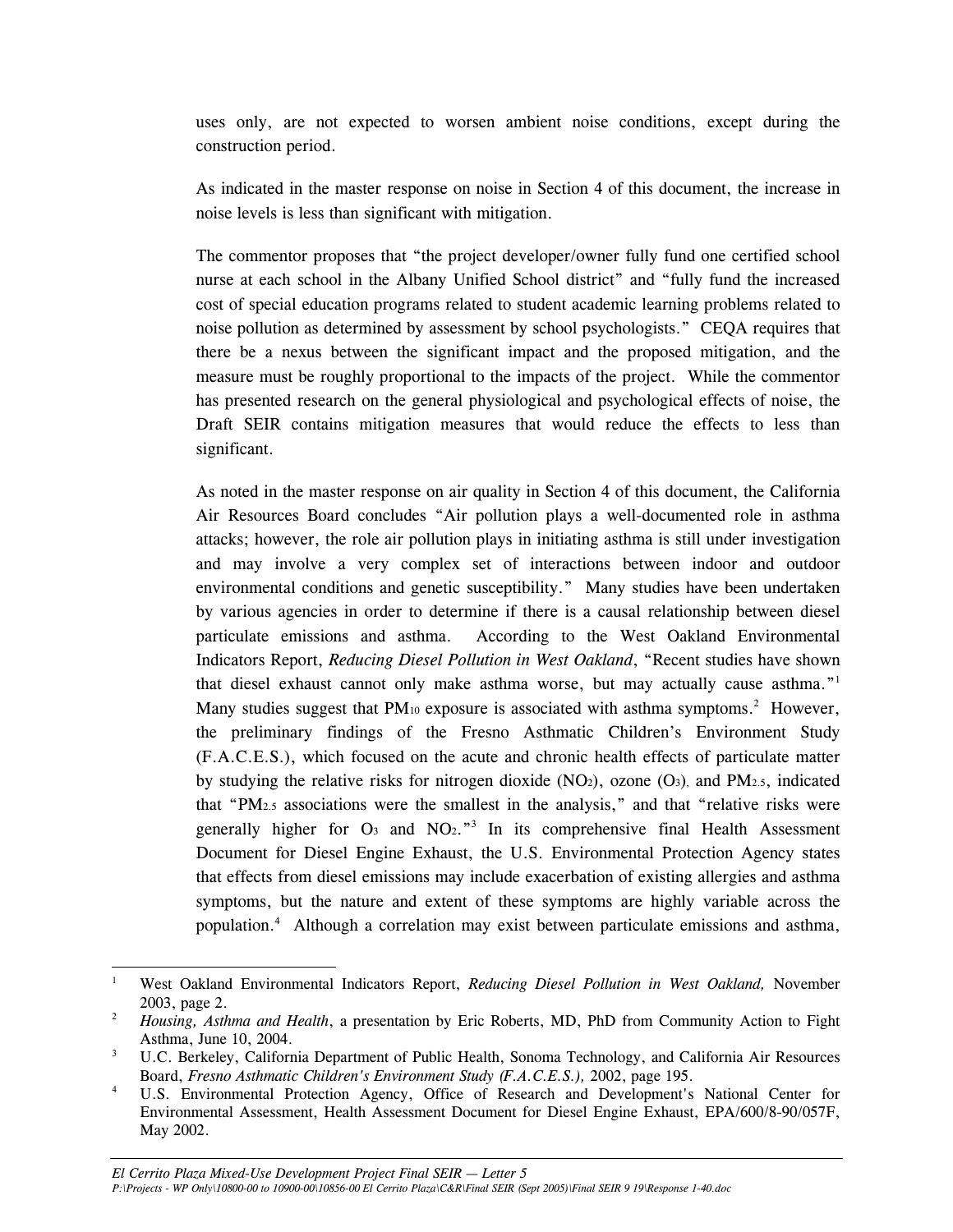based on the information now available, a causal relationship has not yet been established and research continues to be conducted on the subject. Thus, there is no scientific basis for any determination that emissions from project construction and traffic would have an effect on the incidence of asthma on nearby receptors. Even though a causal relationship has not been proven, construction-related emissions of PM10 and construction exhaust would be mitigated through implementation of the control measures identified in Mitigation Measure AQ-1.1 and AQ-1.2, beginning on page 3.6-10 of the Draft SEIR. Because of the uncertainty over whether particulate emissions cause asthma and because mitigation measures would reduce  $PM_{10}$  and construction exhaust emissions, the project's effect on asthma would be considered to be less than significant.

- 5.3 Please refer to Master Response 1 regarding the present status of the proposed project and the CEQA process. Also refer to Section 2, which describes the revised plans.
- 5.A1 Please refer to Master Response 3 regarding noise concerns in Section 4 of this document.
- 5.A2 Please refer to Master Response 3 regarding noise concerns in Section 4 of this document.
- 5.A3 BART can usually be heard throughout the East Bay under the right conditions (either close or otherwise low ambient noise) and sometimes even from locations within Tilden Park and Wildcat Canyon. The proposed multi-family residence would not materially change this situation.
- 5.A4 Since the BART parking structure is not proposed as part of the Residential Only Alternative, traffic at the garage is not an issue with the proposed project. Please refer to Section 2 of this document for a description of the revised proposed project.
- 5.B1 The commentor generally states that the analysis of project-related construction air quality impacts is inadequate. Two additional subsequent comments focus on the specific aspects of the construction air quality analysis that are problematic. Deficiencies identified by the commentor are presented in Responses 5.B10 and 5.B11, below; please also refer to Master Response 4 in Section 4 of this document for additional discussion of potential air quality concerns.
- 5.B2 The commentor generally states that the analysis of cumulative air quality impacts is inadequate. A subsequent comment focuses on the specific aspects of the cumulative air quality analysis that are problematic. Deficiencies identified by the commentor are addressed in Response 5.B3, below; please also refer to Master Response 4 in Section 4 of this document for additional discussion of potential air quality concerns.
- 5.B3 The BAAQMD CEQA Guidelines states: "If a project is proposed in a city or county with a general plan that is consistent with the Clean Air Plan and the project is consistent with that general plan (i.e., does not require a general plan amendment), then the project will not have a significant cumulative impact (provided, of course, the project does not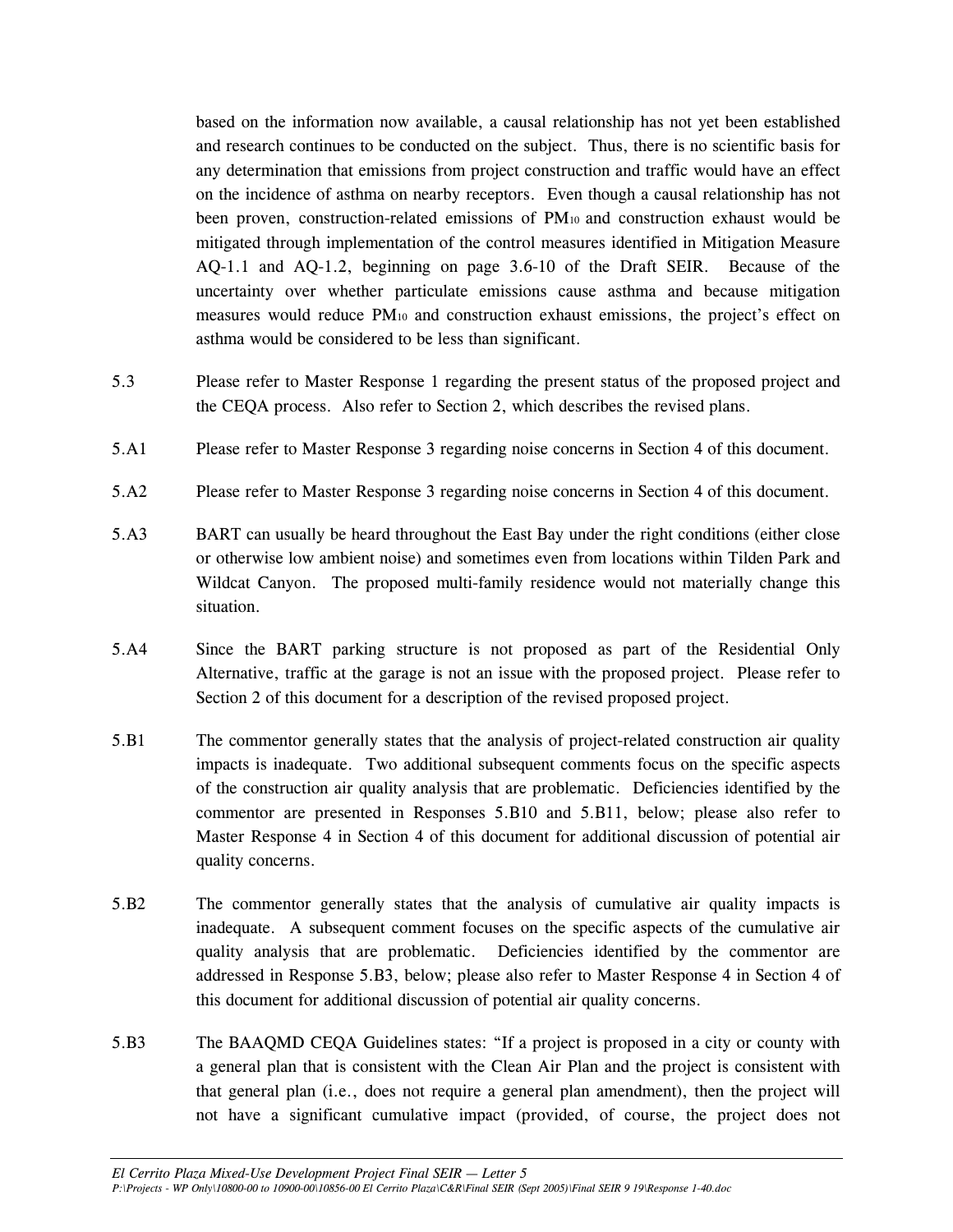individually have any significant impacts). No further analysis regarding cumulative impacts is necessary."

 The Draft SEIR's cumulative analysis of Land Use, Plans, and Zoning states on page 3.2-7 that "The population increase [from the proposed project, together with the Mill & Lumber and Fairmont Avenue projects, the other approved and planned cumulative projects in El Cerrito] is within the ABAG projected population growth for the City of El Cerrito." Since the Bay Area's Clean Air Plan is based on ABAG population projections, the abovementioned cumulative growth in El Cerrito is consistent with the Clean Air Plan. This will remain true even with the shift from the project as originally proposed (i.e., 500-vehicle BART parking structure, 97-unit multi-family residential, and child care facility) to the Residential Only Alternative (i.e., 128-unit multi-family residential). Furthermore, the project did not require a general plan amendment as part of its approval process, and does not have any individually significant air quality impacts. The Draft SEIR's conclusion of less-than-significant cumulative air quality impacts remains valid.

5.B4 The commentor is correct about the air monitoring data in Table 3.6-1. The following data obtained from the BAAQMD and CARB will replace that in the Draft SEIR:

| <b>Table 3.6-1</b><br><b>Ambient Air Quality Standards and Monitoring Data</b><br>from San Pablo - Rumrill Boulevard Stations (2002-2003) <sup>1</sup> |                 |                 |                 |                 |                          |                         |                          |                         |
|--------------------------------------------------------------------------------------------------------------------------------------------------------|-----------------|-----------------|-----------------|-----------------|--------------------------|-------------------------|--------------------------|-------------------------|
|                                                                                                                                                        | Ozone           |                 | CO              |                 | $PM_{10}$                |                         | $PM_{2.5}^2$             |                         |
| <b>Regulatory</b><br><b>Standards</b>                                                                                                                  | 1-hour<br>(ppm) | 8-hour<br>(ppm) | 1-hour<br>(ppm) | 8-hour<br>(ppm) | 24-hour<br>$(\mu g/m^3)$ | Annual<br>$(\mu g/m^3)$ | 24-hour<br>$(\mu g/m^3)$ | Annual<br>$(\mu g/m^3)$ |
| California Ambient<br>Air Quality Standard<br>National Ambient Air<br><b>Quality Standard</b>                                                          | 0.09<br>0.12    | N/A<br>0.08     | 20.0<br>35.0    | 9.0<br>9.0      | 50<br>150                | 20<br>50                | N/A<br>65                | 12<br>15                |
| <b>Monitoring Location</b><br>$2002$ : San Pablo –<br>Rumrill Blvd.                                                                                    | 0.064<br>0.069  | 0.045<br>---    | 2.47<br>3.7     | $+73$<br>$---$  | 55.3<br>67.0             | ---                     | N/A                      | N/A                     |
| $2003$ : San Pablo –<br>Rumrill Blvd.                                                                                                                  | 0.084<br>0.091  | 0.061<br>0.068  | 2.37<br>3.1     | 1.66            | 17.8<br>47.9             | <b>20.6</b><br>20.4     | N/A                      | N/A                     |

*Source:* California Air Resources Board, 2004.

<sup>1</sup> The Rumrill Boulevard station is a new BAAQMD monitoring station and has collected data only for 2002 and 2003.

 $2$  PM<sub>2.5</sub> data only available for the Concord/Walnut Creek area of Contra Costa County.

**Bold** values are in excess of the California or National Ambient Air Quality Standard.

ppm = parts per million.

 $\mu$ g/m<sup>3</sup> = micrograms per cubic meter.

 $N/A$  = not available or not applicable.

*Notes:*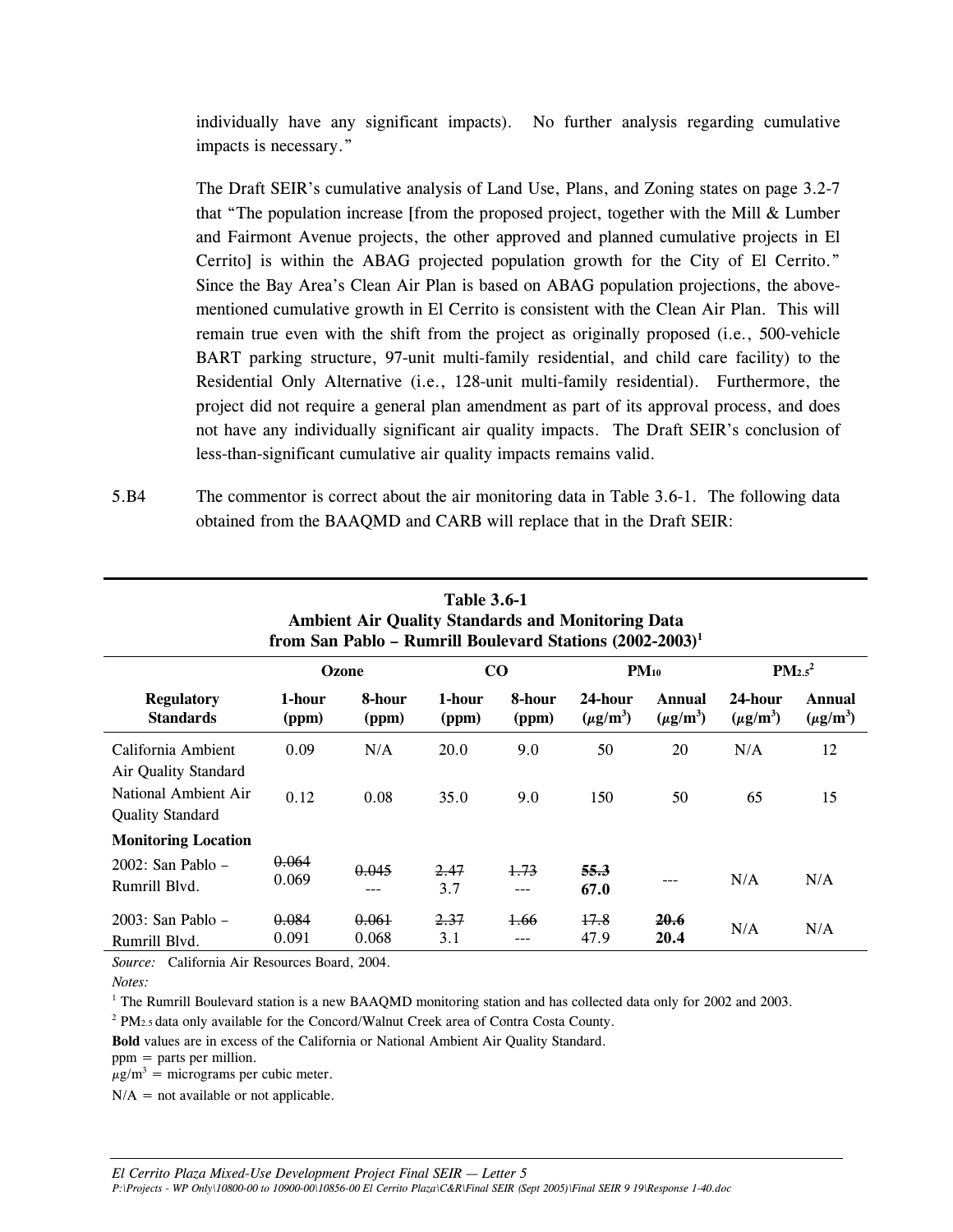The BAAQMD does not recommend that a 3-year record of monitoring data be included in EIR air quality setting sections, only that "existing air quality conditions should be described." The 2-year record above is sufficient to show that violations of the State ozone and PM10 standards occur in western Contra Costa County, where the project site is located.

- 5.B5 The commentor is correct; the last paragraph on page 3.6-3 is unclear. The first sentence of this paragraph states that "Most violations in the San Francisco Bay Area occur in central Contra Costa County, eastern Alameda, and Santa Clara County." This is true; the BAAQMD monitoring stations in these locations are the ones where air quality standards for all pollutants monitored are violated most often compared with stations in other areas. The commentor asks where Central Contra Costa County is. Central Contra Costa County is generally located in about the center of that county, east of the Caldecott Tunnel and including communities such as Lafayette, Orinda, Moraga, Walnut Creek, and Concord. BAAQMD monitoring stations at Martinez and Concord would best define air quality there. The Bay Area's inland areas are generally located further from the Pacific Ocean than are its coastal areas. The second sentence of the paragraph, though, is not only unclear, but untrue. Accordingly, this sentence is deleted.
- 5.B6 The commentor objects to the Draft SEIR statement that "TACs are the most common source of objectionable odors to the public" but offers no evidence to support an alternative position. The Draft SEIR notes that the BAAQMD has established an air toxics (TACs) monitoring station in San Pablo at the El Portal Shopping Center. Monitoring data from this station was not presented in the Draft SEIR because no ambient air quality standards have been established for TACs. But data from this and other Bay Area TAC monitoring stations are available for public review on the BAAQMD website. The commentor is wrong in challenging the Draft SEIR statement that "the monitored air quality conditions characterize the combined impacts of TACs emitted from various sources…" Ambient monitors sample pollutants transported to them from all upwind sources. Varying wind directions throughout the year transport pollutants from sources spread throughout the Bay Area and beyond. It is true that the monitoring stations that the BAAQMD calls its "Toxic Air Contaminant Monitoring Stations" only measure gaseous TACs; However, the BAAQMD has also established a number of  $PM<sub>2.5</sub>$  monitoring stations that measure very small diameter particulate matter, including diesel particulate matter.
- 5.B7 The Draft SEIR took the more conservative approach in making conclusions about the Bay Area's probable attainment/nonattainment designation by the EPA. Using  $PM_{10}$  as a surrogate for PM<sub>2.5</sub>, it concluded that the Bay Area would probably not attain federal standards for  $PM_{2.5}$ . It may be true, as the commentor states, that the EPA will designate the Bay Area as unclassified.
- 5.B8 The commentor correctly points out that, even if the Bay Area is redesignated attainment for the federal 1-hour ozone standard, it will be required to address attainment of the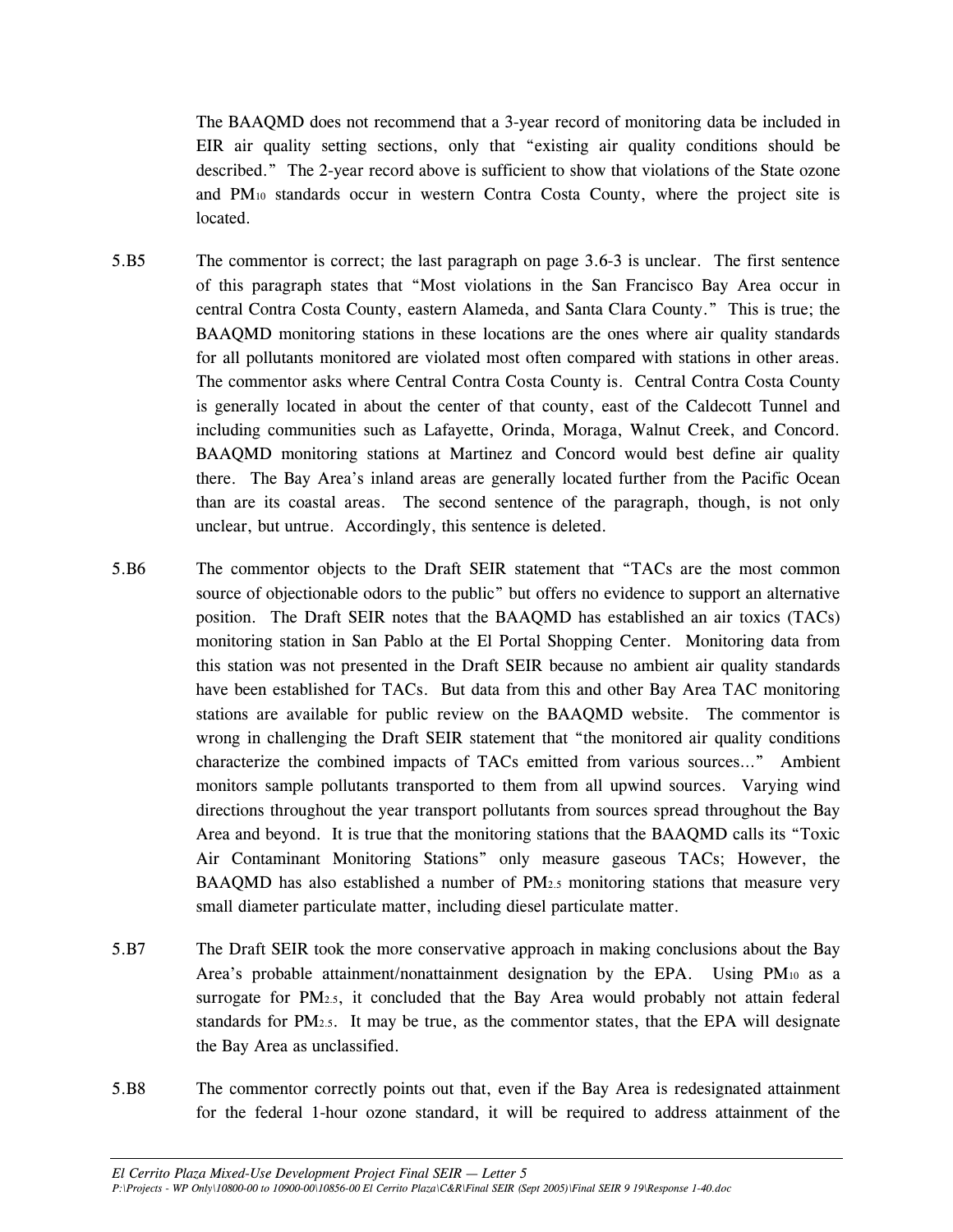federal 8-hour ozone standard. The following statement has been added to the end of paragraph 5, page 3.6-6:

 If the Bay Area is redesignated attainment for the federal 1-hour ozone standard, it will still be required to address attainment of the federal 8-hour ozone standard.

- 5.B9 The Draft SEIR's air quality analysis used up-to-date emission factors generated by the CARB's EMFAC 2002. The project as originally proposed (i.e., 500-vehicle BART parking structure, 97-unit multi-family residential, with child care facility) has been replaced with the Residential Only Alternative (i.e., 128-unit multi-family residential). Thus, re-doing the analysis of CO impacts on local intersections from cold start emissions from vehicles that would have used the parking structure is not necessary.
- 5.B10 The primary focus of the Draft SEIR's analysis of construction-phase air quality effects is the avoidance of significant impacts to local sensitive receptors. The BAAQMD recognizes that fine particulate matter from excavation, grading, etc., and equipment exhaust is the pollutant of greatest concern during construction phases. Its CEQA guidelines are geared to avoid these impacts by recommending control measures to reduce particulate emission. Also refer to Master Response 4 in Section 4 of this document for further discussion of diesel particulate matter.
- 5.B11 The Draft SEIR construction impacts/mitigations section adapted control measures applicable to this project from the lists developed by the BAAQMD for their CEQA guidelines, specifically from "Feasible Control Measures for Construction Emissions of PM10" (Table 2, page 15) and "Mitigating Impacts from Motor Vehicles" (listing of measures for diesel-powered vehicles, page 60).
- 5.B12 The commentor agrees with the findings of Impact AQ-4 in the Draft SEIR. No further response is necessary.
- 5.B13 The commentor agrees with the findings of the noise analysis in the Draft SEIR. No further response is necessary.
- 5.C1 Please refer to Response 5.1, above.
- 5.C2 Despite considerable use of the parking lot by BART users and others, there is no documented evidence of a parking shortfall in the project area. Furthermore, the proposed residential units would be served by sufficient parking if the Planning Commission determines that the project is eligible for the Incentives Program and waives the parking requirement in the existing zoning regulations.
- 5.C3 Please note that the BART parking structure is not proposed as part of the Residential Only Alternative. Therefore, a response to this comment is no longer necessary
- 5.C4 Please refer to Response 5.C3, above.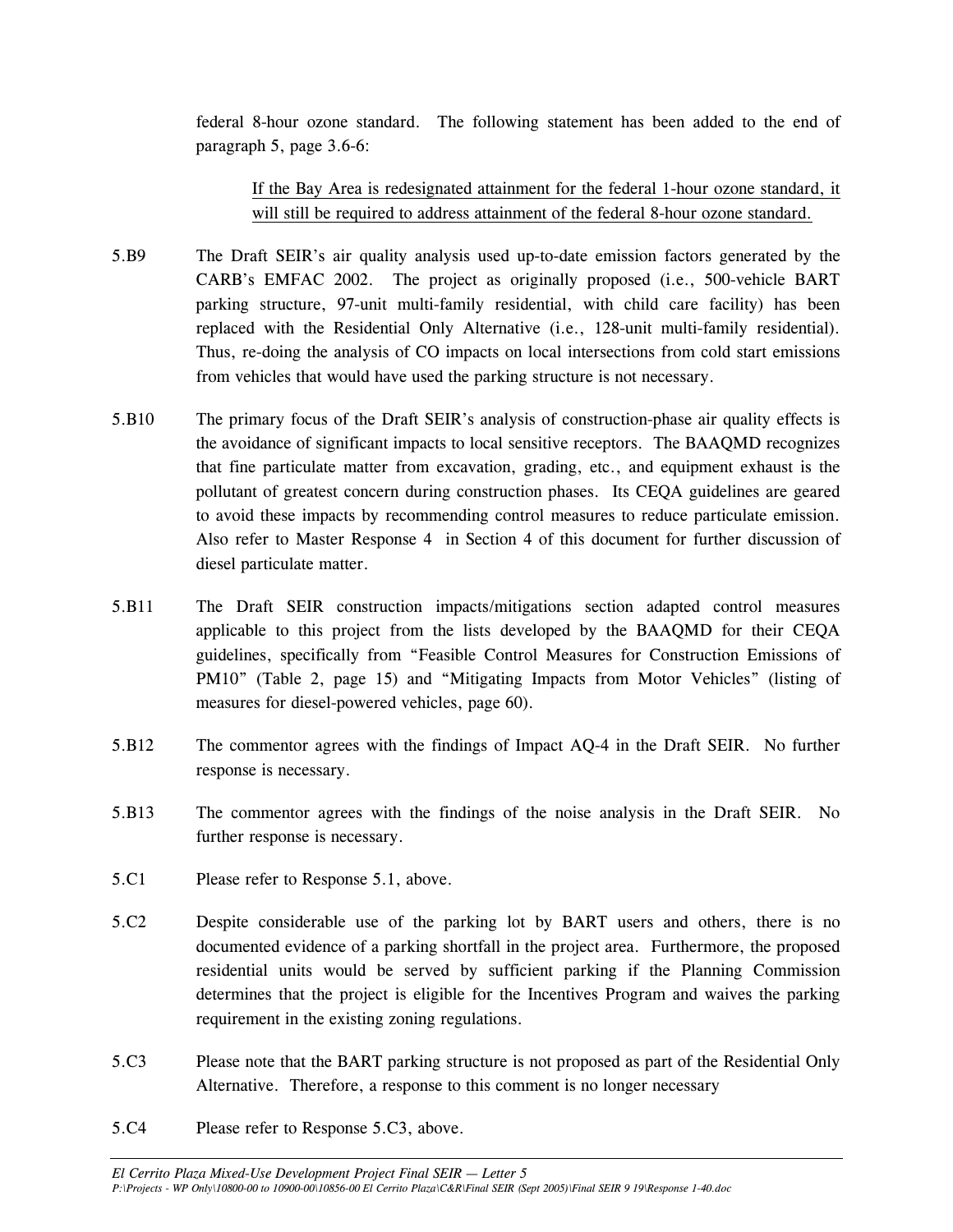#### **6. Charles Burress, Behrens Neighborhood Association, January 3, 2005**

- 6.1 The commentor submits comments under protest because the project in the Draft SEIR is not the same as the developer's proposal and because the deadline for submittal of comments was not extended by the City. Please refer to the Master Response 1 on the status of the proposed project and the CEQA process in Section 4 of this document. The choice of how long the public review period should last rests with the City of El Cerrito, the lead agency. The City has complied with CEQA requirements for a review period of at least 45 days.
- 6.2 The commentor disagrees with the Draft SEIR discussion of two projects (residential and garage) as one. Since the parking garage is not proposed as part of the Residential Only Alternative, this concern is not relevant to the currently proposed project. Please refer to the visual quality section in Section 2.2 of this document.
- 6.3 The commentor requests that the objectives reflecting the underlying purpose of the Measure C BART parking garage be identified. The BART parking structure is not proposed as part of the Residential Only Alternative, the current proposed project. Therefore, a response to this comment is no longer necessary. Please refer to Section 2.1 of this document for a presentation of the new proposed project.
- 6.4 The commentor feels that the Draft SEIR fails to fulfill its CEQA responsibility and requests its reissue because the new proposal is not analyzed in the Draft SEIR. Please refer to Master Response 1 in Section 4 of this document on the present status of the proposed project and the CEQA process. As currently proposed, the project reflects the description and analysis of the Residential Only Alternative found in the Draft SEIR on page 4-4 and on pages 4-7 through 4-10. An expanded analysis of this alternative is provided in Section 2.2 of this document.
- 6.5 The commentor claims that the City was aware of changes to the project that was evaluated in the Draft SEIR, before the Draft SEIR was released, and therefore should have suspended the CEQA process. In fact, the project sponsor did not submit a revised application to the City and there was no formal request by the sponsor to consider a different project prior to release of the Draft SEIR. The commentor alleges that the City was aware of such changes since City staff had indicated that release of the Draft SEIR was being delayed while the project details were being finalized. The information that was being sought by EIP Associates, the EIR preparers for the City, and that was delaying release of the Draft SEIR concerned the proposal presented in the Draft SEIR, not an entirely new proposal.
- 6.6 The commentor states that the garage would not meet the intent of Measure C for parking at the Del Norte BART Station. The BART parking structure is not proposed as part of the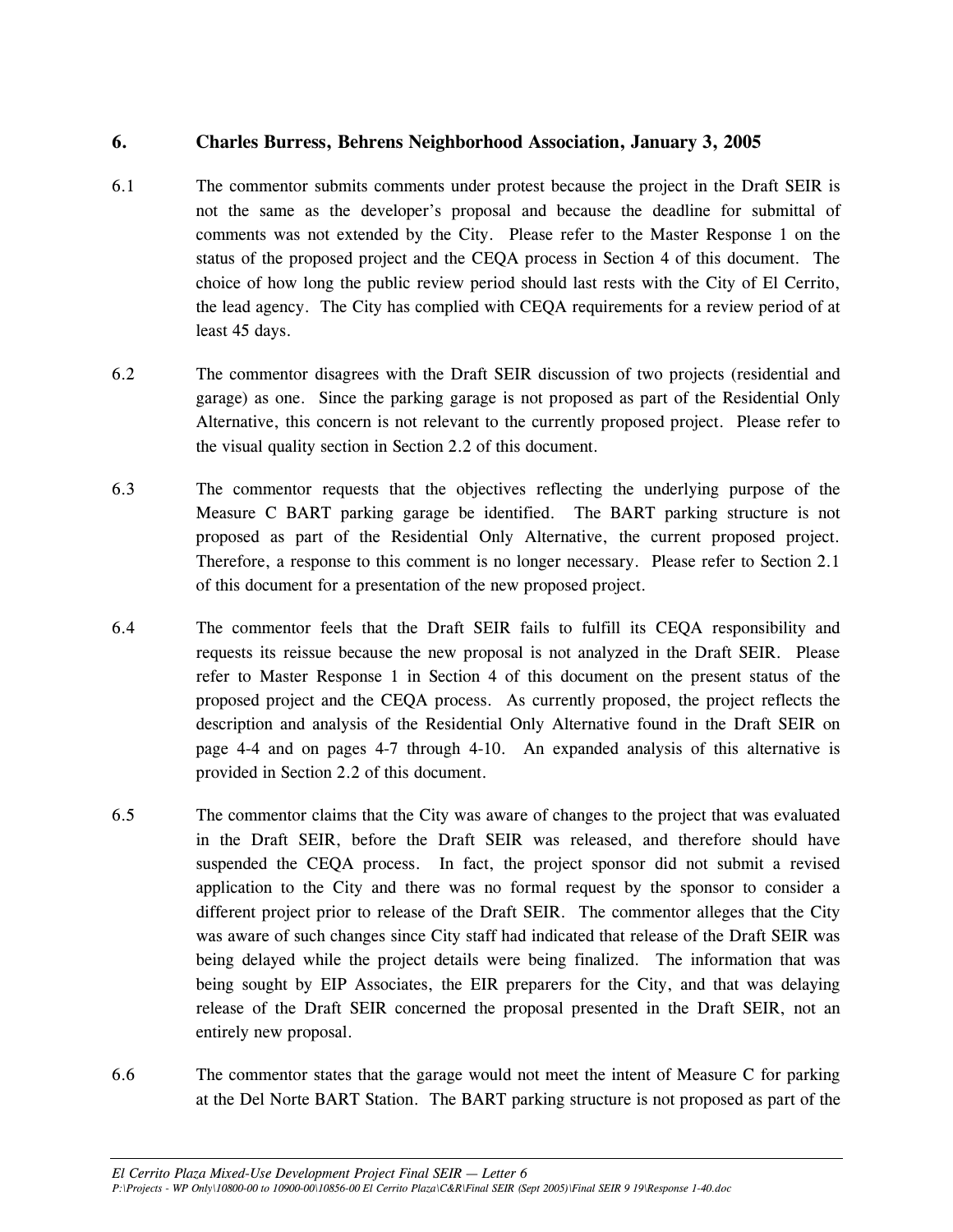Residential Only Alternative, the current proposed project. Therefore, a response to this comment is no longer necessary.

- 6.7 The commentor states that the garage would not meet the objectives of providing parking for BART patrons because BART patrons are not likely to use it. The BART parking structure is not proposed as part of the Residential Only Alternative, the current proposed project. Therefore, a response to this comment is no longer necessary.
- 6.8 The commentor cites information that BART patrons are not likely to use the garage because of its distance from the El Cerrito Plaza BART Station. The BART parking structure is not proposed as part of the Residential Only Alternative, the current proposed project. Therefore, a response to this comment is no longer necessary.
- 6.9 The commentor cites evidence that BART patrons are not likely to use the garage because of the difficulty of accessing the garage. The BART parking structure is not proposed as part of the Residential Only Alternative, the current proposed project. Therefore, a response to this comment is no longer necessary.
- 6.10 The commentor cites evidence that BART patrons are not likely to walk to the garage along the Ohlone Greenway. The BART parking structure is not proposed as part of the Residential Only Alternative, the current proposed project. Therefore, a response to this comment is no longer necessary.
- 6.11 The commentor states that the Draft SEIR does not demonstrate the need for a BART parking garage at the El Cerrito Plaza BART Station. The BART parking structure is not proposed as part of the Residential Only Alternative, the current proposed project. Therefore, a response to this comment is no longer necessary.
- 6.12 The commentor states that the garage would not meet the intent of Measure C and that the funds are better allocated to other BART stations in Contra Costa County. The BART parking structure is not proposed as part of the Residential Only Alternative, the current proposed project. Therefore, a response to this comment is no longer necessary.
- 6.13 The commentor states that the Draft SEIR does not justify the need for more parking at the El Cerrito Plaza BART Station. Since the BART parking garage is not proposed as part of the Residential Only Alternative, justifying the need for it or discussing its alignment with Measure C's intent is not necessary.
- 6.14 The commentor states the garage would not meet City of El Cerrito objectives. Since the parking garage is not proposed as part of the Residential Only Alternative, justifying the need for it or discussing its alignment with El Cerrito goals is not necessary.
- 6.15 The commentor states that if the parking garage were to meet the City's objective of reducing future surface parking, it would defeat the objective of Measure C funds, which is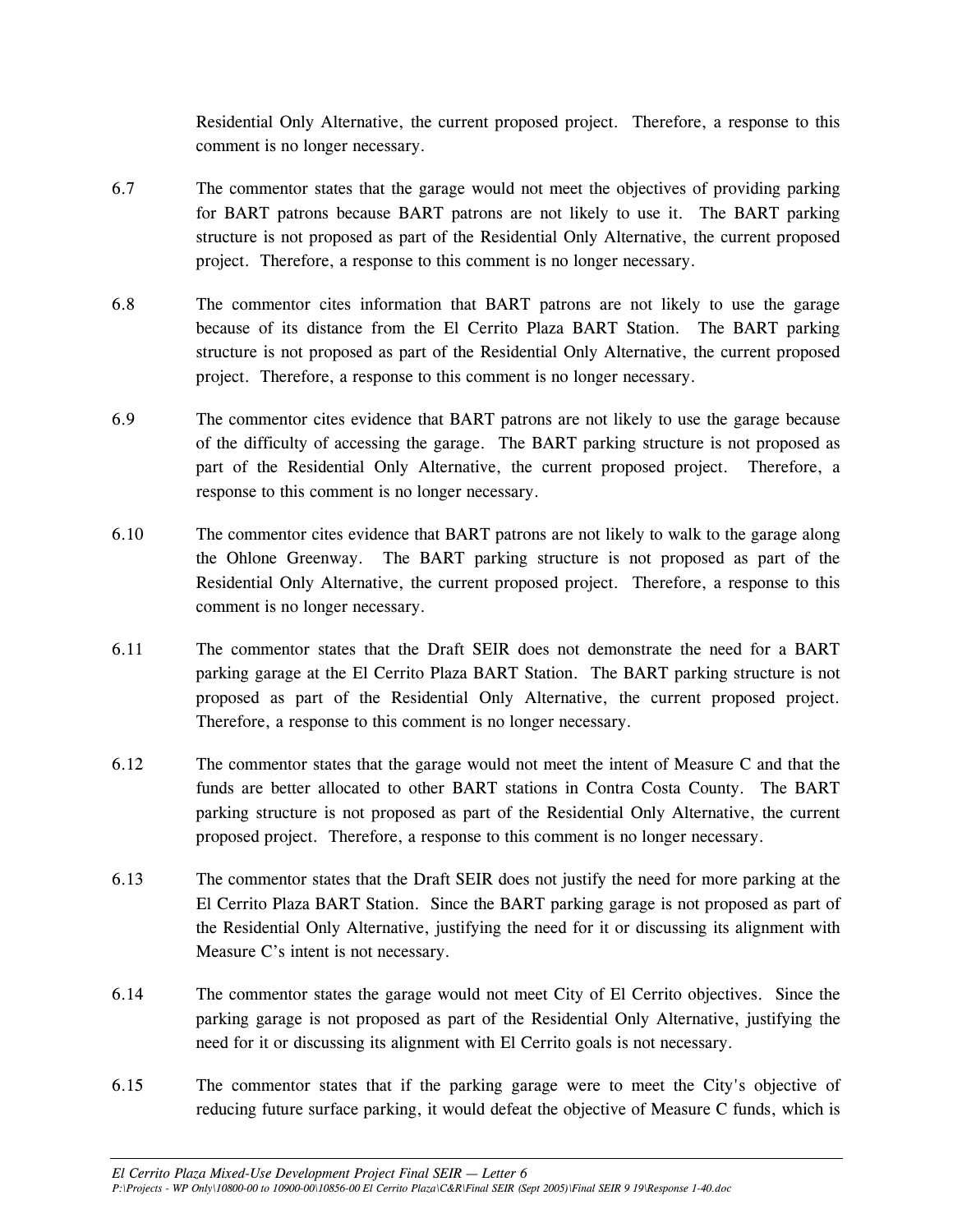to provide new parking spaces. Since the BART parking garage is not proposed as part of the Residential Only Alternative, justifying the need for it or discussing its alignment with the City's objectives is not necessary.

- 6.16 The commentor states that the extra 100 spaces in the proposed garage would not meet the intent of Measure C. Since the BART parking garage is not proposed as part of the Residential Only Alternative, justifying the need for it or discussing its alignment with Measure C's intent is not necessary.
- 6.17 The commentor states that the proposed project faces strong community opposition and thus would not meet Measure C objectives of community support. Since the parking structure is not proposed as part of the Residential Only Alternative, discussion about Measure C compliance is not relevant.
- 6.18 The commentor notes that the Albany Traffic and Safety Commission has criticized the project and voted to close local streets south of the Plaza. The parking garage is not proposed as part of the Residential Only Alternative; thus, community support for, or opposition to, the Measure C parking garage is no longer relevant. The Draft SEIR examines the effects of closing the Albany residential streets south of the Plaza. Please refer to pages 3.4-40 through 3.4-41, which indicate that the street closures would result in significant increases in congestion at the intersections of San Pablo Avenue and Carlson Boulevard, Liberty Street and Fairmount Avenue, and Richmond Street and Fairmount Avenue, as well as additional access issues for the proposed project.
- 6.19 The commentor cites news documents showing community opposition for the proposed project based on a project with a garage. Since the parking structure is not proposed as part of the Residential Only Alternative, discussion about community opposition to the Measure C component is not relevant.
- 6.20 The commentor states that the garage would not meet the objectives of the garage that are listed in the Draft SEIR. Since the parking garage is not proposed as part of the Residential Only Alternative, issues about the garage are irrelevant, and responses to comments on the garage are unnecessary.
- 6.21 The commentor says that because Albany Middle School was omitted, the Draft SEIR does not adequately describe the environmental setting. Albany Middle School was considered in the Draft SEIR, specifically in the land use and noise setting sections.
- 6.22 The commentor says that the Draft SEIR should have quantified the current users and uses of Cougar Field in the environmental setting. The Draft SEIR does not quantify the number of residential units surrounding the project site, nor the number of jobs or square feet at the Plaza shopping center. It is sufficient that the Draft SEIR acknowledges that Cougar Field is a sensitive receptor/use in the Land Use, Visual Quality, Noise, Air Quality, and Public Services sections. Quantification of the number of users at Cougar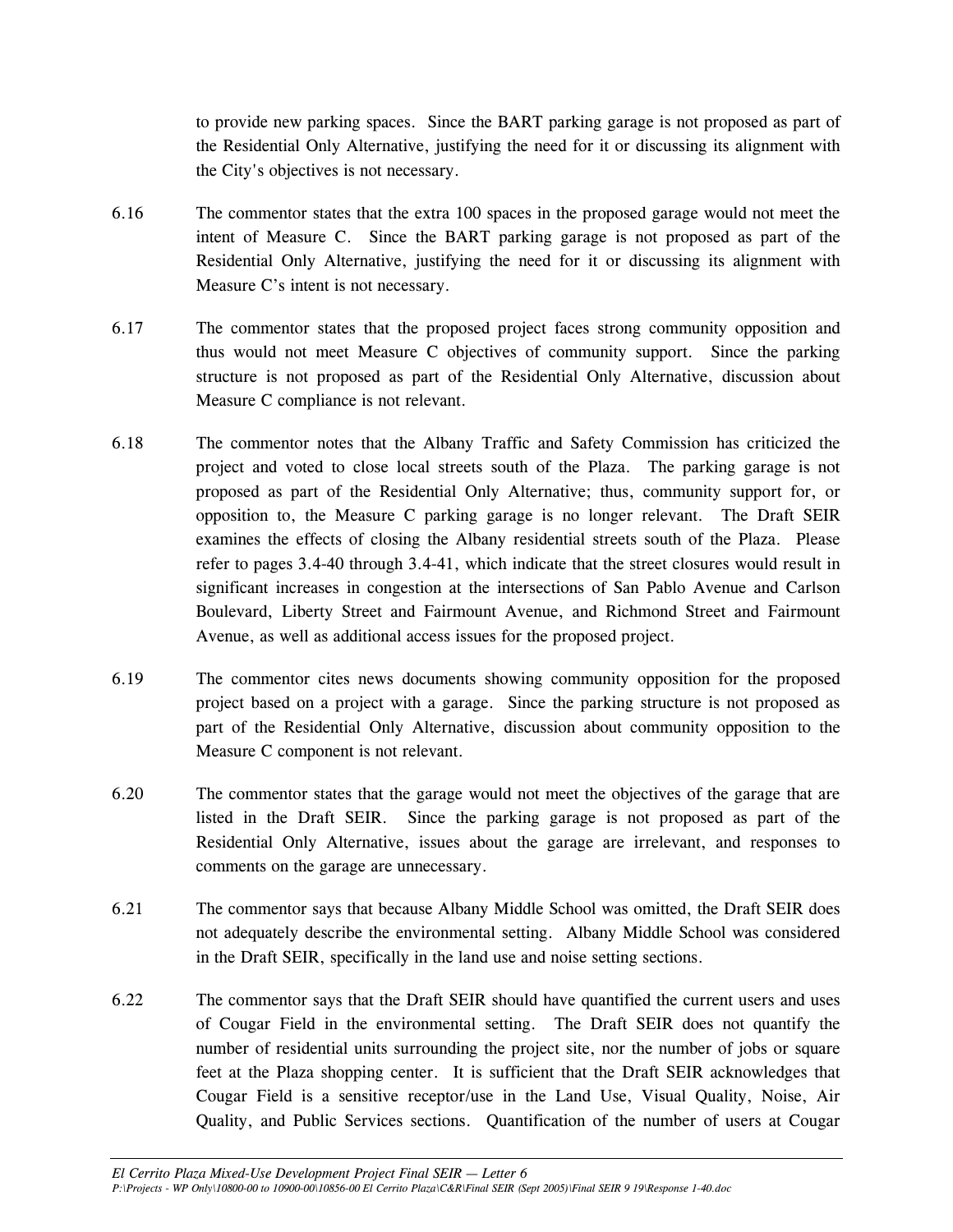Field would not result in more in-depth analyses or change the impact conclusions presented in the Draft SEIR.

6.23 The commentor states that Draft SEIR omits *General Plan* design guidelines, specifically tailored to the Ohlone Greenway at El Cerrito Plaza, applicable to the proposed project. The Draft SEIR is revised to include the applicable design guidelines. The following text is added to the second full paragraph, sixth line, on page 3.1-9:

> The Guide recommends activities, entries, public outdoor spaces, patios, and windows should open on the Ohlone Greenway to improve the safety and security of the area and to provide for increased activity on the greenway.

 The Residential Only Alternative proposes windows and balconies for the residential buildings facing the Ohlone Greenway and open-air pedestrian walkways on the eastern wall of the building, which serve to increase visibility of the Ohlone Greenway and thus safety for users of the greenway. While the windows and balconies facing the Ohlone Greenway serve as a crime deterrent, it should be recognized that Mitigation Measure NO2.1 calls for the windows to be acoustically treated and remain shut in order to mitigate significant noise exposure to the BART trains. Even if the windows were inoperable and the balconies were simply decorative, they would still create the perception that there is greater surveillance of the Ohlone Greenway and serve to deter crime on the parkway.

- 6.24 The commentor is concerned that the proposed project violates the General Plan guideline for the Ohlone Greenway. The Residential Only Alternative would include a multi-use path connecting to the Ohlone Greenway. The path would serve as a new entry point onto Ohlone Greenway. The Residential Only Alternative would also include two open pedestrian bridges connecting components of the residential buildings. The design of the residential buildings would include windows and balconies facing the Ohlone Greenway. Because of existing ambient noise conditions, these windows would need to be acoustically treated to ensure that the interior noise standard of 45 dBA is maintained (see Mitigation Measure NO-2.1 of the Draft SEIR). The proposed site layout and building orientation would increase visibility, and thus safety, on the greenway. The only other "eyes" on the pedestrian path in the vicinity of the project site are other residences south of the Plaza in Albany. While some of these households would have their views of the Ohlone Greenway obstructed by the residential proposal, the total number of units facing the greenway would increase with the proposed project.
- 6.25 The commentor states that the Draft SEIR fails to address the compatibility between the project building scale and the height of existing buildings in the project vicinity. Impact VQ-1 in the Draft SEIR beginning on page 3.3-18 discusses how the project would affect the visual character of the project vicinity. A key component of this discussion is the relationship of the proposed project to the height and scale of nearby development. The visual simulations presented in Figures 3.3-8 and 3.3-9 illustrate the massing of the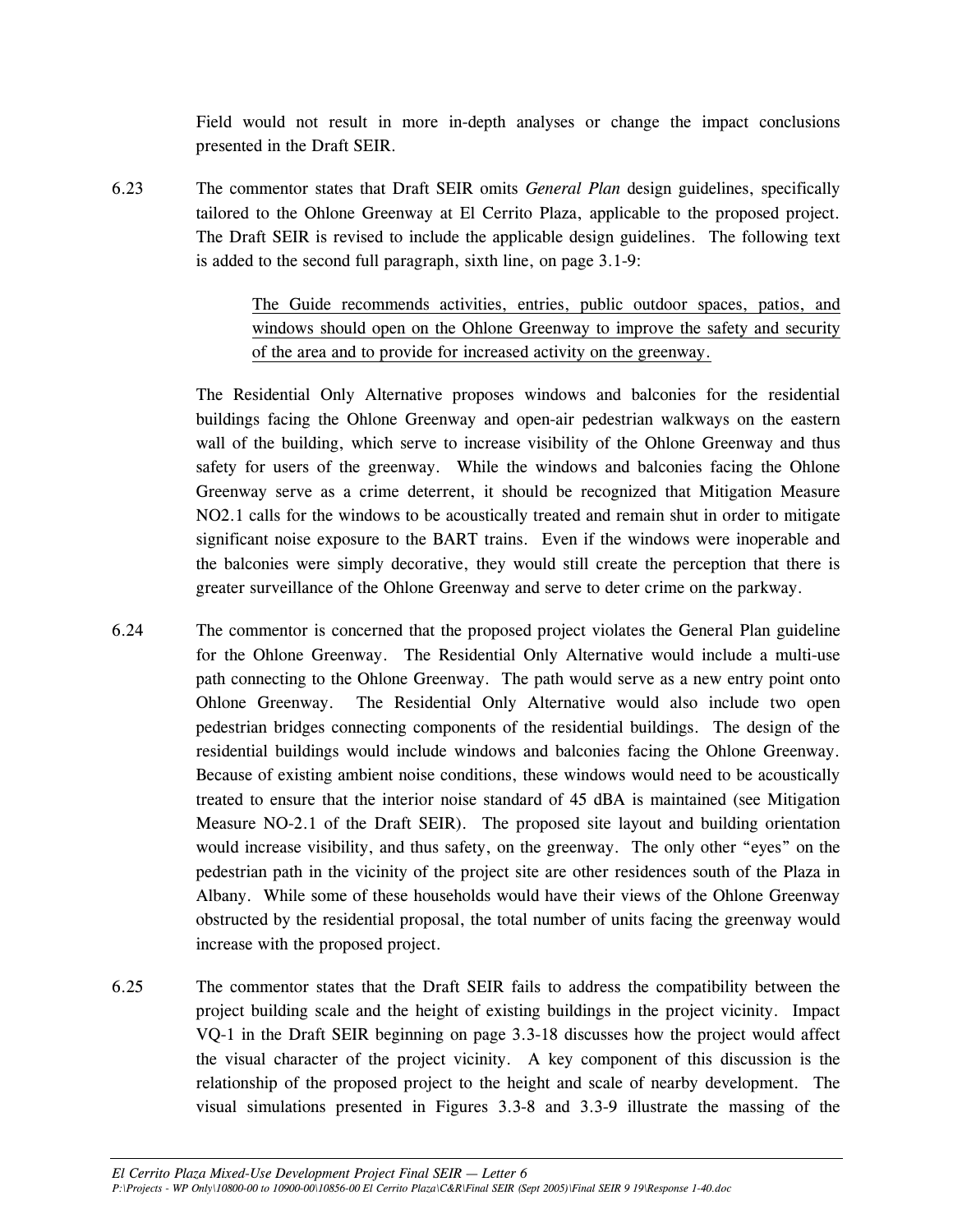proposed project components against the existing built environment. Accordingly, the Draft SEIR does address visual compatibility.

It should be understood that the CEQA significance criteria for aesthetics call for a proposed project to "substantially damage scenic resources" or to "substantially degrade the existing visual character." Buildings that are of different heights, massing, or scale do not necessarily meet the standard of substantial degradation. Even if a project is inconsistent with a design policy or guideline, it does not mean that the project triggers a significant environmental impact. Failure to satisfy a design policy or guideline is a planning/design issue, rather than a physical, environmental issue. CEQA stipulates that failure to satisfy a design policy or guideline is a significant impact, if the conflict is with a policy, guideline, or regulation *adopted for the purpose of avoiding or mitigating an environmental impact* (emphasis added). While the distinction is subtle, it also means that a project's visual or land use incompatibility with surrounding uses is not necessarily a significant impact, requiring mitigation.

The heights of the proposed buildings under the Residential Only Alternative would range from 45 to 59 feet, depending on the specific project component. (The Measure C parking garage is eliminated under this proposal, so that its height relative to adjacent uses is not relevant.) As stated in the Draft SEIR on page 3.3-19, the residential structures would be comparable in scale to existing development, though the Residential Only Alternative actually proposes buildings that are lower than the proposed project. In regards to Policy CD4.1, the Residential Only Alternative would "avoid big differences in building scale and character between developments on adjoining lots," because it would provide three-story residential buildings atop an approximately 3-foot parking podium, which is similar to development south of the project site. The nearest apartment building at 401 Evelyn ranges in height from approximately 35 to 45 feet. While existing retail development in the El Cerrito Plaza ranges from 1 to 2 stories, its design scheme and color palette would be compatible with the Residential Only Alternative structures.

6.26 The commentor states that the Draft SEIR fails to address the density discrepancy between the proposed project and the surrounding residential neighborhood. A discrepancy in density is a legitimate planning consideration, but it is not covered by CEQA significance criteria for land use unless there is an adopted policy, guideline, or regulation concerning density that was adopted for the purpose of avoiding or mitigating an environmental impact. The Draft SEIR on pages 3.1-3 through 3.1-5 describes the land uses surrounding the project site. Specifically, the Draft SEIR states that in the City of Albany, the R-3, Residential High Density, zoning district, which is immediately south of the project site, allows densities of up to 39 d.u./acre. The Draft SEIR also notes that the residential area north of Cougar Field is designated for Low Density Residential and is zoned R-1, Single-Family Residential, which allows up to 9 d.u./net acre. The density of the Residential Only Alternative would be 45 d.u./acre. While the El Cerrito single-family residential neighborhood east of the project site allows up to 9 d.u./acre, the neighborhood is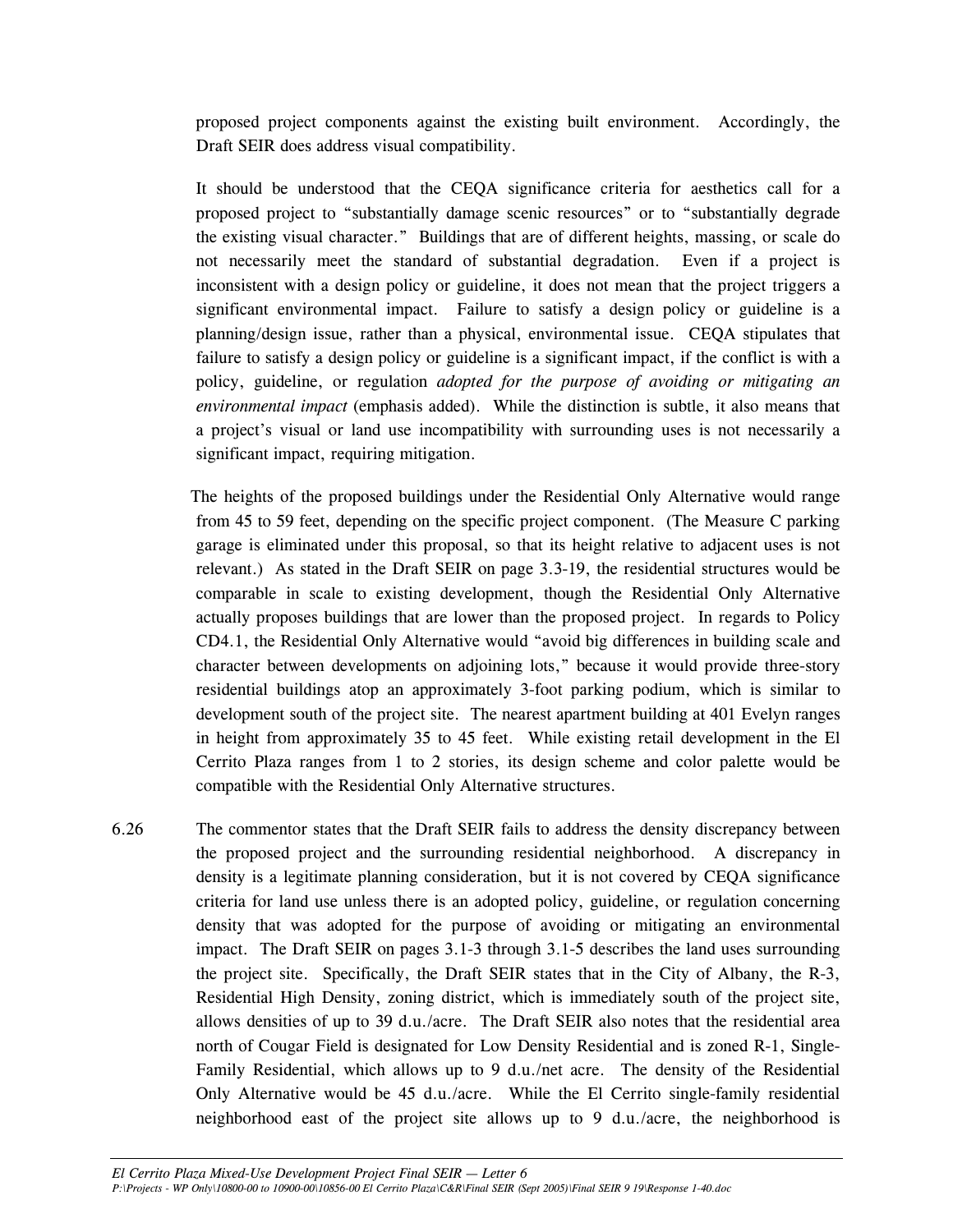separated from the proposed residential development by Cougar Field, the Ohlone Greenway, and BART aerial tracks. Thus, the Residential Only Alternative would not be directly adjacent to a single family neighborhood. The Albany residential neighborhood immediately south of the project site consists of a mix of single-family and multi-family housing units. The adjacent residential neighborhood in the City of Albany contains a mix of dwelling units, including apartment buildings. Given this mix, the Residential Only Alternative would not be incompatible with the residential uses south of the project site.

- 6.27 The commentor states that the Draft SEIR does not identify appropriate densities for transit-oriented housing. There is no single "ideal" density for transit-oriented development. Research prepared for the Federal Transit Administration shows that transitoriented development can occur at a variety of densities, depending on the community land use pattern, the type of transit service, and market conditions. Regardless of the appropriate or optimum density, which could be addressed in the City staff's report on the merits of the project, an EIR must focus on physical environmental changes that result from implementation of a proposed project, as explained on page 1-3 of the Draft SEIR. The impacts of the proposed density are discussed in the Draft SEIR in terms of trip generation, related air and noise emissions, building mass, number of residents, and demand for public services and utilities.
- 6.28 The commentor claims that the Draft SEIR should address the impacts of a project with 77 dwelling units, a child care facility, and a 500-space BART parking garage, since that proposal would comply with the City's zoning regulations. It is noted that the Reduced Project Alternative, presented on page 4-5 of the Draft SEIR, includes one scenario that considers a development program of 72 dwelling units, a child care facility, and a 400 space parking garage. The effects of such an alternative are discussed beginning on page 4-11 and indicate that project-related impacts would be reduced. In fact, the Reduced Project Alternative is identified as the environmentally superior alternative.
- 6.29 The commentor states that the Draft SEIR fails to identify why the project would qualify for the City's Incentive Program. As discussed in the Draft SEIR page 3.1-8, a project processed under the Incentives Program must include desirable features, such as exceptional design, creative design of off-street parking, enhancements to public amenities, environmental benefits such as creek restoration, and similar benefits to the community. Section 19.32.200 of the El Cerrito Zoning Ordinance lists 17 desirable features that would qualify a project to be processed through the Incentives Program. An application for the Incentives Program need not include all of the desirable features listed in Section 19.32.200, and the Planning Commission may approve an Incentives Program permit if a project incorporates some of the desired features. Finally, it is not the Draft SEIR that makes the determination about whether the project is eligible for the Incentives Program; that determination lies with the Planning Commission. The role of the Draft SEIR is to identify the potential impacts associated with a project and to recommend mitigation measures where warranted.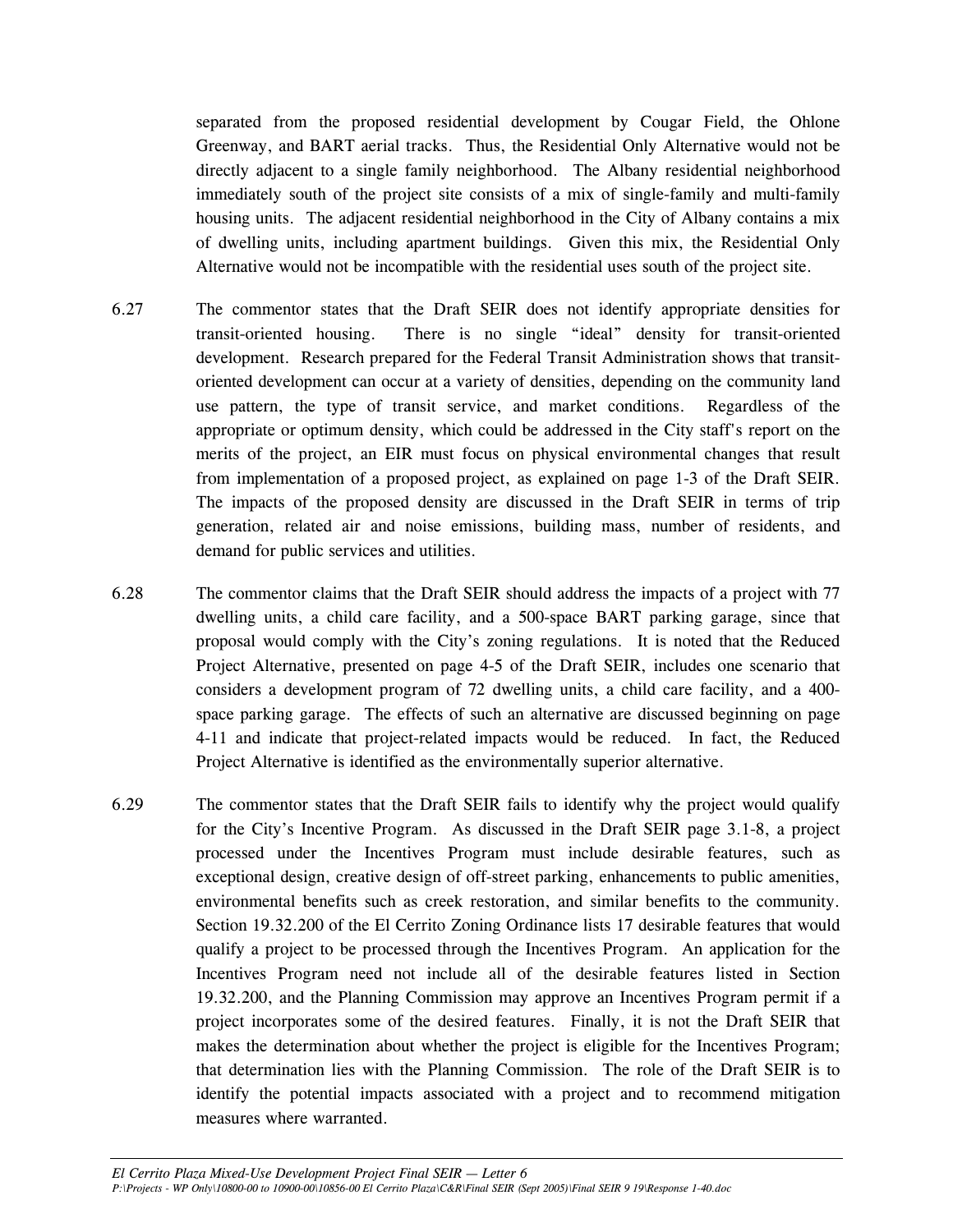The above discussion notwithstanding, the Residential Only Alternative would provide several desirable features listed in Section 19.32.200. Specifically, this alternative would provide an environmental benefit by daylighting Cerrito Creek and a recreational benefit by providing a multi-use path that connects to Ohlone Greenway along the restored creek. Furthermore, the Residential Only Alternative would locate housing close to shopping and transportation centers and, as such, would reduce reliance on automobile usage. During project approval, the Planning Commission will make a determination as to whether the above-described desirable features warrant the exceptions to development standards sought by the project sponsor.

- 6.30 The commentor states that the Draft SEIR fails to analyze a residential project that would comply with the City's density requirements without the Incentives Program. The project sponsor has pursued the project with the expectation that it would qualify for the Incentives Program. If the Planning Commission and ultimately the City Council determined that the project were ineligible for the Incentives Program, the project sponsor would have to revise the project to meet the 35 d.u./acre requirement. One of the Reduced Project Alternative scenarios presented in the Draft SEIR evaluates an alternative with 46 dwelling units, which would comply with the City's High Density Residential allowable density (see page 4-5 of the Draft SEIR). At 46 units, this alternative would have a proposed density of 27 d.u./acre.
- 6.31 The commentor is concerned about the height of the project compared to the height of other buildings in El Cerrito. The commentor states that the Draft SEIR must address land use impact of building the tallest structure in El Cerrito and the precedent for altering the City's skyline. While these issues are important policy choices that face the City, an EIR is expected to present the physical changes that result from the proposed height. The assessment of the land use and visual impacts are provided in the Draft SEIR.
- 6.32 The commentor believes that the Draft SEIR should address City of Albany goals, policies, and programs. The project is under the jurisdiction of the City of El Cerrito; CEQA states that a significant land use impact would occur if a project conflicted with any applicable land use plan, policy, or regulation of an *agency with jurisdiction over the project* (emphasis added). Accordingly, while a discussion of Albany's applicable policies would be desirable to provide context for this community's concerns, they would not be used to determine the project's potential impacts.
- 6.33 The commentor is concerned that the cumulative analysis omits the Cerrito Theater, which could cause traffic impacts. The Cerrito Theater project is located a fair distance away from the proposed project and the affected area of the theater does not overlap with the affected area surrounding the proposed project. The environmental review done for the theater determined that the theater would not cause an increase in traffic that is considered substantial in relation to the existing traffic load and capacity of the street system and would not cause a change in level of service in the affected areas around the theater.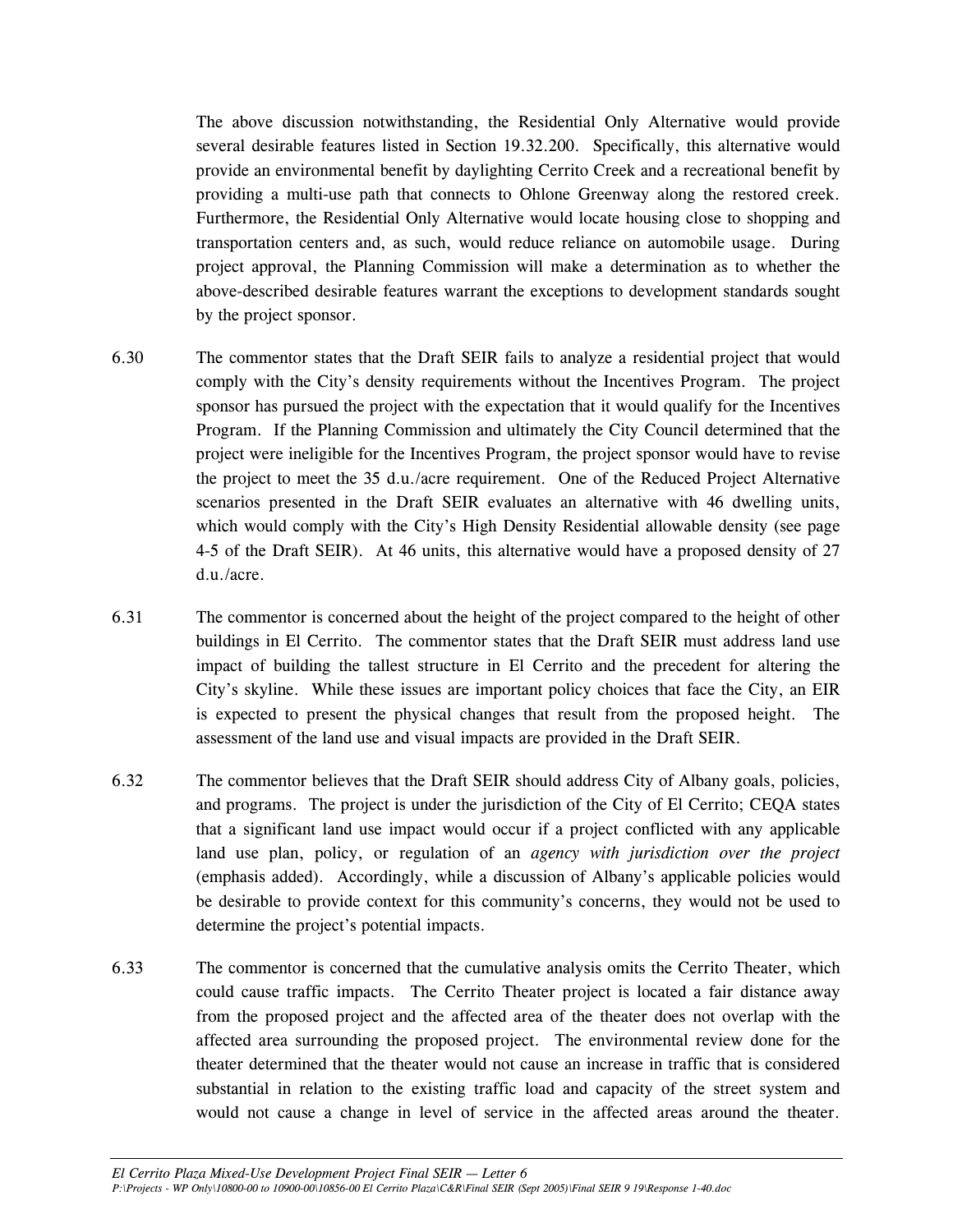Therefore, the traffic impact would be less-than-significant, and no mitigation would be required. The parking study conducted as part of the environmental review for the theater found sufficient parking capacity within a five-minute walk from the theater, resulting in a less-than-significant impact. The study determined that circulation and parking for the theater would not impact any areas within or south of El Cerrito Plaza. Due to the lack of overlap in affected areas of use by both projects, the Cerrito Theater was not included in the cumulative impact analysis.

- 6.34 The commentor is concerned that the cumulative analysis omits the library component of the 6420 Fairmount Avenue project, which could cause traffic impacts. The library project is no longer proposed for construction. Thus, its consideration is not necessary.
- 6.35 The commentor is concerned that the cumulative analysis omits planned development at the El Cerrito Plaza BART Station. While the Draft SEIR acknowledges BART's policy of promoting transit-oriented development around its stations, specific future plans for the El Cerrito BART station property are not known. BART has not yet begun exploring opportunities for development of the surface parking lot. Accordingly, without sufficient details (such as numbers of dwelling units or square footages) or a development proposal, it would be entirely speculative to determine the cumulative impacts of BART's plans for its property.
- 6.36 The commentor is concerned about the visual impacts of the proposed project on Albany Middle School and Cougar Field and requests more information on the use of Cougar Field. The CEQA significance criteria for a significant visual impact speak to a substantial adverse effect on a scenic vista or substantial degradation of the existing visual character of the site and its surroundings. There are no scenic vistas in the vicinity and thus, on this basis, the project would have no effect. With respect to degrading the existing visual character, while the middle school and Cougar Field are public gathering places, their function is for education and active recreation, respectively. Neither of these public uses is intended for enjoyment of scenic beauty; neither of these uses is considered scenic vista points by state or local designations. Both Albany Middle School and Cougar Field fit the flat, urban setting of the *Bowman v. City of Berkeley* case, wherein the courts agreed with the City that a proposed four-story residential building would not be a visually significant impact on the surrounding one- and two-story residences. The courts explained that the design relationship of the building with its surroundings is properly addressed through local design review processes. Page 2-20 of the Draft SEIR indicates that the project must obtain Design Review Board approval to consider project compliance with design guidelines and compatibility with surrounding structures, in addition to other design considerations. The commentor correctly points out that the context and setting of the project site are important factors in evaluating a project's visual impacts. Thus, a similarly proposed project on a pristine area or on a visual landmark like the Albany Hills would be viewed differently and the impact analysis would reflect the site's context. This discussion does not deny the fact that the proposal at the El Cerrito Plaza Shopping Center is large-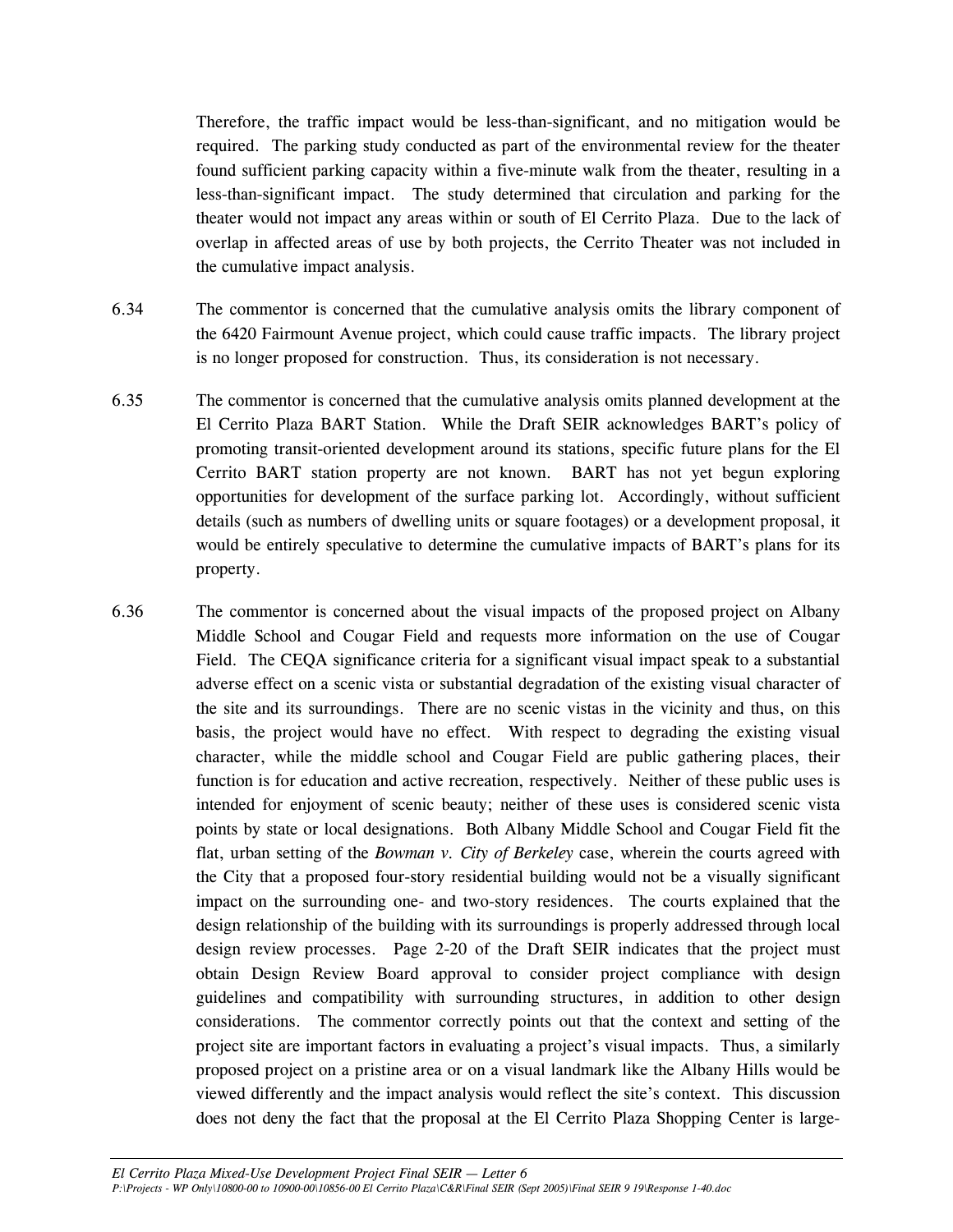scale and taller and more massive than adjacent structures. The visual simulations in the Draft SEIR and in Section 2.2 of this document clearly show that the proposed structures would obstruct views from the selected vantage points. Nevertheless, the proposed project would not substantially degrade the visual character or a scenic vista.

- 6.37 The commentor is concerned that residents of Behrens Street and viewers on Cougar Field would lose views of sunsets. Please refer to Response 6.36 regarding protection of scenic vistas and visual character, as opposed to scenic views of particular individuals.
- 6.38 The commentor is concerned with lost views of Mt. Tamalpais. Please refer to Response 6.36 regarding protection of scenic vistas and visual character under CEQA, as opposed to scenic views of particular individuals.
- 6.39 The commentor is concerned that the SEIR does not identify the three homes on Behrens Street of which views would be affected by the proposed project. Please refer to the visual quality section in Section 2.2 of this document regarding the Residential Only Alternative.
- 6.40 The commentor disagrees with the analysis of visual conditions from the Ohlone Greenway and feels that the proposed project would not enhance views from the greenway. Current views from the Ohlone Greenway along this stretch of the project site include the Plaza parking lot in the foreground. The commentor states that the parking lot plays a "useful role" in the urban landscape. The lot's role is not of concern in this visual discussion, but its appearance and contribution to the visual setting. Visually, the surface parking lot does not impart any visual interest; the absence of structures on the lot allows views to the back of the retail buildings at the Plaza. The description of the parking lot as "sparsely vegetated" and "undeveloped" are meant to give the reader an idea of what the lot looks like viewed from the Ohlone Greenway, as opposed to a parking lot that perhaps has structures, mature trees, or vegetated islands on it. The Draft SEIR acknowledges that western views from the Ohlone Greenway would be substantially changed; however, the overall result of the entire project would be beneficial, because an unattractive, albeit functional, surface lot, would be replaced by a building with greater visual interest, design features, and landscaping. Figure 2-9 in this document illustrates the change in views from the a vantage point east of Cougar Field. The commentor notes that the proposed garage would be visually detrimental for users of the Ohlone Greenway. The garage is not proposed as part of the Residential Only Alternative, and thus view blockage by the garage is not relevant.

Regarding the conformance of the proposals with the land use, visual, and design guidelines, please refer to Responses 6.23, 6.24, and 6.25.

6.41 The commentor is concerned with the analysis of the Plaza patron's feelings toward views from the project site. The intent of the discussion was to contrast the visual sensitivity of different viewer groups. Residential viewers, because of the amount of time they spend at home and their property values, tend to be more visually sensitive than commercial/retail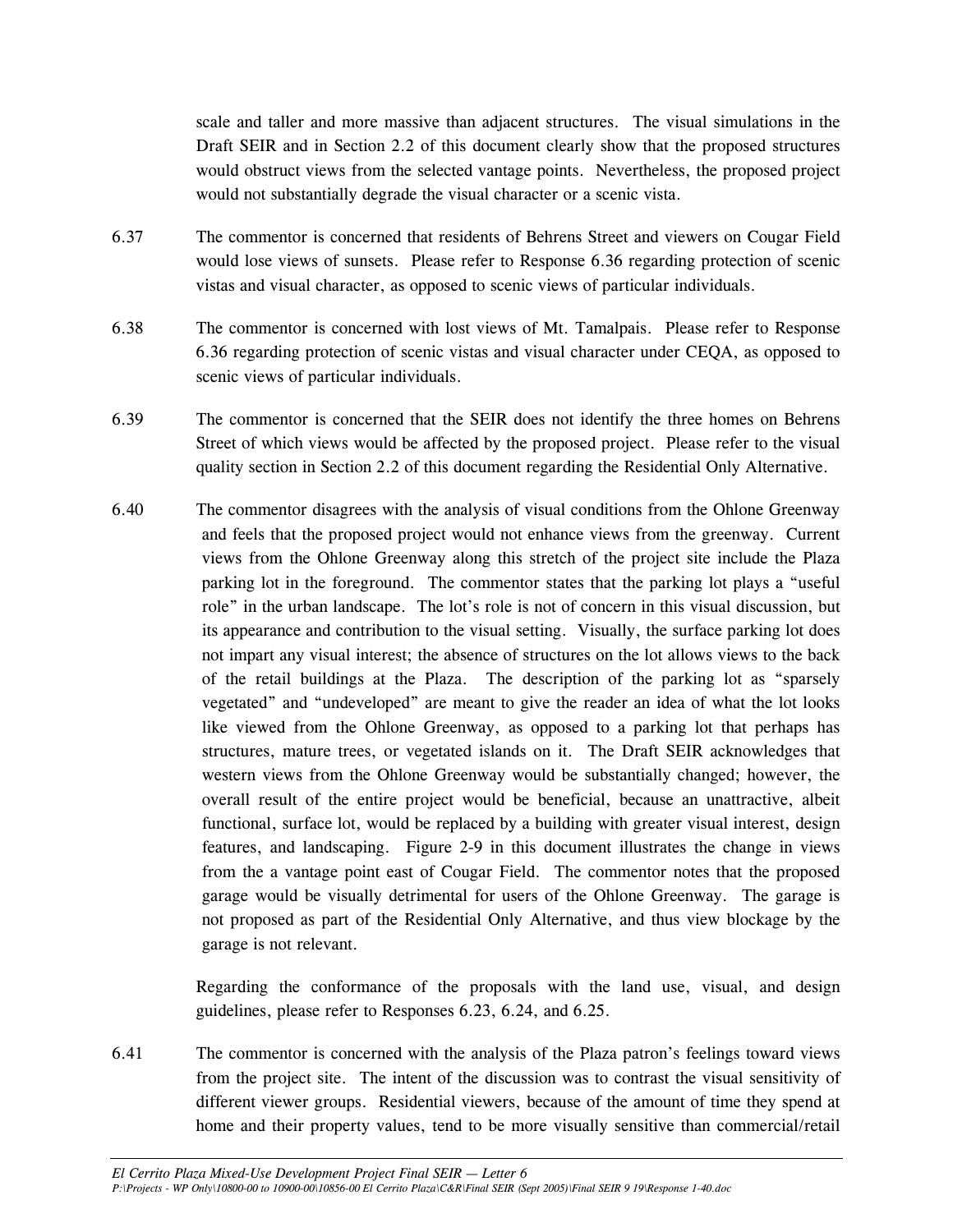employees or shoppers. Certainly, high quality commercial architecture and design are essential to the retail and visual experience of the shopper. However, retail shoppers would be less sensitive to a proposed residential project in the southeastern corner of the Plaza parking lot, behind existing retail businesses, than nearby residents who have direct views of the proposal.

- 6.42 In the San Francisco Bay Area, the solar path proceeds from the east to the west and is generally to the south of the local latitude. Thus, as a general rule of thumb, shadows cast by proposed structures lie to the northwest in the morning hours, lie generally to the north during the midday, and then lie to the northeast during the afternoon hours. Given this shadow pattern, the proposed project would cast shadows onto the Ohlone Greenway in the afternoons, particularly in the falls and winters when the sun is lower in the sky. Additional details on the shade effects of the Residential Only Alternative are presented in Section 2.2 of this document.
- 6.43 The project would not generate a substantial amount of traffic compared to background traffic. The project as currently proposed would generate a maximum of 78 trips spread over a peak hour using a variety of routes. This period may not coincide with peaks in other uses in the area, but it is the maximum amount of hourly traffic that would be generated by the project. This trip generation is conservative because it is assumed that none of the project-related trips would use BART or other transit. Still, this traffic represents just over one additional vehicle per minute. During other periods, the amount of project-generated traffic would be even less than one vehicle per minute.

 The volumes of traffic generated by the currently proposed project do not represent a significant impact to pedestrians. The highest concentration of project traffic would occur at the intersections of Evelyn/Brighton and Talbot/Brighton. Even with the project, the traffic levels at these intersections would still remain less than currently exists at Cornell/Brighton, where pedestrian safety has not been a particular concern. Students walking along Brighton Avenue would therefore experience less conflicting vehicular movement at the locations where project traffic would be generated than they do at an existing location where no hazards have been reported. This is an indication that potential negative impacts to pedestrians would not result from the range of traffic volumes on these three street segments.

 While it is recognized that an increase in traffic could present pedestrians with new conflicts resulting in a significant impact, a peak increase of one or two vehicles per minute would not increase pedestrian safety impacts to a significant level.

6.44 The time periods analyzed cover, appropriately, the peaks in project traffic. The traffic generation of the Residential Only Alternative, the current proposed project, is typically negligible during the time period when Albany Middle School is dismissed. Given the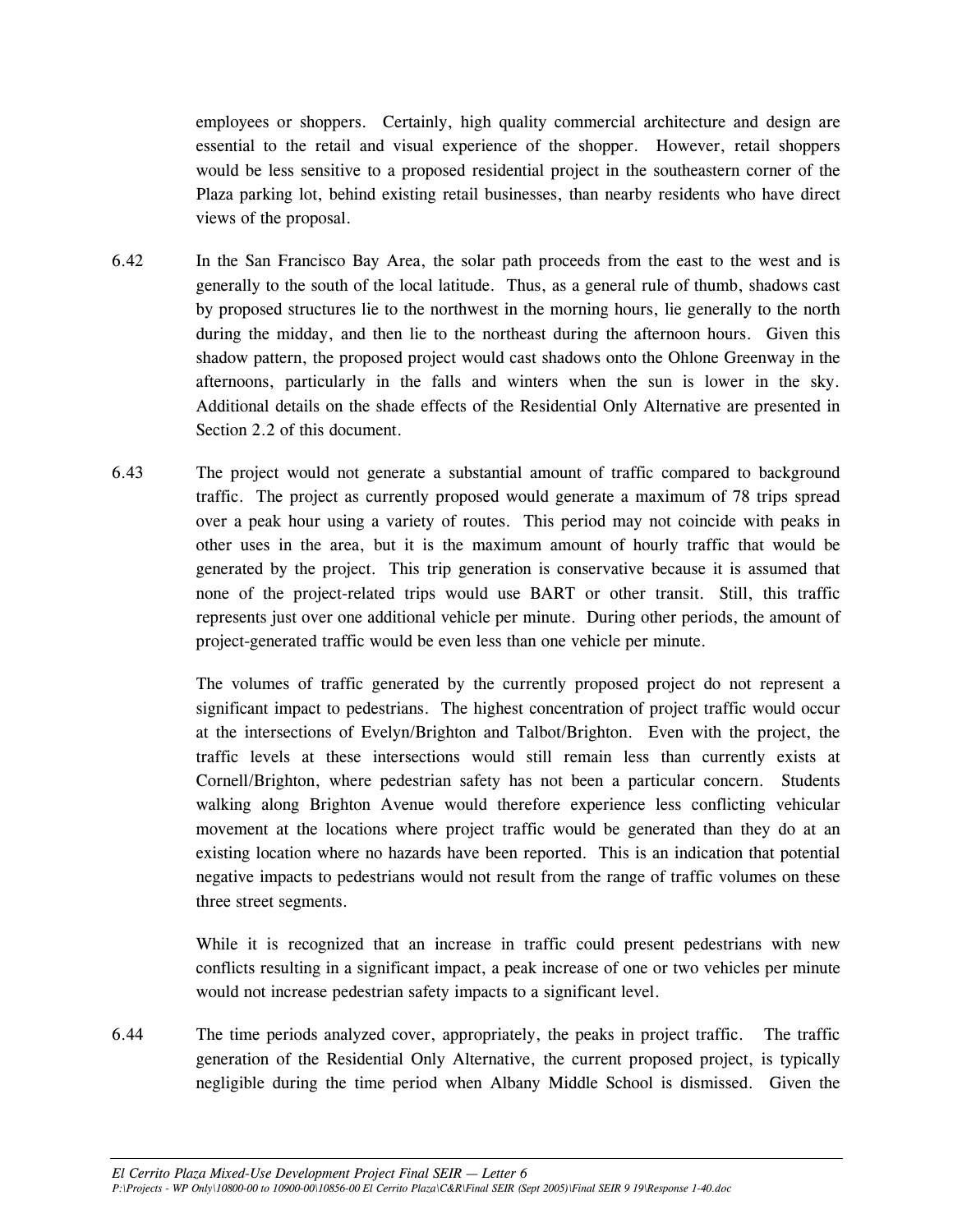distance to the project site and the amount of traffic generated, it is highly unlikely that project traffic would significantly impact school dismissal.

6.45 The BART parking structure is not proposed as part of the Residential Only Alternative, the current proposed project. Therefore, a response to this comment is no longer necessary.

> Most traffic from the residential units would access the site along other routes and the remaining traffic would represent a negligible increase over what ordinarily occurs in the parking area near the coffee shops.

> The proposed project would generate negligible traffic throughout the plaza, including the area behind the Albertson's, as little commuter traffic from the residential portion of the project was expected to use that route. In any case, project impacts on parking lot circulation would be similarly less than significant.

> It is standard practice for assumptions to be made based on judgment and reconnaissance of the setting and on-site traffic congestion be evaluated where an obvious or well-documented safety problem exists or the owners of the private development successfully request such an undertaking.

- 6.46 Please refer to Response 6.45, above.
- 6.47 Please refer to Response 6.45, above.
- 6.48 Please refer to Response 6.43, above. In addition, the traffic counts taken were conducted by an independent contractor using state-of-the-art equipment. There is no need for an additional assessment. Because quality of life impacts are based on the proportional changes in traffic levels, impacts are identified more when base levels of traffic are lower and identified less when base levels of traffic are higher. Use of the 1997 traffic volumes would have resulted in a finding of 'no-impact' even with the larger previously proposed project alternatives.

Furthermore, cumulative impacts analysis is not dependent on the seasonal fluctuations identified in the comment.

- 6.49 The BART parking structure is not proposed as part of the Residential Only Alternative, the current proposed project. Therefore, a response to this comment is no longer necessary.
- 6.50 The comment applies only to the signalized intersections, as the unsignalized intersections were evaluated based using the Highway Capacity Method as indicated in the Draft SEIR.

 Although the methodologies presented in the Highway Capacity Manual and those incorporated into the SYNCHRO software are widely accepted, they are not the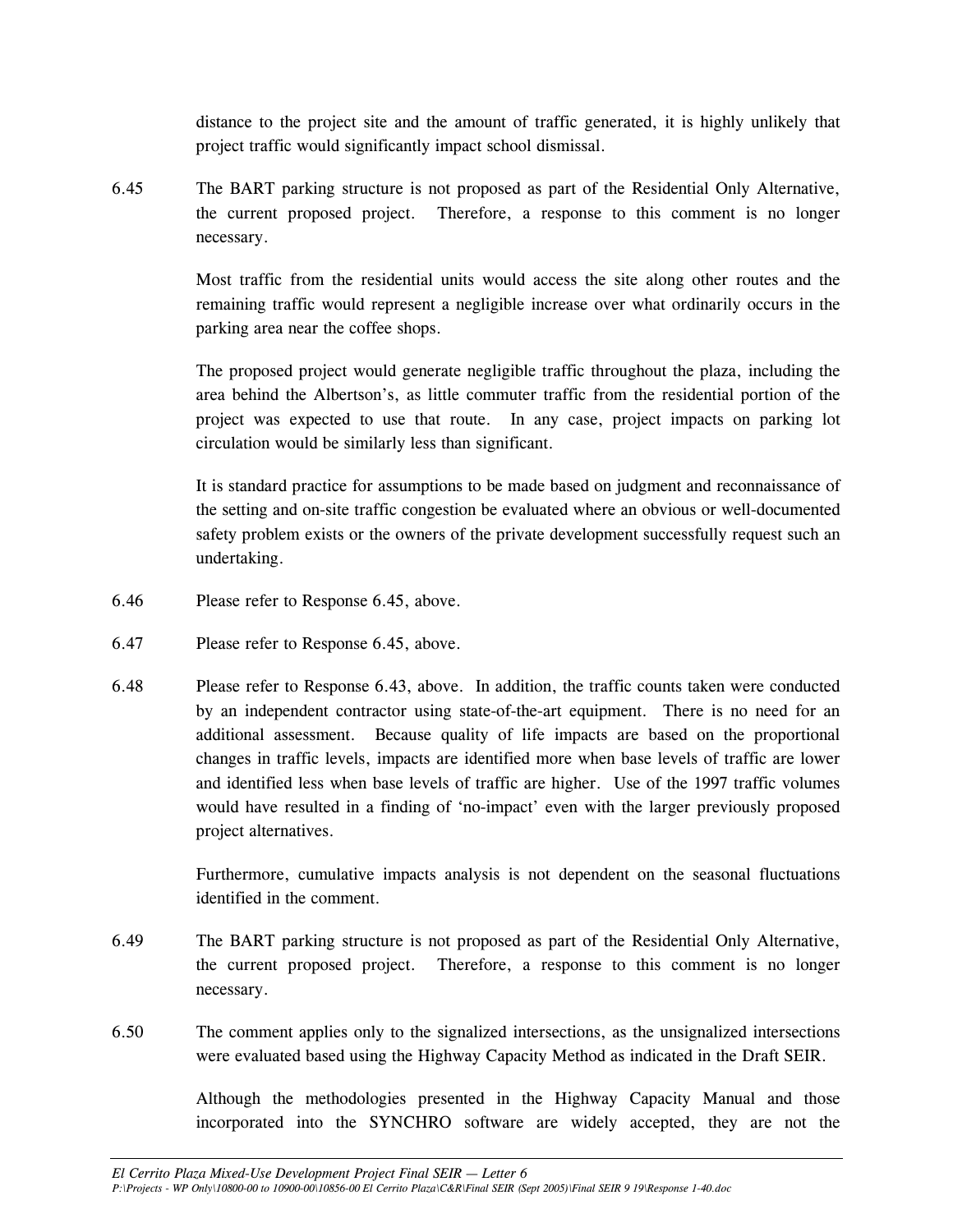methodologies approved by the Contra Costa Transportation Authority or the City of El Cerrito. The Highway Capacity Method and the CCTALOS method are not comparable because they do not measure the same traffic conditions. The CCTALOS method provides LOS based on a measure of critical volume to capacity, whereas the Highway Capacity Method is based on vehicle delay. The two can be correlated but they are not the same methodology.

 It is acknowledged that the use of SYNCHRO allows for more detailed inputs than the CCTALOS methodology, but in order to characterize the results as 'more-accurate,' it would be necessary to demonstrate detailed calibration of the inputs to conditions in the field. Such information is not contained in the peer review.

- 6.51 Please refer to Response 6.45, above.
- 6.52 For the Residential Only Alternative, the currently proposed project, there is no impact based on the TIRE index. Should traffic calming be considered in any case, the purpose of the mitigation is not to divert traffic, but rather, to restore environmental quality by mitigating the expected increase in traffic. As the lowest volume streets connecting the plaza to Brighton Avenue, Talbot and Evelyn are the most sensitive to project traffic; any proportionate diversion of project traffic to Cornell or Kains (less than 75 percent) would also result in no impact. Moreover, such a huge diversion is not likely.
- 6.53 The analysis in the Draft SEIR uses conservative assumptions about vehicle traffic, particularly when a project would be adjacent to a major transit facility. The commentor assumes that the counts taken on the street segment north of Brighton should add up to the count on Brighton just east of San Pablo, where the additive effect of project traffic on Brighton is greatest. In fact, some trips related to the project continue south of Brighton while others travel east towards Ashbury. For the Residential Only Alternative, 350 vehicles would travel on Brighton to/from San Pablo, roughly 220 on Brighton towards Ashbury and roughly 20 south of Brighton. Note that the distributions of AM, PM, and daily trips all differ, so that comparisons of the traffic assignment between peak hour and daily estimates are not meaningful.
- 6.54 The intersections identified in the comment were not analyzed because the net new traffic at those locations would never have been substantially large enough at those locations to merit their inclusion as study facilities. For further information regarding traffic, please refer to Responses 6.43 and 6.48, above.
- 6.55 Please refer to Response 6.49, above.
- 6.56 Please refer to Response 6.49, above. Moreover, a parking impact has been identified in the Draft SEIR. This impact would be diminished under the Residential Only Alternative to a shortfall of 43 stalls. The discussion in the Draft SEIR relating to the availability of these spaces within the plaza still applies to the Residential Only Alternative.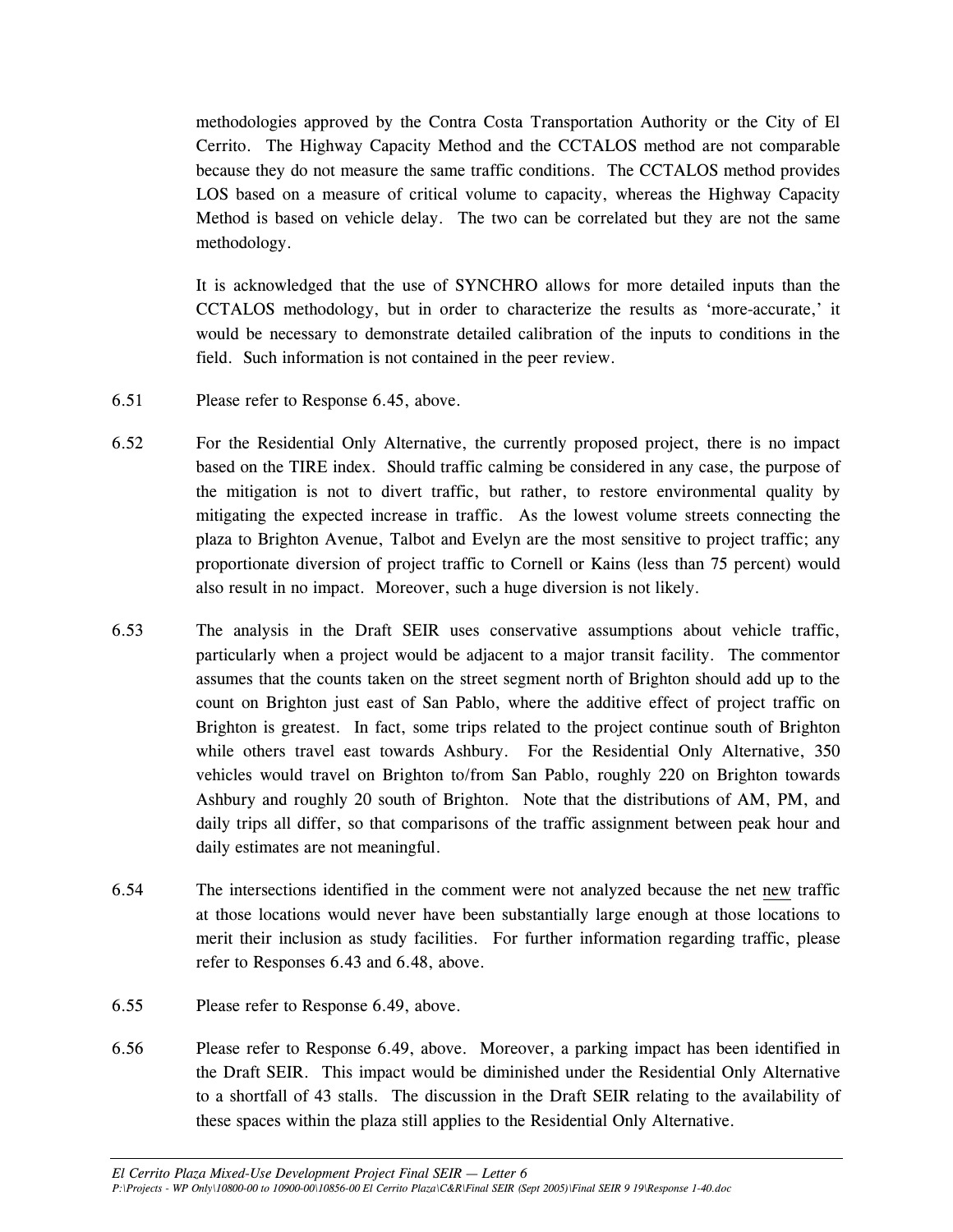- 6.57 The commentor is concerned that the noise analysis does not include Albany Middle School. The main buildings at Albany Middle School and the "blacktop area" of the school would not be impacted by the proposed multi-family residence to reflected BART noise, only the areas directly to the east, and those impacts would be less-than-significant with mitigation. Consequently, measurements of existing noise at the main buildings and blacktop area are not relevant to the Draft SEIR noise assessment.
- 6.58 The commentor's observation that BART noise levels could interfere with speaking indoors is acknowledged as an existing condition. The impacts of the proposed project with mitigation would be less than significant and speakers would not notice the difference in noise levels directly to the east as well as in the main buildings at Albany Middle School.
- 6.59 Please refer to Master Response 3, addressing noise concerns, in Section 4 of this document.
- 6.60 The commentor requests assessment of noise impacts on Cougar Field. Please refer to Master Response 3 in Section 4 of this document for noise concerns.
- 6.61 The Federal Transit Agency (FTA) has criteria ("Transit Noise and Vibration Impact Assessment" or Guidelines) for evaluating new transit system facilities, which are federally funded. Although not directly applicable to the proposed project (a mixed-use development), the FTA Guidelines are worth mentioning. The residences on the east side of Cougar Field (those directly opposite the proposed site for the multi-family residential building) are exposed to  $L_{dn}$  67 to 68, based on the 2004 project measurements. At this existing noise level, a new rail transit project would be considered by FTA Guidelines to cause "severe impact" if the increase exceeds 3.5 dB. This is normally considered to be the threshold of significant impact for the purpose of CEQA assessment. An increase of 1 dBA or less would result in no impact according to the FTA guidelines.
- 6.62 Please refer to Master Response 3 in Section 4 of this document for additional commentary about noise impacts and mitigations.
- 6.63 The monitoring data in Table 3.6-1 is adequate to define the general air quality conditions on and in the vicinity of the project site. The Draft SEIR uses this information to define probable base air pollutant levels. Project sources would add ozone precursors, particulate and carbon monoxide, as estimated in Tables 3.6-3 and 3.6-4. Project emissions should not threaten regional ozone attainment goals or local exposure of residents with significant additional particulate or carbon monoxide exposure if the suggested mitigation measures are implemented.
- 6.64 Please refer to Master Response 4 in Section 4 of this document for additional commentary about air quality impacts and mitigations.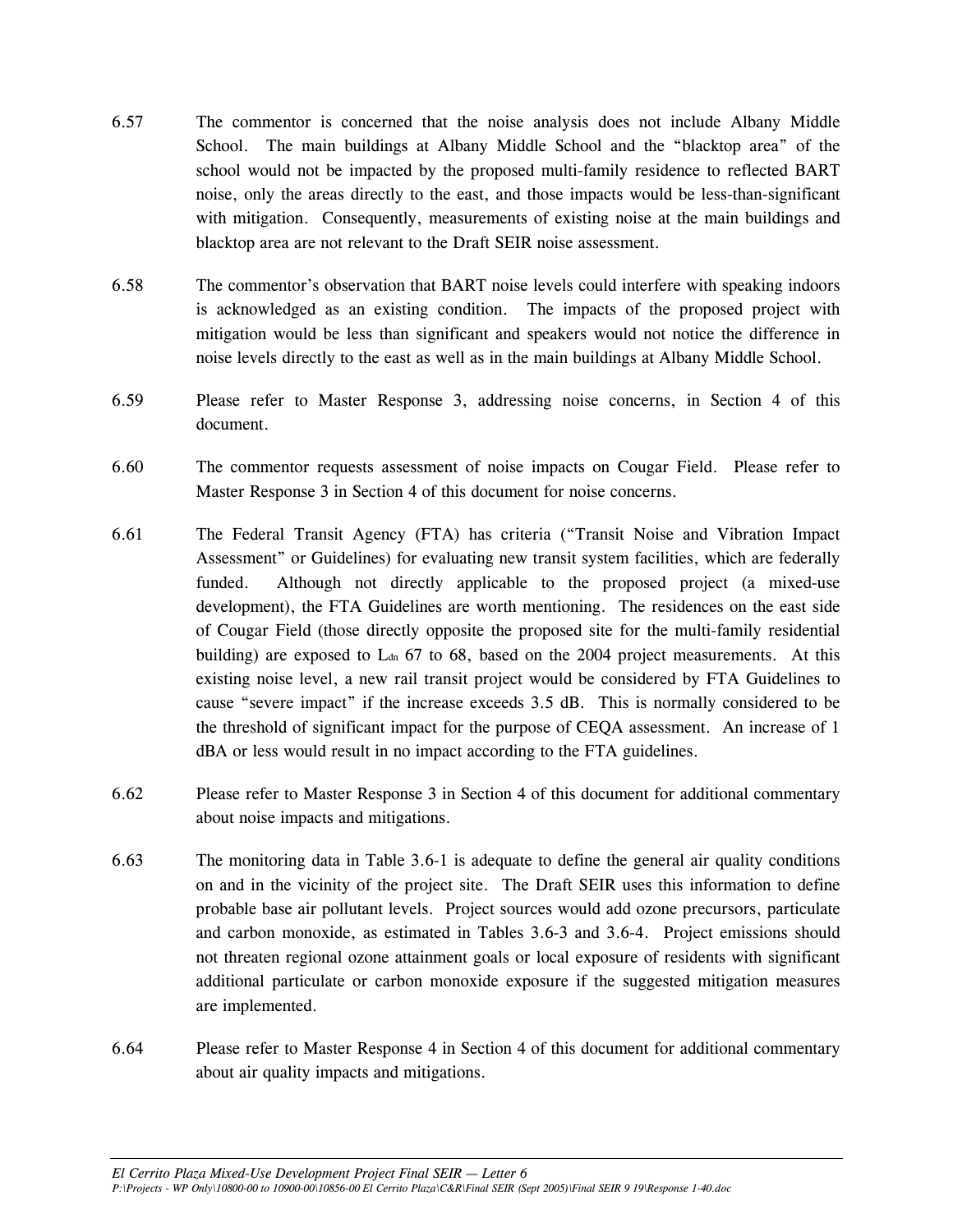- 6.65 Please refer to Master Response 4 in Section 4 of this document regarding air quality concerns.
- 6.66 The commentor is concerned that none of the alternatives presented in the Draft SEIR meet Measure C objectives. Since the parking structure is not proposed as part of the Residential Only Alternative, and the project would not be eligible to utilize Measure C funding, discussion over Measure C compliance is no longer relevant to the project.
- 6.67 The commentor suggests development of a new range of alternatives. Since the parking structure is not proposed as part of the Residential Only Alternative, and the project would not be eligible to utilize Measure C funding, discussion of alternatives that comply with use of Measure C funds is not relevant to the project.
- 6A.1 The commentor requests withdrawal and recirculation of the Draft SEIR, since the project advanced by the project sponsor is not the project evaluated in the Draft SEIR. Please refer to Master Response 1 in Section 4 of this document on the present status of the proposed project and the CEQA process. It is not uncommon for a project sponsor to revise a proposed project during the course of CEQA review or to select an alternative being studied. The current proposal under consideration by the City, the Residential Only Alternative, is one of the alternatives explored in the Draft SEIR.
- 6B.1 The commentor requests withdrawal and recirculation of the Draft SEIR. Please refer to Responses 6.4, 6.5, and 6A.1, as well as Master Response 1 in Section 4 of this document on the present status of the proposed project and the CEQA process.
- 6C.1 The commentor requests withdrawal and recirculation of the Draft SEIR. Please refer to Responses 6.4, 6.5, and 6A.1, as well as Master Response 1 in Section 4 of this document on the present status of the proposed project and the CEQA process.
- 6D.1 The commentor requests withdrawal and recirculation of the Draft SEIR. Please refer to Responses 6.4, 6.5, and 6A.1, as well as Master Response 1 in Section 4 of this document on the present status of the proposed project and the CEQA process.
- 6E.1 The commentor requests withdrawal and recirculation of the Draft SEIR. Please refer to Responses 6.4, 6.5, and 6A.1, as well as Master Response 1 in Section 4 of this document on the present status of the proposed project and the CEQA process.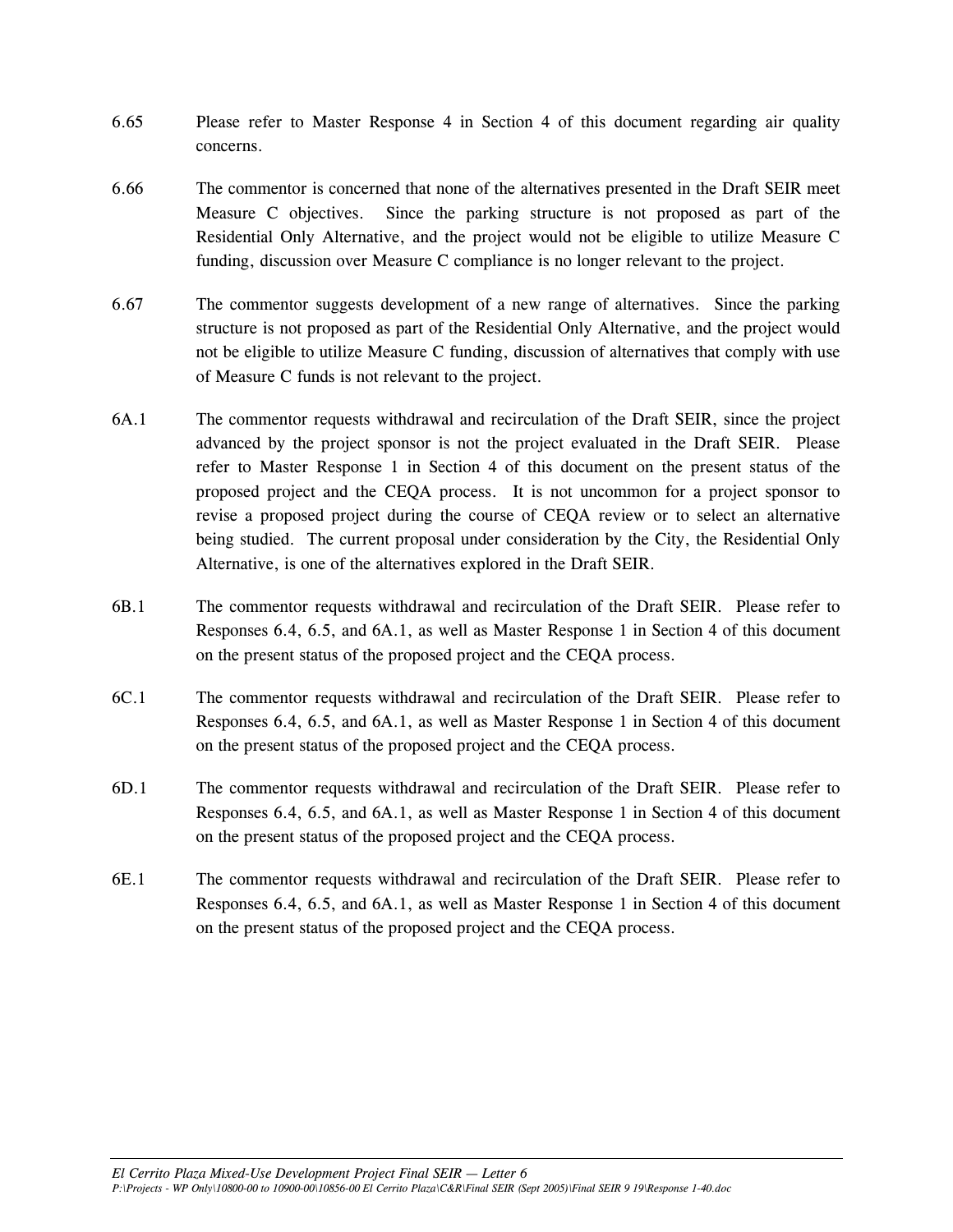# **7. North Albany Neighborhood Association**

- 7.1 The commentor requests withdrawal and recirculation of the Draft SEIR, since the project advanced by the project sponsor is not the project evaluated in the Draft SEIR. Please refer to the master response in Section 4 of this document on the present status of the proposed project and the CEQA process. It is not uncommon for a project sponsor to revise a proposed project during the course of CEQA review or to select an alternative being studied. The current proposal under consideration by the City, the Residential Only Alternative, is one of the alternatives explored in the Draft SEIR and is described in greater detail in Section 2.1 of this document.
- 7.2 The commentor requests disclosure of BART's plans for their property. While the Draft SEIR acknowledges BART's policy of promoting transit-oriented development around its stations, specific future plans for the El Cerrito BART Station property are not known. Accordingly, without sufficient details (such as numbers of dwelling units or square footages) or a development proposal, cumulative impacts with BART's plans for its property would be speculative. This notwithstanding, BART is exploring transit-oriented development opportunities at a number of its stations, including El Cerrito Plaza. Initial phases of this exploration at the El Cerrito Plaza Station are underway, but no development concepts have been advanced. Thus, relocating development to the BART surface parking lot, as proposed by the commentor, would preempt BART's efforts.
- 7.3 The commentor requests that Figure 2-1, Project Location, and all similar figures in the Draft SEIR be revised to accurately represent the proposed project parcel. Figures S-1 and 2-1 have been revised to more accurately represent the size of the project site (see the following page). However, it should be noted that these figures are intended to provide the reader with the general location of the project site rather than its exact dimensions, which are described in Section 2, Table 2-2 (page 2-13 of the Draft SEIR) and Figures 2-3 and 2- 4 (pages 2-10 and 2-11 of the Draft SEIR).
- 7.4 The commentor believes that the proposed parking structure would not be utilized, and requests justification for its need. The BART parking structure is not proposed as part of the Residential Only Alternative. Therefore, a response to this comment is no longer necessary.
- 7.5 The commentor requests answers to a series of questions relating to BART parking and Measure C funds. Since the BART parking structure is not proposed as part of the Residential Only Alternative, discussion of BART parking and Measure C funds is not relevant to the project. Please refer to Master Response 1 in Section 4 of this document for the present status of the proposed project.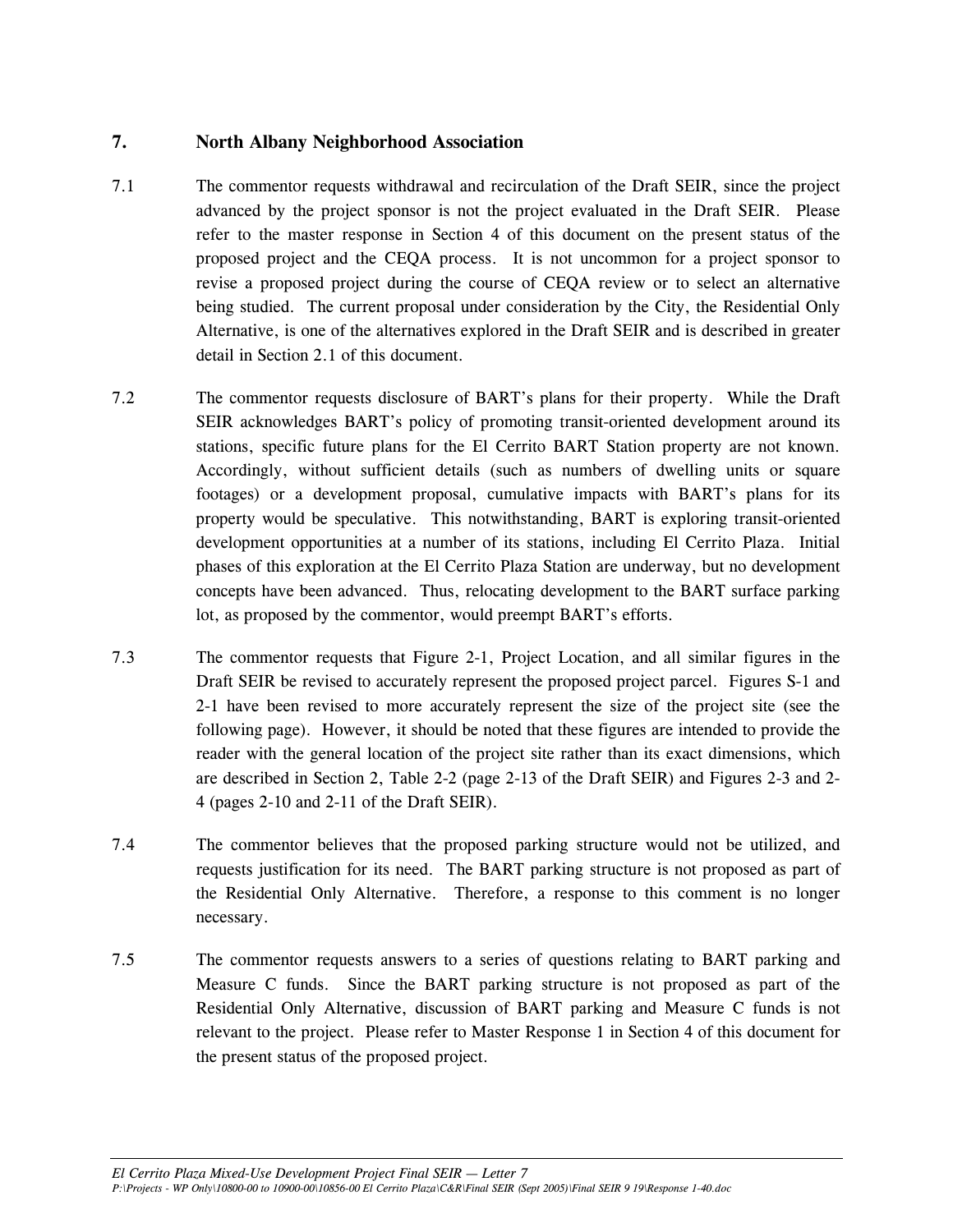Slipsheet for Revised Figure S-1 and 2-1 (Same figure. Title Figure S-1 and 2-1)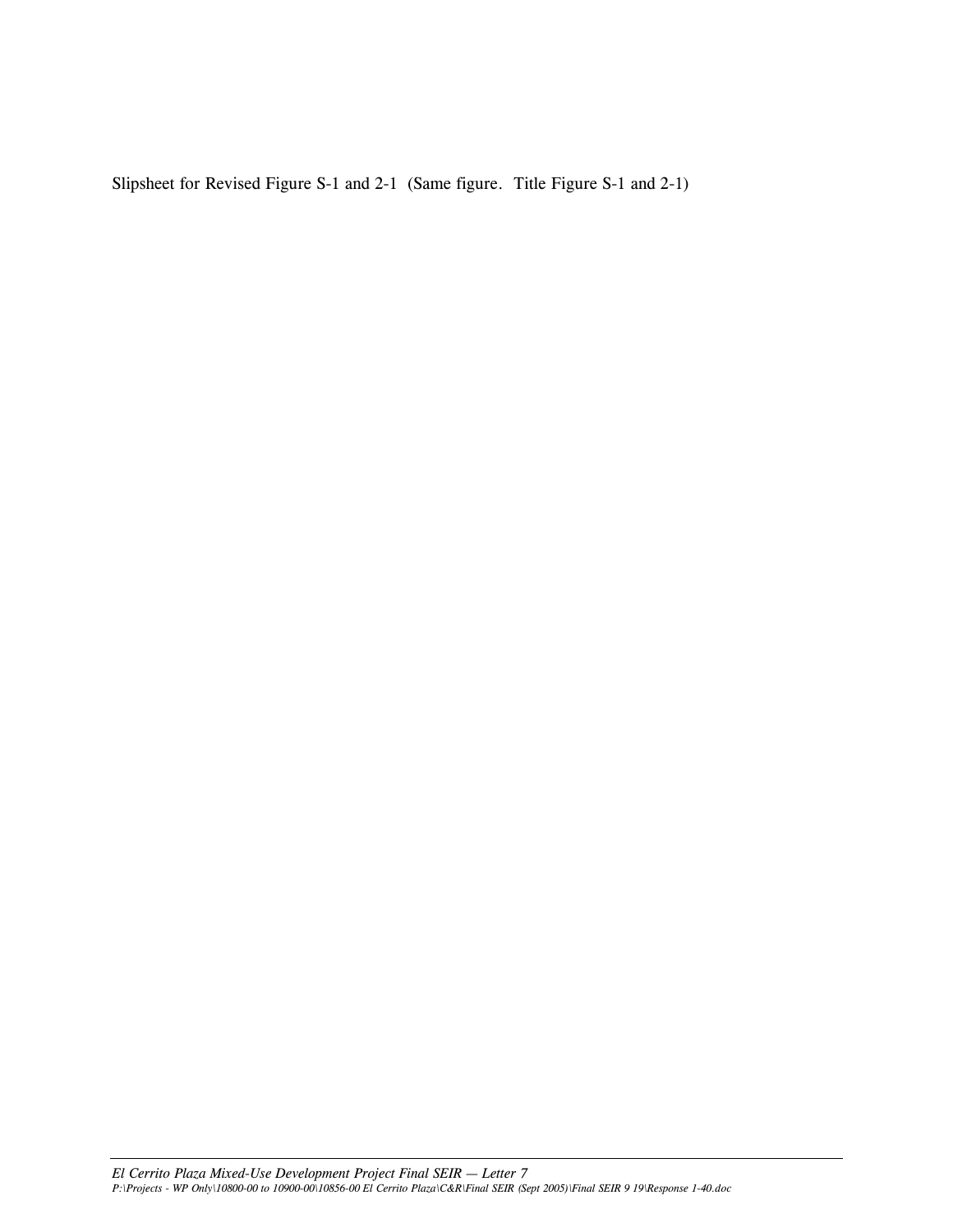- 7.6 The commentor requests the width of the total creek corridor right-of-way. Because the Draft SEIR does discuss the creek corridor right-of-way for the Residential Only Alternative on page 4-4 and this alternative is now the proposed project, there is no need to present the creek corridor right-of-way for the proposed project presented in the Draft SEIR. Please refer to Section 2.2 of this document for more details about the creek corridor.
- 7.7 The commentor requests that Figure 2-4, Mixed Use Development Project Site Plan, of the Draft SEIR show a crosswalk between the residential building and the Plaza sidewalks. The commentor is referred to Section 2, Figure 2-1, Garage Level of Residential Only Alternative, of this document. This figure shows that three crosswalks would connect the project site to El Cerrito Plaza Shopping Center. The sidewalks are denoted by a checkered pattern and are located at the northwest and southwest corners of Building 1 and at the northwest corner of Building 2.
- 7.8 The commentor notes that the Mill & Lumber project is located considerably less than 1 mile away from the El Cerrito Plaza Shopping Center and that, according to Draft SEIR Figure 2-1, Project Location, the distance is approximately 0.6 miles. Based on Figure 2- 1, Project Location, of the Draft SEIR, the distance between the northwest corner of El Cerrito Plaza Shopping Center (the intersection of San Pablo and Fairmount Avenues) to the Mill & Lumber project (the intersection of San Pablo Avenue and Schmidt Lane) is approximately  $0.8$  miles. Thus, the distance from the Mill  $\&$  Lumber project to the center of El Cerrito Plaza is about 1 mile. It is important to note the use of the word 'approximate' throughout the Draft SEIR to describe distances between two points. The discussion of cumulative development on page 3-3 of the Draft SEIR is intended to give the reader an idea of the proximity of other projects to El Cerrito Plaza Shopping Center and the project site rather than provide exact distances between the projects.
- 7.9 The commentor correctly notes that the El Cerrito Plaza Shopping Center houses 344,000 square feet of retail/commercial space rather than the 227,000 square feet identified in the Draft SEIR. Therefore, the following change is made to the second full sentence on page 3.1-2 of the Draft SEIR.

As a result of the 1999 Revitalization Project, the El Cerrito Plaza Shopping Center currently contains nine one- to two-story buildings, which house  $227,000$  square feet (5.21 acres) 344,000 square feet (7.9 acres) of retail/commercial space and surface parking lots.

7.10 The commentor states that Figure 3.1-1, Zoning Designations, does not define all the zoning designations in the City of Albany and that the Final SEIR should reflect Albany's new Zoning Ordinance, adopted in December of 2004. Figure 3.1-1 has been revised accordingly.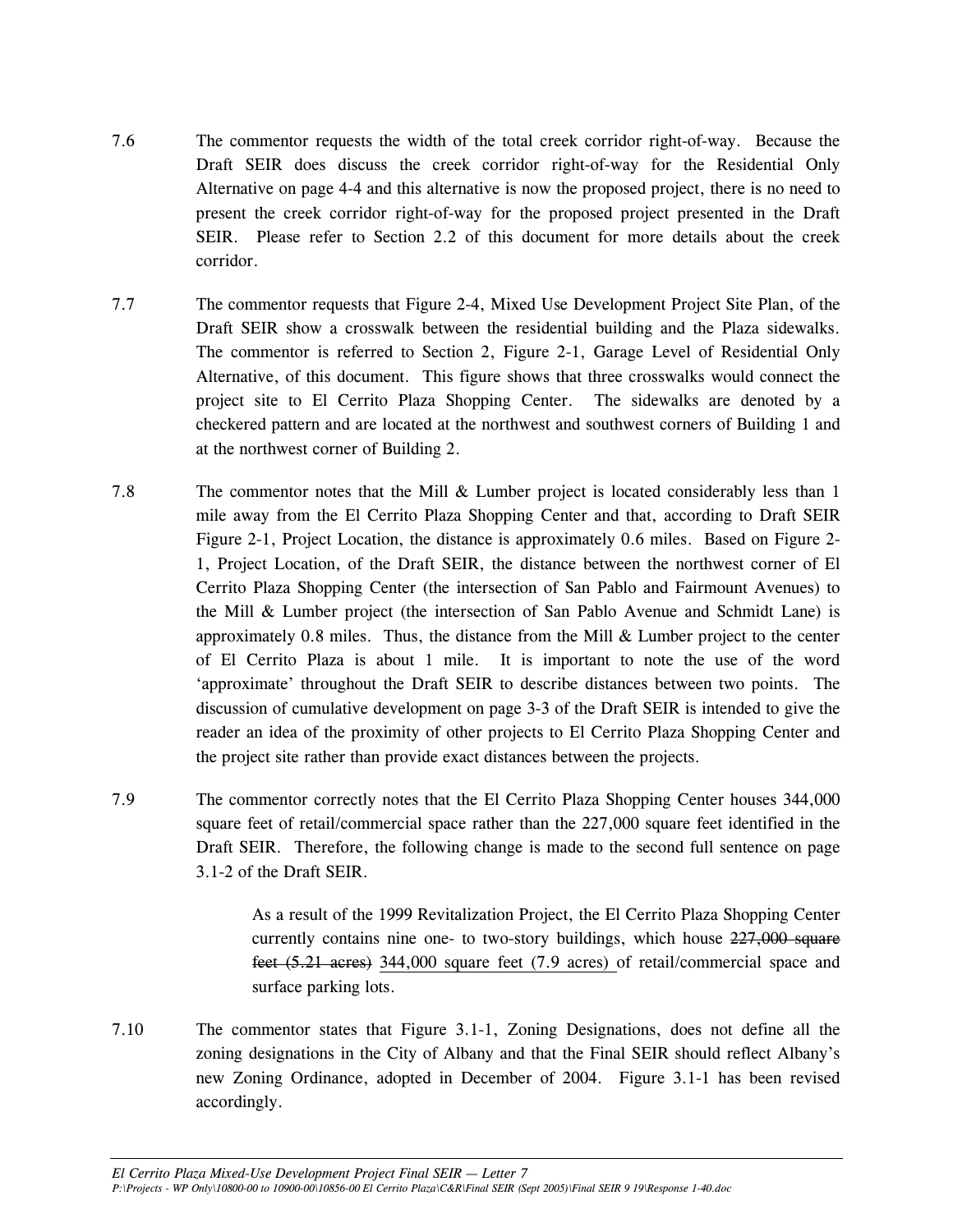Slipsheet for Revised Figure 3.1-1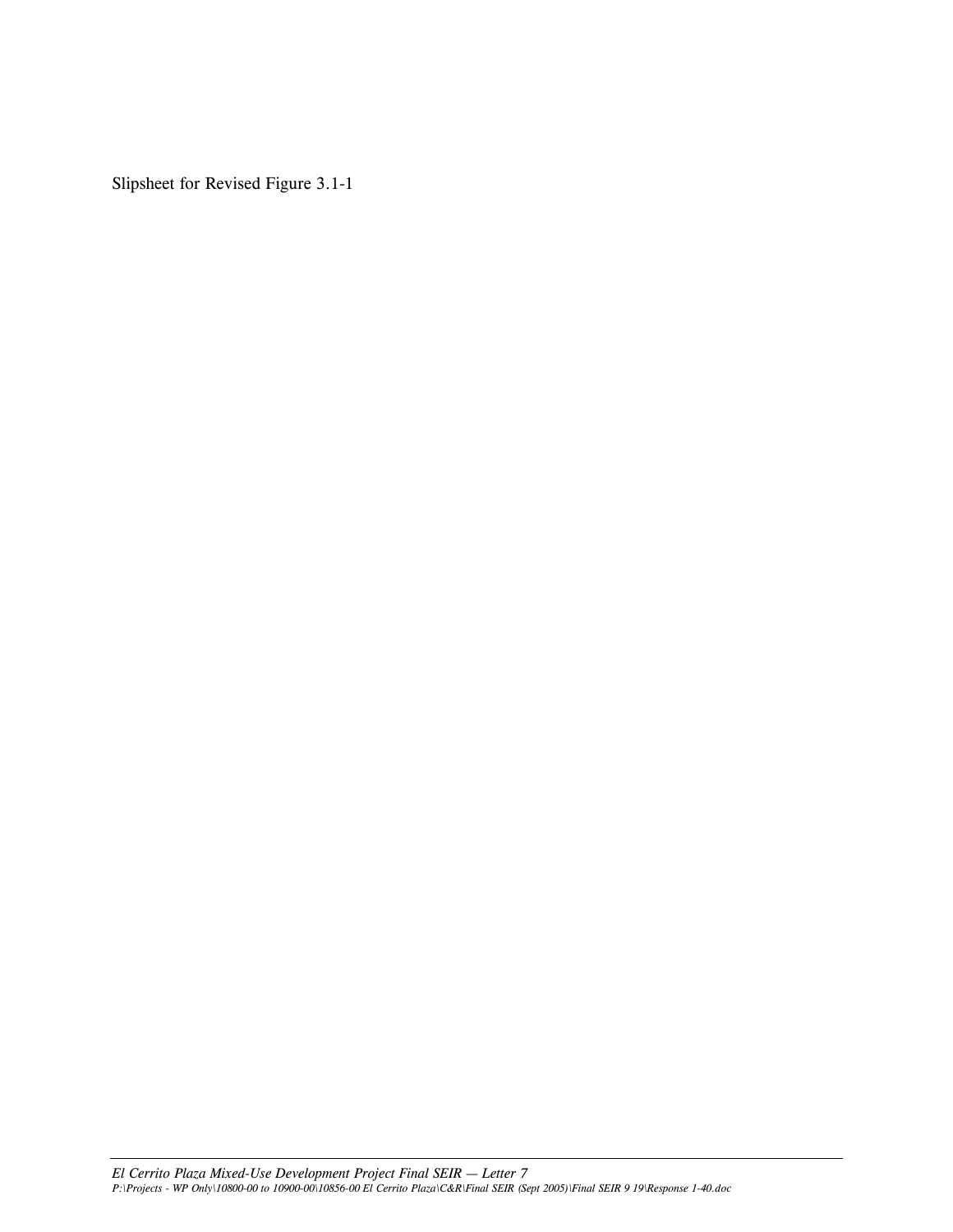- 7.11 The commentor notes that the City's General Plan lacks guidance on FAR and density as it pertains to mixed-use developments and that the Draft SEIR should acknowledge this fact. The Residential Only Alternative would result in a residential land use only. Therefore, a discussion of the appropriate land use intensity for mixed-use development is not necessary. The appropriate metric for a residential development, as noted by the commentor, is density, expressed as dwelling units per acre. For a discussion of the Residential Only Alternative's density, please refer to Section 2 of this document.
- 7.12 The commentor requests that a discussion of land use impacts associated with closing Albany streets adjacent to the project site be discussed. Closure of Albany streets south of the Plaza is not part of the proposed project and therefore not an effect of the project. To the extent that the City of Albany elects to close its streets, the environmental effects of such action should be evaluated by the City of Albany. It is noted that the transportation impacts related to the closure of Albany streets were presented in the Draft SEIR for informational purposes based on a request from the City of Albany. As stated on page 3.4- 10 of the Draft SEIR, any action taken by the City of Albany would be considered a separate project. As with the proposed project, the Residential Only Alternative would not in it of itself result in the closure of Albany streets. Furthermore, the closure of streets in Albany would not trigger a land use impact pursuant to CEQA; that is, inconsistency with an adopted policy, division of a community, or conflict with a Habitat Conservation Plan.
- 7.13 The commentor requests that Impact LU-2 be reorganized into two separate impacts. The organization of the Environmental Analysis section follows the three significance criteria used by the City to assess impacts. For example, Impact LU-1 corresponds to the first bulleted significance criterion and Impact LU-2 corresponds to the second bulleted significance criterion. It is recognized that Impact LU-2 is lengthy and involves many different topics. However, the overall purpose of impact LU-2 is to assess the project's consistency with applicable policies. As such, discussion of consistency belongs under Impact LU-2. It is also noted that Impact LU-2 is subdivided into smaller sections to help the reader better follow and understand the information.
- 7.14 The commentor states that the BART parking garage parcel should not be included in the FAR calculations for the project. The Residential Only Alternative would result in residential land uses only, and the City's measure of intensity for a residential development is dwelling units per acre. Thus, discussion of FAR is no longer relevant. For a discussion of the Residential Only Alternative's density, please refer to Section 2 of this document.
- 7.15 The commentor states that Mitigation Measure LU-2.2 should require less than the maximum housing density, because the proposed project would also include commercial uses. Mitigation Measure LU-2.2 is no longer relevant, because the Residential Only Alternative is the project being proposed by the project sponsor, and this alternative does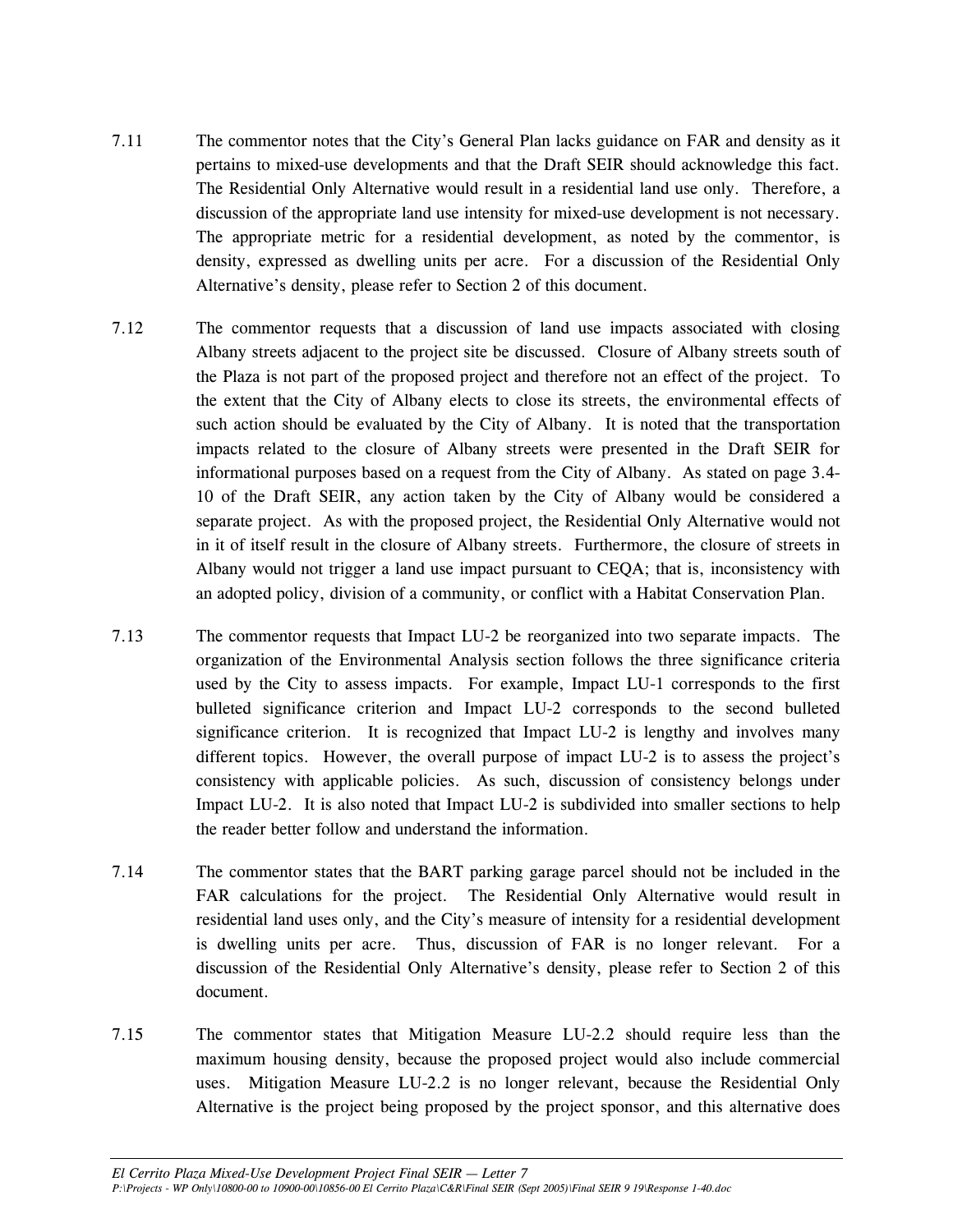not include commercial uses. The Residential Only Alternative is consistent with the maximum allowable residential density of 45 d.u./acre under the City's Incentives Program.

- 7.16 The commentor requests that the Draft SEIR provide information as to what public benefits the project sponsor would provide in exchange for processing the project under the Incentives Program. A description of the Incentives Program is provided on page 3.1-8 of the Draft SEIR. Response 6.29 discusses the features of the Residential Only Alternative that would potentially qualify it for the Incentives Program. The ultimate decision about whether the proposed project qualifies for this program lies with the City Planning Commission.
- 7.17 The commentor asks for clarification of the project details according to Mitigation Measure LU-2.2. As noted in Response 7.15, Mitigation Measure LU-2.2 is no longer relevant, since the project sponsor has revised his proposed project to the Residential Only Alternative. Please refer to Section 2.1 of this document for a description of this alternative.
- 7.18 The commentor believes that the design of the proposed project would be incompatible with the approved plan for the plaza because it includes housing and BART parking facilities. The Residential Only Alternative would not include the BART parking garage; therefore, questions about the compatibility or desirability of a garage are no longer relevant. Furthermore, as stated on page 3.1-5 of the Draft SEIR, "The 1999 *General Plan* identifies the El Cerrito Plaza Shopping Center as a major area of revitalization wherein mixed-use development is encouraged. The 1999 *General Plan* does not preclude housing as part of the mix of uses for this area. The 1999 *General Plan* states that mixed-use development would support use of the BART transit system and reduce reliance on auto trips by local residents." Currently, the El Cerrito Plaza Shopping Center only contains commercial uses. The addition of the Residential Only Alternative would enable the Plaza to be characterized as mixed-use, supporting the General Plan goal. These residential uses are also intended to support BART and reduce reliance on auto trips. All project residents would be able to access retail stores within the Plaza and the BART transit system without reliance on auto trips. Additionally, as stated on pages 3.1-15 through 3.1-17, the proposed project would comply with other city planning documents, such as the El Cerrito Design and Development Guide, the Cerrito Creek Bay Trail Connector Master Plan, the City's Zoning Ordinance, and the third amended and restated City of El Cerrito Redevelopment Plan. Furthermore, the previous plan for the Plaza included residential uses in this location. Section 2.2 of this document explains how the Residential Only Alternative would be consistent with these policy documents. Any inconsistencies with city planning documents would be mitigated by Mitigation Measures LU-2.1 and LU-2.3 on page 3.1-18 of the Draft SEIR. Therefore, the Residential Only Alternative would achieve the overall plan for the Plaza and uphold General Plan goals, not disrupt the overall plan for the Plaza as claimed by the commentor.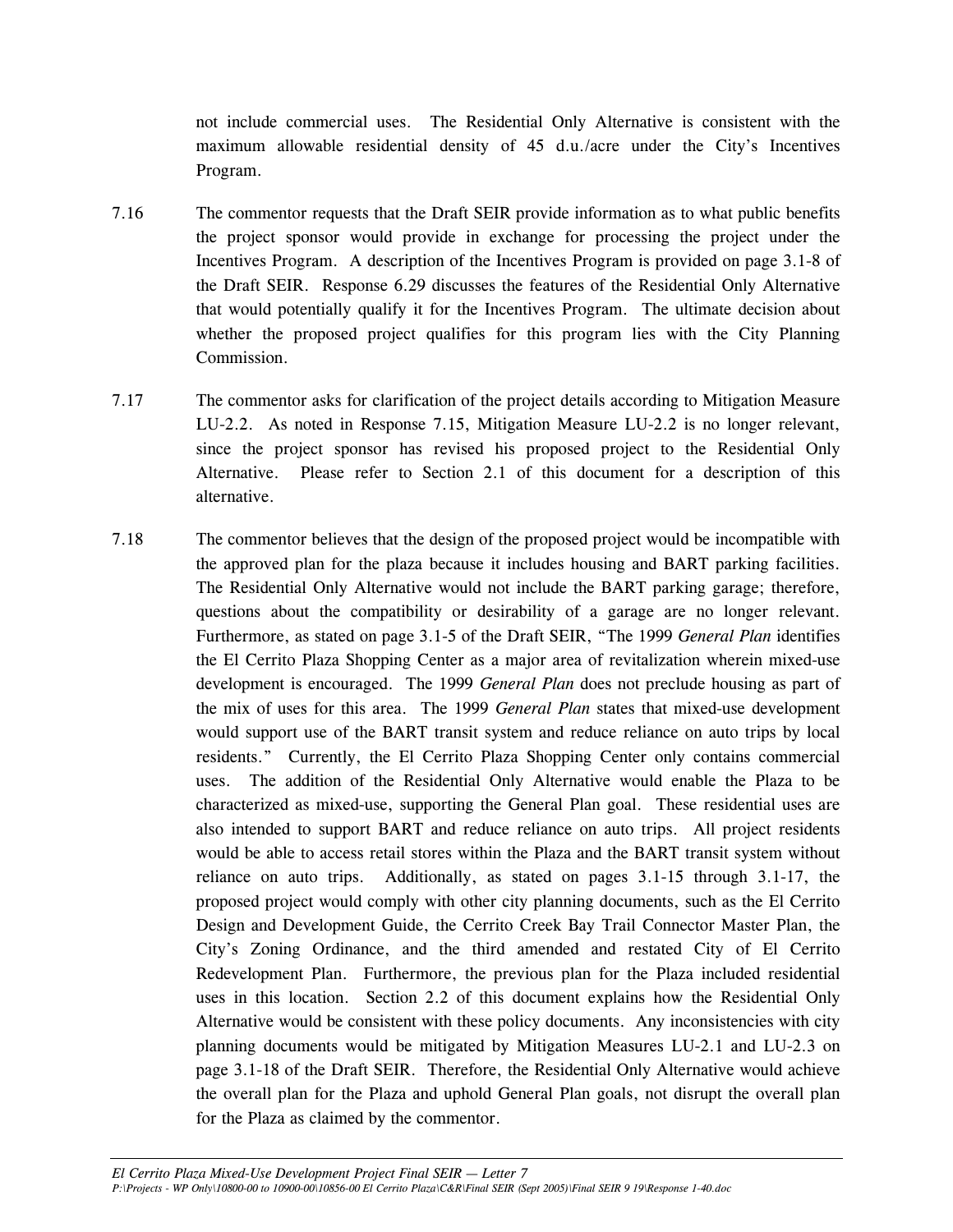- 7.19 The commentor requests information on the height and bulk of structures that surround the proposed project site to verify compliance with General Plan Policy CD4.1. The heights of the proposed buildings under the Residential Only Alternative would range from 45 to 59 feet, depending on the measurement location. As stated in the Draft SEIR on page 3.3-19, the residential structures would be comparable in scale to existing development, though the Residential Only Alternative actually proposes buildings that are lower than the proposed project. In regards to Policy CD4.1, the Residential Only Alternative would "avoid big differences in building scale and character between developments on adjoining lots" because it would provide three-story residential buildings atop an approximately 3-foot parking podium, which is similar to development south of the project site. The nearest apartment building at 401 Evelyn ranges in height from approximately 35 to 45 feet. While existing retail development in the El Cerrito Plaza ranges from 1 to 2 stories, its design scheme and color palette would be compatible with the Residential Only Alternative structures. Further discussion and analysis of the visual relationship of the project to its surroundings are provided in Section 2.2 of this document.
- 7.20 The commentor states that, based on figures in the Draft SEIR, the FAR of the existing Plaza appears to be 0.27, not 0.16 as stated. The FAR is the floor area of developed space divided by the entire site area. Commercial floor area at the Plaza totals 344,000 sf; the total site area is 32 acres. The resulting FAR for existing conditions should be 0.25. Accordingly, page 3.3-2 of the Draft SEIR, paragraph 4, sentence 2 is revised as follows:

 The remainder of the 32-acre El Cerrito Plaza Shopping Center contains one- to two-story commercial structures and surface parking lots that result in a floor area ratio of 0.25 0.16 for the entire El Cerrito Plaza Shopping Center.

- 7.21 The commentor is concerned with visual impacts affecting those working at, attending, visiting, and using Albany Middle School. Please refer to Section 2.2 of this document for a the Residential Only Alternative's visual effects on Cougar Field. Albany Middle School is not a location from which an important vista or scenic resource would be affected, and the site of the school itself would not be degraded or affected by light or glare.
- 7.22 The commentor requests a visual simulation showing the project site from the Ohlone Greenway. A visual simulation showing the project site from the Ohlone Greenway would depict the eastern façade of the proposed project, alongside the service and loading areas of low-rise, large footprint retail businesses, and would not be dissimilar to the top panel in Figure 2-7 of the Draft SEIR.
- 7.23 The commentor states that the photosimulations should show more detail, commensurate with the detail in the elevations. The type of photosimulations prepared for the Draft SEIR are intended to illustrate the scale and massing of the proposed development to allow the reader to understand the visual impacts, such as altered views or scale compatibility with surrounding development, that would result. The simulations are not meant to be a detailed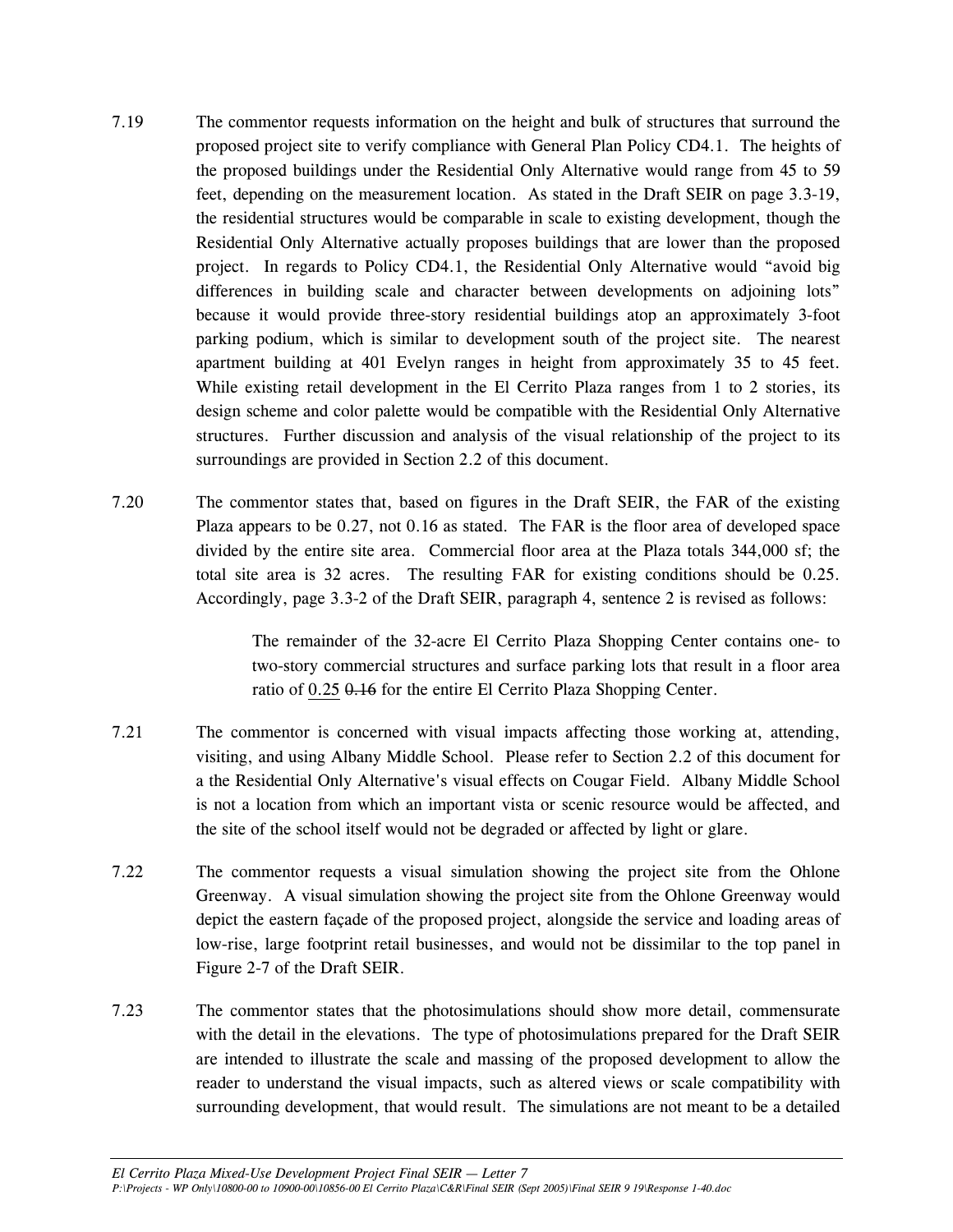depiction of the design plans. Section 2.2 of this document includes more detailed simulations, prepared by the project architects, and better illustrates the scale and massing of the Residential Only Alternative as seen from Evelyn Avenue and from across Cougar Field.

- 7.24 The commentor is concerned with perceived incompatibility with the scale of existing development along Evelyn Avenue. Please see Response 7.19, above. Site visits to specifically examine the height of residential building south of the project site reveal that there would be virtually no difference in height, measured at the BART track side of the properties, between the proposed residential structure and the existing multifamily building in Albany. In addition, the site plan for the Residential Only Alternative indicates that the proposed residential structure would be set back at least 60 feet from the Albany border, which is greater than under the project that was evaluated in the Draft SEIR Also, please refer to the visual quality section in Section 2.2 of this document which describes the variable setback of Building 2, which serves to further break up the mass of the building along its Albany frontage.
- 7.25 The commentor asks that the Draft SEIR compare the FAR of the El Cerrito Plaza Shopping Center and the proposed project. As discussed in Response 7.14 above, the City measure of intensity for a residential development is density (dwelling unit/acre). Thus, comparing the FAR of the El Cerrito Plaza Shopping Center and the Residential Only Alternative is not fitting. Furthermore, even if such a comparison were appropriate, the FAR is a measure of development intensity and is not necessarily a good measure for describing visual settings. For example, an FAR of 2.0 can be developed as a four-story structure on a quarter of the site area or a low-rise, large floor-plate structure of one-story occupying the entire site area. Both have FARs of 2.0 but markedly different visual characteristics.
- 7.26 The commentor requests that the height of the proposed buildings should be compared with the tallest structures in Albany and El Cerrito. Such information might be informative and interesting; however, visual character and impacts are based on their context. A 60-foothigh structure may look perfectly acceptable in one setting but not another. The description of the visual setting in the Draft SEIR takes into account the project site and the adjacent areas, which account for the viewshed of most viewers of the project vicinity.
- 7.27 The commentor is concerned with the contrast between the existing and proposed views, stating that the proposed project would be incompatible with existing height, bulk, density, and appearance of the project vicinity. Please refer to Response 6.36 regarding the applicability of the Bowman case and the visual impacts to Albany residents.
- 7.28 The commentor suggests that Impact VQ-1 be considered a significant impact due to General Plan Policy CD4.1. Please refer to Response 6.36 regarding the applicability of the Bowman case and the visual impacts to Albany residents.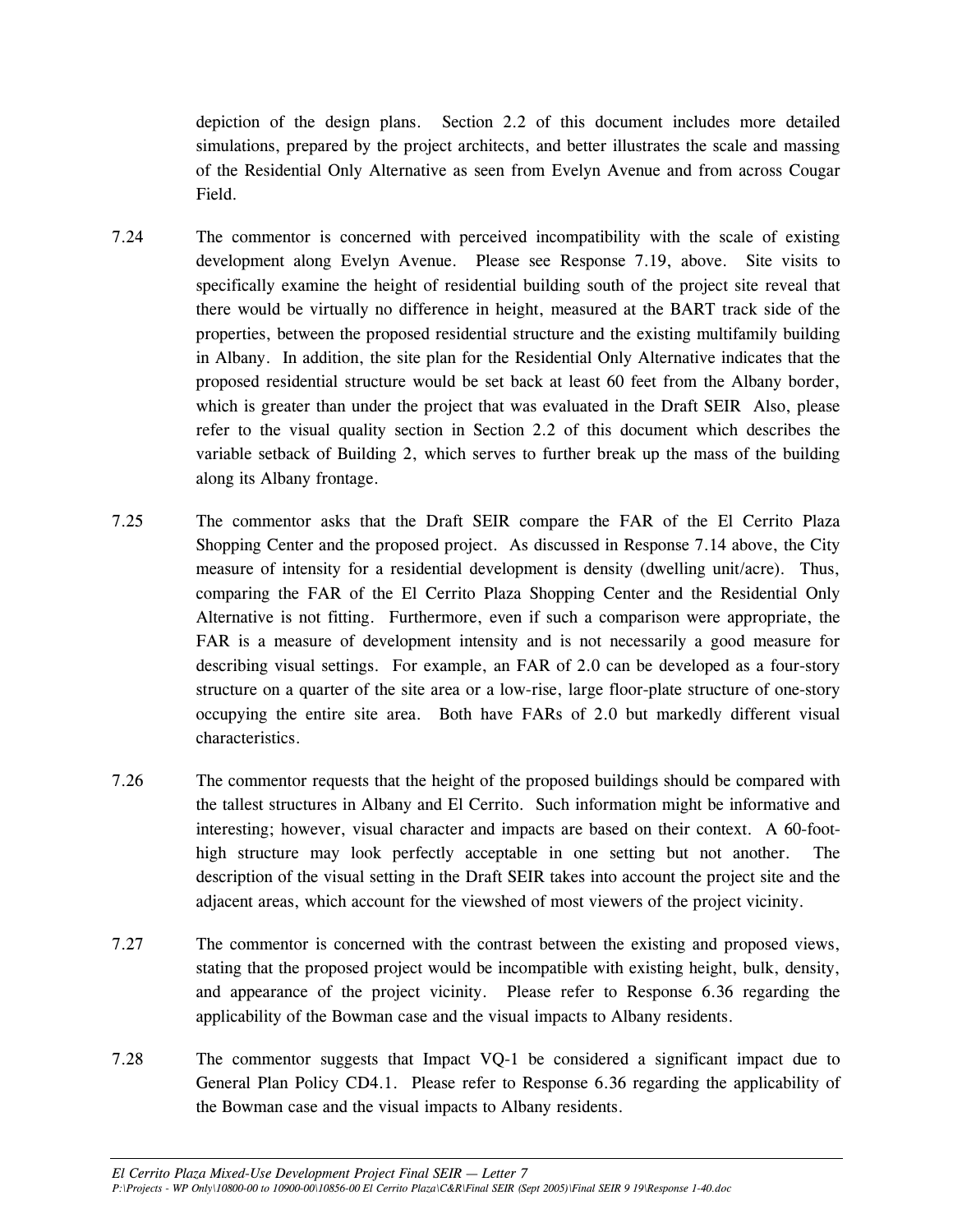- 7.29 The commentor suggests that Impact VQ-1 include mitigation to provide a pedestrian scale design appropriate for street frontage facing the Greenway and that the impact should be considered significant. Please refer to Responses 6.38 through 6.40 regarding the visual effects of the project from the Ohlone Greenway. Moreover, it should be noted that the design of the Residential Only Alternative with windows and balconies facing the Ohlone Greenway would be consistent with the City's General Plan Policy CD3.9. This policy calls for development along the greenway to avoid blank walls, backs of buildings, and large parking lots, which is precisely what one sees today at the project site.
- 7.30 The commentor states that the proposed project would block views of Mt. Tamalpais, resulting in a significant impact. Please refer to Responses 6.36 and 6.37 regarding views of Mt. Tamalpais from Cougar Field and the Behrens neighborhood. Also, please refer to Response 6.42 regarding shadow impacts on the project.
- 7.31 The use of peak hour traffic volumes to estimate daily traffic is a well-established practice in transportation analysis where other data are not available. The commentor believes that the estimate of daily trips in the Draft SEIR is low and therefore the TIRE index is inaccurate; the implication being that an accurate TIRE index analysis would reveal a significant project impact.

 In reality, the TIRE index is less likely to reveal an impact when the background volume is high than when it is low. This result occurs because the standard of significance is based in a relative change in the TIRE index as an indicator of the relative change in perceptions. In other words, a proportionally larger traffic volume on a heavily trafficked roadway is needed to register a change in the TIRE index than on a lightly traveled thoroughfare. Thus, a given increase in traffic on a freeway is harder to perceive on a freeway than it is on a quiet street. Please refer to Master Response 2 in Section 4 of this document for further discussion of the TIRE index. Also, the TIRE index results for the Residential Only Alternative are reported in Section 2.2 of this document.

- 7.32 There is no justification for analysis of bike or pedestrian volumes on the Ohlone Greenway. Changes to the Ohlone Greenway are not contemplated as part of the proposed project and there is no capacity issue to be addressed by such analysis. Please also refer to the first section of Response 7.31, above.
- 7.33 In response to the commentor's correction, Table 3.4-1 is revised as follows:

#### Brighton Avenue west east of San Pablo Avenue

7.34 The physical configuration of the intersections identified in the comment is not affected by the proposed project, and the concerns expressed by the commentor represent existing conditions. The project's added traffic volumes have been evaluated for impacts off-site and where significant impacts were identified, mitigation measures have been recommended. The volumes generated by Residential Only Alternative, the project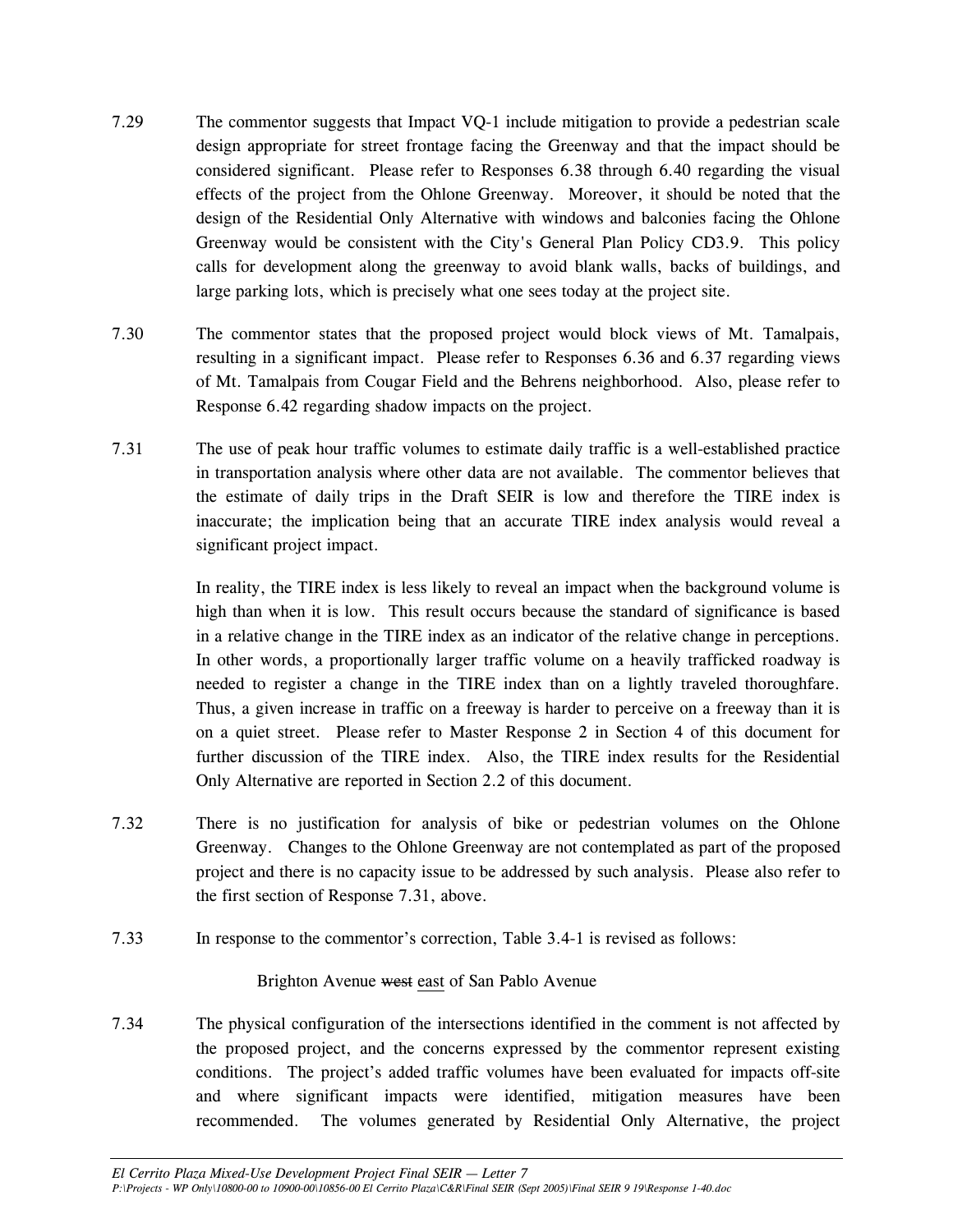currently proposed, do not represent a substantial impact to pedestrian traffic at any of the locations identified in the comment and the growth in peak hour traffic resulting from the project at these locations in most cases would be less than two percent. Please also refer to the first section of Response 7.31.

- 7.35 The peak hour is the period when the project and the majority of background facilities generate the greatest amount of trips. The peak hour for school traffic occurs earlier in the afternoon and would not be appreciably affected by the proposed project. Please also refer to the first section of Response 7.31.
- 7.36 The locations identified by the commentor for evaluation in the Draft SEIR are not public streets. Neither the project sponsor, Contra Costa County, nor the City of El Cerrito has direct control over these locations. In any case, as part of a private circulation system, the operational performance of these facilities is not judged based on the throughput of vehicles, the speed of travel, or on uninterrupted flow – the parameters used to assess the operations of a public intersection or roadway. Unless there is a direct impact on the public right of way, there are no LOS standards (or standards relating to speed of travel, etc.) that can typically be applied to private property. This is particularly the case when the owner of the property has not expressed a desire to have such impacts assessed. Operational performance and efficiency within the Plaza would be studied at the discretion of the property owner. It is not clear that data could even be collected to perform the analysis except at the owner's discretion.

 It should also be understood that the Residential Only Alternative traffic would add 28 PM peak hour trips to the El Cerrito Plaza circulation system, based on the traffic study trip assignment assumptions. If any of the locations suggested by the commentor for evaluation were public streets, this amount of additional traffic would not meet the CCTA threshold for intersection impact analysis.

7.37 The comment applies only to the signalized intersections, as the unsignalized intersections were evaluated based using the Highway Capacity Method as indicated in the Draft SEIR. Although the methodologies presented in the Highway Capacity Manual and those incorporated into the SYNCHRO software are widely accepted, they are not the methodologies approved by the Contra Costa Transportation Authority or the City of El Cerrito. The Highway Capacity Method and the CCTALOS method are not comparable because they do not measure the same traffic conditions. The CCTALOS method provides LOS based on a measure of critical volume to capacity, whereas the Highway Capacity Method is based on vehicle delay. The two can be correlated, but they are not the same methodology.

> It is acknowledged that the use of SYNCHRO allows for more detailed inputs than the CCTALOS methodology, but in order to characterize the results as 'more-accurate,' it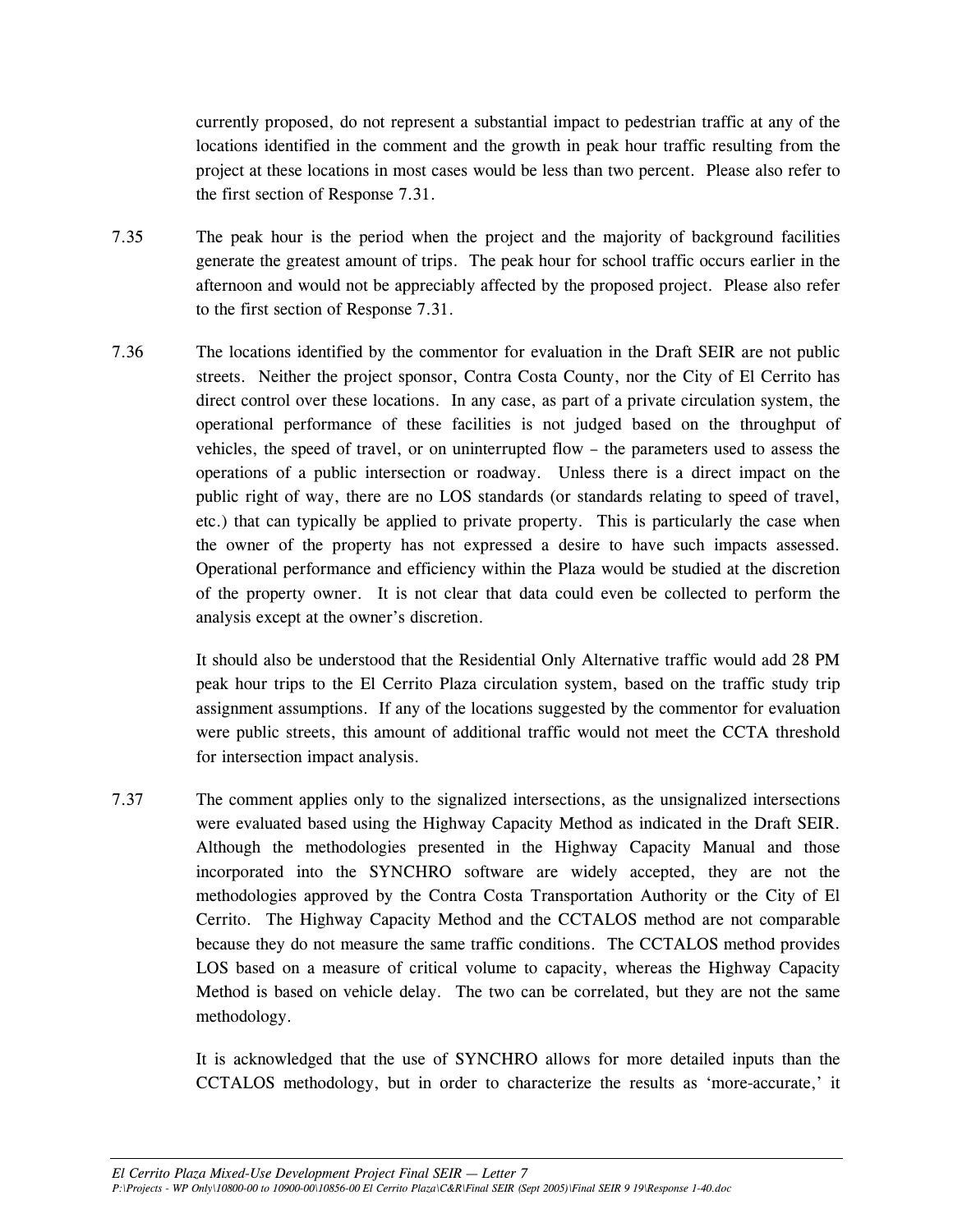would be necessary to demonstrate detailed calibration of the inputs to conditions in the field. Such information is not contained in the peer review.

- 7.38 Please refer to Response 7.37, above.
- 7.39 Please refer to Response 7.35, above.
- 7.40 Please refer to Response 7.31, above.
- 7.41 Please refer to the first section of Response 7.31, above.
- 7.42 Please refer to the traffic section in Master Response 2 in Section 4 of this document.
- 7.43 Please refer to Responses 7.31 and 7.36, above.
- 7.44 Please refer to the first section of Response 7.31, above.
- 7.45 Please refer to the traffic section in Master Response 2 in Section 4 of this document.
- 7.46 Please refer to the traffic section in Master Response 2 in Section 4 of this document.
- 7.47 Information on the City's parking requirements is presented in Impact TR-6 on page 3.4-31, paragraph 2, in the Draft SEIR.
- 7.48 The BART parking structure is not proposed as part of the Residential Only Alternative. Therefore, a response to this comment is no longer necessary. Please refer to Section 2 of this document for a description of the new proposed project and its potential environmental effects.
- 7.49 Please refer to Response 7.48, above.
- 7.50 Please refer to Response 7.48, above.
- 7.51 Please refer to Responses 7.31 and 7.36, above.
- 7.52 Please refer to the traffic section in Master Response 2 in Section 4 of this document.
- 7.53 Please refer to Response 7.37, above.
- 7.54 Please refer to Response 7.31, above.
- 7.55 Please refer to Response 7.31, above. In addition, should traffic calming be considered, the purpose of the mitigation is not to divert traffic but, rather, to restore environmental quality by mitigating the expected increase in traffic. As the lowest volume streets connecting the plaza to Brighton Avenue, Talbot and Evelyn are the most sensitive to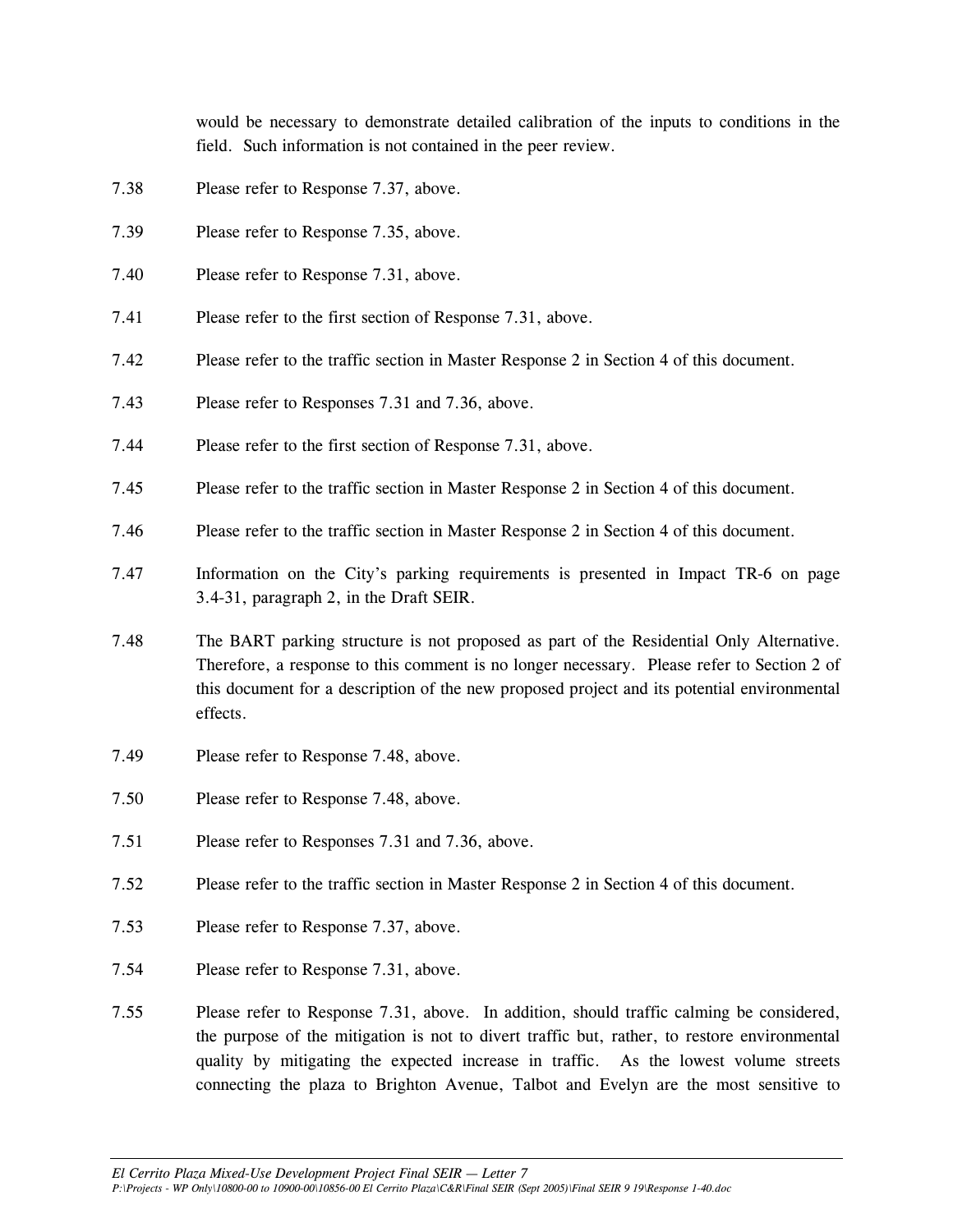project traffic; any proportionate diversion of project traffic to Cornell or Kains (less than 75 percent) would also result in no impact. Moreover, such a huge diversion is not likely.

- 7.56 Please refer to Response 7.55, above.
- 7.57 The project as currently proposed (i.e., the Residential Only Alternative) would not trigger an impact based on the TIRE index and mitigation is not required. Funds were provided to Albany to use in mitigating an impact identified in the 1997 EIR. It was and remains the City of Albany's responsibility to ensure that those funds are used to mitigate quality of life impacts on streets identified as impacted in that Draft SEIR.
- 7.58 Please refer to Master Response 2 in Section 4 of this document.
- 7.59 The concern that pedestrians use the bicycle trail, rather than the designated pedestrian trail, is an existing issue. While the proposed residential development would likely increase the number of pedestrians and bicyclists using the Ohlone Greenway, the safety of these individuals and their use of the correct pathway is an enforcement issue that should be addressed by the cities along the greenway.
- 7.60 The bike parking recommended is not intended for long-term bike parking. The provision of bike lockers within the residential buildings is a marketing decision appropriately left to developers of the property. The project sponsor has indicated an intent to provide bike storage in the residential garage.
- 7.61 Paragraph 2, page 3.4-31 of the Draft SEIR, provides an overview to the parking supply and demand. Please note that the child care facility is no longer part of the proposed project. While the Residential Only Alternative reduces the parking deficit identified for the originally proposed project, there would still be a shortfall. This shortfall would be considered a less-than-significant impact if the project qualifies for the City's Incentives Program and the Planning Commission waives the parking requirements in the existing zoning regulations.
- 7.62 Please refer to Master Response 2 in Section 4 of this document.
- 7.63 Please refer to Master Response 2 in Section 4 of this document.
- 7.64 The total traffic added by the Residential Only Alternative to the El Cerrito Plaza circulation system is 28 trips in the PM peak hour. Based on the traffic study of the Residential Only Alternative, the new proposed project would result in five northbound and one southbound vehicles traveling behind Albertson's in the AM peak hour and two northbound and six southbound vehicles in the PM peak hour. This volume of traffic is considered negligible in terms of affecting vehicular and pedestrian movements in this area. See Master Response 2 in Section 4 of this document for additional discussion of circulation within El Cerrito Plaza.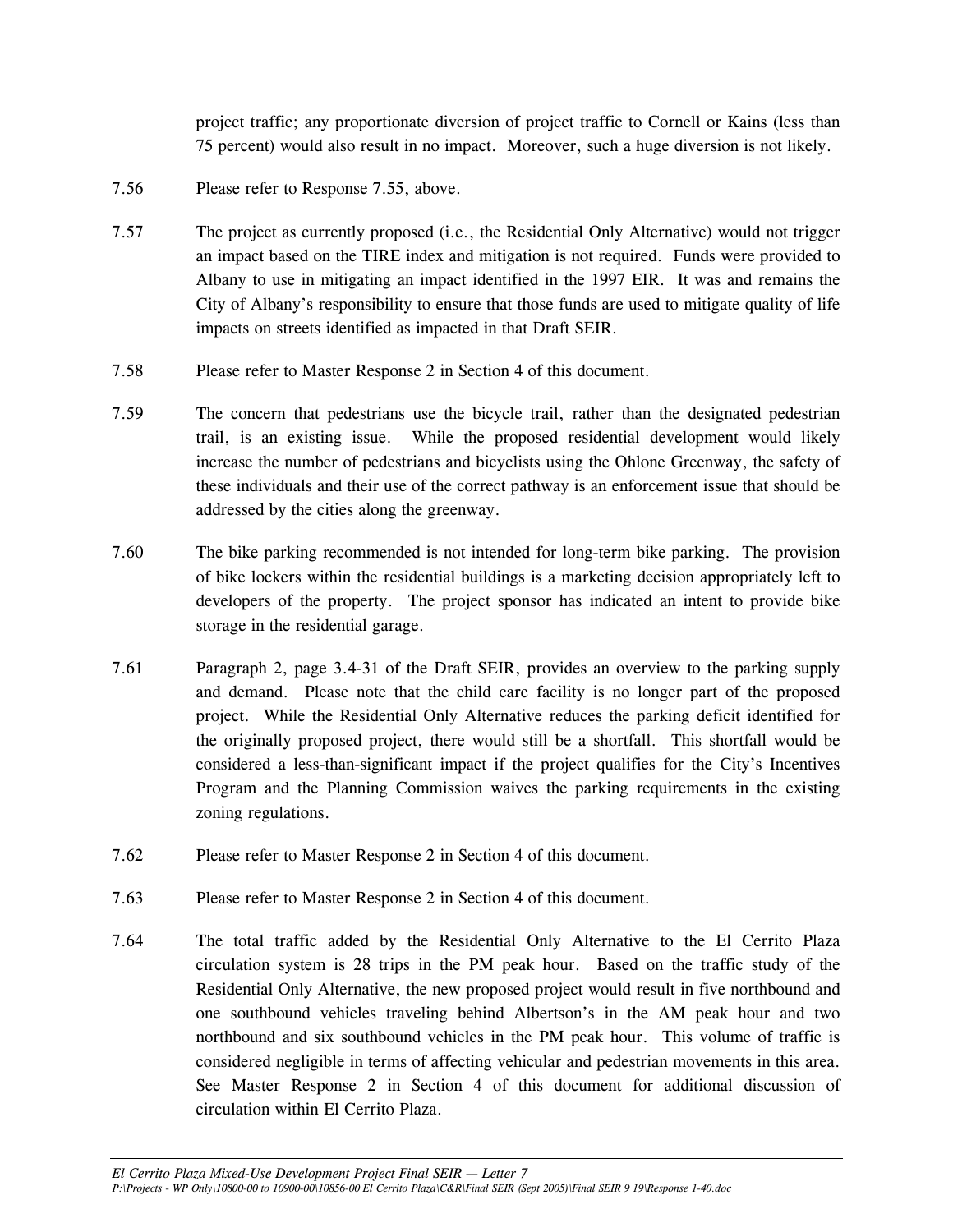- 7.65 The BART parking structure is not proposed as part of the Residential Only Alternative. Therefore, a response to this comment is no longer necessary.
- 7.66 A site reconnaissance did not reveal any "blind-spots" along established or proposed pedestrian paths on the project site. Some view obstruction is inherent on all circulation paths. Given reasonable pedestrian and driver behavior, the areas with some view obstruction do not present a hazard. The project would not contribute to any safety problem in this regard. See Master Response 2 in Section 4 of this document for additional discussion of pedestrian circulation impacts within the Plaza.
- 7.67 Table 3.4-9 should be compared with Table 3.4-6, which shows appropriate changes to the traffic volumes on the north legs of each of the intersections. With closure of the Albany streets, an estimation of the reassignment of background traffic from the plaza to these streets was applied to the remaining plaza driveways, but the background volumes along Brighton are not changed. These trips are double counted, but this represents a conservative assumption as this traffic would likely be reduced.
- 7.68 Please refer to Response 7.67, above.
- 7.69 Please refer to Master Response 3 in Section 4 of this document for further discussion of noise concerns.
- 7.70 The existing ambient noise levels presented in the Draft SEIR for monitoring Locations 3 and 4 do contain noise from BART. Except for the occasional noise associated with Albany Middle School students or Cougar Field users, BART is the dominant source of noise at those locations at present and on a long-term basis. The noise monitoring is allinclusive of the existing ambient noise present at the monitoring location. The long-term ambient monitoring performed for the Draft SEIR does address noise on Cougar Field and therefore addresses Albany Middle School students. The ambient noise monitoring was performed at the nearest residence to the project that could be affected by reflected noise. These are the residences on the eastern edge of Cougar Field (refer to Monitoring Locations 3 and 4).
- 7.71 All potential receptors have been considered in the noise analysis, including people living in the neighborhood and children at Albany Middle School.
- 7.72 Please refer to Response 7.70, above.
- 7.73 Please refer to Response 7.70, above.
- 7.74 Please refer to Response 7.70, above.
- 7.75 The commentor suggests that the project developer/owner consider mitigating BART noise by retrofitting the BART aerial structure with noise barriers. CEQA requires that there be a nexus between the significant impact and the proposed mitigation, and the measure must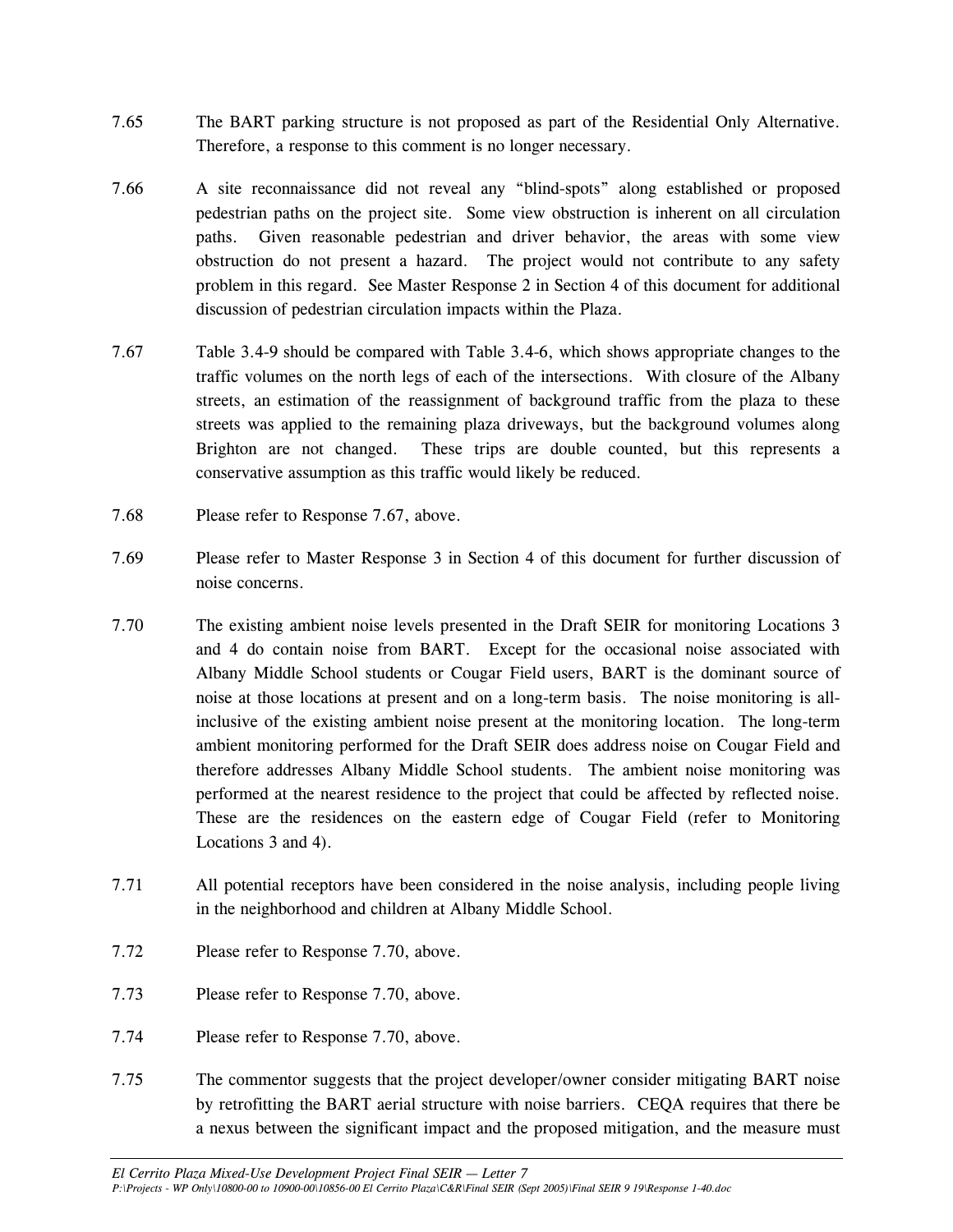be roughly proportional to the impacts of the project. The Draft SEIR contains mitigation measures that would reduce the effects to less than significant. Please refer to Master Response 3 in Section 4 of this document which explains that private developers cannot retrofit the BART facility; such modifications are solely within BART's discretion.

- 7.76 Please refer to Master Response 3 in Section 4 of this document regarding noise concerns.
- 7.77 Please refer to Master Response 3 in Section 4 of this document regarding noise concerns.
- 7.78 It is acknowledged that the project site would normally be unacceptable for residential development because of the existing ambient noise levels (approximately 82 dB at the second story and 83 to 84 dBA at higher stories). Given these conditions, the Draft SEIR considers whether future occupants of the residential development would be exposed to unacceptable noise levels inside the residence (i.e., greater than 45 dB). The Draft SEIR acknowledges that there is a potential significant impact for these residents and recommends appropriate mitigation measures. Specifically, please refer to Mitigation Measure NO-2.1., in the Draft SEIR. Regarding exterior noise levels, the commentor is correct that the site is exposed to unacceptable levels. The plan drawings for the proposed project in the Draft SEIR does not indicate any outdoor recreation/open space areas other than the play yard associated with the child care facility, but this facility is not part of the Residential Only Alternative. Mitigation Measure NO-4.1, Control of BART Noise by Acoustical Design, is recommended to achieve an exterior noise level of  $65$  L<sub>dn</sub>. The Residential Only Alternative proposes open space areas at the podium level for Buildings 1 and 2. Similar mitigation measures are proposed for this alternative to achieve acceptable exterior noise levels. While the recommended mitigation measures could reduce identified impacts to a less-than-significant level, there still remains the policy question of whether the site is suitable for residential development in light of the existing noise environment. This determination lies with the City Planning Commission and City Council. For further details on noise impacts and mitigations, please refer to Master Response 3 in Section 4 of this document.
- 7.79 Please refer to Master Response 3 in Section 4 of this document regarding noise concerns.
- 7.80 Please refer to Master Response 3 in Section 4 of this document regarding noise concerns.
- 7.81 Please refer to Master Response 3 in Section 4 of this document regarding noise concerns.
- 7.82 The ambient noise on Cougar Field and at the back of the residences to the east of Cougar Field is dominated by BART. Consequently, the change in BART noise due to reflection is represented in the Ldn as well as in the noise level associated with individual trains. The L<sub>dn</sub> is an energy average noise level over a 24-hour period. The duration of BART train passbys is short, but the sound energy produced by the BART trains determines the L<sub>dn</sub>. The L<sub>dn</sub> (or similar CNEL) noise metric is the accepted standard for measuring, reporting, and evaluating community noise and noise impacts. The targeted noise goal is to limit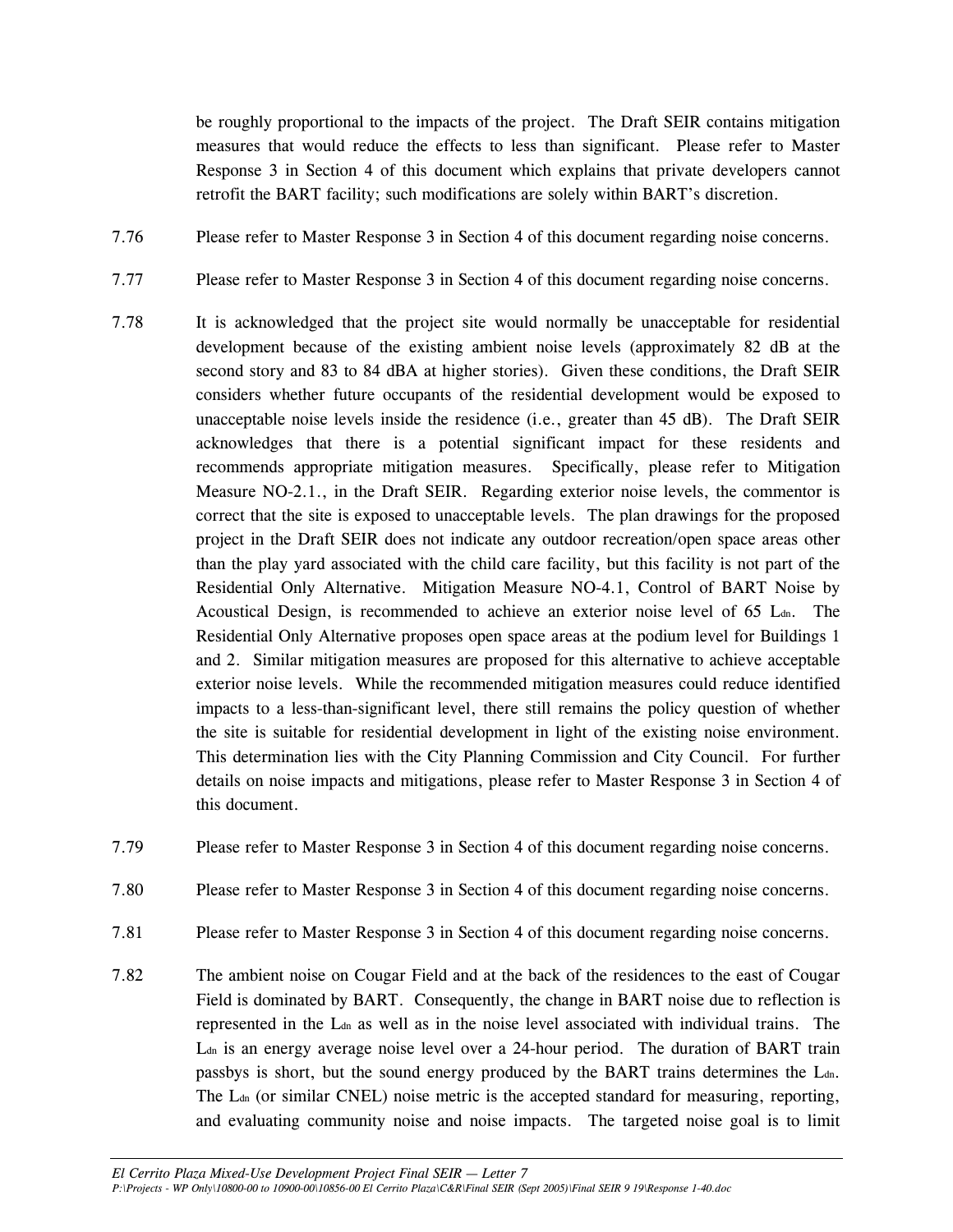noise due to reflected sound from BART trains to 1 dBA as required by Mitigation Measures NO-5.1 and 5.2.

- 7.83 The residence in question is considerably north of the proposed multi-family residential building. Reflected noise would have a lesser impact on this residence than to residences directly to the east of the proposed building. Consequently, Mitigation Measure NO-5.1 or NO-5.2 are adequate, since they mitigate the impacts to these latter residences to a level that is less-than-significant.
- 7.84 The proposed mitigation measures (NO-5.1 or NO-5.2) would have the same effect near the new multi-family residence as they would further away. Consequently, there is no "compliance line" for the mitigation, because it would mitigate all areas to the east.
- 7.85 Please refer to Master Response 3 in Section 4 of this document regarding noise concerns.
- 7.86 Since the BART parking structure is not proposed as part of the Residential Only Alternative, noise impacts from the proposed garage are not relevant. Please refer to Section 2 of this document for a description of the Residential Only Alternative and its potential noise impacts.
- 7.87 Since the BART parking structure is not proposed as part of the Residential Only Alternative, noise impacts from the proposed garage are not relevant. Please refer to Section 2 of this document for a description of the Residential Only Alternative and its potential noise impacts.
- 7.88 Albany Middle School is located at 1259 Brighton Avenue in Albany, a few hundred feet further south of the multi-family residential building identified in the Draft SEIR as the nearest existing sensitive receptor to the project site.
- 7.89 The Draft SEIR did identify PM2.5 as an air pollutant of concern in the Bay Area. Table 3.6.1 includes PM2.5 monitoring data and discussion in the Applicable Plans and Policies section on page 3.6-6 of the Draft SEIR states that the Bay Area does not meet federal standards for PM<sub>2.5</sub>. PM<sub>2.5</sub> is a component of PM<sub>10</sub>, the emissions of which were estimated for proposed project operations. The most important sources of  $PM_{2.5}$  are diesel engines. The project as first proposed consisted of a 97-unit residential building with a childcare facility and a 500-space BART parking facility, and is now a 128-unit residential building with no BART parking. The main sources of air pollutants from either project scheme would be gasoline powered motor vehicles, which are not important sources of PM2.5. Therefore, the project would not result in a significant impact with respect to PM2.5.
- 7.90 The cumulative analysis of Land Use, Plans, and Zoning states on page 3.2-7 of the Draft SIER that "The population increase [from the proposed project, together with the Mill  $\&$ Lumber and Fairmont Avenue projects, the other approved and planned cumulative projects in El Cerrito] is within the ABAG projected population growth for the City of El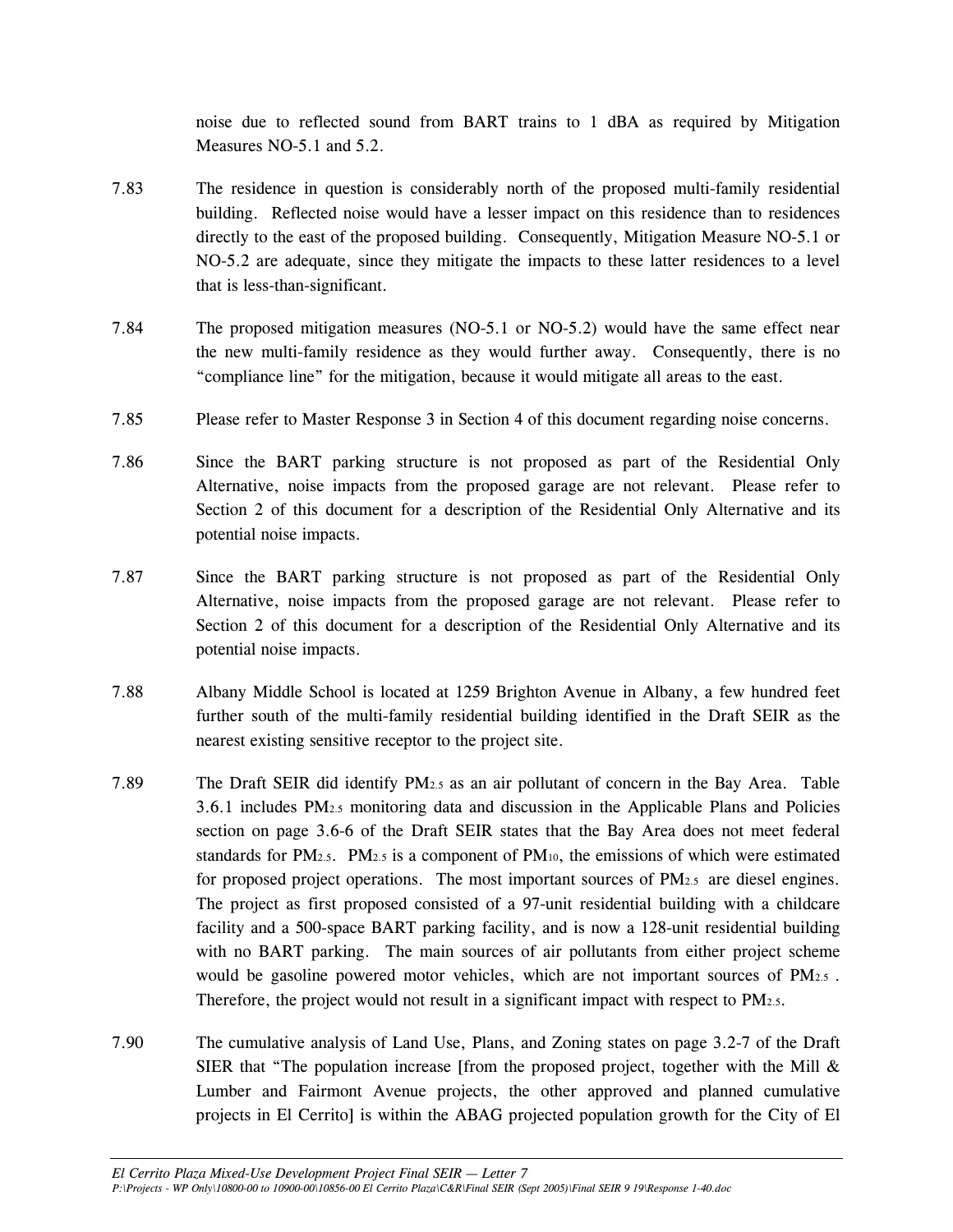Cerrito." Since the Bay Area's Clean Air Plan is based on ABAG population projections, the above-mentioned cumulative growth in El Cerrito is consistent with the Clean Air Plan. This will remain true even with the shift from the project as originally proposed (i.e., 500 vehicle BART parking structure, 97-unit multi-family residential, with child care facility) to the Residential Only Alternative (i.e., 128-unit multi-family residential). Furthermore, the project did not require a general plan amendment as part of its approval process, and does not have any individually significant air quality impacts. The Draft SEIR's conclusion of less-than-significant cumulative air quality impacts, including PM impacts, remains valid.

- 7.91 The emissions of ROG, NO<sub>x</sub>, and PM<sub>10</sub> predicted by URBEMIS2002 can have regional and local impacts. The fact that project emissions fall under the BAAQMD significance thresholds makes it unlikely that there would be significant impacts of either type.
- 7.92 Gasoline powered motor vehicles would be the main sources of project air pollutants. Gasoline powered motor vehicles are not important sources of PM2.5.
- 7.93 The EPA statement referenced by the commentor that gasoline engines will produce as much PM2.5 as diesel engines by 2010 is logical since there are so many more gasoline powered vehicle in the country than diesel engines.
- 7.94 Please refer to Master Response 4 on air quality concerns in Section 4 of this document.
- 7.95 The project impacts on local traffic flows and their consequent air quality impacts were examined in the Draft SEIR. No significant local air quality problems, particularly carbon monoxide standard violations, were found likely to occur. Closure of Albany streets is not proposed as mitigation in the Draft SEIR nor is it a reasonably foreseeable consequence of the project, but, as noted on Response 7.12, it has been raised by the City of Albany. Such actions on the City's part would be of the City's own volition and resultant air quality impacts should be addressed by the City of Albany.
- 7.96 The commentor requests clarification for the contradiction regarding liquefaction between statements in paragraph 1 and paragraph 4 on page 3.9-9. The proposed project site does in fact have high liquefaction potential as explained correctly in paragraph 1. The text in paragraph 4 has been changed to match the statements in paragraph 1, as follows:

 Irrespective of the low liquefaction potential of the surface soils and the nearsurface soil-forming materials…

7.97 The commentor asserts that the proposed project is not within the Santa Clara Valley Groundwater Basin. The proposed project is within the East Bay Plain Subbasin of the Santa Clara Valley Groundwater Basin, as stated on page 3.10-5 of the Draft SEIR, which extends south from San Pablo Bay along the east side of San Francisco Bay and south to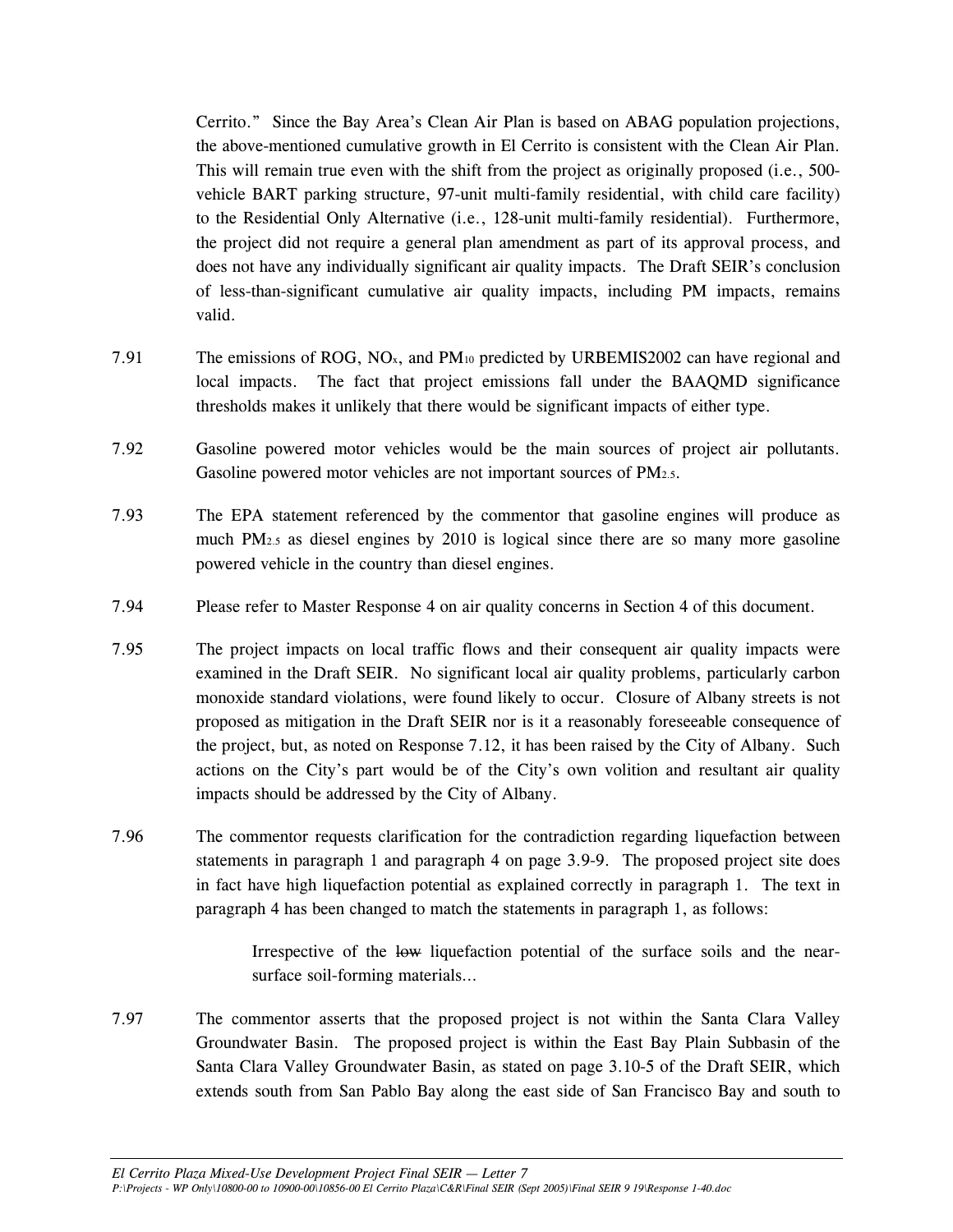the City of Fremont. The proposed project is within Groundwater Basin number 2-9.04. Please refer to footnote 11 on page 3.10-5 for further clarification.

- 7.98 The commentor requests consideration of the Albany Watershed Master Plan and Alameda County requirements for daylighting and runoff in the hydrology section. The Albany Watershed Management Plan has been reviewed, although the proposed project is in the City of El Cerrito. The proposed project would not violate any water quality standards because project approval, including details for daylighting this section of Cerrito Creek, requires permits administered by the City of El Cerrito and the San Francisco Bay Regional Water Quality Control Board, which prohibit substantial adverse effects to the creek or the watershed. These permits would be required before construction could commence, as detailed on page 3.10-9 of the Draft SEIR. Because the project is in El Cerrito, it is not under the jurisdiction of the City of Albany Watershed Management Plan or Alameda County, but answers to the same Regional Water Quality Control Board. Consequently, it would not be permitted to violate any regional standards set by the Water Board or the Contra Costa County Flood Control District (page 3.10-2 through 3.10-5 and 3.10-9 of the Draft SEIR). Therefore, consideration of Alameda County requirements is not warranted and would not be relevant to the project.
- 7.99 The commentor requests that the Draft SEIR consider the cost of police time necessary to respond to crimes occurring within the BART parking garage. Since the Residential Only Alternative does not include the BART parking garage, an evaluation of police response to the parking structure is not necessary. The commentor is referred to Draft SEIR pages 4-9 through 4-10 and Section 2.2 of this document for a discussion of the Residential Only Alternative impacts on police services.
- 7.100 The commentor points out an error in page 4-2, paragraph 1, last sentence, regarding the definition of the BART Parking Garage Only Alternative. To correct this confusion, this text is modified as follows:

 Furthermore, two other alternatives consisting of a larger residential development and Cerrito Creek daylighting only (the child care facility and BART parking garage would not be built) and an alternative in which only the BART parking garage and Cerrito Creek daylighting would be built (the child care facility, residential development, and Cerrito Creek daylighting would not be built) are also considered.

7.101 The commentor claims CEQA requires further development of a 77-unit residential project and an alternative location for the residential component. Regarding the exploration of the 77-unit project, please refer to Response 6.28. Regarding the alternative residential location, the commentor believes this option must be considered because there are legitimate public policy questions about the use of the Measure C funds, because such an alternative was requested during the scoping session, and because the site is unacceptable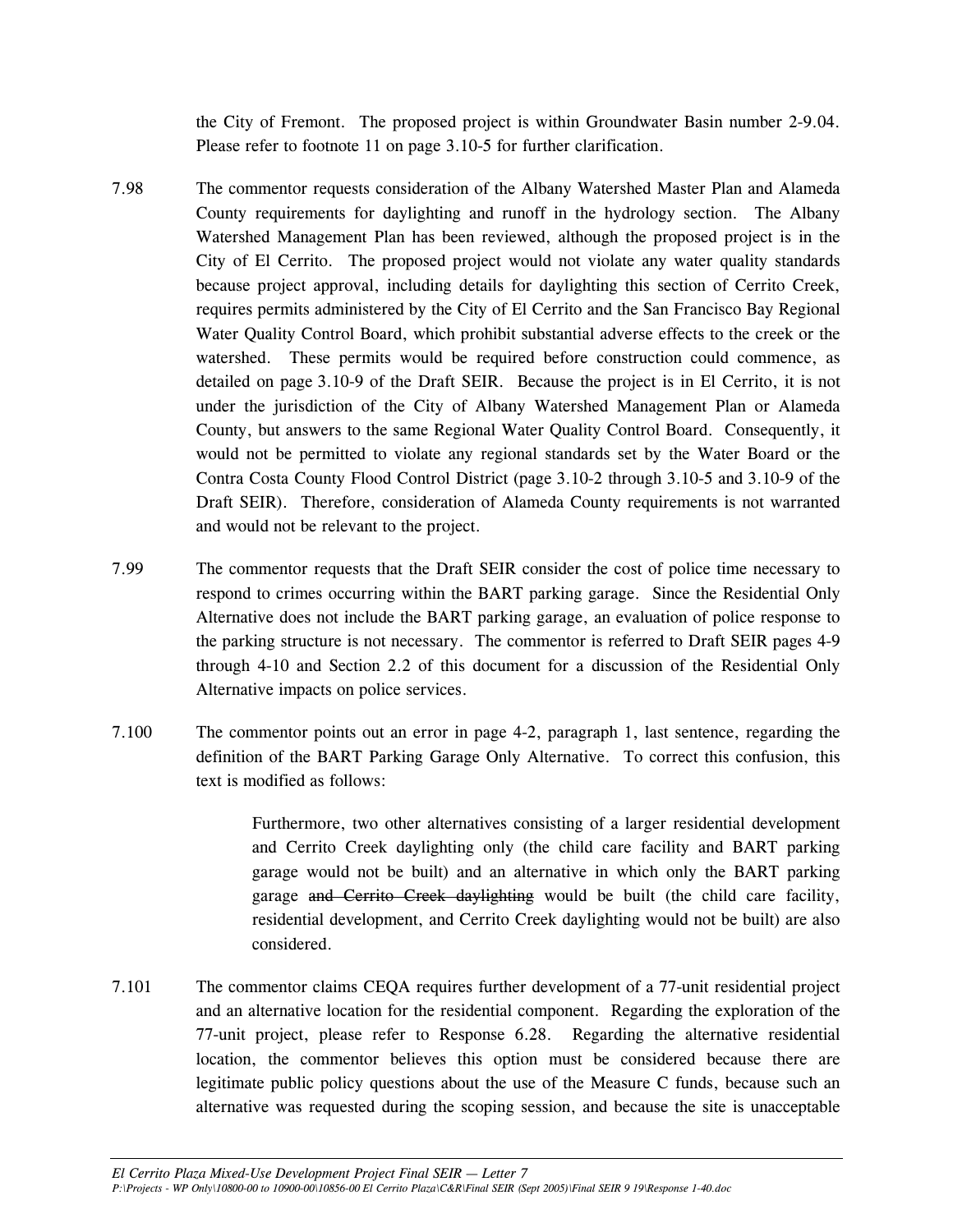for the proposal. The Measure C funds apply to the BART parking garage. Since that project component has been eliminated by the project sponsor, its evaluation and alternatives for the structure are no longer necessary. The mere mention or request for an alternative location during a scoping session does not necessarily mean that it must be fully developed in an EIR. The guidance provided by the CEQA Guidelines for alternative locations is that such options should be considered if it can be reasonably assumed that such alternative locations would substantially reduce the impacts identified for the proposed project. Response 7.2 provides some information about the availability of the alternative location proposed by the commentor (the BART surface parking lot) and how BART is undertaking a planning effort to determine appropriate land uses and densities for the site. The commentor identifies BART-related noise as a primary concern with the proposed location of the project. The alternate location suggested by the commentor would also be adjacent to BART and would thus be subject to similar noise levels. Finally, it is not the role of an EIR to reject a site for failure to satisfy a particular General Plan standard. The role of an EIR is to identify potential environmental impacts and to make such information available to the decision makers so that they can make an informed decision. The Draft SEIR in Impacts NO-2 through NO-4, on pages 3.5-10 through 3.5-13, explicitly discloses that the residential units would be exposed to high levels of existing ambient noise.

- 7.102 The commentor suggests an alternative garage location. Since the BART parking structure is not proposed as part of the Residential Only Alternative, examination of alternative locations is not necessary.
- 7.103 The commentor suggests that there should be a community redesign alternative. The City believes that an adequate range of alternatives is considered in the Draft SEIR. If the community were interested in redesigning the project, such an alternative would have been appropriate to submit as a comment to the Draft SEIR. It is noted that the comprehensive letter submitted by the Behrens Neighborhood Association (Comment Letter #6) includes some alternatives for consideration.
- 7.104 The commentor requests a citation for the statement in the Draft SEIR on page 4-7 about Measure C funding contingency on the provision of approximately 400 parking spaces. Since the BART parking structure is not proposed as part of the Residential Only Alternative, Measure C funding is no longer relevant to the proposed project.
- 7.105 The commentor requests disclosure of BART's plans for the Plaza BART Station surface parking lot, since these plans are cited as reasons for rejecting potential alternatives. Please refer to Response 7.2 for an explanation of BART's plans.
- 7.106 The commentor states that the two-paragraph mandatory synopsis of the Draft SEIR conclusions misses three significant unavoidable impacts. The prior responses to the commentor's comments regarding visual impacts (see Responses 7.21 through 7.30), land use impacts (see Responses 7.12 through 7.17), and noise impacts (see Responses 7.70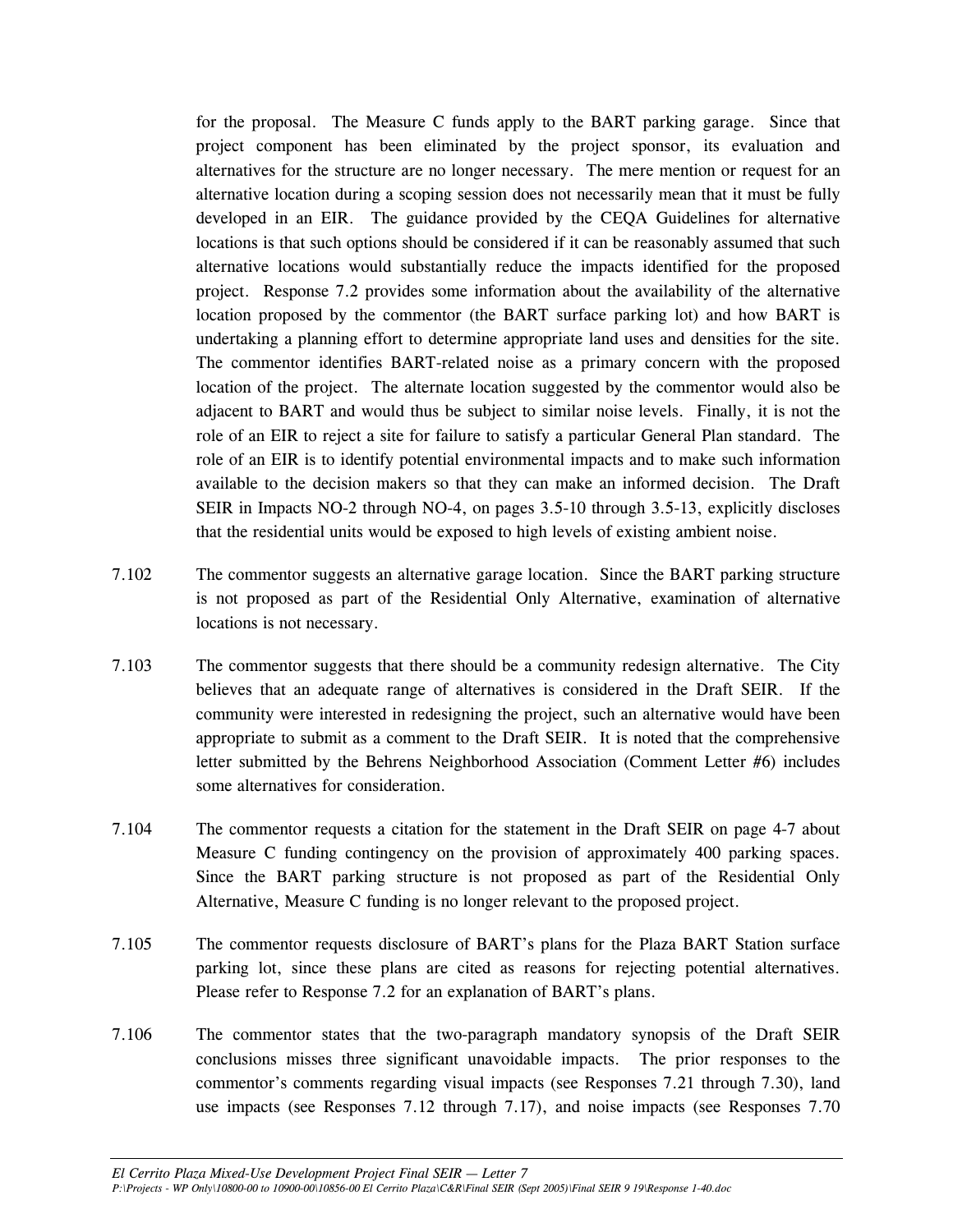through 7.87) explain why impacts identified for the project are not considered significant and unavoidable.

- 7.107 The commentor states that the height and bulk of the proposed project would be out of scale with the surrounding structures and that the project is not in compliance with General Plan Policy CD1.2. See Responses 7.21 through 7.30 regarding the scale compatibility of the project with the surrounding built environment. These responses explain why the proposed residential structure would not result in a significant unavoidable visual impact. The Bowman case is used in the Draft SEIR to inform the readers of how the courts have recently interpreted visual impacts an urbanized context. Response 7.18 addresses the project's consistency with General Plan Policy CD1.2.
- 7.108 The commentor states that the Draft SEIR should determine that the proposed project would result in a significant and unavoidable impact because it exceeds the maximum allowable density of 45 d.u./acre. As discussed in Section 2 of this document, the Residential Only Alternative would comply with the maximum allowable density permitted under the Incentives Program. Thus, this alternative is in conformance with Chapter 19.32 of the Zoning Code and, therefore, would not result in a significant and unavoidable land use impact.
- 7.109 Please refer to Master Response 4 regarding air quality concerns in Section 4 of this document. With respect to noise, the General Plan Noise Element identifies ambient conditions where residential land uses are normally acceptable, conditionally acceptable, or unacceptable. These land use/noise environment compatibility guidelines are recommendations, to be balanced with other community goals and policies and subject to design and mitigation measures that can reduce ambient noise levels. Rarely is strict adherence to the noise guidelines the sole rationale for rejecting a land use proposal. Certainly, the land use/noise environment guidelines offer input into the City's land use decisions, but they are typically not the sole determinant. It will be up to the Planning Commission and City Council to determine whether the Residential Only Alternative proposes suitable land uses for the project site.
- 7.110 The commentor requests analysis of property value losses on residential properties in Albany due to increased traffic and noise, view loss, and poor urban planning associated with the proposed project. This comment raises economic issues and does not concern the physical environment which is the subject of CEQA. No evidence has been presented to indicate that a decrease in property values is likely to result from the project. Property values in the project area are important and should be acknowledged, but would not be considered significant impacts under CEQA. An EIR must focus on physical environmental changes that result from implementation of a proposed project, as explained on page 1-3 of the Draft SEIR.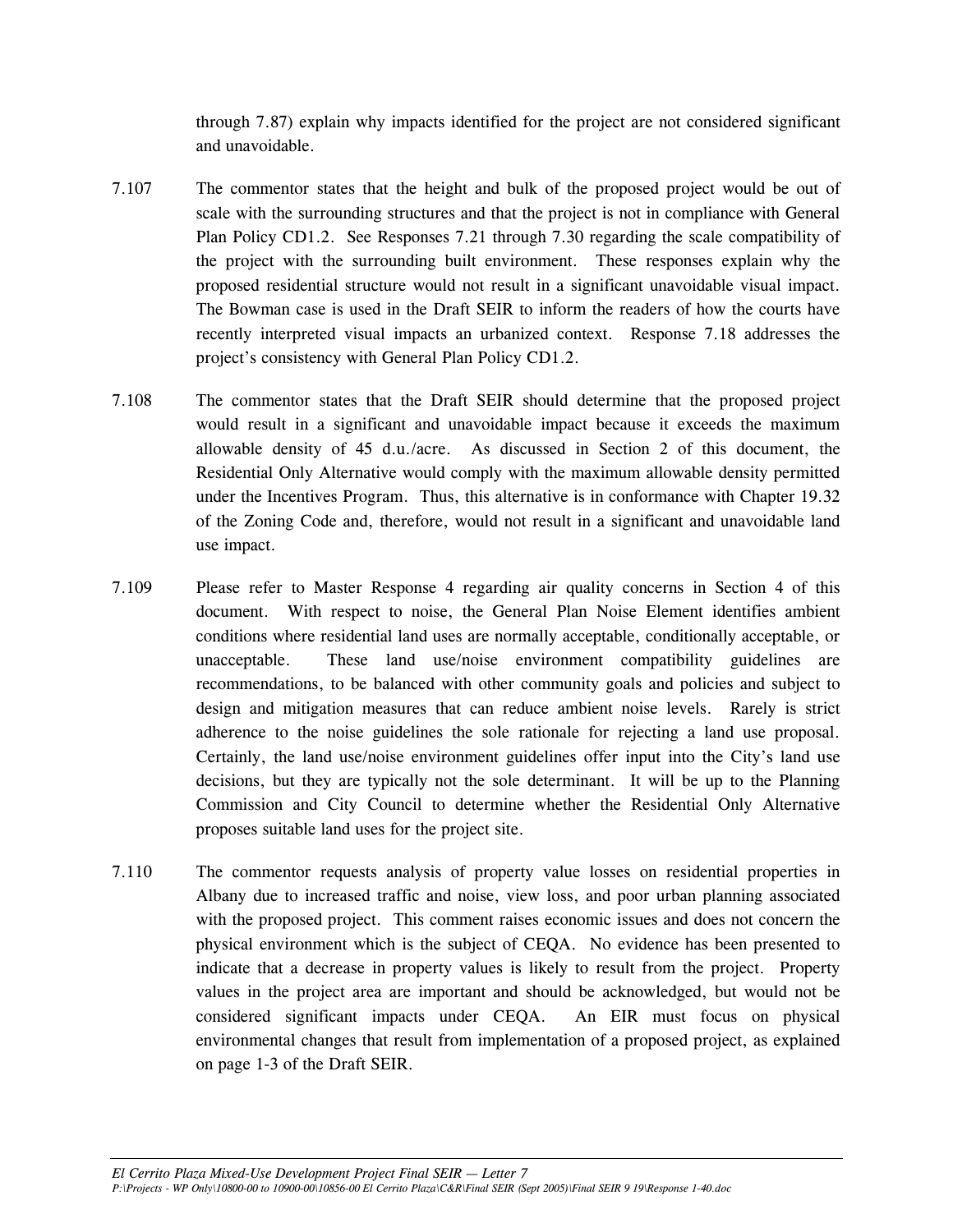- 7A.1 The commentor retained a transportation consultant to peer review the traffic analysis of the Draft SEIR. The consultant reported that the project trip assignments were within acceptable industry practice. The Draft SEIR traffic analysis was prepared by Dowling Associates in close collaboration with the City, and the information was carefully reviewed prior to including it in the Draft SEIR.
- 7A.2 The forecasts used in the traffic analysis for the Draft SEIR are based on the West Contra Costa Travel Demand Forecasting Model, as required by the CCTA traffic impact analysis guidelines. The commentor indicates that the recent growth shown in the data provided by the City of Albany is greater than that predicted over a 20-year period by the forecasts. This trend is not unexpected and the comment itself provides an explanation for this variance.

 The large increase identified by the commentor is attributed to a one-time event, specifically the opening of a popular Trader Joe's store. While the commentor makes a reasonable observation about growth, it is inappropriate to suggest that that the pace of growth resulting from events such as the opening of a particularly popular store will be replicated over time. In fact, such growth tends to be a one time event, resulting in a "spike" in traffic, and over time is offset by reductions in traffic as preferences and economic conditions change or there is turnover in the establishments in the area. An excellent example of this variation in traffic patterns is the decline of the original El Cerrito Plaza in the early 1990s. A sample of traffic volumes in the El Cerrito Plaza vicinity over that period would likely show a reduction in traffic for some movements. In any case, there is inherent uncertainty in forecasting. The tool that is required to address that uncertainty is the travel demand model, which was used conservatively and appropriately in the analysis for the Draft SEIR.

- 7A.3 Please refer to Response 7A.2, above.
- 7A.4 The BART parking structure and child care center are not proposed as part of the Residential Only Alternative. Please refer to Section 2 of this document regarding the Residential Only Alternative and Master Response 1 in Section 4 regarding the current status of the project. Regarding traffic and the proposed project, please refer to the Response 7.31, above.
- 7A.5 Please refer to Response 7.37, above.
- 7A.6 The BART parking structure and day care center are not proposed as part of the Residential Only Alternative. Please refer to Section 2.2 of this document regarding the Residential Only Alternative and Master Response 1 in Section 4 regarding the current status of the project.
- 7A.7 Please refer to Response 7A.6, above.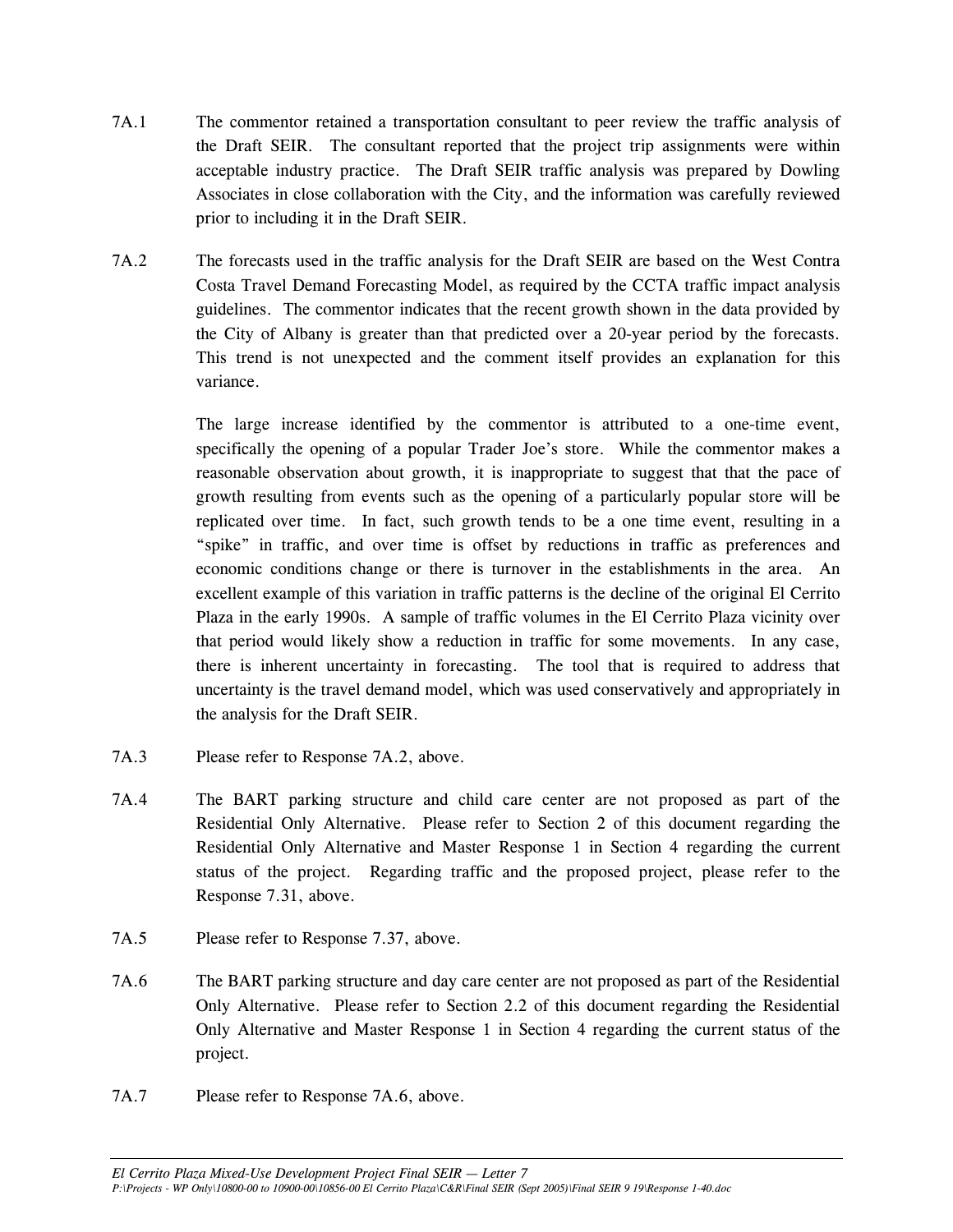- 7A.8 Please refer to Response 7A.6, above.
- 7A.9 Please refer to Response 7A.6, above.
- 7A.10 Transportation impacts related to the closure of Albany streets were provided in the Draft SEIR for informational purposes based on a request from the City of Albany. Wherever project impacts have been found that result from this scenario, where feasible, mitigation measures have been identified. As stated on page 3.4-10 of the Draft SEIR, any action taken by the City of Albany would be considered a separate project, as that term is used in CEQA, which would require its own CEQA documentation, including identification of feasible measures to mitigate any potentially significant impacts, such as land use impacts. The Residential Only Alternative would not in it of itself result in the closure of Albany streets and as such, would not bring about the division of a community. To the degree that that measure affects the traffic impacts of this project, the analysis provided in the Draft SEIR is adequate.
- 7A.11 Please refer to Response 7A.11, above.
- 7A.12 Please refer to the Response 7A.6, above. Furthermore, the Ohlone Greenway is not part of the project. The project makes adequate measures to ensure access from the project site, the daylighted creek, and the shopping center to the Ohlone Greenway. Access to BART and pedestrian conditions along the Ohlone Greenway are not substantially affected by the project as currently proposed.
- 7A.13 Please refer to Response 7A.2, above.
- 7A.14 Please refer to Response 7.37, above.
- 7A.15 Please refer to Responses 7.31, 7.55, and 7.57, above.
- 7A.16 The commentor is concerned with the lighting of the Ohlone Greenway and suggests mitigation to upgrade greenway lighting. It is noted that the current ambient lighting is an existing condition that would not change with or without the proposed project. The Residential Only Alternative would increase the number of residents facing the Ohlone Greenway and, thus, the number of observers providing informal surveillance of the walkway. Please refer to Response 7A.12.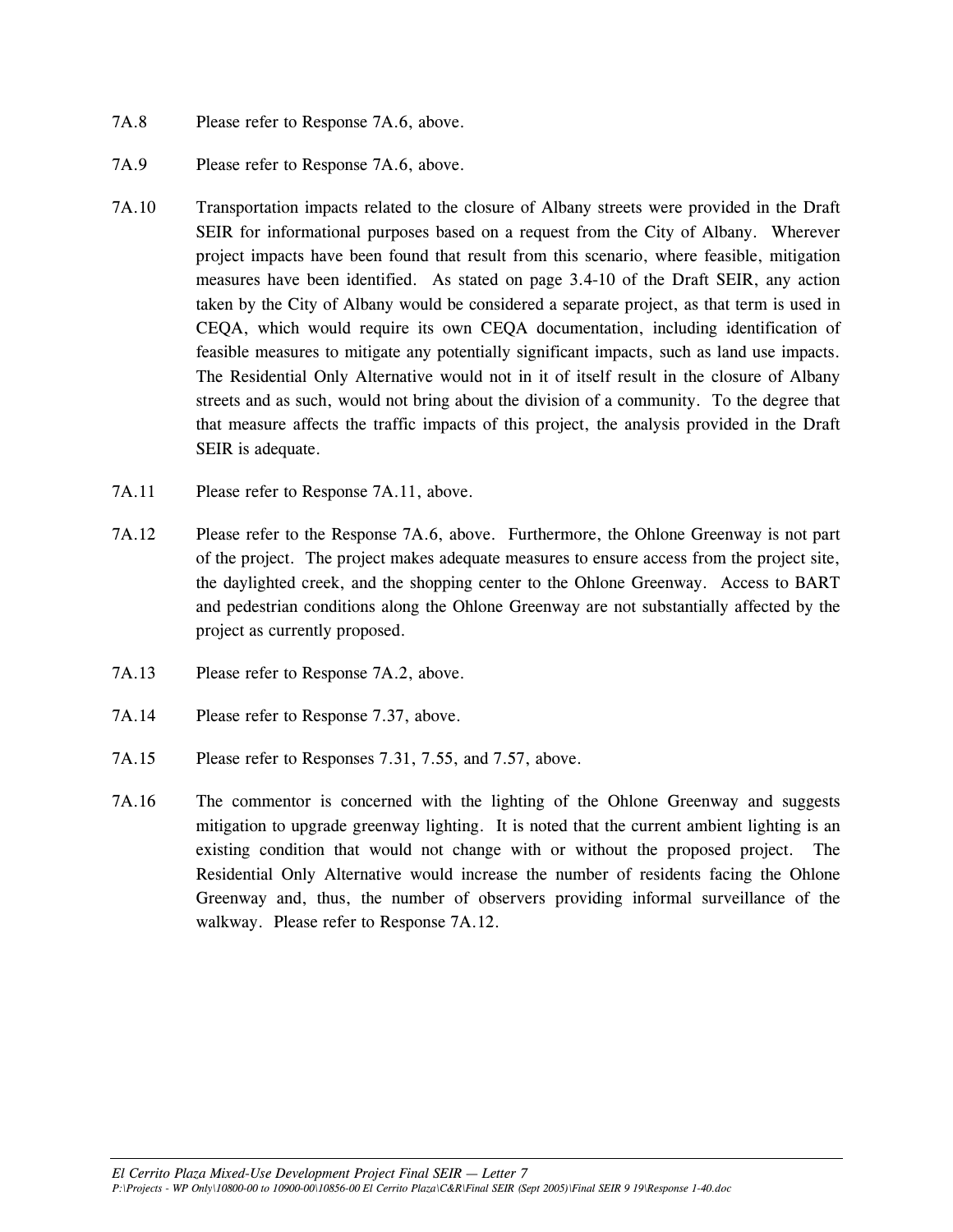# **8. Norman La Force, San Francisco Bay Chapter of Sierra Club**

8.1 Neither the project sponsor, Contra Costa County, nor the City of El Cerrito has direct control over these locations. In any case, as part of a private circulation system, the operational performance of these facilities is not judged based on the throughput of vehicles, the speed of travel, or on uninterrupted flow – the parameters used to assess the operations of a public intersection or roadway. Unless there is a direct impact on the public right of way, there are no LOS standards (or standards relating to speed of travel, etc.) that can typically be applied to private property. This is particularly the case when the owner of the property has not expressed any desire to have such impacts assessed. Operational performance and efficiency within the Plaza would be studied at the discretion of the property owner. It is not clear that data could even be collected to perform the analysis except at the owner's discretion.

> The above notwithstanding, it should also be understood that the Residential Only Alternative traffic would add 28 trips to the El Cerrito Plaza circulation system. The CCTA applies a 50-trip guideline for analyzing an intersection. Thus, if any of the locations of concern to the commentor were public streets, they would still not meet the threshold for LOS analysis.

- 8.2 Please refer to Response 8.1, above.
- 8.3 The analysis attempts to address pedestrian impacts through mitigation measures that lead to improvements in pedestrian flow. The contention that pedestrians are treated as a nuisance is not substantiated in the comment.

Furthermore, please refer to the first section of Response 8.1

- 8.4 The project as currently proposed (i.e., the Residential Only Alternative) would not create a significant impact to residential quality of life along the Albany streets adjacent to the project site. The measure identified in the comment has documented secondary impacts. The streets identified have provided access to this commercial site for decades. The unilateral closure of these streets by El Cerrito remains a policy option.
- 8.5 The commentor expresses support for mixed-use development around BART stations and states that focus should be on fostering pedestrian access and use. See Master Response 2 in Section 4 of this document for additional commentary on pedestrian improvements of the proposed project. This comment does not address the adequacy of the Draft SEIR nor the City's compliance with CEQA; therefore, no further response is necessary. However, the merits of the project are important and will be discussed at the upcoming Planning Commission and City Council hearings on the project. The commentor is invited to express opinions about the project at those meetings.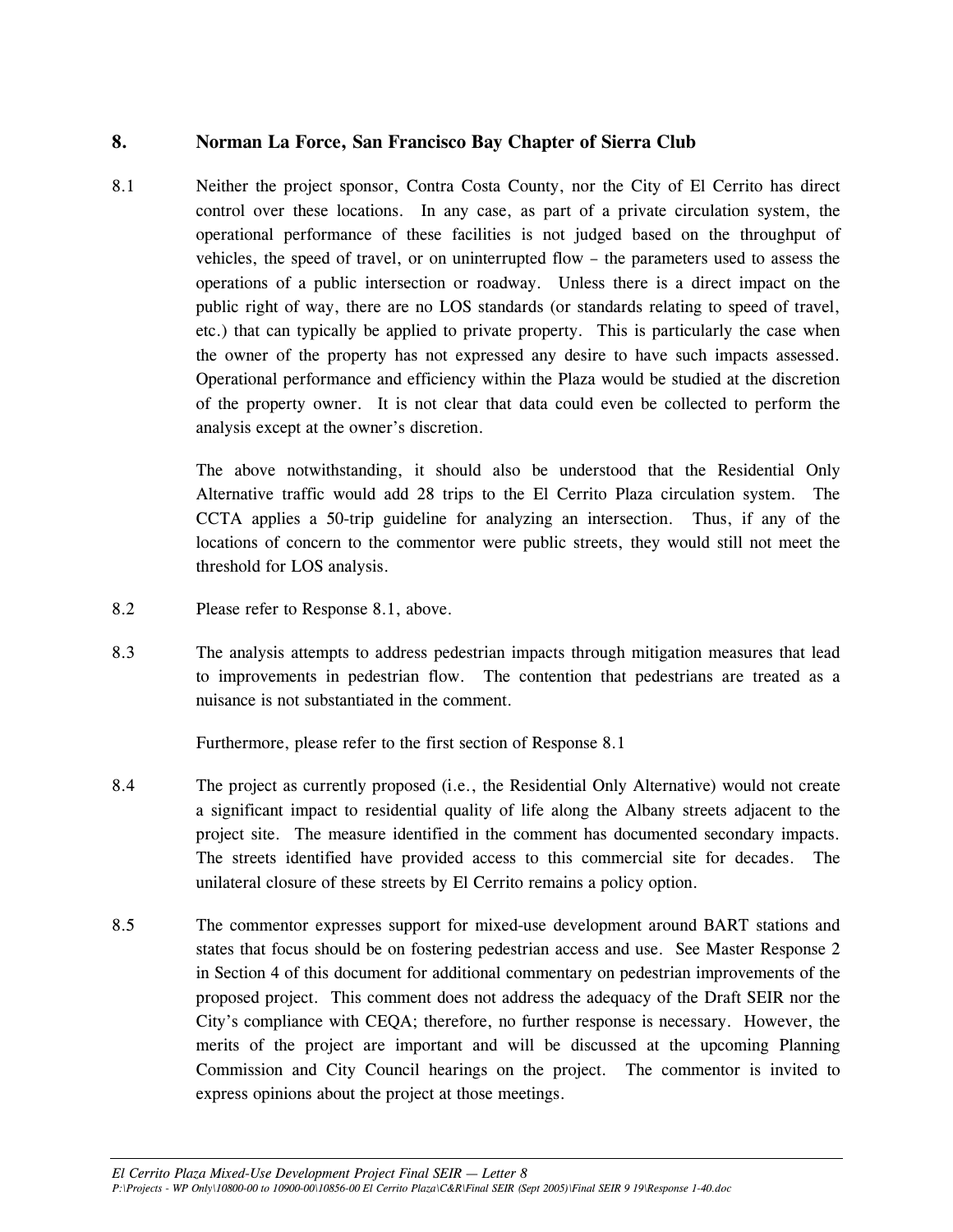### **9. Charles Burress, Behrens Neighborhood Association, October 29, 2004**

9.1 The City appreciates the commentor's concern and recognizes the complexity of the project. The public comment period of 63 days complies with CEQA requirements. In addition to the public review period, the City has convened a public meeting to afford the community another means of communicating their thoughts, comments, and concerns about the project and the Draft SEIR. CEQA does not require such a meeting during the public review period, only that a public meeting be held to certify an EIR after responses to comments have been prepared. The public review period and the public meeting are believed to be adequate opportunities to comment on the Draft SEIR. There will also be opportunities to express thoughts before the Planning Commission and the City Council when they deliberate on the Final SEIR.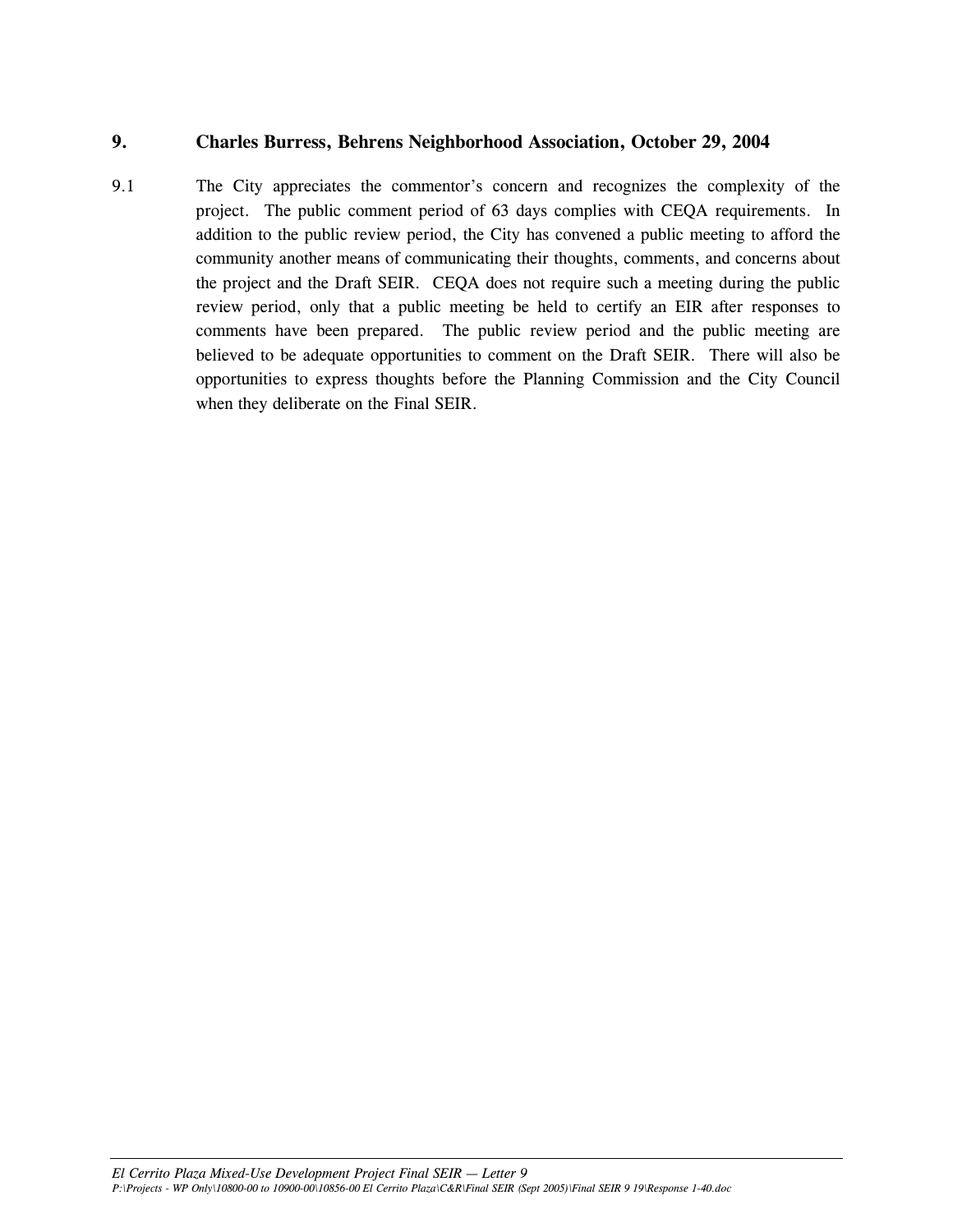## **10. Harold Frieman (on behalf of the Albany Unified School District)**

10.1 The commentor requests withdrawal and recirculation of the Draft SEIR, since the project advanced by the project sponsor is not the project evaluated in the Draft SEIR. Please refer to Master Response 1 in Section 4 of this document on the present status of the proposed project and the CEQA process. Notably, at the time of the Draft SEIR release for public review and comment, the project sponsor, in spite of his presentation to the Albany Unified School District Governing Board, had not submitted a revised application to the City of El Cerrito for a project different than that evaluated in the Draft SEIR. Subsequent to the release of the Draft SEIR and after the City decided not to pursue the BART garage, the project sponsor elected to revise his application to reflect one of the alternatives evaluated in the Draft SEIR. It is not uncommon for a project sponsor to revise a proposed project during the course of CEQA review or to select an alternative being studied. The current proposal under consideration by the City, the Residential Only Alternative, is explored in Section 4 of the Draft SEIR, and discussed further in Section 2.2 of this document.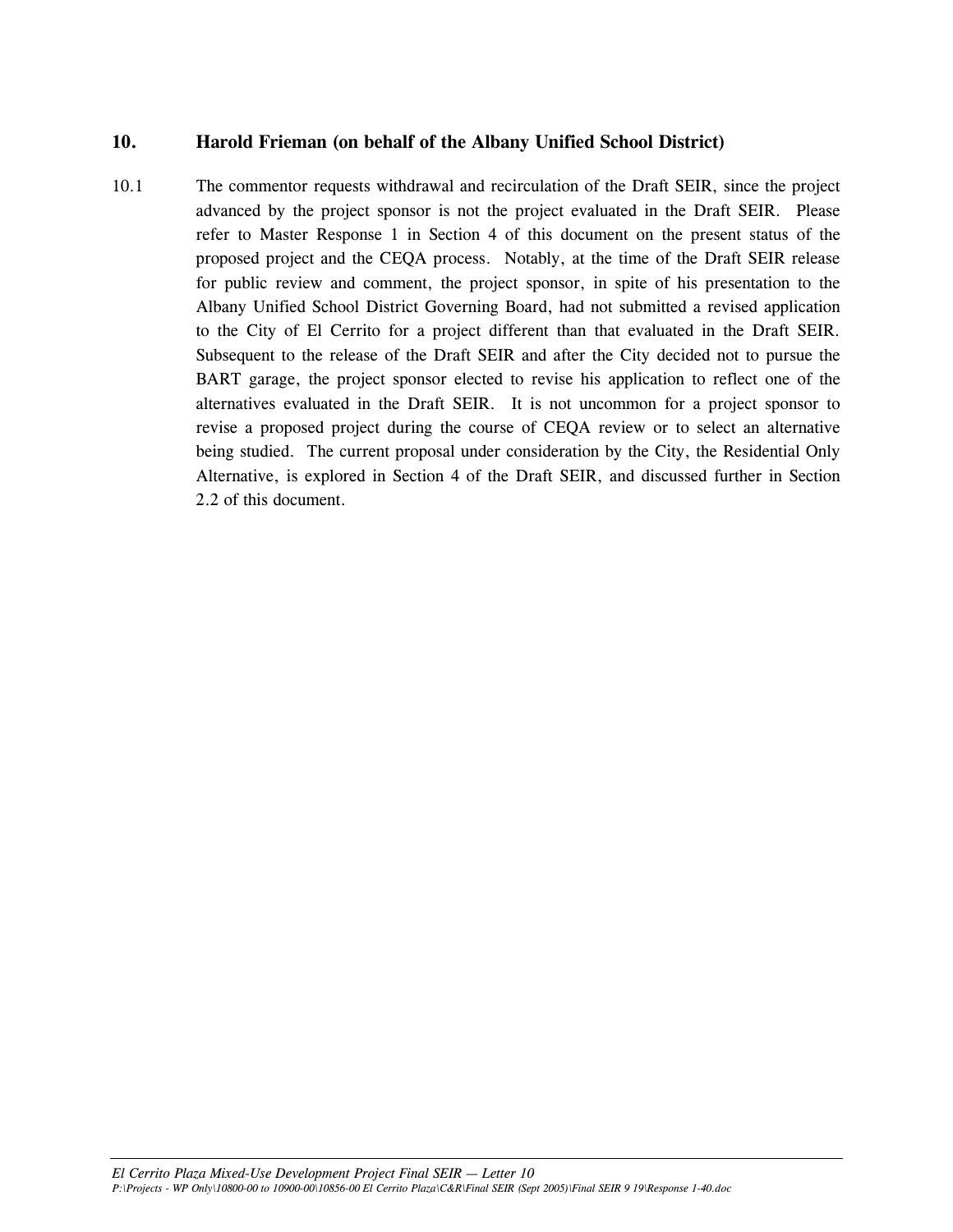# **11. Susan Schwartz, Friends of Five Creeks**

- 11.1 The commentor requests the width of the total creek corridor right-of-way. Section 2 of this document contains a more detailed description of the creek daylighting proposal for the Residential Only Alternative, which is now the proposed project.
- 11.2 The commentor notes that information on the daylighting is vague. The City will require more detailed drawings and specifications as the planning process evolves. As noted in Response 11.1, greater details have been provided as part of the project sponsor's revised application for the Residential Only Alternative. The creek daylighting would conform to the recommendations in the 2003 Cerrito Creek Bay Trail Connector Master Plan, and it is expected that the design would be similar to the segment enhanced by the Friends of Five Creeks immediately to the east.
- 11.3 The commentor suggests that the proposed 8- to 10-foot wide pedestrian path not be so wide to allow more width for creek meandering. The California Department of Transportation recommends a minimum width of 10 feet for a high-use, paved multi-use path. The proposed path satisfies this recommendation. The proposal includes a 39-foot meandering belt.
- 11.4 The commentor suggests creating a ramp from the Ohlone Greenway to access the pedestrian and bicycle paths instead of stairs. The Residential Only Alternative would include a multi-use path connecting to the Ohlone Greenway. The path would serve as a new entry point onto the Ohlone Greenway. Furthermore, unlike the initially proposed project, the Residential Only Alternative would be consistent with Policies CD2.7 and LU5.5, which require that site design meet accessibility needs of the community, not be exclusively oriented to those who travel by car, and provide adequate pedestrian and bicycle facilities and accessibility for persons with disabilities are available. The Residential Only Alternative would support these policies because its design includes a ramp serving people with disabilities and connecting the multi-use path adjacent to Cerrito Creek to the Ohlone Greenway.
- 11.5 The commentor asks how the newly daylighted creek would be joined to the existing daylighted section on the Ohlone Greenway. Approximately 180 feet of Cerrito Creek, currently culverted, along the southern border of Building 2, would be daylighted and restored to a natural condition. The newly-daylighted portion of the creek would connect to the existing daylighted portion via a culvert passing beneath Evelyn Avenue and an existing professional building. Figure 2-1 in Section 2 of this document shows the creek corridor and the multi-use path.
- 11.6 The commentor asks if the lower level garage windows would face part of the creek corridor as shown in the elevation drawings. The elevation drawings the commentor refers to are no longer relevant to the proposed project and new elevation drawings have been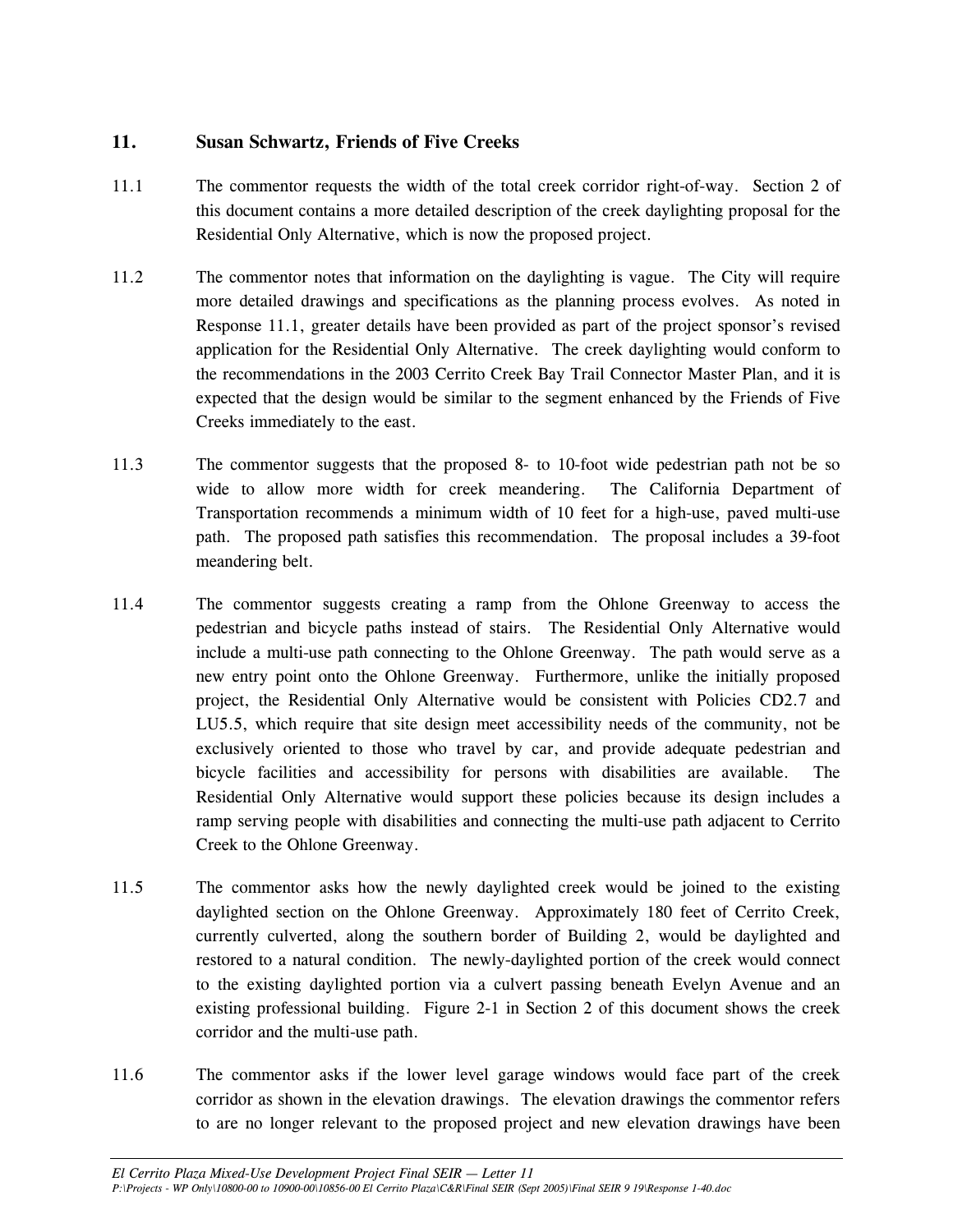prepared for the Residential Only Alternative. This alternative would include garage-level windows facing the creek corridor. Please refer to Section 2 of this document, and particularly Figure 2-3, for details and elevations of the Residential Only Alternative.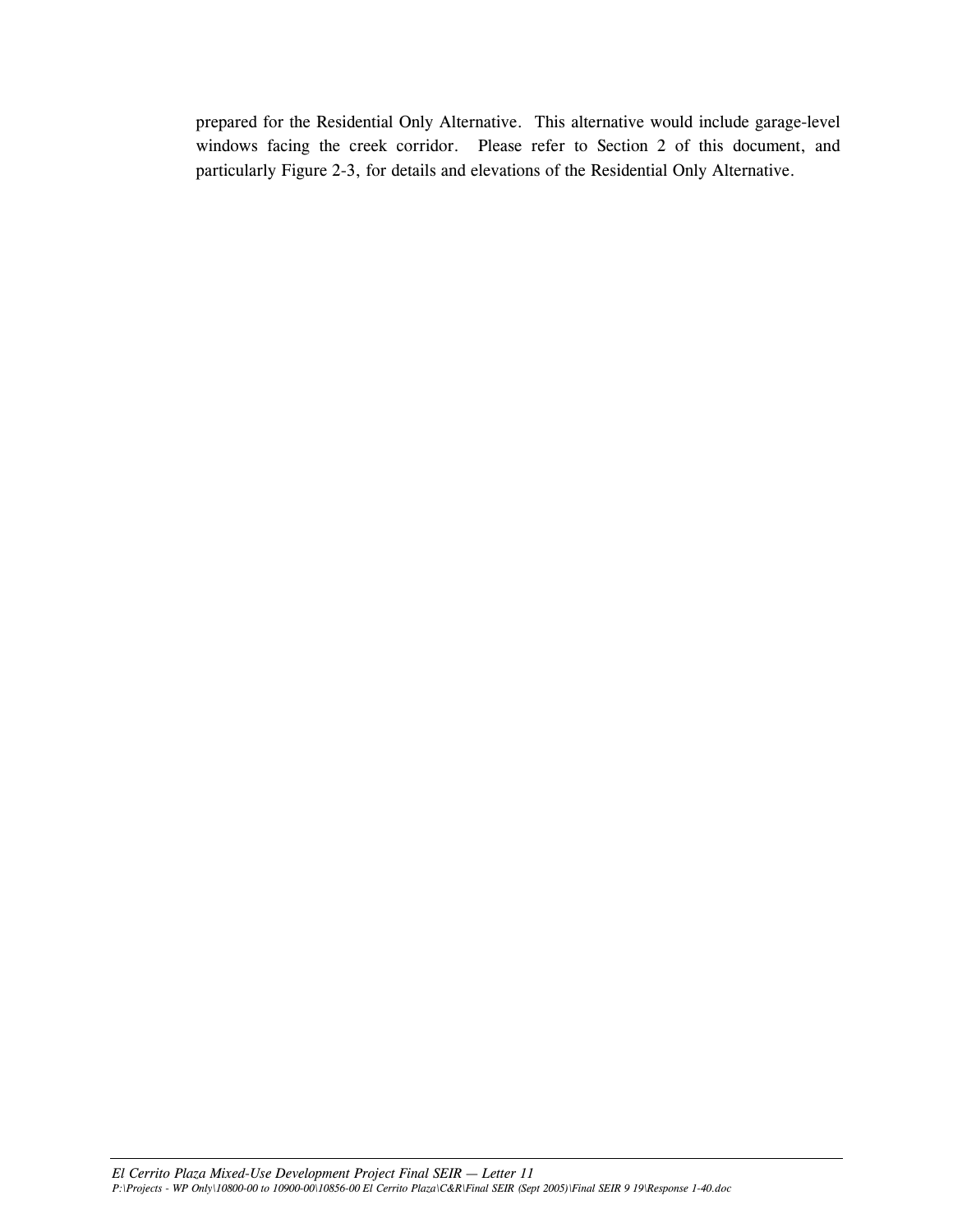## **12. Maggie Winslow**

12.1 The City acknowledges that there is growing concern and an increasing body of research correlating air emissions, particularly diesel exhausts, with health hazards. Most construction equipment is diesel-powered and the diesel particulate matter (DPM) contained in the equipment exhaust is a recognized toxic air contaminant (TAC). Please refer to the master response on air quality concerns in Section 4 of this document for a further explanation of potential health impacts from DPM and construction activities.

> The California Air Resources Board (CARB) has recently finalized its *Air Quality and Land Use Handbook: A Community Health Perspective,* a guide to help local governments make informed land use decisions that take into account the proximity of common TAC sources and the likely health risks associated with resultant TAC exposures. The handbook identifies the most important sources of TACs and recommends suitable buffer zones around them to protect sensitive land uses like residences, schools, daycare centers, playgrounds or medical facilities. Among the identified significant sources of DPM were freeways, high-traffic roads, distribution centers/warehouses, railyards, and ports, all of which are associated with DPM emissions from large numbers of trucks and cargohandling equipment. Construction sites are not listed in the handbook as significant DPM sources. This is the case for most construction sites because the number of pieces of equipment emitting DPM is not large (at least in comparison with those in use on freeways or at warehouses, etc.) and construction activity is temporary. This is also true of the construction activity expected at the project site (especially now that project plans for a BART parking garage have been dropped). During the period when work at the site will be most intense (i.e., site preparation and foundation work) at most a few pieces of heavy equipment (e.g., backhoes, bulldozers, concrete delivery trucks, etc.) would be used over a period of a few weeks. During this time, any issues regarding nuisance exposures from air emissions could be dealt with through adjustments in equipment placement or use schedule with the City acting as the guarantor of a complainant's satisfaction.

- 12.2 The issues brought up by the commentor relating to CO emissions from vehicles idling at the parking garage, CO hotspots forming in parking areas, and CO emissions from the parking structure impacting nearby sensitive receptors (i.e., Cougar Field) are no longer relevant to the proposed project since plans for a BART parking garage have been dropped and replaced by the Residential Only Alternative.
- 12.3 The commentor suggests that the Draft SEIR does not adequately address air pollution impacts on children. The Draft SEIR on page 3.6-4 does account for children ("the very young") as being sensitive receptors and areas generally used by children, such as schools and child care facilities, as sensitive to air pollution, as defined by the BAAQMD. Please refer to Master Response 4 in Section 4 of this document for a further discussion of air quality impacts.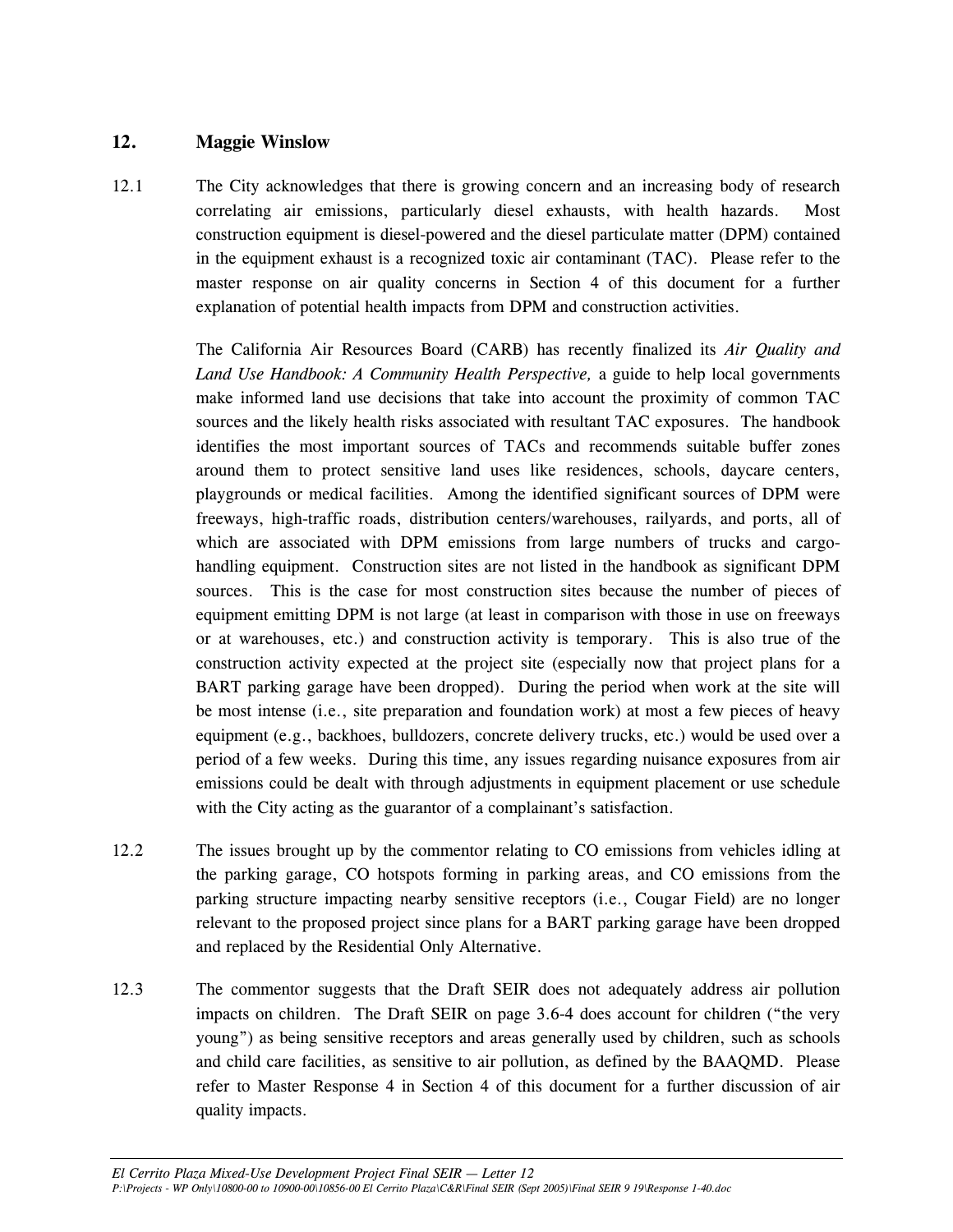- 12.4 The commentor believes that the Draft SEIR needs to consider localized pollution levels in assessing health impacts, particularly on school children at Cougar Field. Please refer to Master Response 4 in Section 4 of this document regarding health effects of project-related air emissions.
- 12.5 The commentor does not believe that the proposed air quality mitigation measures would adequately address construction-related air impacts. The mitigation measures identified in the Draft SEIR, as explained on page 3.6-10, are recommendations by the BAAQMD to reduce construction impacts to less than significant. Please see additional discussion of construction emissions in Master Response 4 in Section 4 of this document.
- 12.6 The commentor states that the project would contribute to local air quality problems, even if it does not exceed 80 pounds per day. The City does not disagree with the commentor, namely, that the proposed project would add increased levels of particulate matter. However, CEQA requires that a determination be made about whether an impact is adverse or significantly adverse. In the case of air pollutants, most jurisdictions, including El Cerrito, defer to the BAAQMD. The District has defined a significance threshold of 80 pounds per day. The methodology used in the Draft SEIR to estimate emissions of particulate matter is approved by the BAAQMD and shows that the project would emit about 27 pounds per day. This amount of emissions is considered adverse but not significant. Adoption of the Residential Only Alternative would further reduce emissions from the amounts calculated in the Draft SEIR. For a further discussion of air quality impacts, please refer to the master response on air quality concerns in Section 4 and to Section 2.2 regarding impacts of the Residential Only Alternative.
- 12.7 The commentor believes that CO hotspots may develop within the vicinity of the Plaza. The project impacts on local traffic flows and their consequent air quality impacts were examined in the Draft SEIR. No carbon monoxide standard violations were found likely to occur. Adoption of the Residential Only Alternative would eliminate the BART parking facility and reduce further project effects on traffic congestion. For a further discussion of air quality impacts, please refer to the master response on air quality concerns in Section 4 and to Section 2.2 regarding impacts of the Residential Only Alternative.
- 12.8 The commentor believes that the Draft SEIR needs to address introducing a source of TACs near a sensitive land use during the construction period. The Draft SEIR does discuss the potentially significant impact of construction emissions. The Draft SEIR acknowledges that in the absence of feasible control measures, particulate emissions would be potentially significant (see Impact AQ-1, pages 3.6-12 to 3.6-14) and would affect sensitive land uses in the project vicinity, including adjacent residential uses and Cougar Field. Please refer to Response 12.1 for a discussion of how this potentially significant impact would be mitigated to less than significant. Refer also to the air quality master response in Section 4 of this document for additional consideration of health impacts.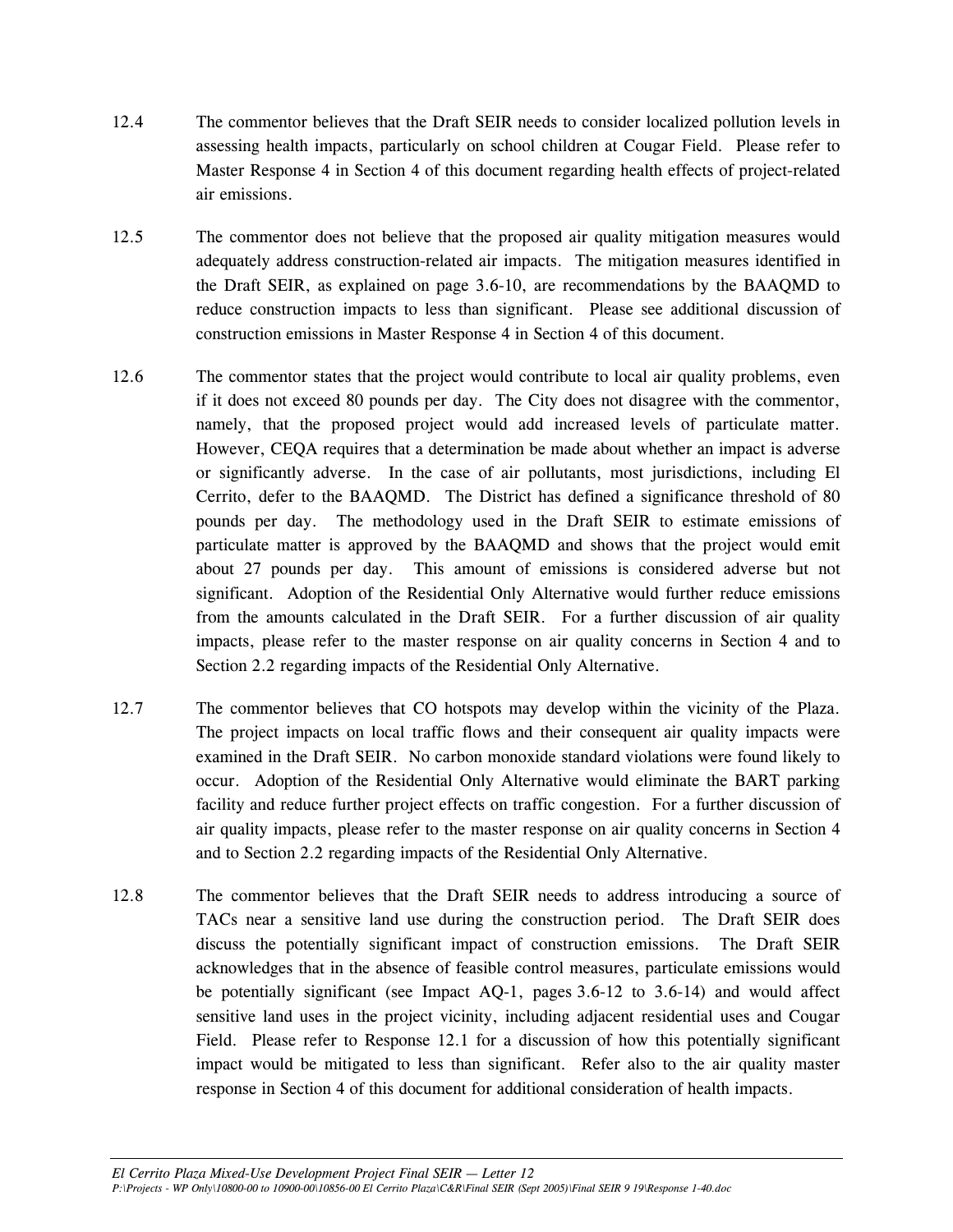12.9 The cumulative analysis for air quality reflects the cumulative traffic conditions. Future CO concentrations have been projected based on the traffic scenarios that consider background growth, plus other specific development projects. The commentor offers no reason why the cumulative analysis in the Draft SEIR is incomplete and should reach a different conclusion than presented in the Draft SEIR.

> The Draft SEIR's cumulative analysis of Land Use, Plans, and Zoning states on page 3.2-7 that "The population increase [from the proposed project, together with the Mill  $\&$  Lumber and Fairmont Avenue projects, the other approved and planned cumulative projects in El Cerrito] is within the ABAG projected population growth for the City of El Cerrito." Since the Bay Area's Clean Air Plan is based on ABAG population projections, the abovementioned cumulative growth in El Cerrito is consistent with the Clean Air Plan. This will remain true even with the shift from the project as originally proposed (i.e., 500-vehicle BART parking structure, 97-unit multi-family residential, with child care facility) to the Residential Only Alternative (i.e., 128-unit multi-family residential). Furthermore, the project did not require a general plan amendment as part of its approval process, and does not have any individually significant air quality impacts. For a further discussion of air quality impacts, please refer to the master response on air quality concerns in Section 4 and to Section 2.2 regarding impacts of the Residential Only Alternative.

- 12.10 The BART parking structure is not proposed as part of the Residential Only Alternative; therefore, concerns about its conformance with General Plan goals are not relevant. The Draft SEIR itself does not address the quality of life issues raised by the General Plan. Nevertheless, the Draft SEIR touches on many physical changes that comprise quality of life—noise, air quality, traffic, and safety from natural hazards—and should help inform the staff report on the project's quality of life impacts.
- 12.11 The commentor requests further air quality analysis before the Final SEIR is accepted. Based on the responses contained in this Final SEIR, the Planning Commission and City Council will make a determination on whether the information is adequate and fulfills CEQA. If additional analysis is warranted, the Planning Commission and City Council will direct staff and supplemental information will be generated.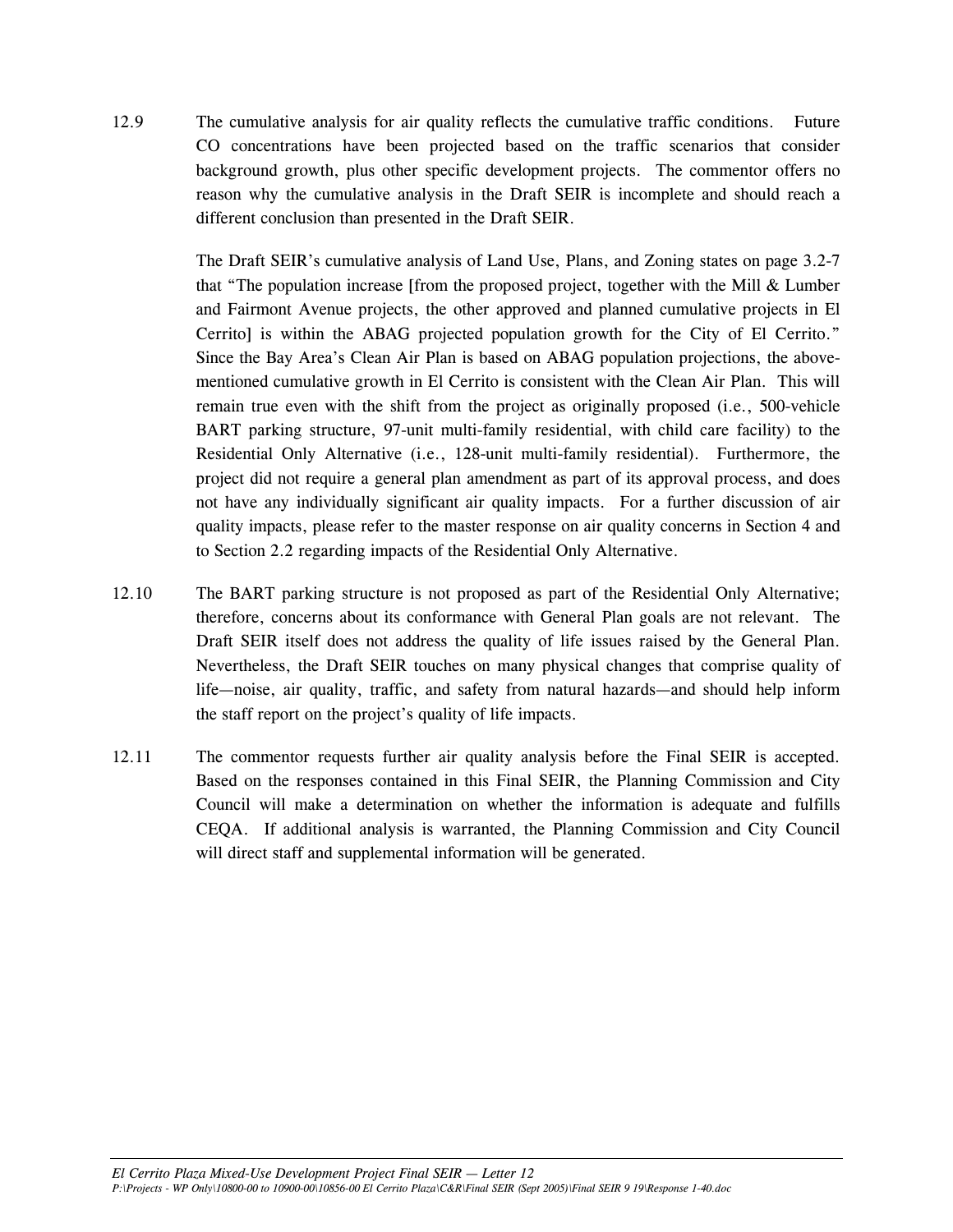## **13. Andrew C. Tang**

- 13.1 The commentor is concerned with the view of the project site from Ohlone Greenway. Please see Response 6.24 and the visual quality analysis of the Residential Only Alternative in Section 2.2 of this document.
- 13.2 The commentor suggests alternatives to the BART parking garage such as scaling it back and locating it elsewhere.Since a parking garage is not proposed with the Residential Only Alternative and Measure C funds would not be used, discussion on the garage is not relevant. Please refer to Section 2 of this document for a description of the Residential Only Alternative, the new proposed project.
- 13.3 The commentor is concerned with potential shadow impacts on the Ohlone Greenway caused by the proposed parking garage. A parking garage is not proposed with the Residential Only Alternative. Please see the visual quality analysis in Section 2.2 of this document for an evaluation of potential shadow impacts of the Residential Only Alternative.
- 13.4 A BART parking structure is not proposed as part of the project. Furthermore, the proposed project would generate negligible traffic throughout the plaza, including the area behind the Albertson's, since little commuter traffic from the residential portion of the project is expected to use this route. In any case, project impacts on parking lot circulation would be less than significant.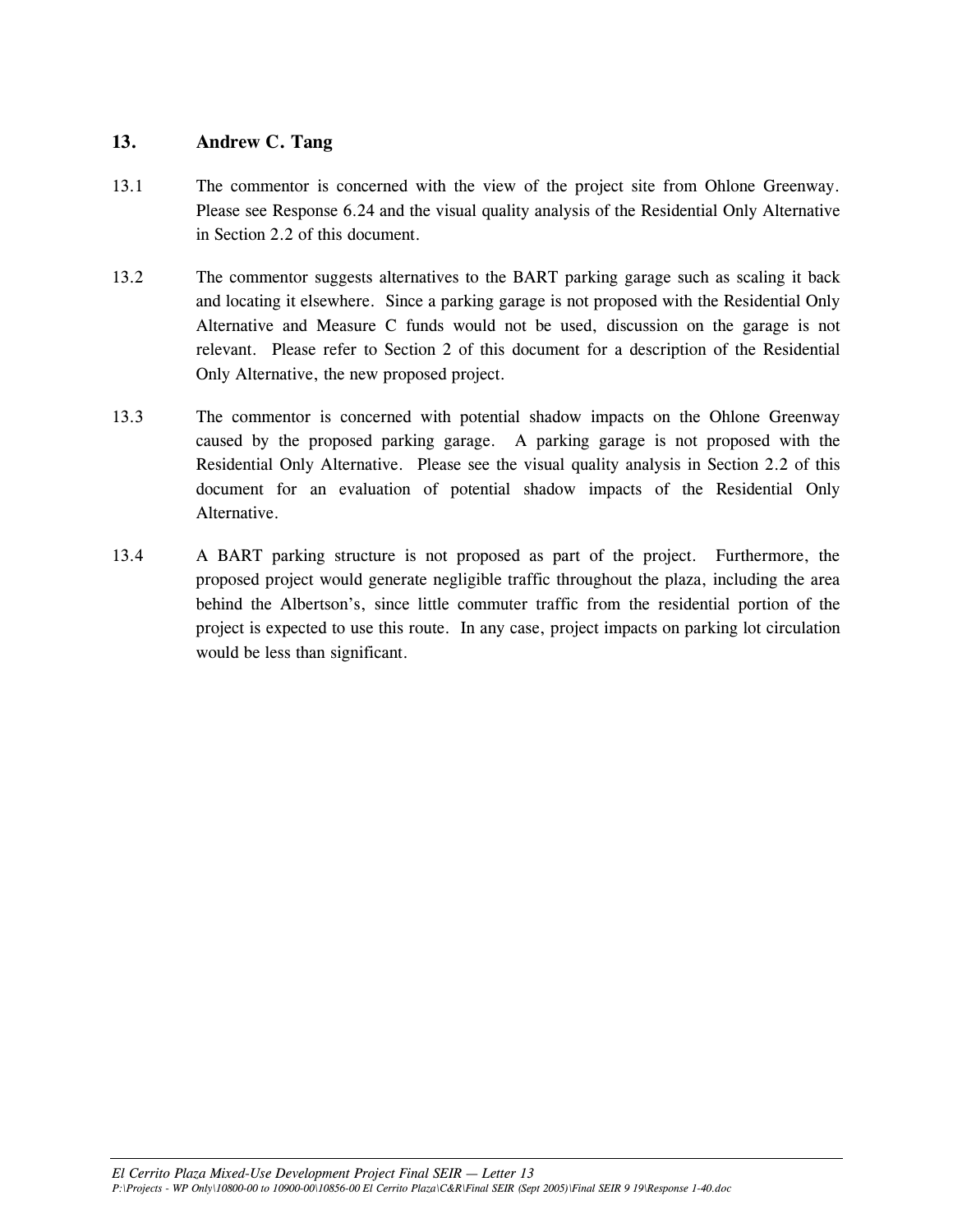### **14. Alisa Crovetti**

14.1 The commentor expresses opposition to the proposed project and voices general concerns about traffic, air pollution, noise, and construction impacts. The Draft SEIR addresses increased traffic congestion and backups (see particularly Impacts TR-2, TR-3, and TR-11); air pollution during construction and impacts on Cougar Field (see particularly Impacts AQ-1, AQ-3, and AQ-4); and noise during the construction period and during BART train passbys (see particularly Impacts NO-1 and NO-5). Where appropriate, the Draft SEIR identifies these concerns as significant impacts and proposes mitigation measures to reduce the impacts. Please refer to the master responses on traffic, air quality, and noise issues in Section 4 of this document for additional information regarding these topics. For a more detailed analysis of these topics for the new proposed project, the Residential Only Alternative, please see Section 2.2 of this document.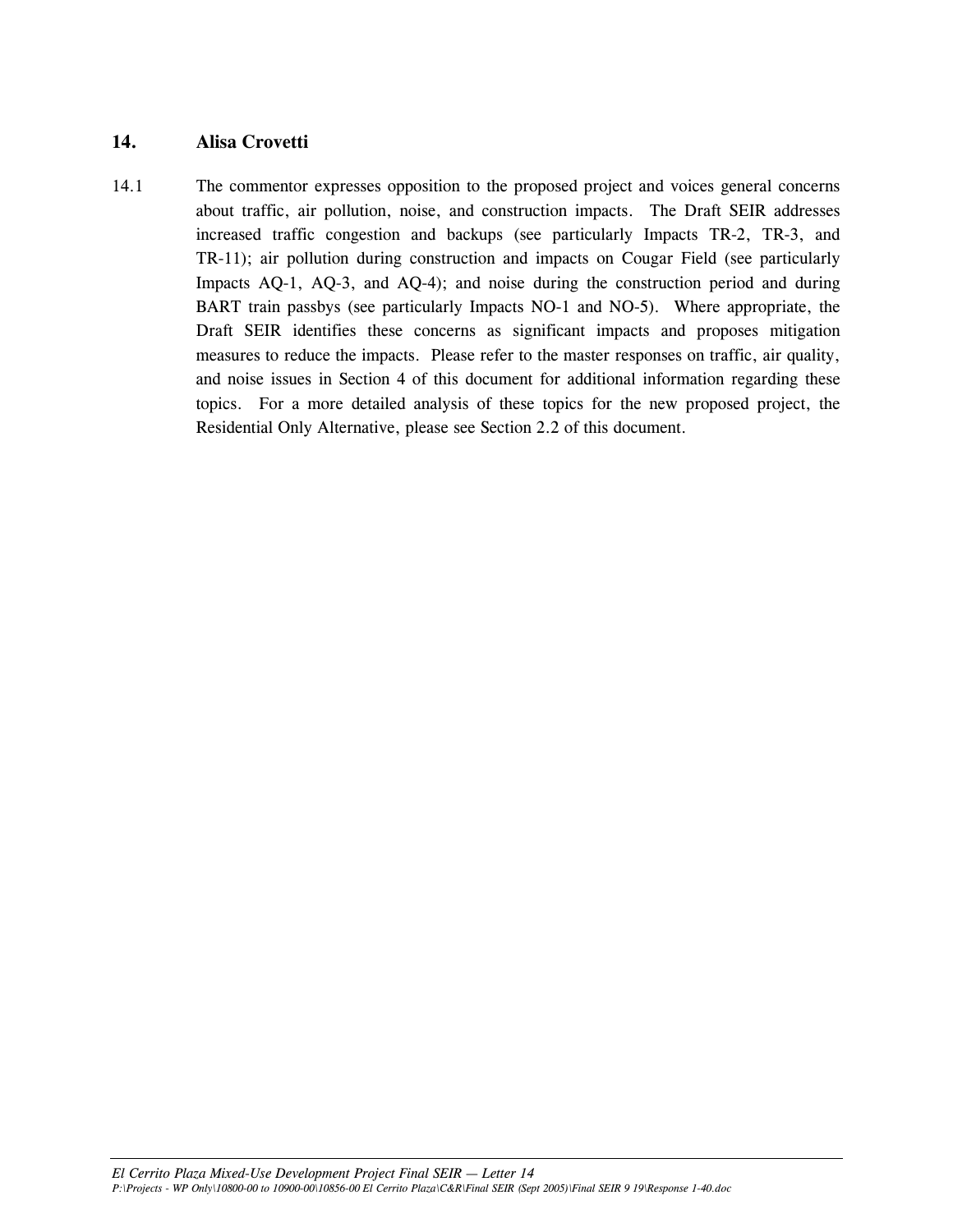# **15. Laurie Kossoff and Pearson Miller**

- 15.1 Please refer to Master Response 4 in Section 4 of this document for additional discussion of air quality concerns.
- 15.2 Please refer to Master Response 3 in Section 4 of this document for additional discussion of noise concerns.
- 15.3 The BART parking structure is not proposed as part of the Residential Only Alternative, the current proposed project. Therefore, a response to this comment is no longer necessary.

 The interaction of pedestrians and vehicles does not necessarily result in a hazard. Hazards occur where there is an impediment to driver perception or the actual operation of vehicles because of characteristics of design, the spatial patterns of flow, or the physical layout of a given facility. Although the normal conflicts that occur between pedestrians and vehicles in a large parking setting are to be expected, in order for a project impact to be identified, some nexus must be established between what the project is proposing and an increase in degree or exposure to some hazard. This is not the case with the currently proposed project.

 Regarding the intersections of various streets with Brighton, grid type streets with visible and marked pedestrian crossing are typically very safe environments for the interaction of pedestrians and vehicles, as evidenced by the high volumes of both that can coexist in typical downtown settings.

 The project would not generate a substantial amount of traffic compared to background traffic. The project as currently proposed would generate a maximum of 78 trips spread over a peak hour using a variety of routes. This period may not coincide with peaks in other uses in the area, but it is the maximum amount of hourly traffic that would be generated by the project. This trip generation is conservative because it is assumed that none of the project-related trips would use BART or other transit. Still, this traffic represents just over one additional vehicle per minute. During other periods, the amount of project-generated traffic would be even less than one vehicle per minute.

 The volumes of traffic generated by the currently proposed project do not represent a significant impact to pedestrians. The highest concentration of project traffic would occur at the intersections of Evelyn/Brighton and Talbot/Brighton. Even with the project, the traffic levels at these intersections would still remain less than currently exists at Cornell/Brighton, where pedestrian safety has not been a particular concern. Students walking along Brighton Avenue would therefore experience less conflicting vehicular movement at the locations where project traffic would be generated than they do at an existing location where no hazards have been reported. This is an indication that potential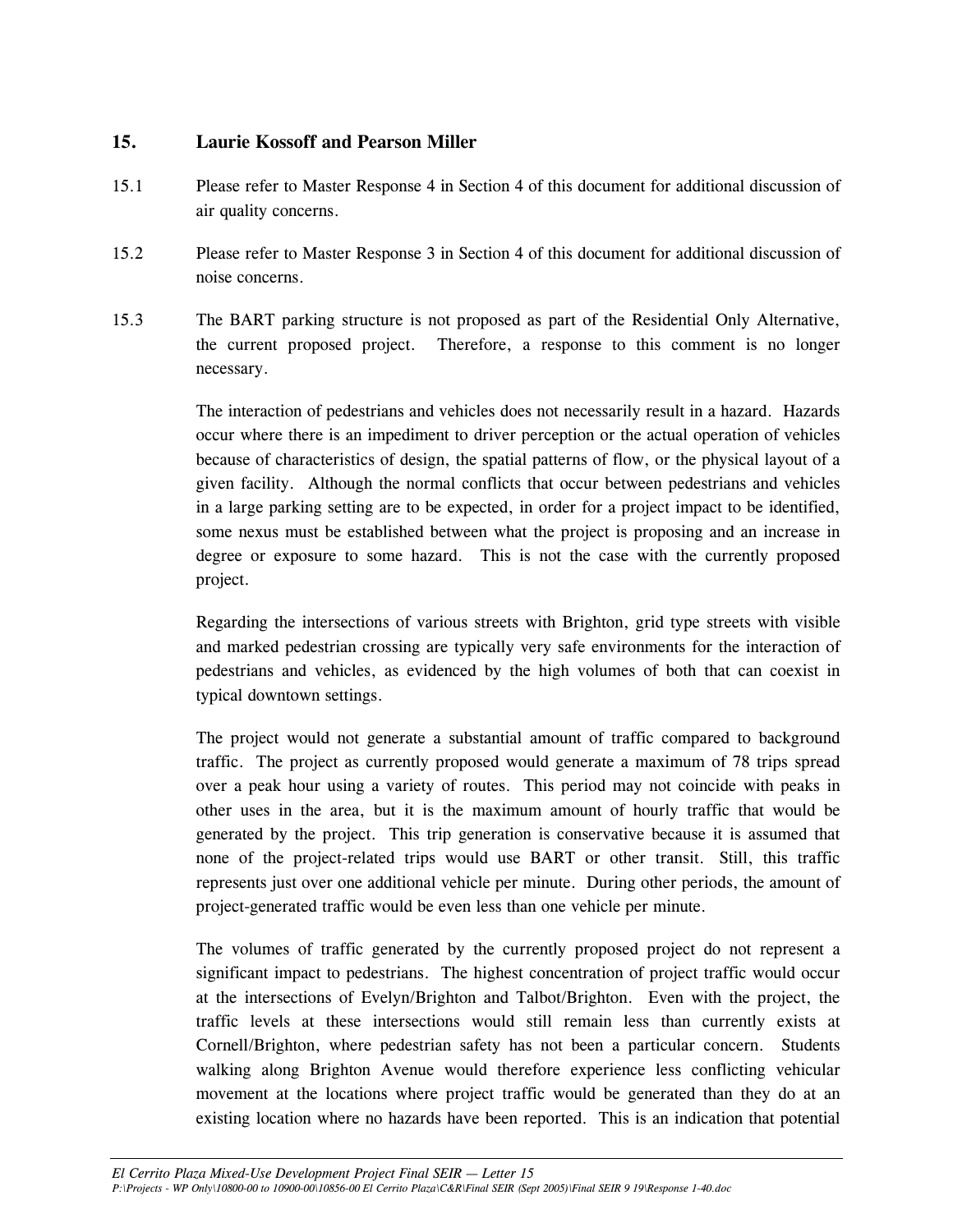negative impacts to pedestrians would not result from the range of traffic volumes on these three street segments.

 While it is recognized that an increase in traffic could present pedestrians with new conflicts resulting in a significant impact, a peak increase of one or two vehicles per minute would not increase pedestrian safety impacts to a significant level.

- 15.4 The commentors state that the size and scope of the project is out of scale with the existing structures and surrounding neighborhood, resulting in the loss of views of sunsets and Mt. Tamalpais. See Responses 7.21 through 7.30 regarding the scale compatibility of the project with the surrounding built environment. These responses explain why the proposed residential structure would not result in a significant unavoidable visual impact. Please refer also to Responses 6.36 through 6.38 regarding views of Mt. Tamalpais from Cougar Field and the Behrens neighborhood.
- 15.5 The commentors state that the proposed project will not increase public transit usage and expresses general opposition to the project. This project will no longer receive Measure C funds as a result of the decision not to pursue the BART garage. Placing residences near public transit and within walking distance of shops and services would encourage use of public transit and discourage vehicle usage. This comment does not address the adequacy of the Draft SEIR nor the City's compliance with CEQA; therefore, no further response is necessary. The merits of the project will be discussed at upcoming Planning Commission and City Council hearings on the project.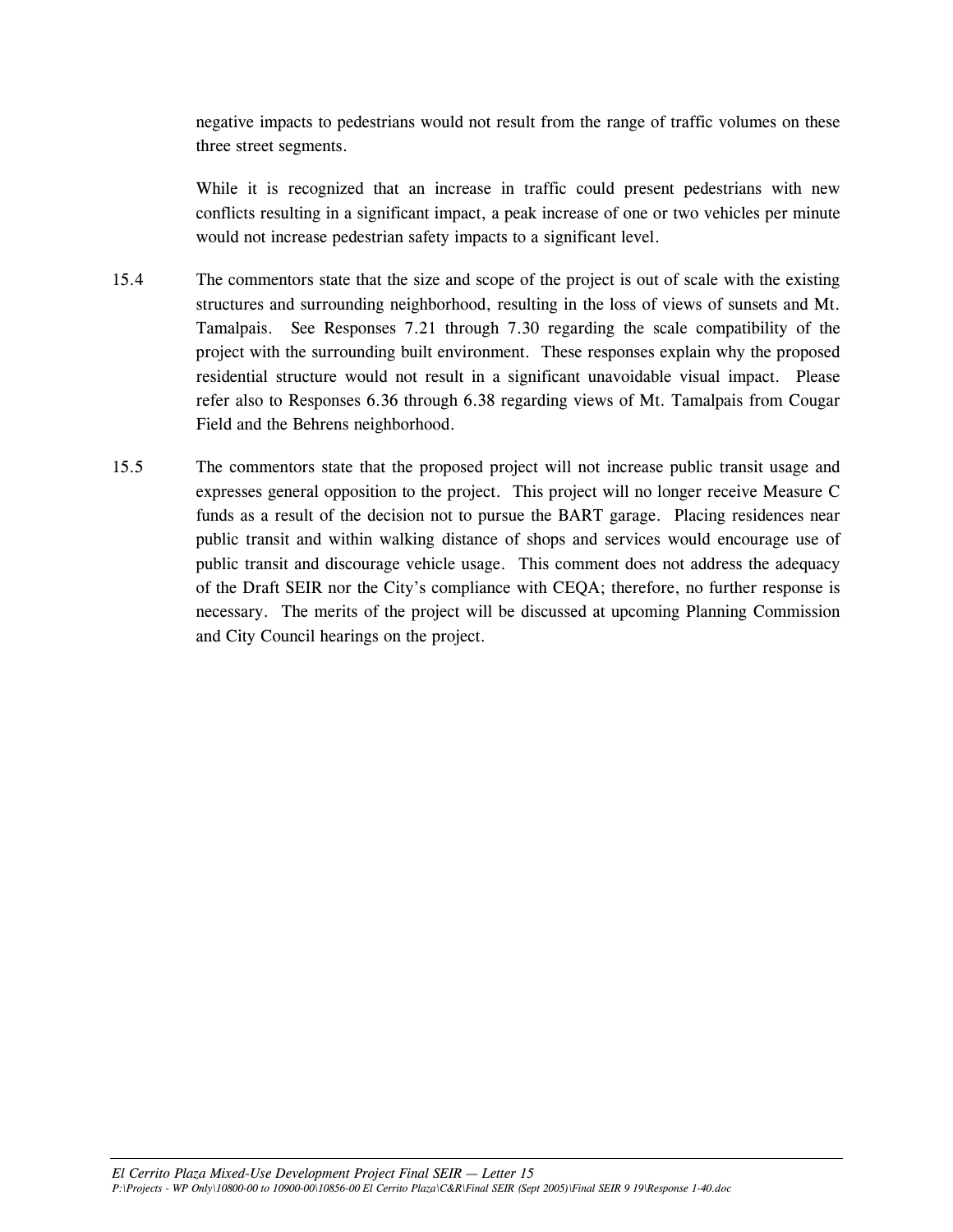# **16. Gregory P. Levine**

- 16.1 The commentor expresses opposition to the proposed project and especially to the use of Measure C monies to fund it. The project will no longer receive Measure C funds since the BART garage has been eliminated. This comment concerns the commentor's opinion about the project and its merits. Since the comment does not address the adequacy of the Draft SEIR nor the City's compliance with CEQA, no further response is warranted in this document. The merits of the project will be discussed at upcoming Planning Commission and City Council hearings on the project.
- 16.2 The commentor expresses concerns about noise, traffic, and air quality on the surrounding community and on the Albany Middle School area. These issues have been addressed in the Draft SEIR. In fact, the Draft SEIR reports that the proposed project would have significant or potentially significant impacts on the surrounding community in terms of construction noise, BART train noise reflecting off project buildings, traffic on residential streets, and construction air emissions. The Draft SEIR also proposes mitigation measures for these impacts, and these measures can reduce the effects to less than significant. Please refer to the master responses on noise, traffic, and air quality issues in Section 4 of this document, for additional information regarding the analysis and significance of these impacts.
- 16.3 The commentor feels that the proposed project does not embody good long-term planning strategies and environmentally sound development, and would threaten community safety and health, reduce property values, and diminish the attractiveness of El Cerrito Plaza Shopping Center. As discussed in the Draft SEIR page 3.1-8, a project processed under the Incentives Program must include desirable features, such as exceptional design, creative design of off-street parking, enhancements to public amenities, environmental benefits such as creek restoration, and similar benefits to the community. Section 19.32.200 of the El Cerrito Zoning Ordinance lists 17 desirable features that would qualify a project to be processed through the Incentives Program. It is important to note that an application for the Incentives Program need not include all of the desirable features listed in Section 19.32.200 and that the Planning Commission may approve an Incentives Program permit if a project incorporates some of the desired features.

 The Residential Only Alternative would provide several desirable features listed in Section 19.32.200. Specifically, this alternative would provide an environmental benefit by daylighting Cerrito Creek and a recreational benefit by providing a multi-use path that connects to Ohlone Greenway along the restored creek. Furthermore, the Residential Only Alternative would locate housing close to shopping and transportation centers and, as such, would reduce reliance on automobile usage. During project approval, the Planning Commission will make a determination as to whether the above-described desirable features warrant the exceptions to development standards sought by the project sponsor.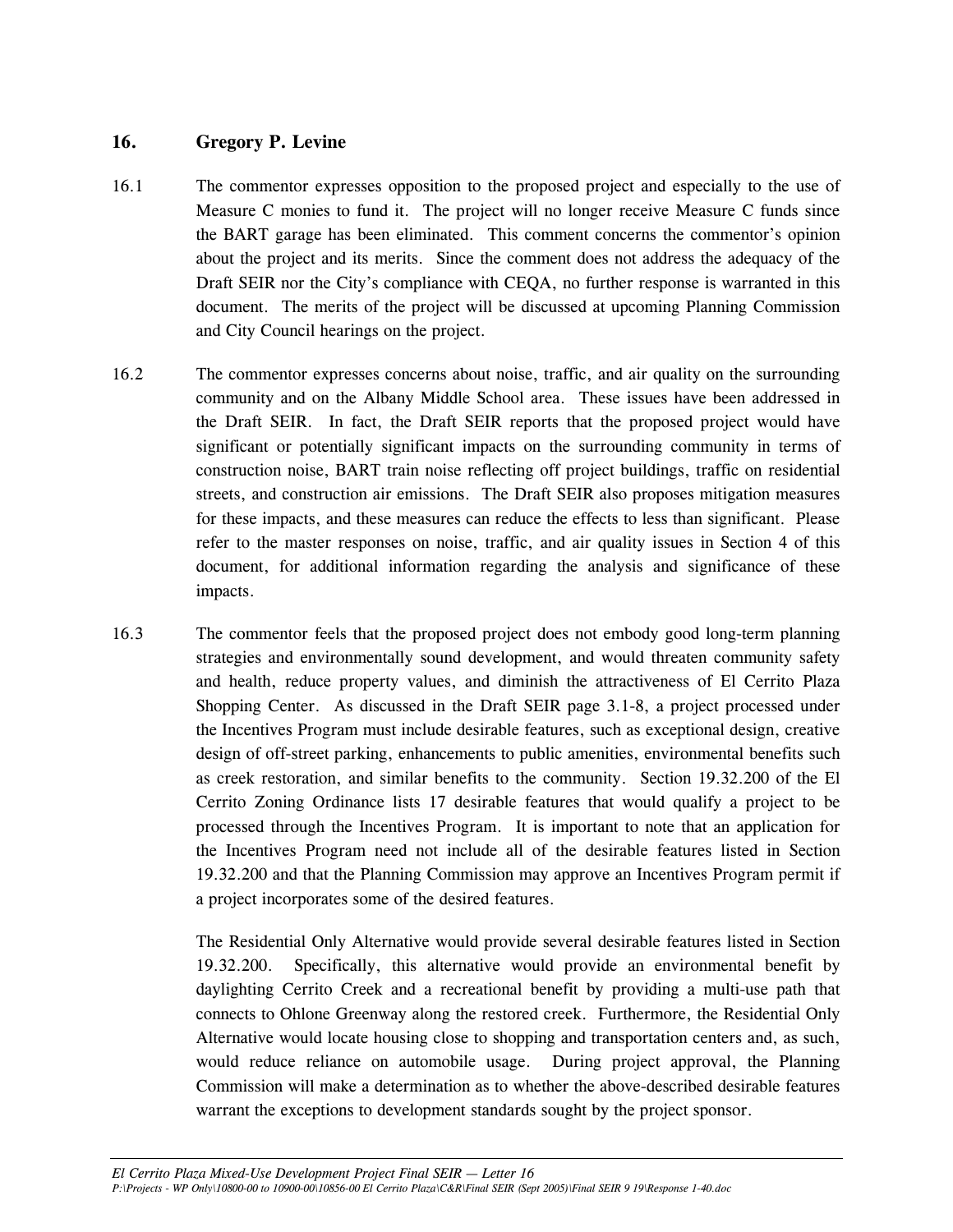Property values are an economic issue and do not effect the physical environment which is the subject of CEQA. Property values in the project area are important and should be acknowledged, but would not be considered significant impacts under CEQA and should not affect the deliberations on this SEIR. Moreover, no evidence has been presented that indicates that the project would tend to have negative impacts on property values in the area.

 An EIR must focus on physical environmental changes that result from implementation of a proposed project, as explained on page 1-3 of the Draft SEIR. Some of the circulation and layout design problems identified by the commentor are existing concerns and CEQA does not confer any obligation on a project sponsor to correct existing deficiencies. The proposed project, however, does pose future potential circulation impacts that are acknowledged in the Draft SEIR as Impacts TR-7 through TR-10. Figure 3.4-7 on page 3.4-34 describes a number of proposed circulation/design improvements to address circulation problems created by the project within the Plaza. The merits of the project and whether the site is suitable for the proposed Residential Only Alternative will be discussed at upcoming Planning Commission and City Council hearings on the project.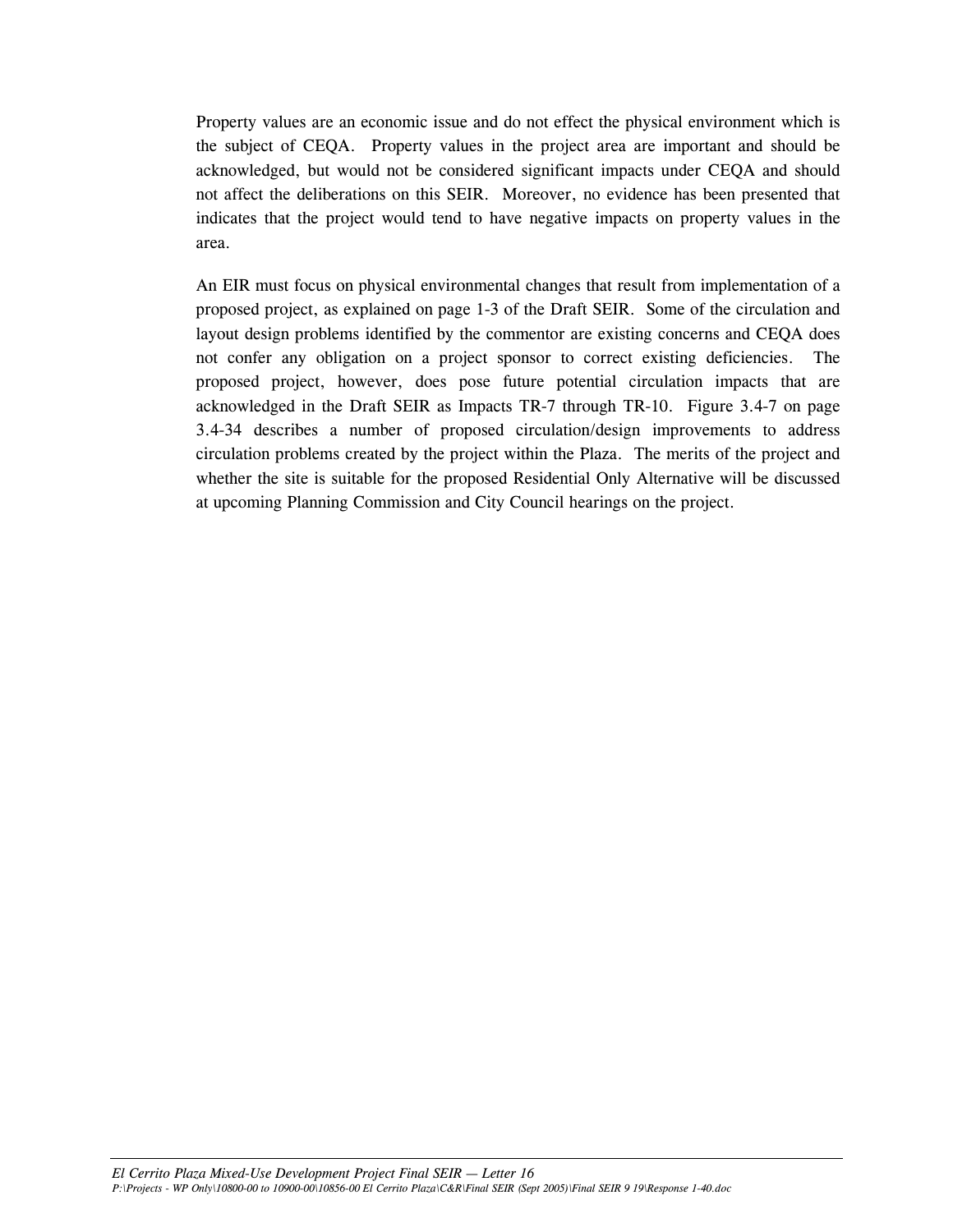# **17. Nathan Smith**

17.1 The commentor expresses concern and objection to the existing El Cerrito Plaza Shopping Center layout and circulation design and expresses opposition to the proposed project due to circulation issues surrounding the Plaza. CEQA is intended to inform public agency decision-makers and the public of the significant environmental effects of a project (as stated on page 1-3 of the Draft SEIR). The problems identified by the commentor are existing concerns and CEQA does not confer any obligation on a project sponsor to correct existing deficiencies. (However, it is acknowledged that if a significant impact is identified, proposed mitigation measures may not only reduce the impact to less than significant but also improve upon existing deficiencies.) The proposed project does pose future potential circulation impacts that are acknowledged in the Draft SEIR as Impacts TR-7 through TR-10. Figure 3.4-7 on page 3.4-34 describes a number of proposed circulation/design improvements to address circulation problems created by the project within the Plaza. Please also refer to Section 4 of this document, where Master Response 1 discusses the CEQA process and Master Response 2 discusses circulation and safety in the El Cerrito Plaza Shopping Center.

> Additionally, the interaction of pedestrians and vehicles does not necessarily result in a hazard. Hazards occur where there is an impediment to driver perception or the actual operation of vehicles because of characteristics of design, the spatial patterns of flow, or the physical layout of a given facility. Although the normal conflicts that occur between pedestrians and vehicles in a large parking setting are to be expected, in order for a project impact to be identified, some nexus must be established between what the project is proposing and an increase in degree or exposure to some hazard. This is not the case with the currently proposed project.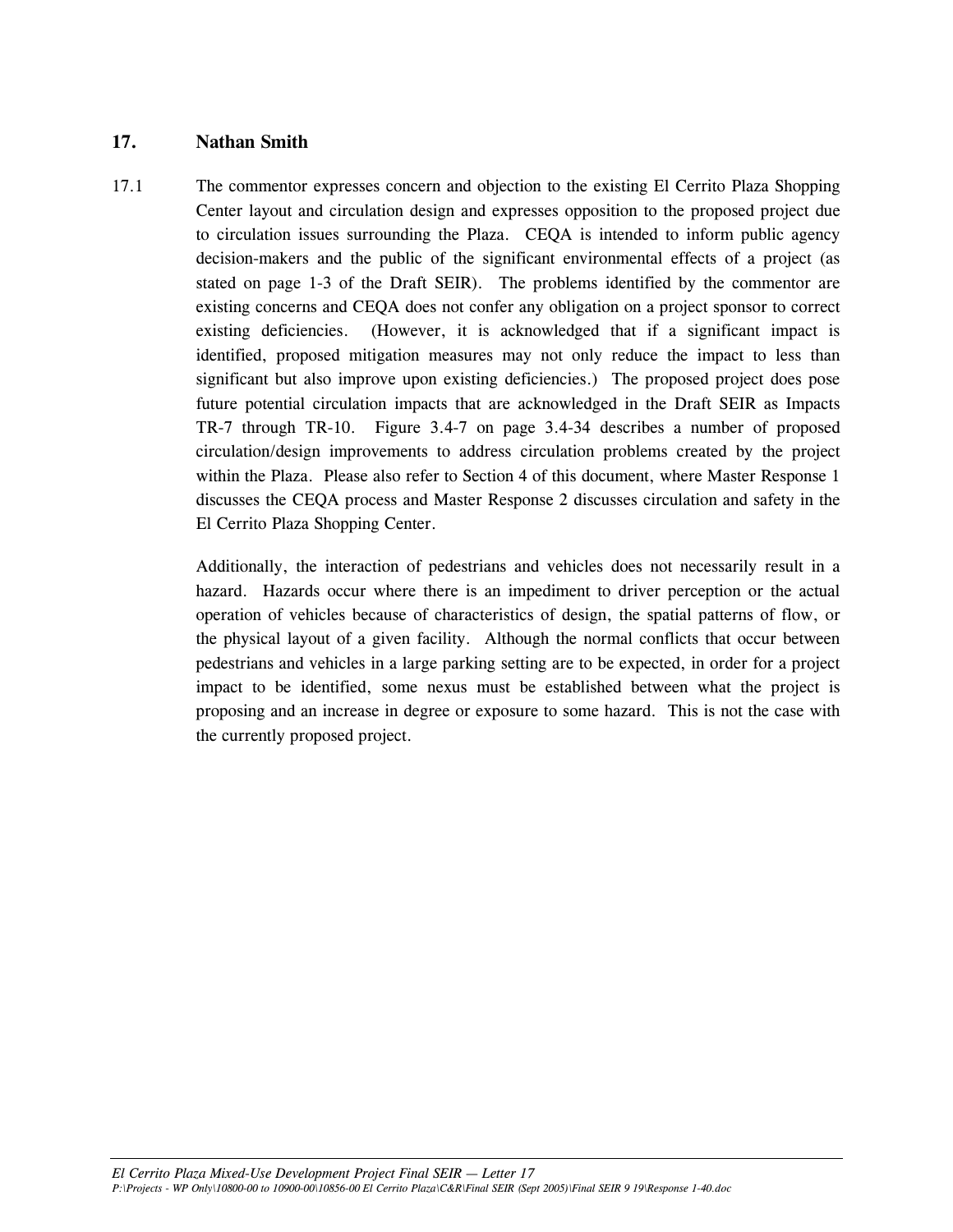#### **18. Anonymous**

18.1 The project would not generate a substantial amount of traffic compared to background traffic. The project as currently proposed would generate a maximum of 78 trips spread over a peak hour using a variety of routes. This period may not coincide with peaks in other uses in the area, but it is the maximum amount of hourly traffic that would be generated by the project. This trip generation is conservative because it is assumed that none of the project-related trips would use BART or other transit. Still, this traffic represents just over one additional vehicle per minute. During other periods, the amount of project-generated traffic would be even less than one vehicle per minute.

> The volumes of traffic generated by the currently proposed project do not represent a significant impact to pedestrians. The highest concentration of project traffic would occur at the intersections of Evelyn/Brighton and Talbot/Brighton. Even with the project, the traffic levels at these intersections would still remain less than currently exists at Cornell/Brighton, where pedestrian safety has not been a particular concern. Students walking along Brighton Avenue would therefore experience less conflicting vehicular movement at the locations where project traffic would be generated than they do at an existing location where no hazards have been reported. This is an indication that potential negative impacts to pedestrians would not result from the range of traffic volumes on these three street segments.

> While it is recognized that an increase in traffic could present pedestrians with new conflicts resulting in a significant impact, a peak increase of one or two vehicles per minute would not increase pedestrian safety impacts to a significant level.

> The Residential Only Alternative would not trigger an impact based on the TIRE index and mitigation is not required. The TIRE index is a tool that can be used to shed some light the effect of traffic volumes on residential environments.

> The description of the effect of traffic as "high" does not equate to an impact. Impacts are determined by changes in the TIRE index, in effect, changes in perception, unlike delay or collision data. Care must be applied when inferring that an existing condition is deficient or that it is fixed by simply diverting traffic.

> The analysis in the Draft SEIR uses conservative assumptions about vehicle traffic, particularly when a project would be adjacent to a major transit facility. The commentor assumes that the counts taken on the street segment north of Brighton should add up to the count on Brighton just east of San Pablo, where the additive effect of project traffic on Brighton is greatest. In fact, some trips related to the Project continue south of Brighton while others travel east towards Ashbury. For the Residential Only Alternative, 350 vehicles would travel on Brighton to/from San Pablo, roughly 220 on Brighton towards Ashbury and roughly 20 south of Brighton. Note that the distributions of AM, PM, and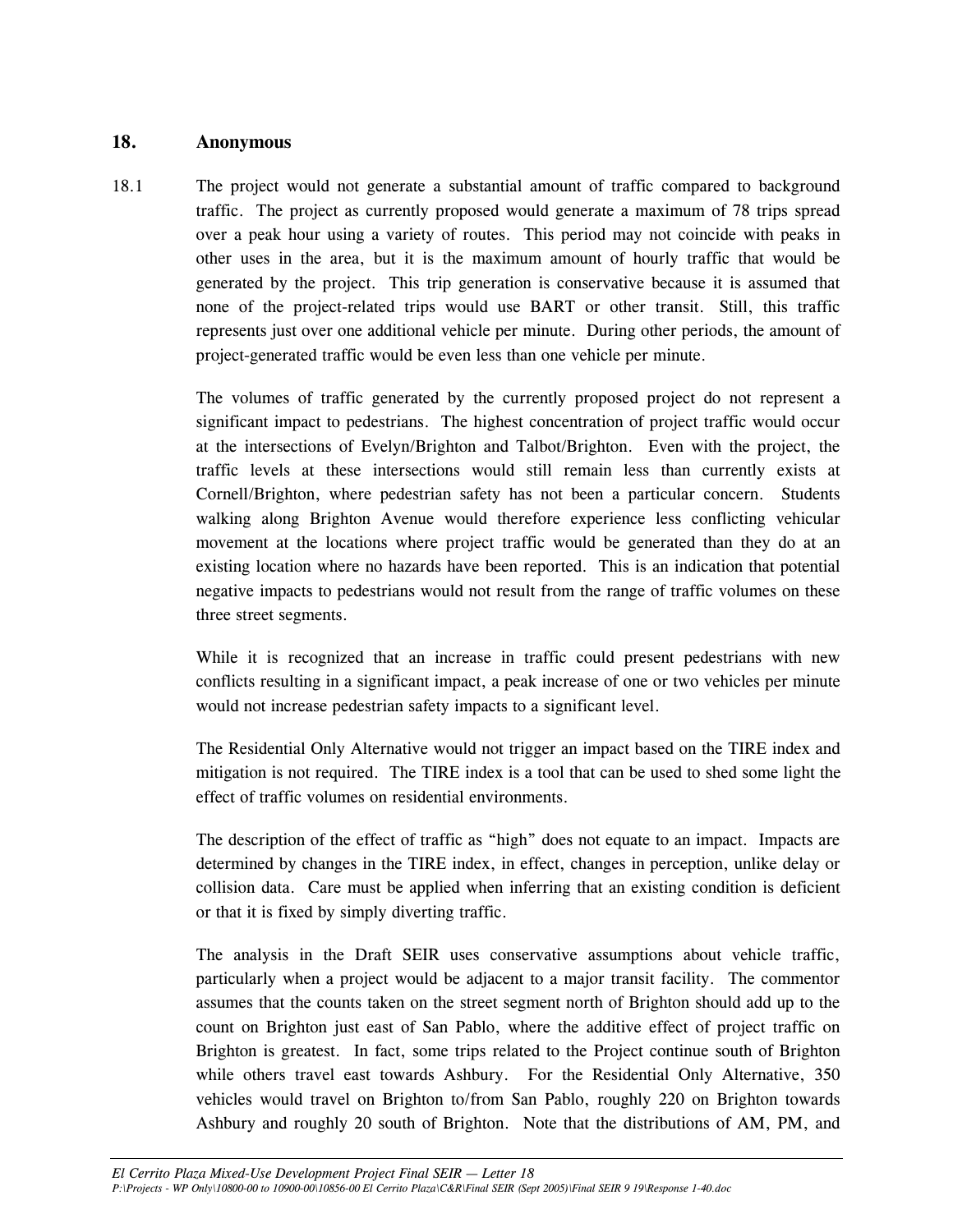daily trips all differ, so that comparisons of the traffic assignment between peak hour and daily estimates are not meaningful.

 Moreover, any case where the background traffic on Brighton is higher means that the project impact is less.

- 18.2 Although plotting noise contours is a good suggestion, to do so for the Draft SEIR is unnecessary for characterizing a minor change in noise levels on the east side of the BART tracks and unnecessary for characterizing the noise level at the eastern façade of the proposed multi-family residence.
- 18.3 CO hotspots are a function of the volume of traffic and the congestion that the traffic experiences. The intersections evaluated in the Draft SEIR carry higher volumes during peak periods than any of the crossings within the Plaza. As a result, it would be expected that CO concentrations within the Plaza would be less than identified at nearby major intersections. The Draft SEIR reports that none of the study intersections would experience CO concentrations near the ambient air quality standards (see Tables 3.6-4 and 3.6-5). Accordingly, internal crossings within the Plaza, with much lower volumes, would not be expected to exceed CO standards.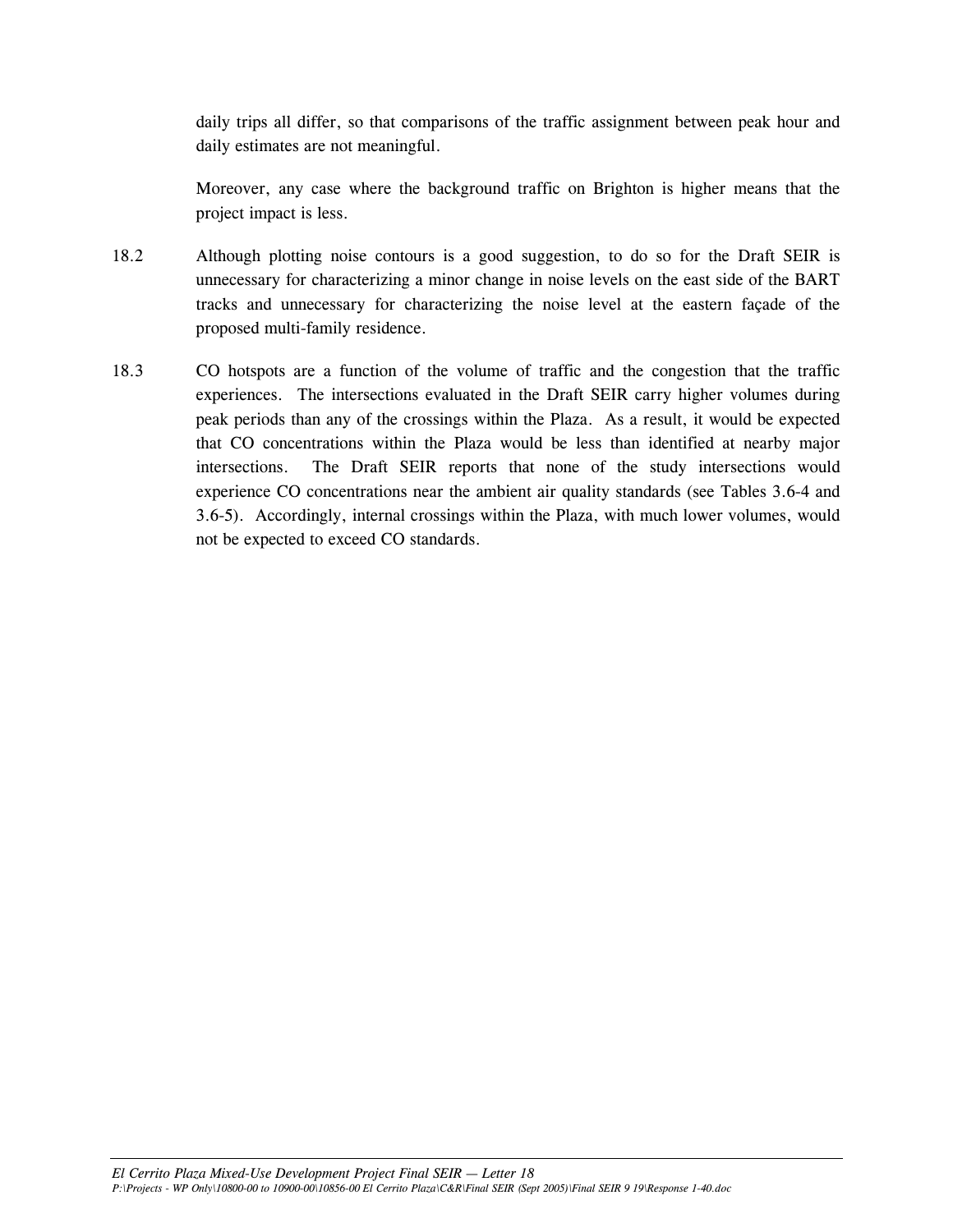## **19. Lisa Schneider**

- 19.1 The commentor expresses general opposition for the proposed project and is mainly concerned with traffic, noise, and air pollution issues. These issues have been addressed in the Draft SEIR. In fact, the Draft SEIR reports that the proposed project would have significant or potentially significant impacts on the surrounding community in terms of construction noise, BART train noise reflecting off project buildings, traffic on residential streets, and construction air emissions. The Draft SEIR also proposes mitigation measures for these impacts, and these measures can reduce the effects to less than significant. Please refer to the master responses on noise, traffic, and air quality issues in Section 4 of this document for additional information regarding the analysis and significance of these impacts.
- 19.2 The project would not generate a substantial amount of traffic compared to background traffic. The project as currently proposed would generate a maximum of 78 trips spread over a peak hour using a variety of routes. This period may not coincide with peaks in other uses in the area, but it is the maximum amount of hourly traffic that would be generated by the project. This trip generation is conservative because it is assumed that none of the project-related trips would use BART or other transit. Still, this traffic represents just over one additional vehicle per minute. During other periods, the amount of project-generated traffic would be even less than one vehicle per minute.

 The volumes of traffic generated by the currently proposed project do not represent a significant impact to pedestrians. The highest concentration of project traffic would occur at the intersections of Evelyn/Brighton and Talbot/Brighton. Even with the project, the traffic levels at these intersections would still remain less than currently exists at Cornell/Brighton, where pedestrian safety has not been a particular concern. Students walking along Brighton Avenue would therefore experience less conflicting vehicular movement at the locations where project traffic would be generated than they do at an existing location where no hazards have been reported. This is an indication that potential negative impacts to pedestrians would not result from the range of traffic volumes on these three street segments.

 While it is recognized that an increase in traffic could present pedestrians with new conflicts resulting in a significant impact, a peak increase of one or two vehicles per minute would not increase pedestrian safety impacts to a significant level.

19.3 The commentor claims the Draft SEIR fails to describe the proposed project and asks for completion of a revised Draft SEIR that permits meaningful notice and commentary. The City recognizes the confusion created by the project sponsor's presentation to the Albany Unified School District, but did not receive a revised application to proceed with the Residential Only Alternative until the spring of this year. Accordingly, this document reports that the Residential Only Alternative is now the proposed project and explains that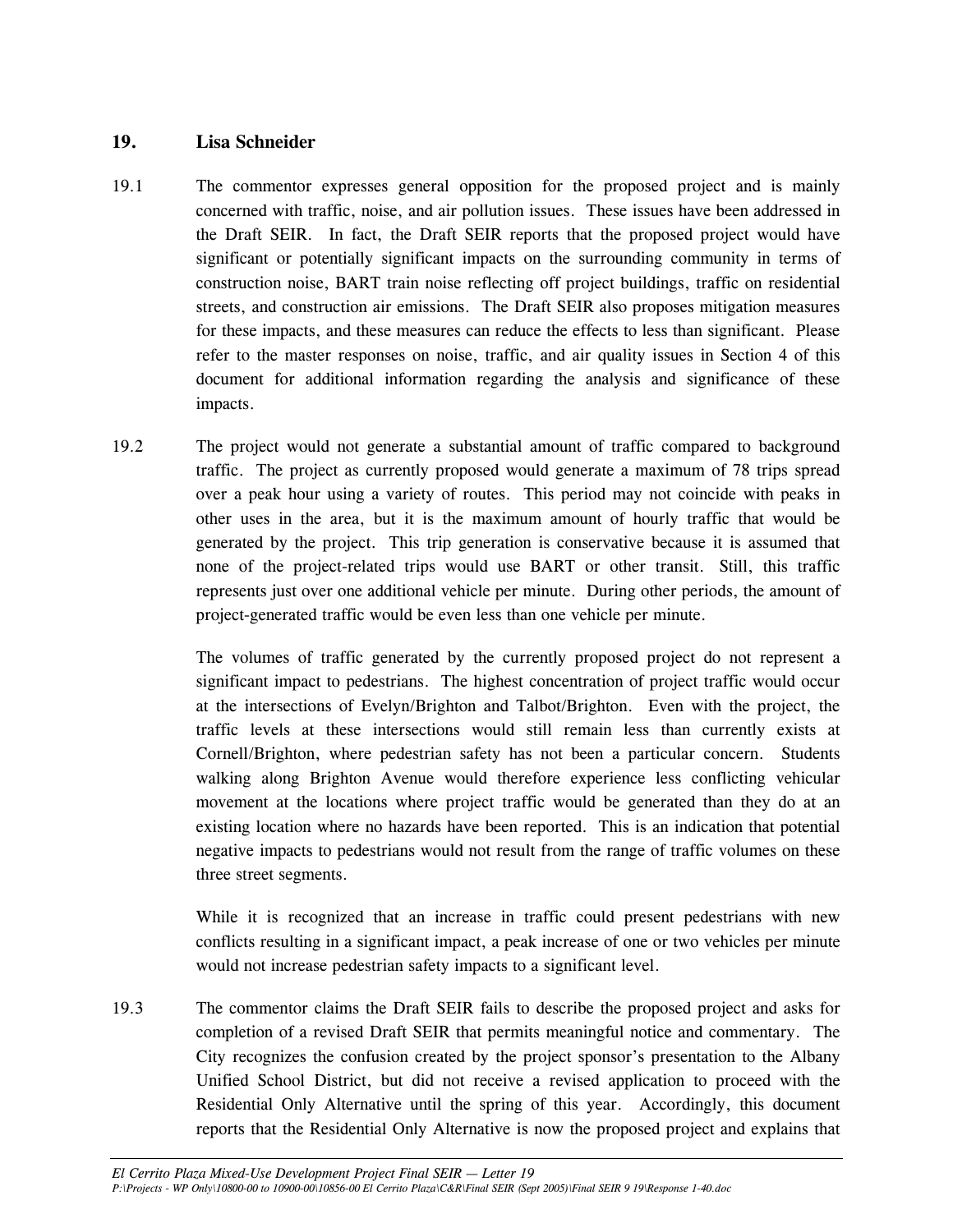this alternative was evaluated in the Draft SEIR. It is not uncommon for a project sponsor to select an alternative that was evaluated in the Draft SEIR, as has happened in the current case. Please refer to Section 2.2 of this document which expands on the analysis of the Residential Only Alternative in the Draft SEIR.

- 19.4 The commentor questions the necessity of a BART parking garage and suggests the alternative of placing BART parking on BART property nearer to the existing station. This alternative was discussed in the Draft SEIR on page 4-3 (see BART Parking Garage Relocation Alternative). Please note that the BART parking structure is not proposed as part of the Residential Only Alternative. Therefore, a response to this comment is no longer necessary.
- 19.5 The commentor states that the proposed project thwarts Measure C objectives. Since the BART parking structure is not proposed as part of the Residential Only Alternative, no Measure C funds will be expended and a response to this comment is no longer necessary.
- 19.6 Please refer to Response 19.2, above. The analysis evaluates impacts to bikes and pedestrians at a level appropriate to assess physical environmental impacts, as required by CEQA.
- 19.7 The comment applies only to the signalized intersections, as the unsignalized intersections were evaluated based using the Highway Capacity Method as indicated in the Draft SEIR.

 Although the methodologies presented in the Highway Capacity Manual and those incorporated into the SYNCHRO software are widely accepted, they are not the methodologies approved by the Contra Costa Transportation Authority or the City of El Cerrito. The Highway Capacity Method and the CCTALOS method are not comparable because they do not measure the same traffic conditions. The CCTALOS method provides LOS based on a measure of critical volume to capacity, whereas the Highway Capacity Method is based on vehicle delay. The two can be correlated but they are not the same methodology.

 It is acknowledged that the use of SYNCHRO allows for more detailed inputs than the CCTALOS methodology, but in order to characterize the results as 'more-accurate,' it would be necessary to demonstrate detailed calibration of the inputs to conditions in the field. Such information is not contained in the peer review.

 The analysis provided is consistent with long-standing City and County impact analysis policy and was accurately applied.

 In discussing cumulative traffic demand, the Kimley Horn peer review does apply the forecasts for the West Contra Costa County Travel Model, which is required for use in developing cumulative traffic scenarios. This is the basis for the growth assumptions in the analysis, with minimum growth assumed where the model predicts flat or negative growth.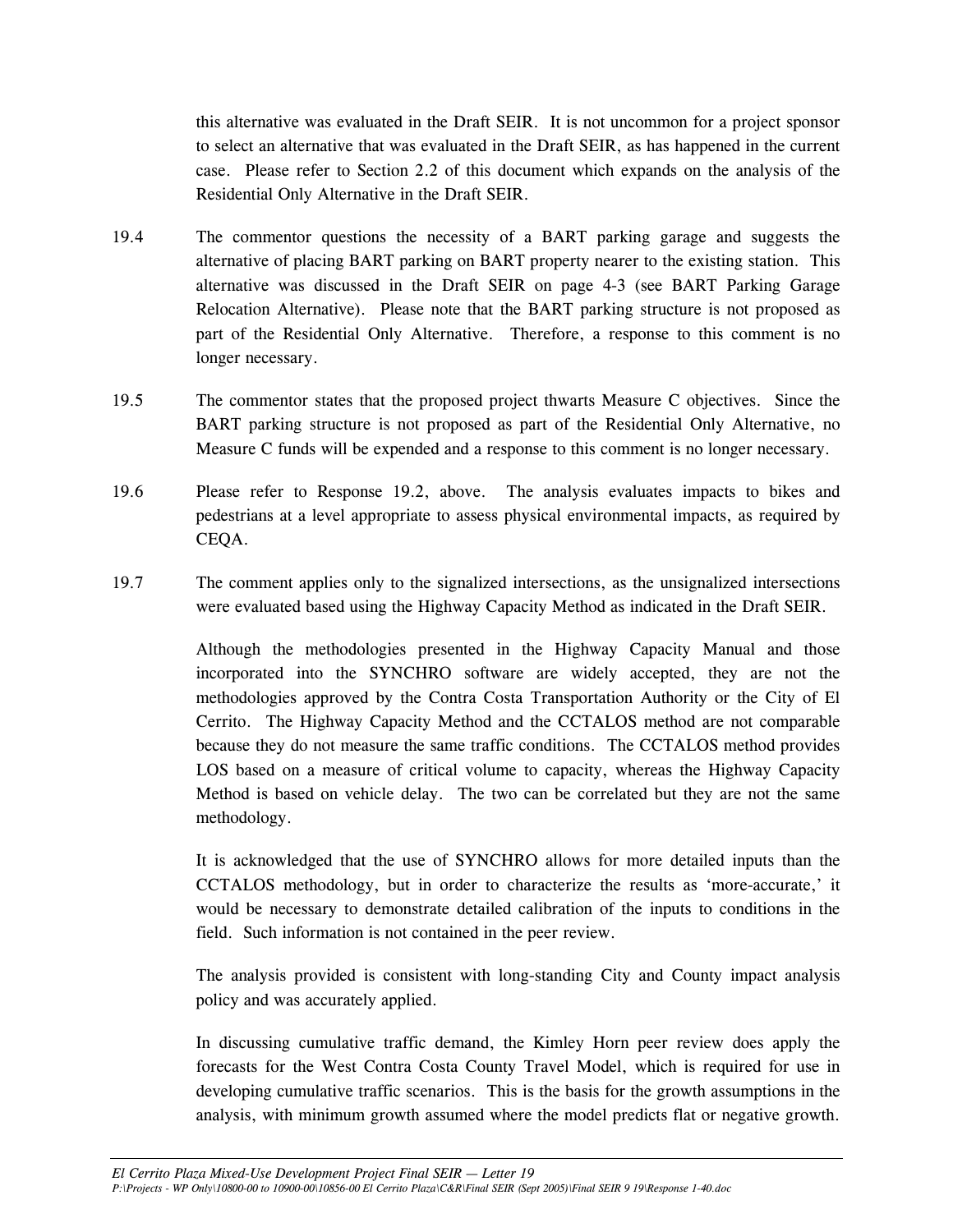The Kimley Horn review assumes that growth resulting from events such as the opening of a particularly popular store will be replicated over time. In fact, such growth tends to be one time and over time is offset by reductions in traffic as preferences and economic conditions change or there is turnover in the establishments in the area. An example of this is the decline of the original El Cerrito Plaza in the early 1990s. A sample of traffic volumes in the plaza vicinity over that period would likely show a trend of falling traffic for some movements. In any case, there is inherent uncertainty in forecasting. The tool that is required to address that uncertainty is the travel demand model, which was used conservatively and appropriately in this analysis.

- 19.8 Please refer to Response 19.2, above.
- 19.9 Please refer to Responses 19.2 and 19.7, above.
- 19.10 The traffic growth assumptions are consistent throughout the analysis, but the study area used to evaluate traffic impacts is not identical to the area used to evaluate noise impacts because the traffic study locations are selected based on the distribution of new projectgenerated trips.
- 19.11 The BART parking structure is not proposed as part of the Residential Only Alternative. Therefore, a response to this comment is no longer necessary.

 Furthermore, this comment refers to an economic issue, which is unrelated to the physical environment that CEQA is concerned with. An EIR must focus on physical environmental changes that result from implementation of a proposed project, as explained on page 1-3 of the Draft SEIR. Since the comment concerns the merits of the project and this document is intended to address significant environmental points about the project, no further response is necessary. However, the merits of the project are important and may be discussed at upcoming Planning Commission and City Council hearings on the project. The commentor is invited to express opinions about the project at those meetings.

- 19.12 The analysis has appropriately addressed the likelihood for some drivers to avoid circulation through the plaza lot, despite the fact it is a faster and shorter route.
- 19.13 The BART parking structure is not proposed as part of the Residential Only Alternative. Therefore, a response to this comment is no longer necessary.

 Most traffic from the proposed residential development would access the site along other routes and the remaining traffic would represent a negligible increase over what ordinarily occurs in the parking area near the coffee shops. The proposed project would generate negligible traffic throughout the plaza, including the area behind the Albertson's, since little commuter traffic from the residential portion of the project is expected to use this route. In any case, project impacts on parking lot circulation would be less than significant.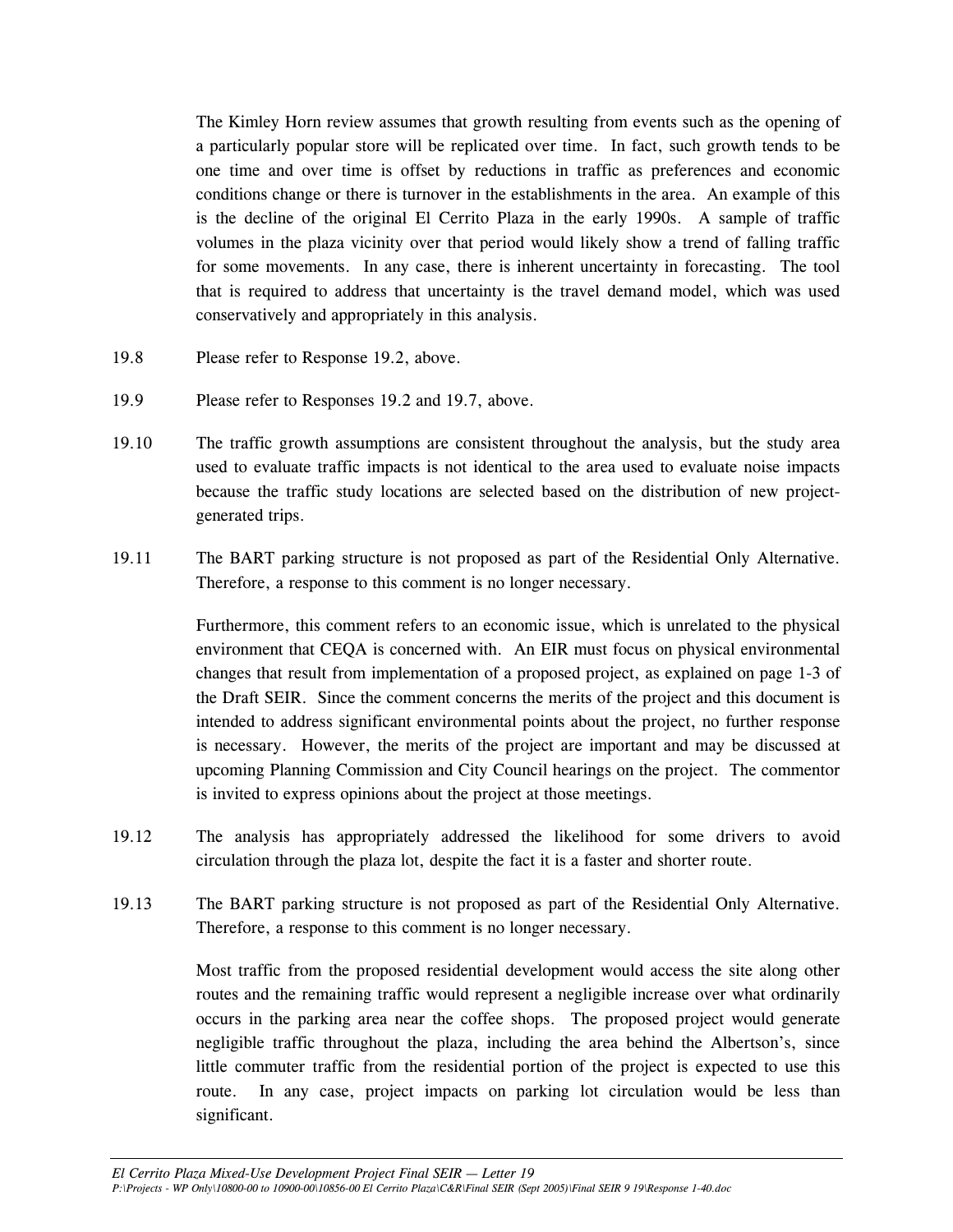The Draft SEIR does not say trucks would not use the loading docks during business hours, rather that they would tend not to, which is an accurate statement. The routes to this area are not "choked" by trucks, as stated by the commentors and given the measures recommended in Mitigation Measure TR-7.1 (Implement Signage, Striping, and Marking of Rear Circulation Aisle), operations would be adequate.

- 19.14 This comment concerns the design of the BART parking garage. Please note that the BART parking structure is not proposed as part of the Residential Only Alternative. Therefore, a response to this comment is no longer necessary.
- 19.15 Please refer to Response 19.14, above.
- 19.16 Please refer to Response 19.13, above.

 With regards to liability for possible traffic accidents within the Plaza, this concern addresses an existing condition that is wholly unrelated to the proposed project. An EIR must focus on physical environmental changes that result from implementation of a proposed project, as explained on page 1-3 of the Draft SEIR. Since the comment concerns the merits of the project, no further response is necessary. However, such issues are important and may be discussed at upcoming Planning Commission and City Council hearings on the project. The commentor is invited to express opinions about the project at those meetings.

- 19.17 This comment also concerns the merits of the project and does not address the adequacy of the Draft SEIR or the City's fulfillment of CEQA. Opinions about the merits of the project may be discussed at upcoming Planning Commission and City Council hearings on the project. The commentor is invited to express opinions about the project at those meetings.
- 19.18 Please refer to Response 19.13, above.
- 19.19 Please refer to Response 19.13, above.
- 19.20 Please note that the BART parking structure is not proposed as part of the Residential Only Alternative. Please refer to Section 2 of this document master response for a discussion of the Residential Only Alternative.
- 19.21 Please refer to Response 19.20, above.
- 19.22 Please refer to Response 19.20, above. Furthermore, despite considerable use of the El Cerrito Plaza parking lot by BART users and others, there is no documented evidence of a persistent parking shortfall in the project area. The proposed residential units would be within a quarter mile of the BART station with direct access by pedestrians and bikes along the Ohlone Greenway. San Pablo Avenue and Fairmont Drive are both well served by bus transit. All of these factors and the overall mixed use environment reduce the need for auto ownership among the project residents and for auto trips among guests. These factors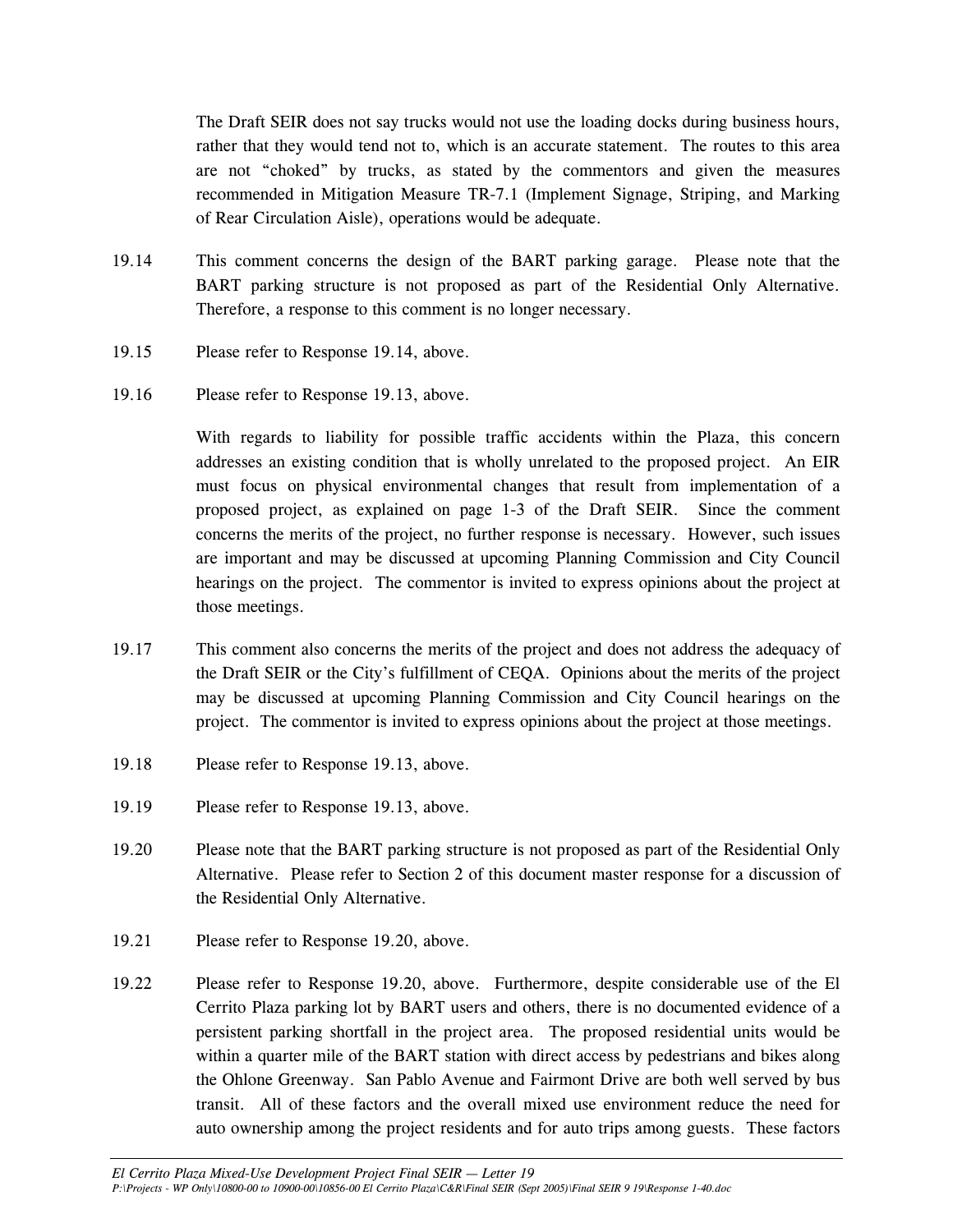will be considered by the Planning Commission in determining whether there would be sufficient parking to serve the residential project under the Incentives Program.

- 19.23 Please refer to the Response 19.22, above.
- 19.24 The commentor states that the Draft SEIR does not adequately address crime impacts resulting from the construction of the BART parking garage on the surrounding neighborhood. The Residential Only Alternative would not include the construction of a BART parking garage and, thus, a discussion of criminal activity associated with it is not necessary. Furthermore, the CEQA Guidelines are clear that an EIR analysis of criminal activity or behavior is relevant to the extent that the project creates a need for new or physically altered police facilities, the construction of which could cause significant environmental impacts (see significance criteria on page 3.13-7 of the Draft SEIR).
- 19.25 The commentor inquires who will be responsible for ensuring that the BART parking garage is properly secured. Please note that the BART parking structure is not proposed as part of the Residential Only Alternative. Therefore, a response to this comment is no longer necessary. Please refer to Section 2 of this document regarding the Residential Only Alternative.
- 19.26 A parking garage is not proposed with the Residential Only Alternative. Accordingly, emissions from cars starting and/or idling in the structure are no longer relevant to the analysis and would not affect receptors at Cougar Field or Albany Middle School. Please refer to Master Response 4 in Section 4 of this document for additional information regarding the air quality analysis and potential health effects.
- 19.27 Limiting BART noise reflected from the new residential building such that the increase is no more than 1 dBA over the existing noise levels would result in a less-than-significant impact to receptors on the east side of the BART tracks. Such an increase would be undetectable to the average person. The Draft SEIR has identified two forms of mitigation that will achieve this (please see Mitigation Measure NO-5.1 and/or NO-5.2).
- 19.28 The project would not affect BART operations.
- 19.29 The commentor is concerned about declining property values if the proposed project is implemented. This comment refers to an economic issue, which is unrelated to the physical environment that CEQA is concerned with. Moreover, no evidence has been presented to indicate that the proposed project might have a negative effect on property values in the area. An EIR must focus on physical environmental changes that result from implementation of a proposed project, as explained on page 1-3 of the Draft SEIR. Since the comment concerns the merits of the project and this document is intended to address significant environmental points about the project, no further response is necessary. However, public input on the merits of the project is important and may be offered at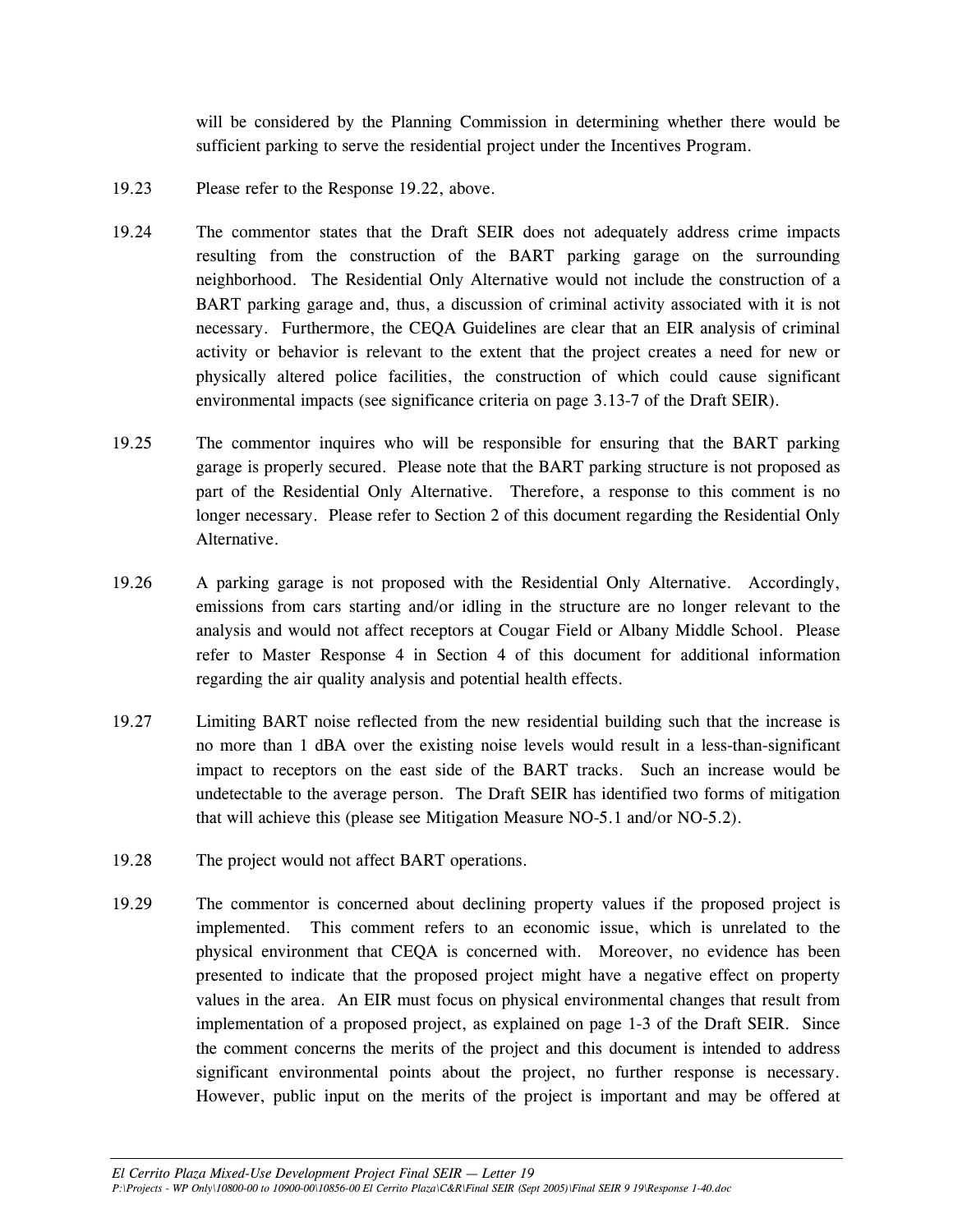upcoming Planning Commission and City Council hearings on the project. The commentor is invited to express opinions about the project at those meetings.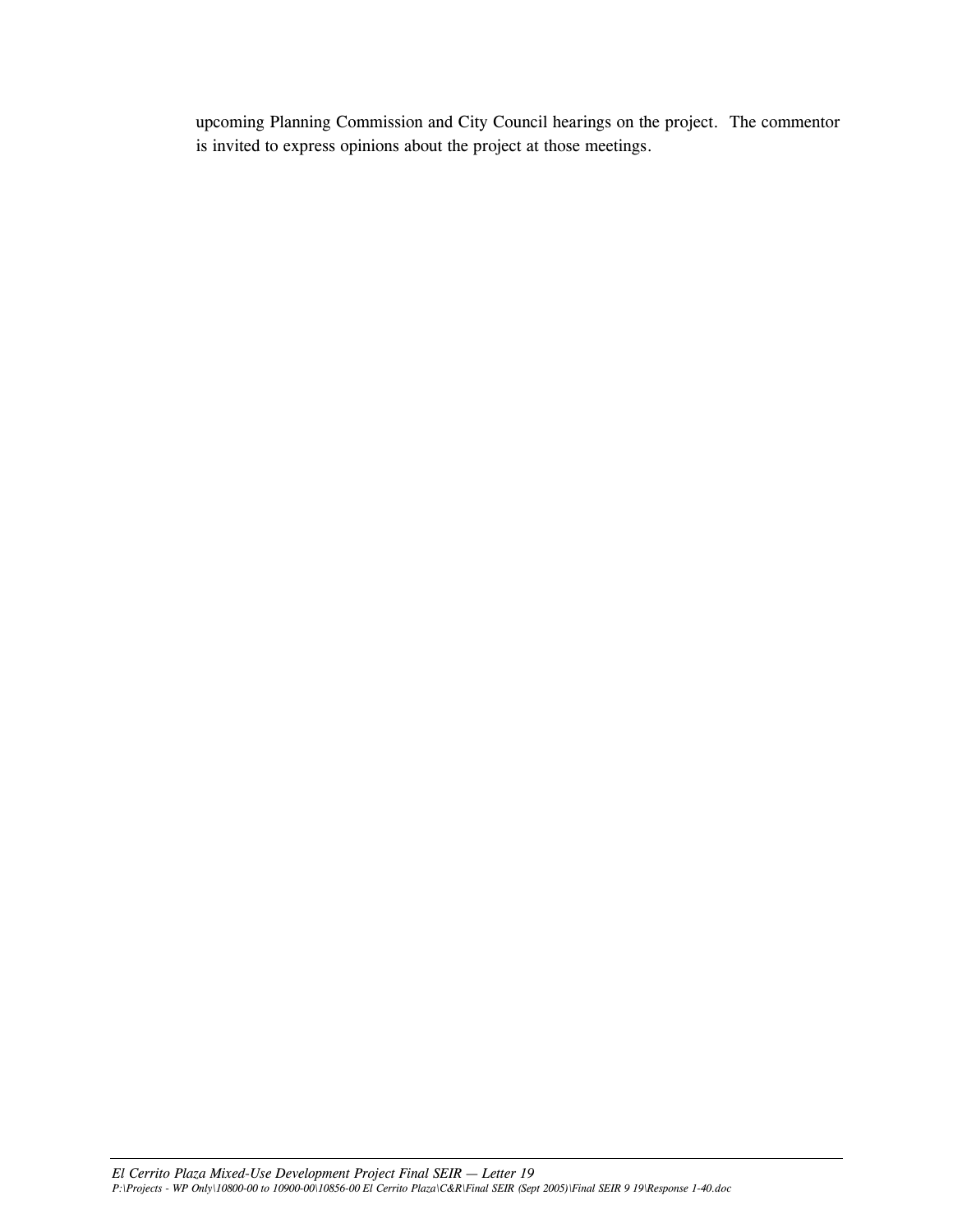#### **20. Polly Mayer**

- 20.1 The commentor states that air quality, traffic, and growth of crime are not adequately addressed in the Draft SEIR and voices concerns about emissions and noise from BART. These issues have been addressed in the Draft SEIR. In fact, the Draft SEIR reports that the proposed project would have significant or potentially significant impacts on the surrounding community in terms of construction noise, BART train noise reflecting off project buildings, traffic on residential streets, and construction air emissions. The Draft SEIR also proposes mitigation measures for these impacts, and these measures can reduce the effects to less than significant. Please refer to the master responses on noise, traffic, and air quality issues in Section 4 of this document for additional information regarding the analysis and significance of these impacts. With respect to crime, the CEQA Guidelines are clear that an EIR analysis of criminal activity or behavior is relevant to the extent that the project creates a need for new or physically altered police facilities, the construction of which could cause significant environmental impacts (see significance criteria on page 3.13-7 of the Draft SEIR). The Draft SEIR, based on communications with the El Cerrito Police Department, reports that new facilities would not be necessary; however, a number of improvement measures are proposed as conditions of project approval to reduce potential criminal activity.
- 20.2 The commentor believes the current BART parking lot has ample spaces and suggests a transportation plan that encourages shuttle bus use, rather than cars. Please note that the BART parking structure is not proposed as part of the Residential Only Alternative. Therefore, a response to this comment is no longer necessary.
- 20.3 The project would not generate a substantial amount of traffic compared to background traffic. The project as currently proposed would generate a maximum of 78 trips spread over a peak hour using a variety of routes. This period may not coincide with peaks in other uses in the area, but it is the maximum amount of hourly traffic that would be generated by the project. This trip generation is conservative because it is assumed that none of the project-related trips would use BART or other transit. Still, this traffic represents just over one additional vehicle per minute. During other periods, the amount of project-generated traffic would be even less than one vehicle per minute.

 The volumes of traffic generated by the currently proposed project do not represent a significant impact to pedestrians. The highest concentration of project traffic would occur at the intersections of Evelyn/Brighton and Talbot/Brighton. Even with the project, the traffic levels at these intersections would still remain less than currently exists at Cornell/Brighton, where pedestrian safety has not been a particular concern. Students walking along Brighton Avenue would therefore experience less conflicting vehicular movement at the locations where project traffic would be generated than they do at an existing location where no hazards have been reported. This is an indication that potential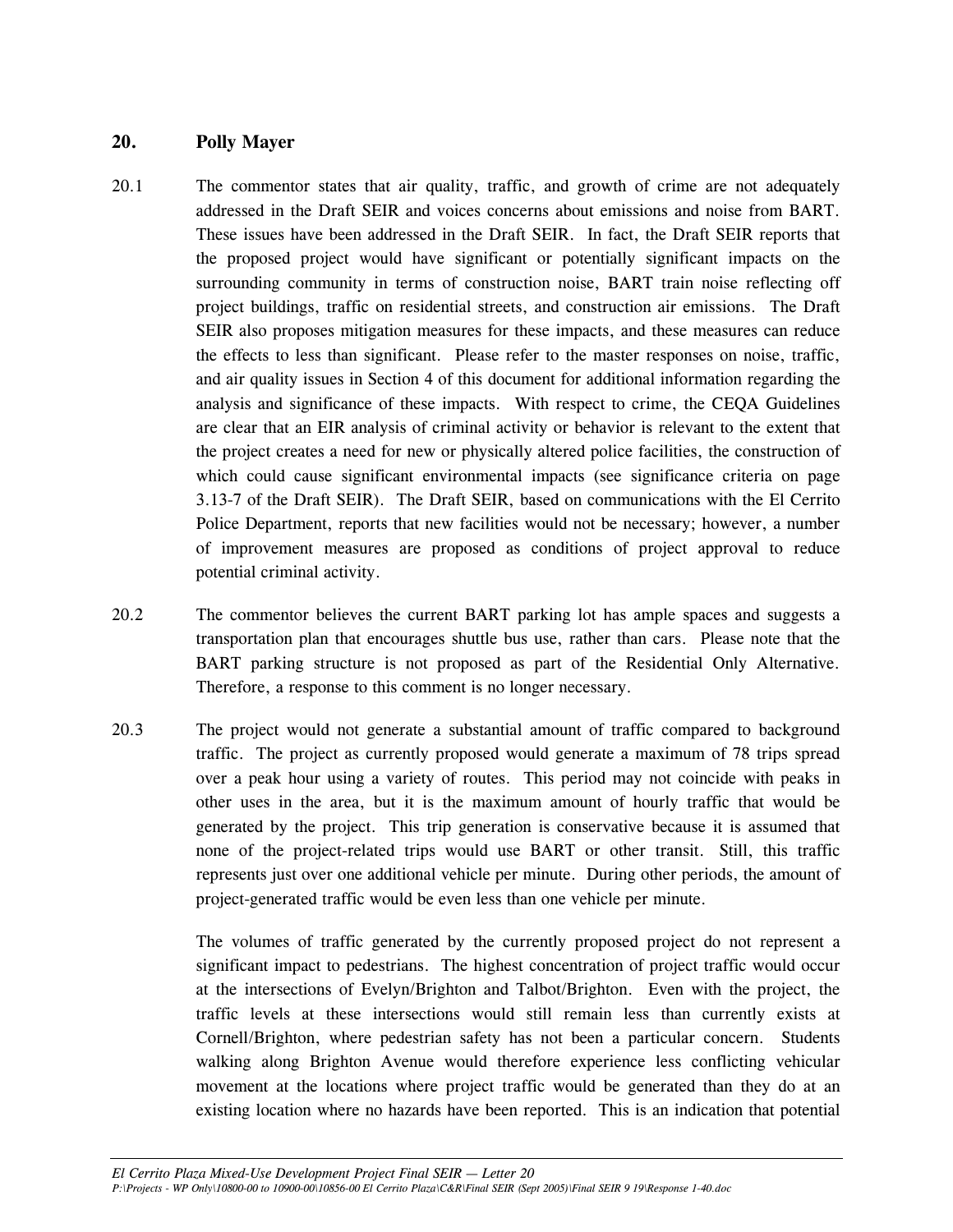negative impacts to pedestrians would not result from the range of traffic volumes on these three street segments.

 While it is recognized that an increase in traffic could present pedestrians with new conflicts resulting in a significant impact, a peak increase of one or two vehicles per minute would not increase pedestrian safety impacts to a significant level.

- 20.4 The commentor is concerned that the view of Mt. Tamalpais would be blocked by the proposed project. Please refer to Response 6.38 and the visual quality analysis in Section 2.2 of this document for a discussion of views of Mt. Tamalpais.
- 20.5 The commentor expresses concern regarding the safety of Ohlone Greenway once the proposed project (the Residential Only Alternative) is implemented. This comment is based on the assumption that the greenway would be shaded by the proposed project. Please refer to the visual quality section of Section 2.2 of this document for an assessment of shadow impacts from the Residential Only Alternative. The limited new shadows would not likely result in a substantial increase in criminal activity.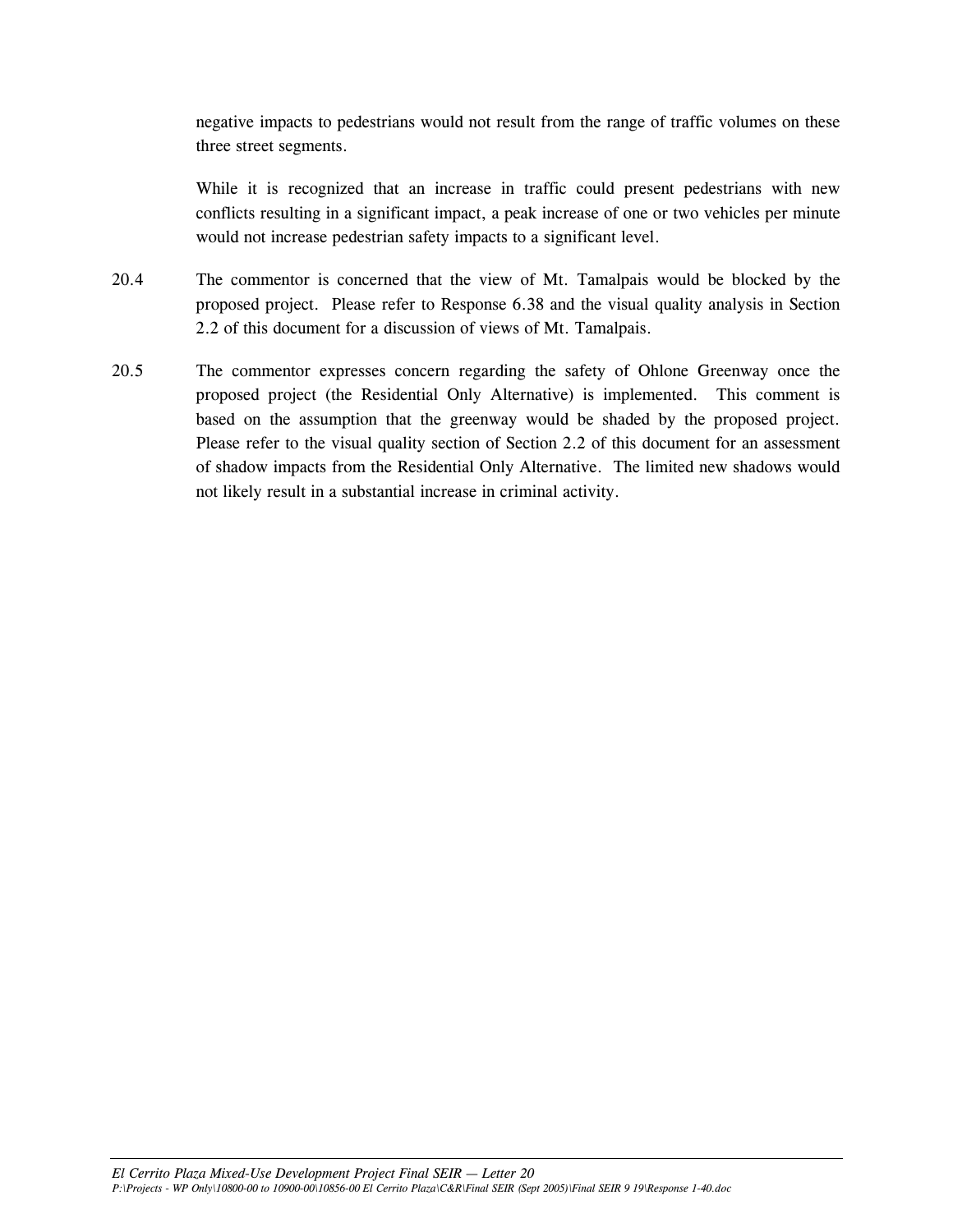## **21. Carlene P. Brown**

21.1 Please note that the BART parking structure is not proposed as part of the Residential Only Alternative, the currently proposed project. Therefore, a response to this comment is no longer necessary. Please refer to Section 2 of this document for a description of the Residential Only Alternative and its environmental impacts.

> The project would not generate a substantial amount of traffic compared to background traffic. The project as currently proposed would generate a maximum of 78 trips spread over a peak hour using a variety of routes. This period may not coincide with peaks in other uses in the area, but it is the maximum amount of hourly traffic that would be generated by the project. This trip generation is conservative because it is assumed that none of the project-related trips would use BART or other transit. Still, this traffic represents just over one additional vehicle per minute. During other periods, the amount of project-generated traffic would be even less than one vehicle per minute.

> The volumes of traffic generated by the currently proposed project do not represent a significant impact to pedestrians. The highest concentration of project traffic would occur at the intersections of Evelyn/Brighton and Talbot/Brighton. Even with the project, the traffic levels at these intersections would still remain less than currently exists at Cornell/Brighton, where pedestrian safety has not been a particular concern. Students walking along Brighton Avenue would therefore experience less conflicting vehicular movement at the locations where project traffic would be generated than they do at an existing location where no hazards have been reported. This is an indication that potential negative impacts to pedestrians would not result from the range of traffic volumes on these three street segments.

> While it is recognized that an increase in traffic could present pedestrians with new conflicts resulting in a significant impact, a peak increase of one or two vehicles per minute would not increase pedestrian safety impacts to a significant level.

- 21.2 The commentor believes Measure C funds should not be used to enrich private developers and that BART parking should be located on BART property, with revenues used to benefit BART. As noted above, the BART parking structure is not proposed as part of the Residential Only Alternative and, therefore, the project will not receive any Measure C funds. Therefore, a response regarding the merits of the garage and the use of Measure C funds is no longer necessary.
- 21.3 Please refer to Response 21.2, above.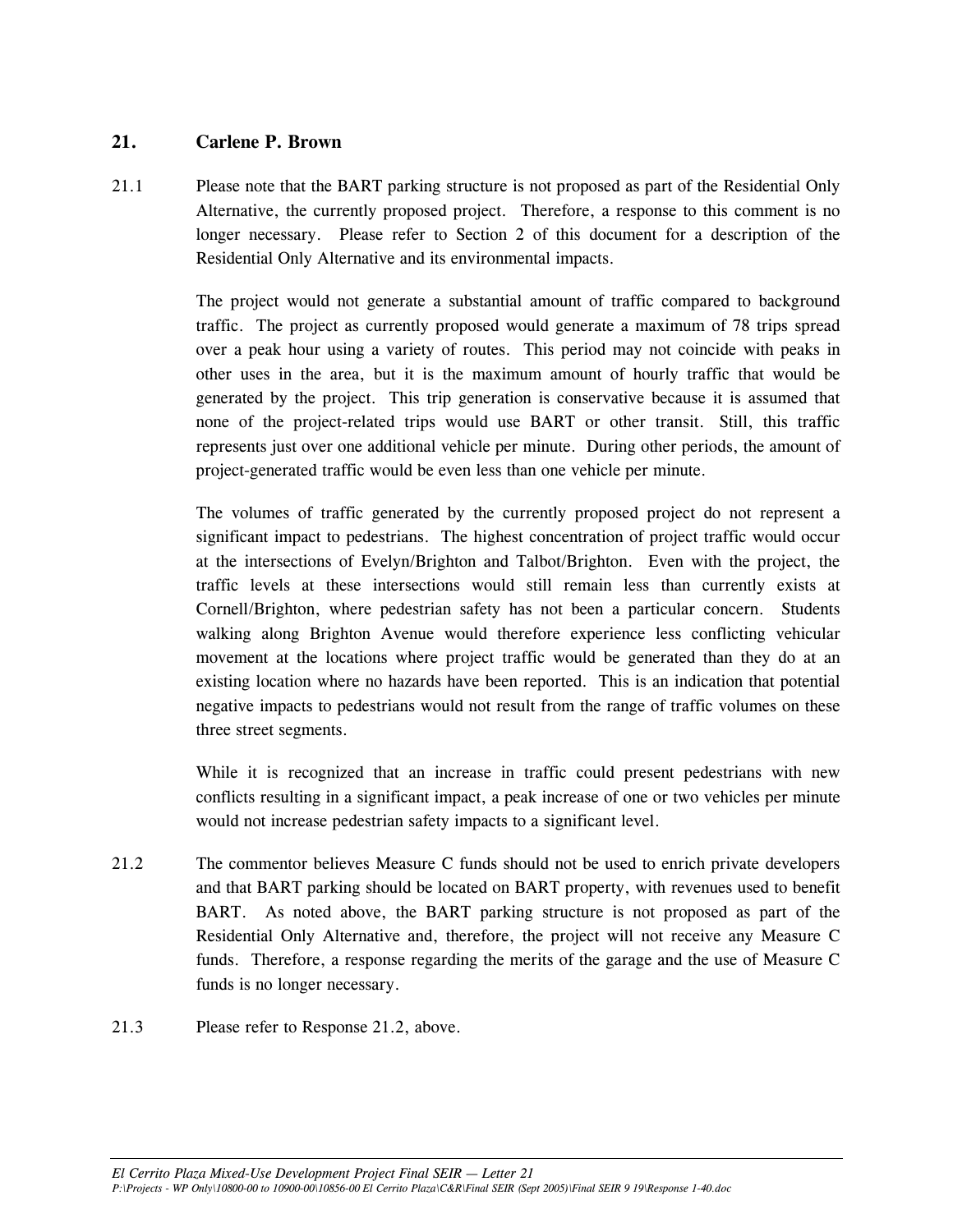#### **22. Joanna Gomez**

22.1 Please note that the BART parking structure is not proposed as part of the Residential Only Alternative. Therefore, a response to this comment is no longer necessary.

> Furthermore, most traffic from the proposed residential units would access the site along other routes, and the remaining traffic would represent a negligible increase over what ordinarily occurs in the parking area near the coffee shops.

> The proposed project would generate negligible traffic throughout the plaza, including the area behind the Albertson's, since little commuter traffic from the residential portion of the project is expected to use this route. In any case, project impacts on parking lot circulation would be less than significant.

> It is standard practice for assumptions to be made based on judgment and reconnaissance of the setting and for on-site traffic congestion to be evaluated where an obvious or welldocumented safety problem exists or the owners of the private development successfully request such an undertaking.

- 22.2 The commentor requests an assessment of the views from the residential units and the impact on possible tenants and inquires into the economic viability of the residential units. While the information to address these comments would be interesting and would address the marketability of the units, the role of an EIR is to present how the proposed project would change the existing physical environment. How the existing retail businesses affect views for future tenants or factor into the economics of the units is not relevant to CEQA. It should be noted that future tenants will be aware of their surroundings, including the views of blank store walls, prior to choosing to live at the project. Whether proposed landscaping would screen their views of the retail businesses is not an impact of the project on the environment.
- 22.3 Please note that the BART parking structure is not being proposed as part of the Residential Only Alternative. Therefore, a response to this comment is no longer necessary.
- 22.4 The commentor states that plant species listed in Mitigation Measure BR-3.1 may not be appropriate and recommends that this measure be rewritten. In response to the commentor, Mitigation Measure BR-3.1 is rewritten as follows:

*BR-3.1 Maintain a Creek Buffer Zone*. A minimum 12-foot setback from the topof-bank shall be incorporated into the design of the proposed project. The project sponsor shall consult with the CDFG to establish appropriate creek setbacks if a 12-foot setback would not be feasible. Impermeable surfaces and buildings would be prohibited within this buffer zone, although a meandering multi-use path would be permitted. If feasible, the path should be designed with permeable surfaces.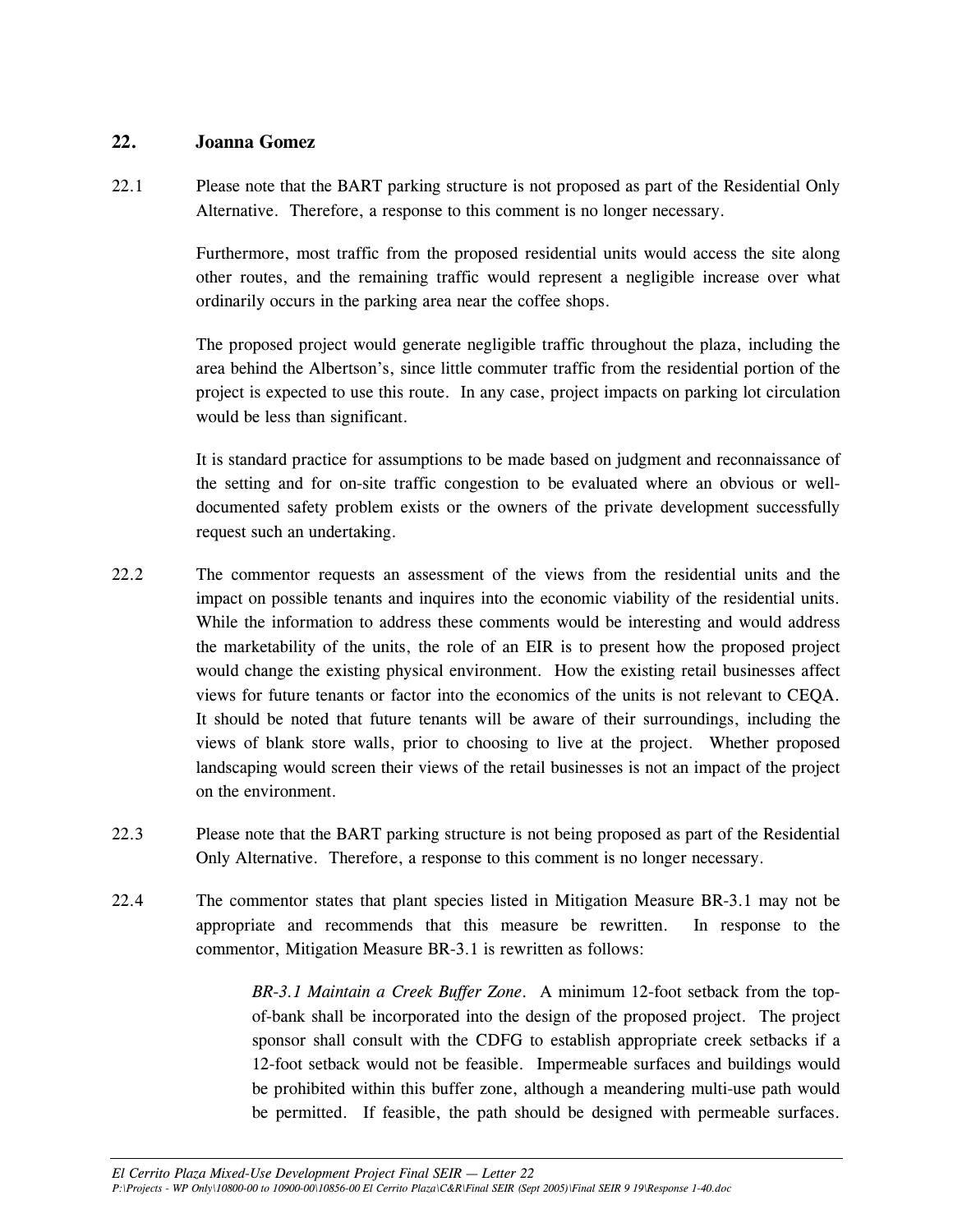The buffer zone, around the path, shall would be planted with native species at appropriate densities and in similar proportions as the adjacent recently restored portion of Cerrito Creek next to the project site. The species planted shall be from the List of Plant Species Used in the Cerrito Creek Restoration, provided in Table 3.8-1. Two educational signs shall be provided along the 180-foot stretch of the daylighted creek informing the public of the sensitive riparian habitat and discouraging people from accessing the creek except shrub species (e.g. California rose (Rosa californica) and California blackberry (Rubus vitifolius) that would discourage human access to the creek except in certain designated locations to be determined in consultation with CDFG).

- 22.5 The commentor inquires who would assure that the creek setback would be of an appropriate width and states that the channel seems too narrow. The dimensions of the stream channel, meander belt and setback under the Residential Only Alternative are consistent with the recommendations of the Hydrology Study and Initial Site Planning Recommendations Technical Memorandum prepared by the Restoration Design Group (RDG) for Forest Plaza Partners in July 2004 and are larger than in the original proposal. The Residential Only Alternative now calls for a 39-foot meander belt and a total creek corridor of 60 feet. The findings of the Technical Memorandum were based on the following work conducted by RDG:
	- Analysis of the Cerrito Creek watershed to determine drainage area and sub-basins, degree of urbanization, and estimate flood frequencies;
	- Review of storm drain maps provided by the City of El Cerrito;
	- Field surveys to identify geomorphic features and typical channel cross sectional profiles;
	- Review of survey data provided for Forest Plaza Partners;
	- Meeting with planning and development design staff; and
	- Identification of channel width, depth, and degree of sinuosity for a dynamically stable channel.
- 22.6 The commentor requests details about a drop-off lane at the child care facility. Please note that the child care facility is not proposed as part of the Residential Only Alternative. Therefore, a response to this comment is no longer necessary.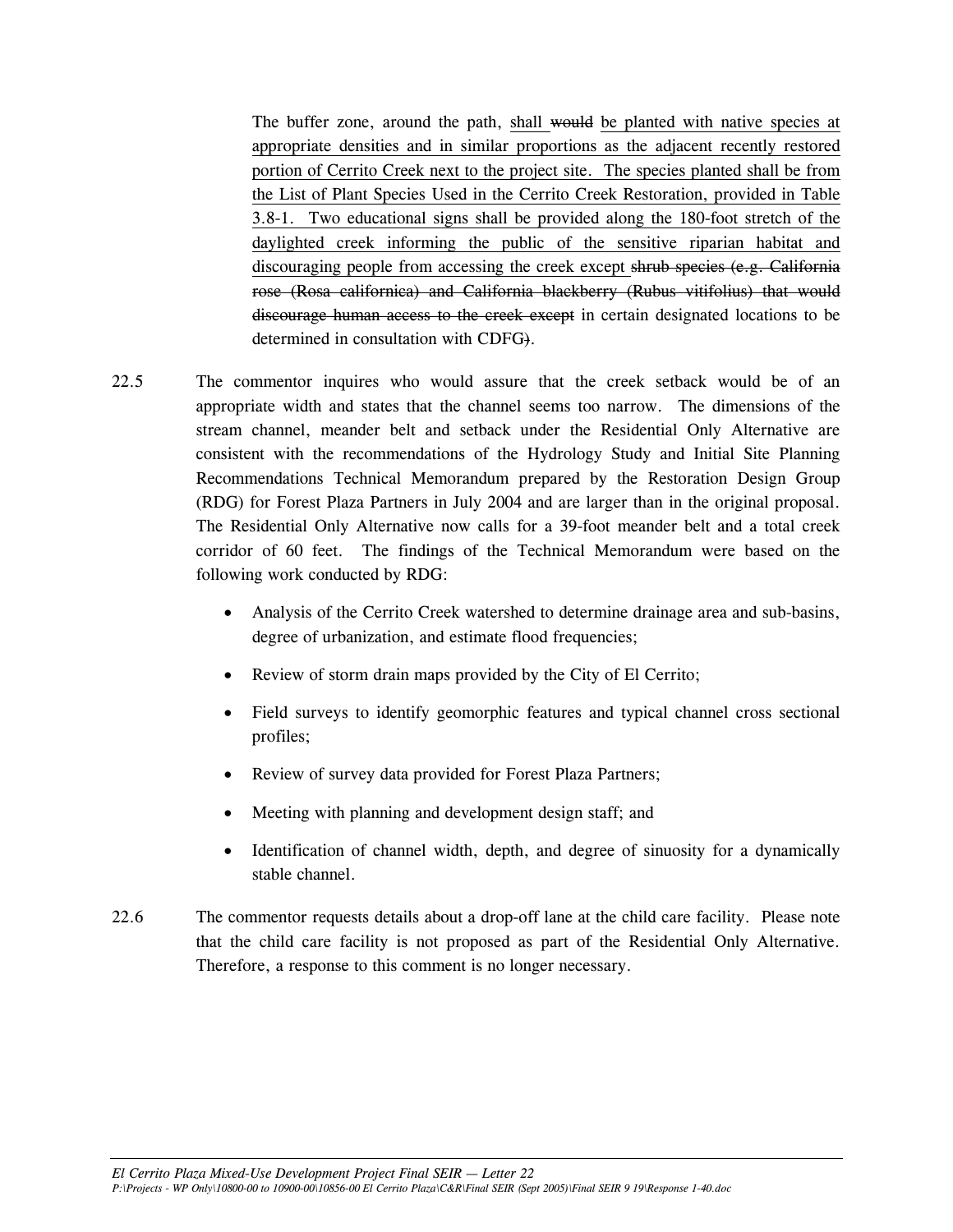# **23. Linda Reeves**

23.1 The commentor hopes the City can find a better use for the Measure C funds than the proposed project and feels the adverse impacts of the project cannot be reduced to an acceptable level. Please note that the BART parking structure is not being proposed as part of the Residential Only Alternative and no Measure C funds will be contributed to the project. Therefore, a response about the use of Measure C funds and the input of the garage is no longer necessary. Please refer to Master Response 1 in Section 4 of this document regarding the present status of the proposed project.

> Furthermore, this comment conveys the commentor's opinion about the project and does not address the adequacy of the Draft SEIR or the City's fulfillment of CEQA. Since the comment concerns the merits of the project and this document is intended to address significant environmental points about the project, no further response is necessary. However, public impact on the merits of the project is important and may be offered at upcoming Planning Commission and City Council hearings on the project. The commentor is invited to express opinions about the project at those meetings.

- 23.2 The commentor states that the garage entrance described to be on the northeast corner is not shown in Figure 2-4. A parking structure is not part of the Residential Only Alternative and new plans have since been drawn up for this alternative (see Section 2 of this document). Therefore, Figure 2-4 in the Draft SEIR no longer relevant.
- 23.3 The commentor states that the proposed project would result in a significant land use impact because the closure of Albany streets would divide an established community. As stated on page 3.4-10 of the Draft SEIR, any action taken by the City of Albany would be considered a separate project, which would require its own CEQA documentation, including identification of feasible measures to mitigate any potentially significant impacts, such as land use impacts. The Residential Only Alternative would not in and of itself result in the closure of Albany streets and, as such, would not bring about the division of a community. Transportation impacts related to the closure of Albany streets were presented in the Draft SEIR for informational purposes in response to a request from the City of Albany.
- 23.4 The "existing background pattern" refers to the distribution of trips for this portion of the region. The direction in which the project faces is not relevant to the assumption that the proportion of residents of this development who work in Berkeley, Oakland, or San Francisco is generally the same as the larger population of commuters in this area.
- 23.5 The project layout as currently proposed shows Evelyn Avenue feeding directly onto the project site as before. The layout has been altered so the previous diagrams are no longer relevant. The new project access is shown in Figure 2-1 in Section 2.1 of this document.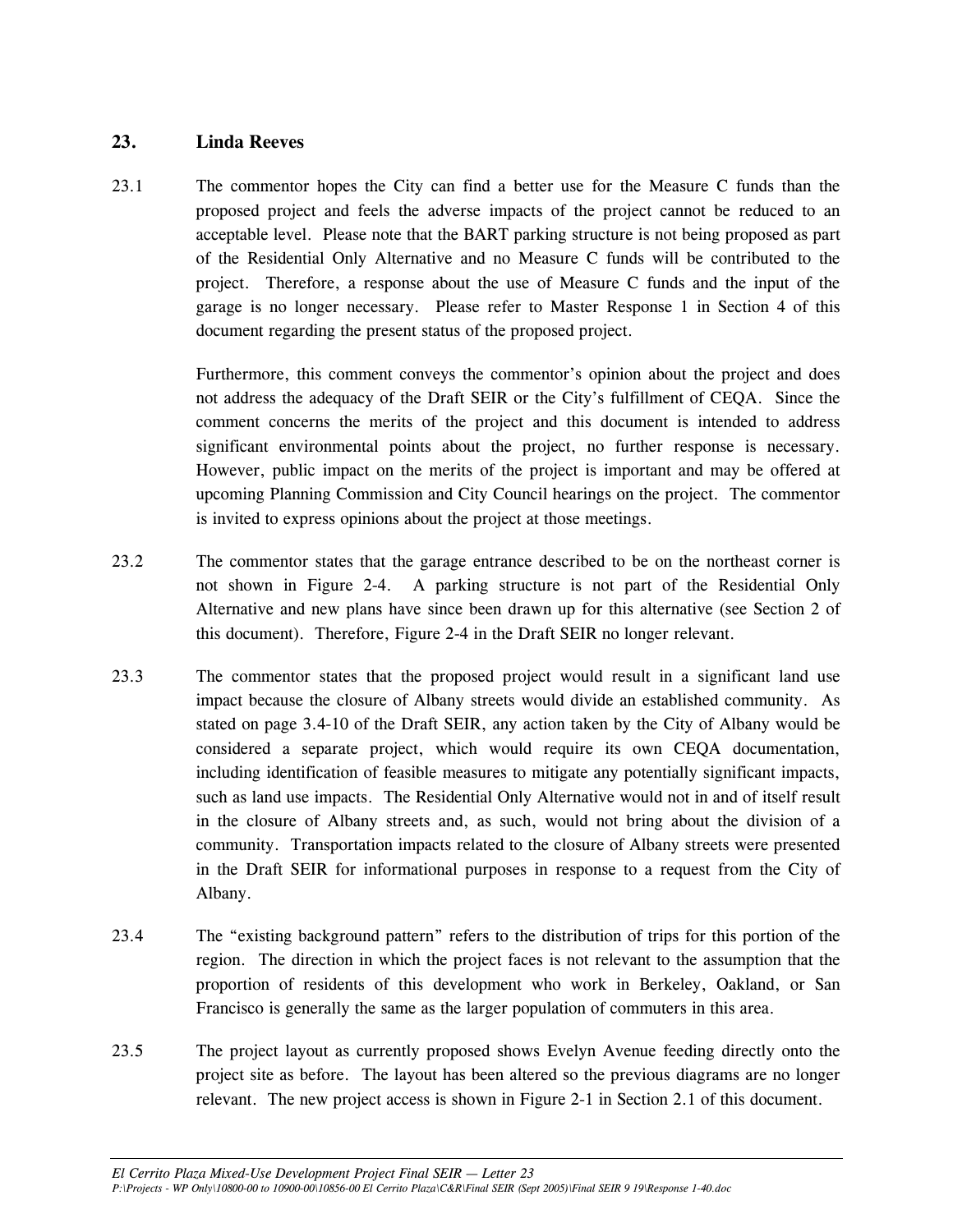- 23.6 The estimate of daily traffic on Brighton is derived by applying a factor to existing peak hour traffic. The estimation of daily traffic from peak hour traffic is a standard practice when daily count data are not available. The location is appropriate because this is where the greatest amount of project traffic on Brighton would be expected. While it is possible that school traffic would account for more of the daily traffic on Brighton than on other streets, the larger actual daily traffic volume on Brighton would diminish the project impact, because impacts are determined based on a proportional increase over baseline traffic volumes.
- 23.7 The traffic forecasts are based on the West Contra Costa Travel Demand Forecasting Model, which includes streets and land uses in Albany.
- 23.8 The effects of the lane reduction on Fairmount Avenue are included in the Draft SEIR even though modifications to Fairmont Avenue are not part of this project and all of the impacts of that improvement are not the subject of this Draft SEIR.
- 23.9 Please note that the BART parking structure is not proposed as part of the Residential Only Alternative. Therefore, a response about the garage's trip generation characteristics is no longer necessary.
- 23.10 Please refer to Response 23.9, above.
- 23.11 The observation in the Draft SEIR that roughly 50 percent of residential and child care traffic would travel through the El Cerrito Plaza was applied to the combined traffic from the child care and the residential development. With the elimination of the child care facility, the travel pattern for the Residential Only Alternative would be different. It is estimated that 36 percent of the residential traffic would travel through the El Cerrito Plaza and 64 percent would use Albany streets south of the El Cerrito Plaza. This assumption reflects the fact that traffic tends to take the shortest and quickest path. For trips headed north and west, paths through the El Cerrito Plaza are demonstrably faster even during periods of congestion within the El Cerrito Plaza. An assumption that 90 percent of the traffic would use Evelyn and Talbot is not justified. It should be noted that although such an assumption would result in TIRE impacts, signal warrants would not be met. The TIRE index would be lower under the Residential Only Alternative than under the original proposed project as a result of the reduction in trip generation. The TIRE index results for the new proposed project are presented in Section 2.2 of this document.
- 23.12 The traffic counts taken were conducted by an independent contractor using state-of-the-art equipment. There is no need for an additional assessment. Because quality of life impacts are based on the proportional changes in traffic levels, impacts are identified more when base levels of traffic are lower and identified less when base levels of traffic are higher. Use of the 1997 traffic volumes would have resulted in a finding of 'no-impact' even with the larger previously proposed project alternatives.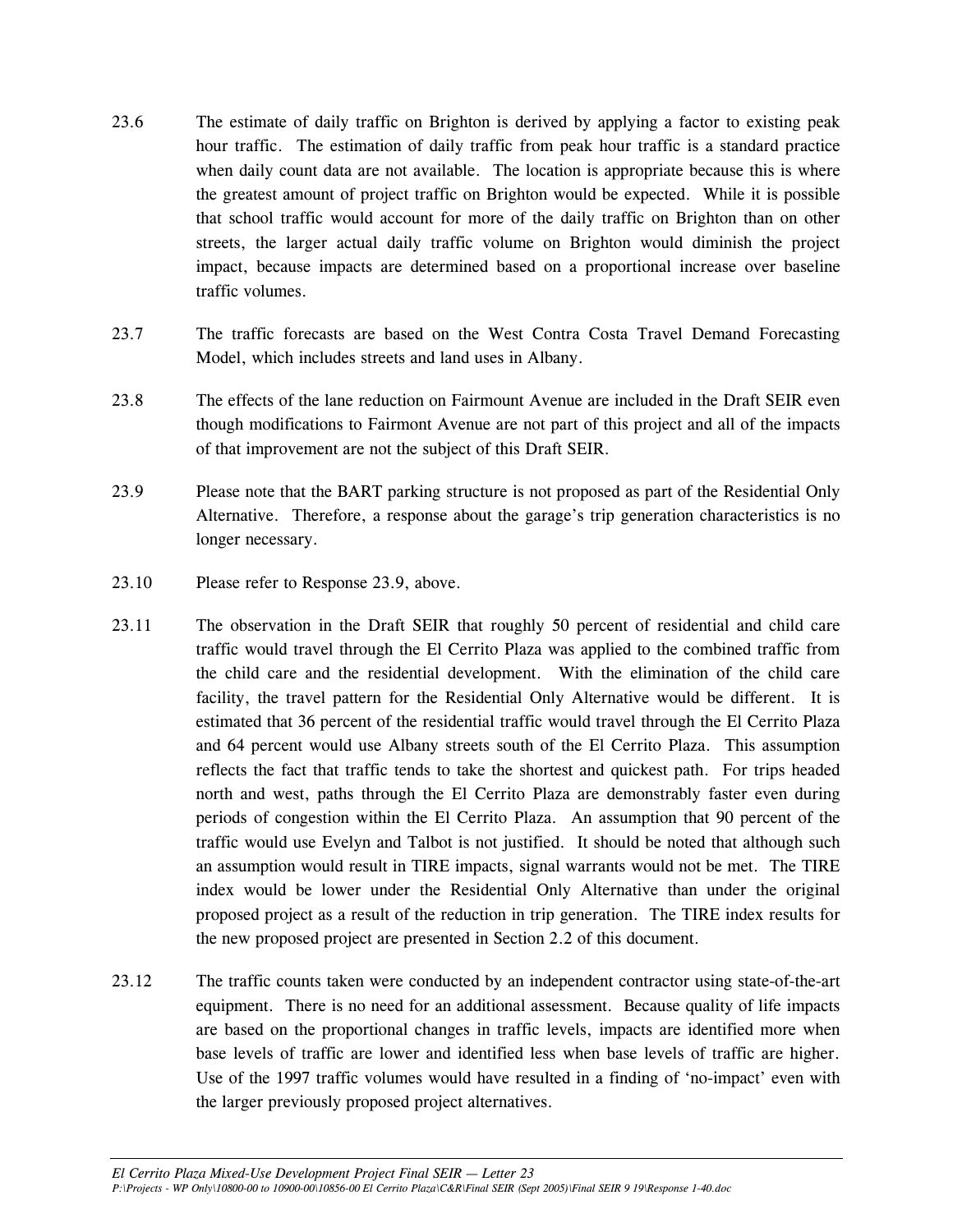23.13 For the Residential Only Alternative, the currently proposed project, there is no impact based on the TIRE index. Should traffic calming be considered in any case, the purpose of the mitigation is not to divert traffic, but rather to restore environmental quality by mitigating the expected increase in traffic. As the lowest volume streets connecting the plaza to Brighton Avenue, Talbot and Evelyn are the most sensitive to project traffic; any proportionate diversion of project traffic to Cornell or Kains (less than 75 percent) would also result in no impact. Moreover, such a huge diversion is not likely.

> The City of Albany would have discretion to implement traffic calming measures it felt appropriate, the purpose of which would be to reduce the number of trips on residential streets and to reduce their speed. Impacts associated with the selected traffic calming measures should be addressed by the City of Albany.

23.14 The project would not generate a substantial amount of traffic compared to background traffic. The project as currently proposed would generate a maximum of 78 trips spread over a peak hour using a variety of routes. This period may not coincide with peaks in other uses in the area, but it is the maximum amount of hourly traffic that would be generated by the project. This trip generation is conservative because it is assumed that none of the project-related trips would use BART or other transit. Still, this traffic represents just over one additional vehicle per minute. During other periods, the amount of project-generated traffic would be even less than one vehicle per minute.

> The commentor suggests that traffic calming measures for Albany streets such as Evelyn and Talbot would not deter traffic from using those streets but would instead simply slow traffic. The commentor suggests reorienting the project entrance so that it faces the interior of the shopping center behind Copeland's Sports. Traffic calming measures do in fact deter traffic by slowing it down. Drivers tend to choose the fastest route to their destination point and, therefore, will avoid slower routes. The commentor's suggestion to reorient the building is not feasible because of the unusual shape of the parcel and because the creek restoration is a key aspect of the project. In any event, reorienting the building would not be likely to have the desired effect of reducing traffic on Albany streets leading to the project as approximately half of the trips to the condominiums would still access the project via those streets.

23.15 Please refer to Response 5.1, which explains that the volume of trips generated by the Residential Only Alternative would have a small impact on traffic congestion and delays . Furthermore, it is incorrect to assume that the interaction of cars and vehicles is in and of itself a hazard. For the purposes of CEQA, a traffic safety impact occurs when characteristics or design features of a project impede the safe operation of vehicles or the use of other transportation facilities. This type of impact can occur, for example, due to obstruction of a driver's sight lines and views, the inappropriate placement of project features that obstruct safe vehicular operation, or unclearly defined circulation features that drivers are prone to approach at unsafe speeds. None of these characteristics or features is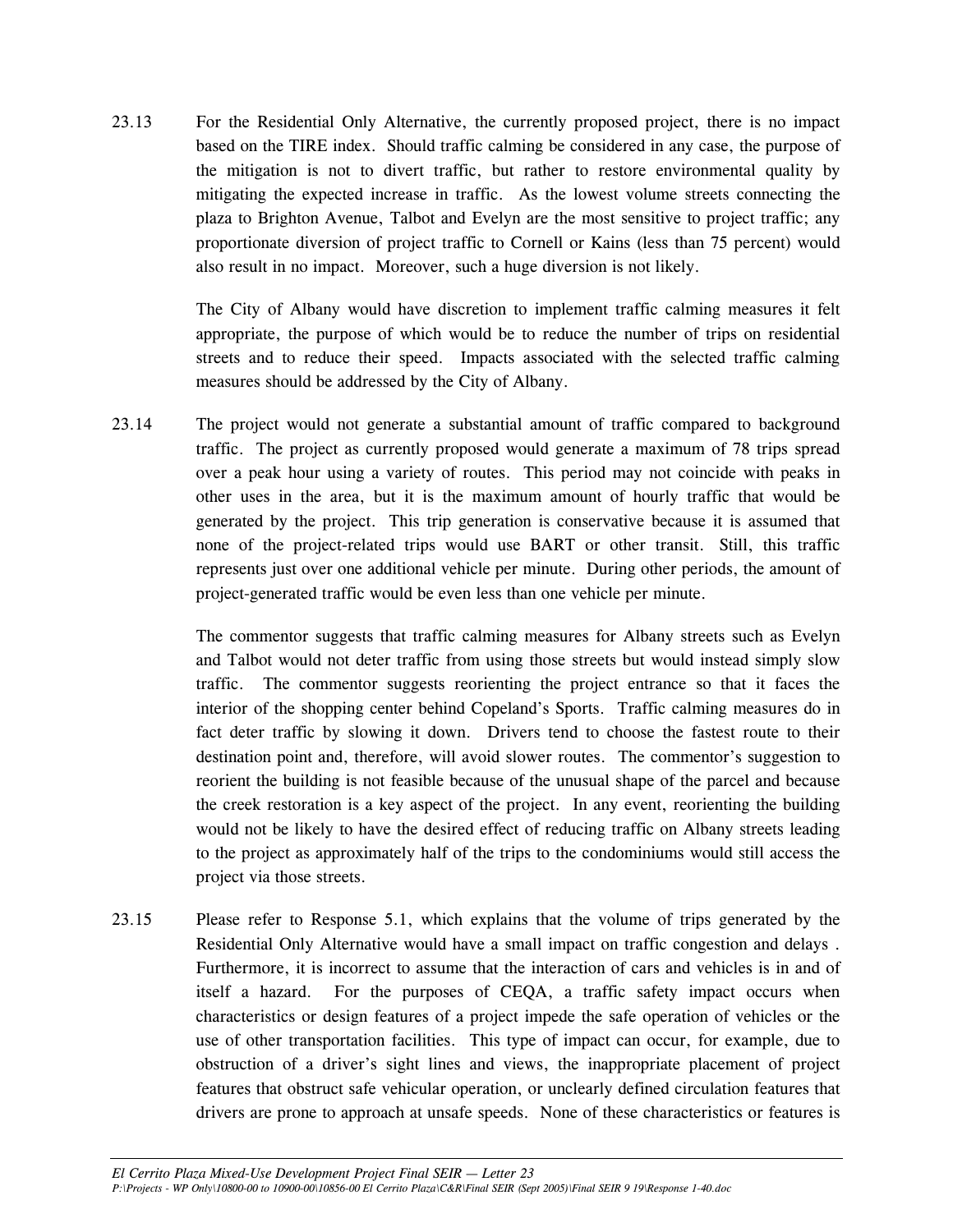noticeable such that the project would result in a significant safety impact. The additional traffic generated by the proposed project would not exacerbate any existing safety problems. It should be noted that slow traffic flow as occurs within the parking lot of a retail center is often safer than free-flowing traffic.

 Although conflicts between pedestrians and vehicles in a large parking area are expected, a substantial increase in hazards is the threshold to be met in order for a project impact to be considered significant. The incremental traffic associated with the Residential Only Alternative, 28 of which would travel through the Plaza, would not result in a substantial increase in hazards.

 Regarding the various intersections along Brighton, grid-type streets with visible and marked pedestrian crossings are typically very safe environments for pedestrian movements, as evidenced by the high volumes of pedestrians and vehicles that occur in typical downtown settings without unusually high accident rates.

- 23.16 Despite considerable use of the parking lot by BART users and others, there is no documented evidence of a parking shortfall in the project area. Furthermore, the Planning Commission will determine whether the proposed residential units would be served by sufficient parking under the Incentives Program.
- 23.17 Neither the project sponsor nor the City of El Cerrito has any jurisdiction to implement mitigation measures on Albany streets. Such measures would not be considered feasible without an explicit and binding commitment from the City of Albany to implement them.

Please also refer to Response 23.16, above.

23.18 Most traffic from the proposed residential buildings would access the site along other routes and the remaining traffic would represent a negligible increase over what ordinarily occurs in the parking area near the coffee shops.

> Furthermore, the proposed project would generate negligible traffic throughout the plaza, including the area behind the Albertson's, since little commuter traffic from the residential portion of the project is expected to use this route. In any case, project impacts on parking lot circulation would be less than significant.

> The mitigation measures recommended in Mitigation Measure TR-7.1 are adequate to reduce potentially significant impacts on local circulation, based on the professional judgment of the City's EIR traffic consultant and no evidence has been presented to support a claim that they will not be adequate.

23.19 The commentor would like the Draft SEIR to evaluate the potential increase in crime associated with the proposed project. The Draft SEIR discusses police services impacts in the context of public services significance criteria (see page 3.13-7 of the Draft SEIR).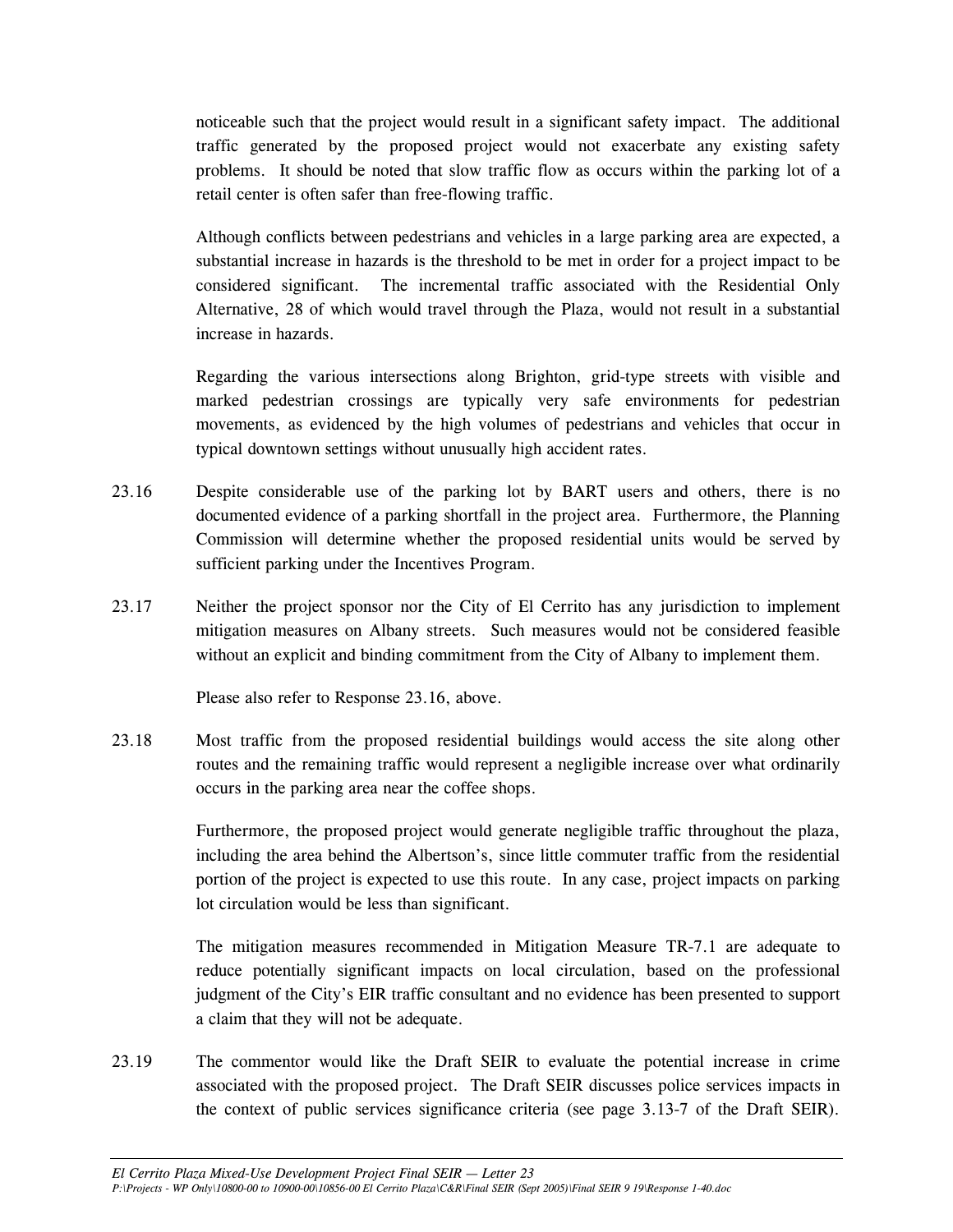Specifically, the Draft SEIR evaluated whether the proposed project would require new or expanded police facilities, the construction of which would result in substantial adverse physical impacts. In making that determination, the Draft SEIR considered the number of additional police officers it would take to serve the proposed project. Inherent in that consideration is an assumption that an increase in population would result in an increase in service calls to ECPD. The new proposed project, the Residential Only Alternative, would actually increase the number of units facing the Ohlone Greenway, thereby increasing informal surveillance onto this walkway. This alternative does not include a garage and the perceived dangers associated with it.

- 23.20 The commentor requests that the Draft SEIR evaluate the increased demand for police protection in Albany resulting from the proposed project. Please refer to Response 23.19, above, regarding police services.
- 23.21 The El Cerrito Plaza Shopping Center was considered as part of the existing conditions and included in the baseline conditions against which the proposed project was evaluated. For example, Table 3.4-11, 2004 No Project and 2004 with Project TIRE Index Analysis, has a column showing the volume of vehicles and the TIRE index under the 2004 No Project Condition. The 2004 No Project Condition includes vehicles traveling through Albany streets to get to the El Cerrito Plaza Shopping Center. As such, activities associated with the El Cerrito Plaza Shopping Center are accounted for in the Draft SEIR.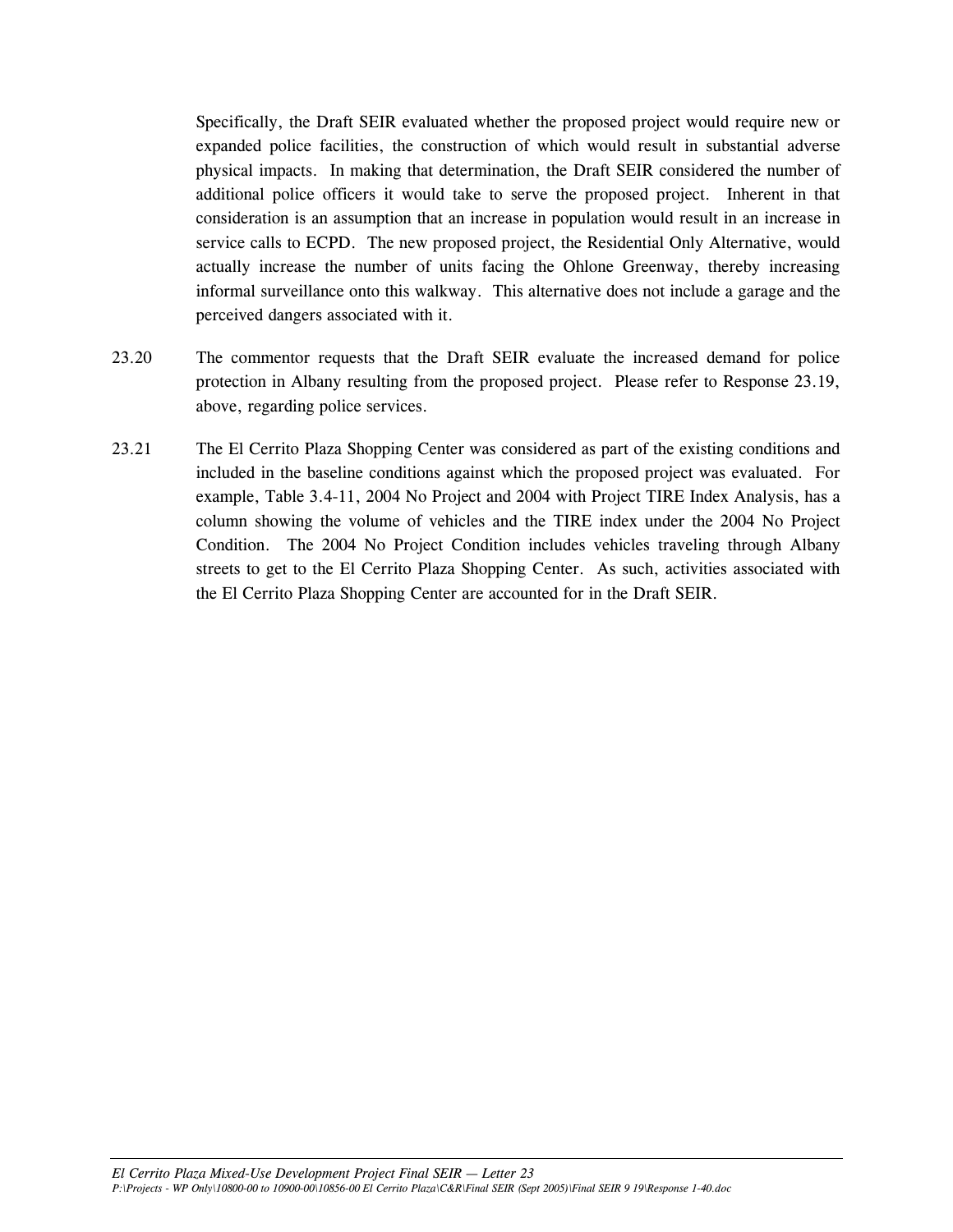# **24. Elizabeth Beller**

24.1 As explained in Master Response 2 in Section 4 of this document, the project would not generate a substantial amount of traffic compared to background traffic. The project as currently proposed would generate a maximum of 78 trips spread over a peak hour using a variety of routes. This period may not coincide with peaks in other uses in the area, but it is the maximum amount of hourly traffic that would be generated by the project. This trip generation is conservative because it is assumed that none of the project-related trips would use BART or other transit. Still, this traffic represents just over one additional vehicle per minute. During other periods, the amount of project-generated traffic would be even less than one vehicle per minute.

> The volumes of traffic generated by the currently proposed project do not represent a significant impact to pedestrians. The highest concentration of project traffic would occur at the intersections of Evelyn/Brighton and Talbot/Brighton. Even with the project, the traffic levels at these intersections would still remain less than currently exists at Cornell/Brighton, where pedestrian safety has not been a particular concern. Students walking along Brighton Avenue would therefore experience less conflicting vehicular movement at the locations where project traffic would be generated than they do at an existing location where no hazards have been reported. This is an indication that potential negative impacts to pedestrians would not result from the range of traffic volumes on these three street segments.

> While it is recognized that an increase in traffic could present pedestrians with new conflicts resulting in a significant impact, a peak increase of one or two vehicles per minute would not increase pedestrian safety impacts to a significant level.

- 24.2 A parking garage is not proposed with the Residential Only Alternative. Please refer to the air quality analysis for the Residential Only Alternative in Section 2.2 of this document and to Master Response 4 on air quality concerns in Section 4 of this document.
- 24.3 The commentor requests that the Draft SEIR address safety issues along Ohlone Greenway. The Draft SEIR discusses police services impacts in the context of public services significance criteria (see page 3.13-7 of the Draft SEIR). Specifically, the Draft SEIR evaluated whether the proposed project would require new or expanded police facilities, the construction of which would result in a substantial adverse physical impacts. In making that determination, the Draft SEIR considered the number of additional police officers it would take to serve the proposed project. Inherent in that consideration is an assumption that an increase in population would result in an increase in service calls to ECPD. The new proposed project, the Residential Only Alternative, would actually increase the number of units facing the Ohlone Greenway, thereby increasing informal surveillance onto this walkway. This should not be affected by the fact that residents would have double paned windows. This alternative does not include a garage and the perceived dangers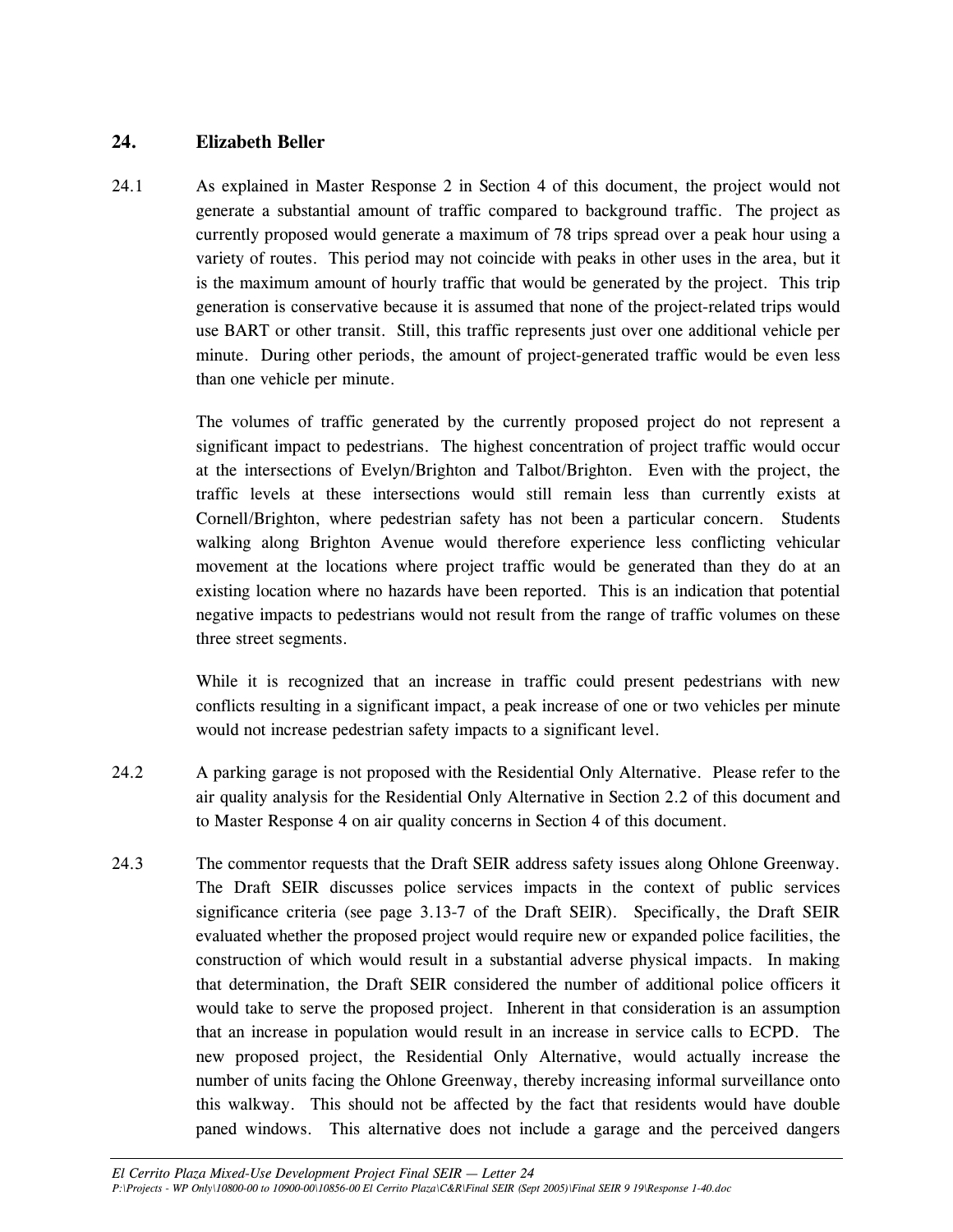associated with it. The commentor also raised concerns about natural light on the Ohlone Greenway. Please refer to visual analysis in Section 2.2 for a discussion of shadow effects of the Residential Only Alternative.

- 24.4 The commentor would like the Draft SEIR to consider the cumulative impact of the BART parking garage and the residential development on the real and perceived safety of the Ohlone Greenway. As noted in Response 24.3, above, there is no garage proposed with the Residential Only Alternative; thus, there are no cumulative police demand impacts.
- 24.5 The commentor asks the City to reconsider the need for a garage at all and expresses support for lower-density housing in the project area, suggesting placement on BART land. A parking structure is not proposed with the Residential Only Alternative; therefore, justifying its need is not necessary. BART is conducting studies to determine transit development opportunities at its station parking lot; however, there are no land use concepts as of yet.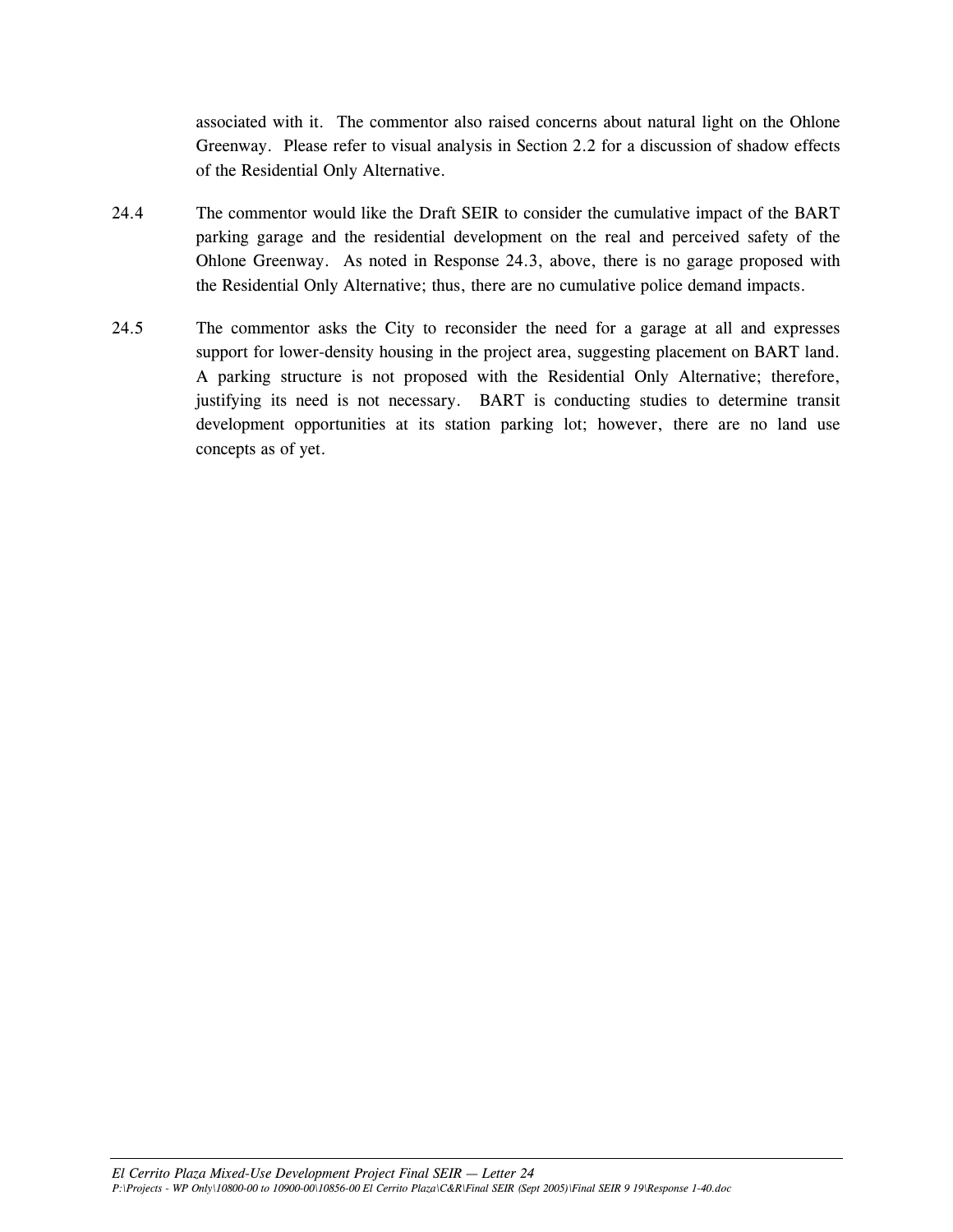## **25. Catherine Beller**

- 25.1 The commenter is concerned about impacts to Albany Middle School due to noise from BART trains. Please refer to Master Response 3 in Section 4 of this document for a discussion of noise impacts on Albany Middle School.
- 25.2 The commentor states that the Draft SEIR does not consider the construction and long-term air quality impact on Albany Middle School and Cougar Field. Please refer to Master Response 4 regarding air quality concerns in Section 4 of this document.
- 25.3 The commentor states that the Draft SEIR does not consider the construction impact on Cerrito Creek. The Draft SEIR acknowledges that construction activities associated with site development could cause emissions of dust or contaminants from equipment exhaust and that this would be a potentially significant impact (see Draft SEIR, page 3.6-10). The Draft SEIR puts forth Mitigation Measures AQ-1.1 and AQ-1.2, which would minimize dust and equipment exhaust emissions to a less-than-significant level. In addition, biological and hydrological impacts from creek daylighting are noted in Impact BR-4 on page 3.8-14. The Draft SEIR identifies the likely need for a Streambed Alteration Agreement from the California Department of Fish and Game, a Clean Water Act Section 404 permit from the U.S. Army Corps of Engineers, and a Section 401 permit from the Regional Water Quality Control Board. Impacts related to disturbance to the riparian and aquatic habitats are acknowledged. Ultimately, the daylighting and restoration of the portion of Cerrito Creek bordering the project would result in an overall positive impact on the creek.
- 25.4 The project would not generate a substantial amount of traffic compared to background traffic. The project as currently proposed would generate a maximum of 78 trips spread over a peak hour using a variety of routes. This period may not coincide with peaks in other uses in the area, but it is the maximum amount of hourly traffic that would be generated by the project. This trip generation is conservative because it is assumed that none of the project-related trips would use BART or other transit. Still, this traffic represents just over one additional vehicle per minute. During other periods, the amount of project-generated traffic would be even less than one vehicle per minute.

 The volumes of traffic generated by the currently proposed project do not represent a significant impact to pedestrians. The highest concentration of project traffic would occur at the intersections of Evelyn/Brighton and Talbot/Brighton. Even with the project, the traffic levels at these intersections would still remain less than currently exists at Cornell/Brighton, where pedestrian safety has not been a particular concern. Students walking along Brighton Avenue would therefore experience less conflicting vehicular movement at the locations where project traffic would be generated than they do at an existing location where no hazards have been reported. This is an indication that potential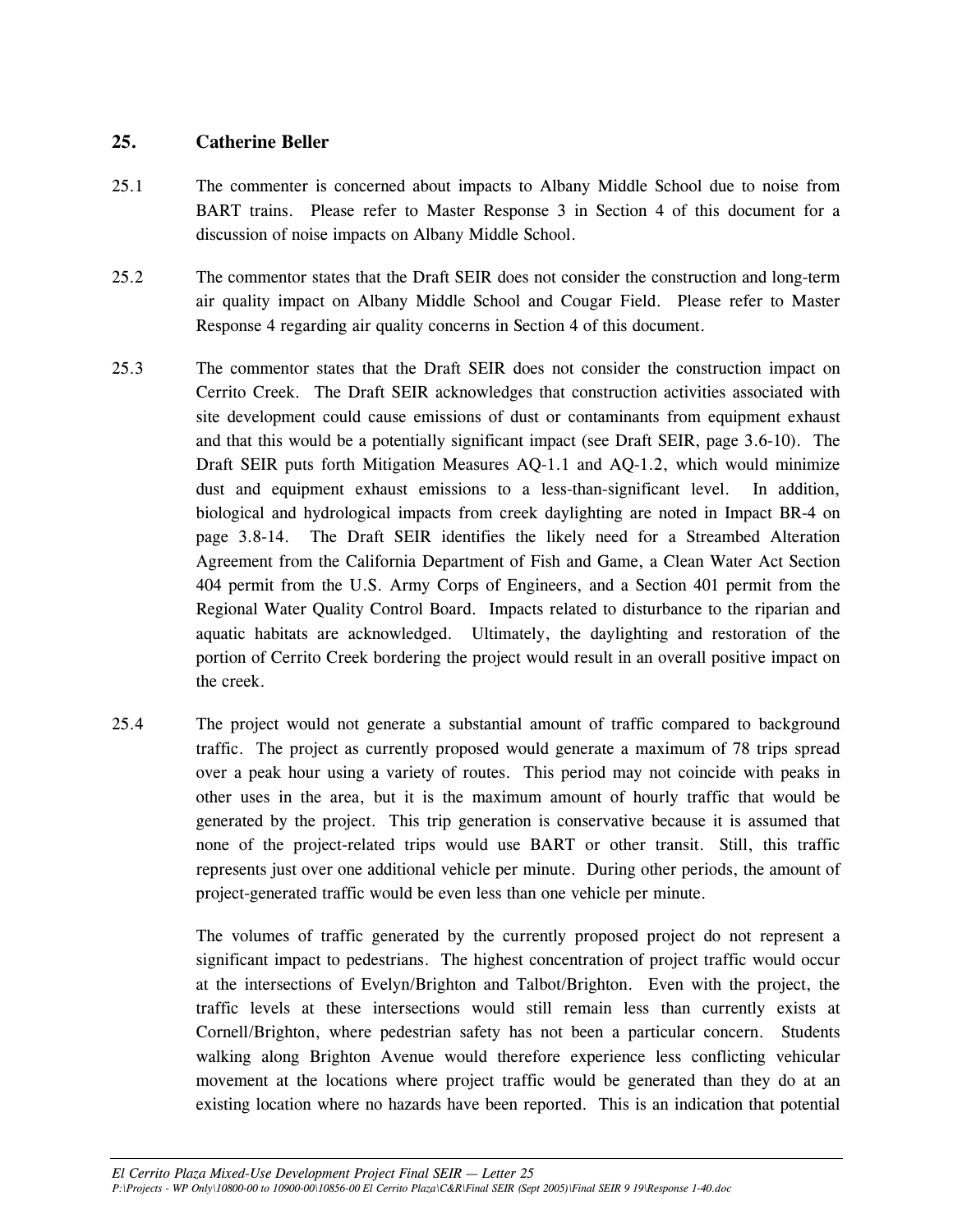negative impacts to pedestrians would not result from the range of traffic volumes on these three street segments.

 While it is recognized that an increase in traffic could present pedestrians with new conflicts resulting in a significant impact, a peak increase of one or two vehicles per minute would not increase pedestrian safety impacts to a significant level.

 Refer to Master Response 2 in Section 4 of this document for additional commentary on traffic impacts.

25.5 The commentor believes the Draft SEIR is inadequate and requests the City not certify it. Determination of the adequacy of the Draft SEIR rests with the Planning Commission and the City Council. In making this decision, the City will consider comments such as those offered by the commentor.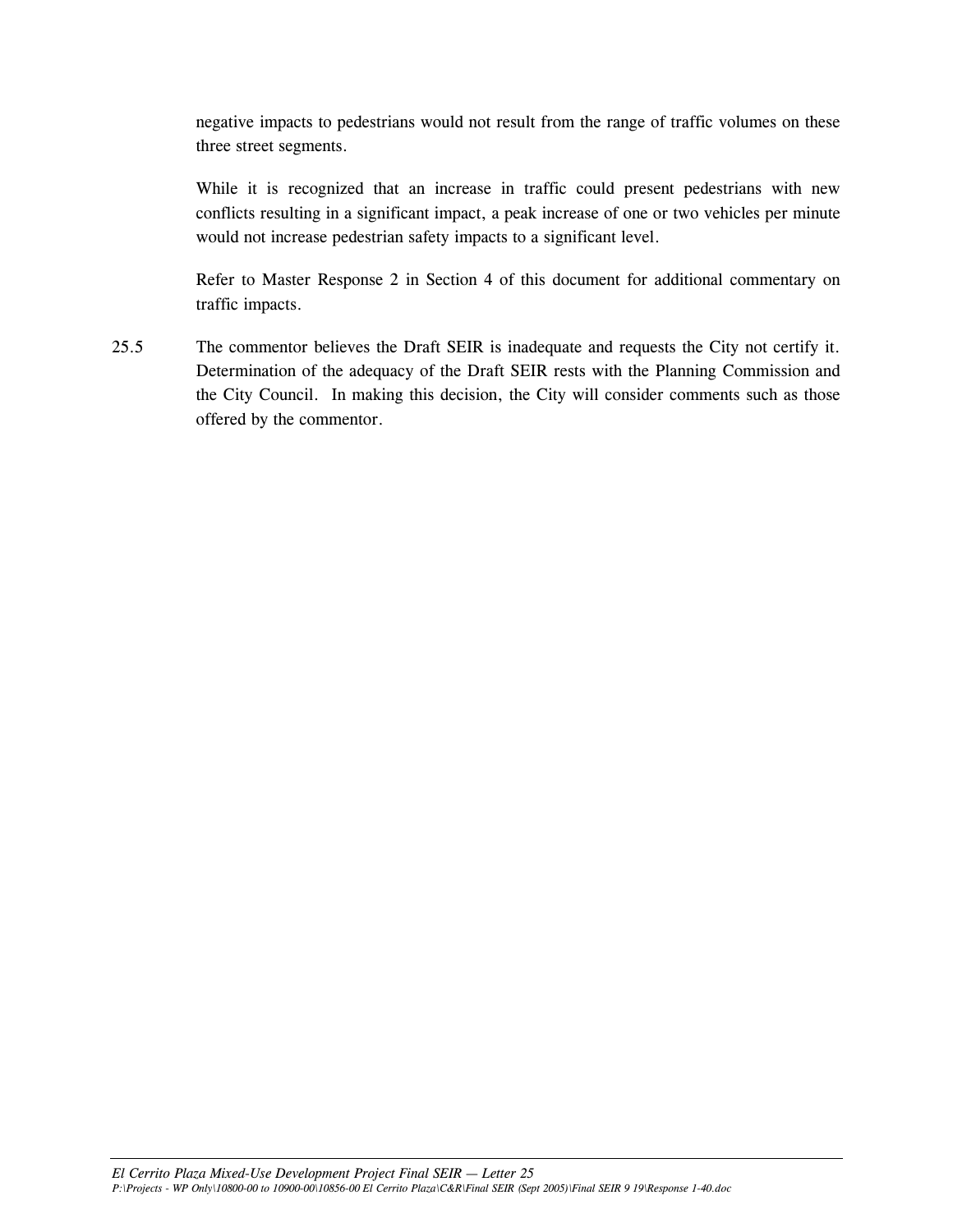## **26. Yuichi Kashima**

26.1 The commentor expresses concern and opposition for the proposed project due to view loss, traffic, noise, pollution, and construction impacts. These problems, or impacts, are discussed in the Draft SEIR. For many of these issues, the Draft SEIR identifies mitigation measures intended to help reduce these impacts to less than significant. The commentor's opposition to the project is noted. The forum for expressing opinions about the project will be at upcoming Planning Commission and City Council hearings on the project.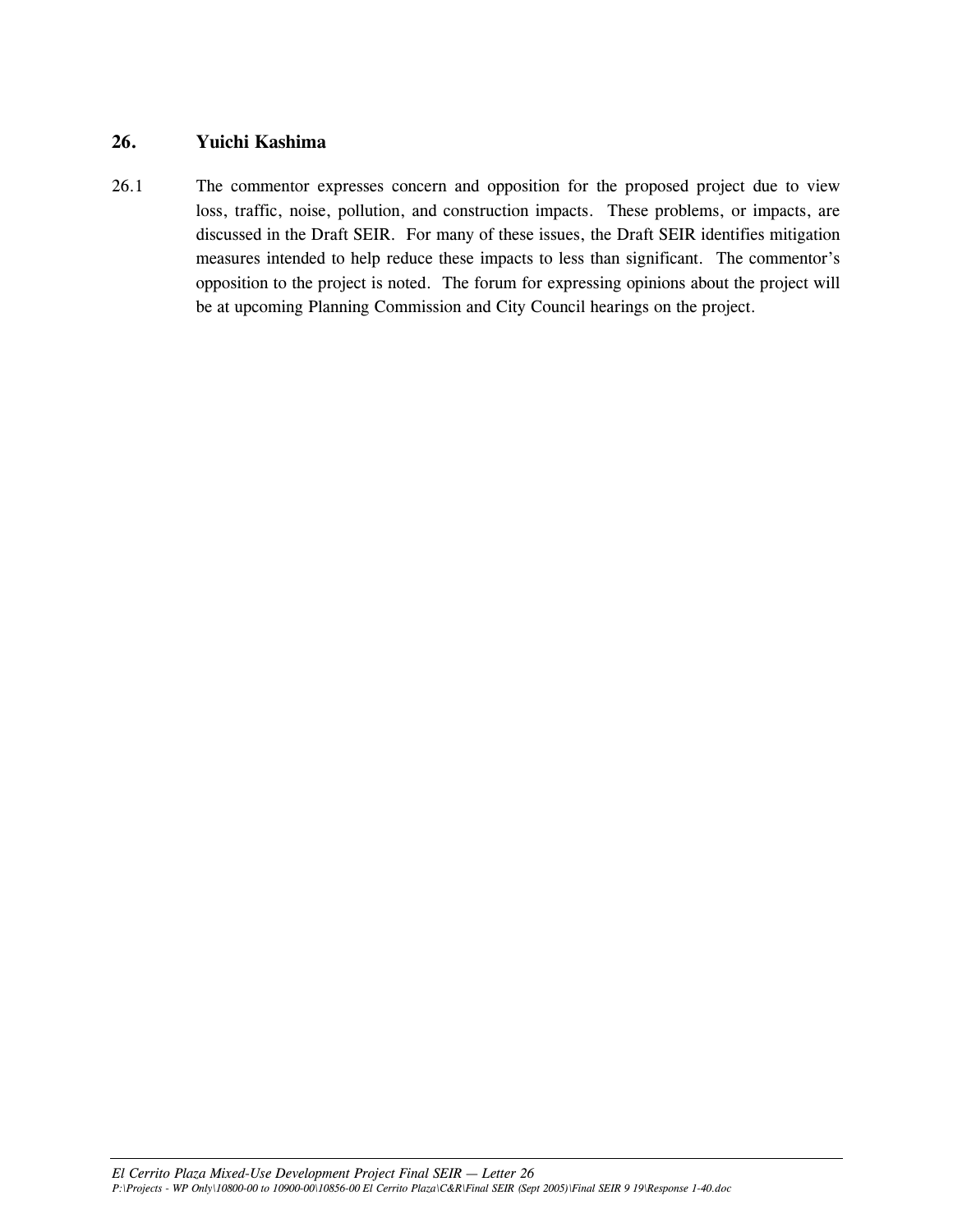#### **27. Nana Shiomi**

27.1 The commentor is concerned about traffic emissions from the project affecting the health of her children and the impediment of sea breezes reaching her home. Recent research and studies, as reported in Master Response 4 on air quality in Section 4 of this document, point to the relationship between air emissions and health concerns for children. These health concerns are discussed in the Draft SEIR in Impact AQ-4 beginning on page 3.6-14. The analysis concludes that the sources of emissions at the project are unlikely to generate emissions that would result in significant health impacts. Given that the new proposed project does not include a parking garage, health impacts from the project are even less likely. Please refer to Master Response 4 regarding air quality concerns in Section 4 of this document for further details.

> Regarding sea breezes, the effect of the proposed project at the commentor's home depends on the season, the time of day, the current wind pattern and gradient, and the location of the commentor's home relative to the proposed Residential Only Alternative structures. It is difficult to speculate on the project's effect in the absence of information on each of these parameters.

- 27.2 The commentor is concerned about views of the project site from the east, particularly those from Carmel Street. Please see the visual quality discussion in Section 2.2 of this document regarding the Residential Only Alternative. This section provides information on views of the project site from various locations surrounding the project site. While some residents may be able to see El Cerrito Plaza Shopping Center and the proposed new housing development, it would not be considered a focal point due to its distance from the viewers. Because of high visual "clutter" and only occasional glimpses of the site, this area is regarded as one with "low viewer sensitivity." This classification does not mean that viewers would not experience a change in their views toward the west; rather, this classification means that these viewers are expected to be able to tolerate a greater change to the visual setting than viewers that are classified as having high sensitivity.
- 27.3 The commentor suggests there is no need for a new garage at El Cerrito Plaza BART Station and that tax money should not be used to fund it. A parking garage is not proposed with the Residential Only Alternative; therefore, justifying the necessity for a parking garage is no longer relevant.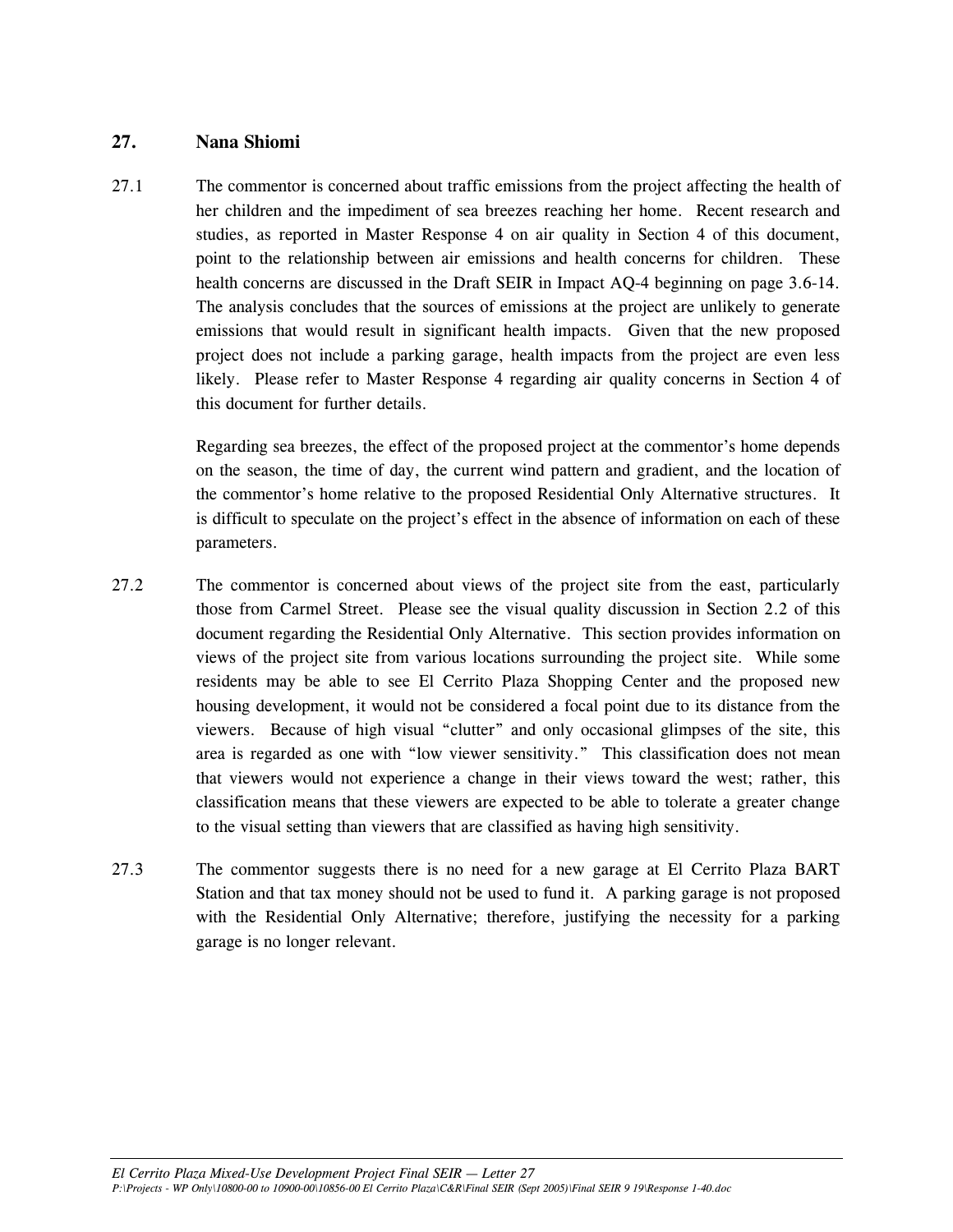# **28. Jenny Craik and John Lacy**

28.1 Please note that the BART parking structure is not proposed as part of the Residential Only Alternative. Therefore, responses to questions about ingress and egress are no longer necessary.

> Most traffic from the proposed residential buildings would access the site along other routes, and the remaining traffic would represent a negligible increase over what ordinarily occurs in the parking area near the coffee shops.

> The project would not generate a substantial amount of traffic compared to background traffic. The project as currently proposed would generate a maximum of 78 trips spread over a peak hour using a variety of routes. This period may not coincide with peaks in other uses in the area, but it is the maximum amount of hourly traffic that would be generated by the project. This trip generation is conservative because it is assumed that none of the project-related trips would use BART or other transit. Still, this traffic represents just over one additional vehicle per minute. During other periods, the amount of project-generated traffic would be even less than one vehicle per minute.

> The volumes of traffic generated by the currently proposed project do not represent a significant impact to pedestrians. The highest concentration of project traffic would occur at the intersections of Evelyn/Brighton and Talbot/Brighton. Even with the project, the traffic levels at these intersections would still remain less than currently exists at Cornell/Brighton, where pedestrian safety has not been a particular concern. Students walking along Brighton Avenue would therefore experience less conflicting vehicular movement at the locations where project traffic would be generated than they do at an existing location where no hazards have been reported. This is an indication that potential negative impacts to pedestrians would not result from the range of traffic volumes on these three street segments.

> While it is recognized that an increase in traffic could present pedestrians with new conflicts resulting in a significant impact, a peak increase of one or two vehicles per minute would not increase pedestrian safety impacts to a significant level.

> Please refer to Master Response 2 in Section 4 of this document for additional commentary on traffic.

28.2 The commentors are concerned about the traffic from the child care facility. Please note that a child care facility is not proposed as part of the Residential Only Alternative. Accordingly, questions about access to the child care facility and parents' driving behaviors are no longer relevant. The commentor's desire to have the City of Albany close that city's streets into the El Cerrito Plaza Shopping Center should be directed toward the City of Albany.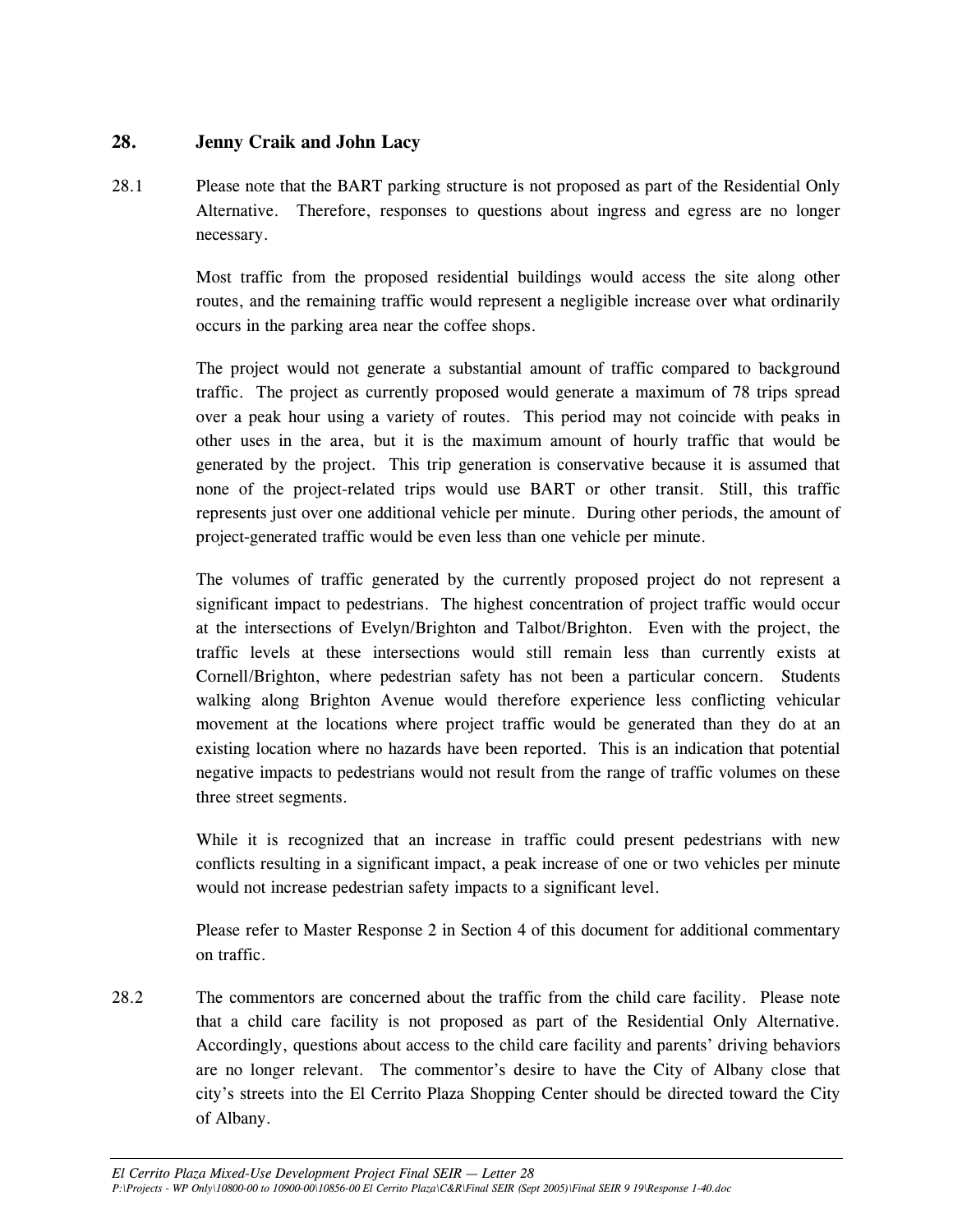28.3 The commentors are concerned about the level of pollution from the parking garage. As noted above, the BART parking structure is not proposed as part of the Residential Only Alternative. Therefore, pollution from the parking facility is no longer relevant.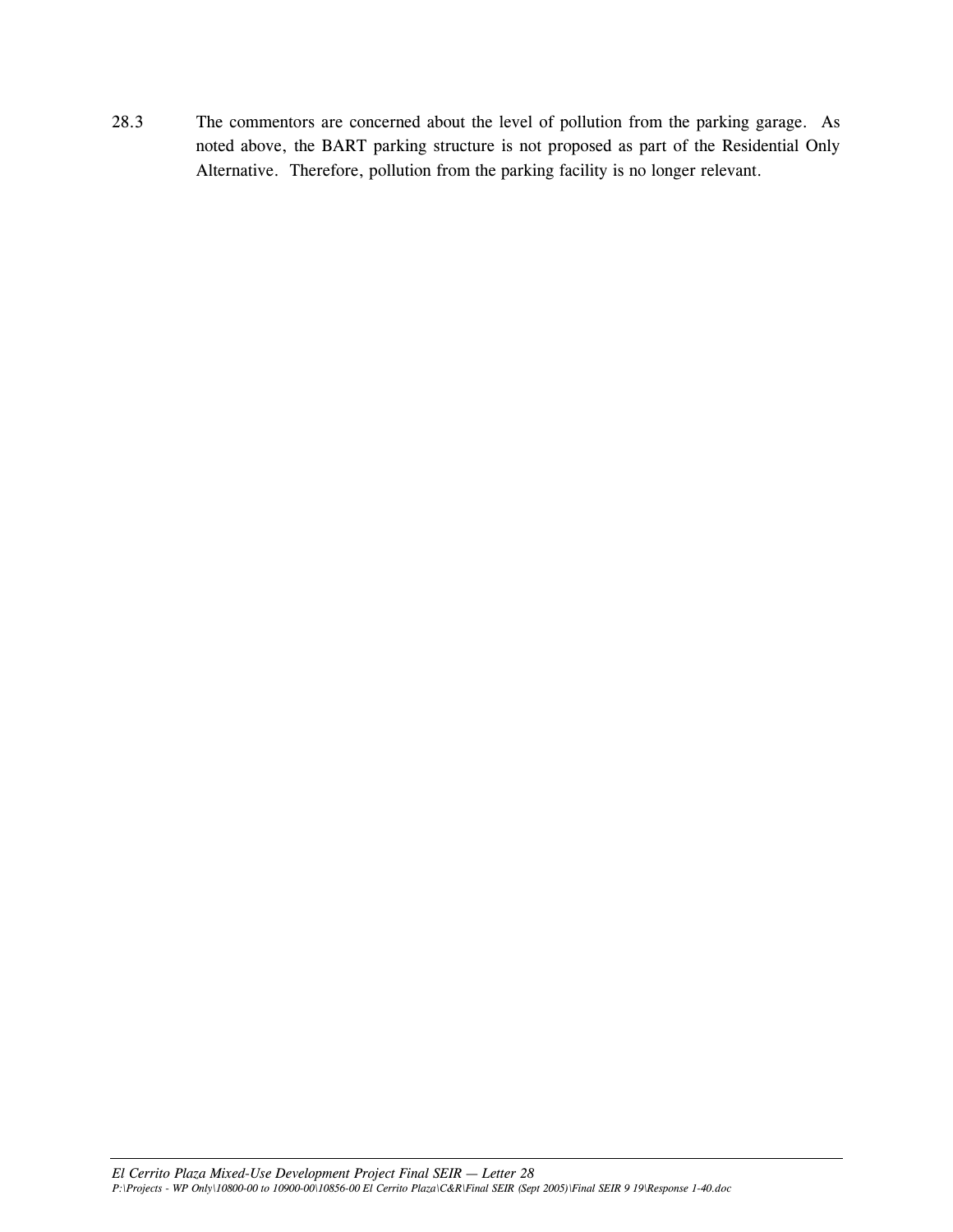# **29. John W. Donovan, December 27, 2004**

- 29.1 The commentor protests the proposed project and believes that the apartment complex makes no economic sense. This comment describes the commentor's opinion about the project and does not address the adequacy of the Draft SEIR or the City's fulfillment of CEQA. Since the comment concerns the merits of the project, no further response is necessary. The merits of the project will be discussed at upcoming Planning Commission and City Council hearings on the project, and the commentor is invited to express opinions about the project at those meetings.
- 29.2 This comment conveys the commentor's opinion about the design and economics of the project and does not address the adequacy of the Draft SEIR or the City's fulfillment of CEQA. Since the comment concerns the merits of the project and this document is intended to address significant environmental points about the project, no further response is necessary. As noted in Response 29.1, above, the commentor is invited to express opinions about the project at upcoming Planning Commission and City Council hearings on the project.
- 29.3 The commentor suggests the cheapness of the proposed construction is shown by the developer's unwillingness to excavate a one-level parking area at the base of the building. The CEQA process does not address the design or construction standards of proposed structures. However, through City's routine project review process, the City is responsible for assuring that the project complies with applicable building codes and standards. Through this routine review process and through design review, the City can comment on the quality of the construction.
- 29.4A The commentor notes that BART train passbys will result in unacceptable interior noise levels and the design of the building will reflect train noise toward homes further to the east. Both of these issues are addressed in the Draft SEIR in Impact NO-2 and Impact NO-5, respectively. The Draft SEIR acknowledges that each impact would be significant and require mitigation measures. For additional details, please refer to Master Response 3 regarding noise concerns in Section 4 of this document.
- 29.4B The commentor is concerned about emergency access because the apartment building is built like a fortress. Both the City police and fire department are involved in the review of the plan drawings. Any concerns regarding emergency access or satisfaction of fire and safety codes will be raised during these reviews and revisions will be required as a condition of project approval. Therefore, concerns identified by the commentor should be adequately addressed by the City's routine project review process.
- 29.5 The project would not generate a substantial amount of traffic compared to background traffic. The project as currently proposed would generate a maximum of 78 trips spread over a peak hour using a variety of routes. This period may not coincide with peaks in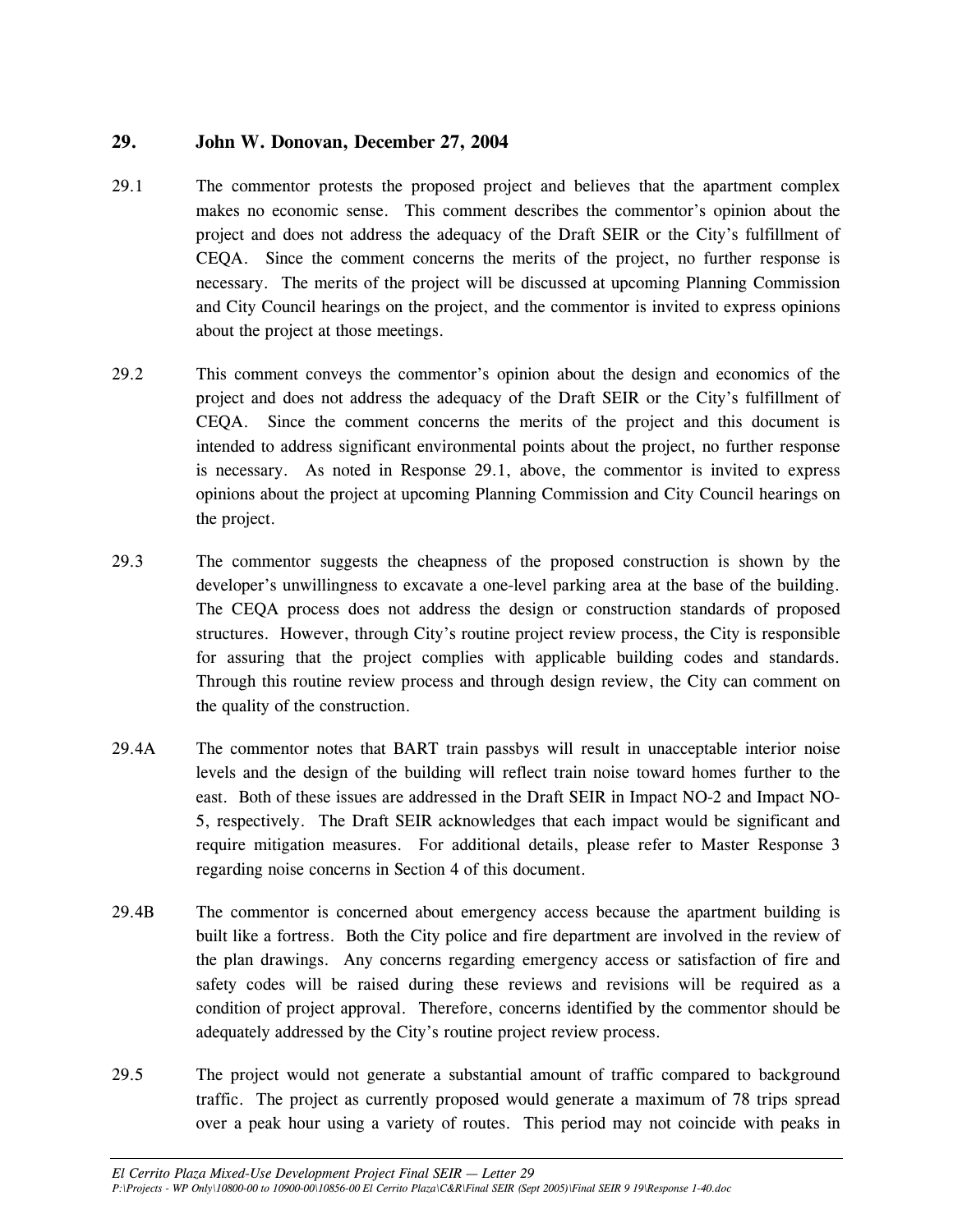other uses in the area, but it is the maximum amount of hourly traffic that would be generated by the project. This trip generation is conservative because it is assumed that none of the project-related trips would use BART or other transit. Still, this traffic represents just over one additional vehicle per minute. During other periods, the amount of project-generated traffic would be even less than one vehicle per minute.

 The volumes of traffic generated by the currently proposed project do not represent a significant impact to pedestrians. The highest concentration of project traffic would occur at the intersections of Evelyn/Brighton and Talbot/Brighton. Even with the project, the traffic levels at these intersections would still remain less than currently exists at Cornell/Brighton, where pedestrian safety has not been a particular concern. Students walking along Brighton Avenue would therefore experience less conflicting vehicular movement at the locations where project traffic would be generated than they do at an existing location where no hazards have been reported. This is an indication that potential negative impacts to pedestrians would not result from the range of traffic volumes on these three street segments.

 While it is recognized that an increase in traffic could present pedestrians with new conflicts resulting in a significant impact, a peak increase of one or two vehicles per minute would not increase pedestrian safety impacts to a significant level.

 Most traffic from the proposed residential buildings would access the site along other routes, and the remaining traffic will represent a negligible increase over what ordinarily occurs in the parking area near the coffee shops.

 The proposed project would generate negligible traffic throughout the Plaza, including the area behind the Albertson's, since little commuter traffic from the residential portion of the project is expected to use this route. In any case, project impacts on parking lot circulation would be similarly less than significant.

 It is standard practice for assumptions to be made based on judgment and reconnaissance of the setting and on-site traffic congestion be evaluated where an obvious or well-documented safety problem exists or the owners of the private development successfully request such an undertaking.

 Please refer to Master Response 2 in Section 4 of this document for additional commentary about traffic and circulation in the Plaza.

29.6 The comment regarding the variability of parking availability is acknowledged. Despite considerable use of the parking lot by BART users and others, there is no documented evidence of a parking shortfall in the project area. Furthermore, the Planning Commission will determine whether the proposed residential units would be served by sufficient parking under the Incentives Program.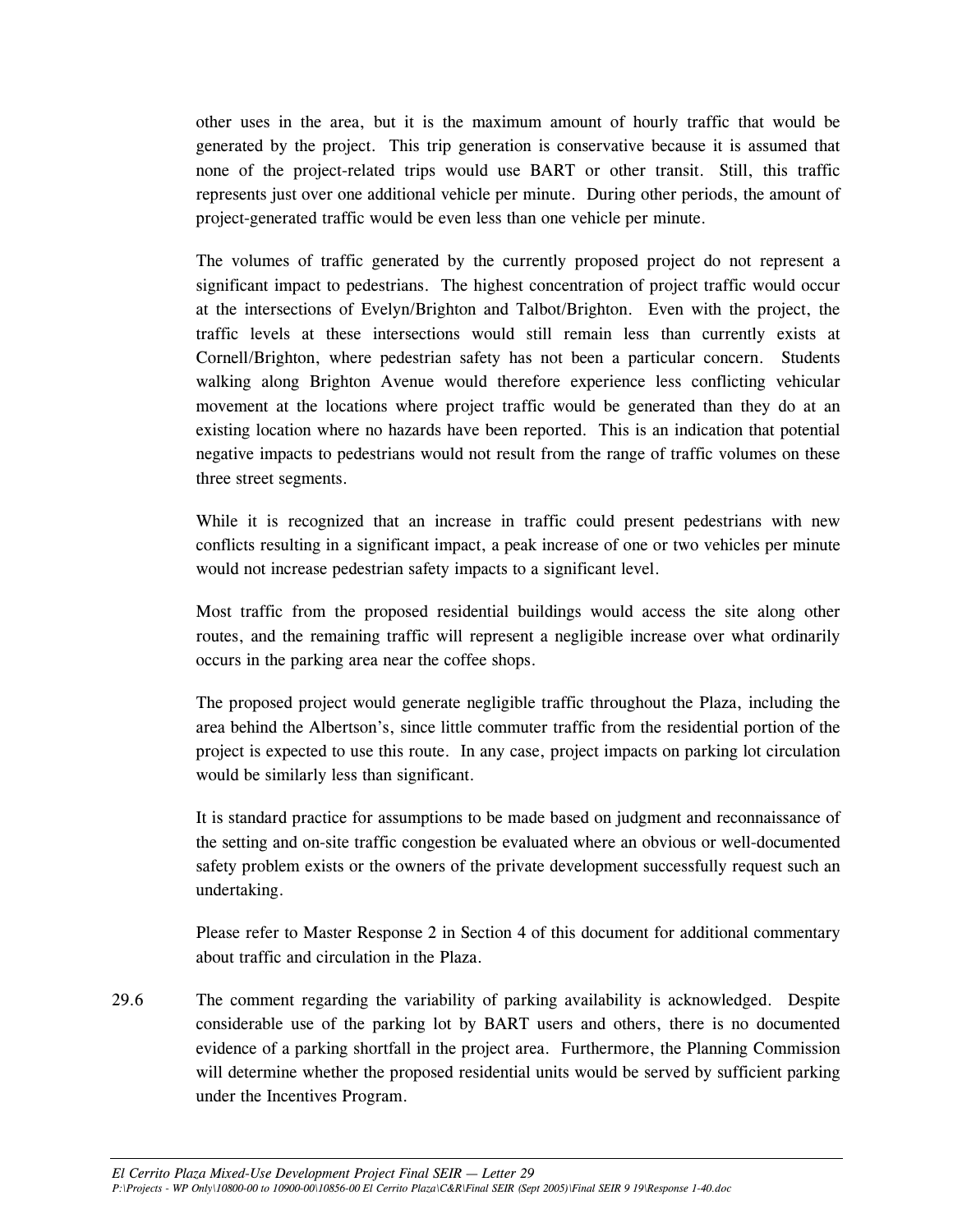29.7 The interaction of pedestrians and vehicles does not necessarily result in a hazard. Hazards occur where there is an impediment to driver perception or the actual operation of vehicles because of characteristics such as design, the spatial patterns of flow, or the physical layout of a given facility. Although the normal conflicts that occur between pedestrians and vehicles in a large parking setting are to be expected, in order for a project impact to be identified, some nexus must be established between what the project is proposing and an increase in degree or exposure to some hazard. This is not the case with the currently proposed project.

> Regarding the intersections of various streets with Brighton, grid type streets with visible and marked pedestrian crossings are typically safe environments for the interaction of pedestrians and vehicles, as evidenced by the high volumes of both that can coexist in typical downtown settings.

For further information, please refer to Response 29.5, above.

- 29.8 The commentor expresses concern that the proposed project would lead to an increase in crime and an associated increase in police services costs. CEQA requires an assessment of how a project might affect police staff, but from a perspective that such increases in staffing might require new or altered space, the construction of which might result in a substantial adverse physical impacts (see page 3.13-7 of the Draft SEIR). In making this determination, the Draft SEIR considered the number of additional police officers it would take to serve the proposed project. Based on the General Plan's standard of 1.26 officers/1,000 residents, the Residential Only Alternative would result in a demand for 0.4 officers to serve the projected 291 residents. Inherent in that consideration is an assumption that an increase in population would result in an increase in service calls to ECPD. Estimating the crime and police costs expected to be associated with the proposed project is a fiscal impact that should be considered in addressing the merits of the project. The Draft SEIR only considers the change to the physical environment, and based on conversations with the ECPD, the proposed project would not be expected to result in a change in police facilities.
- 29.9 The commentor states that the City's intent to provide a parking structure for the proposed apartment complex in the form of a BART garage appears to form the basis of a lawsuit. The parking garage is not included as part of the Residential Only Alternative, the newly proposed project and no public funds will be contributed to the Residential Only Alternative. Accordingly, comments about the garage and its merit are no longer relevant.
- 29.10 The commentor states that it is incorrect to include the area occupied by the BART parking garage into the density calculations. Since the BART parking garage is not proposed as part of the Residential Only Alternative, the new proposed project, a recalculation of density is no longer necessary. For a discussion of the Residential Only Alternative's density, please see Section 2 of this document.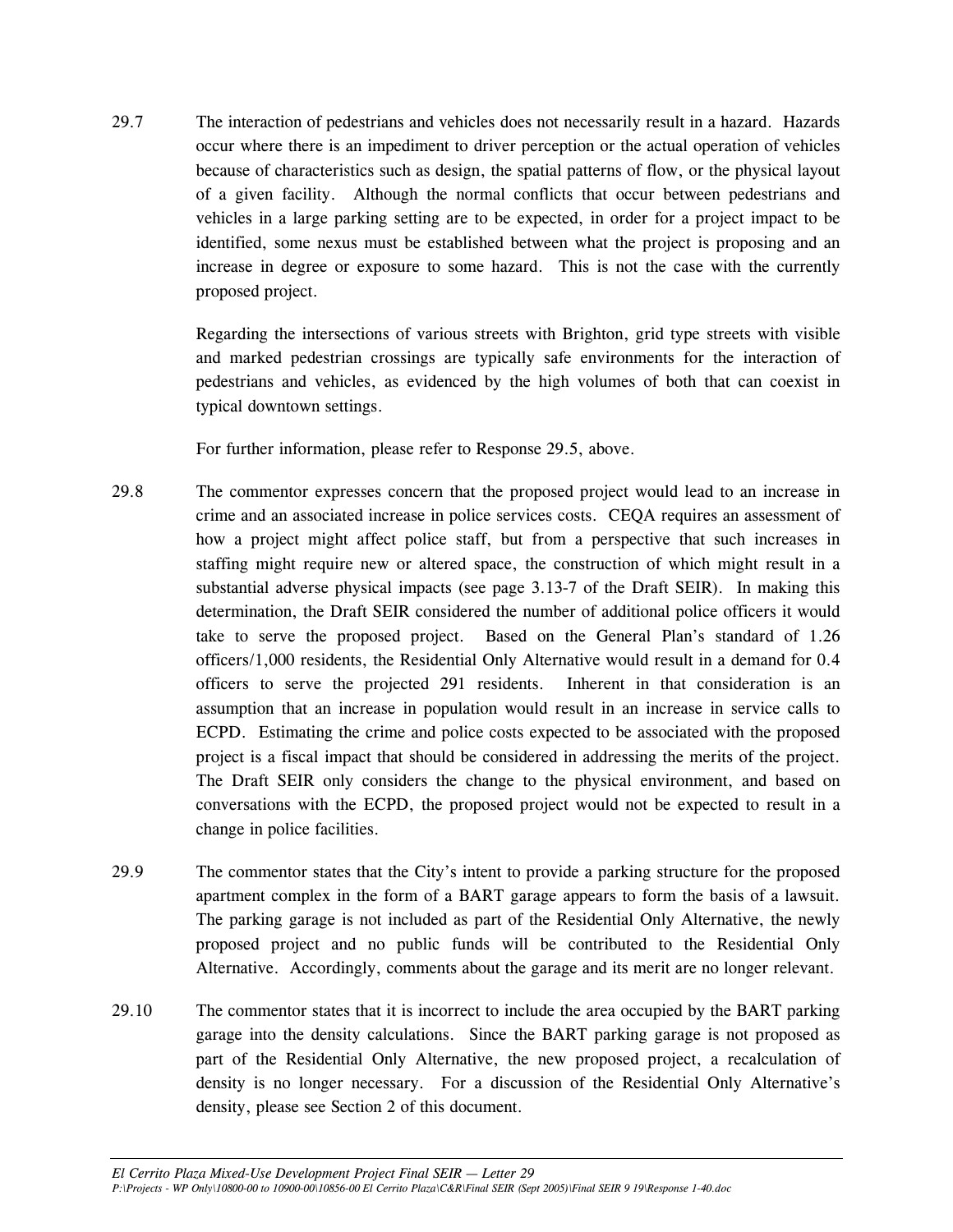29.11 The commentor protests the secrecy of the proposed project and the one-month timeframe in which City residents were given to respond to the Draft SEIR. Notices of preparation were sent to all relevant state and federal agencies as mandated under Section 15082(a) of the CEQA Guidelines which states that immediately after deciding that an EIR is required for a project, the lead agency shall send to each responsible and trustee agency and every federal agency involved in approving or funding the project a notice of preparation stating that an EIR will be prepared. As stated on page 1-5 of the Draft SEIR, such a notice was distributed by the City on March 2, 2004. Section 15087 pertains to public review of the Draft EIR and mandates that the lead agency (the City) "shall provide public notice of availability of the Draft EIR at the same time it sends a notice of completion to OPR" and notices shall be mailed to all organizations and individuals who have previously requested such notice. The City has complied with these requirements. Further, Section 15105 of the CEQA Guidelines specifies that the length of "public review period for a Draft EIR shall not be less than 30 days." The City has complied with this CEQA requirement.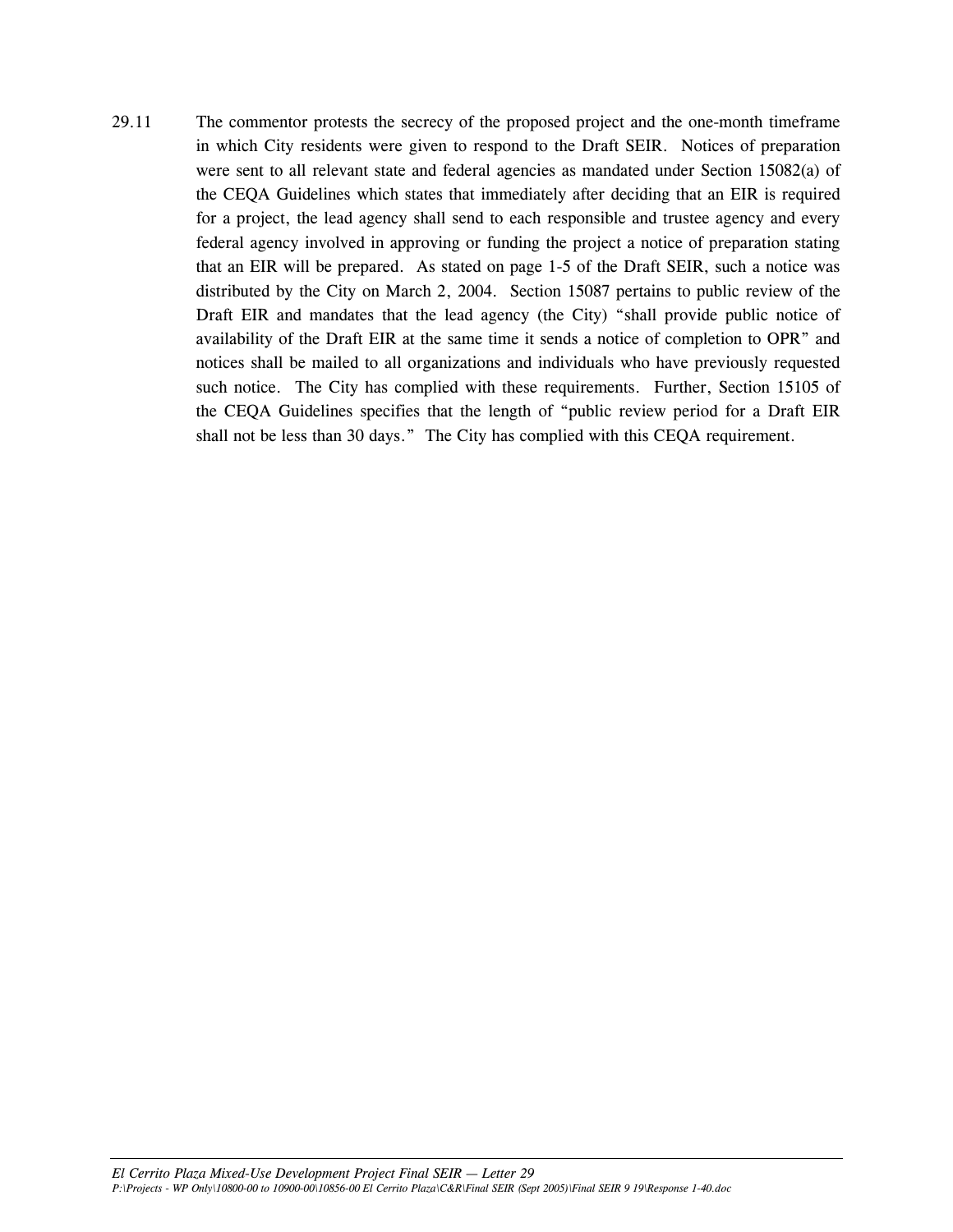## **30. Michael R. Gardner**

30.1 The project would not generate a substantial amount of traffic compared to background traffic. The project as currently proposed would generate a maximum of 78 trips spread over a peak hour using a variety of routes. This period may not coincide with peaks in other uses in the area, but it is the maximum amount of hourly traffic that would be generated by the project. This trip generation is conservative because it is assumed that none of the project-related trips would use BART or other transit. Still, this traffic represents just over one additional vehicle per minute. During other periods, the amount of project-generated traffic would be even less than one vehicle per minute.

> The volumes of traffic generated by the currently proposed project do not represent a significant impact to pedestrians. The highest concentration of project traffic would occur at the intersections of Evelyn/Brighton and Talbot/Brighton. Even with the project, the traffic levels at these intersections would still remain less than currently exists at Cornell/Brighton, where pedestrian safety has not been a particular concern. Students walking along Brighton Avenue would therefore experience less conflicting vehicular movement at the locations where project traffic would be generated than they do at an existing location where no hazards have been reported. This is an indication that potential negative impacts to pedestrians would not result from the range of traffic volumes on these three street segments.

> While it is recognized that an increase in traffic could present pedestrians with new conflicts resulting in a significant impact, a peak increase of one or two vehicles per minute would not increase pedestrian safety impacts to a significant level.

> Most traffic from the proposed residential units would access the site along other routes, and the remaining traffic would represent a negligible increase over what ordinarily occurs in the parking area near the coffee shops.

> Please refer to Master Response 2 in Section 4 of this document for additional commentary on traffic considerations.

30.2 Please note that the BART parking structure is not being proposed as part of the Residential Only Alternative. Therefore, responses to questions about ingress and egress to the garage are no longer necessary.

> Furthermore, the proposed project would generate negligible traffic throughout the Plaza, including the area behind the Albertson's, since little commuter traffic from the residential portion of the project is expected to use this route. In any case, project impacts on parking lot circulation would be similarly less than significant.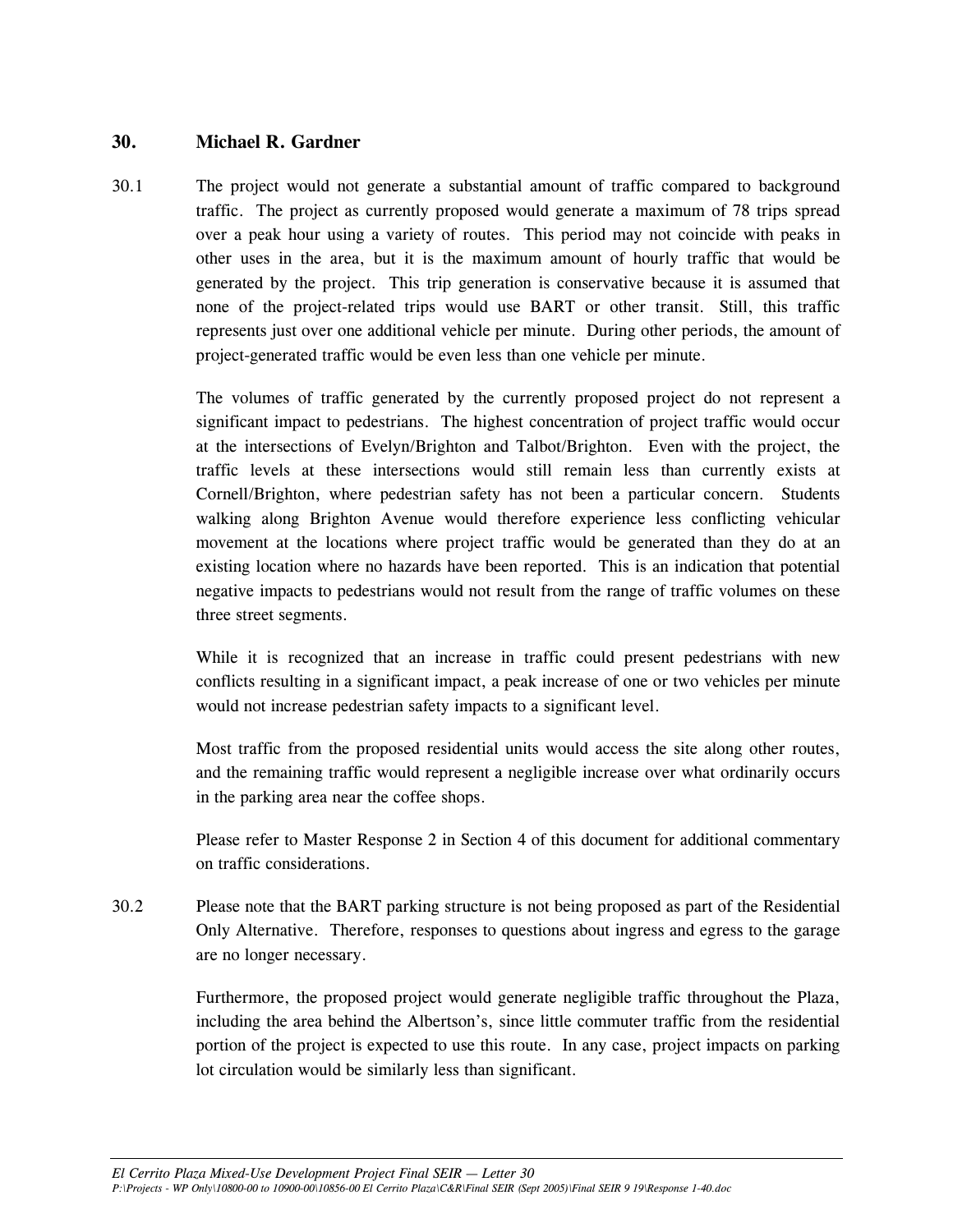- 30.3 The commentor claims that the area of the proposed project was "orphaned" at the time the Plaza was rebuilt. In fact, the Plaza plan and the 1997 Plaza Redevelopment EIR envisioned residential uses on this parcel. The commentor also notes that there is not sufficient access to the back of the Plaza where the new development is proposed, that this area should not become a parking structure, and that residential development should be kept at a reasonable level. This comment conveys the commentor's opinion about the project and does not address the adequacy of the Draft SEIR or the City's fulfillment of CEQA. Since the comment concerns the merits of the project and this document is intended to address significant environmental points about the project, no further response is necessary. However, public input on the merits of the project are important and may be offered at upcoming Planning Commission and City Council hearings on the project. The commentor is invited to express opinions about the project at those meetings.
- 30.4A The situation described in this comment does not describe an impact of the proposed project and does not appear to reflect typical traffic conditions. The findings of the Draft SEIR are focused on typical traffic conditions for any given scenario.

 As noted in Responses 30.1 and 30.2, project impacts on circulation at the Plaza would be less than significant.

- 30.4B The commentor believes BART currently has a surplus of parking spaces and does not see a compelling reason to build a new parking structure in the area. Since the BART parking structure is not proposed as part of the Residential Only Alternative, justifying the need for the garage is not necessary.
- 30.5 The commentor asks if use of Measure C funds is worth the traffic, noise, and shade impacts associated with the project. These comments reflect the commentor's opinions about the costs of the proposed project. Because the Residential Only Alternative does not include the BART garage, no Measure C funds will be contributed to the project. Comments on the merits of the project are important and may be offered at upcoming Planning Commission and City Council hearings on the project.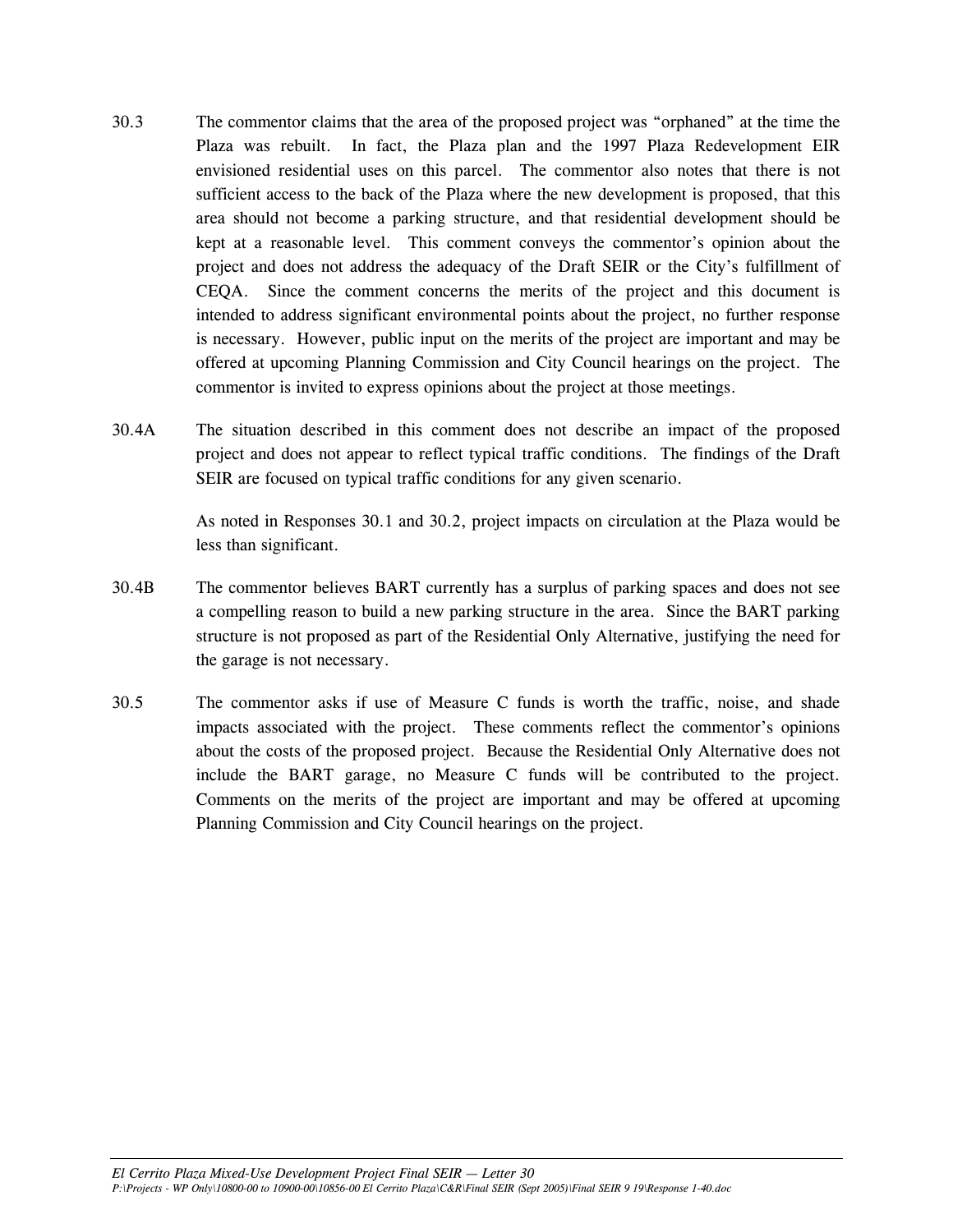## **31. Mani Feniger**

- 31.1 The commentor opposes the proposed project. This comment conveys the commentor's opinion about the project and does not address the adequacy of the Draft SEIR or the City's fulfillment of CEQA. Since the comment concerns the merits of the project and this document is intended to address significant environmental points about the project, no further response is necessary. However, comments on the merits of the project are important and may be offered at upcoming Planning Commission and City Council hearings on the project. The commentor is invited to express opinions about the project at those meetings.
- 31.2 The commentor states that increased noise levels attributable to the project are not addressed in the Draft SEIR. Physiological and psychological effects of noise are taken into consideration in determining acceptable land uses for different ambient noise environments. The Draft SEIR explains how the proposed project would increase background noise levels in Impact NO-1 (construction noise), Impact NO-5 (reflected noise into the residential area and Albany Middle School facilities), and Impact NO-6 (trafficrelated noise). Please also refer to Master Response 3 in Section 4 of this document for additional commentary on noise considerations.
- 31.3 The commentor describes how noise impacts from BART are greater than levels measured in 1997 and are a greater annoyance. These comments concern noise from BART operations and not the proposed project. The Residential Only Alternative, the current proposed project, is not expected to affect train operations. Potential BART-related impacts involve the exposure of future occupants to BART service and the reflection of BART pass-by noise toward the residents to the east of the BART tracks. Both of these issues are addressed in the Draft SEIR (see Impact NO-2 and Impact NO-5, respectively) and found to be potentially significant, requiring mitigation measures to reduce the noise levels to less than significant.
- 31.4 Please refer to Master Response 3 in Section 4 of this document regarding noise concerns.
- 31.5 Please refer to Master Response 3 in Section 4 of this document regarding noise concerns.
- 31.6 The commentor notes that the proposed project would be inconsistent with Policy CD3.9. The Residential Only Alternative would not include the BART parking garage and, thus, would not place a large parking lot adjacent to Ohlone Greenway. Furthermore, the Residential Only Alternative would have several entry points into its interior from the Emergency Vehicle Access road adjacent to the Ohlone Greenway as well as two pedestrian bridges connecting components of the residential development. This means of internal circulation, combined with the design that calls for more windows facing the path, suggests that there would be greater informal surveillance of the path than currently exists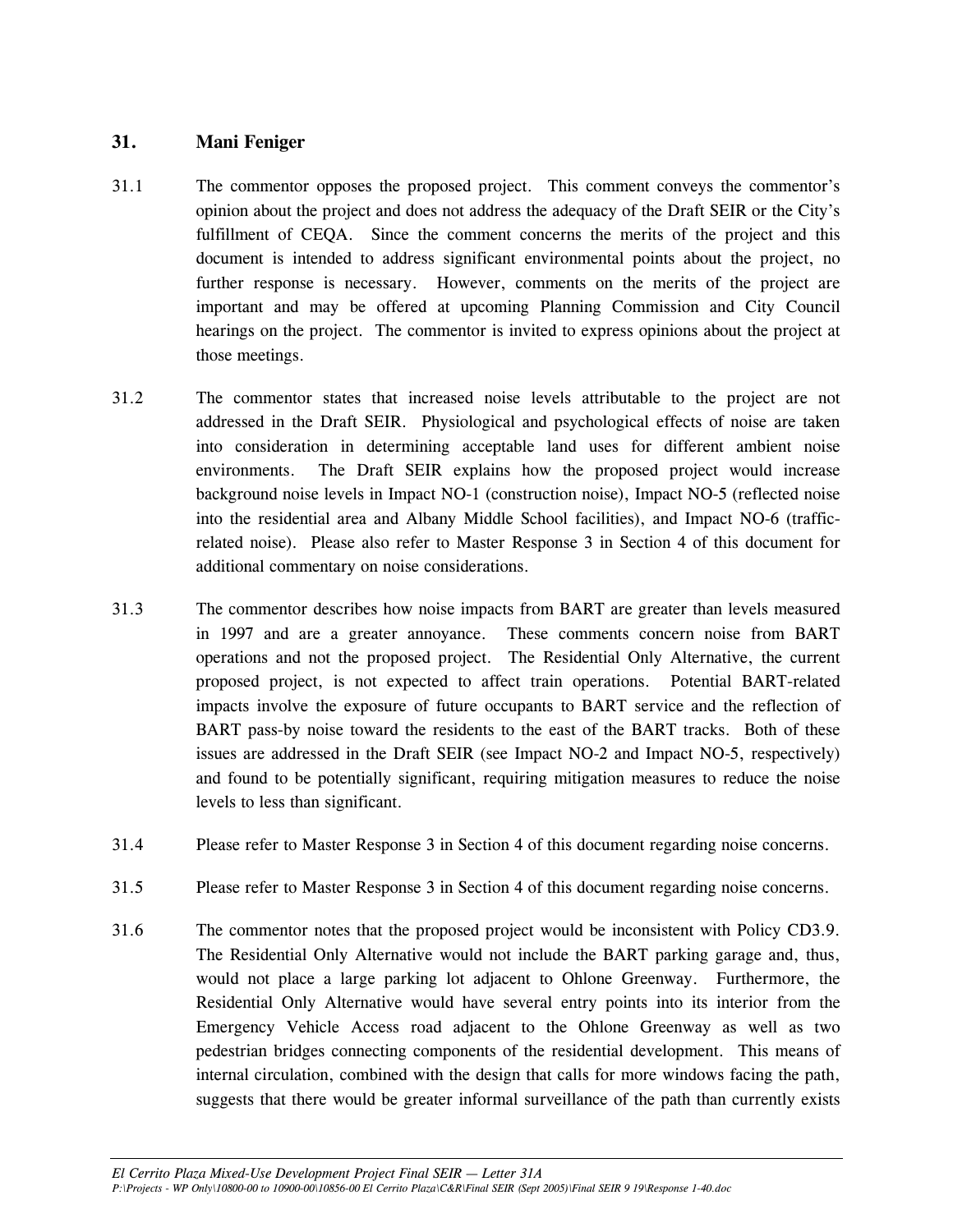and that these "additional eyes" looking onto the path would reduce the likelihood of criminal activities.

- 31.7 The commentor notes that Mitigation Measure NO-2.1 would further isolate the Greenway from witnesses. This mitigation measure calls for the windows to be insulated so that interior noise levels within the residential units are acceptable. The design of the windows to achieve noise attenuation does not diminish their transparency, so that the crime deterrence benefit of facing the path should not be any less.
- 31.8 The project would not generate a substantial amount of traffic compared to background traffic. The project as currently proposed would generate a maximum of 78 trips spread over a peak hour using a variety of routes. This period may not coincide with peaks in other uses in the area, but it is the maximum amount of hourly traffic that would be generated by the project. This trip generation is conservative because it is assumed that none of the project-related trips would use BART or other transit. Still, this traffic represents just over one additional vehicle per minute. During other periods, the amount of project-generated traffic would be even less than one vehicle per minute.

 The volumes of traffic generated by the currently proposed project do not represent a significant impact to pedestrians. The highest concentration of project traffic would occur at the intersections of Evelyn/Brighton and Talbot/Brighton. Even with the project, the traffic levels at these intersections would still remain less than currently exists at Cornell/Brighton, where pedestrian safety has not been a particular concern. Students walking along Brighton Avenue would therefore experience less conflicting vehicular movement at the locations where project traffic would be generated than they do at an existing location where no hazards have been reported. This is an indication that potential negative impacts to pedestrians would not result from the range of traffic volumes on these three street segments.

 While it is recognized that an increase in traffic could present pedestrians with new conflicts resulting in a significant impact, a peak increase of one or two vehicles per minute would not increase pedestrian safety impacts to a significant level.

 Refer to Master Response 2 in Section 4 of this document for additional commentary on traffic considerations.

31.9 The proposed project would generate negligible traffic throughout the Plaza, including the area behind the Albertson's, since little commuter traffic from the residential portion of the project is expected to use this route. In any case, project impacts on parking lot circulation would be less than significant. Refer to Master Response 2 in Section 4 of this document for additional information on circulation within the Plaza.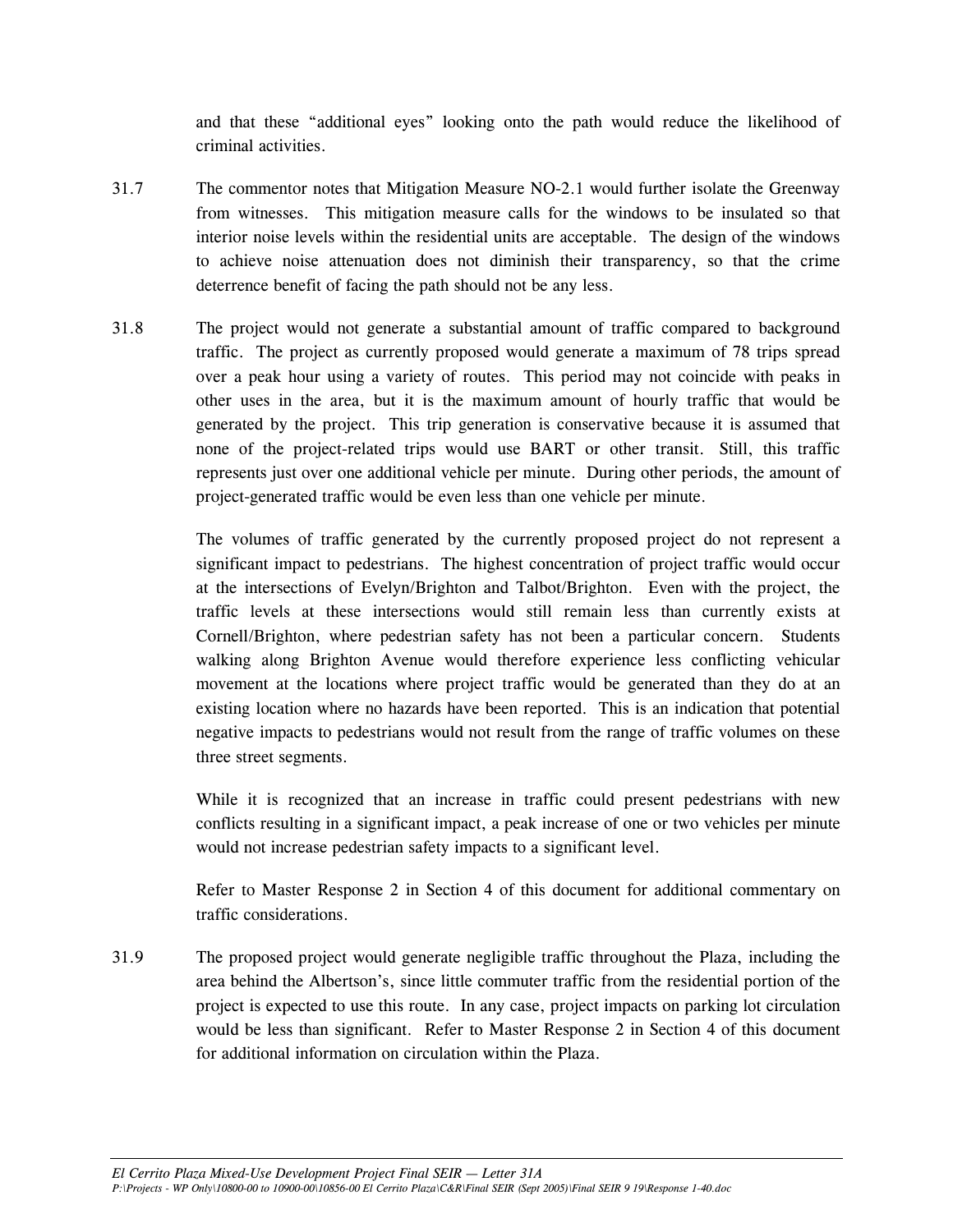- 31.10 Please note that the BART parking structure is not proposed as part of the Residential Only Alternative. Therefore, responses to comments about the inappropriateness of using Measure C funds for the BART garage are no longer relevant.
- 31.11 The commentor opposes the proposed garage location because it is too far away from the BART station and would increase pollution from cars. Since a parking garage is not proposed with the Residential Only Alternative, the current proposed project, justification for the garage or the use of Measure C funds is no longer necessary.
- 31.12 The commentor opposes the wasteful expenditure of public funds for a project that will not relieve traffic congestion. Since a parking garage is not proposed with the Residential Only Alternative, the current proposed project, justification for the garage or the use of Measure C funds is no longer necessary.
- 31.13 The commentor suggests a "condo only" alternative to the proposed project. The project applicant has revised his proposed project to eliminate the BART parking garage and child care facility. Accordingly, the new proposed project consists solely of residential uses as suggested by the commentor. An analysis of this new proposed project, including the potential visual, noise, and air impacts, is presented in Section 2.2 of this document.
- 31A.1 The distance of 67 feet is misstated on page 3.5-10 of the Draft SEIR and has been corrected, as shown below. The distance should have read 43 feet. There were two measurements made to determine the L<sub>dn</sub> at the façade of the building. These are discussed on page 3.5-5. Location 1 was a long-term monitoring location and Location 1A was a short-term monitoring location. By measuring long-term noise at Location 1 and shortterm (individual passby) noise at both locations it was possible to estimate the long-term (Ldn) noise level at the façade of the building. It should be noted that the distance from the eastern façade to the centerline of the southbound BART track varies by a few feet along its length. This will have only a small effect on the noise levels at this close distance to the tracks. The Draft SEIR on page 3.5-5 does estimate noise levels at the  $3<sup>rd</sup>$  and  $4<sup>th</sup>$  stories, as the commentor mentions in the first sentence of this comment. The  $L_{dn}$  at the  $3<sup>rd</sup>$  and  $4<sup>th</sup>$ stories is estimated to be 84. The City of El Cerrito Building Department as part of its review will ensure compliance with Title 24 requirement for L<sub>dn</sub> 45 for interior living spaces for the Residential Only Alternative.

The following text in paragraph 3 on page 3.5-10 has been modified, as follows:

 At 67 43 feet from the centerline of the southbound BART track, the train passby noise levels ranged from 92 to 98 dBA and the L<sub>dn</sub> was 82 dBA.

- 31A.2 Please refer to Response 31A.1, above.
- 31A.3 It would be reasonable to expect that the goal for either Mitigation Measure NO-5.1 or NO-5.2 should be the same. It is also reasonable to expect that the developer/owner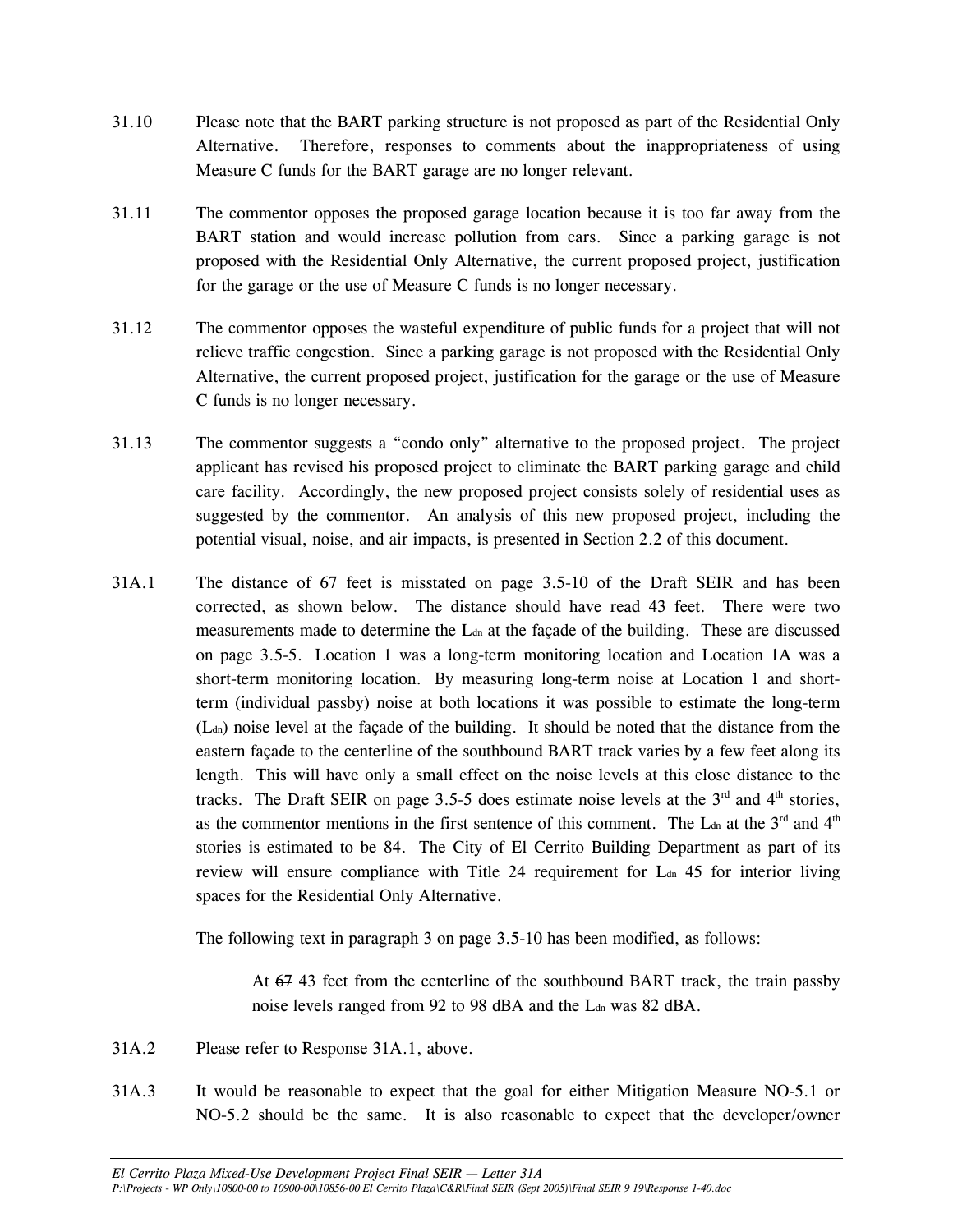produce an acoustical analysis, performed by a qualified acoustician, that demonstrates the noise mitigation measure to be implemented or a combination of the two meet a goal of controlling the increase in L<sub>dn</sub> on the east side of the BART tracks to 1 dB or less due to sound reflection from the eastern building facade. Therefore the Mitigation Measure NO-5.2 has been modified as follows:

- NO-5.2 *Use Sound Absorptive Treatment for Walls Facing BART Tracks.* If Mitigation Measure NO-5.1 above is infeasible, the project sponsors shall apply appropriate sound absorptive treatment to those walls close to and facing the BART tracks. An absorption treatment shall be selected that minimizes reflection of BART train noise. Since absorption is more effective at reducing noise levels, a reasonable design goal is to limit increases to no more than 2 1 dBA for residences within 500 feet of the eastern property line of the project site. Data on the adequacy of the absorptive treatment shall be submitted by the project sponsor prior to review by the Design Review Board and issuance of a building permit.
- 31A.4 The comment refers to Mitigation Measure NO-7.1. The parking garage is not proposed as part of the Residential Only Alternative; therefore, discussion of the adequacy of Mitigation Measure NO-7.1 is no longer relevant.
- 31A.5 The commentor suggests community groups obtain a copy of the project's Mitigation Monitoring and Reporting Plan (MMRP) to make follow-up inquiries to the City regarding mitigations enforcement. The MMRP is required at the time of project approval and is typically made a condition of project approval. Copies of the MMRP may be requested from the City.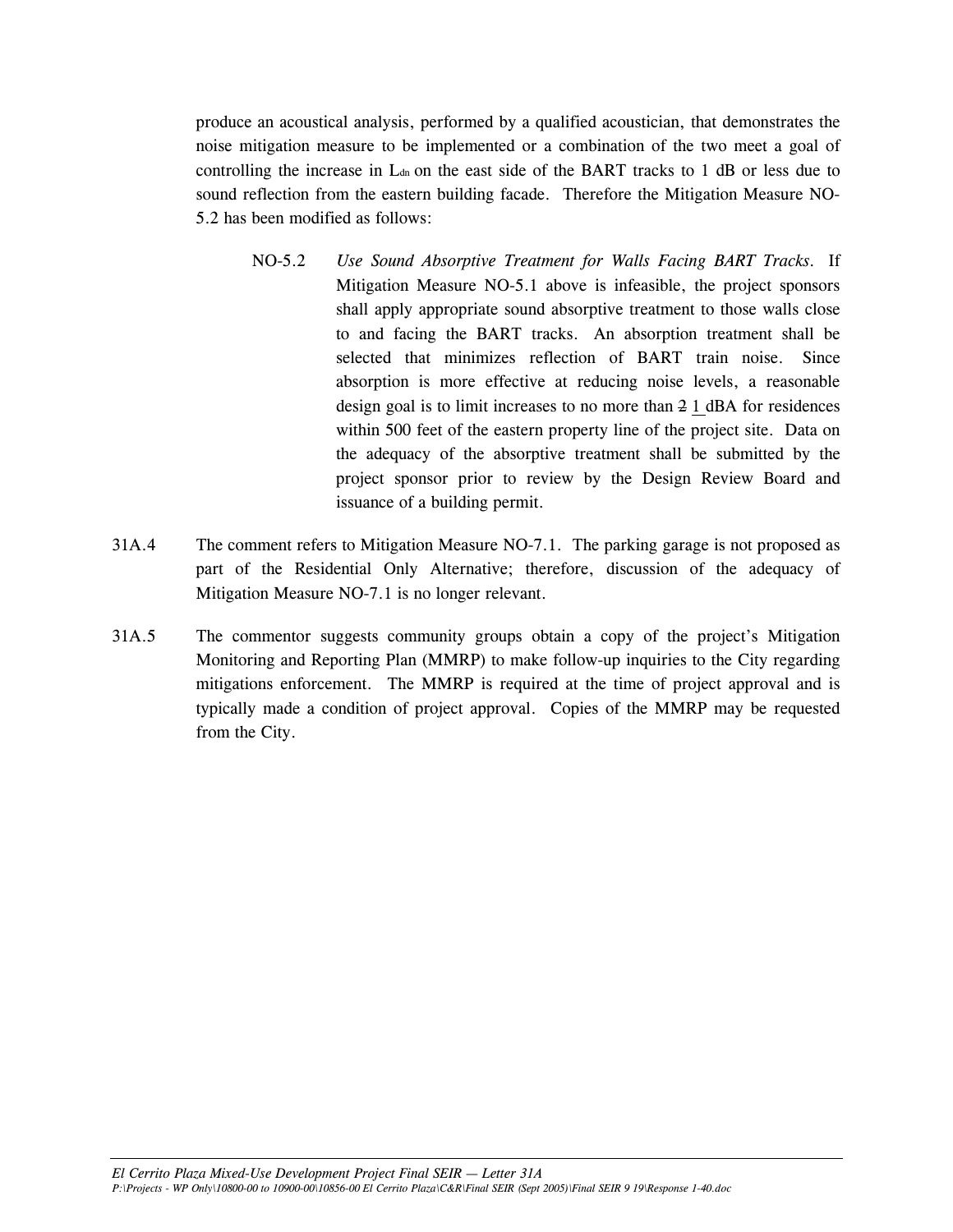# **32. Laura Soble and Eric Hansen**

- 32.1 The commentors support transit-oriented development in general, but oppose the BART parking garage placed so far from the station especially when there appears to be no real need. Since a parking garage is not proposed with the new proposed project, the Residential Only Alternative, justification for the garage is no longer necessary.
- 32.2 The project would not generate a substantial amount of traffic compared to background traffic. The project as currently proposed would generate a maximum of 78 trips spread over a peak hour using a variety of routes. This period may not coincide with peaks in other uses in the area, but it is the maximum amount of hourly traffic that would be generated by the project. This trip generation is conservative because it is assumed that none of the project-related trips would use BART or other transit. Still, this traffic represents just over one additional vehicle per minute. During other periods, the amount of project-generated traffic would be even less than one vehicle per minute.

 The volumes of traffic generated by the currently proposed project do not represent a significant impact to pedestrians. The highest concentration of project traffic would occur at the intersections of Evelyn/Brighton and Talbot/Brighton. Even with the project, the traffic levels at these intersections would still remain less than currently exists at Cornell/Brighton, where pedestrian safety has not been a particular concern. Students walking along Brighton Avenue would therefore experience less conflicting vehicular movement at the locations where project traffic would be generated than they do at an existing location where no hazards have been reported. This is an indication that potential negative impacts to pedestrians would not result from the range of traffic volumes on these three street segments.

 While it is recognized that an increase in traffic could present pedestrians with new conflicts resulting in a significant impact, a peak increase of one or two vehicles per minute would not increase pedestrian safety impacts to a significant level.

 Refer to Master Response 2 in Section 4 of this document for additional commentary on traffic considerations.

- 32.3 The commentors are concerned about BART noise in general and about noise impacts to Albany Middle School and Cougar Field users. Please refer to Master Response 3 in Section 4 of this document regarding noise concerns.
- 32.4 The commentors express concern that Albany residents have been inconvenienced while the Plaza was being constructed and that the City of El Cerrito should seek to work more collaboratively with the City of Albany. This comment concerns a process for inviting greater consideration and possibly participation by the City of Albany on a project that affects both cities. Since this issue does not concern the adequacy of the analysis in the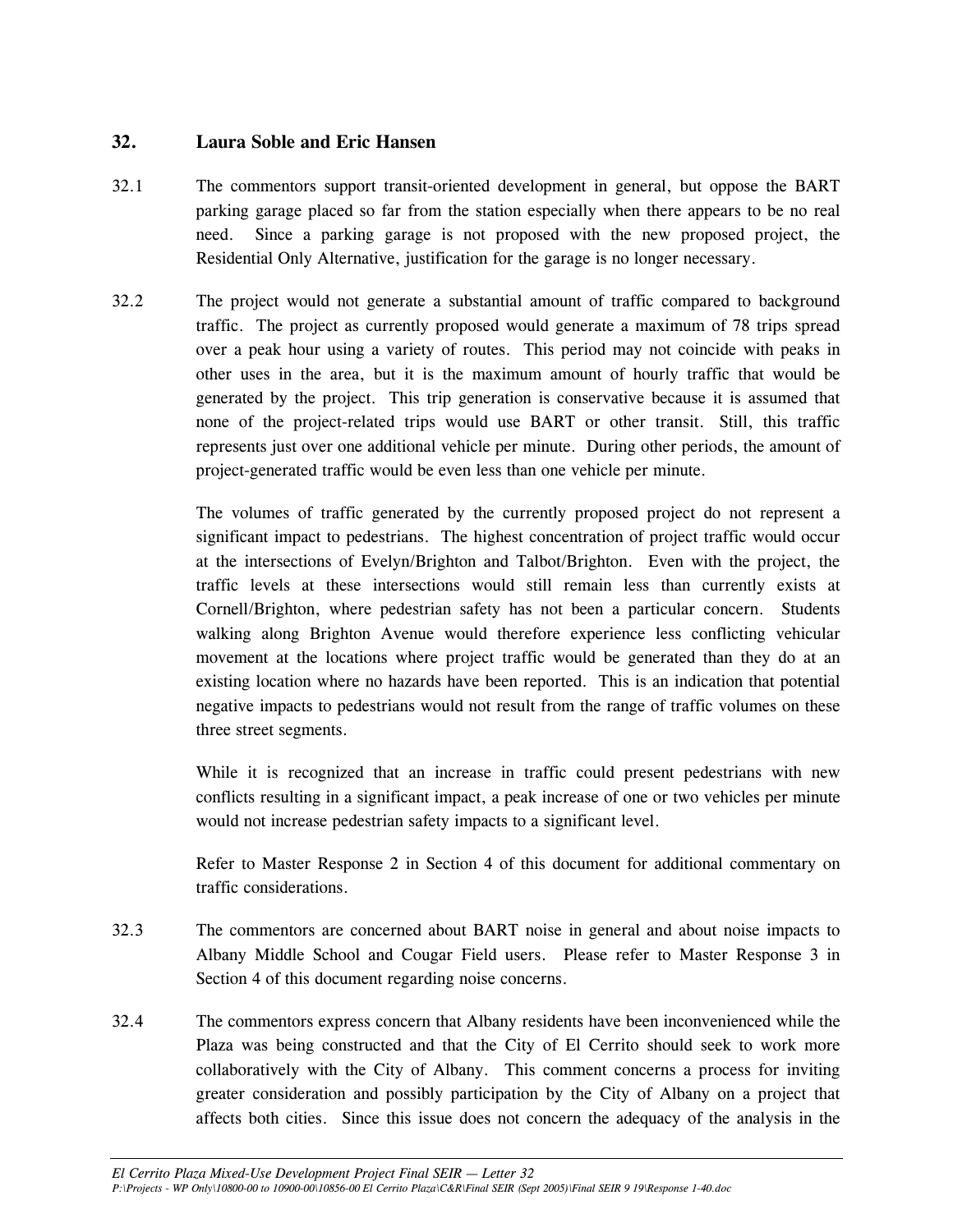Draft SEIR nor the City's compliance with the CEQA process, no further response is warranted.

- 32.5 The commentors are concerned with aesthetics and view issues associated with the proposed project, particularly views of Mt. Tamalpais. The view of Mt. Tamalpais is not described as "insignificant" in the Draft SEIR. The Draft SEIR on page 3.3-11 states that Mt. Tamalpais as viewed from Cougar Field is "vaguely visible and comprises a minor visual element from this vantage point." The Draft SEIR on page 3.3-22 also acknowledges that views of Mt. Tamalpais would be removed. In addition, development of the Residential Only Alternative would result in lower building heights, allowing greater sky views. For additional details on views and visual impacts, please see the visual quality analysis of the Residential Only Alternative in Section 2.2 of this document.
- 32.6 The commentors question the need for the proposed parking garage and state that it would negatively impact citizen's quality of life. Since a parking garage is not proposed with the new proposed project, the Residential Only Alternative, justification for the garage is no longer necessary.
- 32.7 The commentors question the use of Measure C funds by a private developer to profit and ask why BART parking is not placed on an existing BART lot. Since a parking garage is not proposed with the Residential Only Alternative, use of Measure C funds and justification of their use for the project are no longer relevant to the proposed project.
- 32.8 Since a parking garage is not proposed as part of the Residential Only Alternative, siting alternatives for the garage are not relevant to the proposed project.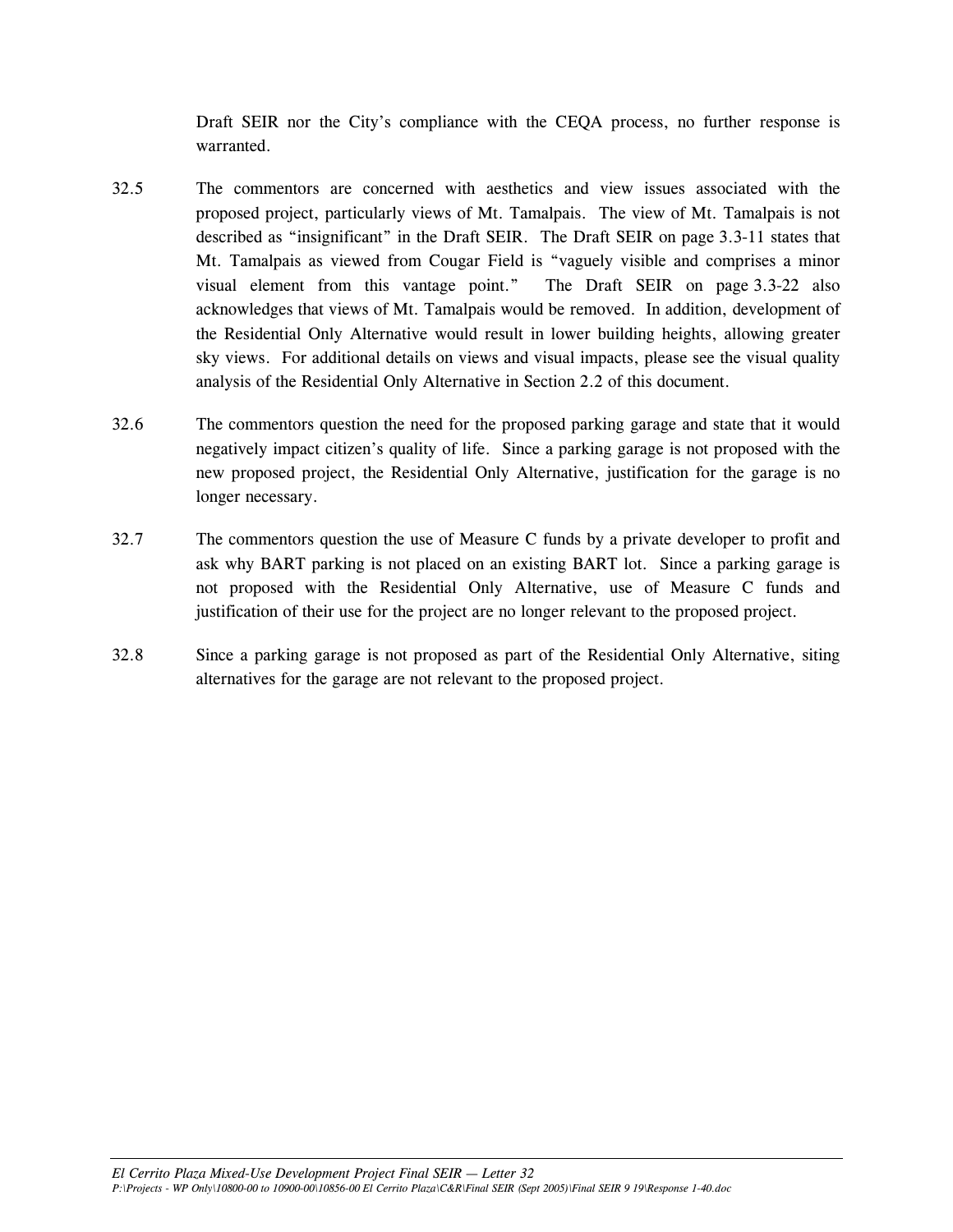## **33. Doug and Pat Donaldson**

- 33.1 The commentors believe the Draft SEIR is inadequate and request recirculation of the Draft SEIR with an accurate project description. Please refer to Master Response 1 discussing the present status of the proposed project and the CEQA process in Section 4 of this document.
- 33.2 The commentors ask for clarification on Measure C and its relation to the project description. Since a parking garage is not proposed with the Residential Only Alternative, use of Measure C funds is no longer relevant to the proposed project.
- 33.3 Please note that the BART parking structure is not being proposed as part of the Residential Only Alternative. Therefore, responses to comments about the need for additional parking space in the garage are no longer necessary.
- 33.4 The commentors ask for expansion of Table 2-1 to include child care and residential parking components of the proposed project. The proposed project description has since been altered; therefore, Table 2-1 is no longer representative of the new proposed project.
- 33.5 The commentors note that a child care facility is a City objective, though the developer's new plan does not include it. Please refer to Master Response 1 in Section 4 of this document for further information on the present status of the proposed project.
- 33.6 The commentors request discussion of parking fees at the proposed BART parking garage. Since a parking garage is not proposed with the Residential Only Alternative, parking fees are no longer relevant to the proposed project.
- 33.7 The commentors question the rationale for allocating public money to subsidize the residential and child care employee parking demand at the proposed project site. Since a BART parking garage is not proposed with the Residential Only Alternative and thus Measure C funding is no longer relevant, justification for using public monies in the proposed project is no longer necessary.
- 33.8 The commentors correctly note that the El Cerrito Plaza Shopping Center houses 344,000 square feet of retail/commercial space rather than the 227,000 square feet identified in the Draft SEIR. Therefore, the following change is made to the second full sentence on page 3.1-2 of the Draft SEIR:

As a result of the 1999 Revitalization Project, the El Cerrito Plaza Shopping Center currently contains nine one- to two-story buildings, which house  $227,000$  square feet (5.21 acres) 344,000 square feet (7.9 acres) of retail/commercial space and surface parking lots.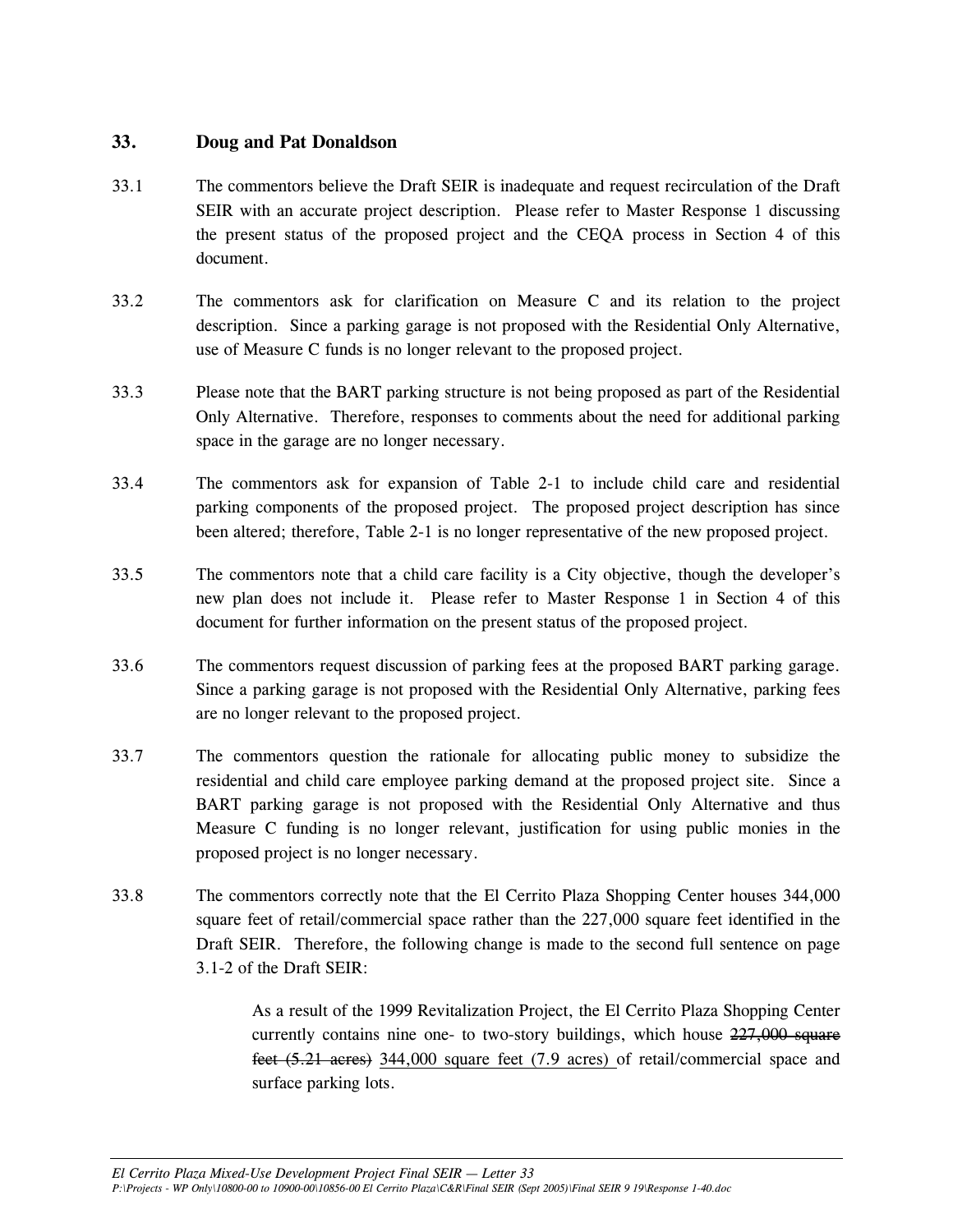- 33.9 The commentors request that a discussion of land use impacts associated with closing Albany streets adjacent to the project site be discussed. Closure of Albany streets south of the Plaza is not part of the proposed project and therefore not an effect of the project. To the extent that the City of Albany elects to close its streets, the environmental effects of such action should be evaluated by the City of Albany. It is noted that the transportation impacts related to the closure of Albany streets are presented in the Draft SEIR for informational purposes based on a request from the City of Albany. As stated on page 3.4- 10 of the Draft SEIR, any action taken by the City of Albany would be considered a separate project. As with the proposed project, the Residential Only Alternative would not in and of itself result in the closure of Albany streets.
- 33.10 The commentors ask if the FAR of 1.1 includes the 97 parking spaces and why the FAR calculation excludes the BART parking garage. The Residential Only Alternative would result in residential land uses only. The measure of intensity for a residential development in El Cerrito is dwelling units per acre. Thus, discussion of FAR is no longer relevant. For a discussion of the Residential Only Alternative's density, please refer to Section 2.1 of this document.
- 33.11 The commentors request that the Draft SEIR explain the benefits of processing the proposed project under the Incentives Program. As discussed in the Draft SEIR page 3.1-8, a project processed under the Incentives Program must include desirable features, such as exceptional design, creative design of off-street parking, enhancements to public amenities, environmental benefits such as creek restoration, and similar benefits to the community. Section 19.32.200 of the El Cerrito Zoning Ordinance lists 17 desirable features that would qualify a project to be processed through the Incentives Program. It is important to note that an application for the Incentives Program need not include all of the desirable features listed in Section 19.32.200 and that the Planning Commission may approve an Incentives Program permit if a project incorporates some of the desired features.

 The Residential Only Alternative would provide several desirable features listed in Section 19.32.200. Specifically, this alternative would provide an environmental benefit by daylighting Cerrito Creek and a recreational benefit by providing a multi-use path that connects to Ohlone Greenway along the restored creek. Furthermore, the Residential Only Alternative would locate housing close to shopping and transportation centers and, as such, would reduce reliance on automobile usage. During project approval, the Planning Commission will make a determination as to whether the above-described desirable features warrant the exceptions to development standards sought by the project sponsor.

33.12 The commentors ask if the child care center is part of the project, if it would be subsidized, and if the City could require it to go through the Conditional Use Permit process. The 70 child child care facility has been removed entirely from the new site plan.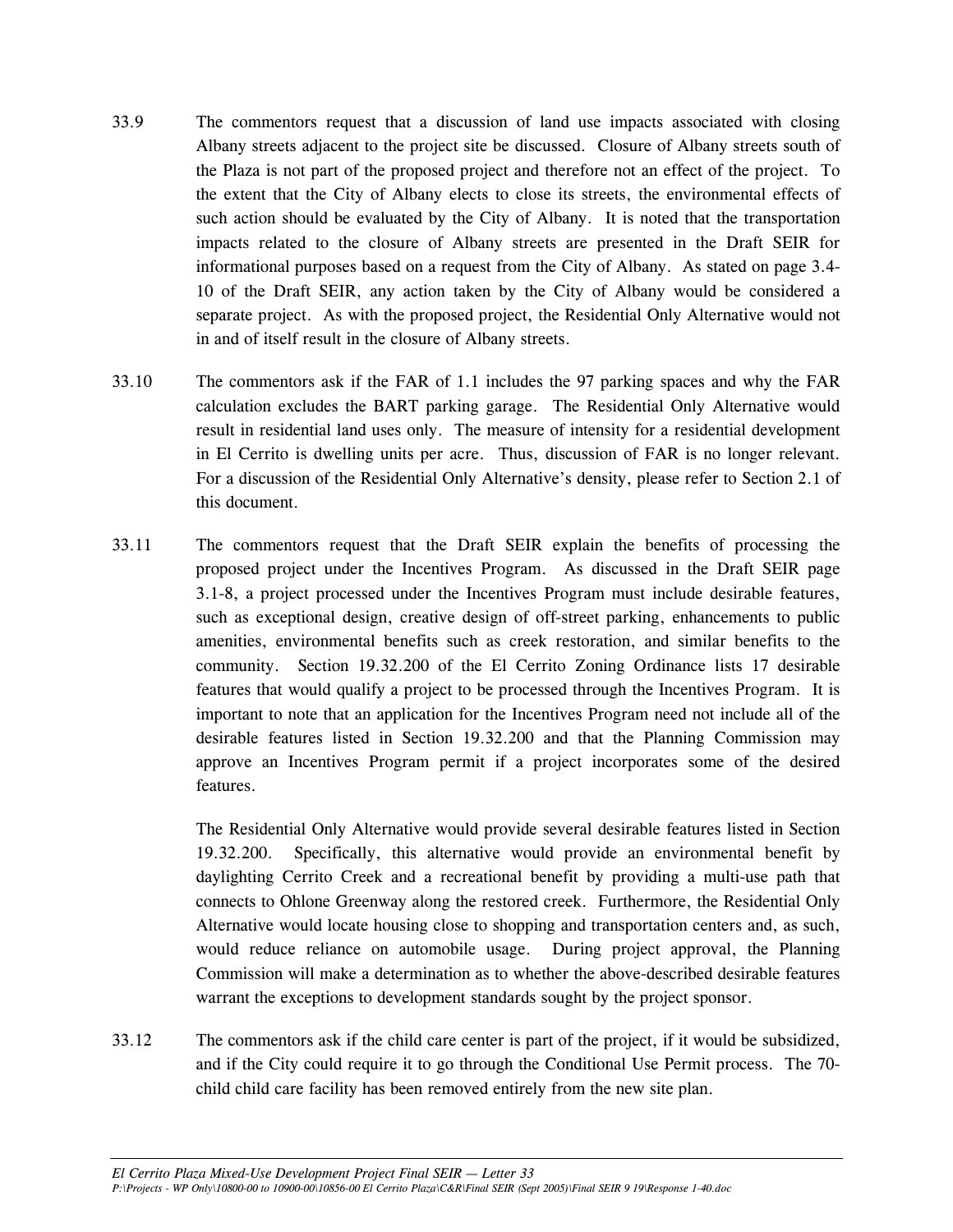- 33.13 The commentors request that the Draft SEIR disclose the benefits that would accrue from the proposed project under the Incentives Program. The commentor is referred to Response 33.11, which discusses the features of the Residential Only Alternative that may qualify it for the Incentives Program.
- 33.14 The commentors state that Mitigation Measure LU-2.2 should be an alternative because it represents a new project design and, as such, should undergo a new environmental review. The density of the Residential Only Alternative would be within the maximum allowable density under the Incentives Program. Therefore, Mitigation Measure LU-2.2 would no longer be required, effectively eliminating a project with 77 dwelling units. The Residential Only Alternative was analyzed in the Draft SEIR and is further discussed in Section 2 of this document.
- 33.15 The commentors request BART's development plans be discussed in the cumulative analysis. BART's plans for development are not finalized or available to the general public and would therefore be speculative.
- 33.16 The commentors are concerned with the detail provided in the photosimulations. The photosimulations are meant to represent the scale and massing of the proposed development to allow the reader to understand the visual impacts, such as altered views or compatibility with surrounding development that would result. The simulations are not meant to be a detailed proposal of complete design plans. The above notwithstanding, the project architects have prepared more detailed photosimulations of the Residential Only Alternative, and they can be found as Figures 2-5b and 2-9b in Section 2.2 of this document.
- 33.17 The commentors believe that the proposed project would not be compatible in scale with the development along Evelyn Avenue. Development of the Residential Only Alternative would result in lower building heights than the proposed project, about 5 to 10 feet taller than the closest apartments on Evelyn Avenue. Although the proposed residential structures would demonstrably alter views from Evelyn Avenue, the resulting change is not considered significantly adverse because (1) the 46- to 59-foot-tall structures would be comparable in scale to existing development along Evelyn Avenue, which is approximately 35 to 40 feet tall near the southern portion of the project site, (2) the structure would include articulation that would reduce the massing of the buildings, (3) proposed design of the structures would reflect a contemporary Italianate character, similar to Italianate architectural styles applied within various urban cores in the San Francisco Bay, (4) the daylighting of the creek would improve foreground views, and (5) the building would be set back approximately 60 feet from the Albany border.
- 33.18 The commentors feel that the analogy to the *Bowman v. City of Berkeley* case is inappropriate; however, this case is not used to provide a direct analogy, but is included to provide an example of an urban infill project that also deals with a neighborhood concern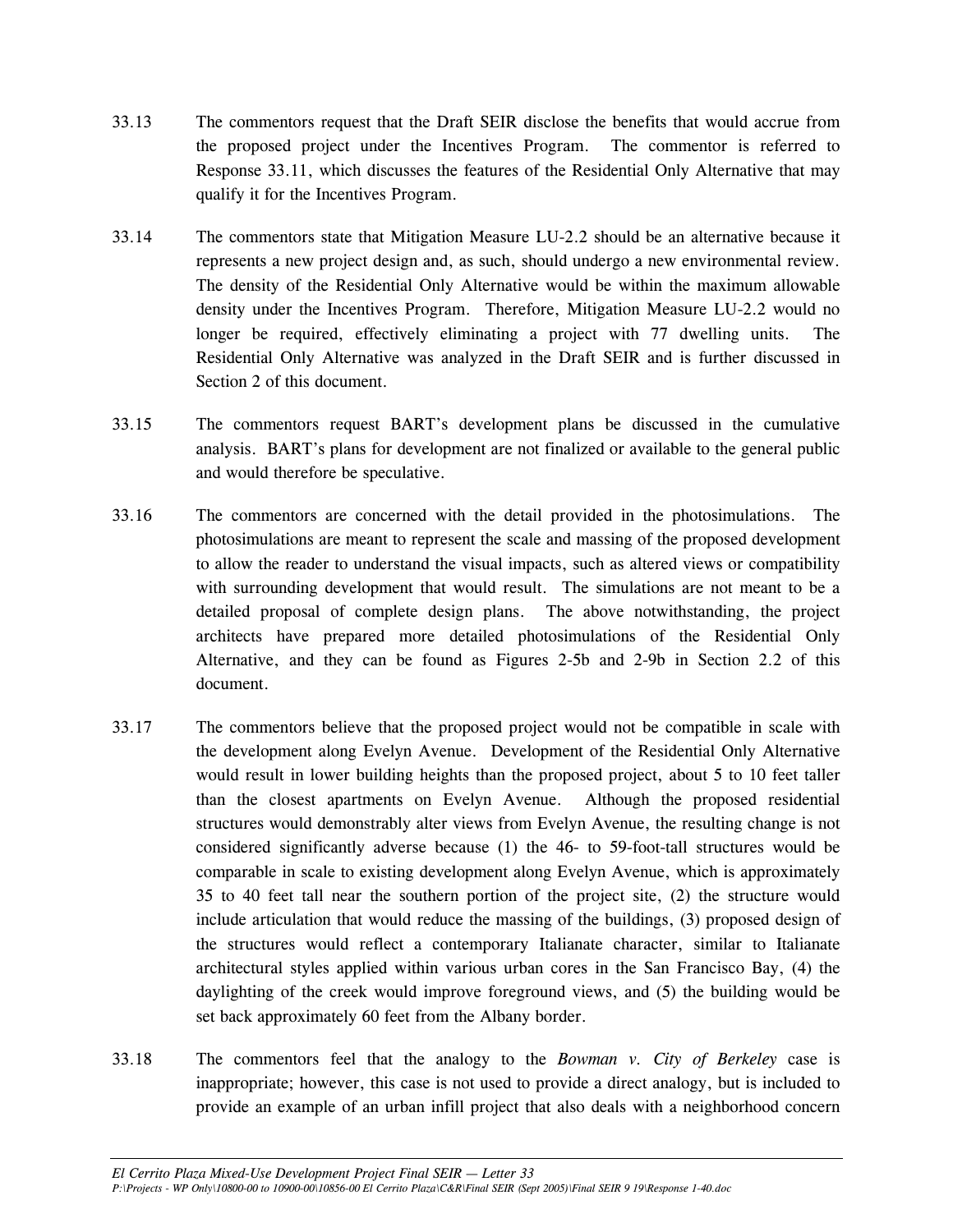for aesthetic impacts. The *Bowman* decision found that "purely aesthetic" impacts generally are not significant for projects in developed areas. The project building in question in the *Bowman* case generated an outcry from neighbors concerned about the scale of the structure. The Court held such differences of opinion regarding aesthetics did not amount to a "fair argument" under CEQA, particularly where the building had undergone an extensive design review process. As stated in the decision, "Where a project must undergo design review under local law that process itself can be found to mitigate purely aesthetic impacts to insignificance, even if some people are dissatisfied with the outcome." The Draft SEIR states on page 3.3-21 that information from the *Bowman* decision in combination with other significant factors led to a conclusion of less-than-significant impacts. The inclusion of the *Bowman* decision is not meant, in and of itself, to explain the reasoning provided in the Draft SEIR. Please see Section 2.2 on the Residential Only Alternative for further discussion of aesthetic impacts, including those from Evelyn Avenue, El Cerrito Plaza, Ohlone Greenway, and Cougar Field.

- 33.19 Please refer to Response 33.3, above.
- 33.20 Please refer to Response 33.3, above.
- 33.21 This segment of Evelyn Avenue is a one-way street, and there are no volumes on the segments identified by the commentors.
- 33.22 Please refer to Response 19.20. Furthermore, despite considerable use of the El Cerrito Plaza parking lot by BART users and others, there is no documented evidence of a persistent parking shortfall in the project area. The Planning Commission will determine whether the proposed residential units would be served by sufficient parking under the Incentives Program.
- 33.23 The Draft SEIR indicates that Mitigation Measure NO-4.1 would reduce the impact to a less-than-significant level by attenuating exterior noise using feasible techniques such as acoustically rated windows, among other methods. There is a clearly defined process by which the developer/owner would demonstrate that the building design meets the requirements of Title 24 of the California Administrative Code, before a building permit would be issued. Therefore, there is no reason to classify the impact as a significant and unavoidable land use impact. Also, refer to Master Response 3 in Section 4 of this document for additional commentary on noise concerns.
- 33.24 The proposed noise mitigation measures are feasible, and windows can reduce the exteriorto-interior noise levels by 37 dBA.
- 33.25 Please refer to Master Response 3 in Section 4 of this document regarding noise concerns.
- 33.26 The commentors request analysis of air quality impacts associated with the closure of said Albany streets. The project impacts on local traffic flows and their consequent air quality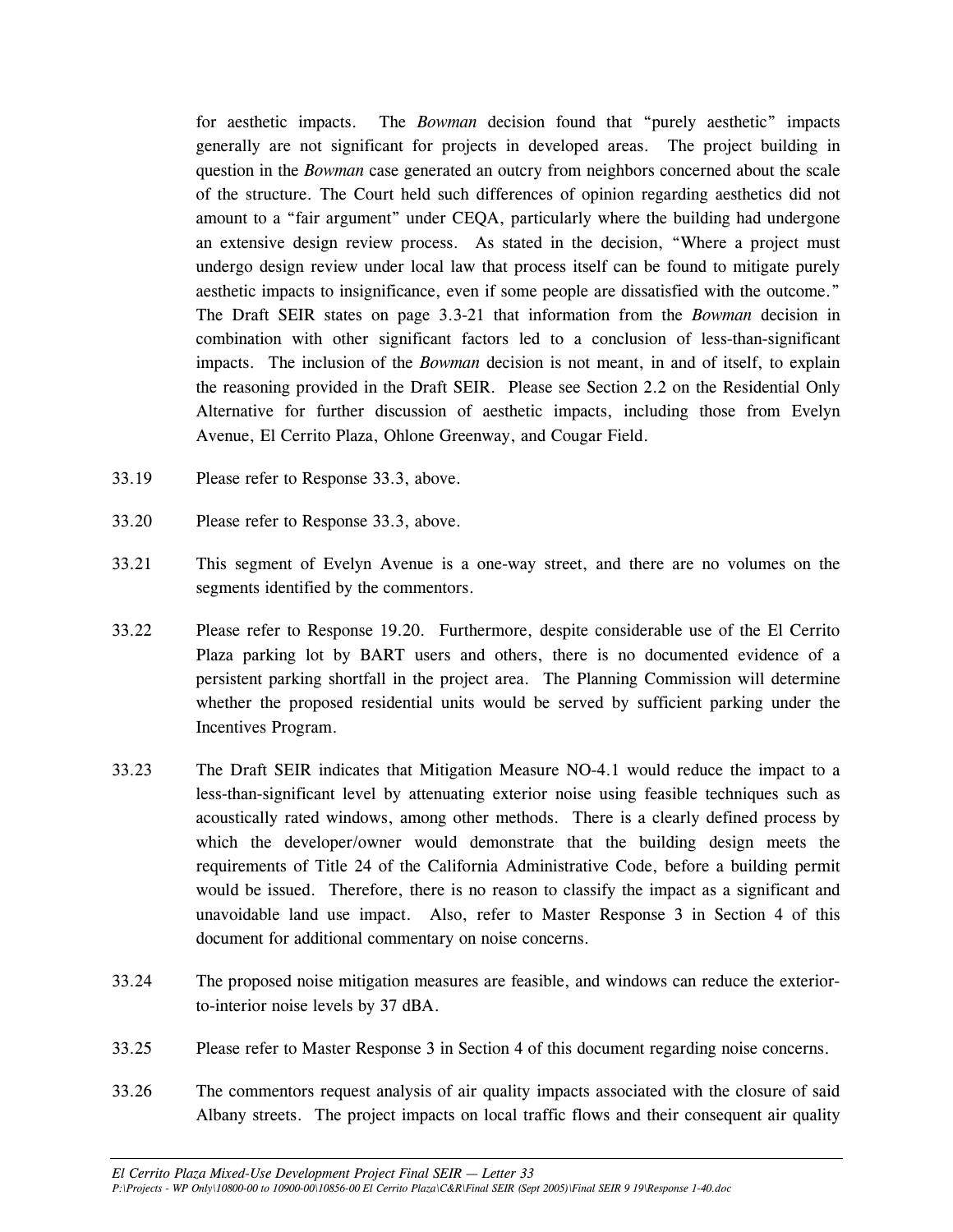impacts were evaluated in the Draft SEIR. These included the effects of street closures and traffic flow alterations. No significant local air quality problems, particularly carbon monoxide standard violations, were found likely to occur, and the project would comply with the Bay Area Air Quality Management District standards. Furthermore, with the Residential Only Alternative, there would be no BART parking structure and consequently any additional traffic congestion associated with it would be avoided. Please refer to Master Response 4 in Section 4 of this document for additional discussion of air quality concerns.

33.27 The commentors request clarification for the contradiction regarding liquefaction between statements in paragraph 1 and paragraph 4 on page 3.9-9. The proposed project site does in fact have high liquefaction potential as explained correctly in paragraph 1. The text in paragraph 4 has been changed to match the statements in paragraph 1, as follows:

> Irrespective of the low liquefaction potential of the surface soils and the nearsurface soil-forming materials…

- 33.28 The commentors assert that the proposed project is not within the Santa Clara Valley Groundwater Basin. In fact, the proposed project is within the East Bay Plain Subbasin of the Santa Clara Valley Groundwater Basin, as stated on page 3.10-5 of the Draft SEIR, which extends south from San Pablo Bay along the east side of San Francisco Bay and south to the City of Fremont. The proposed project is within Groundwater Basin number 2-9.04. Please refer to footnote number 11 for further clarification.
- 33.29 The commentors state that the Final SEIR must revise Section 4 of the Draft SEIR to include a full description and analysis of a 77-unit project. The Residential Only Alternative would be within the maximum allowable density under the Incentives Program. Therefore, Mitigation Measure LU-2.2 would no longer be required, effectively eliminating a project with 77 dwelling units. The Residential Only Alternative was analyzed in the Draft SEIR and is further discussed in Section 2 of this document.
- 33.30 The commentors state that the Draft SEIR is inadequate if it does not present an alternative that conforms to the General Plan's noise standards. Please refer to Master Response 3 in Section 4 of this document regarding noise concerns. The General Plan Noise Element identifies ambient conditions where residential land uses are normally acceptable, conditionally acceptable, or unacceptable. These land use/noise environment compatibility guidelines are recommendations, to be balanced with other community goals and policies and subject to design and mitigation measures that can reduce ambient noise levels. Rarely is strict adherence to the noise guidelines the sole rationale for rejecting a land use proposal. Certainly, the land use/noise environment guidelines offer input into the City's land use decisions, but they are typically not the sole determinant. It will be up to the Planning Commission and City Council to determine whether the Residential Only Alternative proposes suitable land uses for the project site.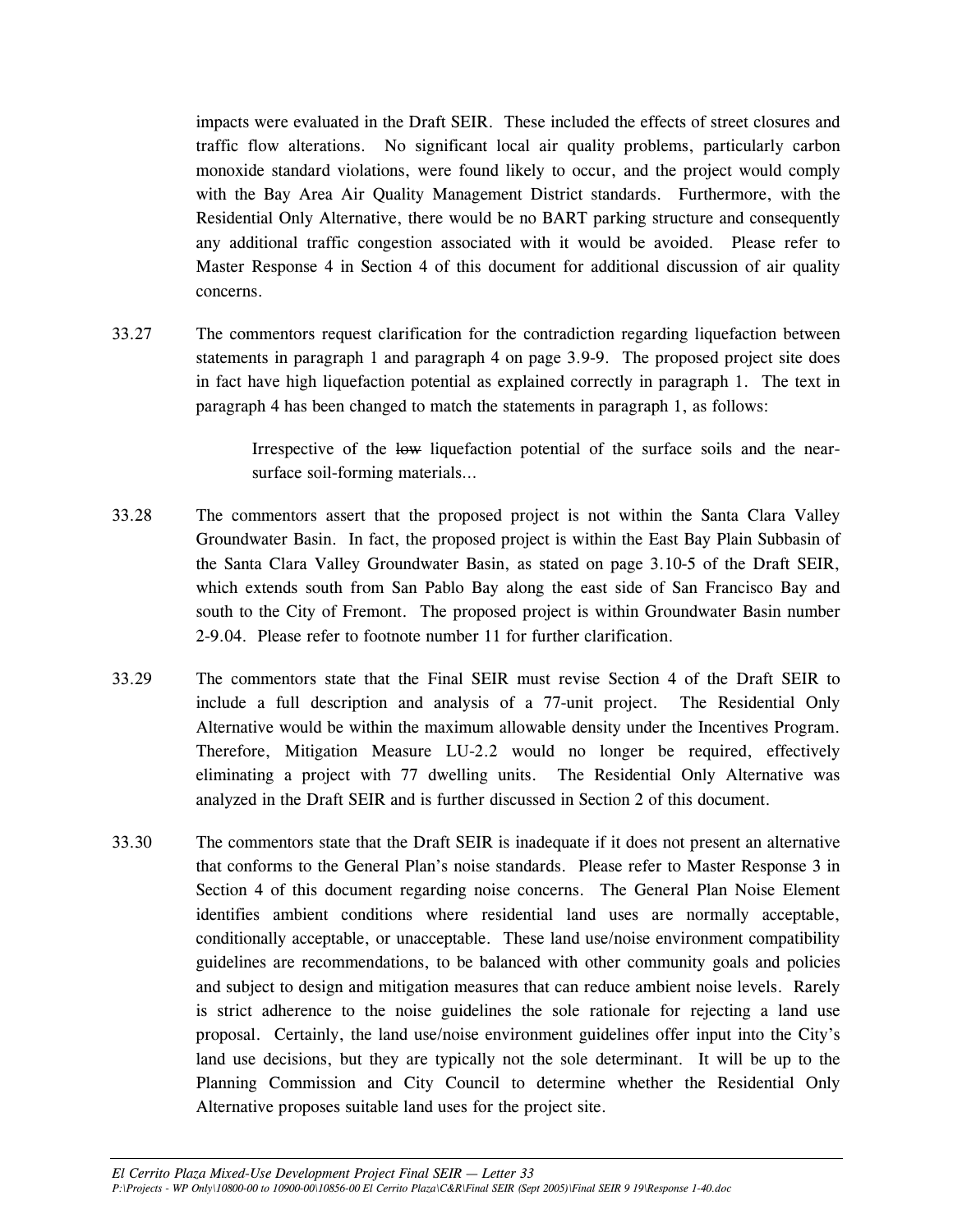# **34. Adrian Nacamuli and Summer Medina**

- 34.1 The commentors are concerned about BART noise. Please refer to Master Response 3 in Section 4 of this document for a discussion of noise concerns, including BART train noise. The Federal Transit Agency (FTA) has criteria ("Transit Noise and Vibration Impact Assessment" or Guidelines) for evaluating new transit system facilities, which are federally funded. Although not directly applicable to the proposed project (a mixed-use development), the FTA Guidelines are worth mentioning. The residences on the east side of Cougar Field (those directly opposite the proposed site for the multi-family residential building) are exposed to  $L_{dn}$  67 to 68, based on the 2004 project measurements. At this existing noise level, a new rail transit project would be considered by FTA Guidelines to cause "severe impact" if the increase exceeds 3.5 dB. This is normally considered to be the threshold of significant impact for the purpose of CEQA assessment. An increase of 1 dBA or less would result in no impact according to the FTA guidelines. In addition, the discrepancy between Mitigation Measure NO-5.1 and NO-5.2 is corrected so that either mitigation measure allows only a 1 dBA increase.
- 34.2 The commentors state that if a noise increase were to occur at their house, the City would need to take measures to bring their house into conformance with Title 24. At the time a building permit is issued, the project sponsor will have had to present a study by an acoustical consultant that the building design would not result in a detectable increase in ambient noise conditions. The recommendations in the acoustical study would avoid potential noise exposure impacts at neighboring properties.
- 34.3 The commentors are concerned about the assessment of visual impacts, particularly impacts to views of Mt. Tamalpais. Please see Response 6.38 and the visual quality analysis of the Residential Only Alternative in Section 2.2 of this document for a discussion of visual impacts including those related to Mt. Tamalpais.
- 34.4 Please note that the BART parking structure is not being proposed as part of the Residential Only Alternative. Therefore, a response to this comment is no longer necessary.
- 34.5 Please refer to Response 34.4, above.
- 34.6 The closure of the streets is not a part of the proposed project or a recommendation of the Draft SEIR. If the City of Albany decides to close the streets between El Cerrito Plaza and Brighton Avenue, it is the responsibility of the City of Albany to provide a detailed environmental analysis of that undertaking.
- 34.7 The Draft SEIR acknowledges worsening traffic congestion at the intersection of Fairmount/Richmond in 2025. Mitigation Measure TR-11.1 requires signalization of the intersection of Richmond Avenue and Fairmont Avenue, which would improve upon existing conditions.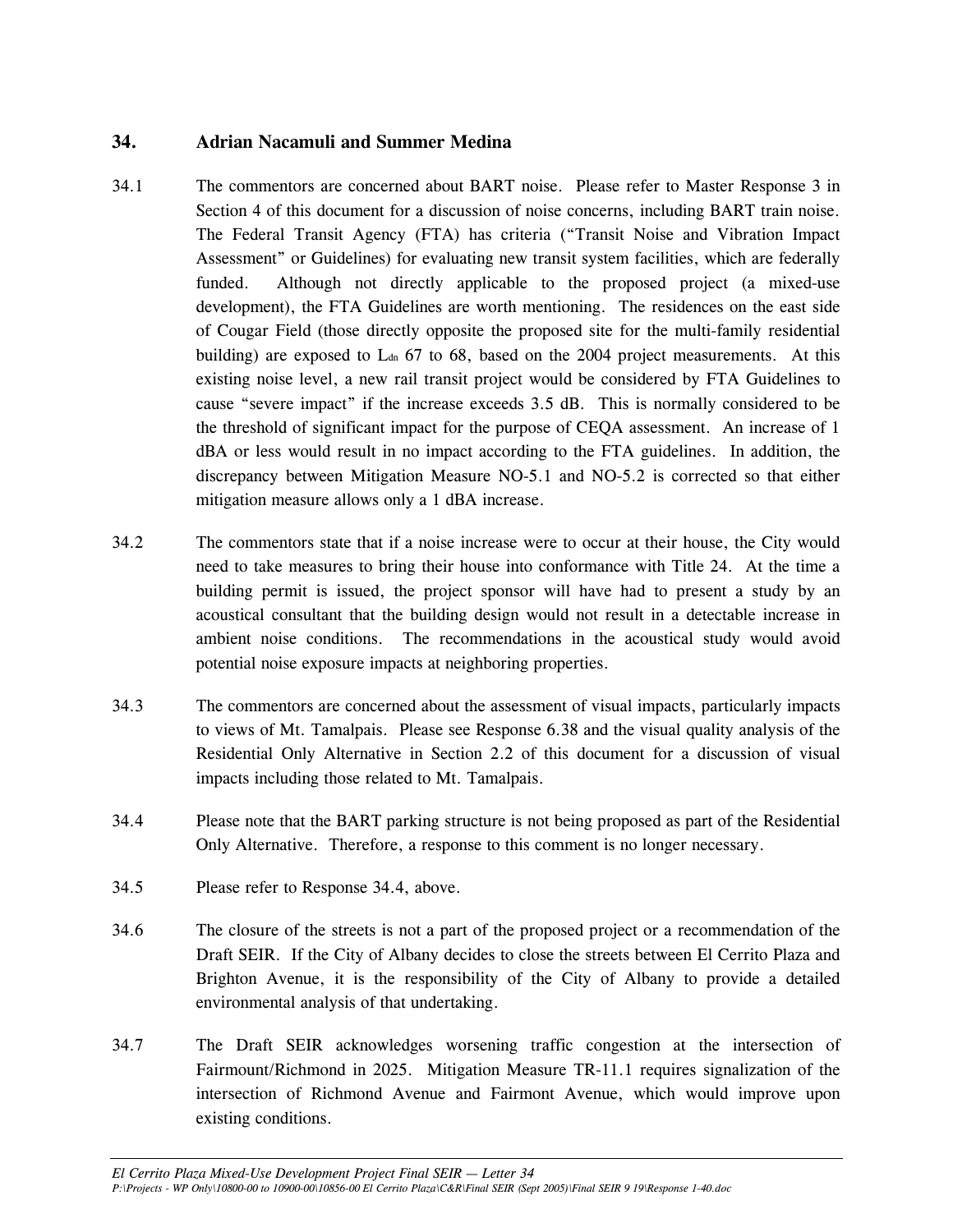34.8 The commentors are concerned about inadequate financial analysis and question the necessity of a parking structure. Issues related to financial analysis are not related to the project's effects on the physical environment, which is the subject of CEQA, as explained on page 1-3 of the Draft SEIR. The economics of the project are, however, important and may be discussed at upcoming Planning Commission and City Council hearings on the project. Furthermore, since the BART parking structure is not being proposed as part of the Residential Only Alternative and Measure C funding is no longer relevant to the proposed project, justifying the need for it is unnecessary.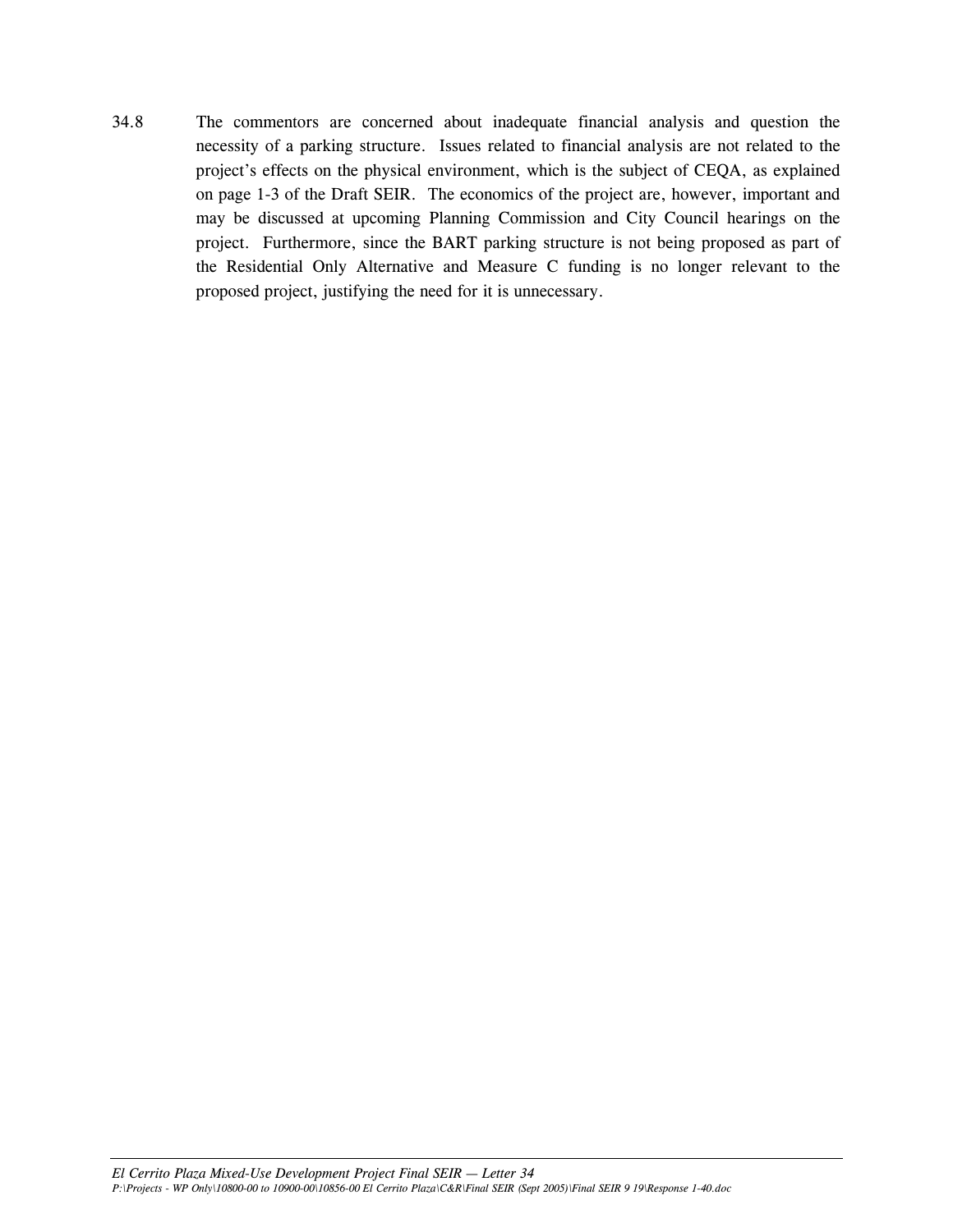# **35. Vivian Jaquette**

- 35.1 The commentor is concerned that the cumulative analysis omits the Cerrito Theater, which could cause traffic impacts. The Cerrito Theater project is located a fair distance away from the proposed project and the affected area of the theater does not overlap with the affected area surrounding the proposed project. The environmental review done for the theater determined that the theater would not cause an increase in traffic that is considered substantial in relation to the existing traffic load and capacity of the street system and would not cause a change in level of service in the affected areas around the theater. Therefore, the traffic impact would be less-than-significant, and no mitigation would be required. The parking study conducted as part of the environmental review for the theater found sufficient parking capacity within a five-minute walk from the theater, resulting in a less-than-significant impact. The study determined that circulation and parking for the theater would not impact any areas within or south of El Cerrito Plaza. Due to the lack of overlap in affected areas of use by both projects, the Cerrito Theater was not included in the cumulative impact analysis.
- 35.2 The commentor requests that the library project at 6420 Fairmount Avenue also be considered in the cumulative analysis. According to El Cerrito staff, the library project is no longer proposed for construction. Thus, its consideration is not necessary.
- 35.3 The commentor states that the proposed project is not consistent with the *General Plan* Policies LU1.3 and LU4.5. The Draft SEIR page 3.1-14 acknowledges that the proposed project would be inconsistent with Policies LU1.3 and LU4.5. The Draft SEIR, however, also states that the potentially significant or significant quality of life issues associated with the proposed project could be reduced to a less-than-significant level after mitigation. It is important to note that the Residential Only Alternative would generally have fewer quality of life impacts than the proposed project (see Draft SEIR, page 4-15, Table 4-2, and Section 2.2 of this document).
- 35.4 The commentor states a child care facility is not an appropriate use for the project site given the adjacent aerial BART tracks and proposed BART parking garage. Since the Residential Only Alternative does not include the child care facility or the BART parking garage, no further response is necessary.
- 35.5 The commentor states that the objectives of Measure C would not be met with the proposed project. Since the BART parking structure is not proposed as part of the Residential Only Alternative and Measure C funding is no longer relevant to the proposed project, justifying meeting the Measure C objectives is unnecessary.
- 35.6 The commentor notes that prior redevelopment of the Plaza was poorly done and adding more traffic would be a bad idea. Most traffic from the proposed residential units would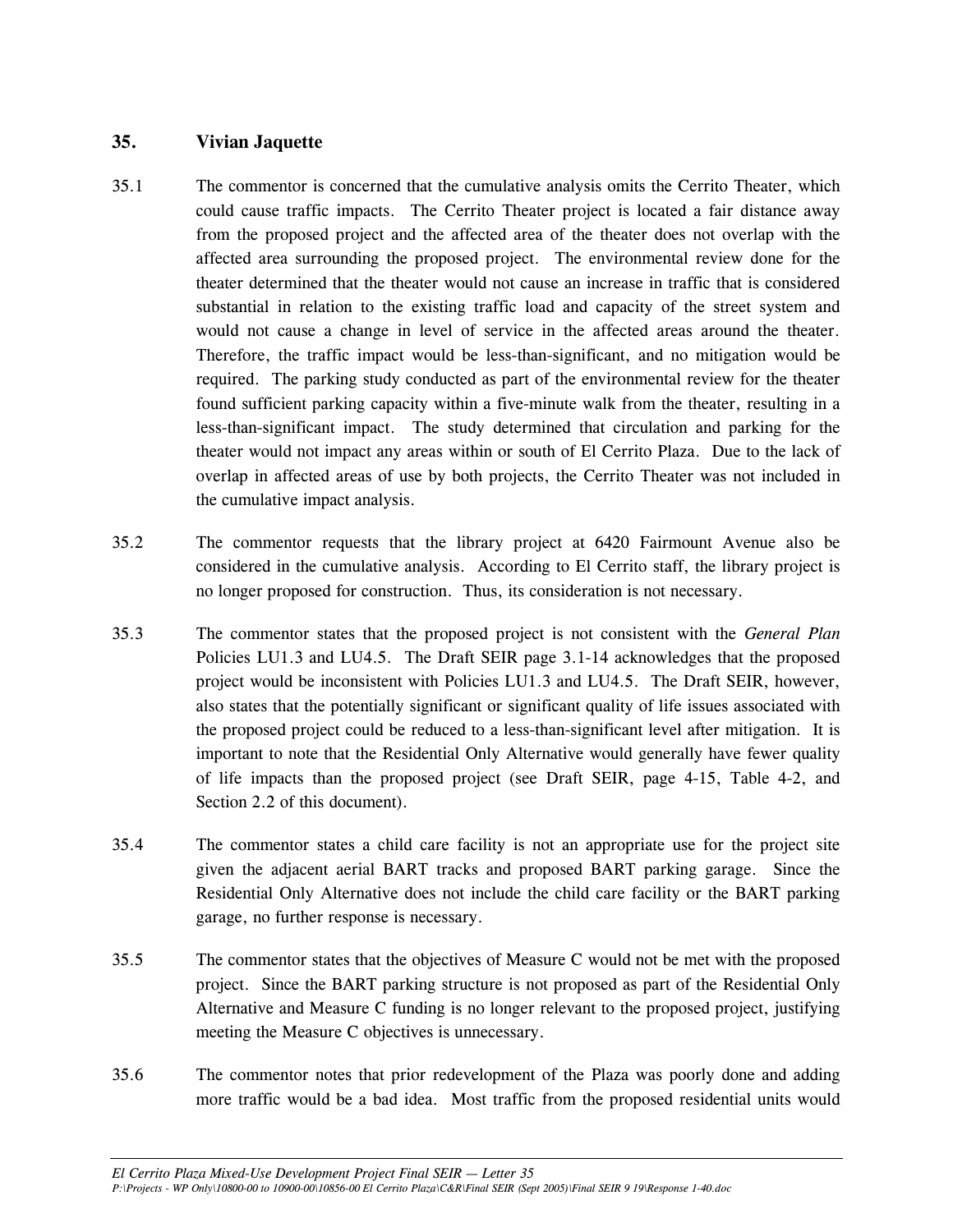access the site along other routes, and the remaining traffic would represent a negligible increase over what ordinarily occurs in the parking area near the coffee shops.

 The project would not generate a substantial amount of traffic compared to background traffic. The project as currently proposed would generate a maximum of 78 trips spread over a peak hour using a variety of routes. This period may not coincide with peaks in other uses in the area, but it is the maximum amount of hourly traffic that would be generated by the project. This trip generation is conservative because it is assumed that none of the project-related trips would use BART or other transit. Still, this traffic represents just over one additional vehicle per minute. During other periods, the amount of project-generated traffic would be even less than one vehicle per minute.

 The volumes of traffic generated by the currently proposed project do not represent a significant impact to pedestrians. The highest concentration of project traffic would occur at the intersections of Evelyn/Brighton and Talbot/Brighton. Even with the project, the traffic levels at these intersections would still remain less than currently exists at Cornell/Brighton, where pedestrian safety has not been a particular concern. Students walking along Brighton Avenue would therefore experience less conflicting vehicular movement at the locations where project traffic would be generated than they do at an existing location where no hazards have been reported. This is an indication that potential negative impacts to pedestrians would not result from the range of traffic volumes on these three street segments.

While it is recognized that an increase in traffic could present pedestrians with new conflicts resulting in a significant impact, a peak increase of one or two vehicles per minute would not increase pedestrian safety impacts to a significant level.

- 35.7 The commentor is concerned that the cumulative analysis omits planned development at the El Cerrito Plaza BART Station. While the Draft SEIR acknowledges BART's policy of promoting transit-oriented development around its stations, specific future plans for the El Cerrito BART station property are not known. BART has not yet begun exploring opportunities for development of the surface parking lot. Accordingly, without sufficient details (such as numbers of dwelling units or square footages) or a development proposal, it would be entirely speculative to determine the cumulative impacts of BART's plans for its property.
- 35.8 The commentor is concerned with visual impacts associated with the BART parking garage. Since the BART parking structure is not being proposed as part of the Residential Only Alternative, visual quality impacts from the proposed garage are not relevant. Please refer to the visual quality section of Section 2.2, for a discussion of the new proposed project's effects on visual quality.
- 35.9 The commentor suggests experimenting with use of the back lot to furnish parking to see if it is used and to observe the effects on quality of life. Since a BART parking structure is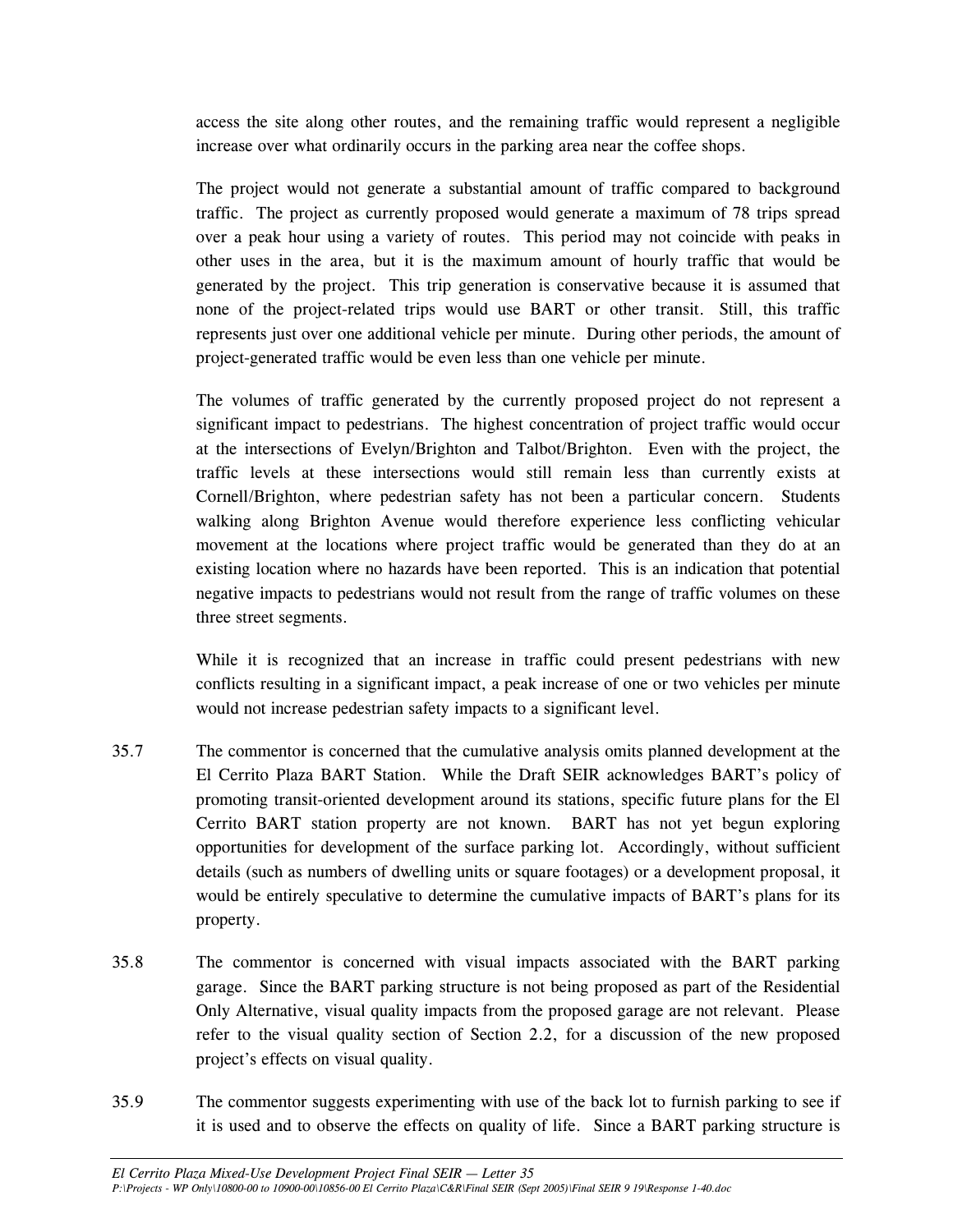not proposed as part of the Residential Only Alternative, the new proposed project, the commentor's proposal is no longer necessary.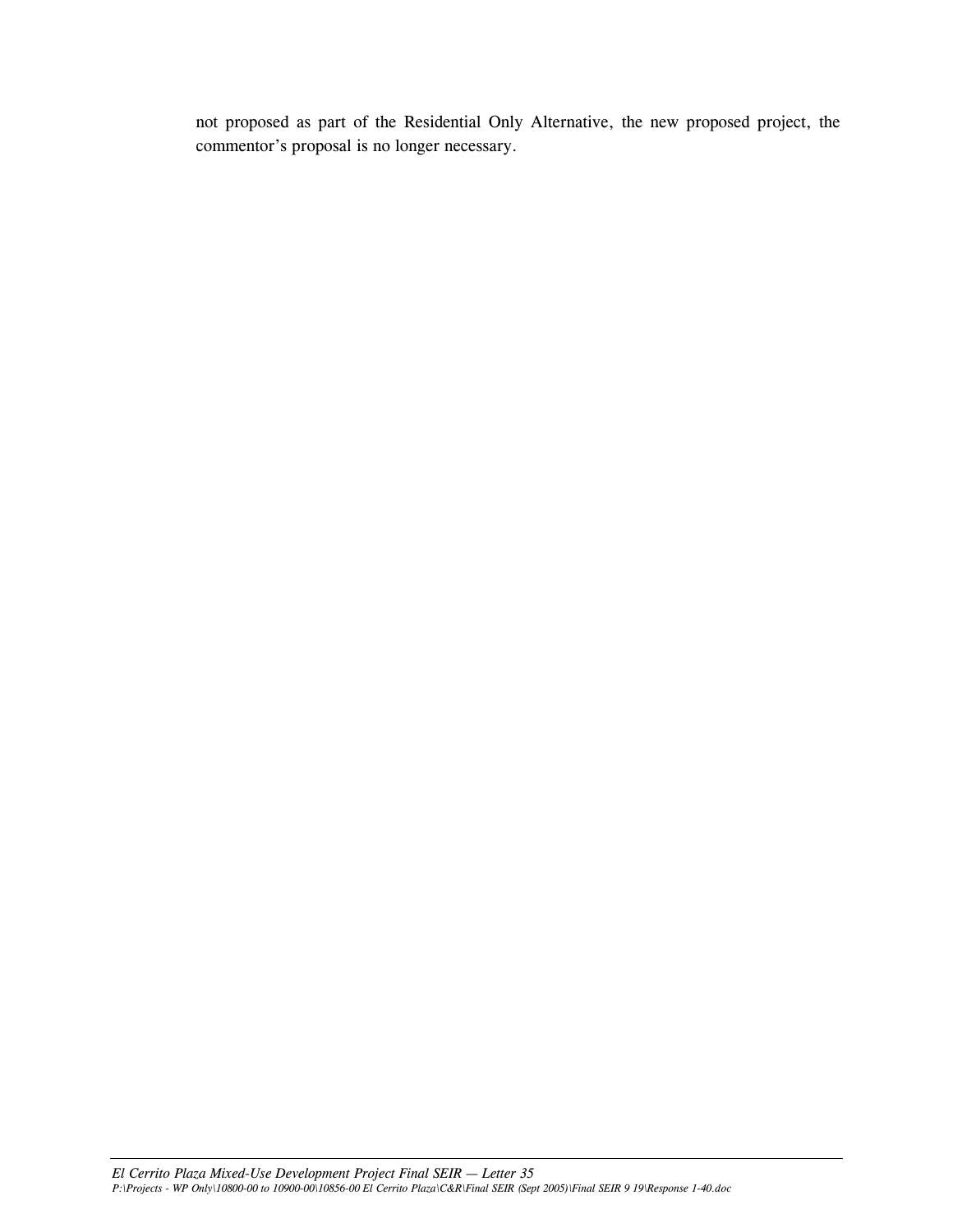### **36. Dorothy Quate**

- 36.1 The commentor objects to the proposed parking garage because of its size and distance from the BART station, and deems it unnecessary. Please note that the BART parking structure is not proposed as part of the Residential Only Alternative. Therefore, justifying its need is no longer necessary.
- 36.2 Please refer to the Response 36.1, above.
- 36.3 The child care facility has been removed entirely from the new site plan. Accordingly, concerns about the suitability of the site for such a facility are no longer relevant.
- 36.4 The commentor is concerned with the loss of views of Mt. Hamilton and the Berkeley Hills. Residents in the project vicinity would not have a significant view of Mt. Hamilton and it is assumed that she is concerned with Mt. Tamalpais. Please see the visual quality analysis in Section 2.2 regarding the Residential Only Alternative's effects on views.
- 36.5 Please refer to Response 36.1, above.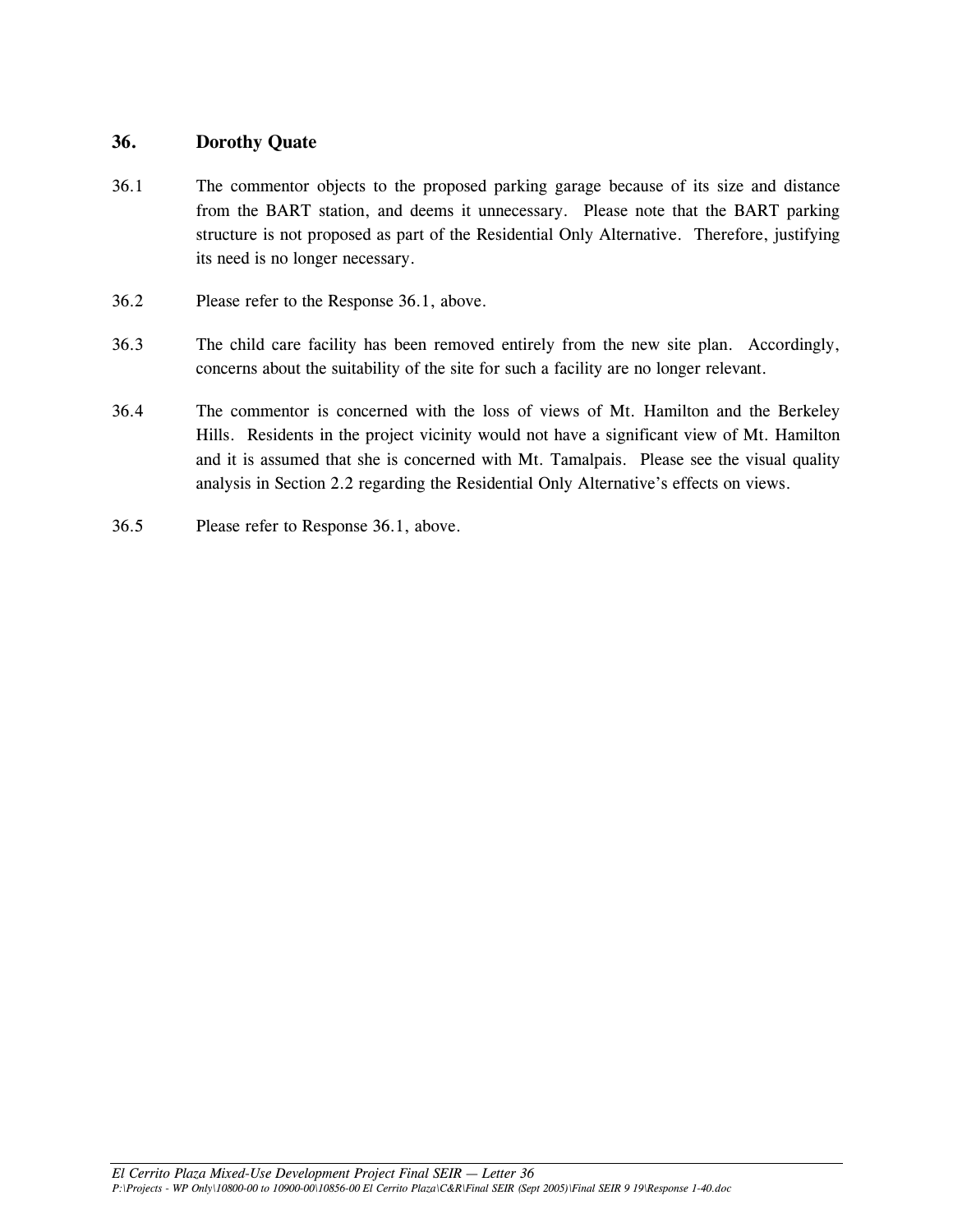# **37. Michael Green, Center for Environmental Health**

- 37.1 Please note that the BART parking structure is not being proposed as part of the Residential Only Alternative, the new proposed project. Therefore, responses to comments about the appropriateness and future use of the garage are not necessary.
- 37.2 The commentor states that the "environmentally superior alternative" is inadequate because the garage would be far from BART, thus unused, and a misuse of Measure C funds. Since a BART parking structure is not proposed as part of the Residential Only Alternative, justifying the need for it or the use of Measure C funds is unnecessary.
- 37.3 Please refer to Response 37.1, above, regarding trips related to the garage. The analysis in the Draft SEIR uses conservative assumptions about vehicle traffic, particularly when a project would be adjacent to a major transit facility. The commentor assumes that the counts taken on the street segment north of Brighton should add up to the count on Brighton just east of San Pablo, where the additive effect of project traffic on Brighton is greatest. In fact, some trips related to the Project continue south of Brighton while others travel east towards Ashbury. For the Residential Only Alternative, 350 vehicles would travel on Brighton to/from San Pablo, roughly 220 on Brighton towards Ashbury, and roughly 20 south of Brighton. Note that the distributions of AM, PM, and daily trips all differ, so that comparisons of the traffic assignment between peak hour and daily estimates are not meaningful.
- 37.4 Please refer to Response 37.1, above.
- 37.5 The commentor feels the proposed project would negatively affect Albany residents and states that the City of El Cerrito City Council is "naïve" not to think that residents of Albany would not close off the small side streets that would suffer the increased traffic and asks that this be discussed in the Draft SEIR. Potential traffic impacts associated with closing Albany Streets were discussed as a possibility in the transportation section of the Draft SEIR starting on page 3.4-40, as requested by the City of Albany.

In addition, this comment conveys the commentor's opinion about the project and the anger of Albany residents. Since the comment does not address the adequacy of the Draft SEIR or the City's fulfillment of CEQA, no further response is necessary.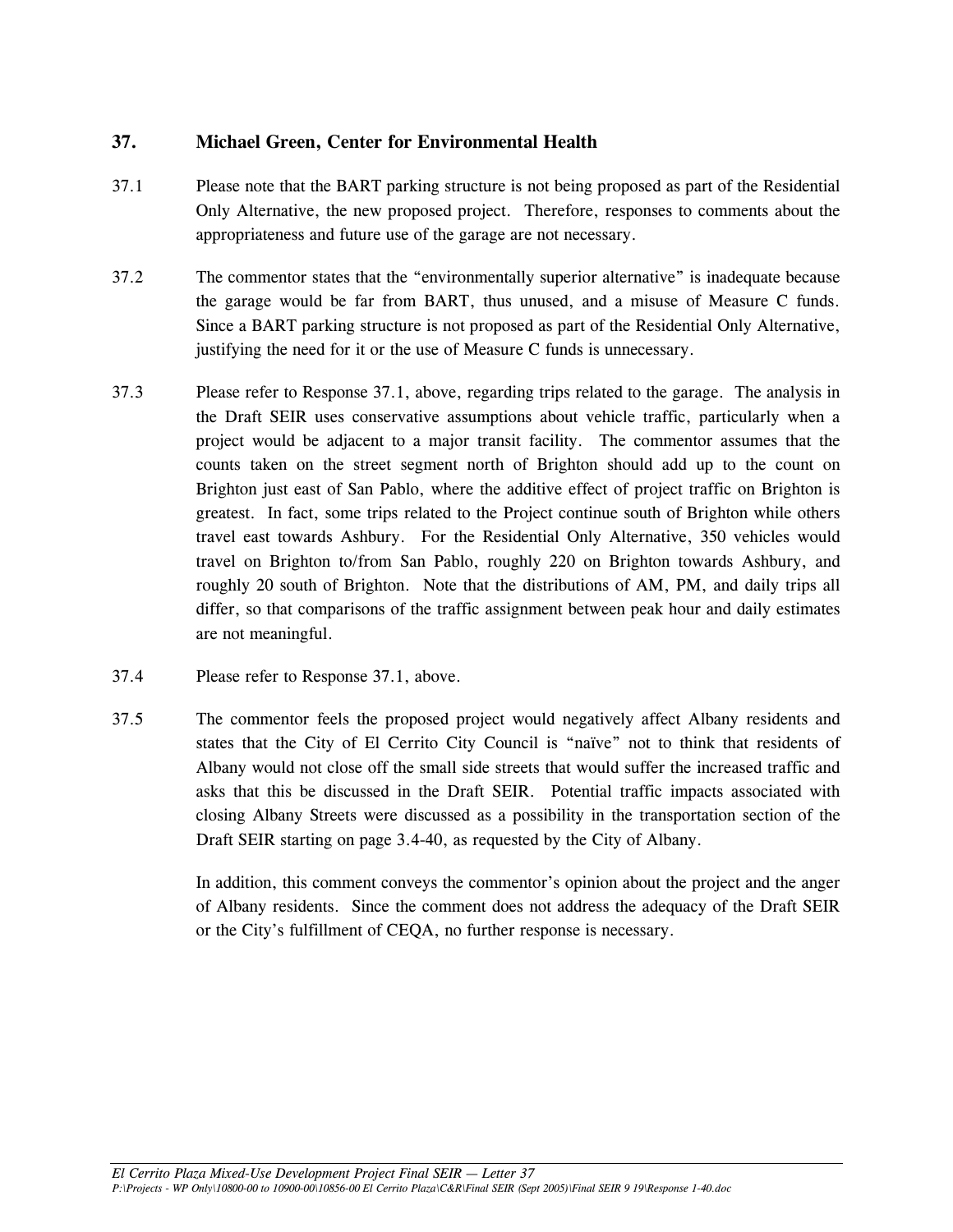# **38. Kit Lau**

- 38.1 The physical configuration of the pedestrian crossings to BART is described in Impact TR-4 on page 3.4-29 of the Draft SEIR. The project-added traffic volumes are evaluated for off-site impacts and where impacts were identified, mitigation measures have been recommended. The problems identified by the commentor as existing problems will be partially addressed by the City-approved Fairmount Avenue improvement program. In addition, the commentor raises questions about the accessibility of the site by persons with disabilities. All sidewalks and walkways in the project are designed to meet ADA accessibility standards including the ramp from the Ohlone Greenway connecting to the pathway along the Cerrito Creek. Moreover, a fully accessible walkway would connect from the greenway near the creek around the southern and then the western side of the project to the Plaza shops either through an open breezeway alongside Trader Joe's or on a sidewalk to the north of Copeland's. Also, entrances/exits to the parking area for the project would have audible alarms to alert pedestrians of approaching vehicles.
- 38.2 The commentor requests that the Draft SEIR discuss accessibility issues for people with disabilities at the pedestrian-right-of-way such at the intersection of Fairmount Avenue and Richmond Street/Ohlone Greenway. The Draft SEIR does consider accessibility for people with disabilities for pathways directly affected by the proposed project. For example, Impact LU-2 (page 3.1-14) determines that the proposed project would result in a significant impact because it does not provide a ramp, necessary to accommodate people with disabilities that would allow a connection from the project site to Ohlone Greenway. The Residential Only Alternative would remedy this situation by providing a ramp from the multi-use path adjacent to Cerrito creek to the Ohlone Greenway. As noted in Response 38.1, above, the new alternative provides accessible routes into and around the project and from the project into the Plaza. With regard to blind pedestrians, an audible alarm will sound as cars approach or exit the on-site garage.

 Accessibility issues described by the commentor at the intersection of Fairmount Avenue and Richmond Street/Ohlone Greenway are existing conditions and would not be caused by the Residential Only Alternative. The Draft SEIR acknowledges that the pedestrian crosswalk across Fairmount Avenue is already problematic because of poor visibility under and around the BART support column in the road's median (Draft SEIR, page 3.4-12). The installation of a STOP sign at the eastbound approach of Fairmount Avenue, as prescribed by the approved Fairmount Avenue improvement program, would reduce pedestrian safety impacts to a less-than-significant level.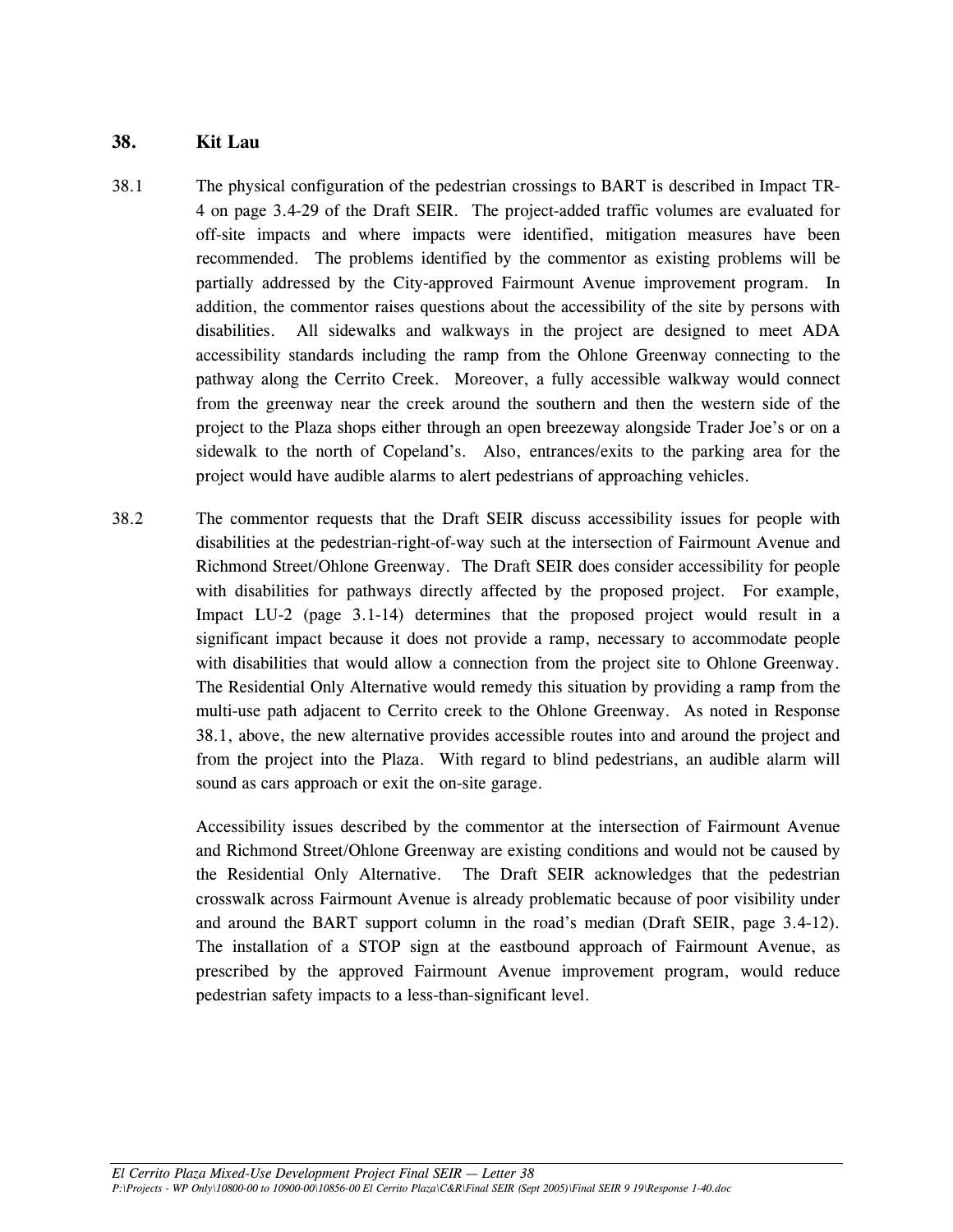## **39. John W. Donovan, January 3, 2005**

- 39.1 The commentor is concerned about an increase in noise from BART trains. Please refer to Response 29.4A and Master Response 3 in Section 4 of this document regarding noise concerns, including noise from BART trains.
- 39.2 The commentor is concerned that more residents of El Cerrito are not informed about the proposed project and places this blame on the City. Notices of preparation were sent to all relevant state and federal agencies as mandated under Section 15082 (a) of the CEQA Guidelines which states that immediately after deciding that an EIR is required for a project, the lead agency shall send to each responsible and trustee agency and every federal agency involved in approving or funding the project a notice of preparation stating that an EIR will be prepared. As stated on page 1-5 of the Draft SEIR, such a notice was distributed by the City on March 2, 2004. Section 15087 pertains to public review of the Draft EIR and mandates that the lead agency (the City) "shall provide public notice of availability of the Draft EIR at the same time it sends a notice of completion to OPR" and notices shall be mailed to all organizations and individuals who have previously requested such notice. The City has complied with this requirement. Section 15105 of the CEQA Guidelines specifies that the length of "public review period for a Draft EIR shall not be less than 30 days." The City has complied with this CEQA requirement. Also refer to Master Response 1 in Section 4 of this document for a discussion of the CEQA process.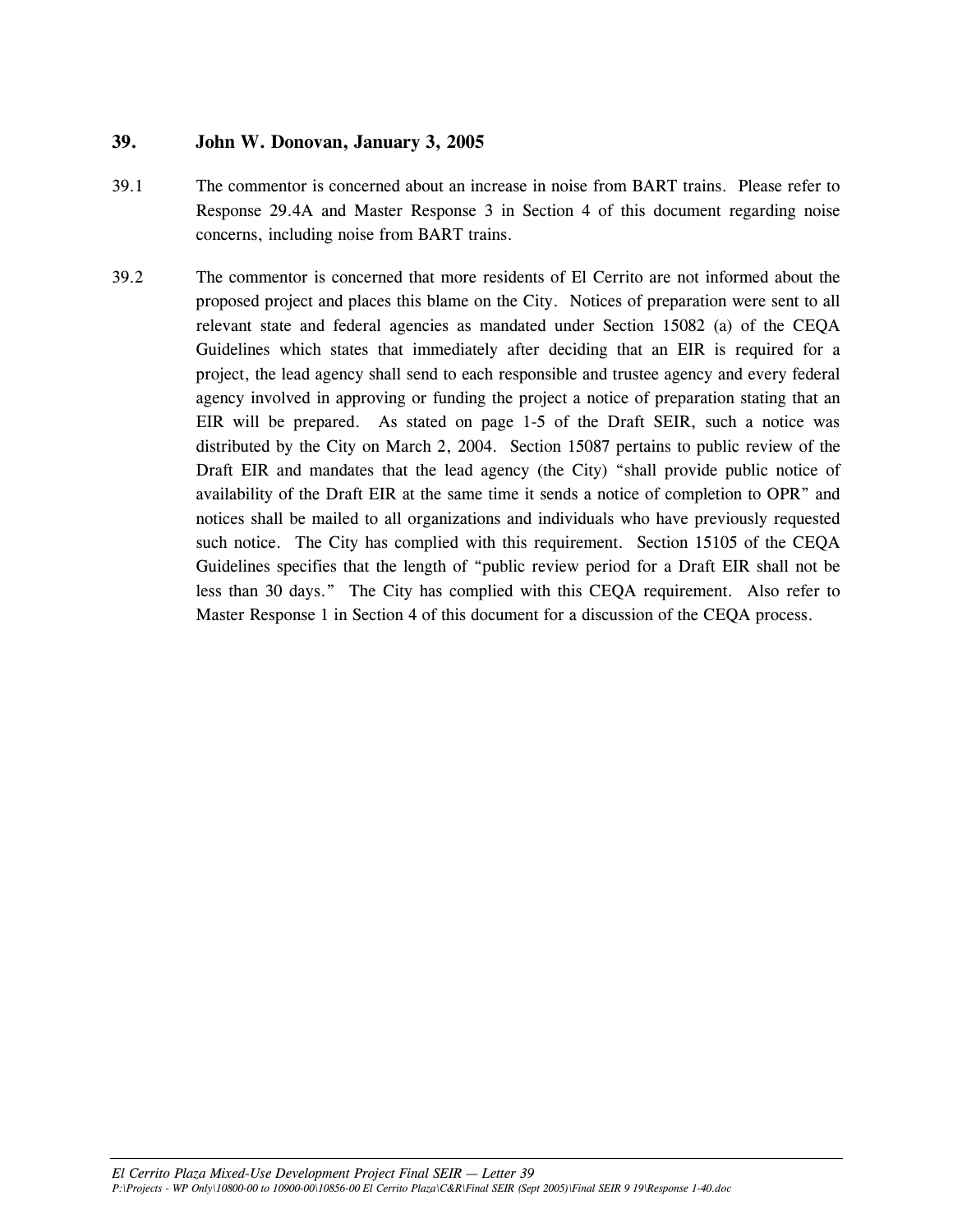## **40. Christine Griffith**

40.1 As the commentor is aware, the project sponsor has submitted a revised application to the City requesting consideration of the Residential Only Alternative. The commentor's comments regarding a reduced parking garage, modifications to creek restoration, and changes to the residential component are no longer relevant.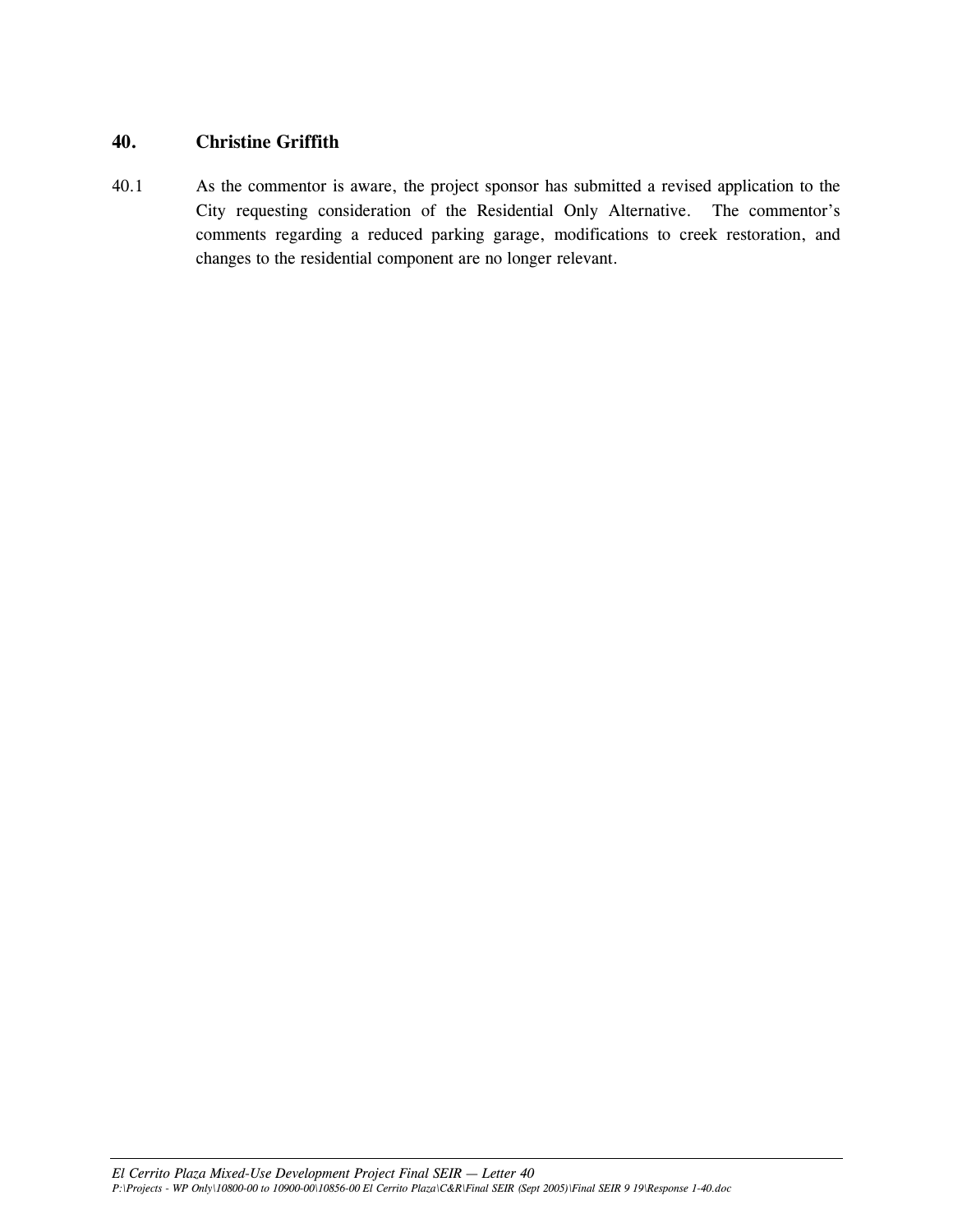#### **SP10. Noel Plummer**

- S10.1 The speaker is concerned about the obliteration of hillside views from Evelyn Avenue and Talbot Avenue. The Draft SEIR analysis of views from Evelyn and Talbot Avenues (page 3.3-19) found that views of the sky, Berkeley Hills, and El Cerrito Plaza Shopping Center would be replaced with middle-ground views of the proposed residential structures and as such, would demonstrably alter visual character and quality. However, the changes would not be considered significantly adverse because the proposed structures would be similar in scale to existing development on Evelyn Avenue, the structures would be articulated so as to reduce massing appearance, and the proposed design would be aesthetically pleasing. Additionally, views of the newly daylit portion of Cerrito Creek would enhance views from Evelyn Avenue. The Residential Only Alternative analysis would yield the same findings. Please refer to Section 2.2 of this document for a discussion of the visual impacts of the Residential Only Alternative.
- S10.2 The speaker states that lighting is already an issue at the Plaza. It is unclear as to whether the speaker is referring to existing lighting at the Plaza, the prospect of additional light emanations from the proposed development, or to the necessity for more safety illumination at or around El Cerrito Plaza. As such, the City is unable to respond directly to this comment. Existing lighting from El Cerrito Plaza occurs irrespective of project implementation and because this comment does not address the adequacy of the Draft SEIR or the City's fulfillment of CEQA, no further response is necessary. Regarding external lighting effects of the Residential Only Alternative, please refer to the visual quality section in Section 2.2 of this document.
- S10.3 The commentor is concerned about traffic along Talbot. Please refer to the Master Response 2 in Section 4 of this document for additional commentary on circulation concerns.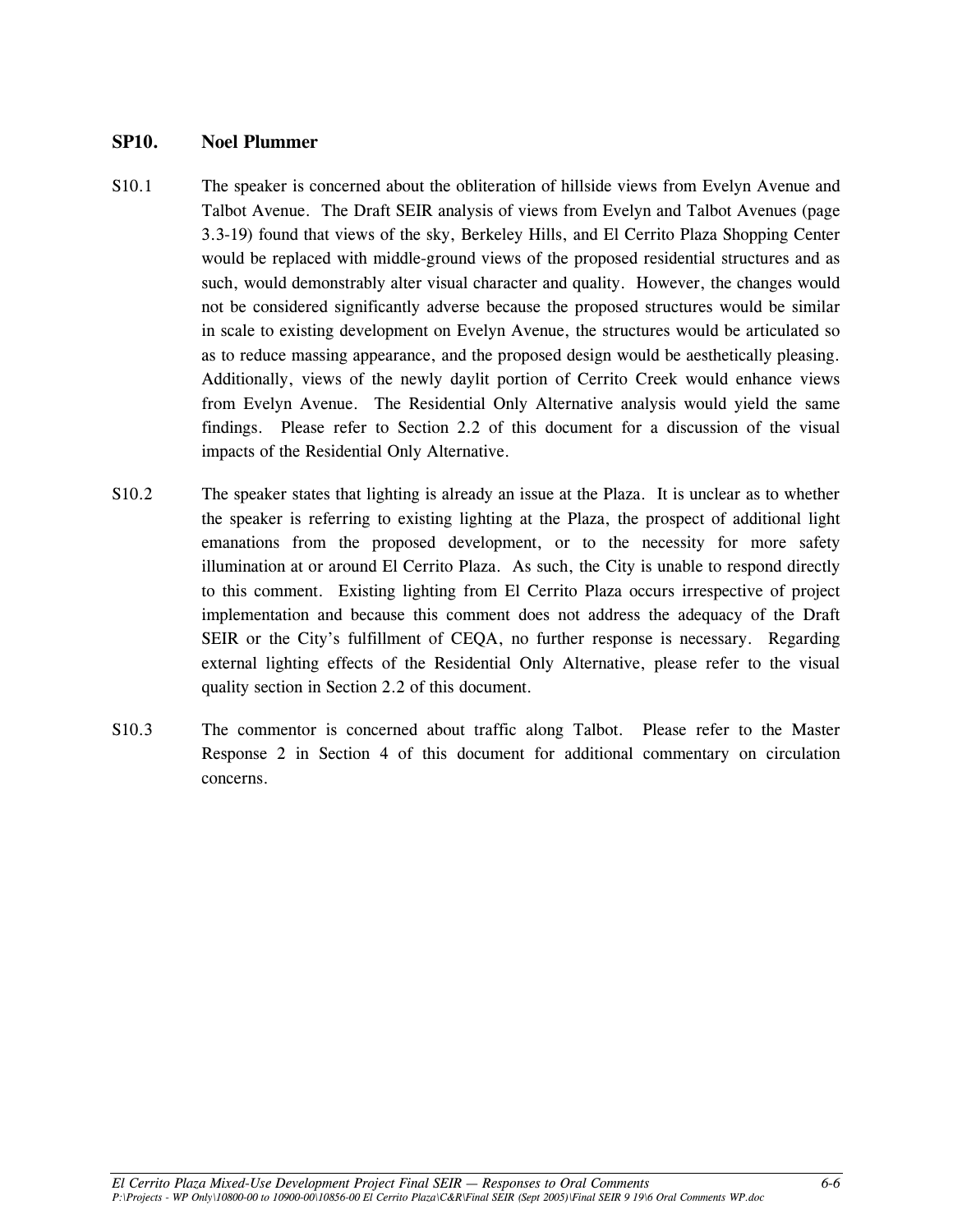### **SP16. Laurie Sobel**

SP16.1 The commentor is concerned about BART noise. Please refer to the Master Response 3 in Section 4 of this document for additional commentary on BART noise affecting future residential development, as well as how future residential development may reflect BART train noise to areas of El Cerrito and Albany.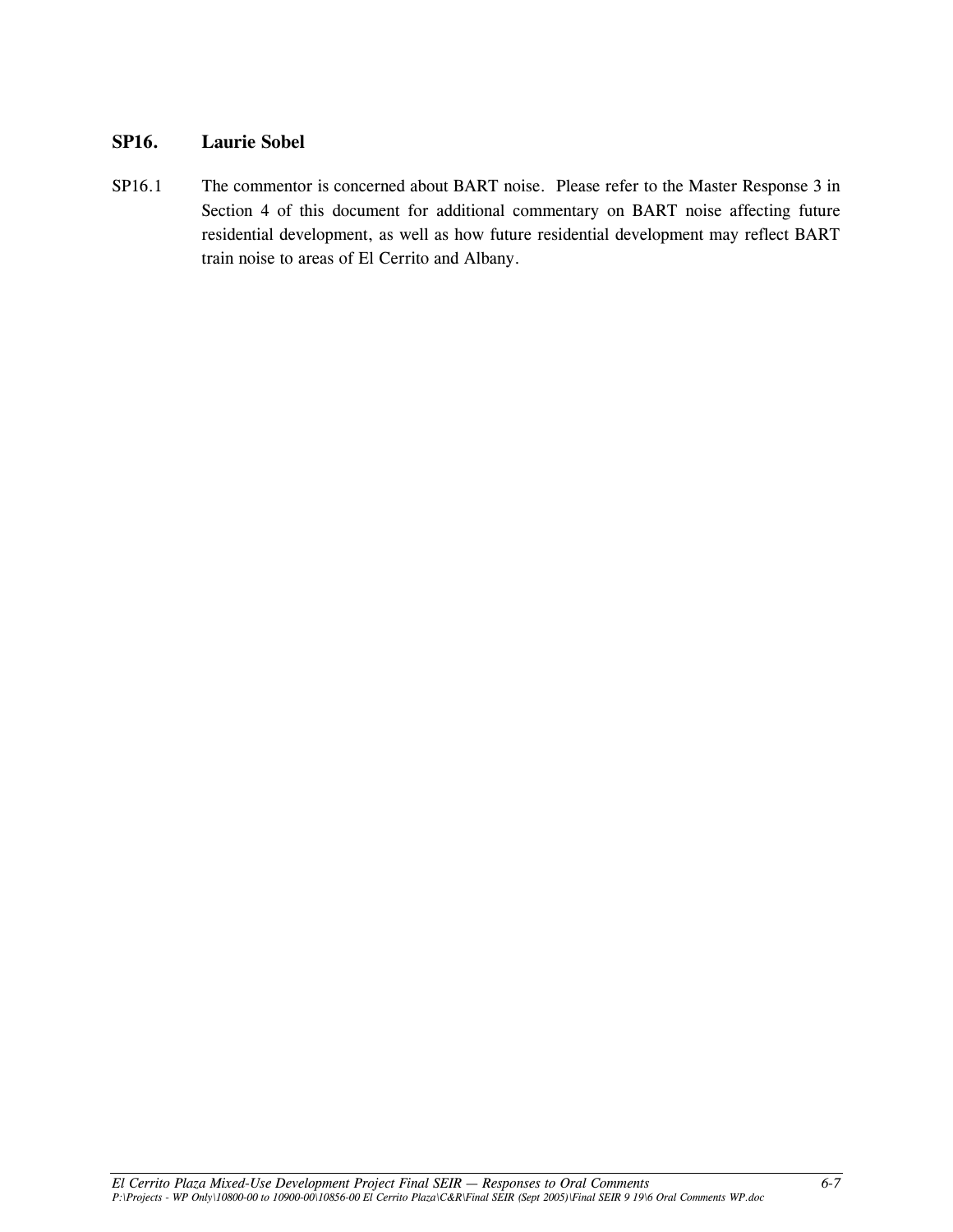# **41. Richard A. Cross**

41.1 The commentor states that the hydrology section of the Draft SEIR is inadequate and fails to comply with CEQA because it does not address the City of Albany's ability to comply with the Clean Water Act, the Porter-Cologne Act, Article X, Section 2 of the state constitution, or its own laws and policies, and if so to what extent. According to California law, the City of El Cerrito has no obligation or responsibility with regard to the City of Albany's compliance with the abovementioned Acts or policies.

> The Draft SEIR does, however, address water quality impacts without limitation to City boundaries. Specifically, the Draft SEIR states the proposed project would not violate any water quality standards (page 3.10-12), would control construction-period water quality through the General Construction Activity NPDES permit (pages 3.10-13 and -14), would limit operational-period runoff peak flows to existing levels as required by the City of El Cerrito General Plan Policies (page 3.10-15), would not create or contribute to runoff flows that would exceed existing storm drainage system capacity or create additional sources of pollutants (pages 3.10-15 and -16), would not otherwise substantially degrade water quality (pages 3.10-11 and -18), and would have no flooding issues associated with it (page 3.10-18). Consequently, although the City of Albany Watershed Management Plan Creek Restoration Projects do not include daylighting Cerrito Creek at this site, there is no evidence that such daylighting would have any substantial adverse effect on the creek or the watershed.

- 41.2 The commentor states that the hydrology section of the Draft SEIR is inadequate and fails to comply with CEQA because it does not address contamination of stormwater runoff and recharge of the underlying aquifer and Albany's ability to implement part of its Watershed Management Plan. Please also refer to Response 41.1, above. The Draft SEIR in Impact HY-2 on page 3.11-13 determines that there would be no significant impact on groundwater recharge because the site has no recharge potential and because there would be no change in the permeability of the site under the proposed project.
- 41.3 The commentor states that the hydrology section of the Draft SEIR fails to consider hydrological effects on the City of Albany. The Albany Watershed Management Plan has been reviewed, although the proposed project is in the City of El Cerrito. The proposed project would not violate any water quality standards because project approval, including details for daylighting this section of Cerrito Creek, requires permits administered by the City of El Cerrito and the San Francisco Bay Regional Water Quality Control Board, which prohibit substantial adverse effects to the creek or the watershed. These permits would be required before construction could commence, as detailed on page 3.10-9 of the Draft SEIR. Because the project is in El Cerrito, it is not under the jurisdiction of the City of Albany Watershed Management Plan or Alameda County, but answers to the same Regional Water Quality Control Board. Consequently, it would not be permitted to violate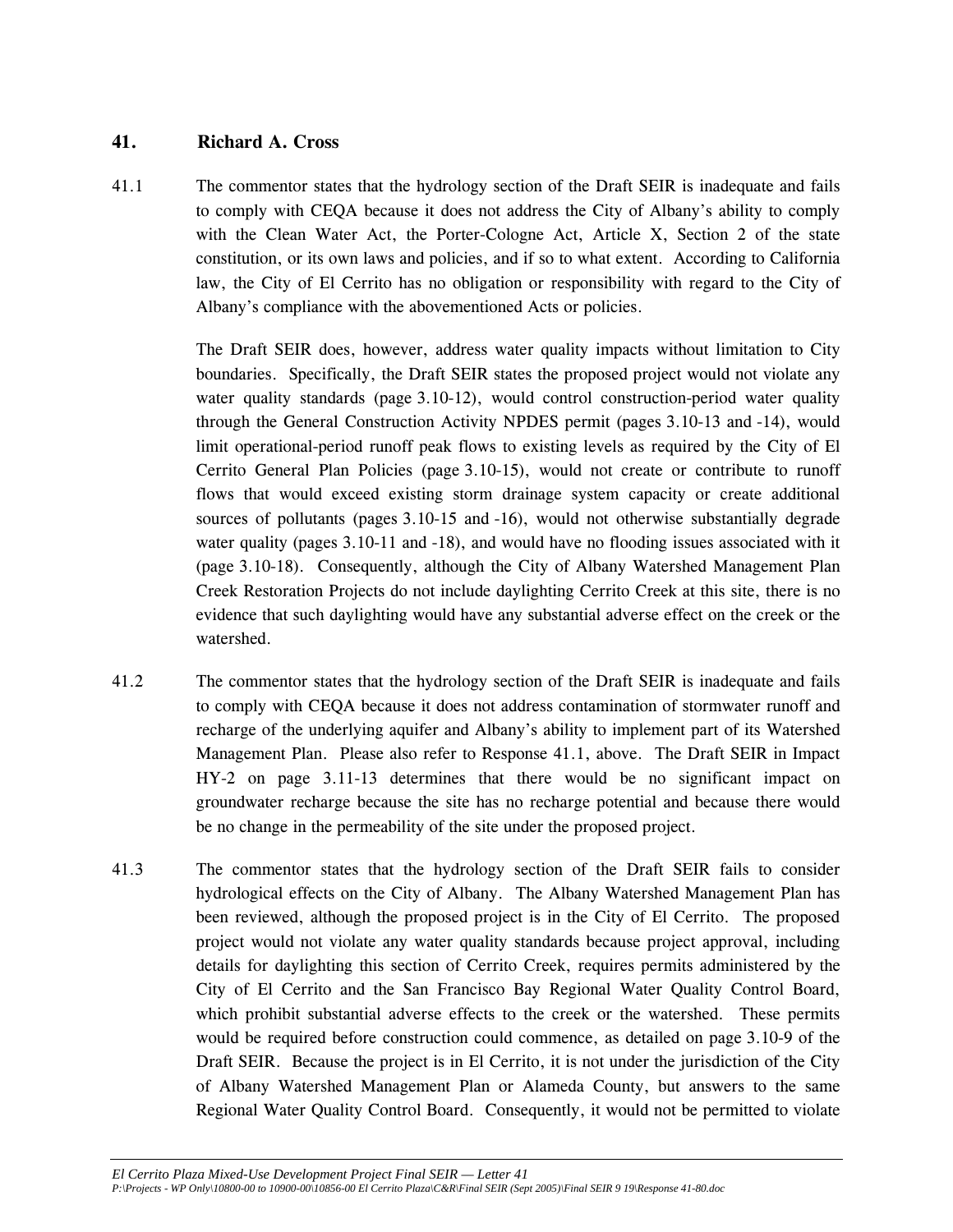any regional standards set by the Water Board or the Contra Costa County Flood Control District (page 3.10-2 through 3.10-5 and 3.10-9 of the Draft SEIR). Therefore, consideration of Alameda County requirements is not warranted and would not be relevant to the project.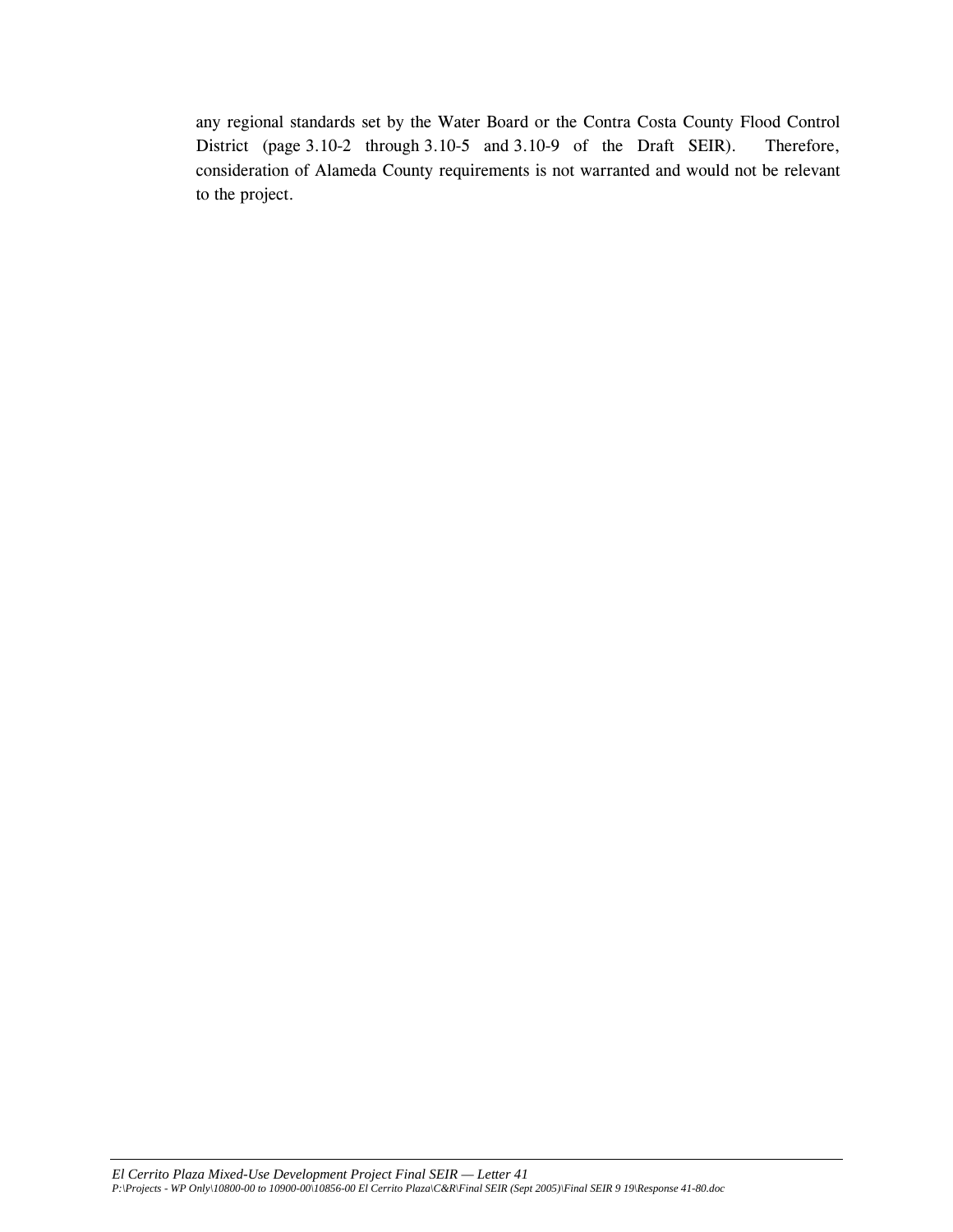### **42. Sarah Stone**

- 42.1 The commentor supports transit-oriented housing but believes that the proposed parking garage is unnecessary, poorly designed, and significantly impacts the community. Both the parking garage and child care facility have been eliminated in the Residential Only Alternative. Impacts of the currently proposed project are presented in Section 2.2 of this document.
- 42.2 Most traffic from the proposed residential building would access the site along other routes and the remaining traffic would represent a negligible increase over what ordinarily occurs in the parking area near the coffee shops. The currently proposed project would generate negligible traffic throughout the plaza, including the area behind the Albertson's, since little commuter traffic from the residential portion of the project is expected to use this route. In any case, project impacts on parking lot circulation would be less than significant. Please refer to Master Response 2 in Section 4 of this document for additional discussion of traffic circulation through the Plaza.
- 42.3 The commentor is concerned about existing noise levels combined with project noise increases. Please refer to Master Response 3 in Section 4 of this document for additional consideration of noise impacts of the project.
- 42.4 Please note that the BART parking structure is not proposed as part of the Residential Only Alternative. Therefore, discussions about the BART garage are no longer necessary. Please refer to Section 2 of this document for a description of the new proposed project.
- 42.5 The commentor is concerned about the specifications for use of Measure C funds. Since a parking garage is not proposed with the Residential Only Alternative, justification for the use of Measure C funds is unnecessary. Please refer to Master Response 1 in Section 4 of this document for the present status of the proposed project.
- 42.6 The retirement of older motor vehicles from the Bay Area fleet was not a presumption. The emission factors used for air quality modeling of motor vehicle effects reflect what has been observed and would be reasonably expected in the future for vehicle retirement rates. This includes the effect of a longer average vehicle lifespan as a result of the Bay Area's mild climate. Also, the addition of motor vehicles from the then-proposed 97-unit project residential component was part of the Draft SEIR's air pollutant emissions calculations.
- 42.7 The commentor disagrees with the alternatives presented in the Draft SEIR. The purpose of examining alternatives is to substantially reduce project impacts while feasibly attaining most of the project sponsor's objectives. The commentor expressed a desire to see an alternative with fewer than 80 residential units. The Reduced Project Alternative would have fewer than 80 units (the two scenarios evaluated for this alternative considered 46 and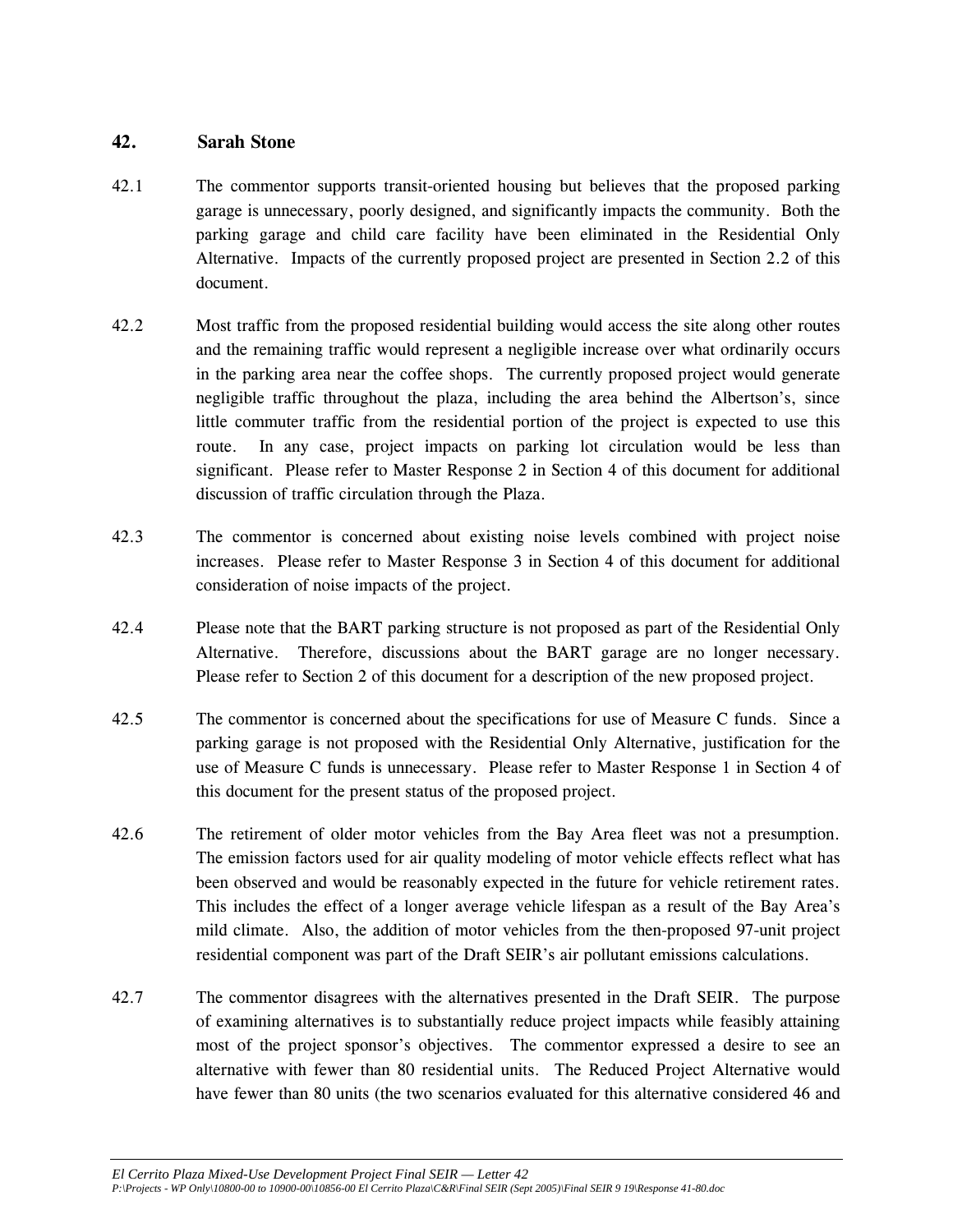72 units) and is included in the Draft SEIR. The ultimate decision about whether a reasonable range of alternatives has been considered lies with the City Council.

42.8 The commentor suggests scaling down the proposed project. Please refer to Response 42.7, above, and to Section 2.2 of this document regarding the Residential Only Alternative.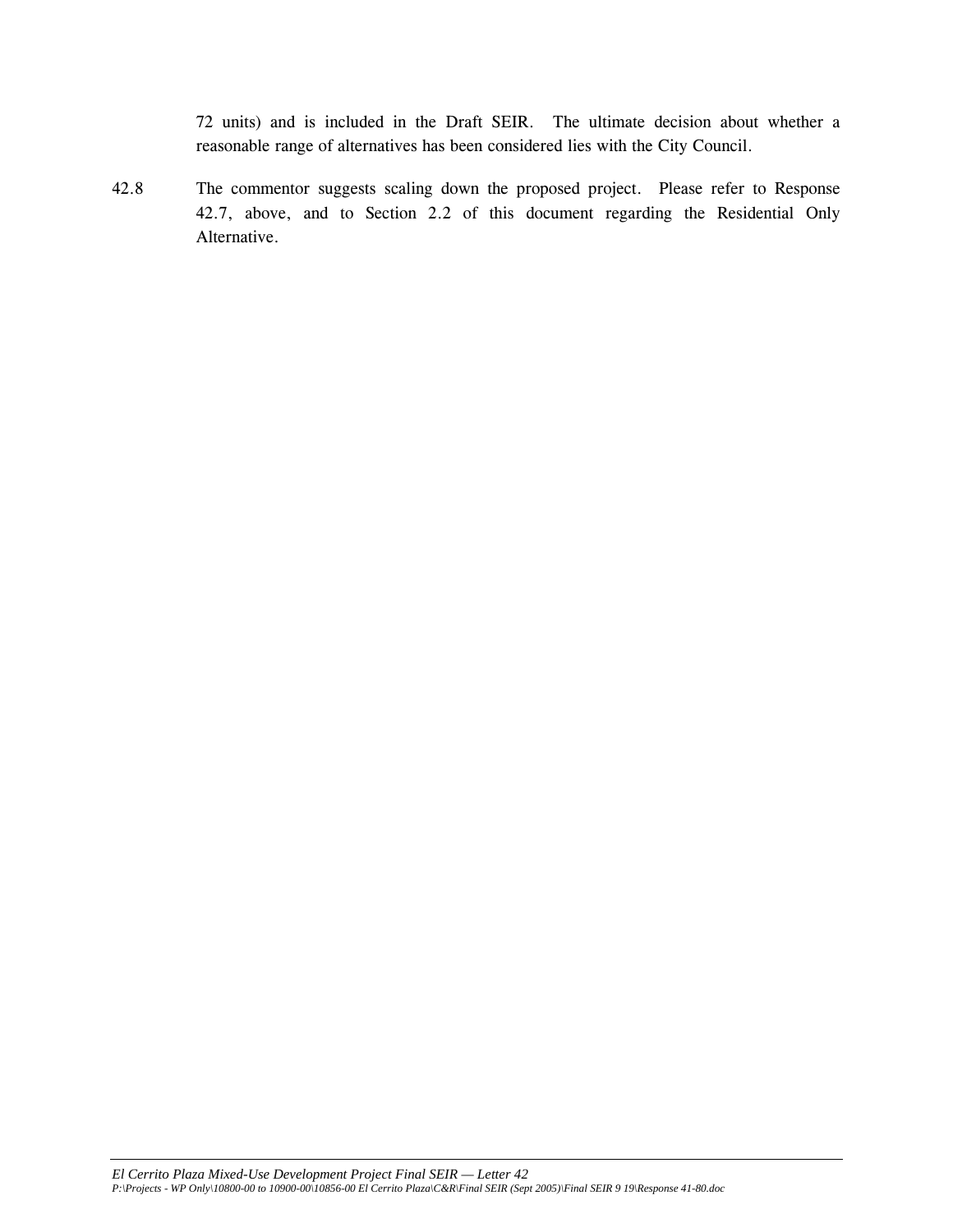# **43. S. Kusum Perera**

43.1 The volumes of traffic generated by the currently proposed project do not represent a significant impact to pedestrians. The highest concentration of project traffic is at the intersections of Evelyn/Brighton and Talbot/Brighton. Even with project, the traffic levels at these locations will still remain less than currently exists at Cornell/Brighton where pedestrian safety has not been a particular concern. Students walking along Brighton Avenue would therefore experience less conflicting vehicular movement at the locations where project traffic would be generated than they do at an existing location where no hazards have been reported. This is an indication that any potential negative impacts to pedestrians are not correlated to vehicular volumes over the range of traffic volumes experienced on these three street segments.

> While it is recognized that any increase in traffic could present pedestrians with new conflicts resulting in a significant impact, a peak increase of one or two vehicles per minute would not increase pedestrian safety impacts to a significant level. Please refer to Master Response 2 in Section 4 of this document for additional commentary on traffic considerations, particularly with respect to conditions within the Plaza.

- 43.2 The comment about the City's narrow street is acknowledged; however, no specific aspect of the traffic analysis in the Draft SEIR has been drawn into question. Regarding the use of I-80, it is expected that the currently proposed project (i.e., the Residential Only Alternative) would have a negligible effect on the ramps.
- 43.3 The commentor states that using public funds for a private garage seems conflicting and says that it is not clear if the project would meet criteria for use of Measure C funds. Since a parking garage is not proposed with the Residential Only Alternative, the new proposed project, and Measure C funds are no longer applicable to the proposed project, justification for the garage is no longer necessary.
- 43.4 Please refer to Response 43.3, above.
- 43.5 The commentor believes current residents will not derive any benefit from the proposed project and instead it will reduce their quality of life and that of the environment. This comment conveys the commentor's opinion about the project and does not address the adequacy of the EIR or the City's fulfillment of CEQA. Since the comment concerns the merits of the project and this document is intended to address significant environmental points about the project, no further response is necessary. However, comments on the merits of the project are important and may be offered at upcoming Planning Commission and City Council hearings on the project. The commentor is invited to express opinions about the project at those meetings.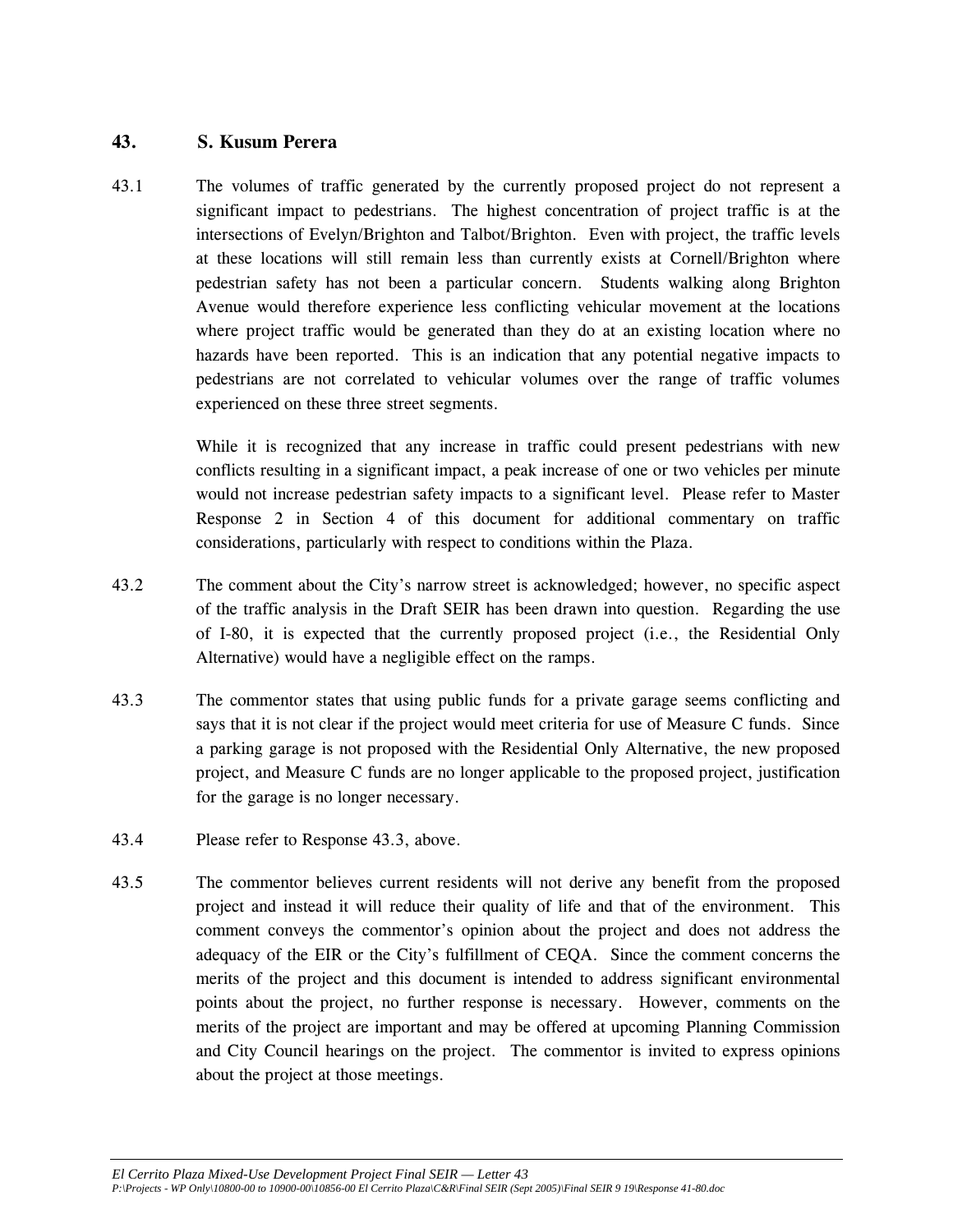### **44. Ellen Friedman**

- 44.1 The commentor states that the Draft SEIR does not adequately address important issues such as noise, population density, and traffic and that the mitigation measures proposed are not sufficient to address the significant impacts. The Draft SEIR does analyze noise, population density, and traffic-related impacts associated with the proposed project (see Sections 3.5, 3.1, and 3.4 of the Draft SEIR, respectively). The proposed mitigation measures to address the identified significant impacts are regarded seriously, and a Mitigation Monitoring and Reporting Program, intended to verify implementation of the measures, will be required as a condition of project approval. The commentor is also referred to Alternatives Analysis starting on page 4-1 of the Draft SEIR and Section 2.2 of this document for a discussion of impacts associated with the Residential Only Alternative.
- 44.2 The commentor believes there are contradictions between the Draft SEIR recommendations on noise and the General Plan. In the Draft SEIR traffic, noise, and air quality sections, questions of significance were examined from two perspectives: 1) are there existing significant impacts from traffic, noise, and air quality? and; 2) would the project have large enough effects on traffic, noise, and air quality so that its impacts would be significant given the existing conditions?

 Based on the documentation in the setting section of the Draft SEIR, traffic congestion is not at a significant level as measured by the City's level of service standard. According to the noise section (see Section 3.5-7 of the Draft SEIR), the Albany Middle School and the residences east of Cougar Field are exposed to ambient sound levels that are conditionally acceptable for residential and commercial uses. Thus, even though noise from BART train passbys annoy local residents, the ambient noise levels are not regarded as existing significant impacts as measured by the City's General Plan land use/noise environment compatibility guidelines.

 Most of the applicable significance thresholds to determine whether the proposed project would result in a significant environmental impact for traffic, noise, and air quality are absolute standards. In other words, exceeding these standards, regardless of how close existing conditions are to violating these standards, would be a significant project impact. Table 3.4-10 shows that with the project, intersection levels of service would not exceed the City's level of service standard of D. Impact NO-5 shows that the proposed project may increase noise levels east of the project site but the resultant noise level would still be considered conditionally acceptable by the City's General Plan. Applying a more stringent significant threshold used by the Federal Transit Administration, the Draft SEIR concludes that the project would result in a potentially significant impact and therefore proposes either of two mitigation measures (Mitigation Measures NO-5.1 or NO-5.2).

 In terms of air quality, Table 3.6-1 indicates that air quality monitoring data from the nearest monitoring station, in San Pablo, exceeds ambient air quality standards for PM10.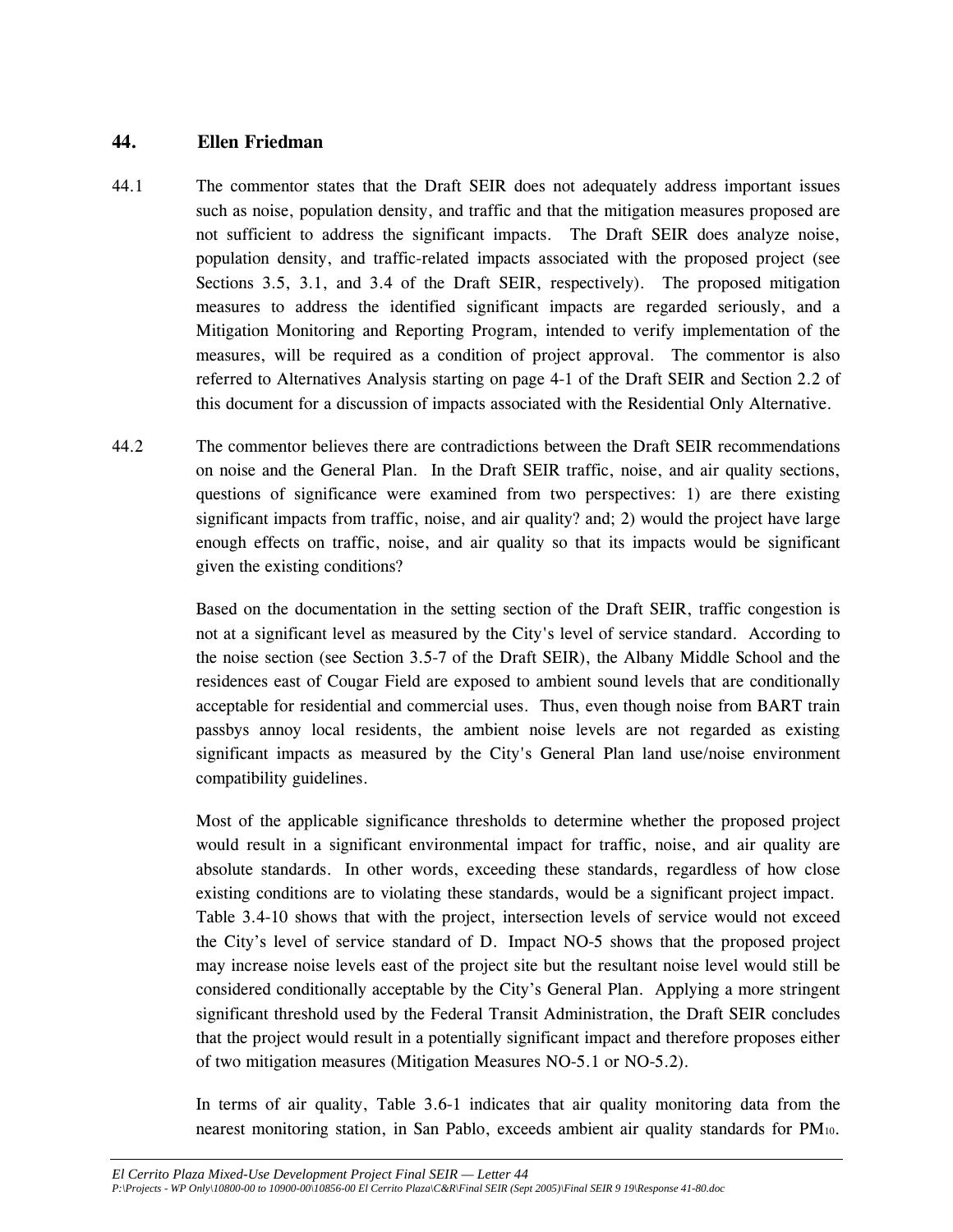Impact AQ-1 reports that construction activities could contribute to existing air quality violations and thus finds this impact to be potentially significant. A number of best management construction practices and exhaust control measures are proposed in Mitigation Measures AQ-1.1 and AQ-1.2. In summary, the Draft SEIR did consider existing conditions in making its determination of traffic, noise, and air quality impacts; identified significant impacts in two of these areas; and recommended mitigation measures for these significant impacts.

- 44.3 The commentor opposes the proposed project and believes it will reduce resident's quality of life and that of the environment. This comment conveys the commentor's opinion about the project and does not address the adequacy of the Draft SEIR or the City's fulfillment of CEQA. Since the comment concerns the merits of the project and this document is intended to address significant environmental points about the project, no further response is necessary. However, comments on the merits of the project are important and may be offered at upcoming Planning Commission and City Council hearings on the project. The commentor is invited to express opinions about the project at those meetings.
- 44.4 The commentor suggests the City seek more community participation in developing a transit-type village in the area. This comment does not address the adequacy of the Draft SEIR nor the City's compliance with CEQA. Please refer to Response 44.3, above.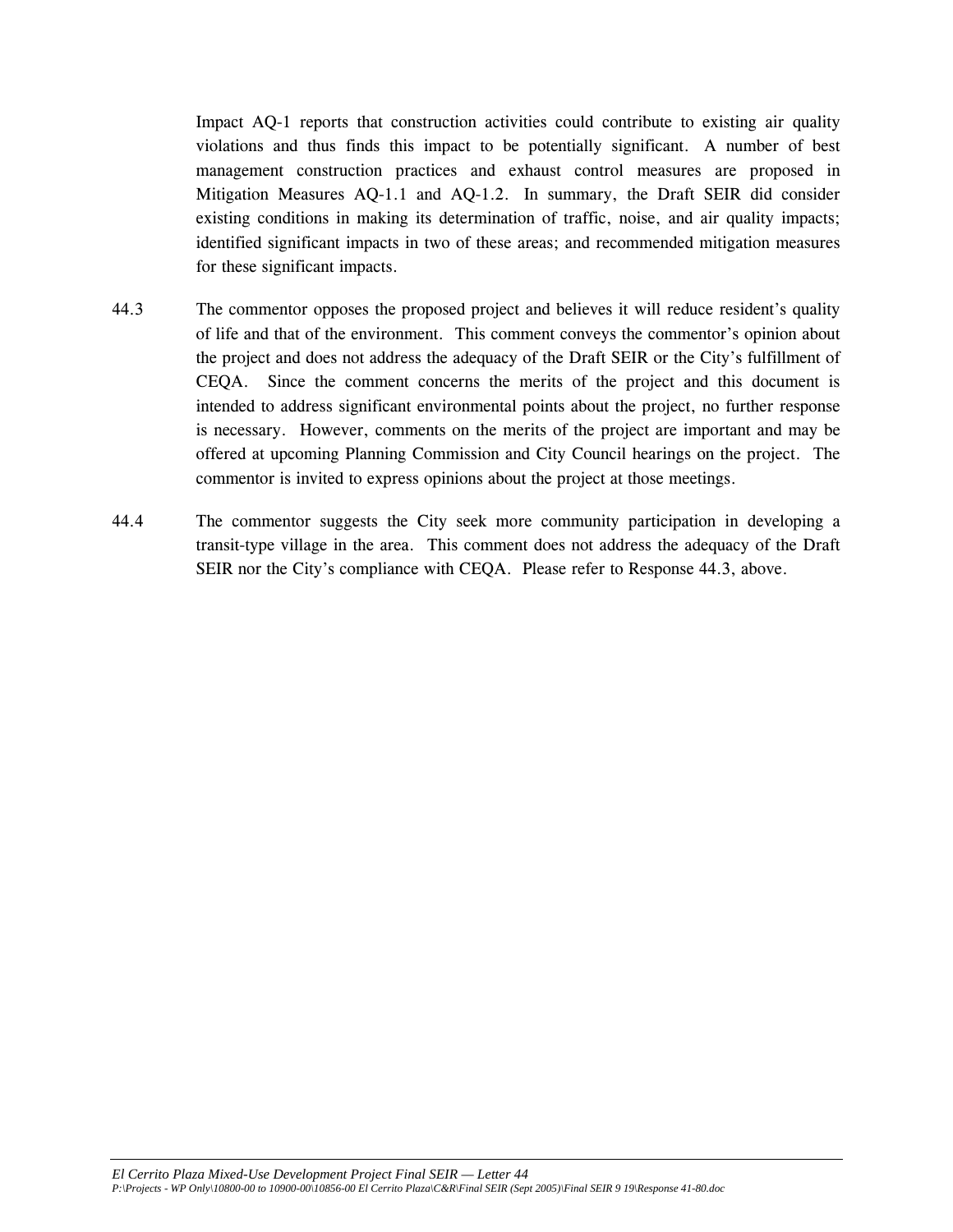### **45. Byron Brown**

45.1 The commentor says the proposed project is unacceptable for El Cerrito because it does not meet the noise and housing densities in the General Plan. The Draft SEIR evaluated both noise impacts and density issues in Sections 3.5 and 3.1, respectively. The project sponsor has submitted a revised application to the City for a residential only project. Regarding noise, please refer to Master Response 3 in Section 4 of this document for additional discussion of interior noise and reflected noise impacts. Section 2.2 of this document discusses the potential impacts associated with the Residential Only Alternative, including noise impacts. "Land Use, Plans, and Zoning" in Section 2.2 addresses the project's compliance with the General Plan densities. The Residential Only Alternative, the new proposed project, proposes 45 dwelling units/acre, the maximum permitted density under the City's Incentives Program.

> The commentor supports the idea of a transit-oriented village but believes the proposed project would increase the traffic, noise, and pollution in the area. Please refer to the master responses on noise concerns, circulation, and air quality concerns in Section 4 of this document for a response to these concerns about the project.

- 45.2 The commentor also requests that the Draft SEIR address safety issues along Ohlone Greenway. The Draft SEIR discusses police services impacts using the public services significance criteria reported on page 3.13-7 of the Draft SEIR. Specifically, the Draft SEIR evaluated if the proposed project would require new or expanded police facilities, the construction of which would result in a substantial adverse physical impacts. In making that determination, the Draft SEIR considered the number of additional police officers it would take to serve the proposed project. Inherent in that consideration is an assumption that an increase in population would result in an increase in service calls to ECPD. The new proposed project, the Residential Only Alternative, would have a negligible effect on the number of new officers required to maintain the City's existing service levels. Instead, the Residential Only Alternative would increase the number of units facing the Ohlone Greenway (compared to the original proposal), thereby increasing informal surveillance onto this walkway and serving as a deterrent to crime. This alternative also would not include a garage and the perceived dangers associated with it.
- 45.3 The commentor is opposed to using public funds for BART parking and states that the garage is unnecessary and suggests a redesign of the El Cerrito Shopping Center Plaza instead. Since the Residential Only Alternative, the new proposed project, does not include a BART parking garage, the use of public funds for the garage is no longer applicable to the proposed project. Accordingly, justification for the parking garage is no longer necessary. Suggestions to change the existing Plaza to enhance its design and attractiveness are not relevant to the project being evaluated by the City.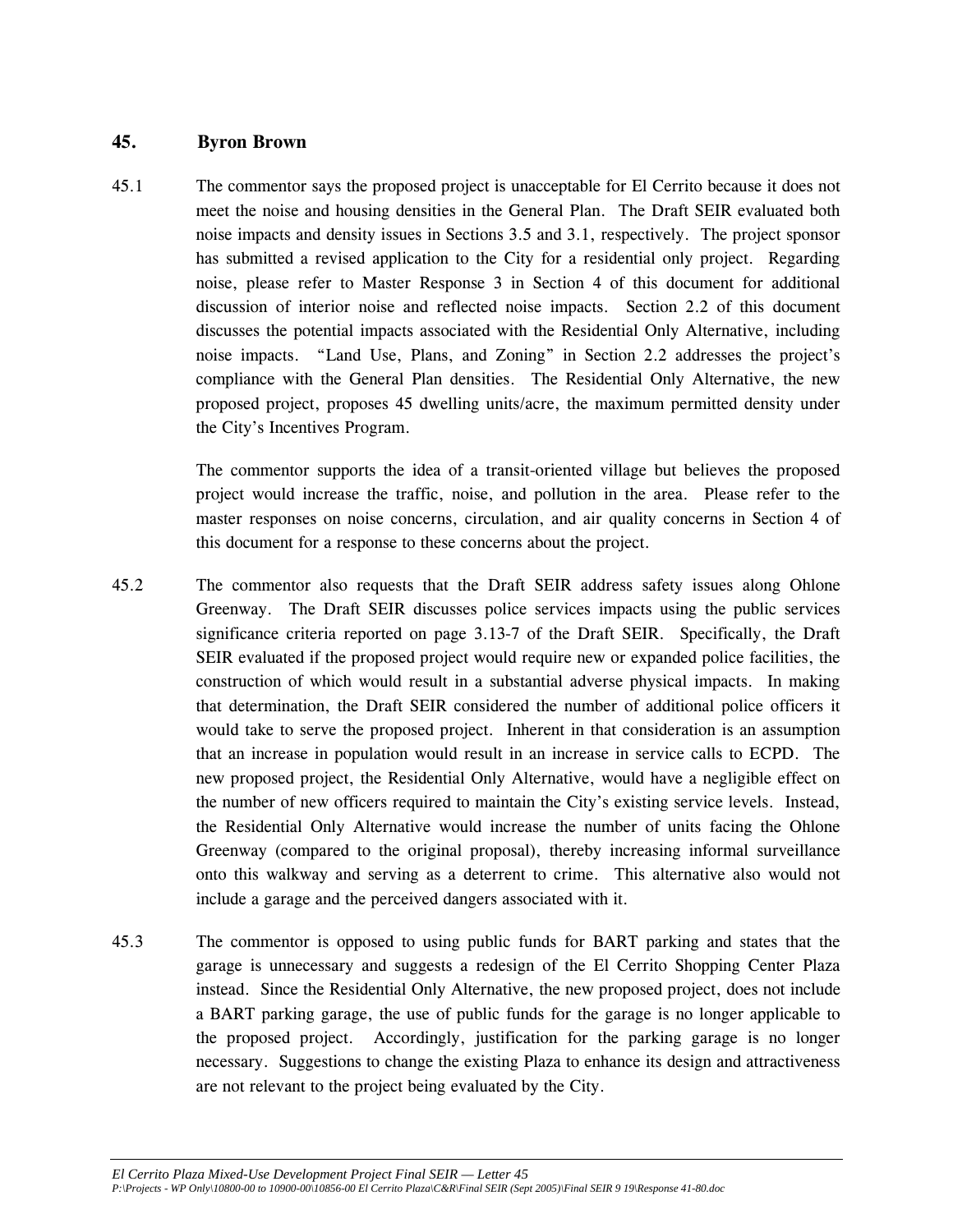45.4 The commentor expresses opposition to the proposed project. Since the comment concerns the merits of the project and this document is intended to address significant environmental points about this project, no further response is necessary. However, comments about the merits of the project are important and may be discussed at upcoming Planning Commission and City Council hearings on the project. The commentor is invited to express opinions about the project at those meetings.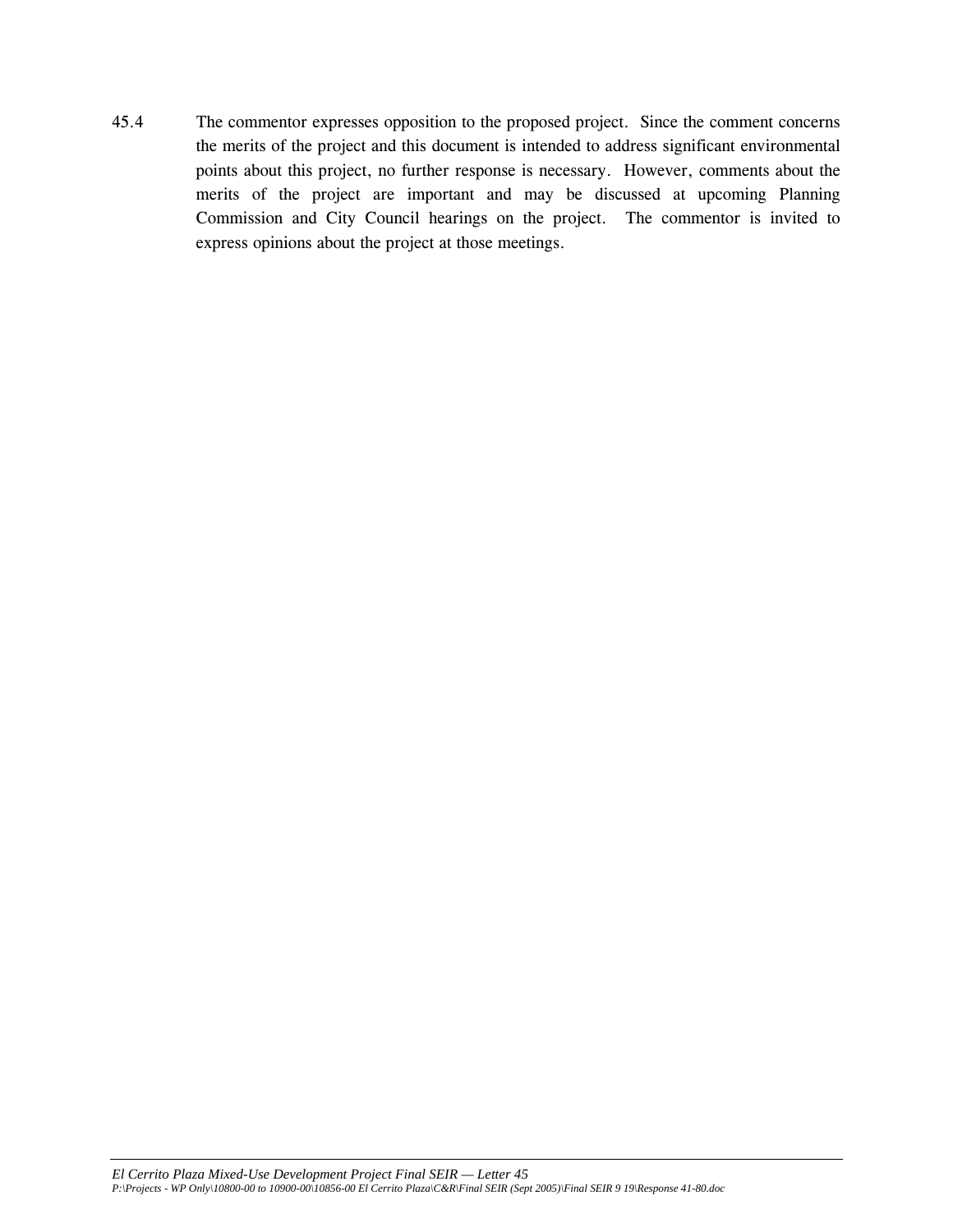## **46. Peter S. Loubal**

- 46.1 The commentor states that the proposed housing densities exceed those allowed in the General Plan and asks why the proposed project does not include a General Plan amendment or is not deemed incompatible with it. The conclusion reached by Impact LU-3 in the Draft SEIR is the same as that reached by the commentor; namely, the proposed project exceeds the maximum allowable density of the General Plan. The project sponsor has since modified its application to propose a residential density of 45 dwelling units/acre, the maximum permitted density under the City's Incentives Program.
- 46.2 The commentor believes that the proposed project has been inconsistent with the CEQA process rules, particularly concerning the use of City funds for the BART garage, and claims that the project has become a "done deal." A decision for the proposed project has not yet been made by the Planning Commission or the City Council. Please note that a parking garage is not proposed with the Residential Only Alternative, the new proposed project, and accordingly, Measure C funds are no longer associated with the proposed project.
- 46.3 The commentor opposes the garage location and questions its necessity. Since a parking garage is not proposed with the Residential Only Alternative, justification for the garage is not necessary.
- 46.4 The commentor believes the proposed project area is unsuitable for family units and asks if the residential building could be designed for easy conversion to live/work units to address El Cerrito's jobs to housing balance. Please refer to Master Response 3 in Section 4 of this document for a discussion of noise impacts and land use compatibility. The General Plan Noise Element identifies ambient conditions where residential land uses are normally acceptable, conditionally acceptable, or unacceptable. These land use/noise environment compatibility guidelines are recommendations, to be balanced with other community goals and policies and subject to design and mitigation measures that can reduce ambient noise levels. Rarely is strict adherence to the noise guidelines the sole rationale for rejecting a land use proposal. Certainly, the land use/noise environment guidelines offer input into the City's land use decisions, but they are typically not the sole determinant. It will be up to the Planning Commission and City Council to determine whether the Residential Only Alternative proposes suitable land uses for the project site.
- 46.5 Despite considerable use of the El Cerrito Plaza parking lot by BART users and others, there is no documented evidence of a parking shortfall in the project area. The project sponsor will be seeking a reduction in the number of required parking spaces under the Incentives Program.
- 46.6 The commentor opposes the proposed garage location and accounts his perspective on the BART parking situation in El Cerrito. Since a parking garage is not proposed with the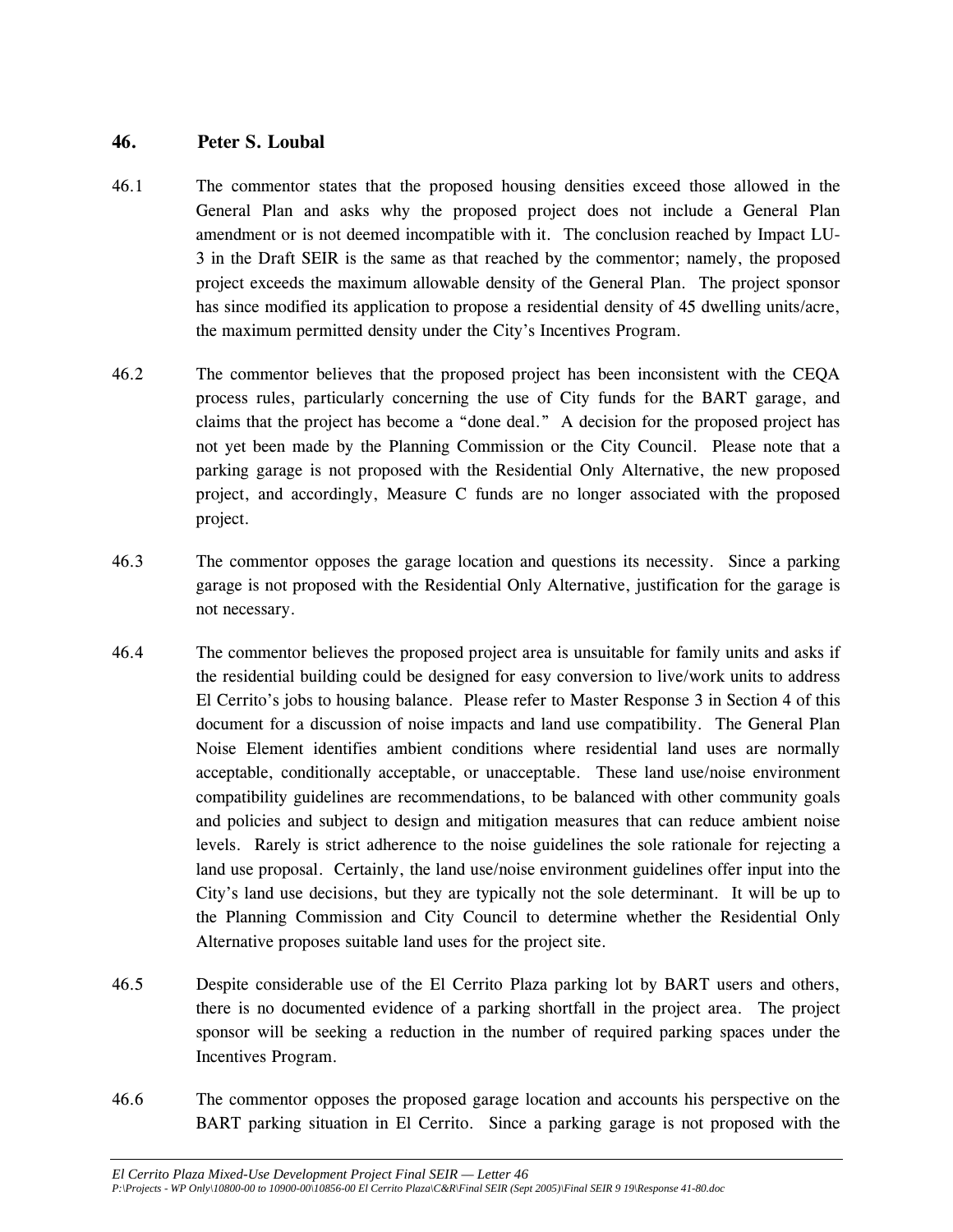Residential Only Alternative, justification for the garage and the use of Measure C funds is not necessary.

- 46.7 The commentor believes current BART patronage does not lend itself to begin charging for parking and suggests consideration in the SEIR for placement of a garage next to the BART station or making it more easily convertible to other uses. Since a parking garage is not proposed with the Residential Only Alternative, responses to comments about charges at the garage and alternative locations for this structure are no longer necessary.
- 46.8 The commentor believes that the CEQA process has been violated and suggests redirecting Measure C funds to another worthy cause. The City has adhered to the required CEQA procedures and suggestions to the contrary are inaccurate. No decisions regarding the project have been made yet. Mitigation measures will be adopted and included as a condition of project approval. As noted above, use of Measure C funds for a BART parking garage is no longer being considered and the new proposed project focuses on residential uses only.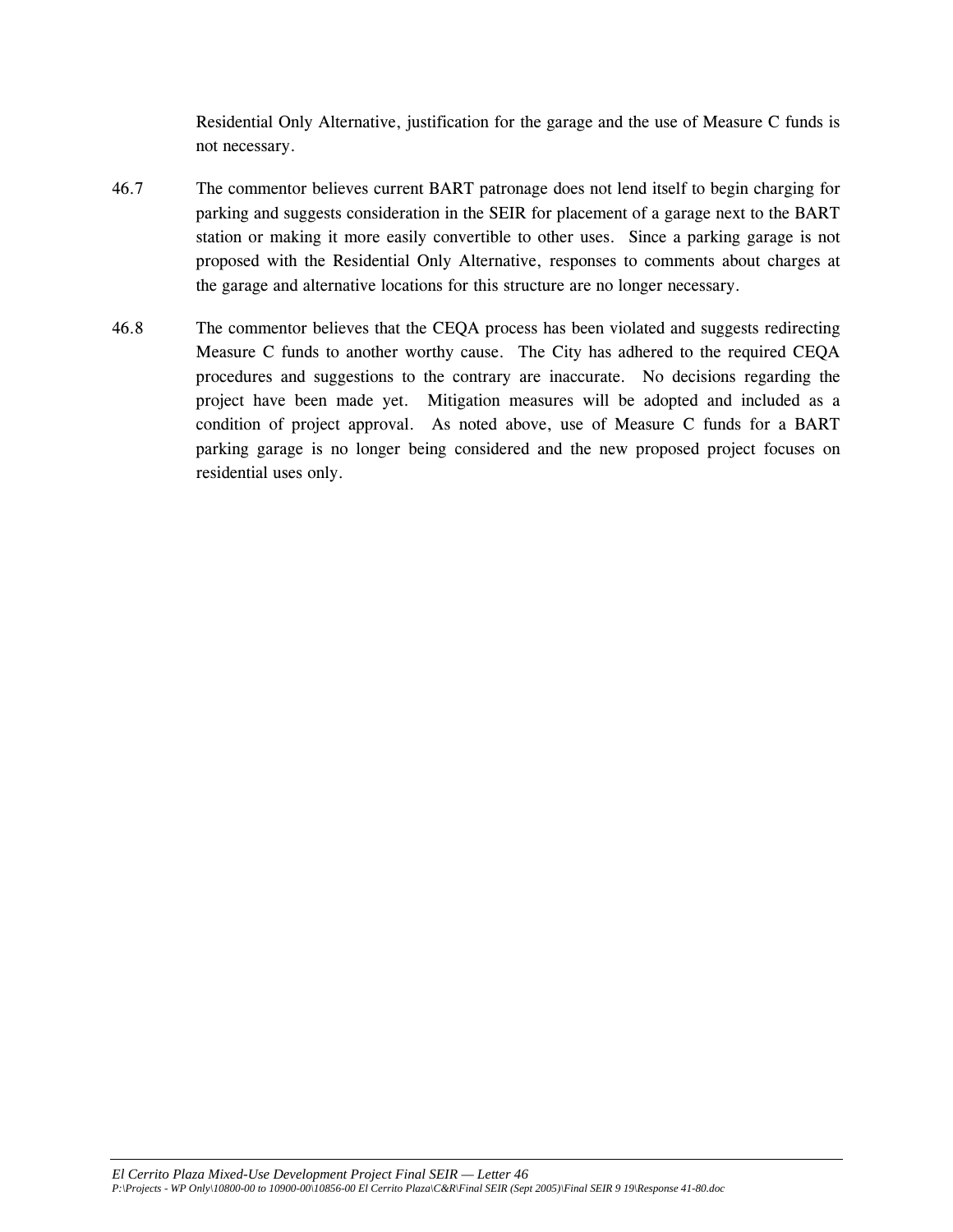### **47. Ann Lehman**

- 47.1 The commentor states that the proposed parking garage is not needed and should not be built. Since a parking garage is not proposed with the Residential Only Alternative, the new proposed project, and Measure C funds are no longer associated with the proposed project, justification for the garage is not necessary.
- 47.2 As noted above, the BART parking structure is not proposed as part of the Residential Only Alternative. Therefore, comments about the walking distance from the garage to the BART station are no longer relevant.
- 47.3 Please refer to Response 47.2, above. It should be noted in Comment 3.3 that BART staff report that the station surface parking lot is full before 8:00 am.
- 47.4 Since a parking garage is not proposed with the Residential Only Alternative and Measure C funds are no longer associated with the proposed project, justification for the garage is no longer necessary.
- 47.5 The commentor states that the need for the garage is never sufficiently analyzed in the Draft SEIR. Since a parking garage is not proposed with the Residential Only Alternative and Measure C funds are no longer associated with the proposed project, justification for the garage use of Measure C fund is not necessary. The currently proposed project involves only residential uses and no commitment of Measure C Funds.
- 47.6 Please refer to Response 47.5, above.
- 47.7 The commentor states that while economic analysis is not a requirement of CEQA, this project requires some degree of study in this area. This comment refers to an economic issue, which is unrelated to the physical environment that CEQA is concerned with. An EIR must focus on physical environmental changes that result from implementation of a proposed project, as explained on page 1-3 of the Draft SEIR. The rationale offered by the commentor to include an economic discussion is not consistent with CEQA Guidelines, which permits consideration of economic issues when they contribute to a physical impact. The sales tax revenue and job creation suggestions are important dimensions of the project's fiscal and economic merits, but not its effect on the environment. Therefore, no economic analysis is provided as part of the Final SEIR.
- 47.8 The proposed project would generate negligible traffic throughout the Plaza, including the area behind the Albertson's, since little commuter traffic from the residential portion of the project is expected to use this route. In any case, project impacts on parking lot circulation would be less than significant. As a result, neither the absence of retail nor project effects on Plaza circulation would be expected to adversely affect existing retail spaces.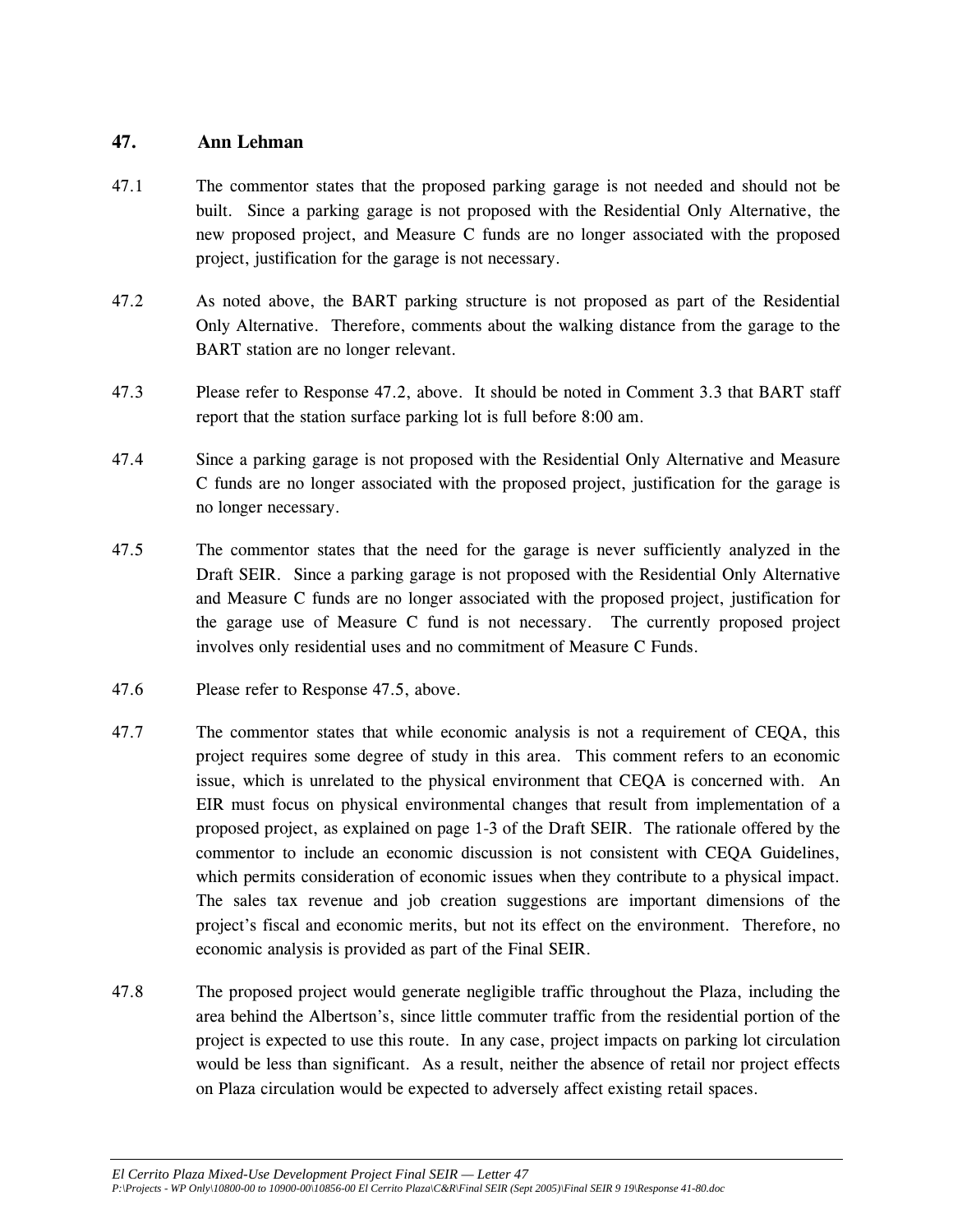- 47.9 Please refer to Response 47.8, above, and to Master Response 2 in Section 4 of this document regarding traffic circulation in the Plaza.
- 47.10 The commentor quotes an article which states that the El Cerrito Plaza Shopping Center is not well designed. This comment conveys the commentor's opinion about the existing shortcomings of the Plaza and does not address the adequacy of the Draft SEIR or the City's fulfillment of CEQA. Accordingly no further response is necessary.
- 47.11 Please refer to Response 5.1, which explains that the volume of trips generated by the Residential Only Alternative would have a small impact on traffic congestion and delays. Furthermore, it is incorrect to assume that the interaction of cars and vehicles is in and of itself a hazard. For the purposes of CEQA, a traffic safety impact occurs when characteristics or design features of a project impede the safe operation of vehicles or the use of other transportation facilities. This type of impact can occur, for example, due to obstruction of a driver's sight lines and views, the inappropriate placement of project features that obstruct safe vehicular operation, or unclearly defined circulation features that drivers are prone to approach at unsafe speeds. None of these characteristics or features is noticeable such that the project would result in a significant safety impact. The additional traffic generated by the proposed project would not exacerbate any existing safety problems. It should be noted that slow traffic flow as occurs within the parking lot of a retail center is often safer than free-flowing traffic.

 Regarding the intersections of various streets with Brighton, grid-type streets with visible and marked pedestrian crossing are typically very safe environments for the interaction of pedestrians and vehicles, as evidenced by the high volumes of both that can coexist in typical downtown settings.

 Furthermore, most traffic from the proposed residential units would access the site along other routes, and the remaining traffic would represent a negligible increase over what ordinarily occurs in the parking area near the coffee shops.

- 47.12 The commentor believes that Mitigation Measure NO-5.1 would not reduce the potentially significant impact to less-than-significant. There is no reason to believe the Draft SEIR noise measurements are incorrect. The change in noise levels between 1997 and 2004 associated with BART are attributable to changes in the rail condition and where BART is in its maintenance cycle. Mitigation Measures NO-5.1 or NO-5.2 would reduce the impact of a potentially significant impact to one that would be less than significant by limiting noise increases to 1 dBA. Such a change is not perceptible to the average listener.
- 47.13 The commentor is concerned with the visual quality impacts, including those affecting views of sunsets and Mt. Tamalpais. Please see Section 2.2 of this document for a discussion of the Residential Only Alternative's effects on visual quality. This section analyzes the impacts to views of the project site looking west. Albany Middle School is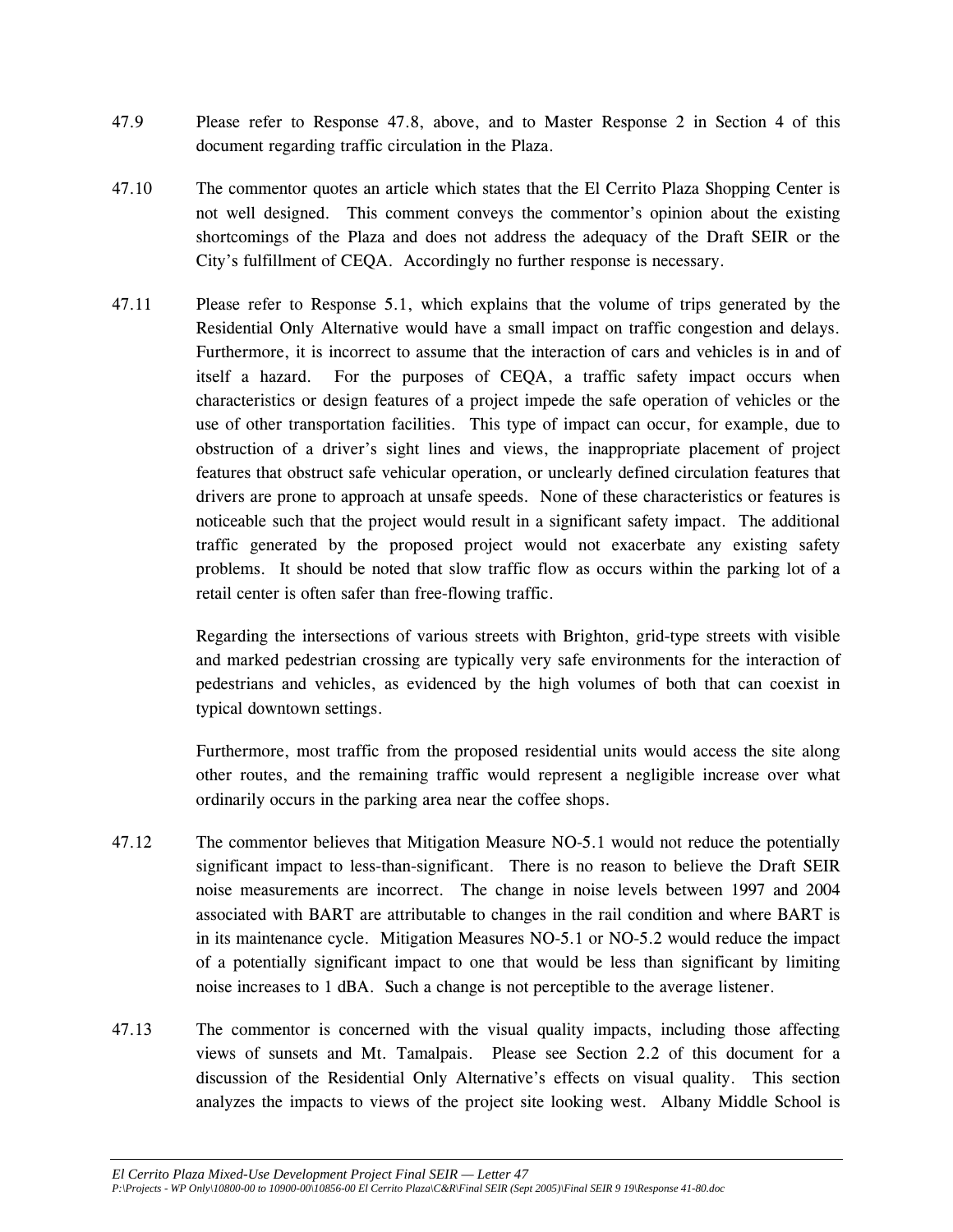not a location from which an important vista or scenic resource would be affected, and the site of the school itself would not be degraded or affected by light or glare.

- 47.13a The commentor is concerned with the analysis of visual impacts affecting shoppers at El Cerrito Plaza. As stated on page 3.3-24 of the Draft SEIR, employees and/or patrons would be expected to notice the proposed residential buildings, but their main purpose for visiting the Plaza would involve an indoor activity. The intent of the discussion was to contrast the visual sensitivity of different viewer groups. Residential viewers, due to the amount of time spent at home and their sensitivity to community character and property values, tend to be more visually sensitive than commercial/retail employees or shoppers. Certainly, high quality commercial architecture and design are essential to the retail and visual experience of the shopper. However, retail shoppers would be less sensitive to a proposed residential project in the southeastern corner of the Plaza parking lot, behind existing retail businesses, than nearby residents who would have direct views of the proposed project. The new development would not be expected to negatively affect visitors' experiences at El Cerrito Plaza because it would provide new, aestheticallydesigned structures and landscaping which are preferable to views of surface parking lots, according to the 1999 General Plan. Additionally, patrons could be positively affected by seeing the daylighted portion of Cerrito Creek in the southeastern corner of the project site. Also, the proposed project does not run the entire length of the project site and is mainly contained in the southeastern corner. While it would be one to two stories higher than existing retail development, the bulk of the proposed residential buildings would be comparable, as shown in Figure 2-3 on page 2-10 of the Draft SEIR. Finally, the proposed project design would require Design Review Board approval before being accepted. Section 2.2 of this document describes the visual quality impacts of the Residential Only Alternative.
- 47.14 The commentor suggests reviewing the project as two separate projects. Since a parking garage is not proposed with the Residential Only Alternative, there is only one project to analyze as part of the entire project. Had the proposed project not been revised, alternatives to the project would still need to have considered all the project components, as required by CEQA.
- 47.15 The commentor states that none of the alternatives analyzed include the developer's current proposition. A residential only alternative was identified and evaluated as an alternative in the Draft SEIR. The developer has now proposed to develop the Residential Only Alternative. Even if the Residential Only Alternative had not been selected by the project sponsor, the Draft SEIR considers a reasonable range of alternatives. CEQA allows latitude to the lead agency in determining a reasonable range of alternatives. There is no precise formula for determining the right number, but the lead agency must have sufficient information to understand if the project could be feasibly achieved while substantially reducing significant impacts identified for the proposed project.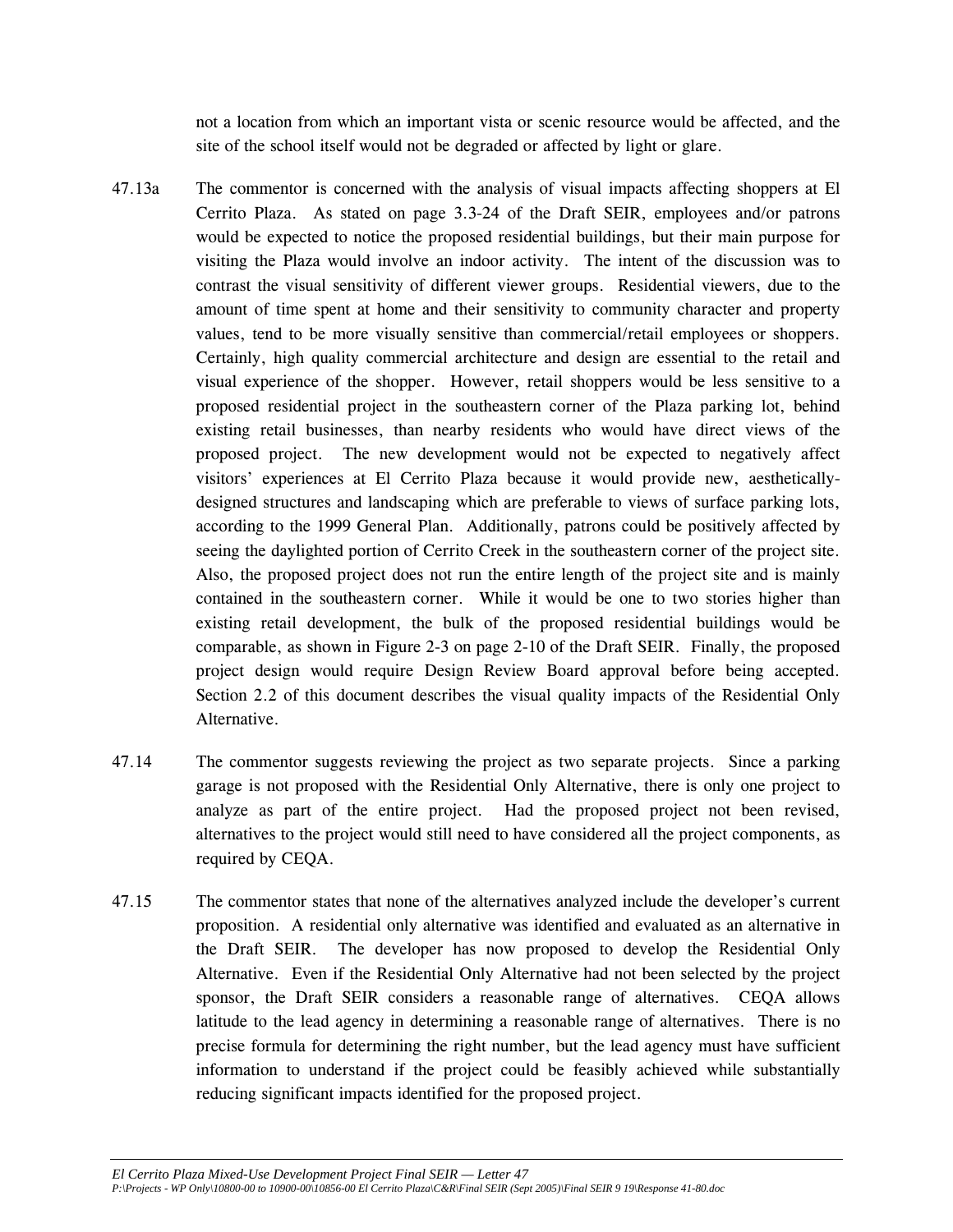- 47.16 The commentor states that the Garage Only Alternative does not meet the reasonable standard under CEQA. The reasonable test for alternatives under CEQA considers whether a range of options for achieving the project sponsor objectives while reducing impacts has been identified. The fact that the project sponsor has indicated that he would not pursue the garage only alternative does not render the entire range of alternatives as invalid. The Draft SEIR on page 4-11 explains that this alternative would not achieve most of the project objectives. This information will be considered by the Planning Commission and the City Council in making their determination on the feasibility of the project alternatives.
- 47.17 The commentor requests disclosure of BART's plans for their property. While the Draft SEIR acknowledges BART's policy of promoting transit-oriented development around its stations, specific future plans for the El Cerrito BART Station property are not known. This notwithstanding, BART is exploring transit-oriented development opportunities at a number of its stations, including El Cerrito Plaza. Initial phases of this exploration at the El Cerrito Plaza Station are underway, but no development concepts have been advanced. Thus, relocating development to the BART surface parking lot, as proposed by the commentor, would preempt BART's efforts.
- 47.18 The commentor states the Residential Only Alternative would have fewer impacts but needs a specific plan. Please refer to Section 2 of this document for a more detailed description of a residential only proposal and a discussion of the impacts of this proposal.
- 47.19 The commentor recommends placing the garage on BART property. A parking garage is not proposed with the Residential Only Alternative, the currently proposed project. As noted above, a BART garage at the BART station surface lot would not be consistent with BART's plans for future transit-oriented development.
- 47.20 The commentor recommends placing the garage at the Del Norte BART Station. Since a parking garage is not proposed with the Residential Only Alternative, proposals to consider alternative locations are no longer relevant.
- 47.21 Since the new proposed project, the Residential Only Alternative, no longer includes a BART parking garage, no further response to this comment is necessary.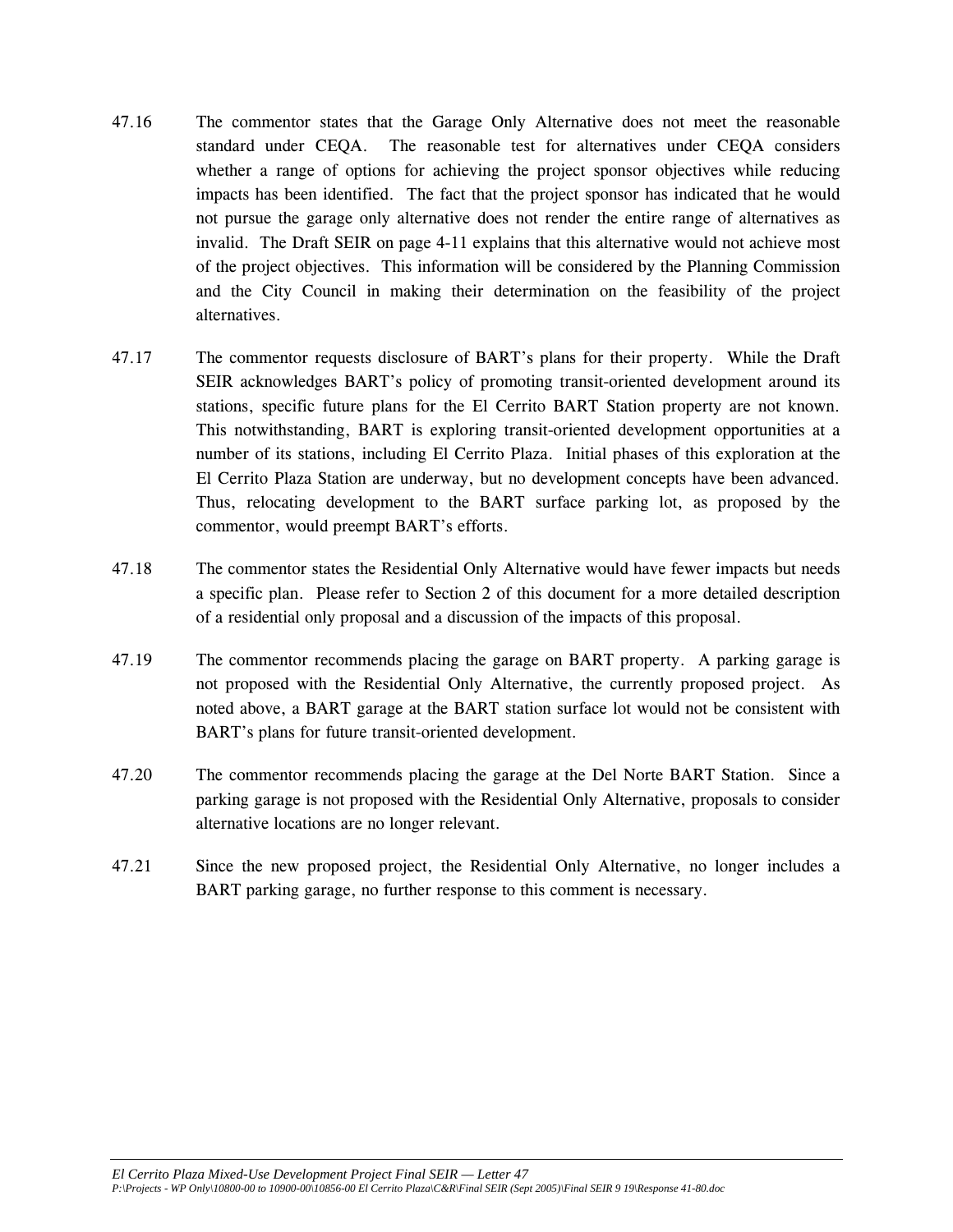### **48. George W. Nickelson, P.E.**

- 48.1 The comment that the EIR traffic analysis is comprehensive and reasonable is acknowledged.
- 48.2 The commentor considers the trip generation rates for the proposed residences and child care facility conservative and believes there would be fewer trips going south through Albany. The residual distribution of residential traffic would result in over 50 percent of project trips using routes along streets south of the plaza. Furthermore, as noted by the commentor, the assignment assumptions represent a conservative approach to the traffic generated by the project based on the anticipated macro-distribution of the project traffic.
- 48.3 The use of conservative assumptions throughout the traffic analysis is an appropriate approach given the uncertainty related to the generation and assignment of traffic in an area with substantially built out infrastructure. As characterized by the City of El Cerrito, the mitigation measure would not be feasible unless implemented by the project sponsor.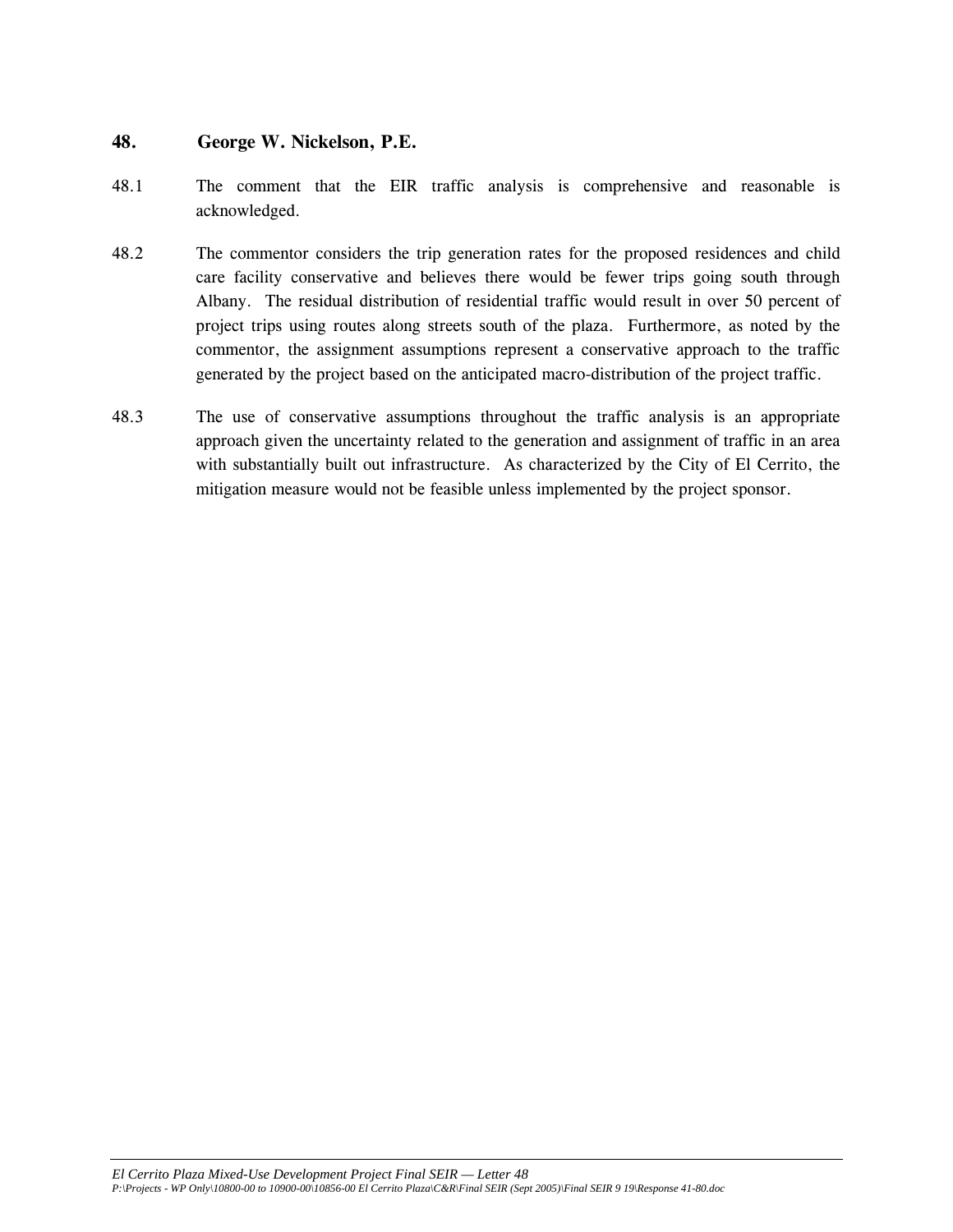## **49. Charles L. Blanchard**

- 49.1 The commentor feels the project should provide analysis on air pollutants at Cougar Field and Albany Middle School. Please refer to Master Response 4 in Section 4 of this document for additional commentary on air quality concerns, including effects at Cougar Field and Albany Middle School.
- 49.2 The commentor is concerned about air quality and emissions associated with the proposed project. Please refer to Master Response 4 in Section 4 of this document for a discussion of air quality impacts.
- 49.3 The commentor states that the project will result in the increased frequency and severity of local violations of PM standards. Please refer to Master Response 4 in Section 4 of this document for a discussion of impacts from small particulate matter, and to Section 2.2 for a discussion of air quality impacts specific to the Residential Only Alternative.
- 49.4 The commentor is concerned that the cumulative impact of traffic created by the proposed project will be a significant source of PM emissions. The Draft SEIR in Impact AQ-5 addresses cumulative air quality impacts and is based on cumulative traffic. The Residential Only Alternative does not include construction of the garage, which would have generated additional emissions in the area.
- 49.5 The commentor requests further analysis on the cumulative effects of the proposed project on Cougar Field and Albany Middle School. Please note that the presently proposed Residential Only Alternative does not include construction of the garage. Please refer to Master Response 4 in Section 4 of this document for a discussion of air quality impacts to Cougar Field and Albany Middle School, and to Section 2.2 for a discussion specific to the Residential Only Alternative.
- 49.6 The Draft SEIR notes in Impact AQ-4 that project development "would not place a source of TACs or objectionable odors near sensitive land uses." This refers specifically to the project's operational impacts. The previously proposed BART parking structure and child care facility have been removed from the development plans and the project now consists exclusively of residential uses. Operation of a residential development would not typically result in the emission of TACs or objectionable odors. However, in contrast to the longterm operational phase of a project, during construction, most construction equipment is diesel-powered and the diesel-particulate-matter (DPM) contained in the equipment exhaust is a recognized toxic air contaminant (TAC). Please refer to the master response on air quality concerns in Section 4 of this document for a further explanation of potential health impacts from DPM and construction activities.

 The commentor notes correctly that the Draft SEIR did not identify Albany Middle School as a local sensitive receptor. The commentor also makes a valid point that air pollutant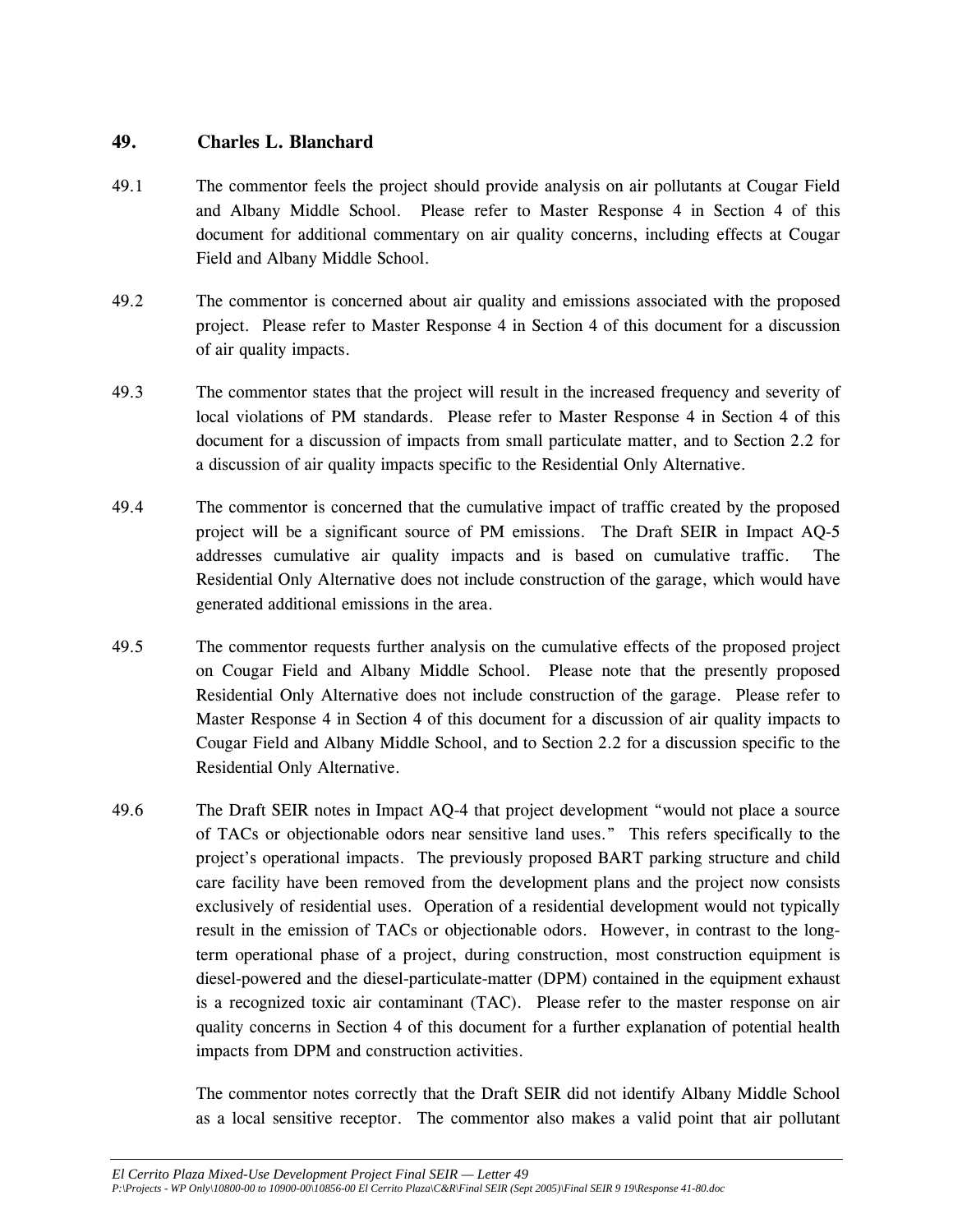levels are often highest on days with very low wind speeds. The Draft SEIR made the same point in the  $2<sup>nd</sup>$  paragraph on page 3.6-2.

- 49.7 All the procedures suggested by the commentor are valid for obtaining a first approximation of project particulate concentrations associated with garage use. However, they also show the potential inaccuracies introduced by compounding worst-case assumptions, specifically that all particulates (which the Draft SEIR associated with daily operations) would be emitted by vehicles while they are still in the garage (none over the course of their trip after leaving/before entering the garage), that wind speed remains low and wind would blow directly from the garage to Cougar Field for an entire day, and that an air plume from the garage would not spread and particulate matter would not settle out over the distance from garage to field. The  $85 \text{ ug/m}^3$  estimate of the garage particulate effect exceeds the State's  $50 \text{ ug/m}^3$  24-hour standard. The commentor then does a less conservative calculation by using only particulate emitted by vehicles during startup in the garage. Under this assumption, the project effect is only  $0.1 \text{ ug/m}^3$ . Note that the Residential Only Alternative does not include a BART garage; thus, the commentor's points about particulate matter emissions from the garage are no longer relevant.
- 49.8 The commentor suggests that a more accurate estimate of garage particulate impacts could be obtained by using a model like CALINE4 to estimate the dispersion of particulate in the air plume during the time it exits the garage and reaches Cougar Field, but then admits that the results probably would not be very different from the simpler approach. This illustrates the problem with using simple dispersion modeling to estimate project particulate impacts: there is so much variability in the individual model parameters that exposure estimates can easily range from a clear violation of the air quality standard to a barely measurable amount. Note that the Residential Only Alternative does not include a BART garage; thus, the commentor's points about particulate matter emissions from the garage are no longer relevant.
- 49.9 The commentor includes information on how the vehicular particulate emission factors developed by the CARB take into account the inclusion of high-emitting vehicles (i.e., "smokers"), tire- or brake-ware, and particulate size fraction. This information would be relevant to methods of calculating particulate concentrations near parking structures. However, the BART parking structure has been removed from the development plans and the project now consists exclusively of residential uses. Accordingly, the additional information offered by the commentor would not materially change or improve upon the assessment contained in the Draft SEIR.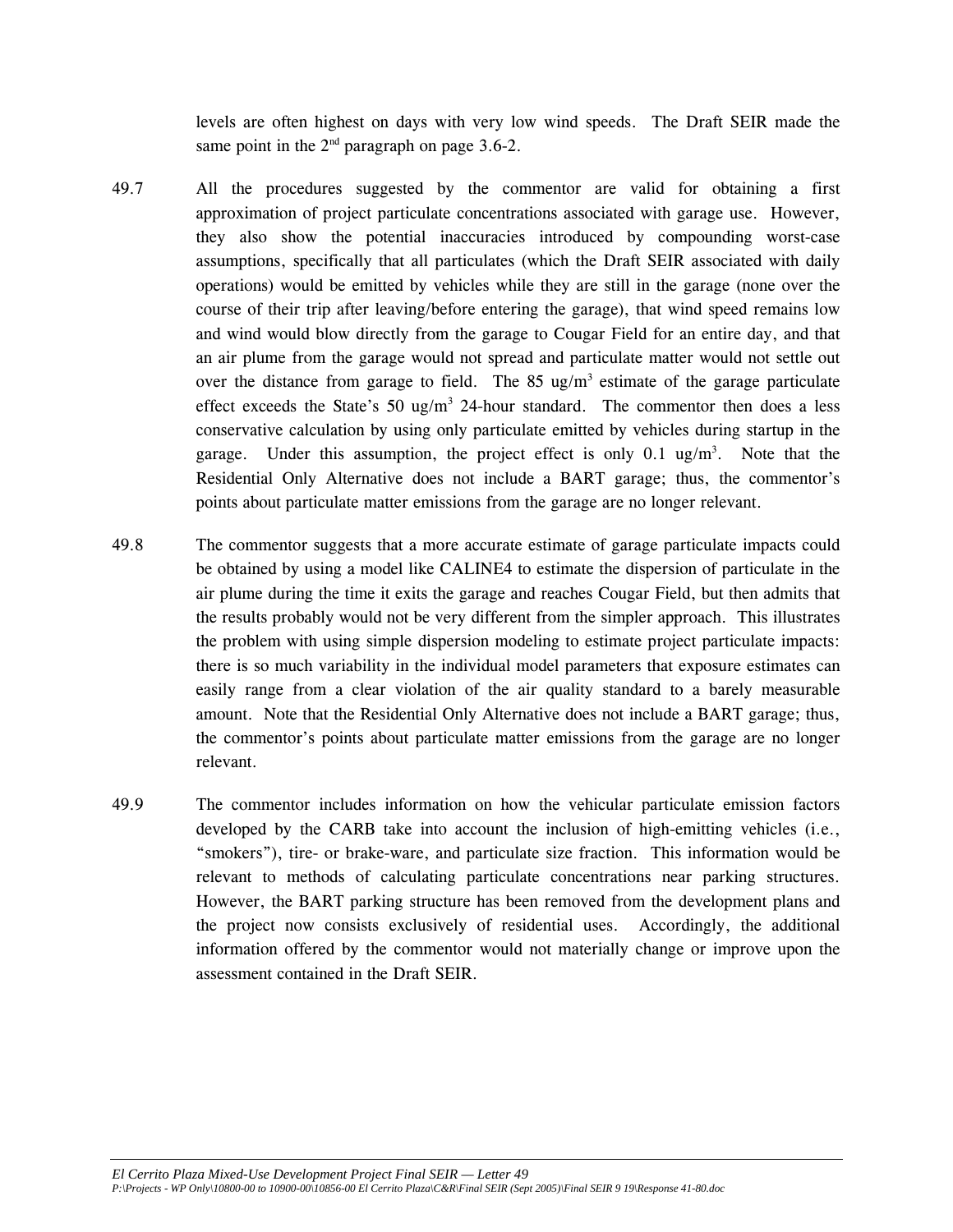## **50. Mera M. Atlis and Brian D. Levy**

- 50.1 The commentors express opposition to the proposed project. This comment conveys opinion about the project and does not address the adequacy of the Draft SEIR or the City's fulfillment of CEQA. Since the comment concerns the merits of the project and this document is intended to address significant environmental points about the project, no further response is necessary. However, the merits of the project are important and may be discussed at upcoming Planning Commission and City Council hearings on the project. The commentors are invited to express opinions about the project at those meetings.
- 50.2 The commentors believe building the proposed project would increase air pollution in the area. The Draft SEIR in Section 3.6, Air Quality, evaluates the potential for the proposed project to generate air emissions that would exceed standards established by the Bay Area Air Quality Management District. Significant air quality impacts were identified for the construction period; however, significant impacts were not identified from traffic related to the project. Please refer to Master Response 4 in Section 4 of this document for additional commentary on air quality concerns.
- 50.3 The new proposed project would generate a total of 78 trips during the PM peak hour, 28 of which would circulate throughout the El Cerrito Plaza. At all other times, the trip generation would be less than this amount. Based on the traffic study of the Residential Only Alternative, the residential development would result in five northbound and one southbound vehicles behind the Albertson's in the AM peak hour and two northbound and six southbound vehicles in the PM peak hour. This traffic volume is considered negligible when considering impacts to pedestrian movement in this area. Please refer to Master Response 2 in Section 4 of this document for additional discussion of circulation impacts in the El Cerrito Plaza.
- 50.4 The commentors believe building the proposed project would increase BART noise. Impact NO-5 on page 3.5-11 of the Draft SEIR reports that reflection of BART noise would be a potentially significant impact. Please refer to Master Response 3 in Section 4 of this document for additional discussion of this concern.
- 50.5 The commentors are concerned that the proposed project would cause at least two years of construction noise, dust, and diesel exhaust. The Draft SEIR reports that construction noise and air emissions would be significant impacts of the project and therefore identifies mitigation measures to reduce these effects. Specifically, Mitigation Measure NO-1.1 proposes a number of feasible construction noise controls and Mitigation Measures AQ-1-1 and AQ-1.2 propose a number of feasible dust and exhaust control measures. Implementation of these measures is expected to reduce the construction noise and air impacts to less than significant.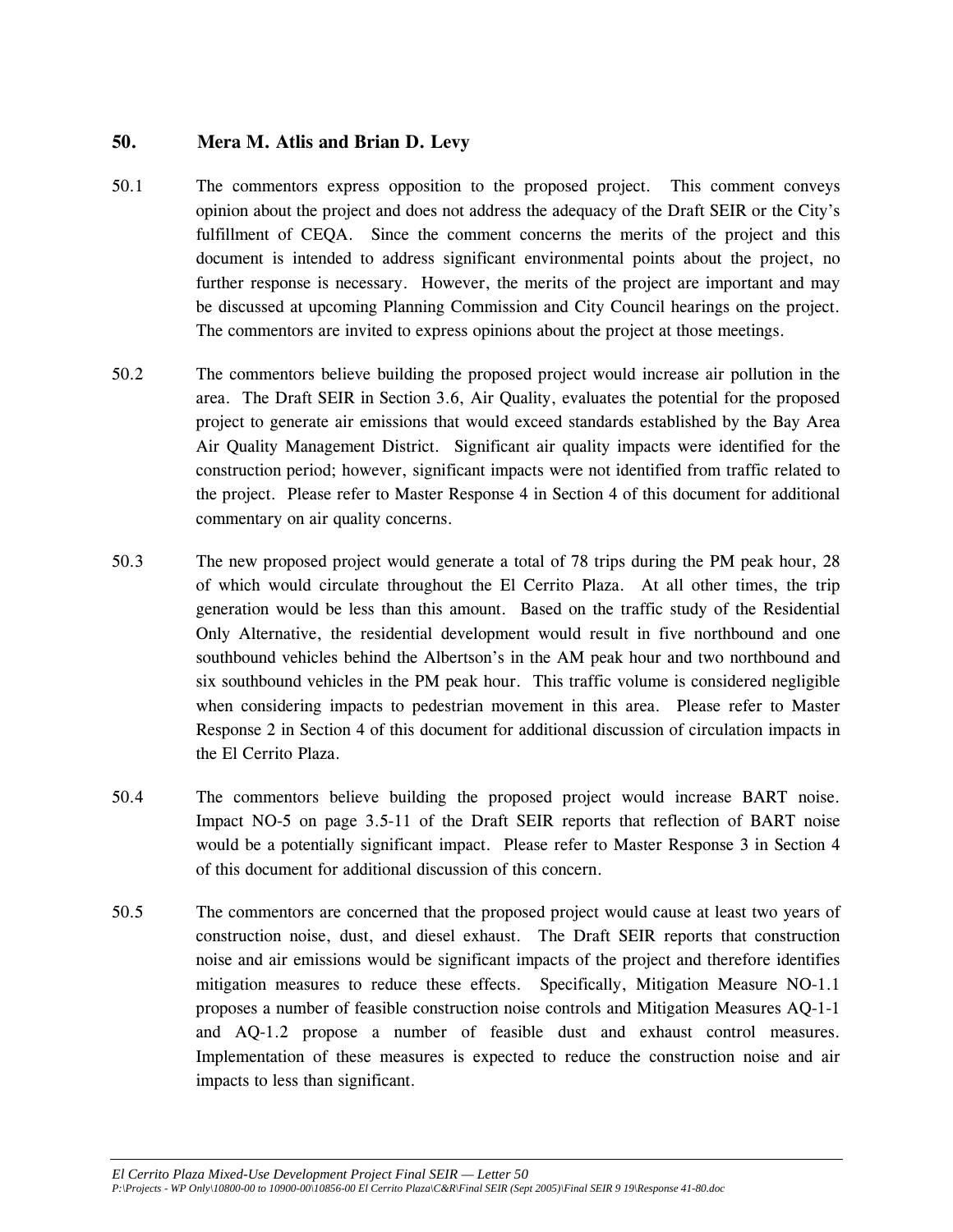50.6 The commentors reiterate opposition to the proposed project in light of the abovementioned concerns as well as the use of Measure C funds.Please note that the BART parking structure is not being proposed as part of the Residential Only Alternative; therefore, discussion of Measure C funds is no longer relevant. This comment conveys opinion about the project and does not address the adequacy of the Draft SEIR or the City's fulfillment of CEQA. Since the comment concerns the merits of the project and this document is intended to address significant environmental points about the project, no further response is necessary. However, the merits of the project are important and may be discussed at upcoming Planning Commission and City Council hearings on the project. The commentors are invited to express opinions about the project at those meetings.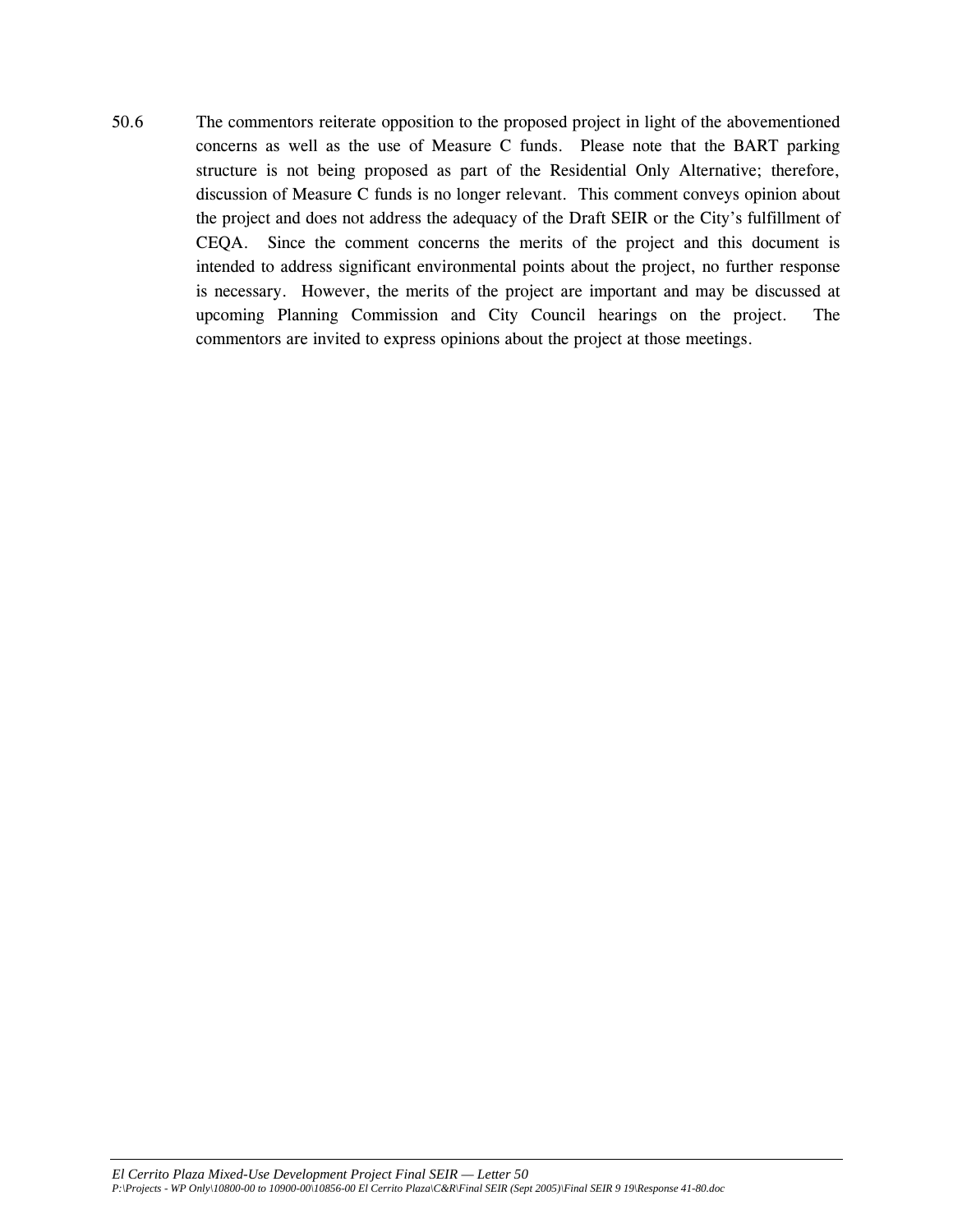# **51. David and Beverly Farrell**

- 51.1 The commentors are opposed to the proposed project's because of location and its potential effects on Albany Middle School. This comment does not address the adequacy of the Draft SEIR nor the City's compliance with CEQA, therefore no further response is necessary. However, the merits of the project are important and will be discussed at upcoming Planning Commission and City Council hearings on the project. The commentor is invited to express opinions on the project at those meetings.
- 51.2 The commentors are concerned about noise, air, and circulation impacts on Albany Middle School. Please refer to the master responses on the abovementioned topics in Section 4 of this document.
- 51.3 The commentors suggest a mitigation measure that calls for a reduction in the mass of the condo and garage structures. Since the BART parking structure is not being proposed as part of the Residential Only Alternative, the massing of the garage is not relevant. In addition, the residential structures have been modified to reduce their apparent mass from the original proposal. Section 2 of this document describes the new proposed project, which has a greater setback from the Albany border, a wider creek restoration corridor, a lower building height, and articulation in the building facades, all which help to reduce the bulk and scale of the project. This new project was preliminarily described and evaluated in the Draft SEIR as the Residential Only Alternative.
- 51.4 The volumes of traffic generated by the currently proposed project do not represent a significant impact to pedestrians. The highest concentration of project traffic is at Evelyn/Brighton and Talbot/Brighton; even with the project, the traffic levels at these locations will remain less than currently exists at Cornell/Brighton. Such traffic levels do not present any remarkable concern in terms of pedestrian impacts.
- 51.5 The commentors request provision of double-pane windows and air conditioning for Albany Middle School. As discussed in the Draft SEIR, the proposed project would have a potentially significant noise impact at the Albany Middle School. The proposed mitigation measures (NO-5.1 and NO-5.2) would reduce these potential effects to less than significant and be far more cost effective for the project sponsor than the suggestions by the commentors. Master Response 3 in Section 4 of this document further explains the noise effects at the school.
- 51.6 The commentors request that El Cerrito act as a "good neighbor" and notes that some El Cerrito children benefit from attending Albany schools that would be impacted by noise, traffic, and air quality. Please refer to Response 51.1.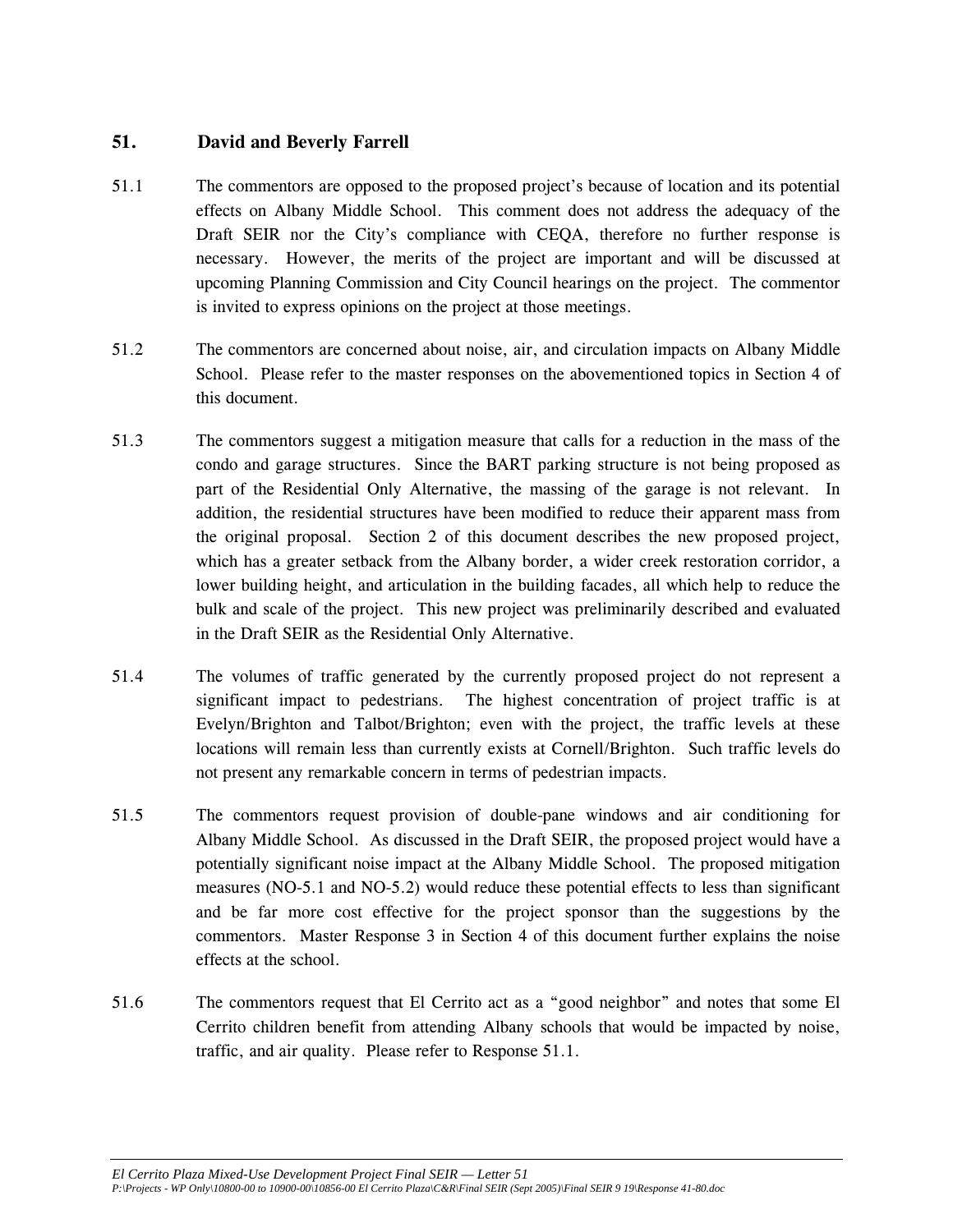## **52. Neo Serafimidis**

- 52.1 The commentor asks how the City can violate its own General Plan regarding proposed project noise. The General Plan Noise Element identifies ambient conditions where residential land uses are normally acceptable, conditionally acceptable, or unacceptable. These land use/noise environment compatibility guidelines are recommendations, to be balanced with other community goals and policies and subject to design and mitigation measures that can reduce ambient noise levels. Rarely is strict adherence to the noise guidelines the sole rationale for rejecting a land use proposal. Certainly, the land use/noise environment guidelines offer input into the City's land use decisions, but they are typically not the sole determinant. It will be up to the Planning Commission and City Council to determine whether the Residential Only Alternative proposes suitable land uses for the project site.
- 52.2 The commentor requests analysis of traffic impacts based on utilization of the garage by plaza patrons. Please note that the BART parking structure is not being proposed as part of the Residential Only Alternative. Therefore, a response to this comment is no longer necessary.
- 52.3 The project would not generate a substantial amount of traffic compared to background traffic. Under the Residential Only Alternative, the proposed project would generate a maximum of 78 trips spread over a peak hour using a variety of routes. This period may not coincide with peak travel times for other uses in the area, but it is the maximum amount of hourly traffic that would be generated by the project. This trip generation is conservative (i.e., the analysis assumes a high number of trips to anticipate the greatest potential traffic impact), because it is assumed no reduction in trips by residents who might use BART or other transit. Even with this conservative assumption, the trip generation from the proposed project would represent just over one additional vehicle per minute during the peak hour. During other periods, the amount of project-generated traffic would be even less than one vehicle per minute. Most concerns raised by the commentor regarding the increase in traffic do not recognize this negligible effect during the peak hour. As a result, the volumes of traffic generated by the Residential Only Alternative would not represent a significant impact. The intersections identified in the comment as candidates for analysis, including at Key Route Boulevard, are distant from the project and in a direction where project traffic would be so diffuse that any level of service deficiencies could not reasonably be attributed to the proposed project.
- 52.4 The commentor is concerned that the proposed project is in violation of the General Plan Policy regarding Ohlone Greenway enhancements. The commentor states that, according to the General Plan, the Greenway should have "entries, yards, patios and windows facing the Greenway. Blank walls, backs of buildings, and large parking lots should be avoided next to the Greenway." Currently, there is a large parking lot next to the Greenway.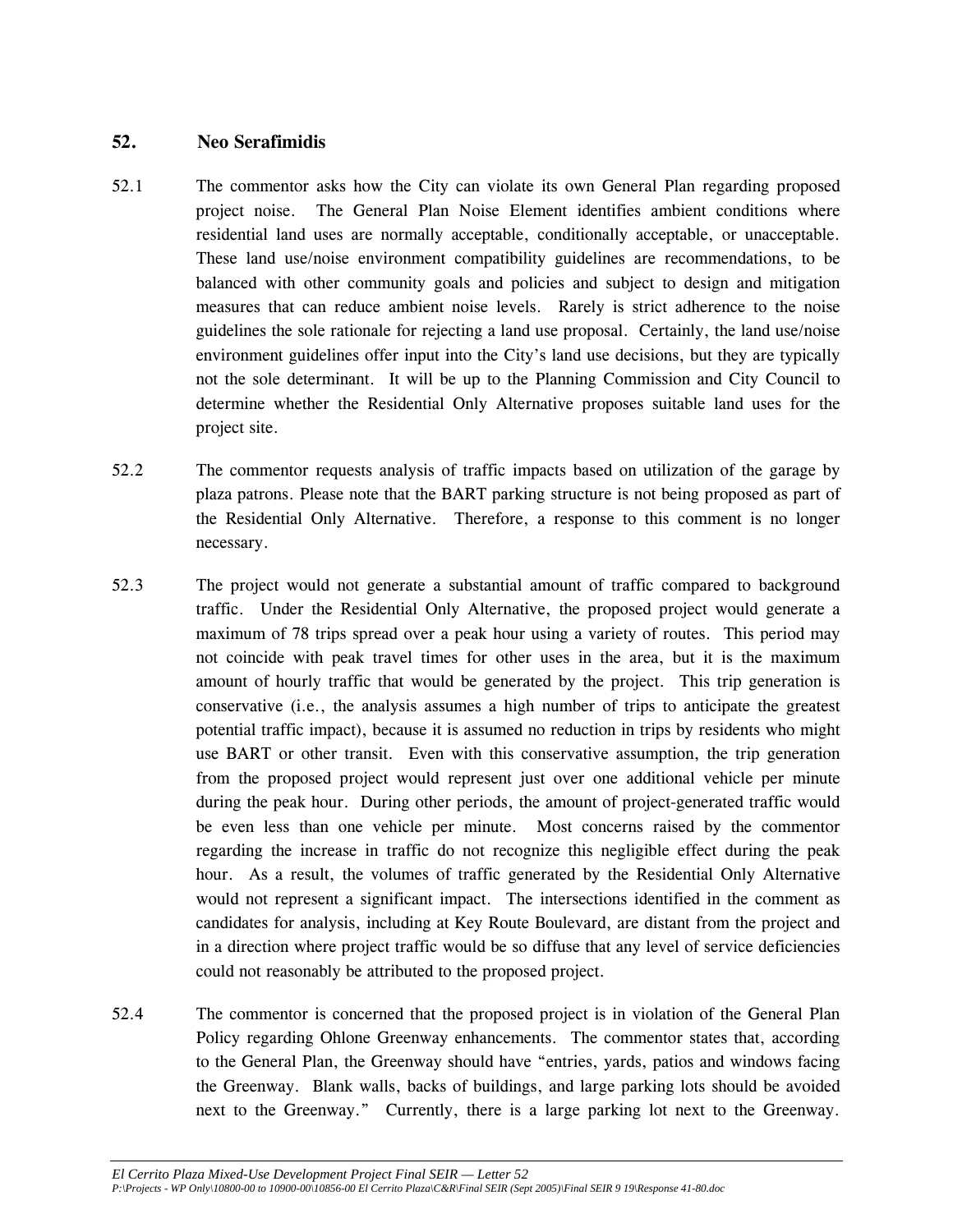Beyond the large parking lot are backs of retail buildings of El Cerrito Plaza, which have blank walls, except for some truck loading and unloading areas. All of these characteristics are discouraged by the General Plan when placed next to the Ohlone Greenway.

Under the Residential Only Alternative, windows, entries, access to pedestrian pathways, and landscaped areas would face the Greenway, which are recommended by the General Plan. The new proposed project would enhance the greenway by providing a connection to the Cerrito Creek multi-use path at the southeast corner of the project, by adding landscaping elements along the western side of the greenway, and by including building elements such as windows and entries facing the greenway. In addition, the emergency vehicle access lane mentioned by the commentor would be turf block and, thus, would not resemble a "back" alley as suggested by the commentor.

The photosimulations in the Draft SEIR are meant to represent the scale and massing of the proposed development to allow the reader to understand the visual impacts, such as altered views or resulting compatibility with surrounding development. The simulations are not meant to be a detailed proposal of complete design plans. Additionally, it would be difficult to create a photosimulation showing the project's frontage along the Ohlone Greenway with the proposed project landscaping and buildings, because the greenway is adjacent to the project site and there are no viewpoints sufficiently distant from the project site to offer this perspective. A specific discussion of views from the Ohlone Greenway and how they would be affected by the Residential Only Alternative is provided in Section 2.2 of this document.

- 52.5 The commentor is concerned with the analysis of shadow impacts on the Ohlone Greenway and Albany Middle School. Please refer to the visual quality section in Section 2.2 of this document regarding the Residential Only Alternative. This section includes figures and analyzes impacts to views looking west from Albany Middle School and the Ohlone Greenway.
- 52.6 The commentor requests that El Cerrito act neighborly towards Albany residents and requests that they deny the project. This comment conveys the commentor's opinion about the project and does not address the adequacy of the Draft SEIR nor the City's fulfillment of CEQA. Since the comment concerns the merits of the project and this document is intended to address significant environmental points about the project, no further response is necessary. However, the merits of the project are important and may be discussed at upcoming Planning Commission and City Council hearings on the project. The commentor is invited to express opinions about the project at those meetings.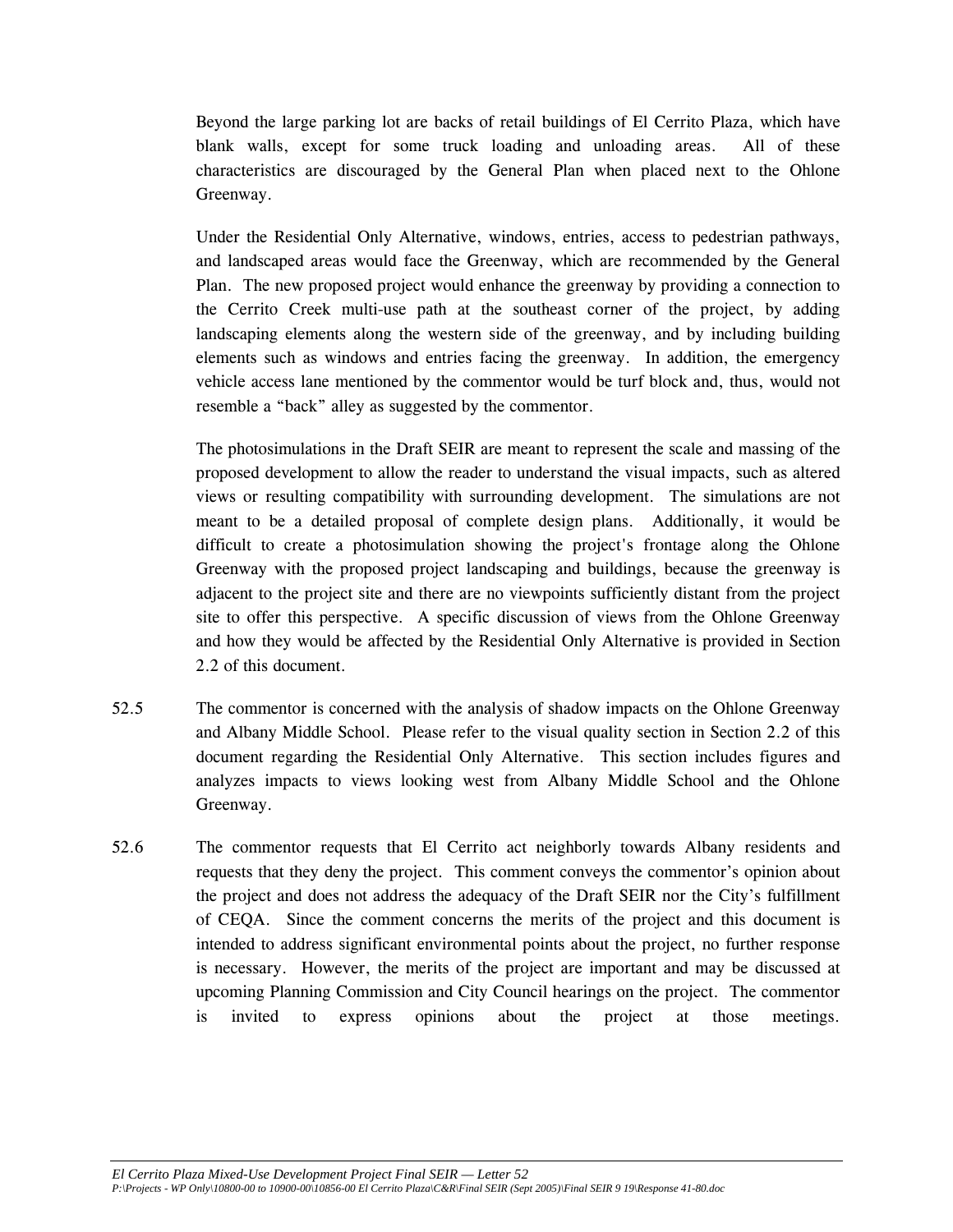## **53. Paul Sterne**

- 53.1 Please refer to Master Response 2 in Section 4 of this document regarding circulation. Note that the Residential Only Alternative does not include a BART garage and, as a result, there is nothing to support the commentor's suggestion that 300 pedestrians would be using the path during peak hours.
- 53.2 Please note that the BART parking structure and child care center are not being proposed as part of the Residential Only Alternative. Therefore, a response to this comment is no longer necessary.
- 53.3 The commentor states that the BART parking garage parcel should not be included in the FAR calculations for the project. The Residential Only Alternative would result in residential land uses only, and the City's measure of intensity for a residential development is dwelling units per acre. Thus, discussion of FAR is no longer relevant. For a discussion of the Residential Only Alternative's density, please refer to Section 2 of this document.
- 53.4 The commentor states that El Cerrito Plaza should not be considered "blighted" because it has been extensively rebuilt. The term "blight" is language used in the *1999 General Plan*  that encourages the reduction of underused or deteriorated conditions within El Cerrito Plaza Shopping Center and the vicinity. Since the *1999 General Plan* is the most recent General Plan in El Cerrito, it is the principal planning document used by the City. While much of the Plaza may have been rebuilt since the General Plan was written, some of it, including the proposed project site, has not and is currently a large parking lot next to the Ohlone Greenway. Beyond the large parking lot are rear views of El Cerrito Plaza Shopping Center buildings, which have blank walls, except for truck loading and unloading areas. All of these characteristics next to the Ohlone Greenway are discouraged by the General Plan.
- 53.5 The commentor is concerned that the project's height is incompatible with existing buildings in and around the El Cerrito Shopping Plaza. Please see the visual quality section in Section 2.2 of this document regarding the Residential Only Alternative and its height compatibility with surrounding development.
- 53.6 The commentor is concerned with height limits that would affect the proposed buildings. Please see the visual quality analysis of the Residential Only Alternative in Section 2.2 of this document.
- 53.7 The commentor states that the Draft SEIR fails to evaluate view impacts from the Berkeley Hills and Kensington. Views from these locations would not be highly sensitive because the proposed project would not compromise views of El Cerrito or the San Francisco Bay from these locations. While the proposed project could be seen from these locations, it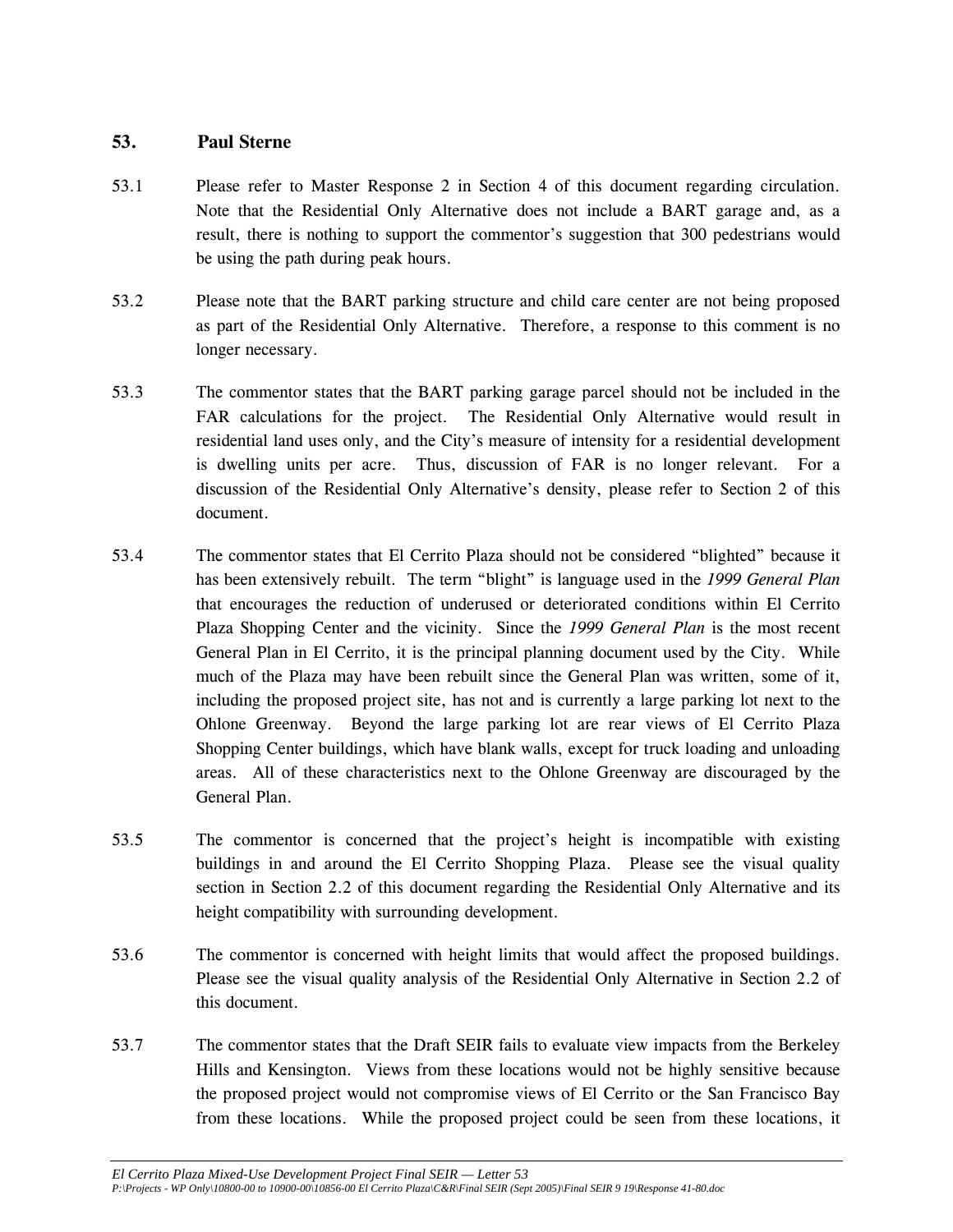would be visually compatible with the urban character of El Cerrito, and at the distances to the Berkeley Hills and Kensington, it would not be visually dominant. As a result, no further analysis is required.

- 53.8 The commentor states that the project would violate General Plan Policy CD1.7 that calls for preservation of views and open space on Ohlone Greenway. The existing site and as seen from Ohlone Greenway is a paved parking lot with the backs of the windowless buildings in El Cerrito Plaza beyond. Paved parking lots are not generally considered open space or quality vistas. The project provides landscaping, access to a restored creek, and a plaza, which would enhance views along a major open space, as called for by Policy CD1.7. Therefore, the project would not violate Policy CD1.7. For a discussion of views from Cougar Field, please refer to the visual quality section in Section 2.2 of this document.
- 53.9 The commentor states that the project would violate General Plan Policy CD4.1 that calls for compatibility in building scale. In regards to Policy CD4.1, the Residential Only Alternative would "avoid big differences in building scale and character between developments on adjoining lots" because it would provide three-story residential buildings atop a parking podium, which is similar to development south of the project site. Although the proposed residential structures would demonstrably alter views from Evelyn Avenue, the resulting change is not considered significantly adverse because (1) the 46- to 59-foottall structures would be comparable in scale to existing development along Evelyn Avenue, which is approximately 35 to 40 feet tall near the southern portion of the project site, (2) the structure would include articulation that would reduce the massing of the buildings, (3) proposed design of the structures would reflect a contemporary Italianate character, similar to Italianate architectural styles applied within various urban cores in the San Francisco Bay, (4) the daylighting of the creek would improve foreground views, and (5) the building would be set back approximately 60 feet from the Albany border. While existing retail development in the El Cerrito Plaza ranges from one to two stories (estimated to be about 15 to 30 feet high), its design scheme and color pallet would be compatible with the Residential Only Alternative structures.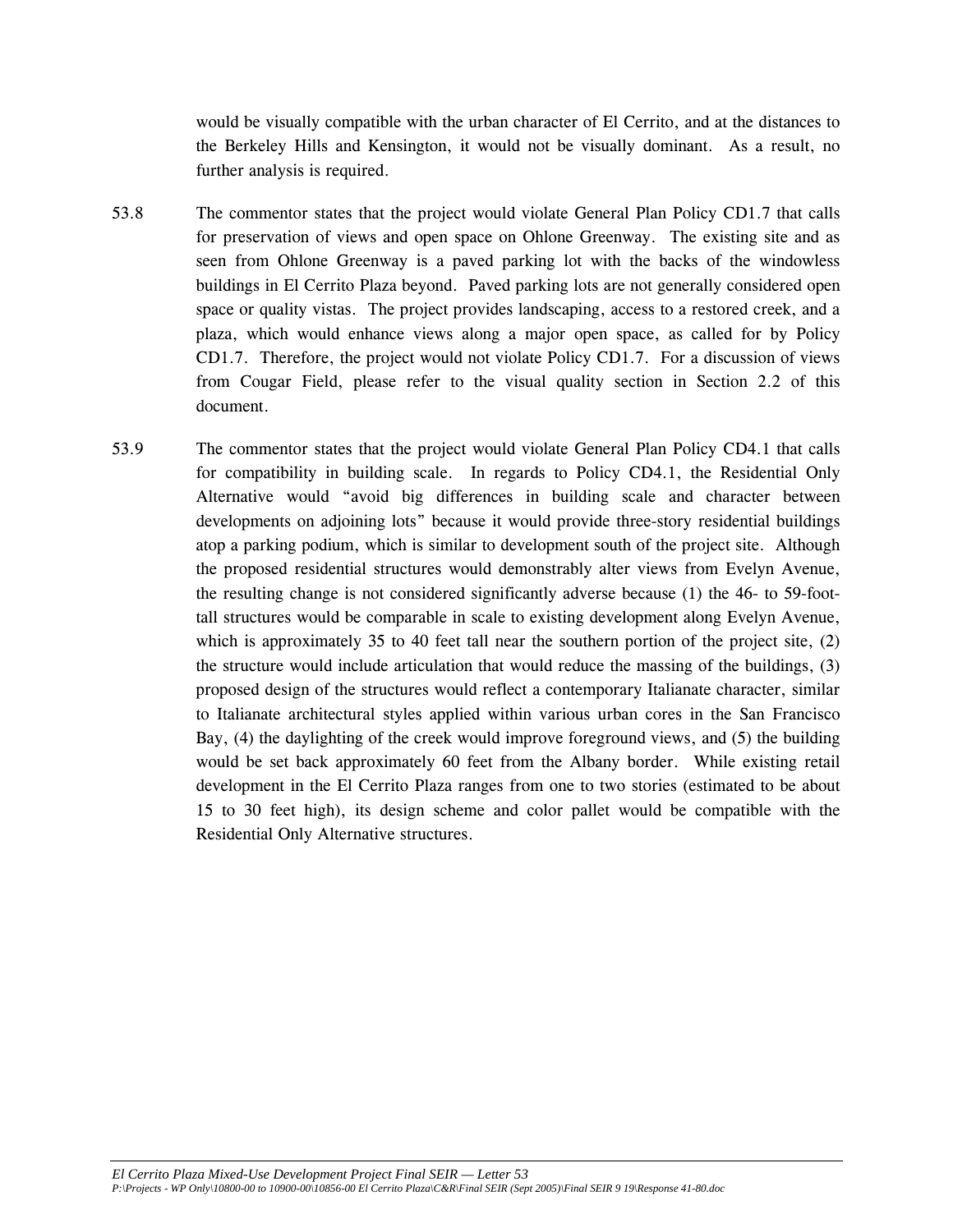#### **54. Eleanor Moses**

- 54.1 The commentor notes that the Plaza Neighbors and the North Albany Neighborhood Association submitted comments on the proposed project. The commentor is correct in that the abovementioned organizations have submitted comments to the City. This comment does not address the adequacy of the Draft SEIR nor the City's compliance with CEQA; therefore, no further response is necessary.
- 54.2 Project traffic is expected to use Evelyn Avenue and Talbot Avenue as the most direct routes to Brighton Avenue. The project traffic will cause no significant congestion so no diversion of existing traffic is expected. Cornell Avenue will not experience a substantial change in traffic as a result of the proposed project.

 The analysis in the Draft SEIR uses conservative assumptions about vehicle traffic particularly in a context adjacent to a major transit facility. Under the Residential Only Alternative, the proposed project would generate a maximum of 78 trips spread over a peak hour using a variety of routes. This period may not coincide with peak travel times for other uses in the area, but it is the maximum amount of hourly traffic that would be generated by the project. This trip generation is conservative (i.e., the analysis assumes a high number of trips to anticipate the greatest potential traffic impact), because it is assumed no reduction in trips by residents who might use BART or other transit. Even with this conservative assumption, the trip generation from the proposed project would represent just over one additional vehicle per minute during the peak hour. During other periods, the amount of project-generated traffic would be even less than one vehicle per minute. Most concerns raised by the commentor regarding the increase in traffic do not recognize this negligible effect during the peak hour. As a result, the volumes of traffic generated by the Residential Only Alternative do not represent a significant impact.

- 54.3 The commentor is concerned about asthma and air quality impacts on Cougar Field users. Please refer to Master Response 4 in Section 4 of this document for a discussion of the health effects of air emissions.
- 54.4 The commentor is concerned about BART noise reflections. Please refer to Master Response 3 in Section 4 of this document for a discussion of this issue.
- 54.5 The commentor favors the concept of a transit village but believes the proposed project is ill placed. This comment conveys the commentor's opinion about the project and does not address the adequacy of the Draft SEIR or the City's fulfillment of CEQA. Since the comment concerns the merits of the project and this document is intended to address significant environmental points about the project, no further response is necessary. However, the merits of the project are important and may be discussed at upcoming Planning Commission and City Council hearings on the project. The commentor is invited to express opinions about the project at those meetings.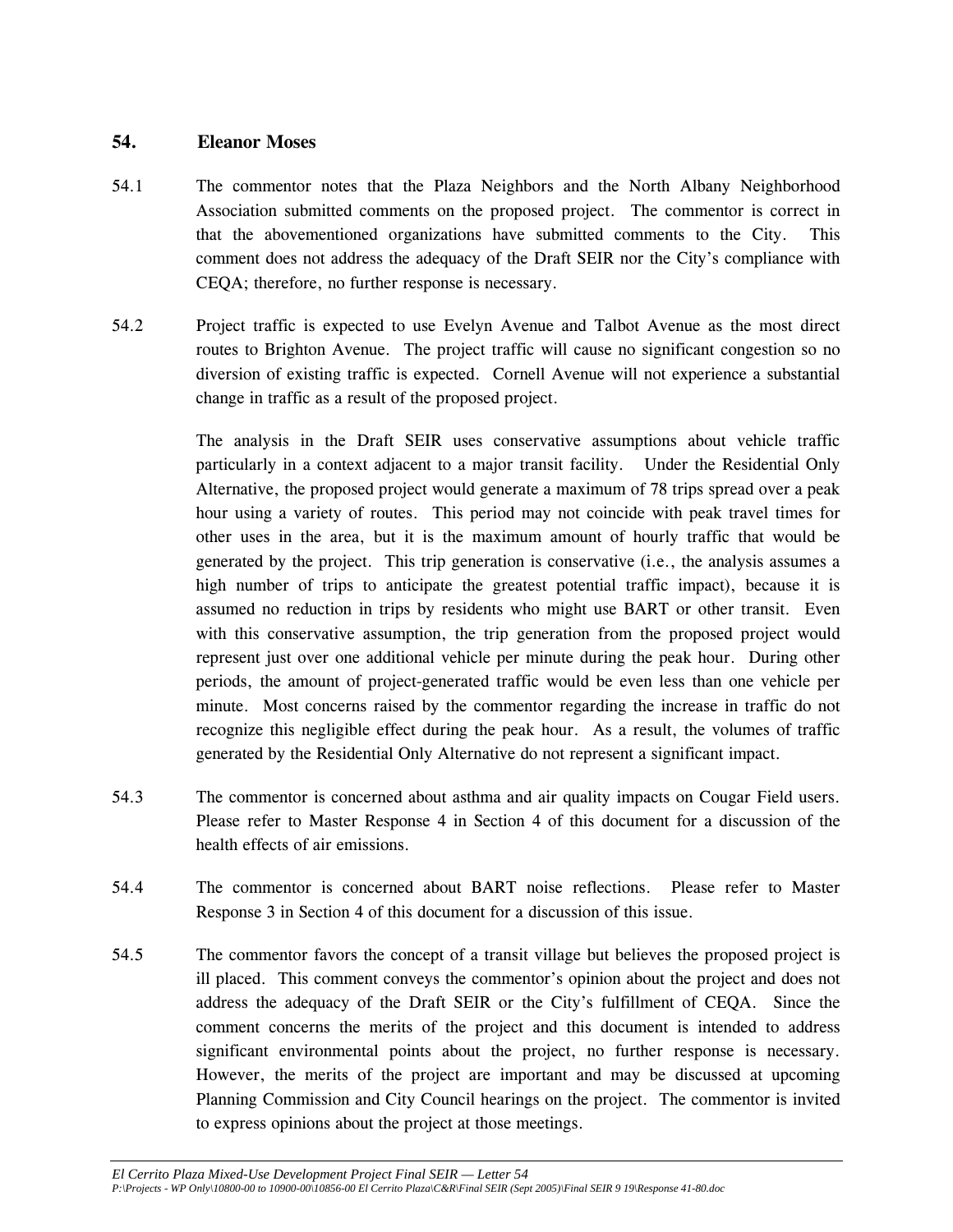## **55. Robert J. Blaisdell**

- 55.1 The commentor is concerned about air quality impacts and cancer risk on Cougar Field users. Please refer to Master Response 4 in Section 4 of this document for a discussion of the health effects of air emissions from the project.
- 55.2 The commentor is concerned about air quality impacts and asthma on Cougar Field users. Please refer to Master Response 4 in Section 4 of this document for a discussion of health effects of air emissions from the project.
- 55.3 The commentor states that there are no diesel exhaust particulate mitigation measures in the Draft SEIR. Impact AQ-1 in the Draft SEIR analyzes potential construction air quality impact including "dust" and "contaminants from equipment exhaust, including diesel exhaust (see page 3.6-10). This section specifically addresses Cougar Field as a sensitive receptor and identifies a potentially significant impact. As a result, Mitigation Measure AQ-1.2 requires the implementation of equipment exhaust control measures recommended by the BAAQMD. The Draft SEIR did not identify potentially significant project impacts associated with diesel exhaust from project construction or operation, so the mitigation the commentor suggests would not be necessary. Please refer to Master Response 4 in Section 4 of this document for a general discussion of current research on diesel exhaust and its effects on asthma and cancer risk.
- 55.4 The commentor is concerned about increased idling times for diesel trucks. There is no indication that diesel truck idling times on roadways affected by the project would significantly increase. Please refer to Master Response 4 in Section 4 of this document for further consideration of emissions from diesel trucks.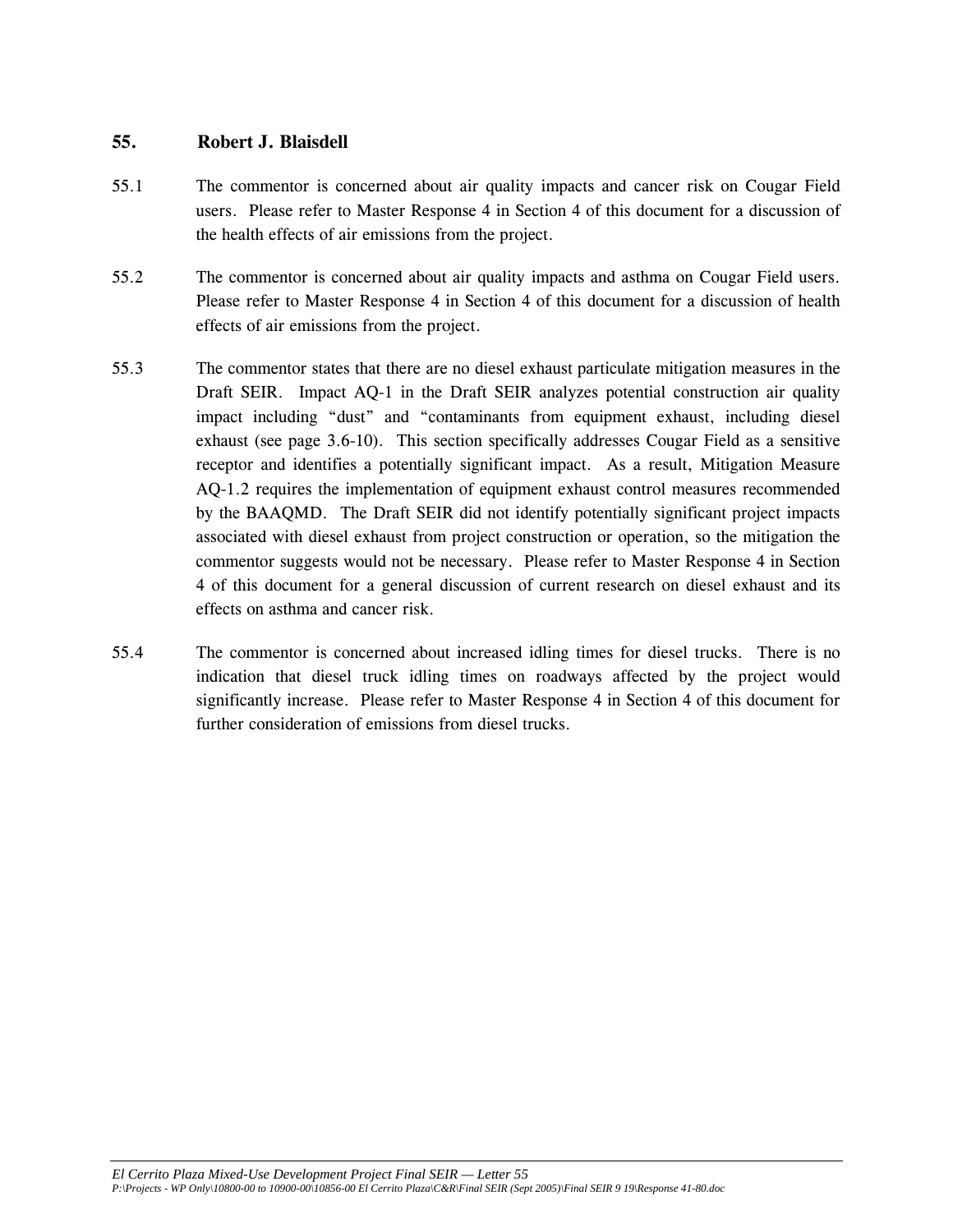# **56. Debora Pinkas, J.D., and Christy Dana, Ph.D.**

56.1 The commentors feel the traffic mitigation measures offered in the Draft SEIR are inadequate. The comment is acknowledged; however, the analysis indicates that the recommended mitigation measures will be adequate to address the impacts identified. The project would not generate a substantial amount of traffic compared to background traffic. The project as currently proposed would generate a maximum of 78 trips spread over a peak hour using a variety of routes. This period may not coincide with peaks in other uses in the area, but it is the maximum amount of hourly traffic that would be generated by the project. This trip generation is conservative because it is assumed that none of the projectrelated trips would use BART or other transit. Still, this traffic represents just over one additional vehicle per minute. During other periods, the amount of project-generated traffic would be even less than one vehicle per minute.

> Furthermore, transportation impacts related to the closure of Albany streets were provided in the Draft SEIR for informational purposes based on a request from the City of Albany. Wherever project impacts have been found that result from this scenario, where feasible, mitigation measures have been identified. As stated on page 3.4-10 of the Draft SEIR, any action taken by the City of Albany would be considered a separate project, as that term is used in CEQA, which would require its own CEQA documentation, including identification of feasible measures to mitigate any potentially significant impacts, such as land use impacts. The Residential Only Alternative would not in it of itself result in the closure of Albany streets and as such, would not bring about the division of a community. To the degree that that measure affects the traffic impacts of this project, the analysis provided in the Draft SEIR is adequate.

- 56.2 The commentors state that pedestrians and bicyclists will not be safe. The volumes of traffic generated by the currently proposed project do not represent a significant impact to pedestrians. The highest concentration of project traffic is at Evelyn/Brighton and Talbot/Brighton; even with the project, the traffic levels at these locations will remain less than currently exists at Cornell/Brighton. Such traffic levels do not present any remarkable concern in terms of pedestrian impacts.
- 56.3 Please refer to Master Response 3 in Section 4 of this document for a discussion of noise concerns related to the project.
- 56.4 The commentors note that the proposed BART parking garage is very large and therefore incompatible with surrounding land uses. Since the Residential Only Alternative would not include the construction of a BART parking garage, no further response is necessary.
- 56.5 The commentors oppose the garage and question its necessity. Since a parking garage is not proposed with the Residential Only Alternative and Measure C funds are not relevant to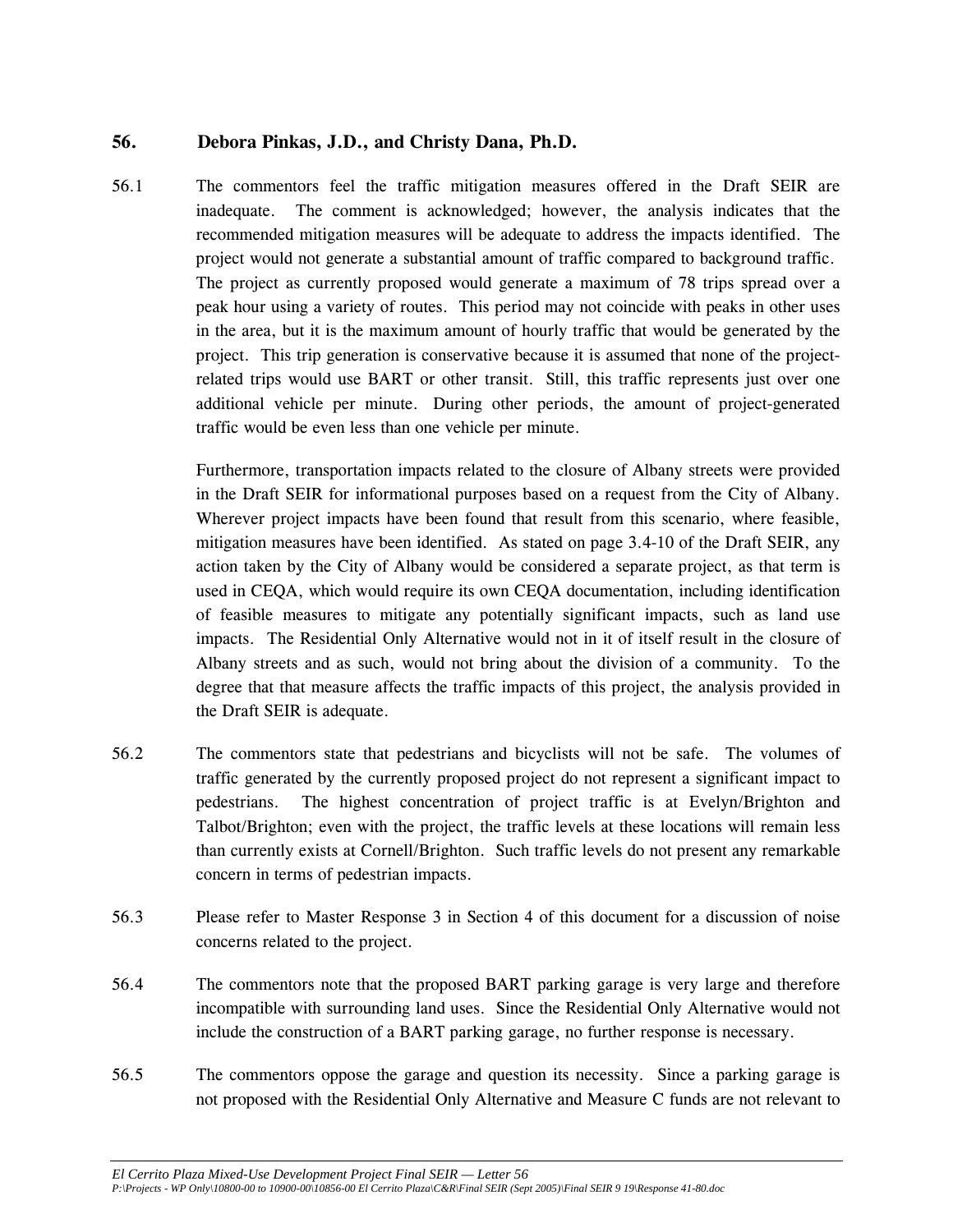the proposed project, justification for the garage is not necessary. Please refer to Master Response 4 in Section 4 of this document regarding air quality concerns.

56.6 The commentors request the City of El Cerrito reject the proposed project. This comment does not address the adequacy of the Draft SEIR or the City's fulfillment of CEQA. However, the merits of the project are important and may be discussed at upcoming Planning Commission and City Council hearings on the project. The commentors are invited to express opinions about the project at those meetings.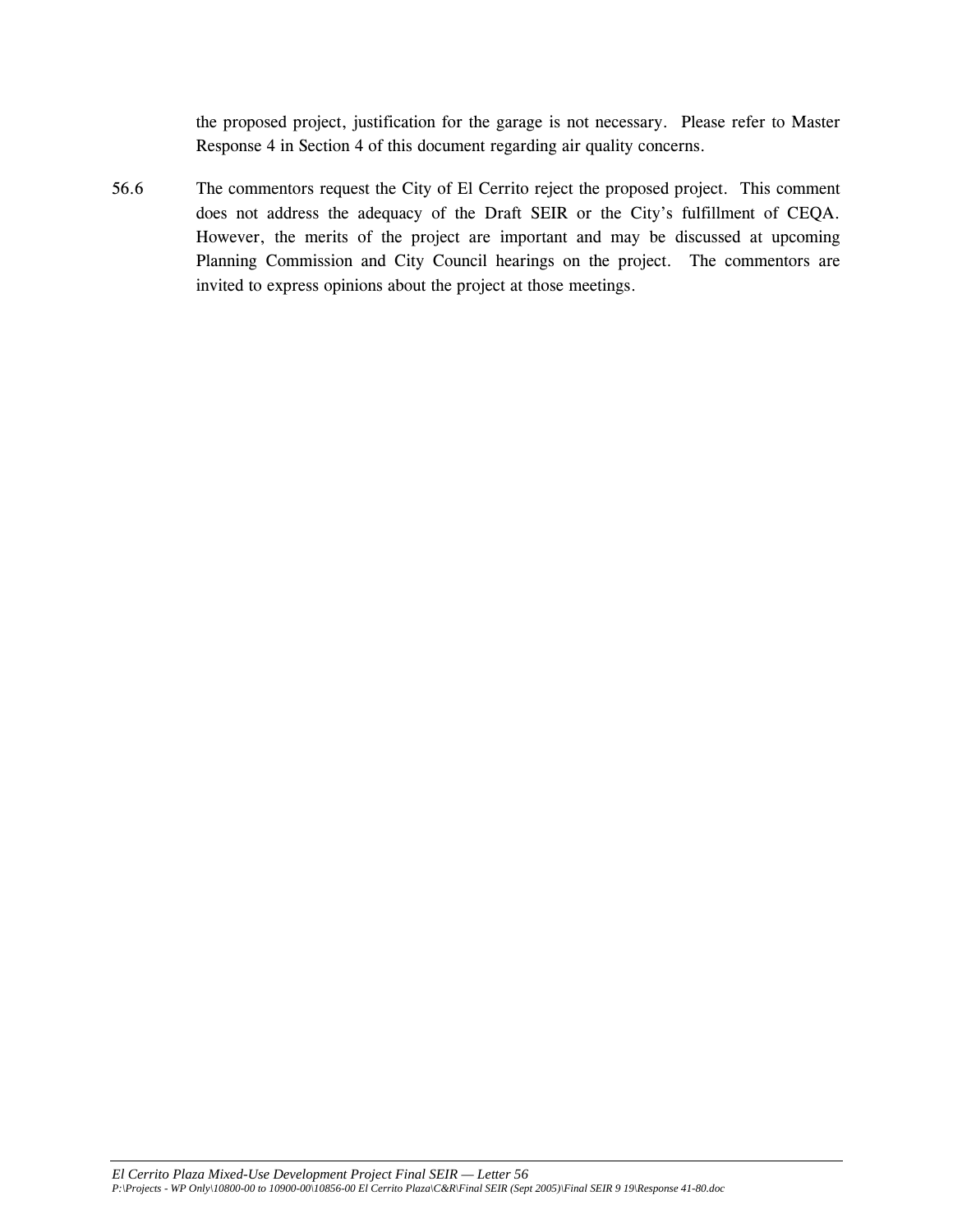# **57. Karen Summerly**

- 57.1 The commentor states that the Draft SEIR does not demonstrate a need for the proposed project and that it violates El Cerrito policies on housing density and compatibility with surrounding structures. Regarding housing density policy, based on the significance criteria put forth in Appendix G of the CEQA Guidelines, a project would have a significant effect on the environment for the reasons listed on the top of page 3.2-5 of the Draft SEIR. The Residential Only Alternative would be 45 units per acre which meets the General Plan density requirements under the City's Incentives Program. Because this comment does not address the adequacy of the Draft SEIR nor the City's compliance with CEQA, no further response is warranted in this document. Issues related to project merit will be discussed at upcoming Planning Commission and City Council hearings on the project. Please also refer to the Master Response 1 on the CEQA process in Section 4 of this document. Additionally, as stated on page 3.3-17 of the Draft SEIR and described further in Section 3.1, the project site would be subject to compliance with the City's *Redevelopment Plan* which includes controlling building design to ensure a consistent look and theme.
- 57.2 The commentor suggests consideration of housing need, attractiveness, affordability, and overall community benefits. The Association of Bay Area Governments (ABAG) has determined that El Cerrito's "fair share" of new housing units for the six-year period ending in 2006 is 185 units. The proposed project would, if approved, help El Cerrito meet its fair share requirements. Comments on affordability concern an economic issue, which is unrelated to the physical environment that CEQA is concerned with. The Draft SEIR must focus on physical environmental changes that result from implementation of a proposed project, as explained on page 1-3 of the Draft SEIR. Since the comment about community benefits concerns the merits of the project and this document is intended to address significant environmental points about the project, no further response is necessary. However, the merits of the project are important and may be discussed at upcoming Planning Commission and City Council hearings on the project. The commentor is invited to express opinions about the project at those meetings.
- 57.3 The commentor states that the Draft SEIR does not demonstrate a need for the proposed parking facility. The Residential Only Alternative does not include a parking facility, so no further response to this comment is necessary.
- 57.4 The commentor states that the Draft SEIR does not demonstrate community need for the proposed project and does not explore options for placing parking closer to the BART station. A parking garage is not proposed with the Residential Only Alternative; therefore, justifying its need is not necessary.
- 57.5 The commentor believes the Draft SEIR should discuss BART's future plans for its parking area and doubts the necessity for paid parking. While the Draft SEIR acknowledges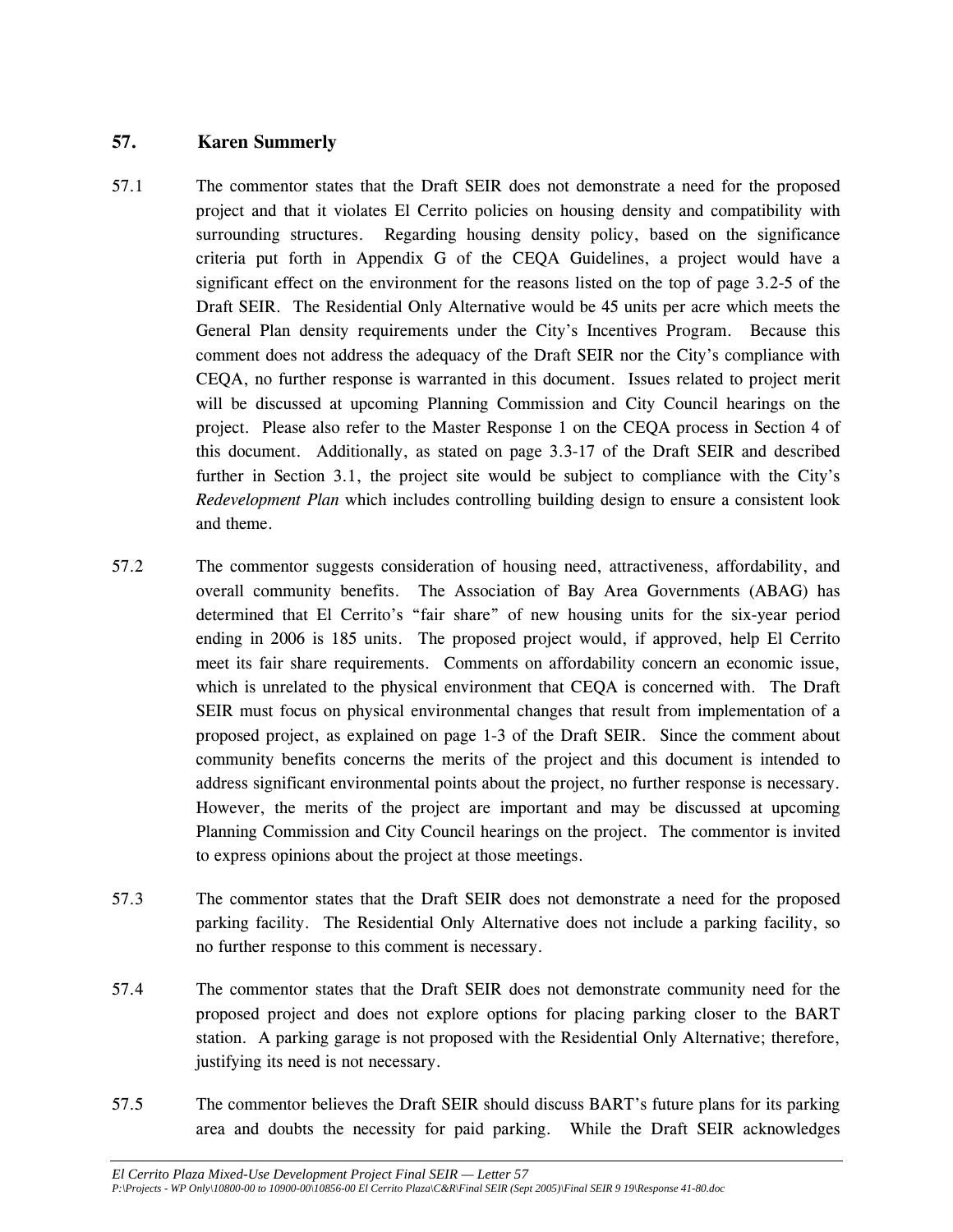BART's policy of promoting transit-oriented development around its stations, specific future plans for the El Cerrito BART station property are not known. BART has not yet begun exploring opportunities for development of the surface parking lot. Accordingly, without sufficient details (such as numbers of dwelling units or square footages) or a development proposal, it would be entirely speculative to determine the cumulative impacts of BART's plans for its property. Also note that a parking garage is not proposed with the Residential Only Alternative; therefore, justifying its need is not necessary.

- 57.6 The commentor suggests investigating BART rider willingness to use and pay for parking at the proposed garage. Since a parking garage is not proposed with the Residential Only Alternative, justifying BART rider willingness to use the garage is not necessary.
- 57.7 The commentor is opposed to the use of Measure C funds for the proposed project and suggests they be used more aptly outside of El Cerrito. Since a parking garage is not proposed with the Residential Only Alternative and Measure C funds would not be used, justifying the use of Measure C funds is unnecessary.
- 57.8 The commentor is concerned about traffic emissions affecting Cougar Field users and Albany Middle School. Please refer to Master Response 4 in Section 4 of this document regarding air quality effects on Cougar Field and Albany Middle School.
- 57.9 The commentor requests that air quality impacts be analyzed at the local, as well as regional, level. The emissions of ROG, NO<sub>x</sub>, and PM<sub>10</sub> predicted by URBEMIS2002 can have regional and local impacts. However, the fact that project emissions fall under the BAAQMD significance thresholds makes it very unlikely that there would be significant impacts of either type. The Draft SEIR also looked at local effects from CO emitted from additional traffic associated with the project and found no significance for this pollutant either.
- 57.10 The time periods analyzed appropriately cover the peaks in project traffic. The traffic generation of the currently proposed project is typically negligible during the time period when Albany Middle School is dismissed. Given the distance of the currently proposed project and the amount of traffic generated, it is highly unlikely that project traffic would significantly impact school dismissal.

The project does not generate a substantial amount of traffic compared to background traffic. The project as currently proposed would generate a maximum of 78 trips spread over a peak hour using a variety of routes. This period may not coincide with peaks in other uses in the area, but it is the maximum amount of hourly traffic that would be generated by the project. This trip generation is conservative because it is assumed that no single reduction would apply based on the use of BART or other transit. Still, this traffic represents just over one additional vehicle per minute. During other periods, the amount of project generated traffic would be even less than one vehicle per minute. Most concerns over the increase in traffic do not account for this.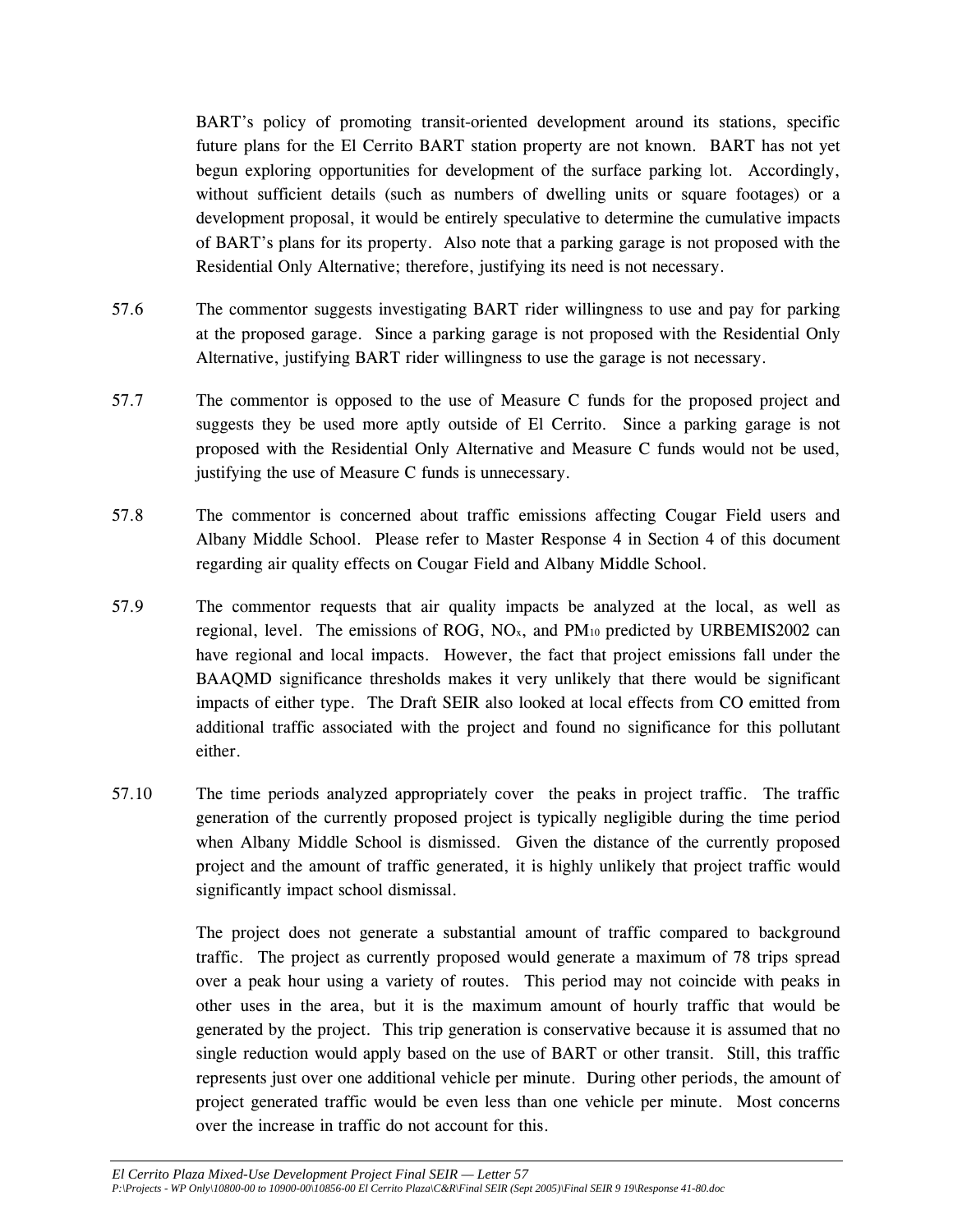57.11 Most traffic from the condominiums would access the site along other routes, and the remaining traffic would represent a negligible increase over what ordinarily occurs in the parking area near the coffee shops.

> The proposed project would generate negligible traffic throughout the Plaza, including the area behind the Albertson's, as little commuter traffic from the residential portion of the project was expected to use that route. In any case, project impacts on parking lot circulation would be proportionately insignificant.

> Transportation impacts related to the closure of Albany streets were presented in the Draft SEIR for informational purposes based on a request from the City of Albany. Wherever project impacts have been found that result from this scenario, mitigation measures have been identified, where feasible. As stated on page 3.4-10 of the Draft SEIR, any action taken by the City of Albany would be considered a separate project, as that term is used in CEQA, which would require its own CEQA documentation, including identification of feasible measures to mitigate any potentially significant impacts, such as land use impacts. The Residential Only Alternative would not in it of itself result in the closure of Albany streets and as such, would not bring about the division of a community. To the degree that that measure affects the traffic impacts of this project, the analysis provided in the Draft SEIR is adequate.

> It is often beyond the scope of an impact analysis to perform a detailed analysis of the assignment of project traffic on the internal circulation system of a private development. It is standard practice that assumptions are made based on judgment and reconnaissance of the setting and that on-site traffic congestion is only evaluated where an obvious or well documented safety problem exists, or the owners of the private development successfully request such an undertaking.

- 57.12 The commentor states that the mitigation measures proposed for Impact NO-5 are inadequate. The commentor seems to be confusing exterior noise levels with interior levels, and long-term noise measurements with short-term single event noise levels. Noise reduction for outdoors to indoors ranges typically from 20 to 25 dBA for typical residential construction. With a 25 dBA reduction, the interior  $L_{dn}$  would be 43, which is not a level that is normally considered to disturb sleep.
- 57.13 The commentor is concerned about lost views of Mt. Tamalpais from Behrens Street. Two homes, located at 139 and 135 Behrens Street, and possibly the west-facing upstairs windows of 131 Behrens Street would have views of the project site at buildout. All other residences in this area are screened at the back lot lines, or are screened by existing buildings on the Cougar playfield, so that views westward are limited. Please refer to the visual quality section of Section 2.2 in this document for figures and additional information about views from the Behrens Street neighborhood.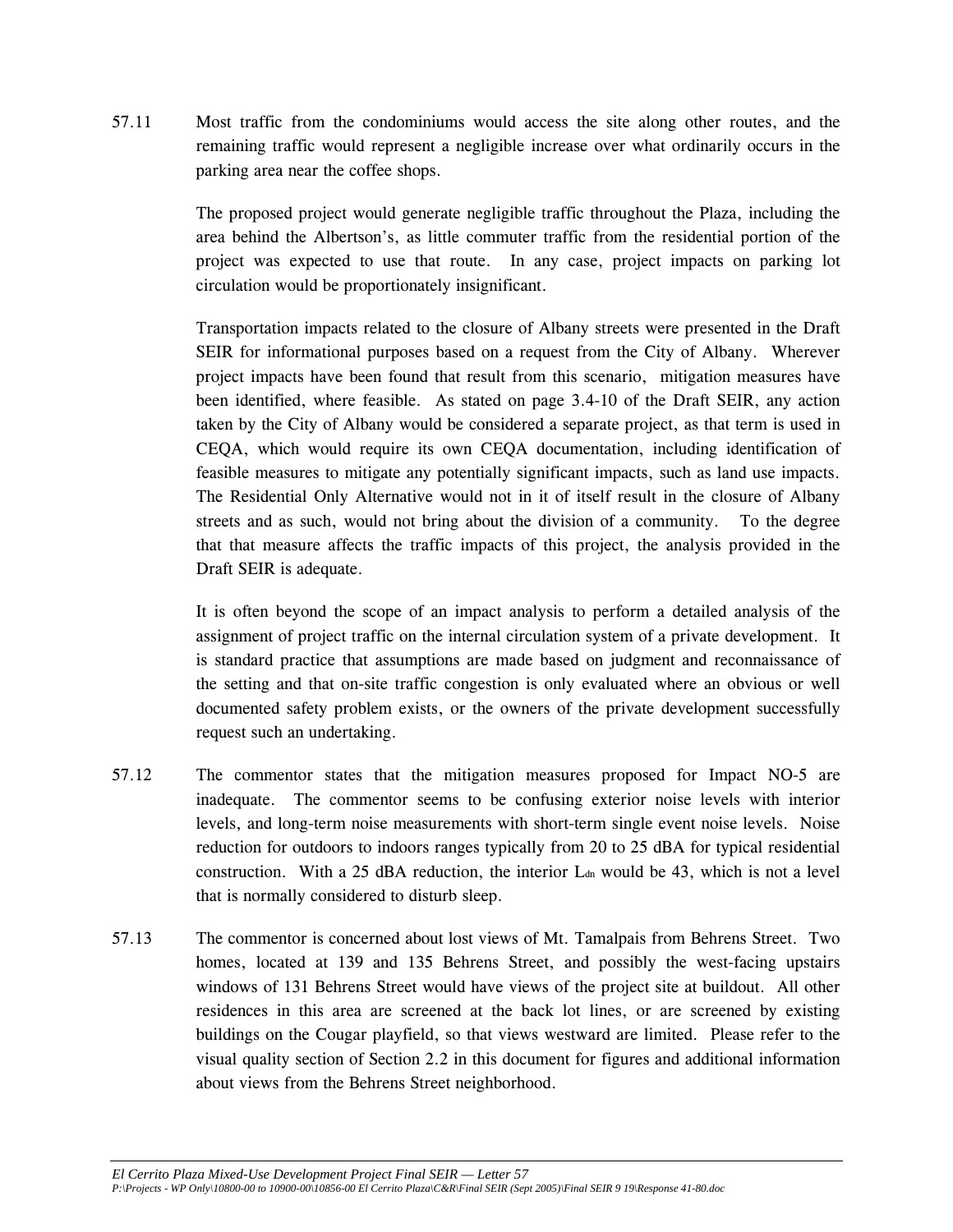57.14 This comment conveys the commentor's opinion about the project. Because this comment does not address the adequacy of the Draft SEIR nor the City's compliance with CEQA, no further response is warranted in this document. Issues related to the project's merit will be discussed at upcoming Planning Commission and City Council hearings on the project.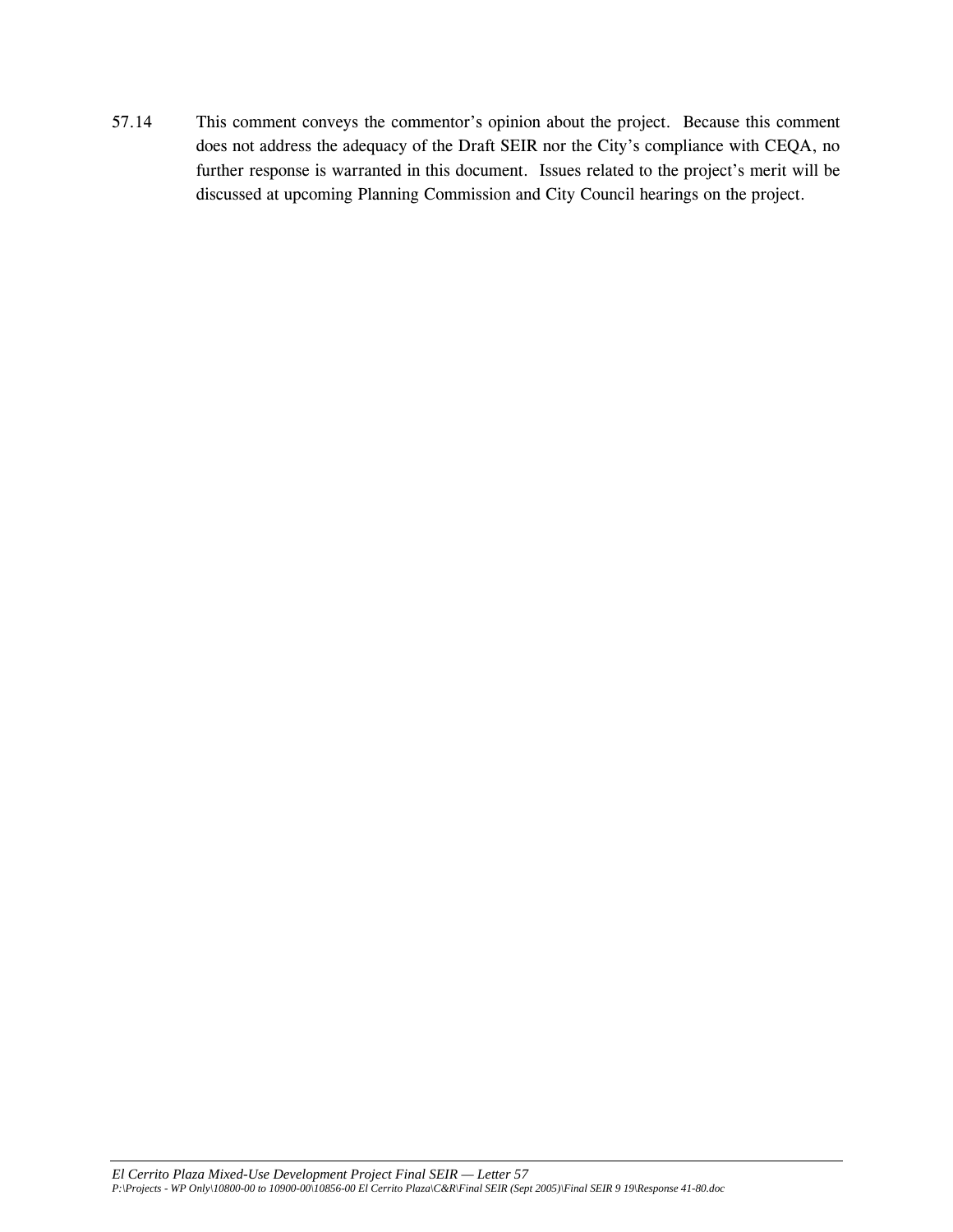## **58. Ellen Hershey, January 3, 2005**

- 58.1 The commentor requests that the Draft SEIR provide greater detail on the provisions for security at the proposed BART parking garage. Since the Residential Only Alternative would not include the construction of a BART parking garage, no further response is necessary. The commentor also asks about crime incidence along the Ohlone Greenway. The Draft SEIR addresses security along the Greenway in Section 3.12, Public Services. The Residential Only Alternative includes windows and project entryway facing the greenway which should have an overall positive effect on security there.
- 58.2 The commentor requests that the attached letter be included with the comment letter. The letter is included in this document as Comment Letter #80.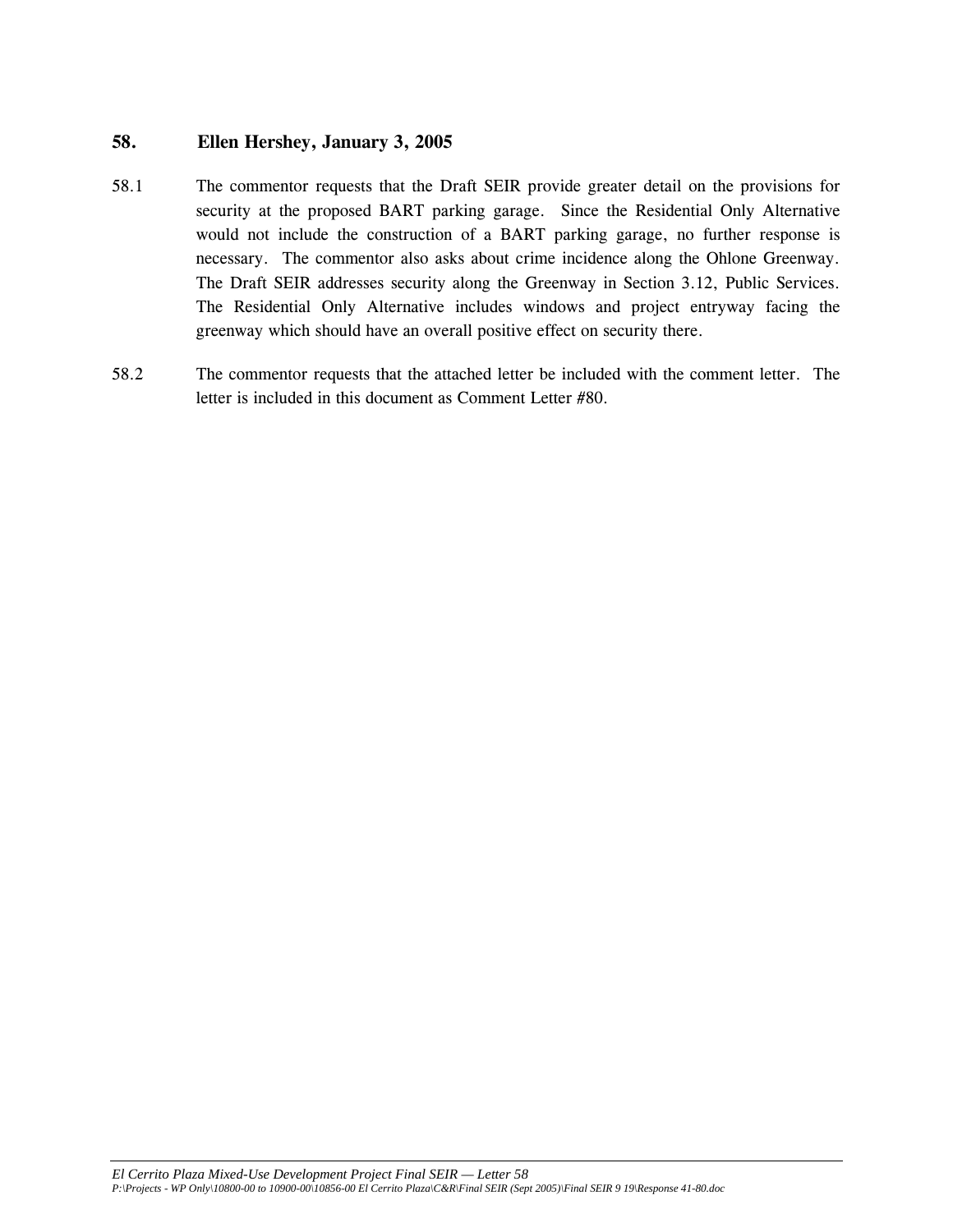#### **59. Diane Stark**

59.1 The commentor recommends that the project design plans include easy, safe, lighted, and direct pedestrian pathways to the Ohlone Greenway, the El Cerrito Plaza BART Station, and the El Cerrito Plaza Shopping Center. This comment conveys the commentor's opinion about the project and does not address the adequacy of the Draft SEIR or the City's fulfillment of CEQA. Since the comment concerns the merits of the project and this document is intended to address significant environmental points about the project, no further response is necessary. However, the merits of the project are important and may be discussed at upcoming Planning Commission and City Council hearings on the subject.

> The Ohlone Greenway is not part of the project and, therefore, no changes can be made to the greenway itself. However, the Residential Only Alternative would provide a lighted, ADA-compliant multi-use path along the northern bank of Cerrito Creek that would connect to the Ohlone Greenway. The Residential Only Alternative would also provide a sidewalk along the western side of the residential buildings. The sidewalk would connect to three pedestrian crosswalks leading to the El Cerrito Plaza Shopping Center (see Section 2, Figure 2-1, of this document).

59.2 The commentor recommends a crosswalk leading to the BART station as additional mitigation for Impact TR-10; however, Impact TR-10 was determined to be less than significant and, therefore, does not require mitigation measures. Any comments regarding the merit of the project may be discussed at upcoming Planning Commission and City Council hearings on the project.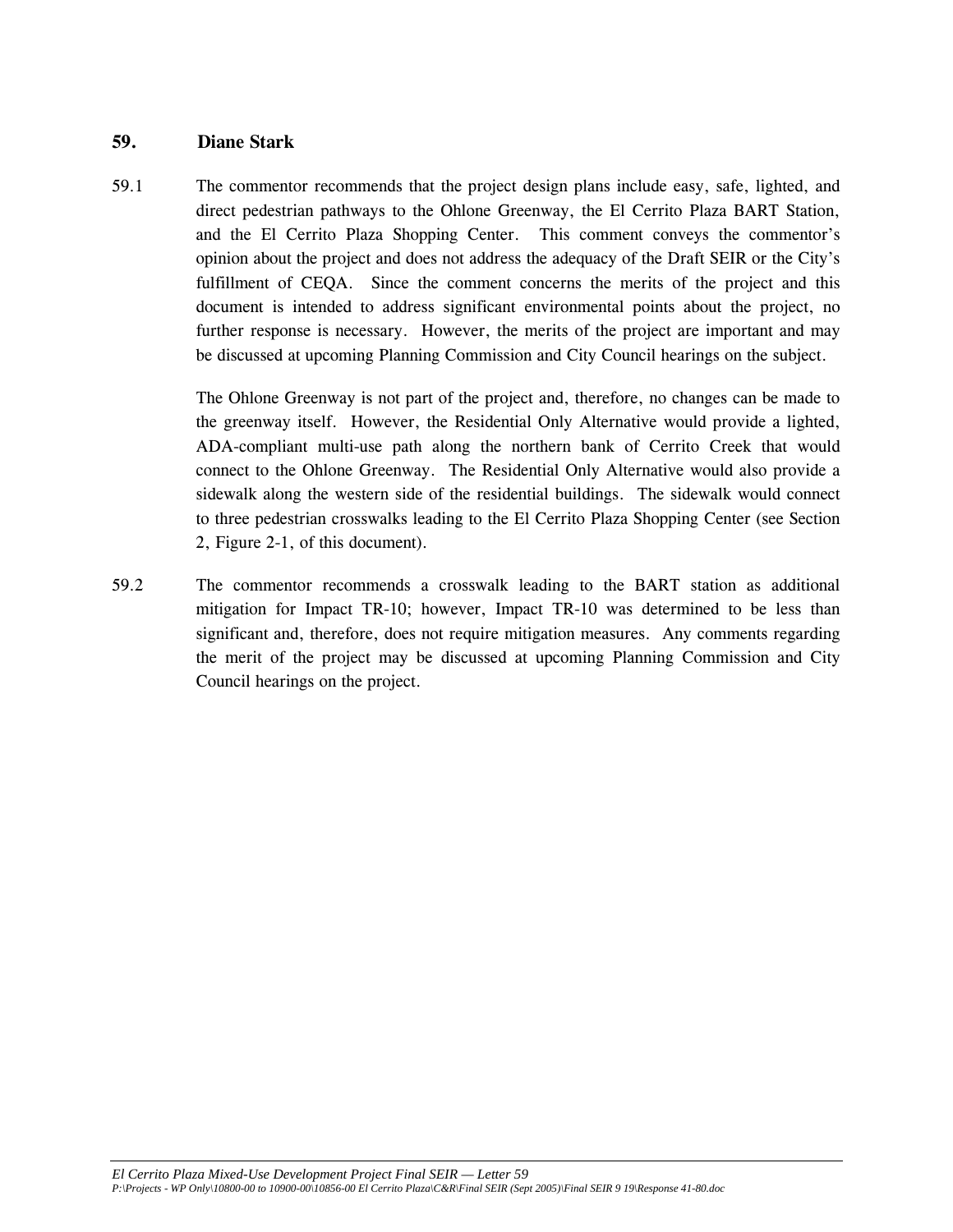## **60. Michael W. Graf, Esq.**

60.1 The commentor expresses concern that the proposed project is inconsistent with the City's *General Plan* policies. The Draft SEIR examines the proposed project's General Plan consistency, visual quality, traffic, and noise impacts in Sections 3.1, Land Use, Plans, and Zoning, 3.3, Visual Quality, 3.4, Transportation, and 3.5, Noise, respectively.

> As discussed in the Draft SEIR page 3.1-8, a project processed under the Incentives Program must include desirable features, such as exceptional design, creative design of offstreet parking, enhancements to public amenities, environmental benefits such as creek restoration, and similar benefits to the community. Section 19.32.200 of the El Cerrito Zoning Ordinance lists 17 desirable features that would qualify a project to be processed through the Incentives Program. An application for the Incentives Program need not include all of the desirable features listed in Section 19.32.200, and the Planning Commission may approve an Incentives Program permit if a project incorporates some of the desired features. Finally, it is not the Draft SEIR that makes the determination about whether the project is eligible for the Incentives Program; that determination lies with the Planning Commission. The role of the Draft SEIR is to identify the potential impacts associated with a project and to recommend mitigation measures where warranted.

> The above discussion notwithstanding, the Residential Only Alternative would provide several desirable features listed in Section 19.32.200. Specifically, this alternative would provide an environmental benefit by daylighting Cerrito Creek and a recreational benefit by providing a multi-use path that connects to Ohlone Greenway along the restored creek. Furthermore, the Residential Only Alternative would locate housing close to shopping and transportation centers and, as such, would reduce reliance on automobile usage. During project approval, the Planning Commission will make a determination as to whether the above-described desirable features warrant the exceptions to development standards sought by the project sponsor.

60.2 In the Draft SEIR traffic, noise, and air quality sections, questions of significance were examined from two perspectives: 1) are there existing significant impacts from traffic, noise, and air quality? and 2) would the project have large enough effects on traffic, noise, and air quality so that its impacts would be significant given the existing conditions?

> Based on the documentation in the setting section of the Draft SEIR, traffic congestion is not at a significant level as measured by the City's level of service standard. According to the noise section (see Section 3.5-7 of the Draft SEIR), the Albany Middle School and the residences east of Cougar Field are exposed to ambient sound levels that are conditionally acceptable for residential and commercial uses. Thus, even though noise from BART train passbys annoy local residences, the ambient noise levels are not regarded as existing significant impacts as measured by the City's General Plan land use/noise environment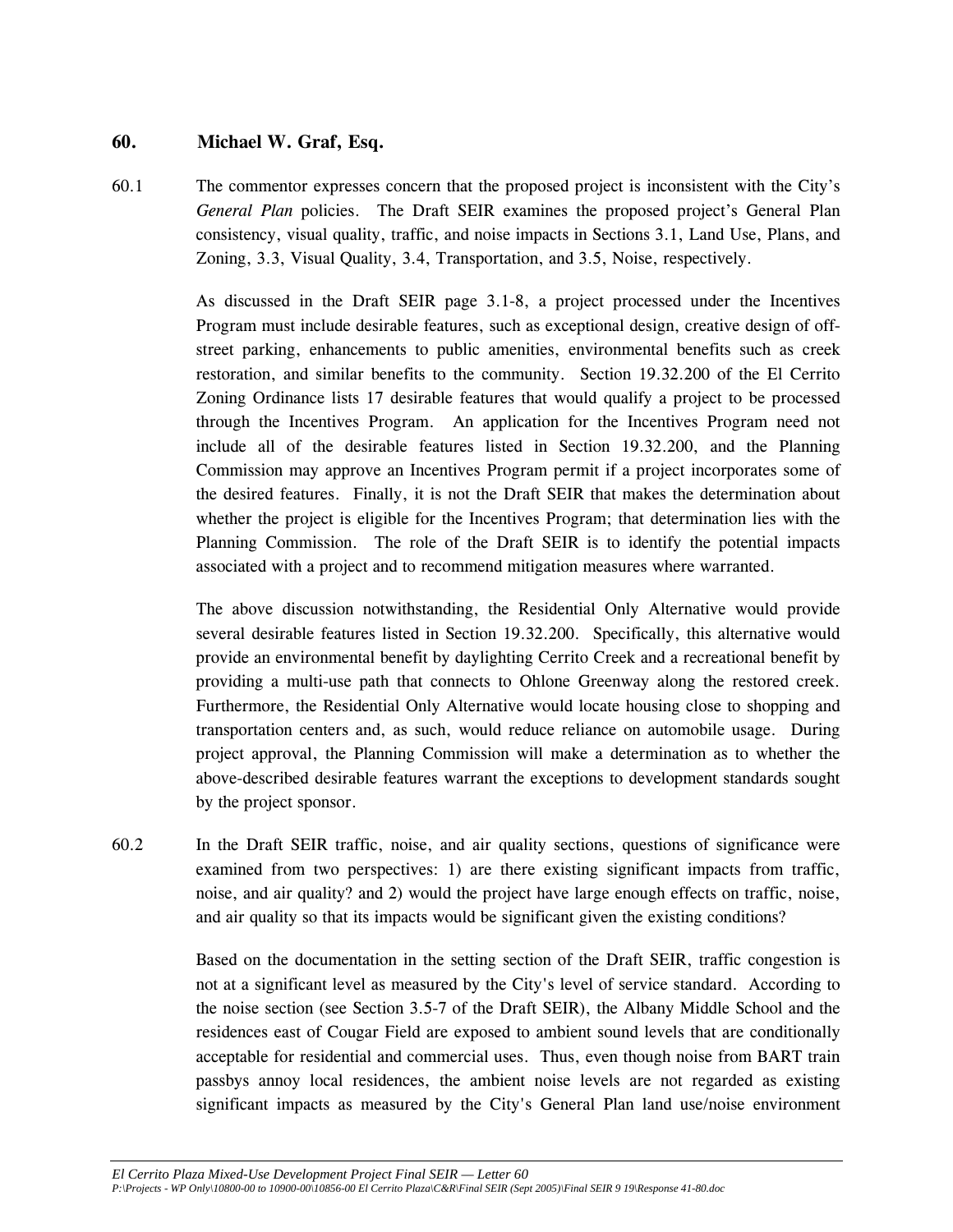compatibility guidelines. Table 3.6-1 indicates that air quality monitoring data from the nearest monitoring station, in San Pablo, exceeds ambient air quality standards for PM10.

 Most of the applicable significance thresholds to determine whether the proposed project would result in a significant environmental impact for traffic, noise, and air quality are absolute standards. In other words, exceeding these standards, regardless of how close existing conditions are to violating these standards, would be a significant project impact. Table 3.4-10 shows that with the project, intersection levels of service would not exceed the City's level of service standard of D. Impact NO-5 shows that the proposed project may increase noise levels east of the project site but the resultant noise level would still be considered conditionally acceptable by the City's General Plan. Applying a more stringent significant threshold used by the Federal Transit Administration, the Draft SEIR concludes that the project would result in a potentially significant impact and therefore proposes either of two mitigation measures (Mitigation Measures NO-5.1 or NO-5.2). In terms of air quality, Impact AQ-1 reports that construction activities could contribute to existing air quality violations and thus finds this impact to be potentially significant. A number of best management construction practices and exhaust control measures are proposed in Mitigation Measures AQ-1.1 and AQ-1.2. In summary, the Draft SEIR did consider existing conditions in making its determination of traffic, noise, and air quality impacts; identified significant impacts in two of these areas; and recommended mitigation measures for these significant impacts.

60.3 Transportation impacts related to the closure of Albany streets were provided in the Draft SEIR for informational purposes based on a request from the City of Albany. Wherever project impacts have been found that result from this scenario,, mitigation measures have been identified where feasible. As stated on page 3.4-10 of the Draft SEIR, the City of Albany has not as yet decided whether to close these streets and any action taken by the City of Albany would be considered a separate project, as that term is used in CEQA, which would require its own CEQA documentation, including identification of feasible measures to mitigate any potentially significant impacts, such as land use impacts. The Residential Only Alternative would not in it of itself result in the closure of Albany streets and as such, would not bring about the division of a community. To the degree that that measure affects the traffic impacts of this project, the analysis provided in the Draft SEIR is adequate.

> The commentor also stated that the SEIR did not consider changes to Fairmount Avenue. The Draft SEIR identifies the volume of traffic on Fairmount Avenue under the existing 2004 conditions (page 3.4-3) and discusses the Fairmount Avenue streetscape improvements, which include signage, striping, pavement marking, curb ramp, and signal improvements (page 3.4-13). These appear to be the changes to which the commentor refers.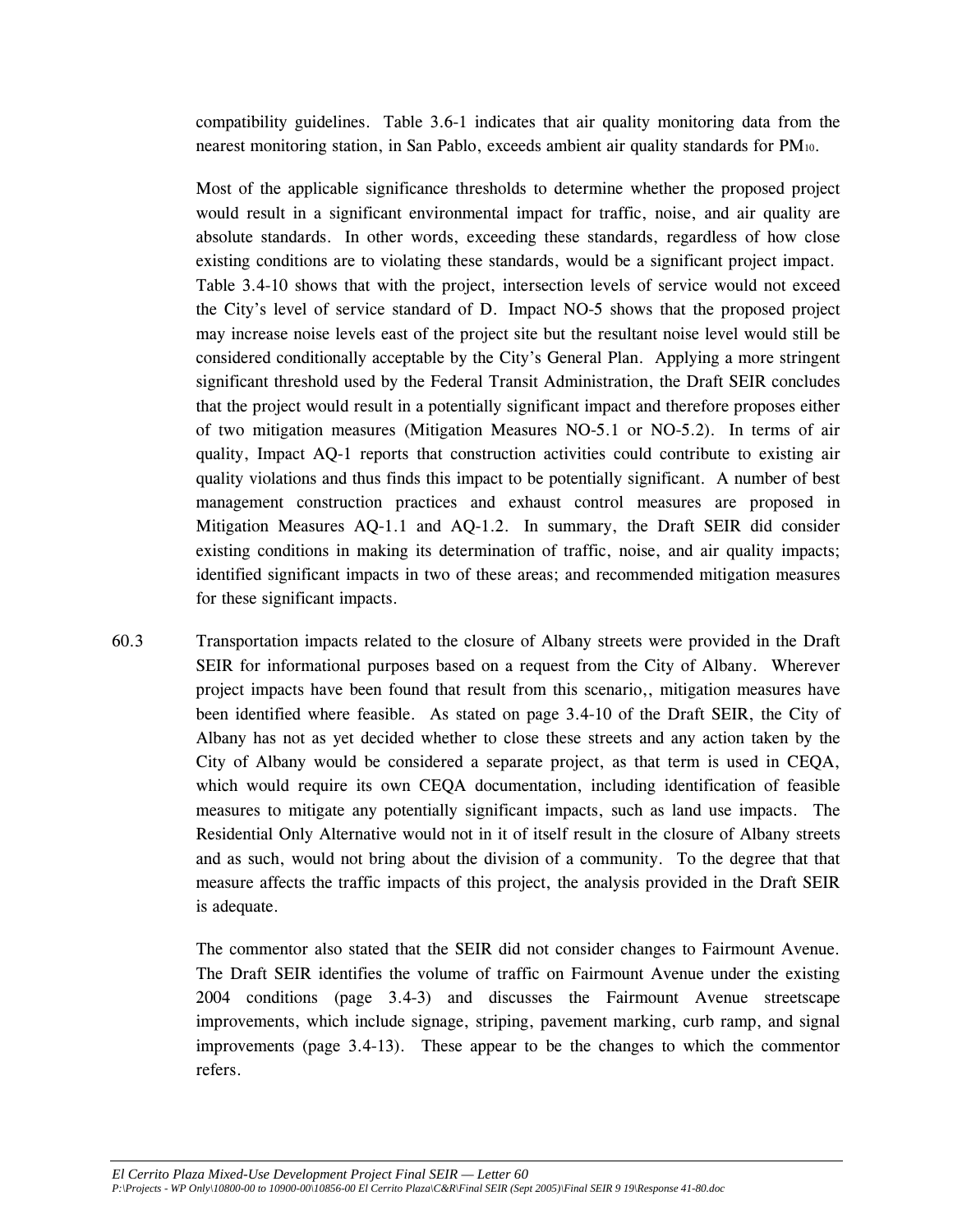- 60.4 The commentor states that the Draft SEIR does not analyze certain air pollutants or impacts to children from particulate pollution. Without more specifics on which certain air pollutants the commentor is referring to, the City can not fully respond to this comment. The Air Quality section of the Draft SEIR was prepared using methodologies and assumptions recommended in the *Bay Area Air Quality Management District CEQA Guidelines,* and evaluations were relative to the State and federal ambient air quality standards, which are the industry's resource standards for preparing air quality analyses. For discussion on air quality and health impacts to children, please refer to Master Response 4 on air quality concerns in Section 4 of this document.
- 60.5 The commentor requests analysis of noise reflection from BART. Please refer Master Response 3 regarding noise concerns in Section 4 of this document.
- 60.6 The commentor states that the Draft SEIR considers only one alternative that would arguably meet Measure C funding objectives. The five alternatives analyzed in the Draft SEIR meet CEQA Guidelines compliance, those being reasonable alternatives that meet the basic objectives of the project. Since a parking garage is not proposed with the Residential Only Alternative and Measure C funds are no longer relevant to the proposed project, issues surrounding the garage are not relevant to the presently proposed project. Please refer to Section 2 in this document for a description of the Residential Only Alternative.
- 60.7 The commentor states that because the project has changed, it has been difficult for the public to provide meaningful comments on the proposed project. The commentor also notes that the Draft SEIR does not explain why the proposed project would qualify for the Incentives Program. The commentor is referred to Master Response 1 in Section 4 of this document, which discusses the CEQA process as it relates to this project. The commentor is also referred to Response 60.1, above, which discusses the desirable features provided by the Residential Only Alternative that would potentially qualify it for the Incentives Program.
- 60.8 The commentor states that the Draft SEIR fails to analyze certain types of impacts and thus does not function as a document of accountability between the public and the City. The commentor does not state what specific impacts the Draft SEIR fails to analyze. Therefore, the City cannot fully respond to this comment. However, it is anticipated that responses to the remainder of the issues raised by the commentor will address the commentor's concerns.
- 60.9 The commentor states that the use of Measure C funds for the proposed project is contrary to the intent of voters when they passed it. Since a parking garage is not proposed with the Residential Only Alternative and Measure C funds are no longer relevant to the proposed project, justification for the use of those funds is not necessary.
- 60.10 The commentor provides reasons why the proposed project is not consistent with the City's Incentives Program because none of the criteria outlined in Section 19.36.160 are met. As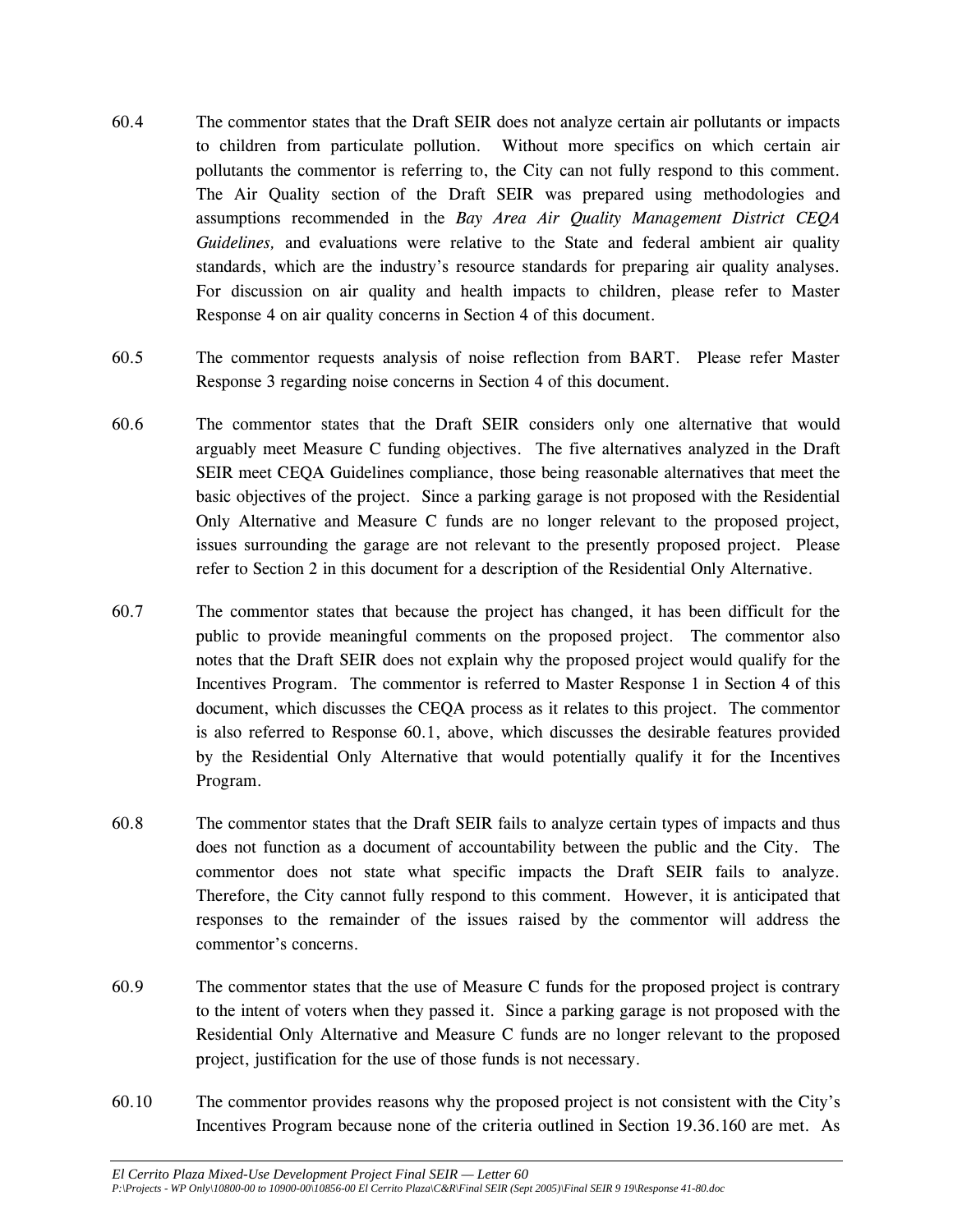discussed in Response 60.1, above, the Residential Only Alternative would provide an environmental benefit by daylighting Cerrito Creek and a recreational benefit by providing a multi-use path that connects to Ohlone Greenway along the restored creek. The Residential Only Alternative would also locate housing close to a shopping and transportation centers and, as such, would reduce reliance on automobile usage. Moreover, the project employs creative solutions to the design of improvements for unusual or irregular sites which are difficult to develop, reuses an underutilized property, makes interior spaces accessible, and demonstrates creative design of off-street parking. During project approval, the Planning Commission and City Council will make a determination as to whether the above-described desirable features warrant the exceptions to development standards sought by the project sponsor.

 Furthermore, as described on page 3.1-16 of the Draft SEIR, all proposed structures would be subject to design review for compliance with design guidelines, compatibility of exterior colors and materials with surrounding environment, compatibility of landscaping and site design with surrounding environment, compatibility with surrounding structures, and vehicular and pedestrian circulation and parking. Thus, the discretionary development and design review would ensure that the structures comply with the design review criteria.

60.11 The commentor states that the Draft SEIR avoids CEQA's cumulative impact analysis requirement in failing to acknowledge significant impacts. As noted by the commentor, CEQA requires the consideration of past, present, and probable future projects, in combination with the proposed project. The Draft SEIR does not report existing significant impacts, but does provide baseline conditions in its description of the environmental setting. The setting addresses existing traffic volumes (Table 3.4-1), levels of congestion (Table 3.4-4), and residential street quality of life/safety (Table 3.4-1); air pollution (Table 3.6-1) and compliance with air quality management plans (page 3.6-6); noise (pages 3.5-5 and 3.5-6); drainage (pages 3.10-1 and 3.10-2); scenic quality/residential character (pages 3.1-1 through pages 3.1-5; pages 3.3-2 through 3.3-14); community services (pages 3.31-1 through 3.13-6); energy consumption (page  $3.12$ -3); health (page  $3.11$ -2); and litter (page 3.12-2 and 3.12-3). The conditions described on the above-cited pages, in combination with those resulting from the proposed project and the future probable projects as identified on pages 5-2 and 5-3, provide the cumulative context required by the CEQA Guidelines, Section 15130(b)(1)(a). Existing baseline conditions for property values and neighborhood cohesion are not presented in the Draft SEIR because these factors are socio-economic considerations, rather than the physical environmental conditions that concern CEQA.

> EIRs do not present existing conditions as significant impacts, because impacts are defined by CEQA as the environmental consequences of the proposed project. The EIR setting does, however, indicate if existing conditions exceed ambient standards or guidelines. Thus, for example, the traffic baseline conditions report whether certain intersections are congested because they exceed the City's level of service standard or whether certain residential streets have traffic volumes that pose a "high" effect on residential activities and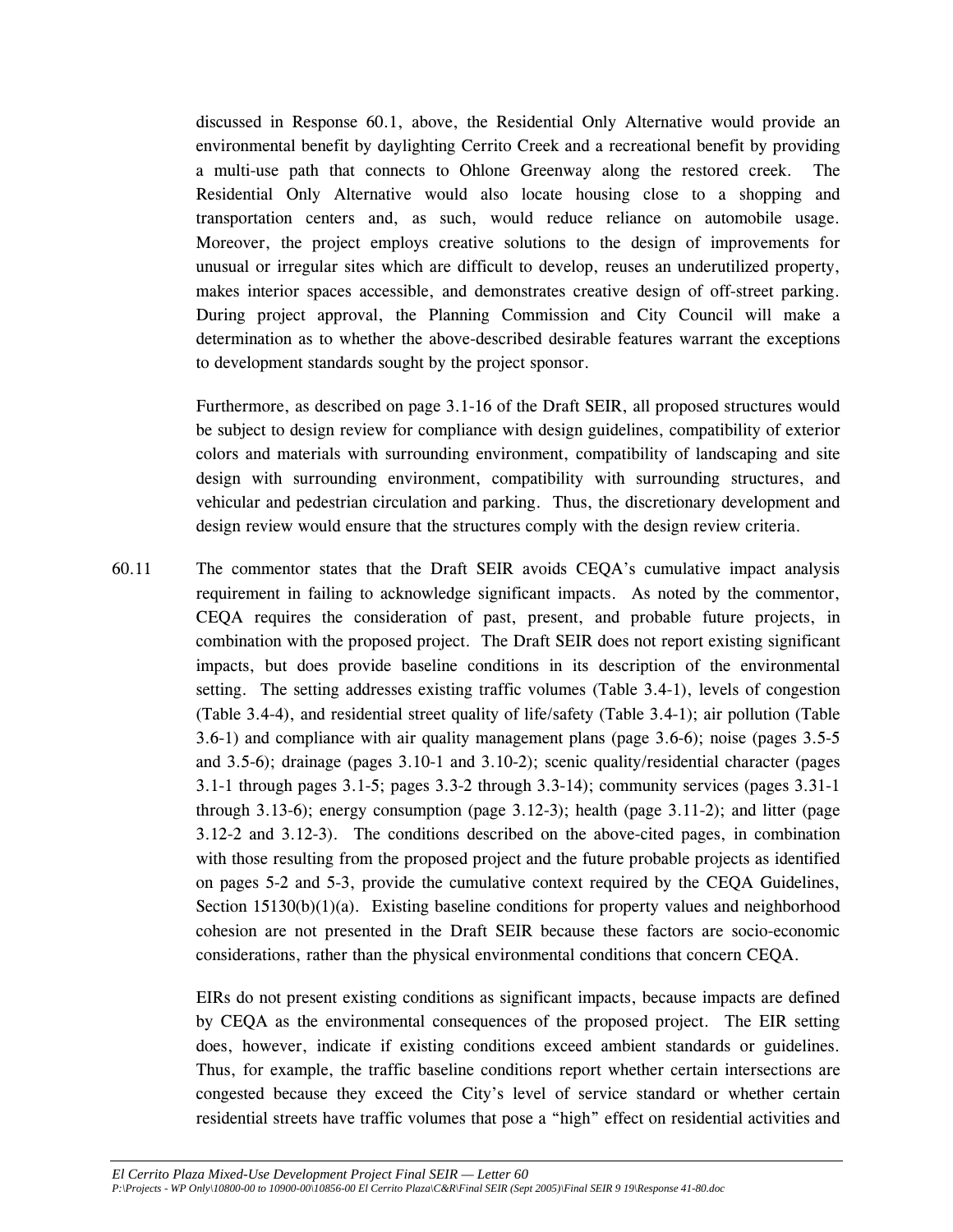quality of life. Similarly, the air and noise baseline conditions report whether the nearby air monitoring stations have exceeded ambient air quality standards and whether the project site is normally acceptable for residential uses given the existing noise environment.

The Draft SEIR, beginning on 5-3, assesses whether the existing conditions plus probable future projects plus the proposed project result in significant cumulative impacts, compared against the significance thresholds identified in Section 3 of the report. If those impacts were determined to be cumulatively significant, the Draft SEIR examined whether the proposed project's contribution would be cumulatively considerable, as required by CEQA Guidelines, Section 15130(a)(3).

- 60.12 Please refer to Response 60.3, above.
- 60.13 The capacity impacts of the lane reduction have been included in the Draft SEIR although modifications to Fairmont Avenue are not part of this project and all of the impacts of that improvement are not the subject of this Draft SEIR. There is no reason to believe the assignment of traffic would be altered as a result of Fairmont Avenue improvement project. Please refer also to Response 60.3 regarding Fairmount Avenue.
- 60.14 Please refer to the Response 60.3, above, regarding project effects on Albany streets. With regard to traffic on Fairmont, please see Response 60.13, above.
- 60.15 The commentor states that the Draft SEIR does not analyze impacts of chronic noise exposure. The 24-hour average exposure as characterized by the L<sub>dn</sub> noise metric is the standard means of evaluating community noise. All communities in California use the  $L_{dn}$ or the similar metric CNEL to guide policy makers and allow planners to make decisions. Furthermore, it is the federally accepted metric for evaluating impacts to residential land uses for new transit systems as discussed in Response 6.61.
- 60.16 The commentor states that the Draft SEIR does not analyze air pollution impacts to Cougar Field and Albany Middle School by not addressing certain pollutants, not addressing an isopleth plume emitted from the parking garage, and not addressing asthma and cancer effects from the project. The commentor does not state what specific pollutants the Draft SEIR fails to analyze. Therefore, the City cannot fully respond to that part of the comment. Please refer to Response 60.4, above, regarding pollutant effects on children. Regarding an isopleth plume from the parking garage; since a parking garage is not proposed with the Residential Only Alternative, this concern is no longer relevant. Please refer to Section 2.2 in this document on the Residential Only Alternative for a discussion of the residential project's air quality impacts. For discussion of childhood health concerns such as asthma, refer to Master Response 4 on air quality concerns in Section 4 of this document.
- 60.17 The commentor is concerned about lost views of Mt. Tamalpais from nearby residences and Cougar Field. As discussed on page 3.3-11 of the Draft SEIR, "viewers east of the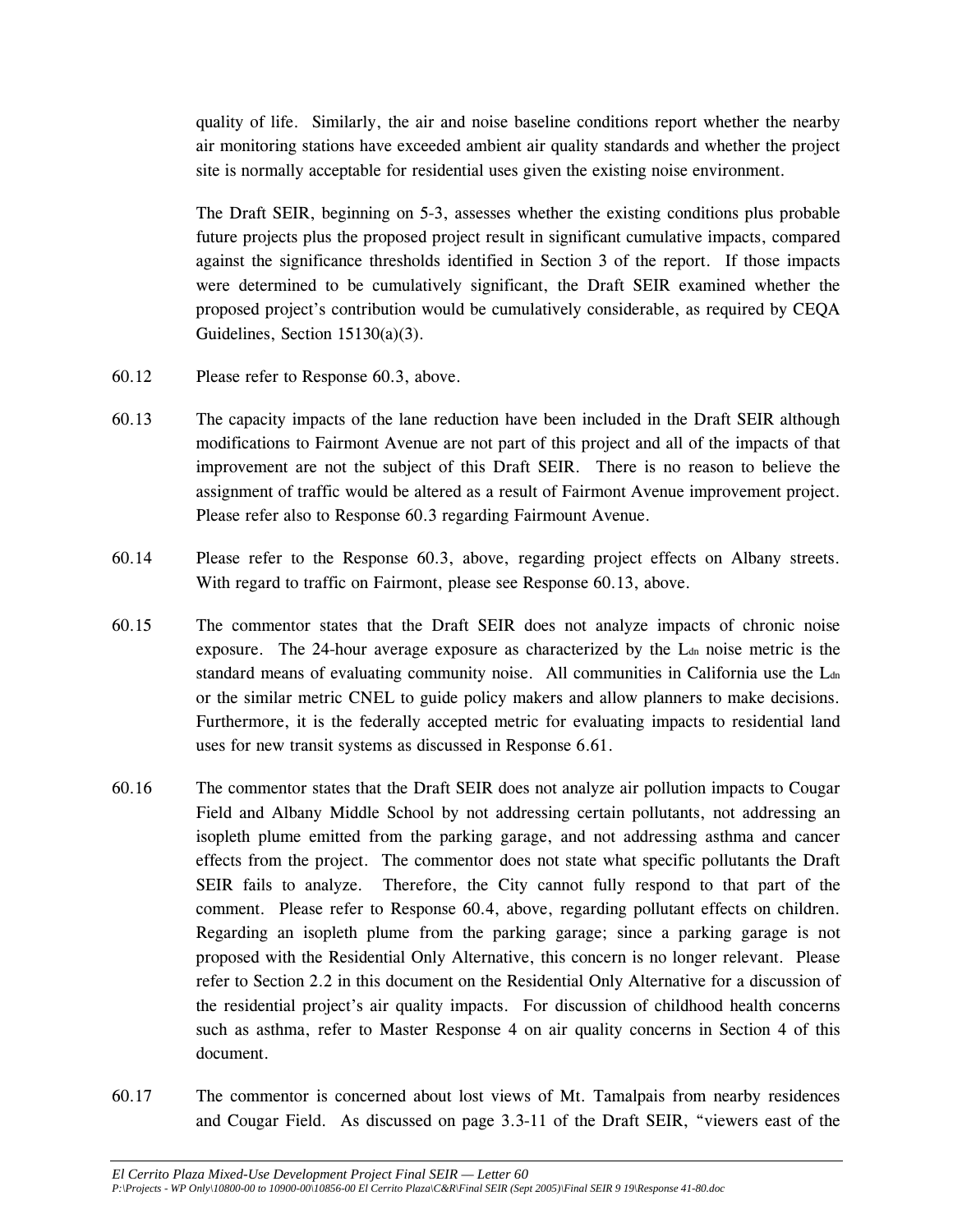BART tracks and Cougar Field have low viewer sensitivity, except occupants of three residences along Behrens Street." Therefore, the proposed structures, which are one story lower in the Residential Only Alternative than the proposed project, would comprise a moderate element in the visual character as viewed from these locations. Two homes, located at 139 and 135 Behrens Street, and possibly the west facing upstairs windows of 131 Behrens Street would have views of the project site at buildout. All other residences in this area are screened at the back lot lines, or are screened by existing buildings on Cougar playfield, so that views westward do not exist. Please refer to the visual quality discussion in Section 2.2 of this document for figures and more information about views from these locations.

- 60.18 The commentor states that the Draft SEIR does not adequately address a reasonable range of alternatives because it only examines one alternative that would meet use of Measure C funds. The Draft SEIR identifies more than one alternative where use of Measure C funds results in the construction of a parking garage. As noted by the commentor, the BART Parking Garage Only Alternative considers use of the project site solely for a parking garage. However, the Reduced Project Alternative in both Scenarios 3 and 4 also includes a BART parking garage. The City agrees with the commentor that the alternatives analysis in the Draft SEIR should not separate project components and identify alternatives for each component. The City Council in its deliberations on the Draft SEIR will determine if an adequate range of alternatives were considered to inform them of the tradeoffs of various parking garage sizes and locations.
- 60.19 The commentor states that the Draft SEIR incorrectly found the BART parking garage to be infeasible. Since a parking garage is not proposed with the Residential Only Alternative, issues surrounding the garage are not relevant to the present status of the proposed project. Please refer to Section 2 in this document for a description of the Residential Only Alternative.
- 60.20 The commentor states that the Draft SEIR does not provide adequate information for the public to review and that because the project has changed since the publication of the Draft SEIR it has been difficult for the public to provide meaningful comments on the document. The commentor is referred to Section 4, Master Response 1, which outlines the sequence of events leading to the selection of the Residential Only Alternative as the proposed project.
- 60.21 Please refer to Responses 60.1 and 60.10, above, for a discussion of the City's Incentives Program.
- 60.22 The commentor states that the location of the parking garage is inconsistent with the mandated use of Measure C funds. Since a parking garage is not proposed with the Residential Only Alternative and Measure C funds are no longer relevant to the proposed project, justification for the use of those funds is not necessary.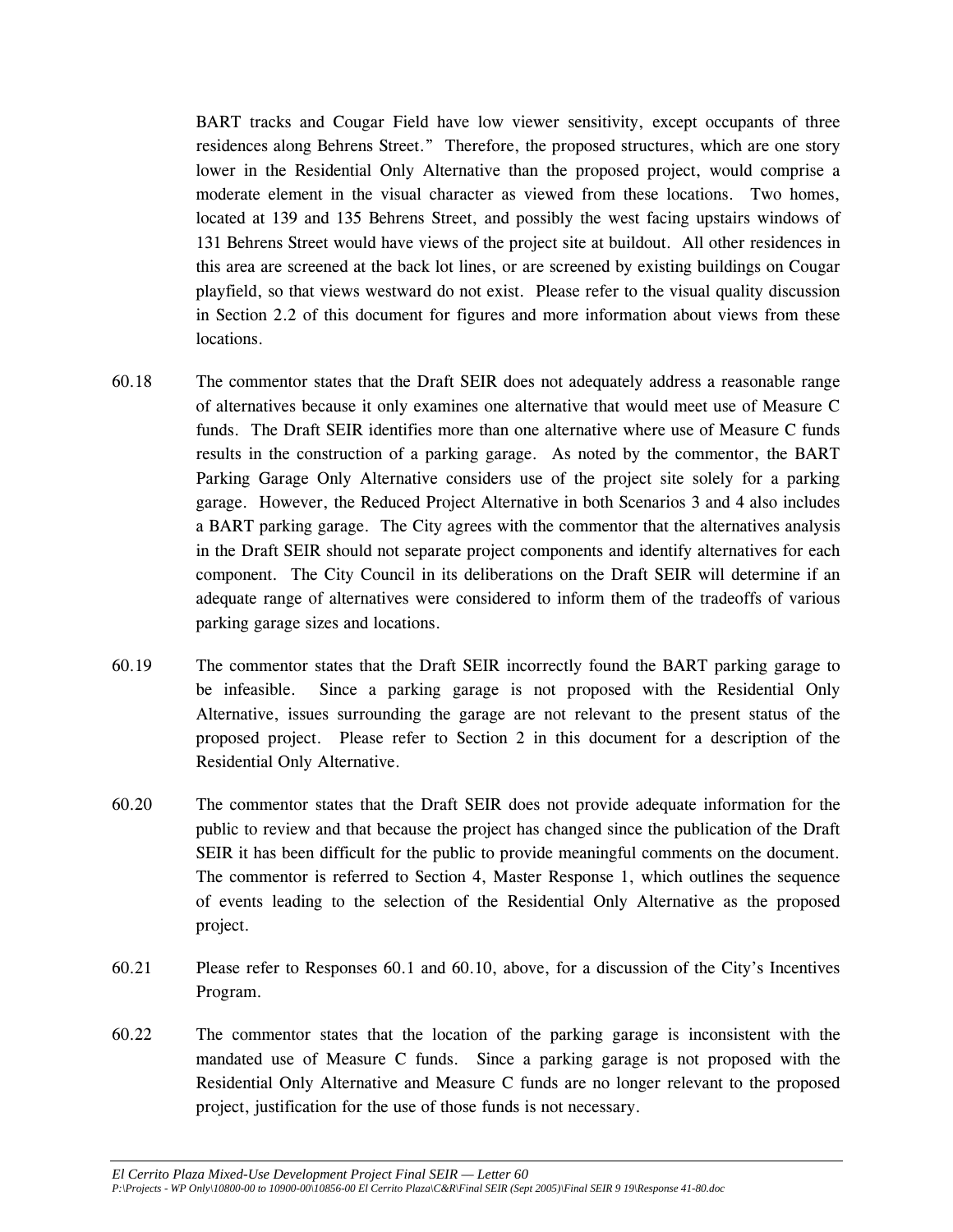- 60.23 The commentor states that the Draft SEIR does not adequately determine if the proposed project complies with use of Measure C funds. Since a parking garage is not proposed with the Residential Only Alternative and Measure C funds are no longer relevant to the proposed project, justification for the use of those funds is not necessary.
- 60.24 The commentor states that the Draft SEIR does not provide information regarding the financial arrangements between the City and the developer. The primary purpose of CEQA is to ensure that decision-makers and the public understand the environmental implications of a specific action or project. The purpose of the Draft SEIR is to determine whether the implementation of the El Cerrito Plaza Mixed-Use Development Project would result in significant adverse environmental impacts. Information regarding the financial arrangements between the City and the developer is not pertinent to evaluating whether the proposed project would adversely affect the environment, and therefore, was not included in the Draft SEIR.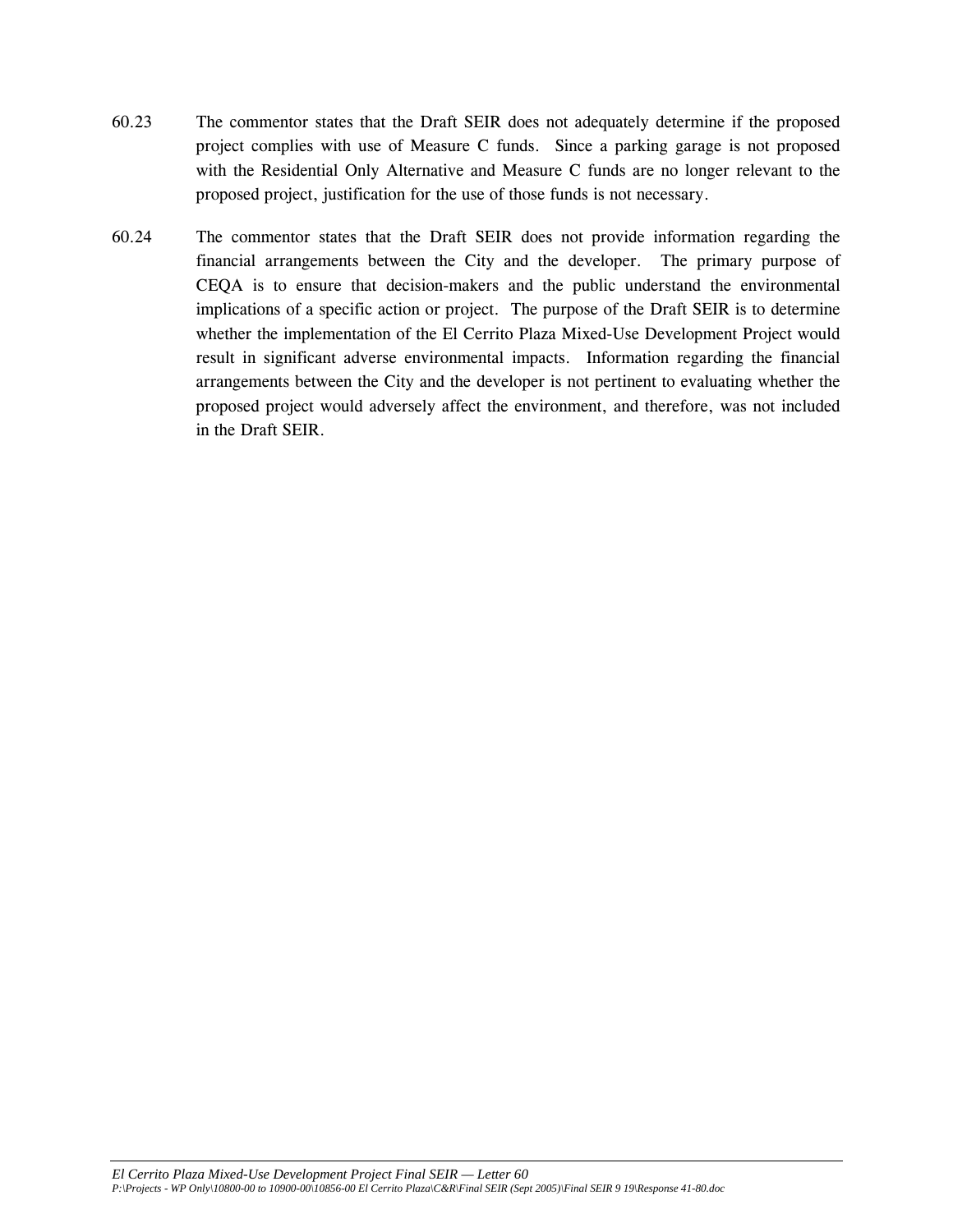#### **61. Doug Mansel**

61.1 The commentor wonders why the proposed project cannot be constructed on BART property if BART's plans call for transit-oriented mixed-use development. Neither the project sponsor nor the City of El Cerrito can dictate the development that should take place on BART property. Please note that the BART parking structure is not being proposed as part of the Residential Only Alternative. Therefore, a response to this comment is no longer necessary.

> Furthermore, this comment conveys the commentor's opinion about the project and does not address the adequacy of the Draft SEIR or the City's fulfillment of CEQA. Since the comment concerns the merits of the project and this document is intended to address significant environmental points about the project, no further response is necessary. However, the merits of the project are important and may be discussed at upcoming Planning Commission and City Council hearings on the project. The commentor is invited to express opinions about the project at those meetings.

- 61.2 The commentor asks how the proposed 12-foot setback from the top-of-bank compare to what is being proposed in the new zoning ordinance. Because the new zoning ordinance has not been publicly reviewed or adopted by the City at the time this document was published, specific information about the content of the new zoning ordinance is not available. Nevertheless, regulations of the new zoning ordinance would apply to the Residential Only Alternative.
- 61.3 The commentor recommends that Improvement Measure PS-2.1 be required rather than recommended. The City can only require mitigation measures in the event that a project would result in a significant impact based on the significance criteria presented on page 3.13-7 of the Draft SEIR. The Residential Only Alternative would result in a less-thansignificant impact on El Cerrito Police Department (as discussed in Section 2.2 of this document). Therefore, the City cannot require the implementation of Improvement Measure PS-2.1.
- 61.4 The commentor asks for clarification on Figures 2-6 and 2-7 regarding the lines shown above the BART guideway. The lines shown in Figure 2-6 are intended to represent a BART train to show the height of the tracks with a passing train on top of them. The BART tower is not shown in Figure 2-7.
- 61.5 The commentor suggests showing the height of adjacent buildings in Figures 2.6 and 2.7 such as the height of apartments on Evelyn Avenue and Copeland's. Figures 2.6 and 2.7 depict the residential development elevations. Please refer to Section 3.3 of the Draft SEIR, Visual Quality, for photographs and discussion on the proposed development relative to existing surrounding structures. Section 2 of this document discusses the heights of the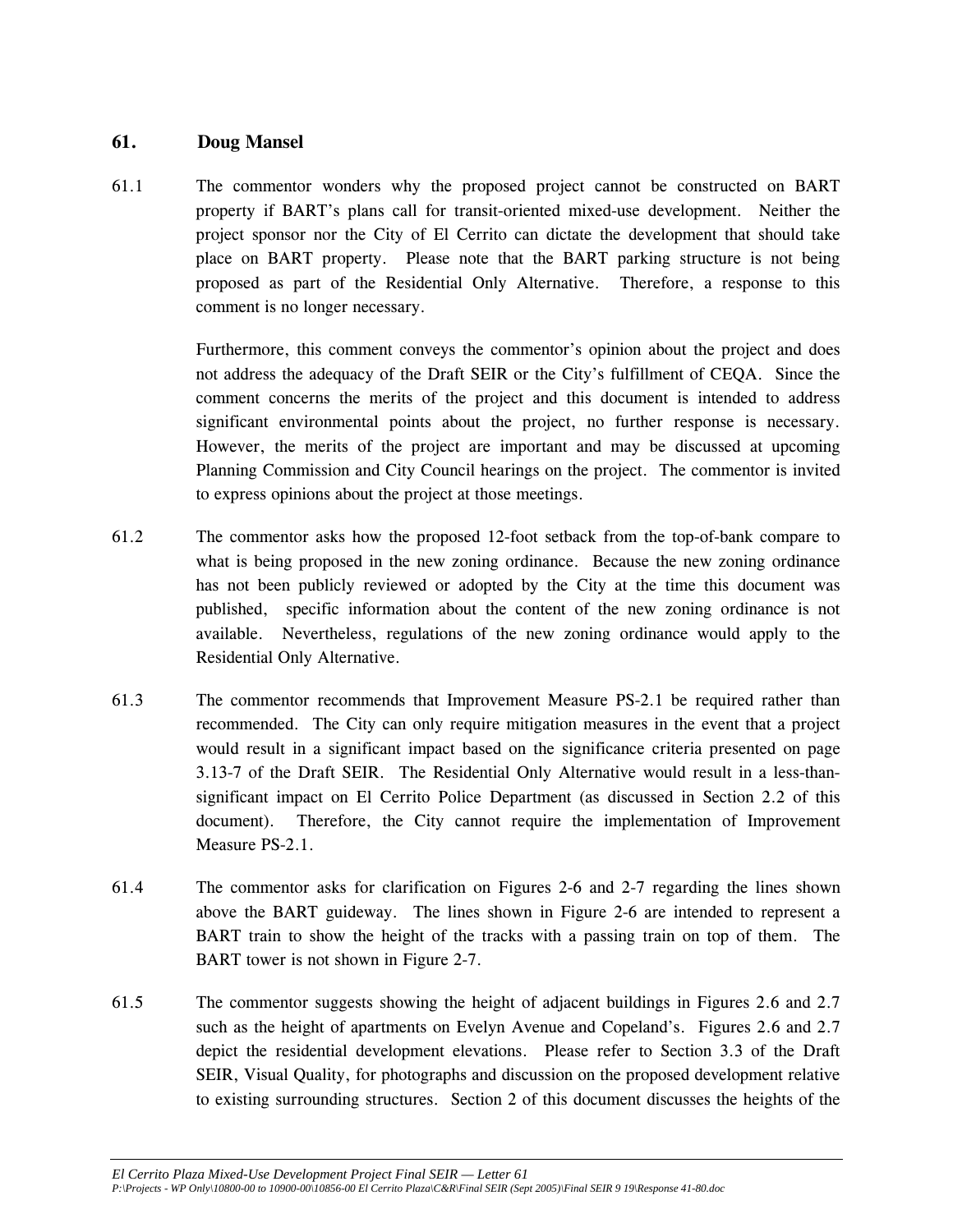buildings proposed as part of the Residential Only Alternative relative to surrounding development. A summary of that assessment is provided in Response 61.7, below.

- 61.6 The commentor suggests labeling Evelyn Avenue on Figure 3.3-4. Figure 3.3-4 has been revised to include the location of Evelyn Avenue and is included on the following page.
- 61.7 The commentor is concerned with the scale of the proposed project in relation to the existing residential development along Evelyn Avenue. The heights of the proposed buildings under the Residential Only Alternative would range from 45 to 59 feet, depending on the measurement location. As stated in the Draft SEIR on page 3.3-19, the residential structures would be comparable in scale to existing development, though the Residential Only Alternative actually proposes buildings that are lower than the proposed project. The nearest apartment building at 401 Evelyn ranges in height from approximately 35 to 45 feet. While existing retail development in the El Cerrito Plaza ranges from 1 to 2 stories (estimated to be about 15 to 30 feet), its design scheme and color palette would be compatible with the Residential Only Alternative structures. Please refer to the visual quality analysis of the Residential Only Alternative in Section 2.2 of this document for further discussion of height and scale compatibility between the proposed project and surrounding development.
- 61.8 Counts were made on January 13, 2004 and January 21, 2004 when schools were in session.
- 61.9 The project would not generate a substantial amount of traffic compared to background traffic. The project as currently proposed would generate a maximum of 78 trips spread over a peak hour using a variety of routes. This period may not coincide with peaks in other uses in the area, but it is the maximum amount of hourly traffic that would be generated by the project. This trip generation is conservative because it is assumed that none of the project-related trips would use BART or other transit. Still, this traffic represents just over one additional vehicle per minute. During other periods, the amount of project-generated traffic would be even less than one vehicle per minute.

 As stated in the Draft SEIR, the intersection of Central Avenue and I-80 is not along the most desirable or likely route for travel between the project site and I-80. Travel to and from the north (on eastbound I-80) would be more convenient via Carlson Boulevard. Travel to and from the south (on westbound I-80) would be more convenient via Buchanan Street, which is closer to the project site than Central. Based on the distribution assumptions in the traffic analysis, project traffic at Central Avenue and I-80 would not reach a magnitude that merits LOS analysis. No rationale has been provided by the commentor to explain why residents would choose to use Central Avenue to access the project site, a less convenient and more congested route.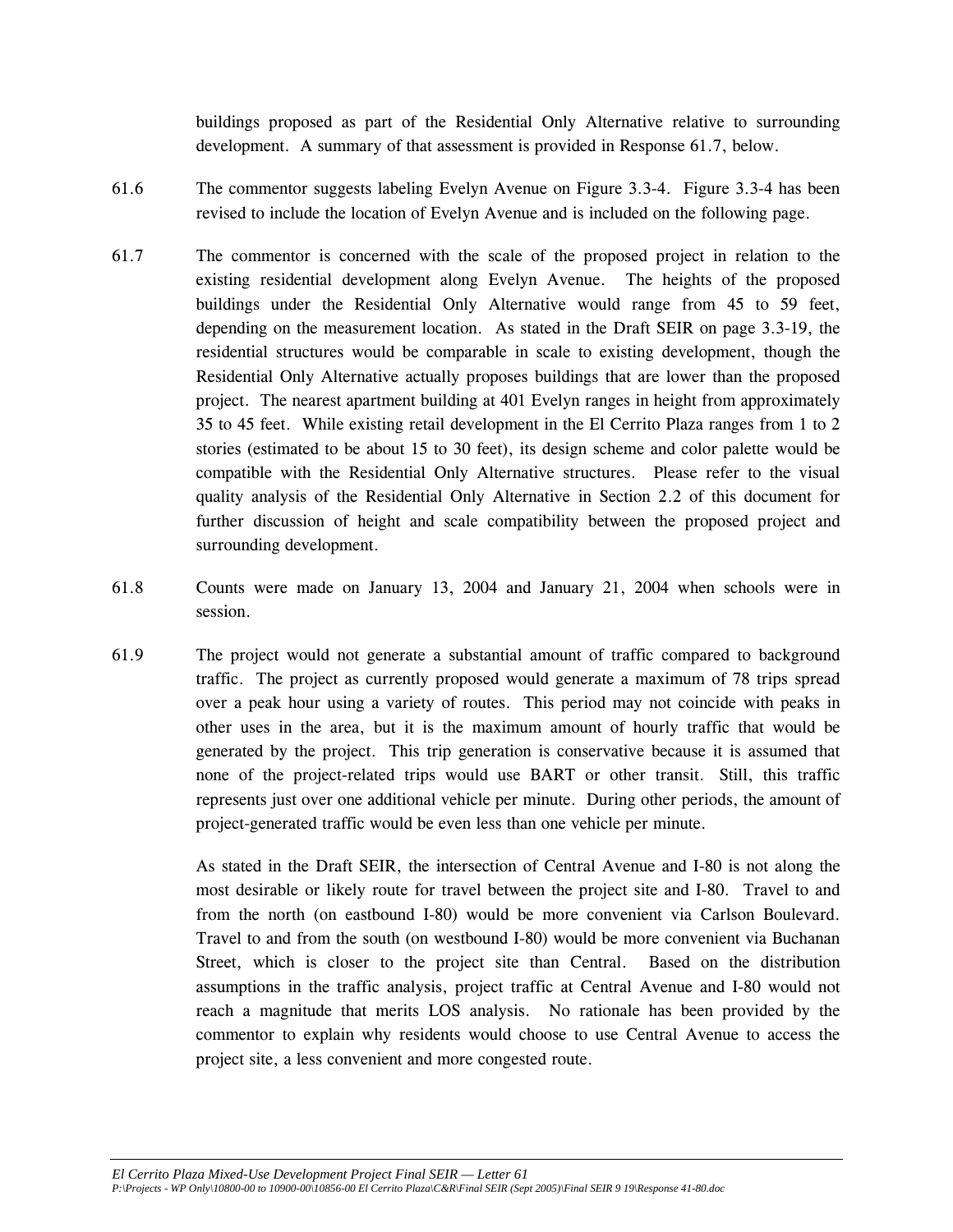Slipsheet for Figure 3.3-4

Revised Figure 3.3-4

Visual Reconnaissance Route and Highly Sensitive Viewers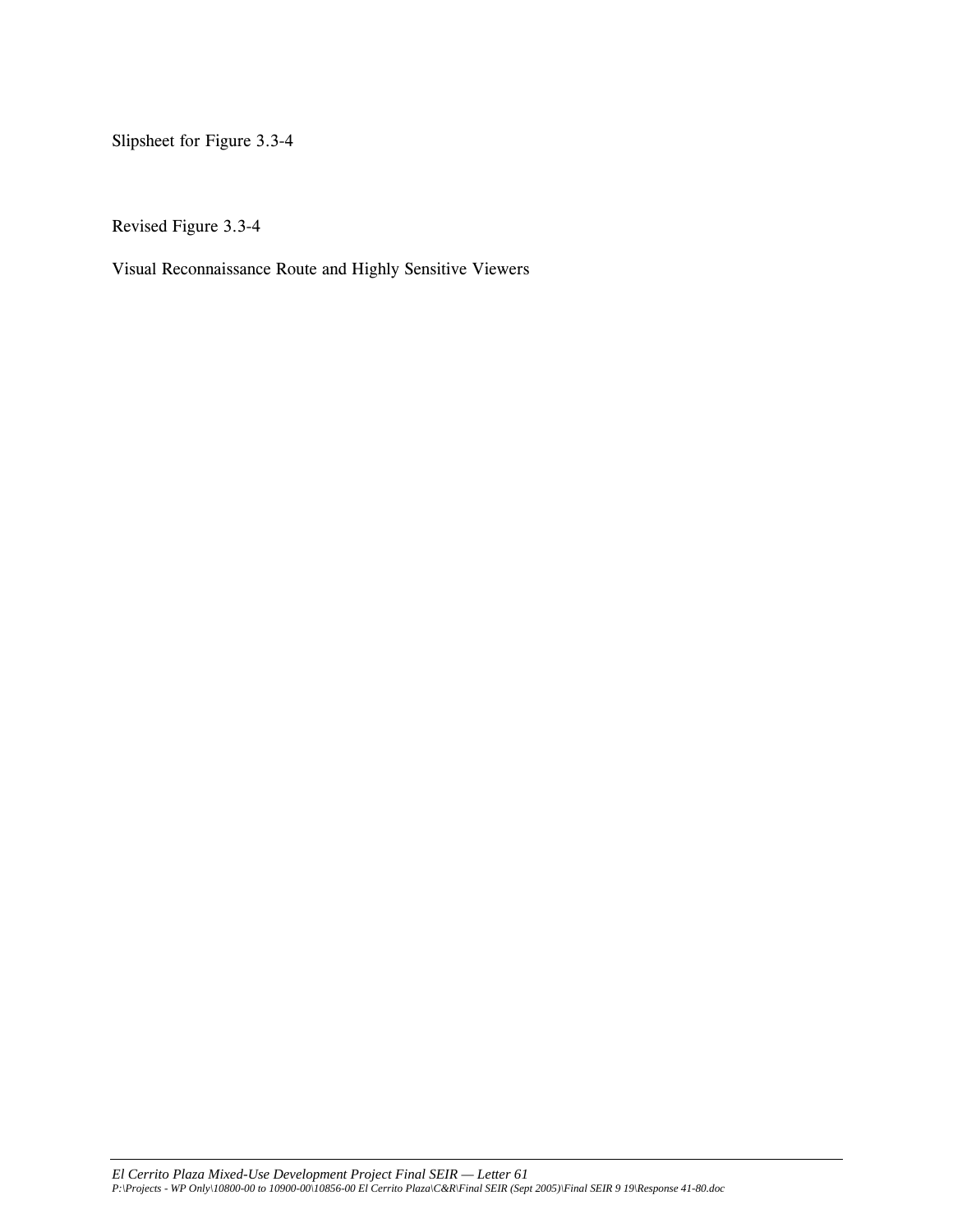- 61.10 Please note that the BART parking structure is not being proposed as part of the Residential Only Alternative. Therefore, a Description in Section 2 of this document for a description of the new proposed project.
- 61.11 Most traffic from the condominiums would access the site along other routes, and the remaining traffic would represent a negligible increase over what ordinarily occurs in the parking area near the coffee shops.

 The proposed project would generate negligible traffic throughout the Plaza, including the area behind the Albertson's, as little commuter traffic from the residential portion of the project would be expected to use that route. In any case, project impacts on parking lot circulation will be proportionately insignificant.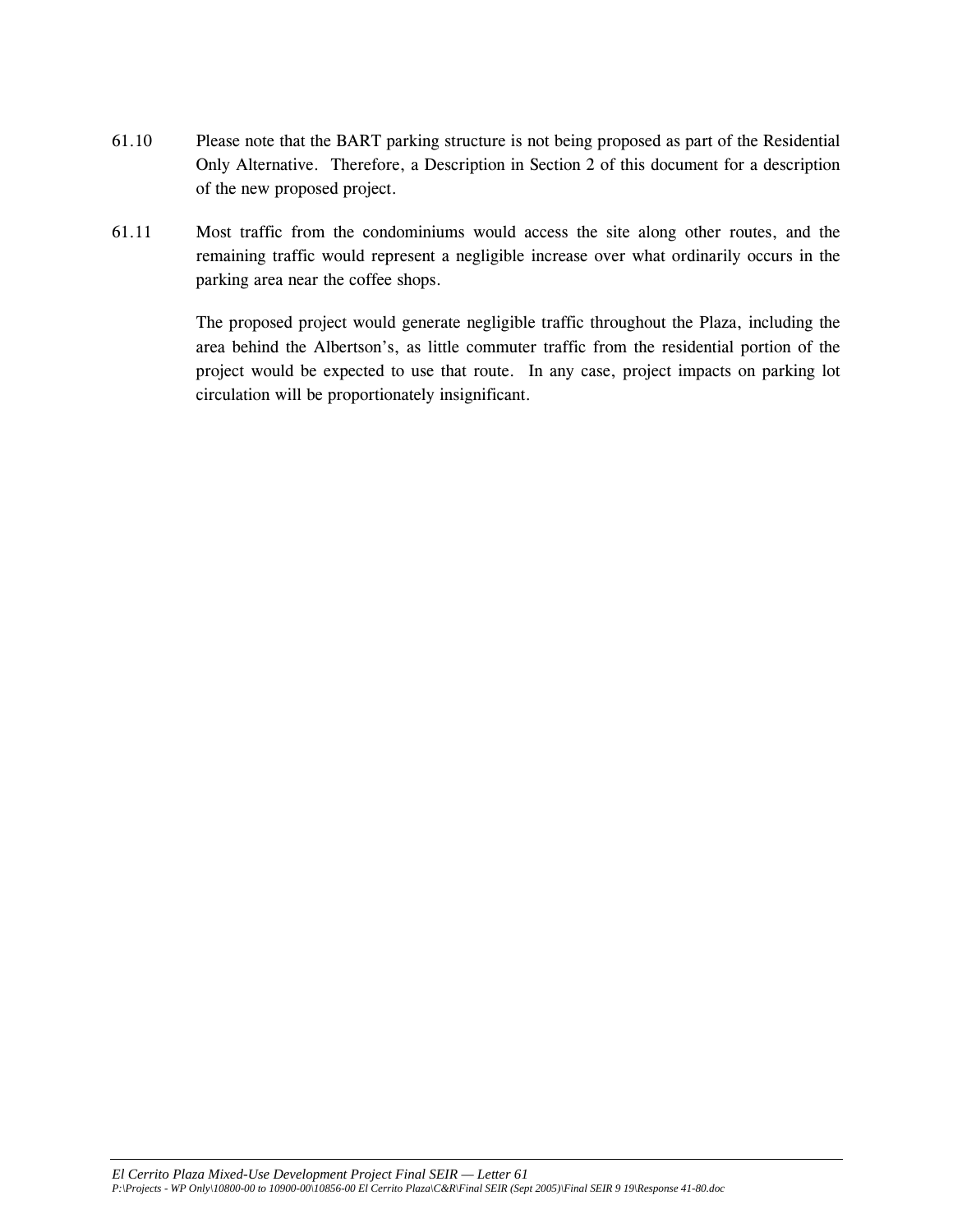## **62. Stephen J. Jeung**

- 62.1 The commentor describes that existing crime near the El Cerrito BART station as very high and notes that the proposed project would increase crime. The impacts of the project on police services is discussed in Section 3.12, Public Services, of the Draft SEIR and in Section 2.2 of this document regarding Residential Only Alternatives. The commentor focuses on existing crime in the project area and near BART stations but does not address potential impacts of this project. It is expected that the Residential Only Alternative would have an overall positive effect on crime in the project area by replacing a vacant parking area and as a result of residential windows facing the greenway, thereby providing informal surveillance of the surrounding area.
- 62.2 The commentor is concerned about BART vibration setting off car alarms and states that the Draft SEIR does not adequately address noise impacts of the garage. Please note that the BART parking structure is not being proposed as part of the Residential Only Alternative. Accordingly, the vibration from passing BART trains would not set off alarms in cars in the garage.
- 62.3 The commentor notes that discussion has not been made of the proposed garage's operating hours. Since a parking garage is not proposed with the Residential Only Alternative, hours of operation for the garage are not relevant to the proposed project.
- 62.4 The project would not generate a substantial amount of traffic compared to background traffic. The project as currently proposed would generate a maximum of 78 trips spread over a peak hour using a variety of routes. This period may not coincide with peaks in other uses in the area, but it is the maximum amount of hourly traffic that would be generated by the project. This trip generation is conservative because it is assumed that none of the project-related trips would use BART or other transit. Still, this traffic represents just over one additional vehicle per minute. During other periods, the amount of project-generated traffic would be even less than one vehicle per minute.

 The capacity impacts of the lane reduction have been included in the Draft SEIR even though modifications to Fairmont Avenue are not part of this project and all of the impacts of that improvement are not the subject of this Draft SEIR. There is no reason to believe the assignment of traffic would be altered as a result of Fairmont Avenue improvement project.

The installation of STOP signs was anticipated in the analysis as a cumulative condition. Mitigation Measure TR-17.1 requires signalization of the intersection of Richmond Avenue and Fairmont Avenue as a result of the projected congestion.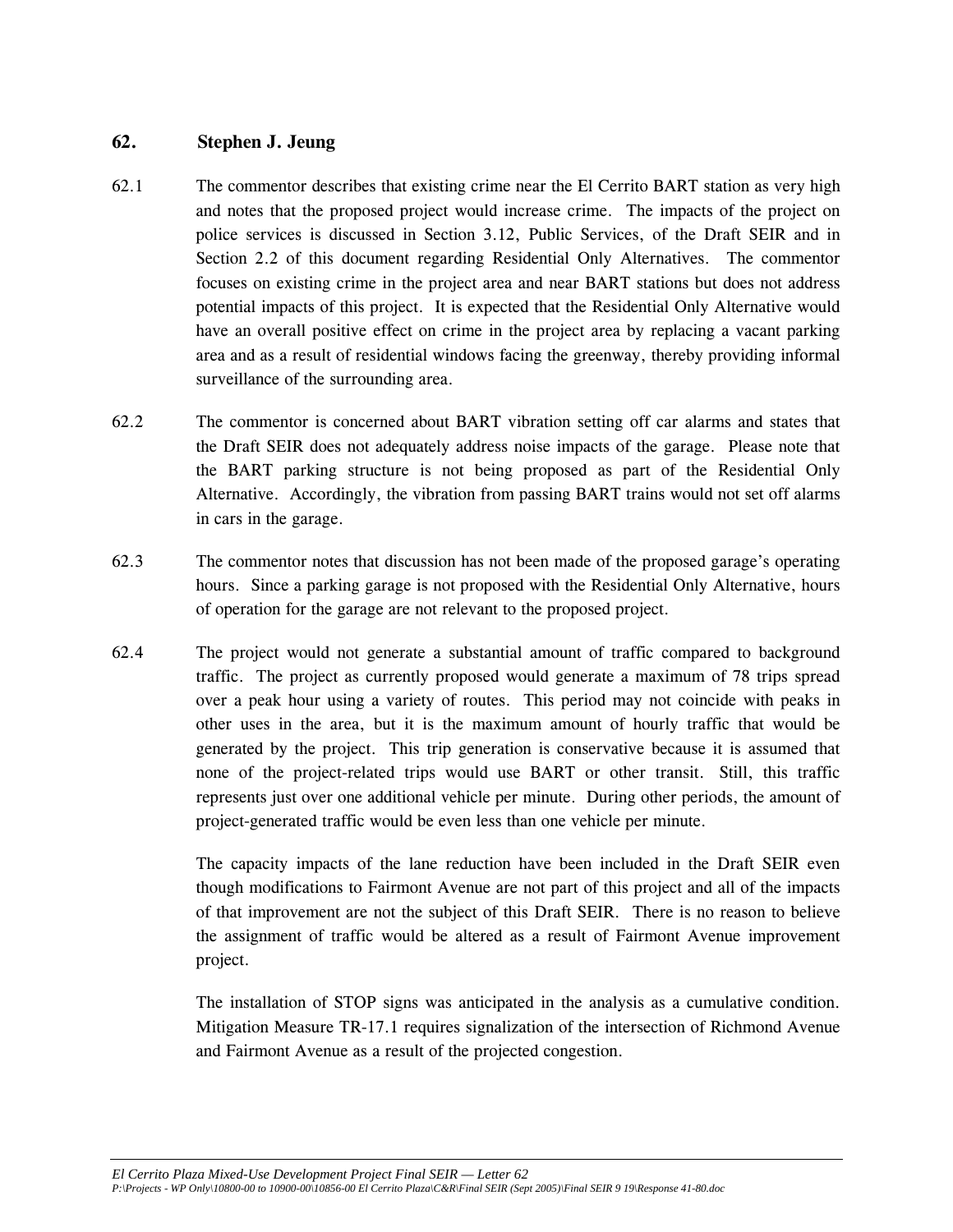- 62.5 Please note that the BART parking structure is not being proposed as part of the Residential Only Alternative. Therefore, a response to this comment is no longer necessary. Please refer to Response 62.4 regarding Fairmount Avenue.
- 62.6 The commentor is concerned with shadow impacts on residential areas to the east of the project site. The proposed project would not shade sensitive shadow areas to the east of the project site, i.e., the Ohlone Greenway, during the afternoon hours. During the late afternoon and evening hours, existing shadow from the aerial BART tracks would shade this area and any new shadow caused by the proposed project would be minimal. Please see the visual analysis of the Residential Only Alternative in Section 2.2 of this document for a detailed discussion of shadow impacts. Any perceived impacts associated with the parking garage are not applicable, because it is no longer proposed as part of the Residential Only Alternative.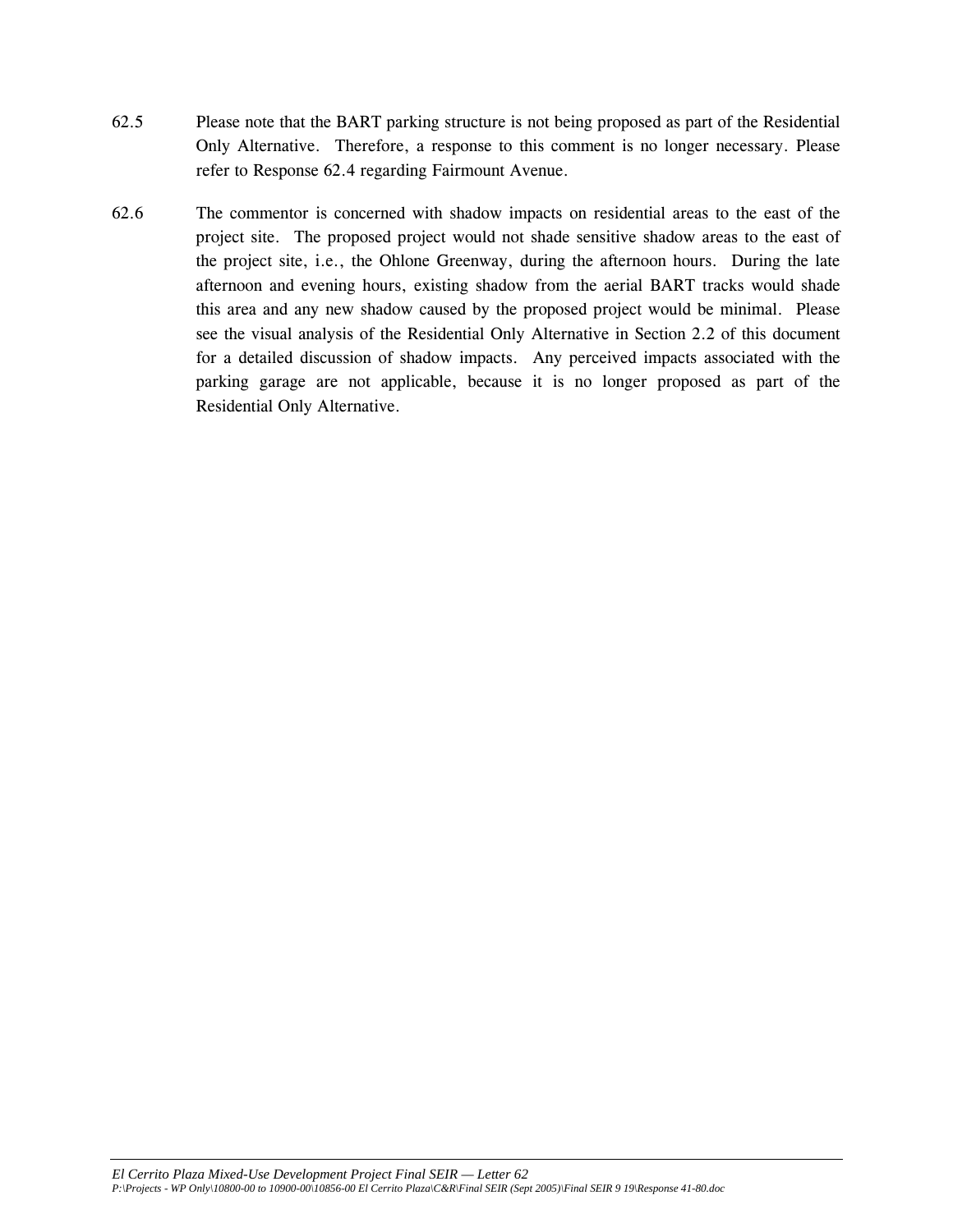# **63. John Murk and Kit Lau**

- 63.1 The requirements of the Albany General Plan are similar to those in the El Cerrito General Plan and would not alter the analysis in the SEIR.
- 63.2 The commentors feel that the same mitigation measures proposed for the child care facility be afforded for Albany Middle School. The ANSI S12.60 document provides design guidelines, but is not directly applicable to the project, since neither the City of Albany nor the City of El Cerrito have officially adopted the guidelines, nor has the State of California as far as can be determined. More importantly, as the Draft SEIR has indicated, the amount of increase in noise at the Albany Middle School classrooms on Cougar Field can be limited to 1 dBA, which is a less-than-significant change. Also refer to Master Response 3 in Section 4 of this document, which indicates that the Residential Only Alternative may actually be beneficial by reducing BART noise. The commentor proposes that the project developer/owner provide new "acoustically tested windows, insulated exterior walls, etc." at Albany Unified School. CEQA requires that there be a nexus between the significant impact and the proposed mitigation, and the measure must be roughly proportional to the impacts of the project. The Draft SEIR contains mitigation measures that would reduce the effects to less than significant.
- 63.3 The commentors are concerned about noise impacts on children's education. Although the commentors makes very good points about poor classroom acoustics, the resolution of which is an admirable goal, CEQA requires that there be a nexus between the significant impact and the proposed mitigation, and the measure must be roughly proportional to the impacts of the project. The Draft SEIR contains mitigation measures that would reduce the noise effects to less than significant.
- 63.4 The commentors are opposed to the placement of a play yard between the proposed BART garage and child care facility and ask what the sound levels are at the western edge of Cougar Field, basketball courts, and the eating area. The BART garage and the play yard associated with child care facility are not proposed as part of the Residential Only Alternative; therefore, concerns about noise impacts at these facilities are no longer relevant. Please refer to Master Response 3 in Section 4 of this document, regarding noise at Cougar Field and Albany Middle School.
- 63.5 The commentors ask what design goal for BART noise increases is reasonable. Although the commentor makes very good points about poor classroom acoustics, the resolution of which is an admirable goal. The comments address existing conditions rather than project impacts, and CEQA requires that there be a nexus between the significant impact and the proposed mitigation, and the measure must be roughly proportional to the impacts of the project. The Draft SEIR contains mitigation measures that would reduce the effects to less than significant.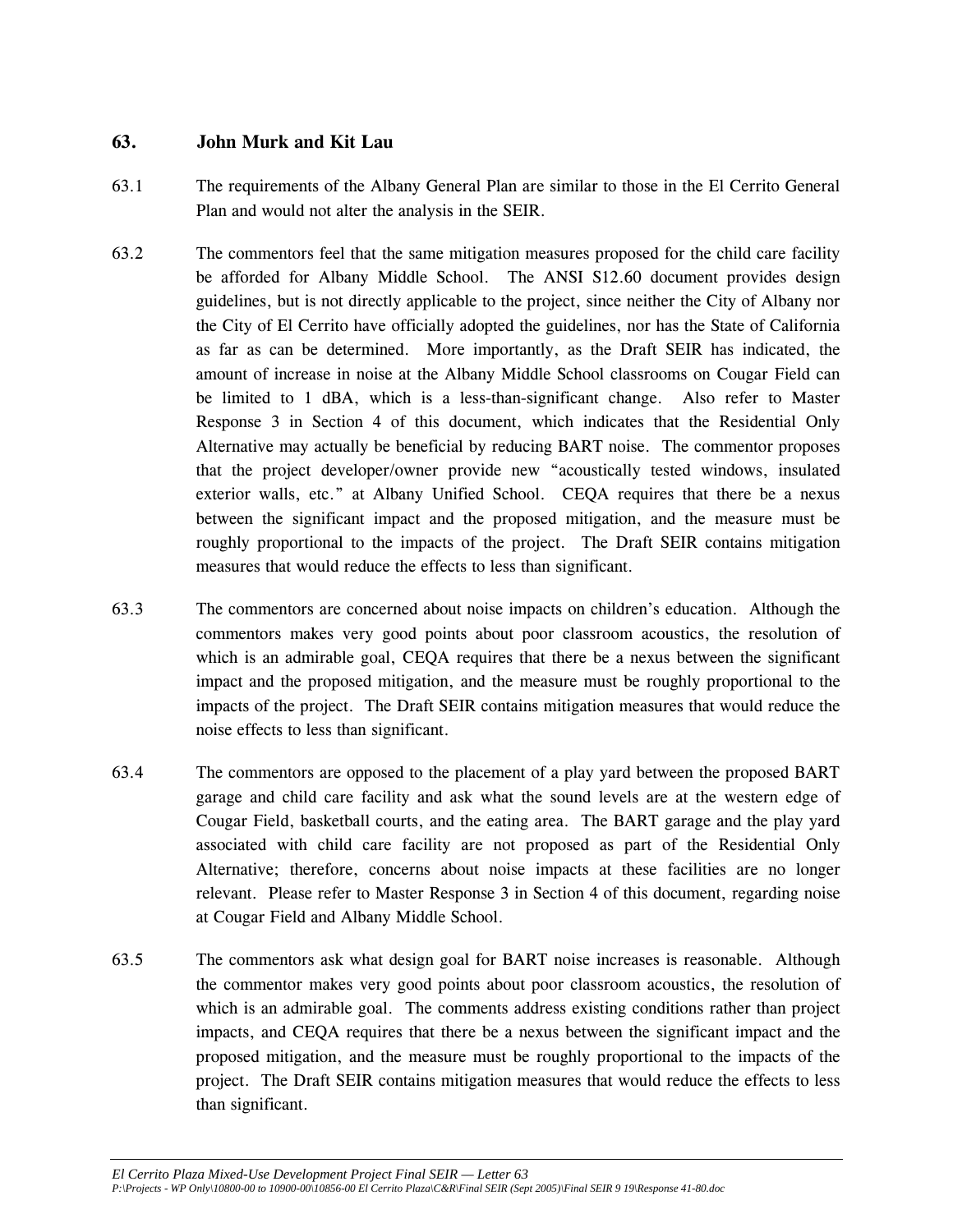- 63.6 The commentors ask what  $L_{dn}$  is acceptable for Albany Middle School grounds. The desired noise levels are indicated in the Albany General Plan in the Noise Element. For information purposes, the El Cerrito General Plan indicates that an L<sub>dn</sub> of 65 dBA would normally be acceptable for a playground.
- 63.7 The commentors ask what other mitigation measures will be provided. The mitigation measures identified in Section 3.5, Noise, would reduce significant noise impacts to less than significant. No other measures are anticipated. Refer to Response 63.5, above, for an explanation why other measures may not be necessary or appropriate.
- 63.8 The commentors ask what noise increase within 500 feet of the property line is acceptable. Mitigation Measures NO-5.1 and NO-5.2 indicate that noise increases should be limited to no more than 1 dBA 500 feet east of the BART tracks. (Actually, Mitigation Measure NO-5.2 in the Draft SEIR suggests a 2 dBA, but this increase has been reduced to 1 dBA in this Final SEIR.)
- 63.9 The commentors suggest that at a minimum the project developer/owner provide new acoustically tested windows and sound insulation "for any existing residence which has or will have an interior level of 45 dBA CNEL or greater." The analysis in the Draft SEIR determined that the increase in noise levels directly resulting from the project would be less than significant for all existing residences with implementation of the identified mitigation measure. The mitigation proposed by the commentors would benefit only a selected number of residents, would not reduce outside noise, and would be disproportionately costly. CEQA requires that there be a nexus between the significant impact and the proposed mitigation, and the measure must be roughly proportional to the impacts of the project. The Draft SEIR contains mitigation measures that would reduce the effects to less than significant.
- 63.10 The commentors are concerned with BART train noise increasing in the future. Please refer to Master Response 3 in Section 4 of this document regarding BART noise.
- 63.11 The commentors ask how long mitigation measures in the Draft SEIR will remain adequate. Mitigation Measures NO-5.1 and NO-5.2 are adequate now and will remain adequate indefinitely.
- 63.12 The commentors ask what measures should be taken to ensure noise levels remain within General Plan limits. Please refer to Master Response 3 in Section 4 of this document regarding the adequacy of the noise mitigation measures.
- 63.13 The commentors express concern and desire for maintaining quality levels of education and successful communities in El Cerrito and Albany. This comment conveys the commentor's opinion about the project and does not address the adequacy of the Draft SEIR or the City's fulfillment of CEQA. Since the comment concerns the merits of the project and this document is intended to address significant environmental points about the project, no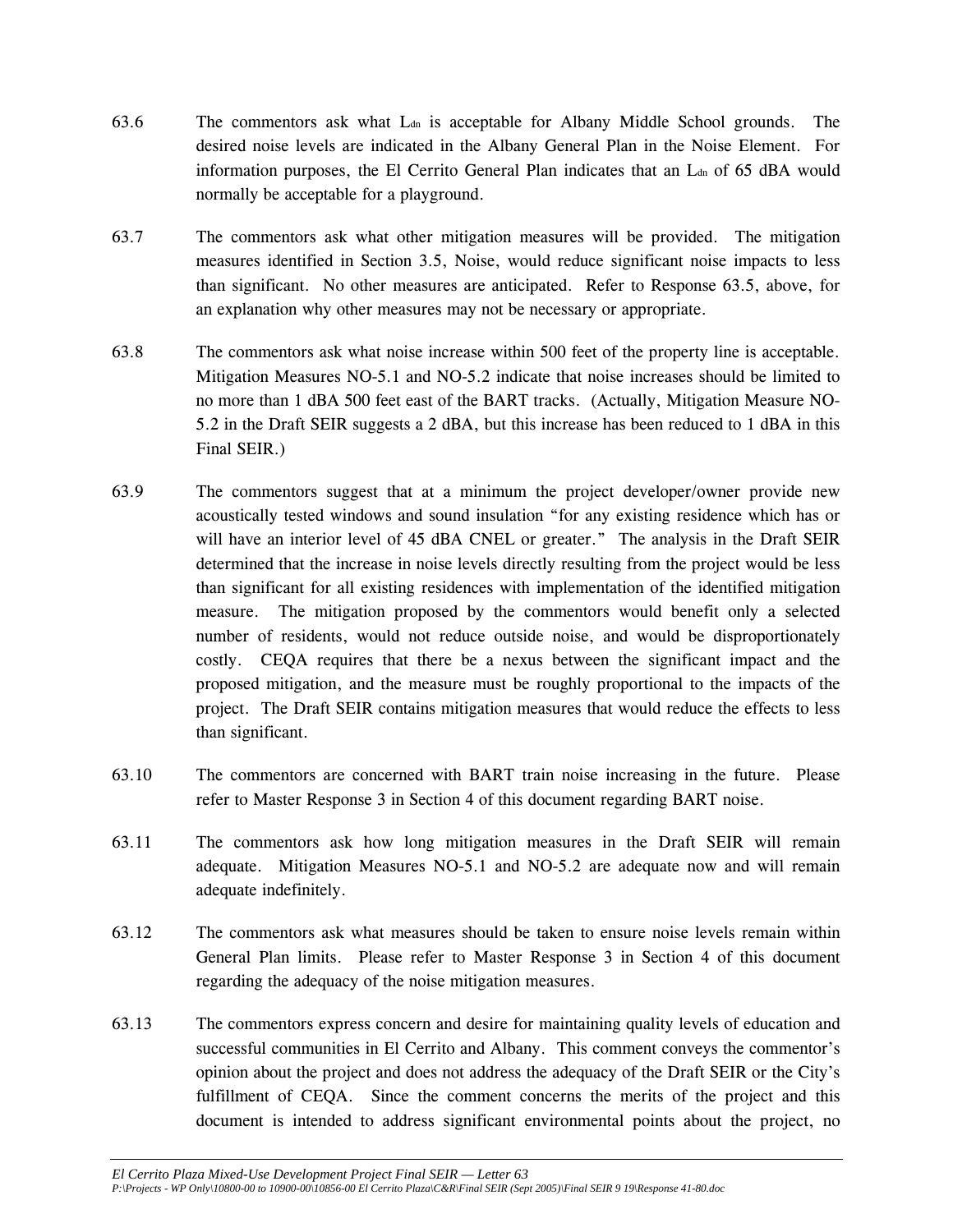further response is necessary. However, the merits of the project are important and may be discussed at upcoming Planning Commission and City Council hearings on the project. The commentors are invited to express opinions about the project at those meetings.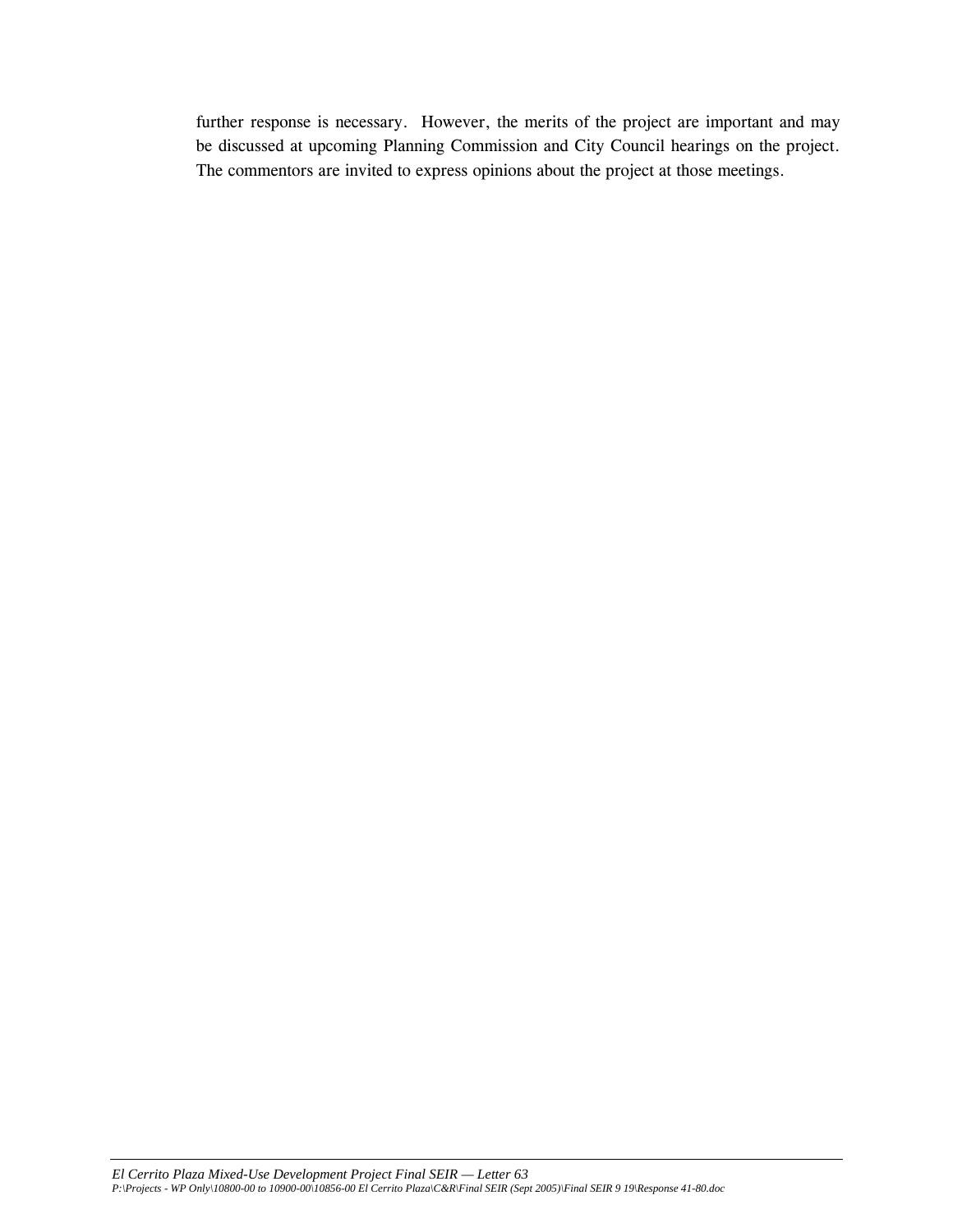## **64. Wengen Liao, Ph.D., P.E.**

64.1 The Residential Only Alternative would not trigger an impact based on the TIRE index and mitigation is not required. The TIRE index is a tool that can be used to shed some light the effect of traffic volumes on residential environments.

> The description of the effect of traffic as "high" does not equate to an impact. Impacts are determined by changes in the TIRE index, in effect, changes in perception, unlike delay or collision data. Care must be applied when inferring that an existing condition is deficient or that it is fixed by simply diverting traffic. The commentor concludes that Albany streets should "already be closed." The Draft SEIR discusses potential effects of Albany street closures, but closures are not part of the project and are not direct impacts of the project. Should the City of Albany decide to close the streets leading into the Plaza, environmental review of the impacts of that action will have to be performed by the City of Albany.

- 64.2 The commentor questions the need for and use of the proposed garage, suggests that it should not be built, and questions its impact on nearby intersections. Please note that the BART parking structure is not being proposed as part of the Residential Only Alternative. Therefore, a response to this comment is no longer necessary.
- 64.3 The commentor asks if Measure C specifically pertains to the El Cerrito Shopping Center Plaza and states that if not a garage should be built elsewhere. Since a parking garage is not proposed with the Residential Only Alternative, and Measure C funds are no longer relevant to the proposed project, justification for their use is not necessary.
- 64.4 The Draft SEIR does not assume that project-related trips would be limited to Brighton. The Draft SEIR assumed that roughly 50 percent of the residential and child care traffic would travel through the El Cerrito Plaza; this assumption was applied to the combined traffic from the child care and the residential development. With the elimination of the child care facility, the travel pattern for the Residential Only Alternative would be different. It is estimated that 36 percent of the residential traffic would travel through the El Cerrito Plaza and 64 percent would use Albany streets south of the El Cerrito Plaza. This assumption reflects the fact that traffic tends to take the shortest and quickest path. For trips headed north and west, paths through the El Cerrito Plaza are demonstrably faster even during periods of congestion within the El Cerrito Plaza. Additional information on trip distribution is available in Master Response 2 in Section 4 of this document.
- 64.4a The use of different methodologies is entirely consistent with the guidelines established over 20 years ago by the Contra Costa Transportation Authority. It reflects the preference of the authority to evaluate signals based on a method where nuances of signal timing are equalized between intersections and analysis scenarios. By contrast, LOS at STOPcontrolled intersections is universally evaluated in the United States in terms of delay based on the Transportation Research Board's *Highway Capacity Manual, HCM 2000*.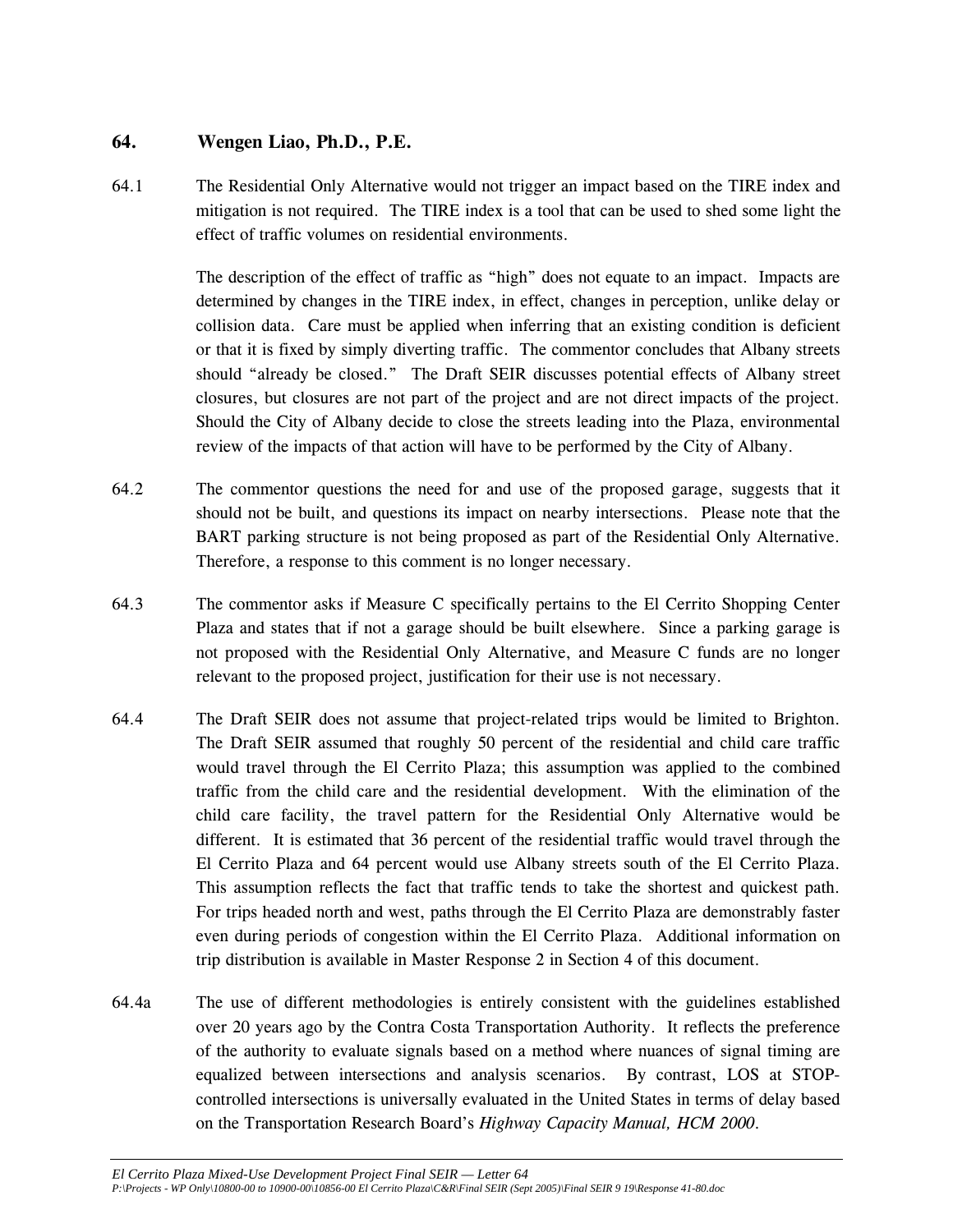- 64.5 The Highway Capacity Manual prescribes methodologies for the capacity analysis of all types of publicly accessible roadways and transportation facilities.
- 64.6 Please refer to Response 64.2, above.
- 64.7 There is no empirical reason to believe that the parking demand would be lower because the Plaza was new. The information applied from the Nickerson study was appropriate for use in this analysis. The condition described regarding the farmers market is at some distance from the currently proposed project and there is no apparent nexus between this existing condition and any project-generated environmental impact.
- 64.8 The commentor has confused 'approved' and 'proposed.' Certain alternatives of the proposed project were found to have TIRE index impacts and this is stated in the Draft SEIR. No approved projects have such impacts.
- 64.9 The Draft SEIR should not have referred to a 20 percent annual increase in V/C, but rather to a 20 percent increase in volume on major through streets, in this case, along San Pablo Avenue. Volume to capacity (V/C) ratios are not calculated based on the total volume but the volume on critical movements. These movements would typically include left turns into and out of the shopping center. The growth in these movements is not proportional to the growth in commuter traffic, because it is determined based on the uses within the Plaza. These uses do not generate more trips simply because there is more traffic in the background.

 The discrepancy between the 19 percent growth in AM traffic and the 5 percent growth in PM traffic at San Pablo Avenue and Brighton is consistent with all the study intersections along San Pablo Avenue. This seeming anomaly is due to the fact that in the regional model, PM traffic is already near the capacity of regional facilities, while during the AM, there is "room" to accommodate greater traffic volumes before reaching the roadway's capacity.

64.10 Whether the mitigation measures from the 1997 EIR on revitalization of the El Cerrito Plaza have been implemented is somewhat irrelevant. In conducting the traffic analysis for the Draft SEIR, the City's consultants documented existing traffic controls and intersection geometrics. If various traffic improvements/mitigations from the 1997 EIR had been implemented, they would have been acknowledged in the existing conditions for the traffic analysis. If the traffic improvements/mitigations have not been implemented, they have not been assumed as part of the background conditions. The traffic analysis in the Draft SEIR updates that performed for the 1997 EIR and identifies mitigations appropriate to the revised project, background conditions, and impacts. The new proposed project, the Residential Only Alternative, would not result in significant TIRE Index impacts, so that closure of Albany streets would not be warranted because of the project. Following the 1997 EIR, the City of Albany did receive funds to undertake a traffic calming study for the neighborhood south of the Plaza. The City is not aware of how Albany used these funds.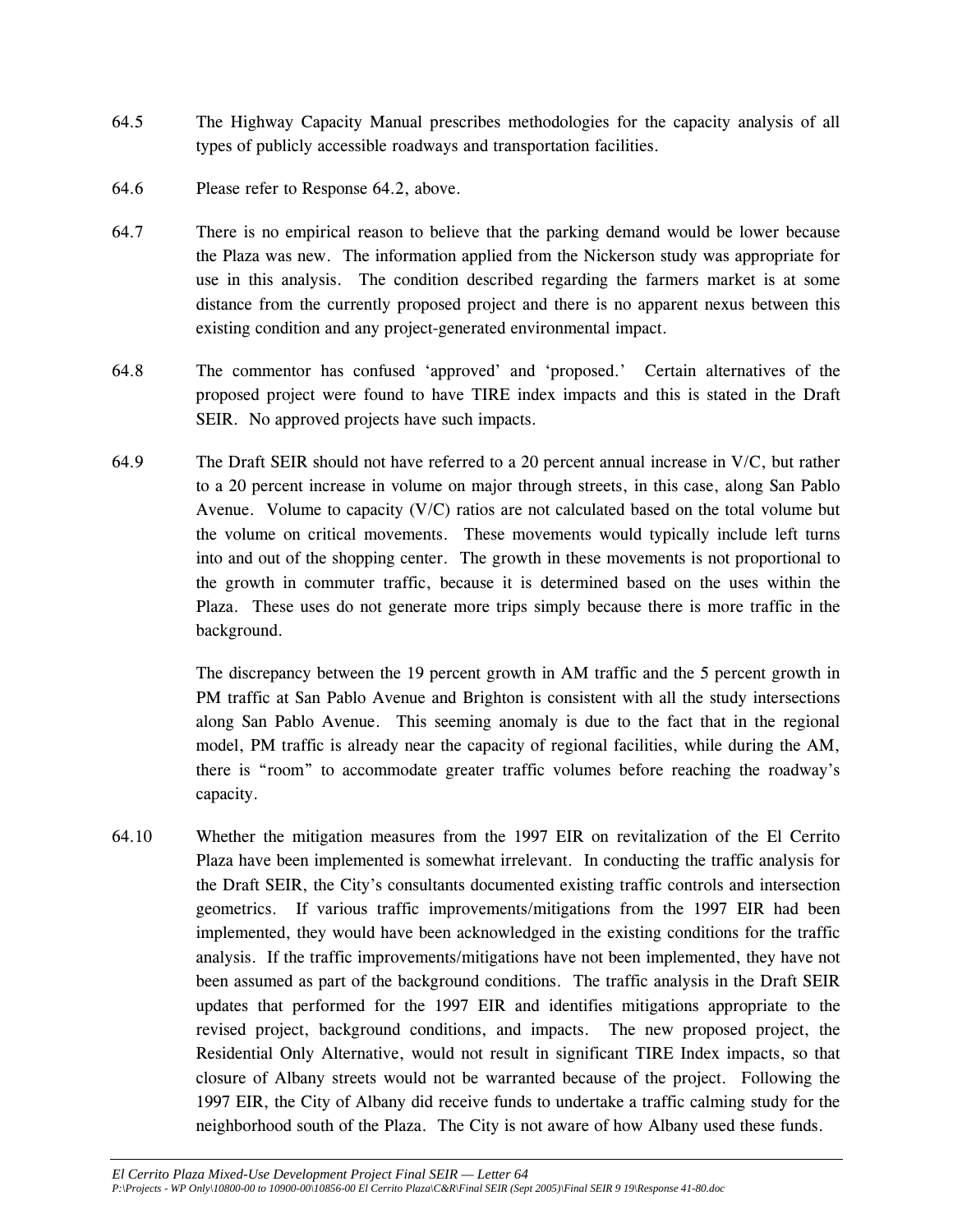- 64.11 This comment conveys the commentor's opinion about the project and does not address the adequacy of the Draft SEIR or the City's fulfillment of CEQA. Since the comment concerns the merits of the project and this document is intended to address significant environmental points about the project, no further response is necessary. However, the merits of the project are important and may be discussed at upcoming Planning Commission and City Council hearings on the project. The commentor is invited to express opinions about the project at those meetings.
- 64.12 The impact criteria used in the analysis are consistent with those adopted seven years ago in the 1997 EIR. They represent established City and County policy and are consistent with criteria used in urban jurisdictions throughout California. The analysis applied these criteria consistently. A V/C ratio is an "absolute" measurement of traffic operations, because the ratio is defined in terms of a number of movements divided by a maximum or 100 percent theoretical capacity of the transportation facility. If traffic reaches this theoretical level of capacity during a peak hour, operations at the intersection or along the road should "fail," until traffic demand tapers off and queues have a chance to dissipate.

Unlike the absolute measurement of the V/C ratio, there is no analog for the TIRE index that could meaningfully be applied. This is because streets do not approach their daily traffic capacities. For that to happen, a street would have to experience rush hour levels of traffic for 24-hours a day.

 The reason the TIRE index was developed was to measure changes in perceptions. This implicitly requires transportation planners to deal with an impact as a measure of change relative to a baseline, rather than against an absolute standard. In the case of the Draft SEIR that level of change has been determined to be 0.1 measured on logarithmic scale of daily traffic.

- 64.13 The commentor questions the need for the proposed garage. Since a parking garage is not proposed with the Residential Only Alternative, issues regarding the garage are not relevant.
- 64.14 The commentor suggests Albany close its streets to avoid spillover from the proposed project on to Albany streets. This comment conveys the commentor's opinion about the project and does not address the adequacy of the Draft SEIR or the City's fulfillment of CEQA. Since the comment concerns the merits of the project and this document is intended to address significant environmental points about the project, no further response is necessary. However, the merits of the project are important and may be discussed at upcoming Planning Commission and City Council hearings on the project. The commentor is invited to express opinions about the project at those meetings.
- 64.15 Please note that the BART parking structure is not being proposed as part of the Residential Only Alternative. Therefore, a response to this comment is no longer necessary.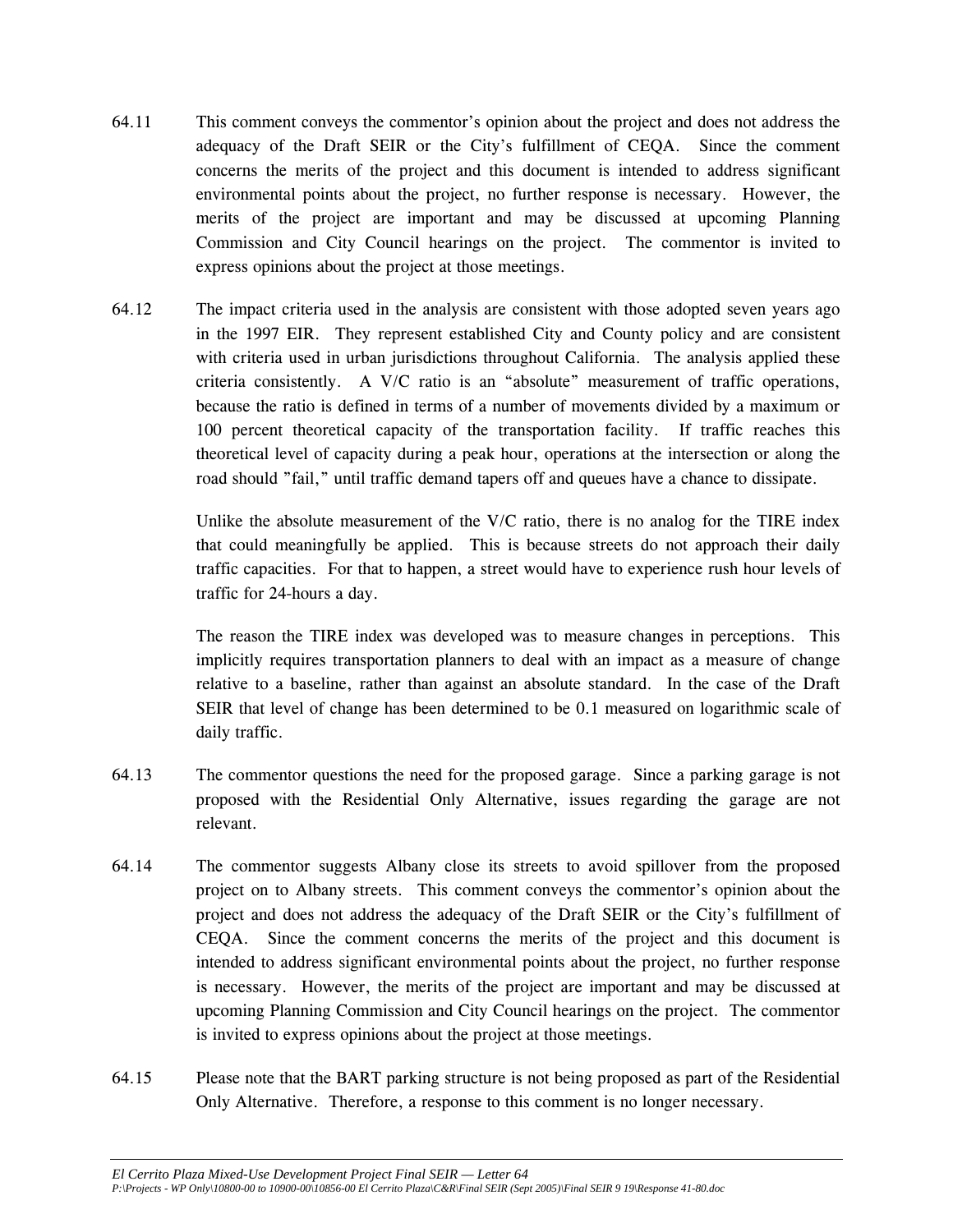- 64.15a The commentor asks if it is worth building a garage to alter travel patterns. Since a parking garage is not proposed with the Residential Only Alternative, issues regarding the garage are not relevant.
- 64.16 Please refer to Response 64.15, above.
- 64.17 Please refer to Response 64.15, above.
- 64.18 The Draft SEIR statement cited in the comment is the justification for assigning 36 percent of the residential traffic through the El Cerrito Plaza. Although the statement made was based on field observation and common sense, the Kimley Horn Peer review has provided a more detailed analysis to corroborate the assumption.
- 64.19 The statement cited identifies a condition that is consistent with the trip distribution and assignment evaluated in the Draft SEIR. It is not a prediction of a different distribution or assignment. The trip assignment is presented in the Draft SEIR.
- 64.20 For an increase in traffic delays to occur at the Cornell/Brighton intersection, the volume of side street traffic would have to increase; since the project traffic would primarily use Talbot and Evelyn instead of Cornell, traffic on Brighton at Cornell would not experience or contribute to any delay.
- 64.21 Although there is more traffic at the intersection, there is proportionately less traffic on the side street experiencing delay and, thus, the average delay decreases.
- 64.22 The most direct point of access for the project is along either Talbot or Evelyn. Those drivers who seek to avoid Brighton on the approach to San Pablo will travel to Kains. There is no compelling reason for project traffic to use Cornell.
- 64.23 For the project as currently proposed, there is no impact based on the TIRE index. Should traffic calming be considered in any case, the purpose of the mitigation is not to divert traffic but to effect restore environmental quality by mitigating the negative effects of, and expected increase in, traffic. As the lowest volume streets connecting the Plaza to Brighton Avenue, Talbot and Evelyn are the most sensitive to project traffic. Any proportionate diversion of project traffic to Cornell or Kains (less than 75 percent) would also result in no impact. Moreover, a diversion of this magnitude is not likely. Furthermore, there is no reason to assume the distribution will double.
- 64.24 The comment confuses the effects of peak hour and daily traffic. The increment in daily traffic is cited and at distances greater than those analyzed. The volumes of traffic are inconsequential because they become diffused over time and space. Peak hour volumes are in fact negligible at those distances.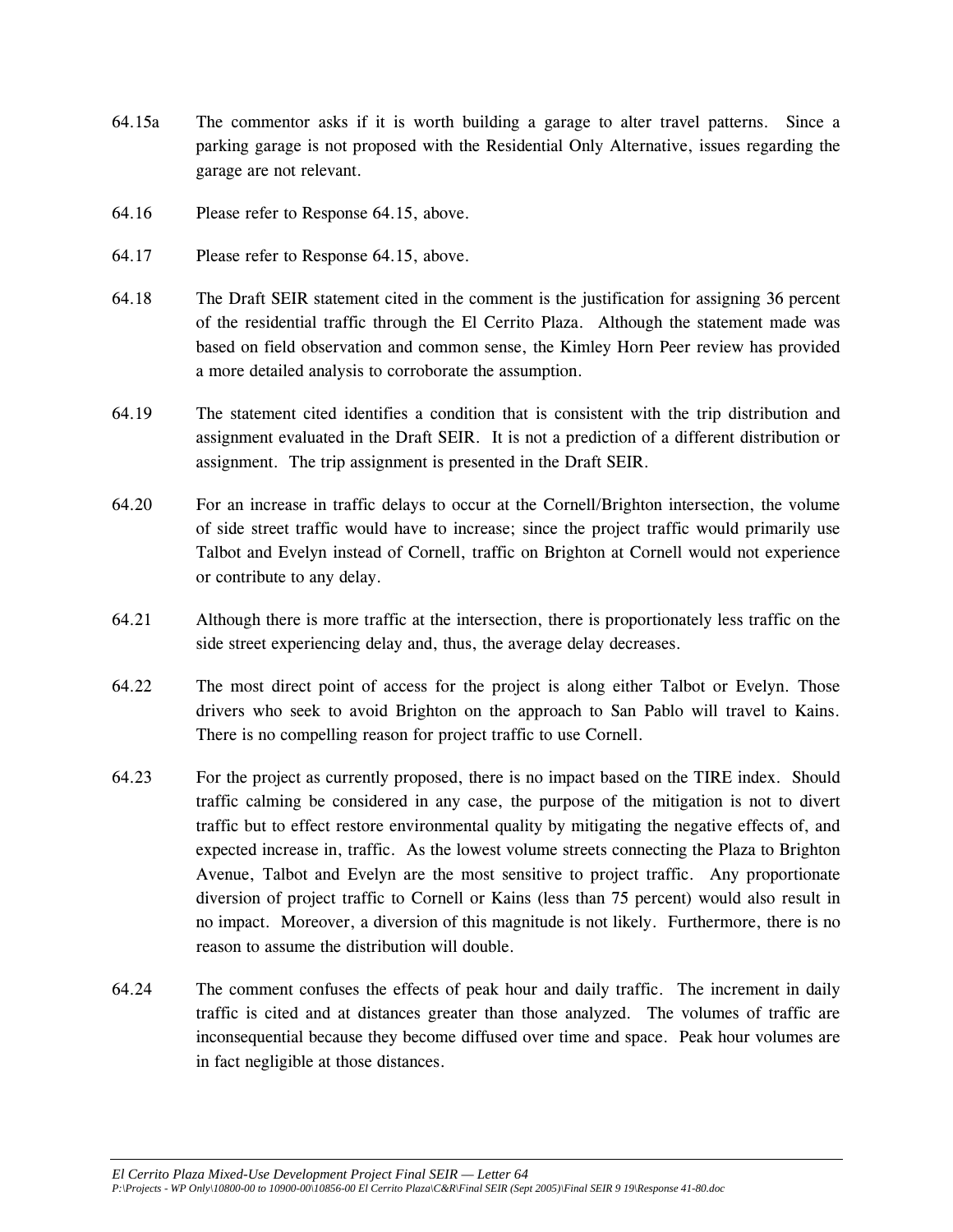- 64.25 The comment is not specific about what assumptions are "purposely adjusted," "unfounded," or "contradictory." Consequently, the City cannot respond to these claims. Please refer Response 64.1.
- 64.26 The commentor asks if the funds to pay for traffic calming measured in Albany, paid by Regency Centers, have been used and suggests Albany close off its streets. A \$15,000 payment to the City of Albany was made to perform a traffic calming study; however, it is not known how those funds were used. Shifts in traffic as a result of the implementation of traffic calming techniques should be evaluated by the City of Albany. The traffic analysis presented in Section 2.2 of this document on the Residential Only Alternative shows that this project would not significantly and adversely affect residential quality of life on Albany streets, and, thus, there is no project-related reason to close the Albany streets. As noted in Master Response 2 in Section 4 of this document, if the City of Albany elected to close these streets, that City would be responsible for evaluating and mitigating the effects of such closure.
- 64.27 The Incentives Program recognizes that under circumstances such as those of the currently proposed project, both car ownership and vehicle use is reduced. The purpose of the analysis is not to justify this pre-existing policy of the City of El Cerrito, but to identify it as a relevant factor in assessing parking impacts. The Residential Only Alternative includes 158 parking spaces for 128 units. Of those, 24 are expected to be visitor spaces.
- 64.28 Please note that the BART parking structure and child care facility are not proposed as part of the Residential Only Alternative. Therefore, a response to this comment is no longer necessary.
- 64.29 Please see Response 64.15, above. Moreover, during normal weekday arrival times for residents, the Plaza has a surplus of parking. It is not likely that residents would need to find parking spaces on Saturday afternoon, as most cars would be parked in their overnight spaces. The impact, if any, would be a shift in the parking of the shopping center itself and even at 90 percent occupancy the available spaces within the Plaza would be sufficient to offset the parking from the currently proposed project, with sufficient space to allow shopping center patrons to avoid using Albany streets.
- 64.30 Please note that the child care facility is not being proposed as part of the Residential Only alternative. Accordingly, a response to this comment is no longer necessary.

With regards to parking, despite considerable use of the parking lot by BART users and others, there is no documented evidence of a parking shortfall in the project area. Furthermore, the Planning Commission will determine whether the proposed residential units would be served by sufficient parking under the City's Incentives Program. Parking spaces within the Residential Only Alternative project will be assigned to specific units and visitor spaces will be designated with signage.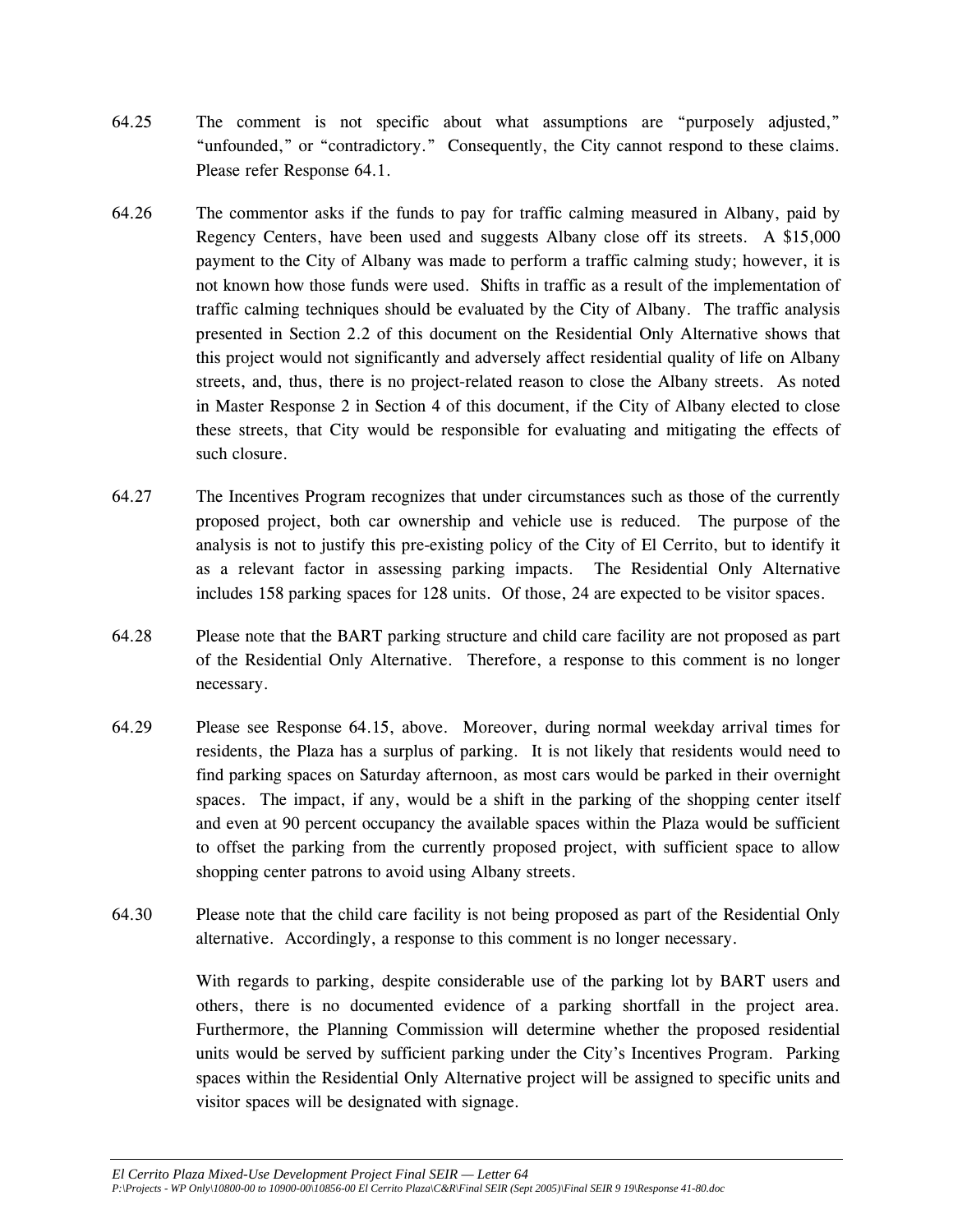- 64.31 The commentor asks how the closure of Albany streets will affect the shoppers and pedestrians visiting El Cerrito Shopping Center Plaza. The Draft SEIR contains an assessment of closure Albany street closures at the request of the City of Albany. Should the City of Albany decide to close the streets, the City of Albany would need to conduct its own environmental review of the proposal to document changes in travel patterns.
- 64.32 Please refer to Response 64.31, above.
- 64.33 This comment conveys the commentor's opinion about the project and does not address the adequacy of the Draft SEIR or the City's fulfillment of CEQA. Since the comment concerns the merits of the project and this document is intended to address significant environmental points about the project, no further response is necessary. However, the merits of the project are important and may be discussed at upcoming Planning Commission and City Council hearings on the project. The commentor is invited to express opinions about the project at those meetings.
- 64.34 The commentor asks why Albany streets should contribute to the project. This comment does not pertain to the adequacy of the Draft SEIR or the City's compliance with CEQA, no further comment is necessary. However, the merits of the project are important and may be discussed at upcoming Planning Commission and City Council hearings on the project. The commentor is invited to express opinions about the project at those meetings.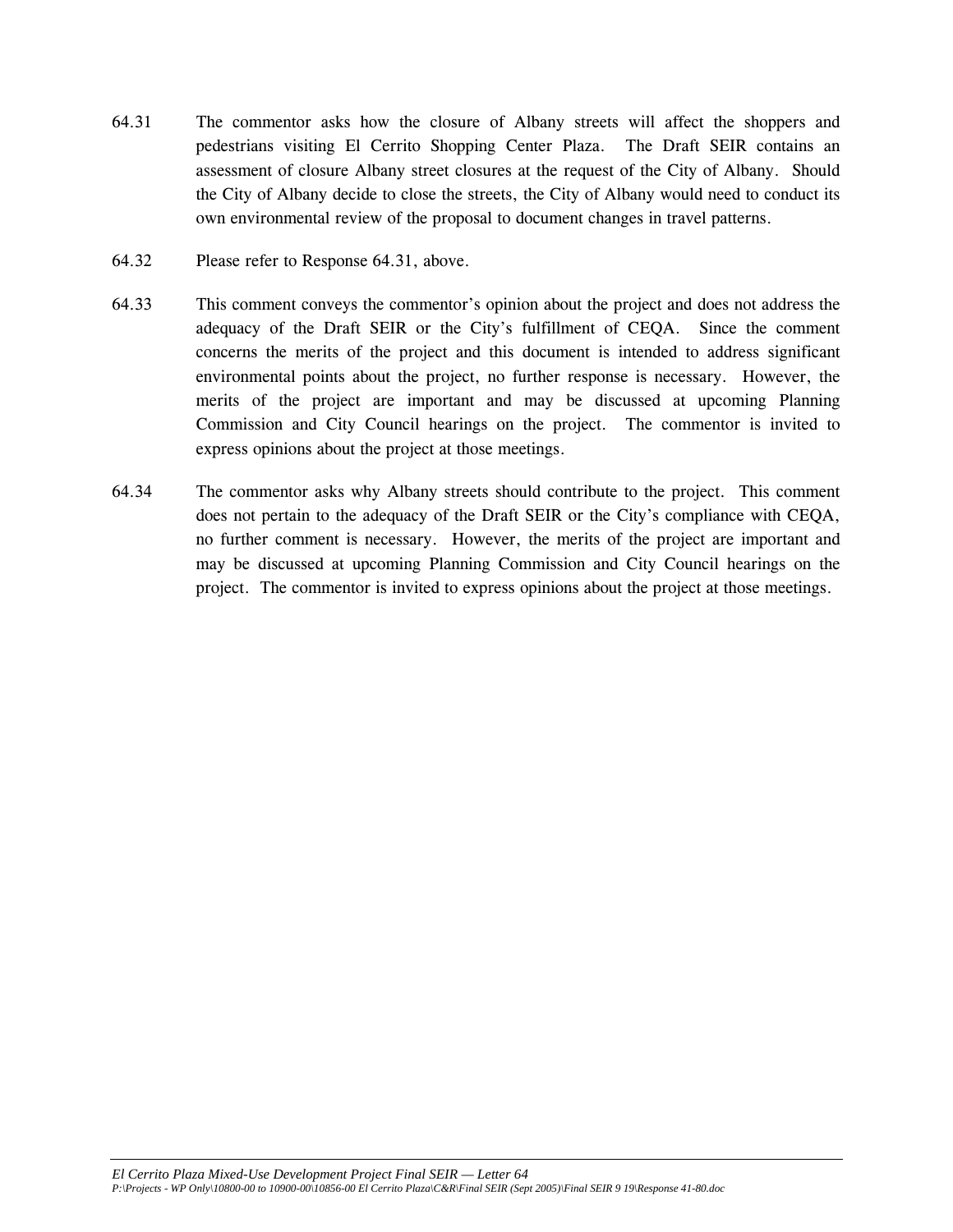# **65. Anne C. Lammers, Ph.D.**

- 65.1 With the Residential Only Alternative, there is no impact based on the TIRE index. Should traffic calming be considered in any case, the purpose of the mitigation is not to divert traffic but to restore environmental quality by mitigating the negative effects of, and expected increase in, traffic. As the lowest volume streets connecting the Plaza to Brighton Avenue, Talbot and Evelyn are the most sensitive to project traffic. Even at peak hour conditions applying very conservative assumptions, the project would generate 78 trips in one hour which is equivalent to roughly one car per minute. In addition, only about half of those trips are expected to use Albany streets. Any proportionate diversion of project traffic to Cornell or Kains (less than 75 percent) would also result in no impact. Moreover, a diversion of this magnitude is not likely.
- 65.2 Please refer to Response 65.1 and Master Response 2 regarding circulation in Section 4 of this document.
- 65.3 This comment conveys the commentor's opinion about the project and does not address the adequacy of the Draft SEIR or the City's fulfillment of CEQA. Since the comment concerns the merits of the project and this document is intended to address significant environmental points about the project, no further response is necessary. However, the merits of the project are important and may be discussed at upcoming Planning Commission and City Council hearings on the project. The commentor is invited to express opinions about the project at those meetings.
- 65.4 The commentor is concerned with the scale and design of the proposed project. The heights of the proposed buildings under the Residential Only Alternative would range from 45 to 59 feet, depending on the measurement location. As stated in the Draft SEIR on page 3.3-19, the residential structures would be comparable in scale to existing development, though the Residential Only Alternative actually proposes buildings that are lower than the proposed project. The nearest apartment building at 401 Evelyn ranges in height from approximately 35 to 45 feet. While existing retail development in the El Cerrito Plaza ranges from one to two stories, its design scheme and color palette would be compatible with the Residential Only Alternative structures. In addition, the structures would be set back from the Albany border approximately 75 feet where the creek restoration and multiuse path would be. Further discussion and analysis of the visual relationship of the project to its surroundings are provided in Section 2.2 of this document.
- 65.5 The commentor is concerned with decreased views of Mt. Tamalpais. Please refer to Responses 6.38 and 6.39 regarding views of Mt. Tamalpais from Cougar Field and the Behrens neighborhood.
- 65.6 The commentor is concerned about noise levels at the residential site. Please refer to Master Response 3 on noise concerns in Section 4 of this document. The ultimate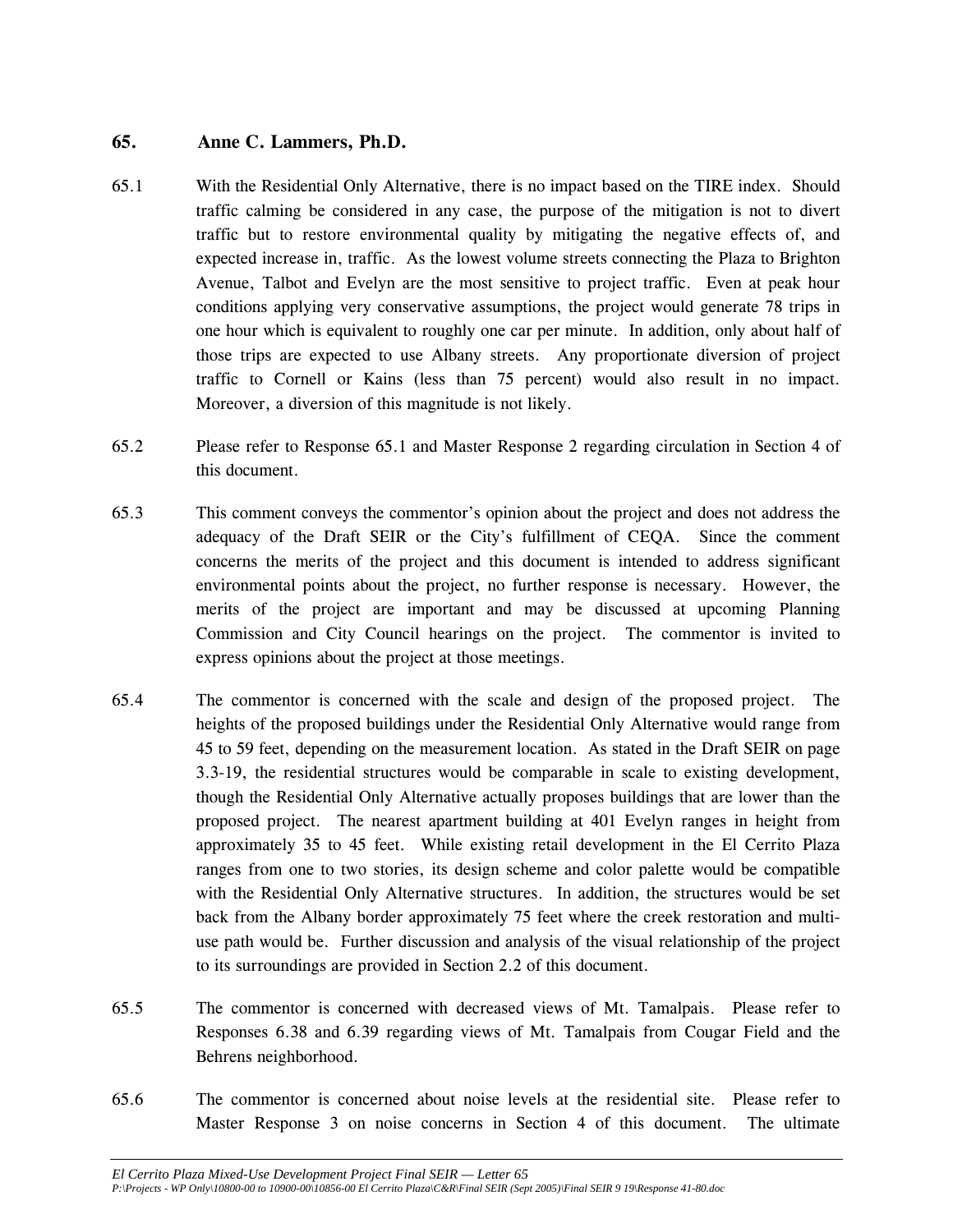determination of General Plan consistency will be made by the Planning Commission and City Council.

- 65.7 The commentor is extremely concerned about existing and potential noise levels in the project area. All potentially impacted receptors have been considered, including nearby residents and children at Albany Middle School. The Draft SEIR has identified those receptors that would be significantly affected by project-related noise and recommended feasible mitigation measures that would those effects to less than significant.
- 65.8 The commentor requests noise recalculations to factor in parking garage noise. Since a parking garage is not proposed with the Residential Only Alternative, noise associated with the garage is no longer relevant to the proposed project.
- 65.9 The commentor expresses opposition to the proposed project. Since the comment concerns the merits of the project and this document is intended to address significant environmental points about the project, no further response is necessary.
- 65.10 The commentor suggests an alternative site location for the proposed project. This alternative was considered in the Draft SEIR and rejected as infeasible since neither the City nor the project sponsor can control or propose development on BART property. BART has not finalized its plan for development of that site. Additionally, although planting trees may have visual benefits, it is not feasible to obtain any significant noise reduction for sound passing through trees.
- 65.11 The commentor asks that the City be mindful of their responsibility to the whole community and notes that comments from Preston Jordan will be submitted. The merits of the project may be discussed at upcoming Planning Commission and City Council hearings on the project. The commentor is invited to express opinions about the project at those meetings.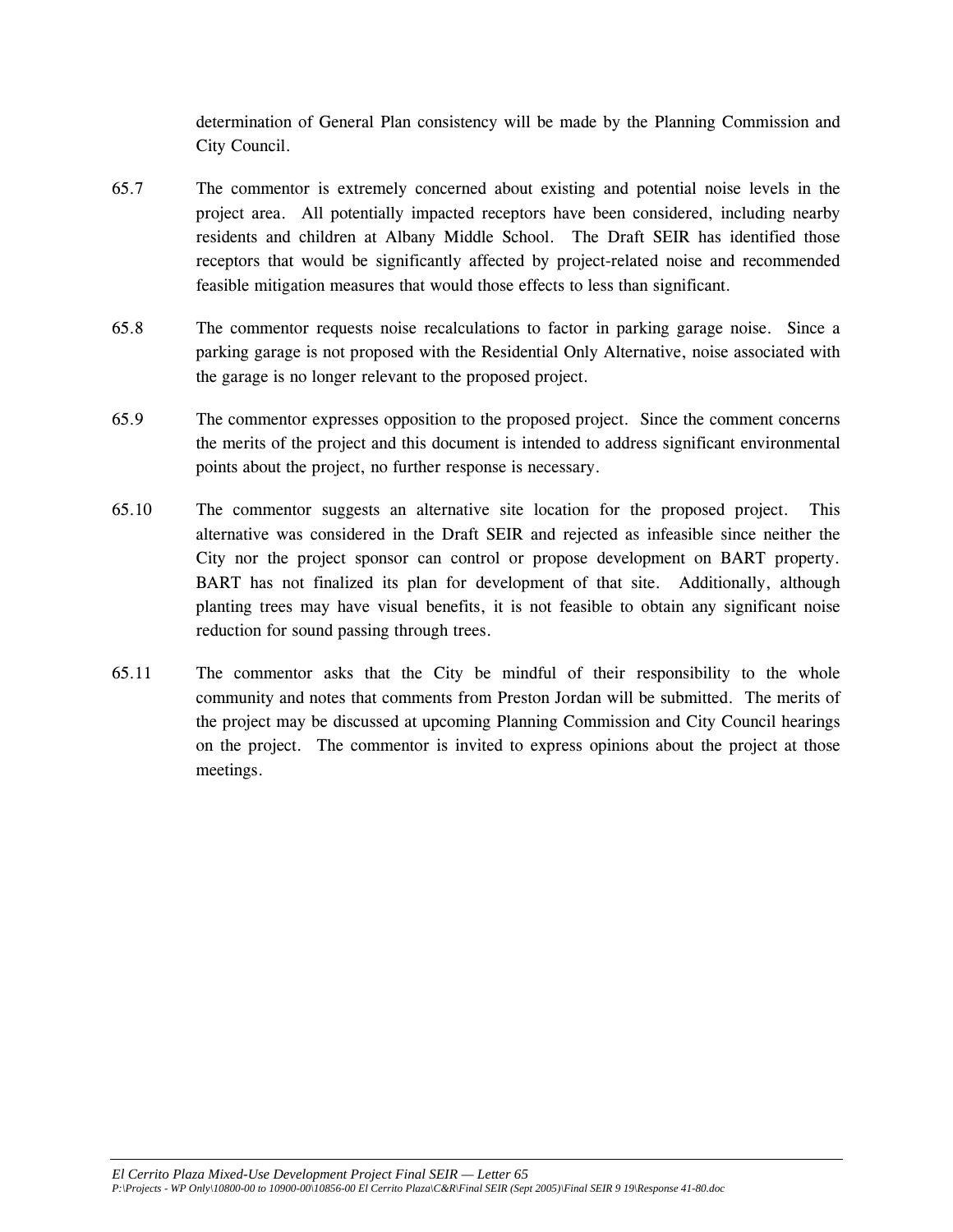### **66. John Murk**

- 66.1 The capacity impacts of the lane reduction and the diagonal parking have been included in the Draft SEIR, even though modifications to Fairmont Avenue are not part of this project and all of the impacts of that improvement are not the subject of this Draft SEIR. There is no reason to believe the assignment of traffic would be altered as a result of the Fairmont Avenue improvement project.
- 66.2 The volumes of traffic generated by the currently proposed project do not represent a significant impact to pedestrians. The highest concentration of project traffic would occur at the intersections of Evelyn/Brighton and Talbot/Brighton. Even with the project, the traffic levels at these intersections would still remain less than currently exists at Cornell/Brighton, where pedestrian safety has not been a particular concern. Students walking along Brighton Avenue would therefore experience less conflicting vehicular movement at the locations where project traffic would be generated than they do at an existing location where no hazards have been reported. This is an indication that potential negative impacts to pedestrians would not result from the range of traffic volumes on these three street segments. Similarly, impacts to pedestrians on Fairmount Avenue and Richmond Street are expected to be less than significant.

 The pedestrian impact identified in the Draft SEIR as Impact TR-4 is less than significant, so that no mitigation is required. Nonetheless, given the large increase in pedestrian traffic that would occur with the construction of the BART garage, the recommendation to install an eastbound STOP would have adequately balanced pedestrian safety against the desire to avoid interrupting flow along eastbound Fairmont Avenue. In the existing condition that interruption may have been found unacceptable leading to its removal. In any case, with the elimination of the BART garage from the proposed project, the incremental pedestrian traffic would no longer justify the STOP sign.

- 66.3 Please refer to Response 66.1, above.
- 66.4 Fairmont Avenue is not classified as a residential street in the El Cerrito General Plan and, therefore, the TIRE index is not applicable.
- 66.5 The project would not generate a substantial amount of traffic compared to background traffic. The project as currently proposed would generate a maximum of 78 trips spread over a peak hour using a variety of routes. This period may not coincide with peaks in other uses in the area, but it is the maximum amount of hourly traffic that would be generated by the project. This trip generation is conservative because it is assumed that none of the project-related trips would use BART or other transit. Still, this traffic represents just over one additional vehicle per minute. During other periods, the amount of project-generated traffic would be even less than one vehicle per minute.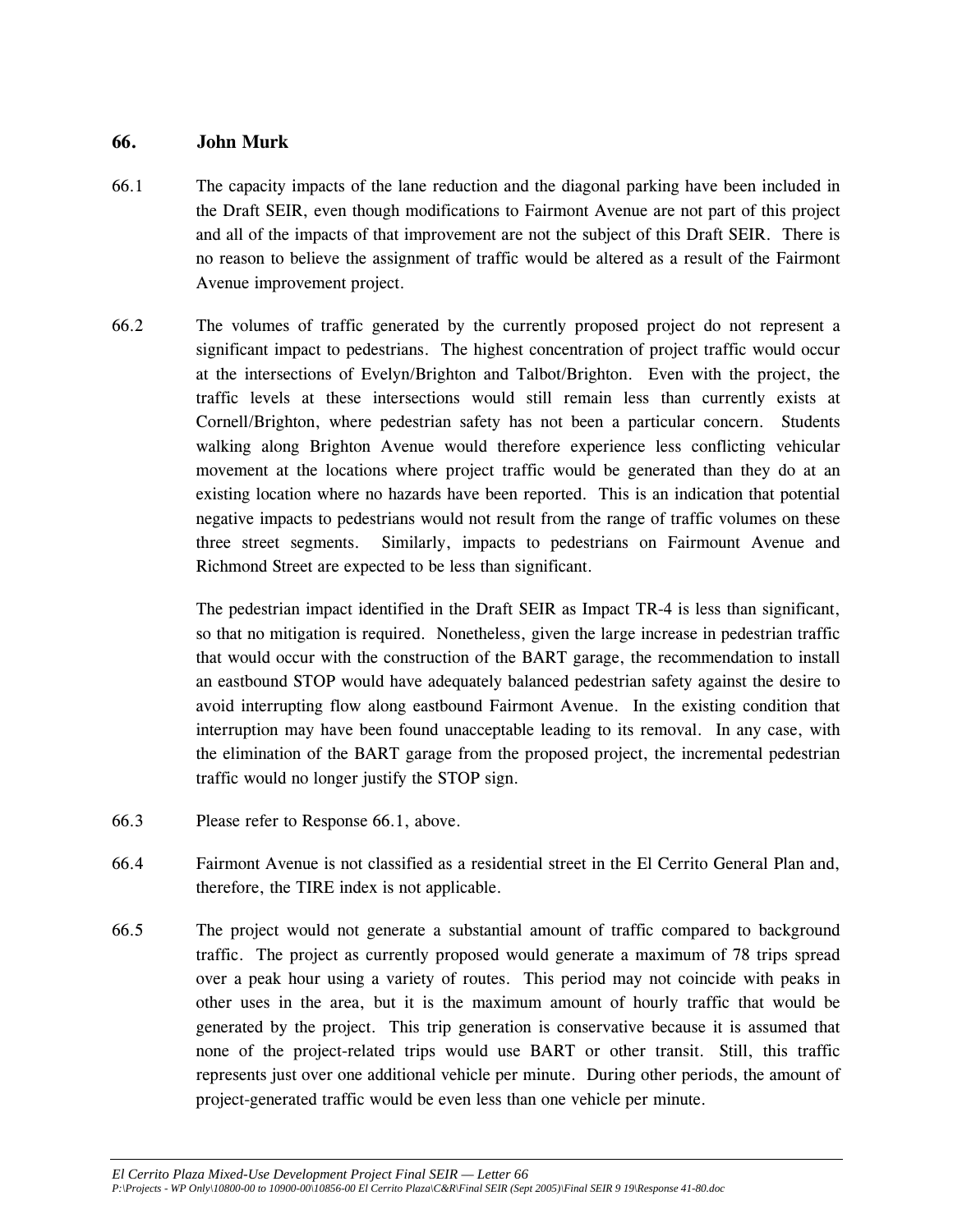While it is recognized that an increase in traffic could present pedestrians with new conflicts resulting in a significant impact, a peak increase of one or two vehicles per minute would not increase pedestrian safety impacts to a significant level. Please also refer to Response 66.2, above.

.

66.6 The commentor requests that a discussion of land use impacts associated with closing Albany streets adjacent to the project site be discussed. Transportation impacts related to the closure of Albany streets were provided in the Draft SEIR for informational purposes based on a request from the City of Albany. Wherever project impacts have been found that result from this scenario, mitigation measures have been identified, where feasible. As stated on page 3.4-10 of the Draft SEIR, any action taken by the City of Albany would be considered a separate project, as that term is used in CEQA, which would require its own CEQA documentation, including identification of feasible measures to mitigate any potentially significant impacts, such as land use impacts. The Residential Only Alternative would not in it of itself result in the closure of Albany streets and as such, would not bring about the division of a community. To the degree that that measure affects the traffic impacts of this project, the analysis provided in the Draft SEIR is adequate.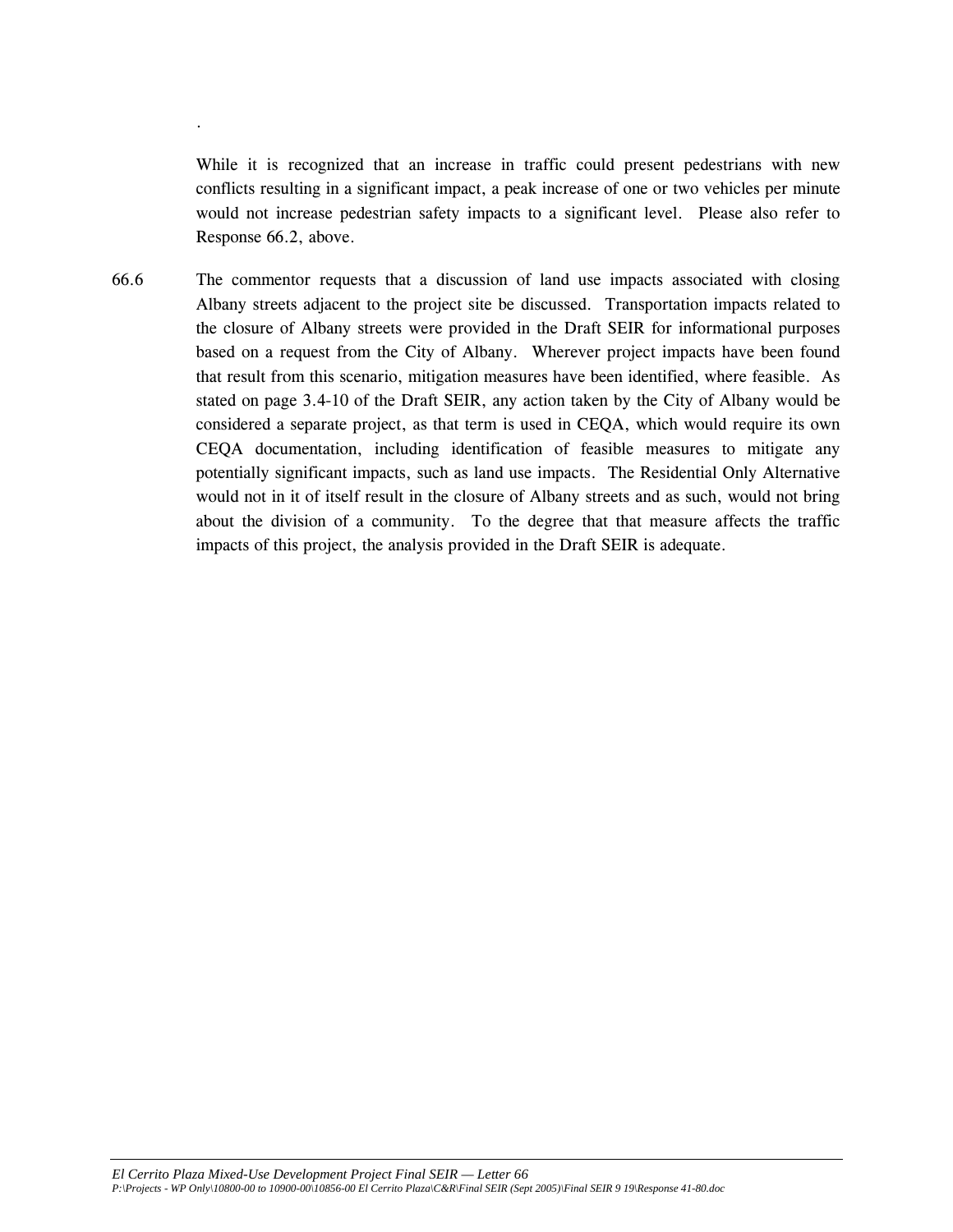# **67. Carol and Charlie Olmstedt**

- 67.1 The commentors suggest that the proposed project be stopped because many residents do not favor it. This comment conveys the commentors' opinion about the project and does not address the adequacy of the Draft SEIR or the City's fulfillment of CEQA. Since the comment concerns the merits of the project and this document is intended to address significant environmental points about the project, no further response is necessary. However, the merits of the project are important and may be discussed at upcoming Planning Commission and City Council hearings on the project. The commentors are invited to express opinions about the project at those meetings.
- 67.2 The commentors question the need for the proposed parking garage. Since a parking garage is not proposed with the Residential Only Alternative, justifying its need it not necessary.
- 67.3 The commentors question the necessity and future use of the proposed parking garage. Since a parking garage is not proposed with the Residential Only Alternative, justifying its need it not necessary.
- 67.4 The commentors ask who will keep up the garage. Since a parking garage is not proposed with the Residential Only Alternative, a discussion of its upkeep is unnecessary.
- 67.5 Potential safety impacts along the Ohlone Greenway are discussed in the Draft SEIR, Section 3.12, Public Services. In addition, the Residential Only Alternative is expected to improve safety conditions along the greenway by providing a connection to the Cerrito Creek multi-use path, thereby increasing overall use of the greenway, and by providing windows and entrances facing the greenway, thereby increasing informal surveillance of the pathway.
- 67.7 The commentors are concerned with blocked views of Mt. Tamalpais. Please see the visual quality analysis of the Residential Only Alternative in Section 2.2 of this document for a discussion of views, including those of Mt. Tamalpais.
- 67.8 The project would not generate a substantial amount of traffic compared to background traffic. The project as currently proposed would generate a maximum of 78 trips spread over a peak hour using a variety of routes. This period may not coincide with peaks in other uses in the area, but it is the maximum amount of hourly traffic that would be generated by the project. This trip generation is conservative because it is assumed that none of the project-related trips would use BART or other transit. Still, this traffic represents just over one additional vehicle per minute. During other periods, the amount of project-generated traffic would be even less than one vehicle per minute.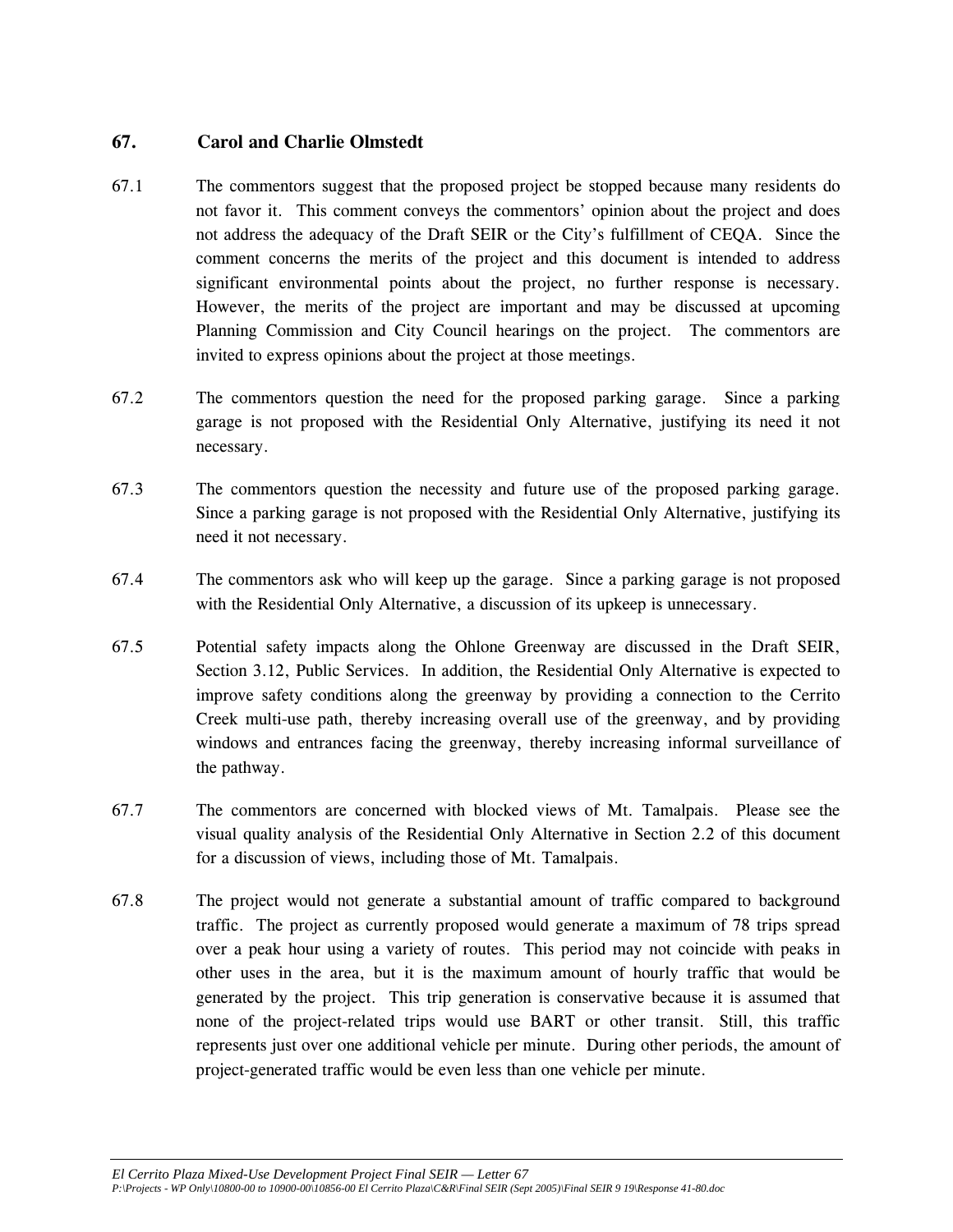The commentor raises questions about the child care facility. The Residential Only Alternative does not include a child care component; thus, no further response is necessary.

- 67.9 The commentors ask if the developer has considered that people may not want to buy in a marketing and congested area with high BART noise. Comments relating to economics and project merit do not affect the physical environment of which is the subject of CEQA. An EIR must focus on physical environmental changes that result from implementation of a proposed project, as explained on page 1-3 of the Draft SEIR. Therefore, no further reply is warranted. The merits of the project may be discussed at upcoming Planning Commission and City Council hearings on the project.
- 67.10 The commentors state that the decibels in the area of BART are already beyond levels allowed for safety and health. Please refer to Master Response 3 in Section 4 of this document for a discussion of the noise environment along the BART tracks in the vicinity of the project site.
- 67.11 The commentors ask, if Albany closes key streets, what will happen to merchants and traffic on other streets, and especially on Fairmount Avenue. The effect of Albany street closures on merchants is a topic outside the requirements of CEQA analysis for this project. For traffic impacts related to Albany street closures, please refer to page 3.4-40 in the Draft SEIR under the heading Albany Street Closures. Essentially, such an action by the City of Albany would have the immediate effect of diverting existing El Cerrito Plaza Shopping Center traffic from these streets to other ingress and egress points. As indicated in the Draft SEIR, additional trips would also be routed through the intersection of Liberty Street and Fairmount Avenue and along Fairmount Avenue to Richmond Street and Fairmount Avenue as this would be the nearest available alternative to Brighton Avenue to and from the shopping center. With the all-way STOP sign control planned at Richmond Street and Fairmount Avenue as part of the Fairmount Avenue Street Improvement Project, the additional traffic would cause PM LOS to fall to LOS F. Before taking steps to close these streets, the City of Albany would have to undertake separate environmental analysis to analyze the impacts of such an action.
- 67.12 The commentors suggest an alternative location for the parking garage at the Del Norte BART station and states that this was the recommended location when the bond measure passed. Since a parking garage is not proposed with the Residential Only Alternative, discussing alternate locations is not necessary.
- 67.13 The commentors request leaving the proposed project site vacant for a while to observe conditions in the area and express concern about property values if the garage is built and unused. Comments relating to economics and project merit do not affect the physical environment which is the subject of CEQA. An EIR must focus on physical environmental changes that result from implementation of a proposed project, as explained on page 1-3 of the Draft SEIR. Therefore, no further reply is necessary.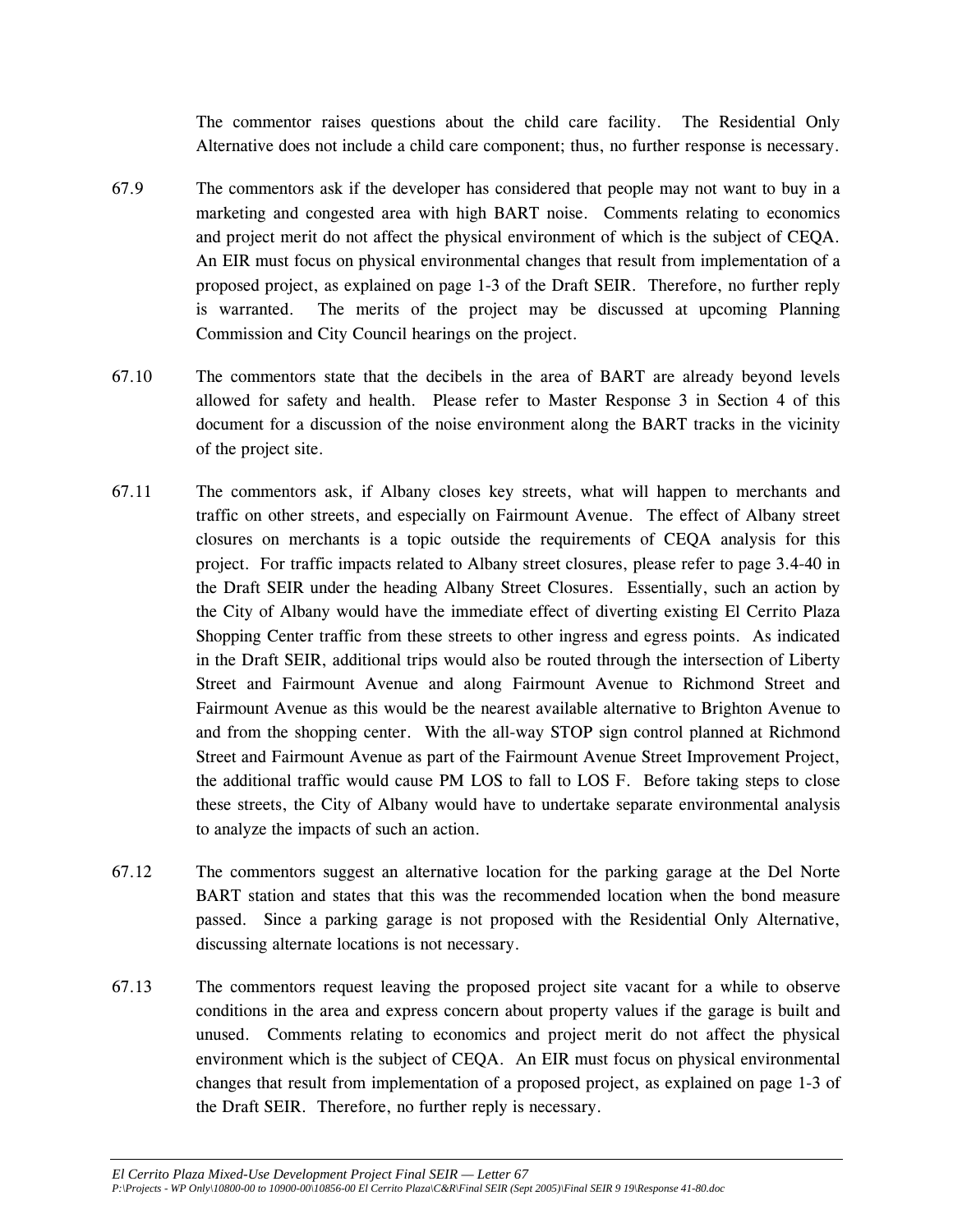#### **68. Yvonne Tom**

- 68.1 The commentor requests that a discussion of impacts associated with closing Albany streets adjacent to the project site be discussed. Transportation impacts related to the closure of Albany streets were provided in the Draft SEIR for informational purposes based on a request from the City of Albany. Wherever project impacts have been found that result from this scenario, where feasible, mitigation measures have been identified. As stated on page 3.4-10 of the Draft SEIR, any action taken by the City of Albany would be considered a separate project, as that term is used in CEQA, which would require its own CEQA documentation, including identification of feasible measures to mitigate any potentially significant impacts, such as land use impacts. The Residential Only Alternative would not in it of itself result in the closure of Albany streets and as such, would not bring about the division of a community. To the degree that that measure affects the traffic impacts of this project, the analysis provided in the Draft SEIR is adequate.
- 68.2 The project would not generate a substantial amount of traffic compared to background traffic. The project as currently proposed would generate a maximum of 78 trips spread over a peak hour using a variety of routes. This period may not coincide with peaks in other uses in the area, but it is the maximum amount of hourly traffic that would be generated by the project. This trip generation is conservative because it is assumed that none of the project-related trips would use BART or other transit. Still, this traffic represents just over one additional vehicle per minute. During other periods, the amount of project-generated traffic would be even less than one vehicle per minute.

 The volumes of traffic generated by the currently proposed project do not represent a significant impact to pedestrians even within the Plaza parking lot. The highest concentration of project traffic would occur at the intersections of Evelyn/Brighton and Talbot/Brighton. Even with the project, the traffic levels at these intersections would still remain less than currently exists at Cornell/Brighton, where pedestrian safety has not been a particular concern. Students walking along Brighton Avenue would therefore experience less conflicting vehicular movement at the locations where project traffic would be generated than they do at an existing location where no hazards have been reported. This is an indication that potential negative impacts to pedestrians would not result from the range of traffic volumes on these three street segments.

 While it is recognized that an increase in traffic could present pedestrians with new conflicts resulting in a significant impact, a peak increase of one or two vehicles per minute would not increase pedestrian safety impacts to a significant level.

68.3 The commentor states that it is inappropriate to make references to the Fruitvale BART transit hub and to use public funding for the proposed project. Since a parking garage is not proposed with the Residential Only Alternative, and Measure C funds are no longer associated with the proposed project, justifying use of public funds is not necessary.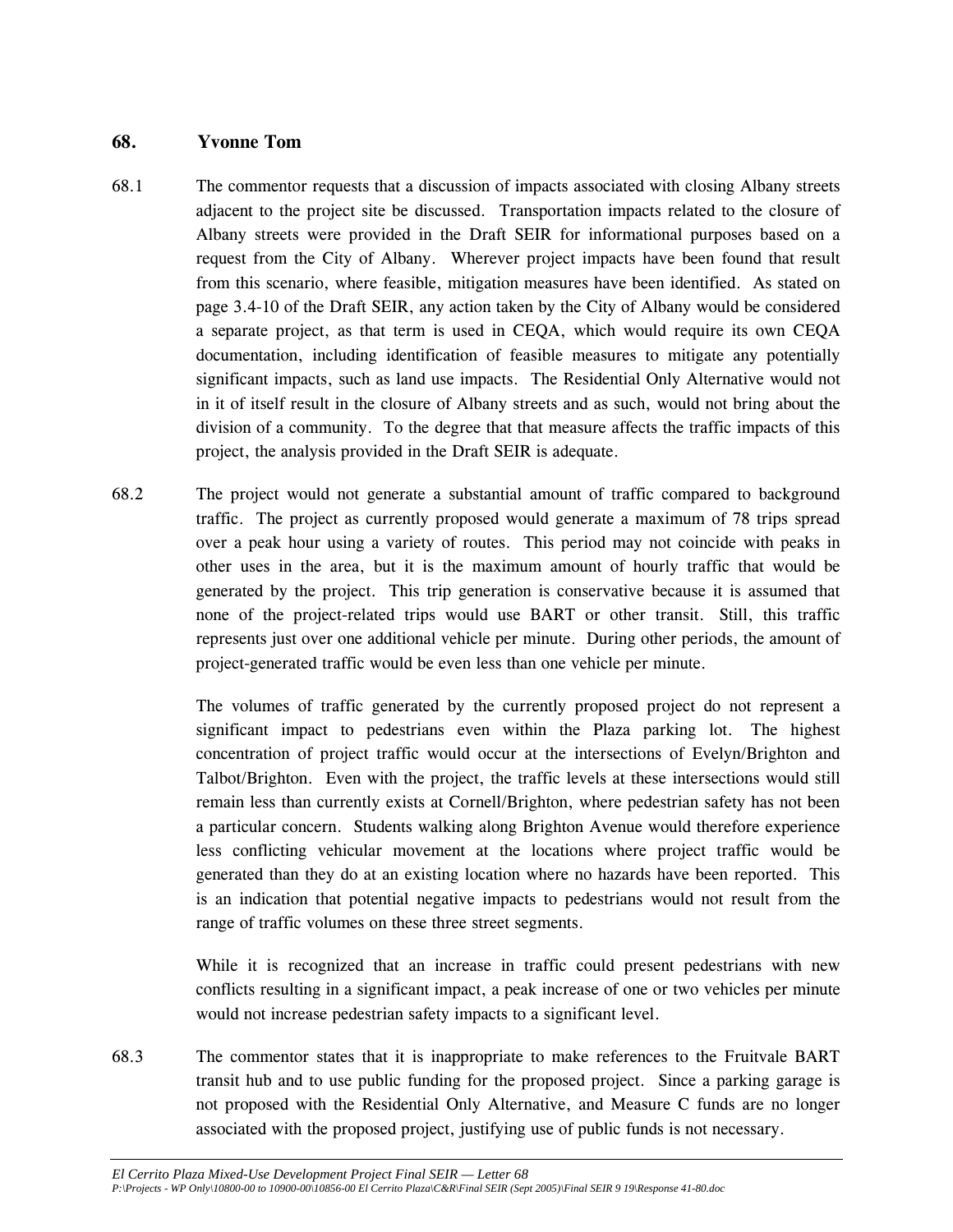- 68.4 The commentor suggests that a BART transit hub would be better placed at Richmond than at El Cerrito. Since a parking garage is not proposed with the Residential Only Alternative, placement of a publicly-funded BART transit hub is not relevant to the proposed project, nor is it within the required CEQA analysis to suggest an alternative jurisdiction to locate a BART transit hub.
- 68.5 The commentor notes the absence of discussion in the traffic, air quality, and noise sections of the Draft SEIR of the four schools in the area. The peak hour for school traffic in the afternoon does not coincide with the peak hour for traffic. Therefore school traffic would not be substantially affected by an increase in traffic due to the project. Please refer to the master responses in Section 4 of this document for a discussion on air quality and noise effects on local schools.
- 68.6 Please refer to Response 68.1, above.
- 68.7 Please refer to Response 68.2, above.
- 68.8 The commentor is concerned about the elderly and foreign-born populations and says they are more at risk for traffic impacts. Please refer to Response 68.2 regarding pedestrian safety. Pedestrian impacts with regard to the elderly or foreign-born are expected to differ substantially from impacts involving school children.
- 68.9 Please refer to Response 68.2, above.
- 68.10 The commentor states that the Draft SEIR failed to consider the use of Cougar Field. The commentor is incorrect; the Draft SEIR acknowledges that Cougar Field is a sensitive receptor/use in the Land Use, Visual Quality, Noise, Air Quality, and Public Services sections.
- 68.11 The commentor is concerned about BART noise from inside the Albany Middle School gym. Please refer to Master Response 3 in Section 4 of this document for a discussion of project-related noise effects at Albany Middle School.
- 68.12 The commentor notes that the three Albany school sites have outdoor eating areas and that the project would expose those areas to particulate matter and increased sound. Please refer to the master responses in Section 4 of this document on noise and air quality concerns.
- 68.13 The commentor expresses support for the project and a need for housing in the area, but suggests a smaller scale project. Since the comment concerns the merits of the project and this document is intended to address significant environmental points about the project, no further response is necessary. It is important to note that the Residential Only Alternative no longer contains a BART garage, contains more housing, and is reduced in height and apparent mass compared to the original proposal.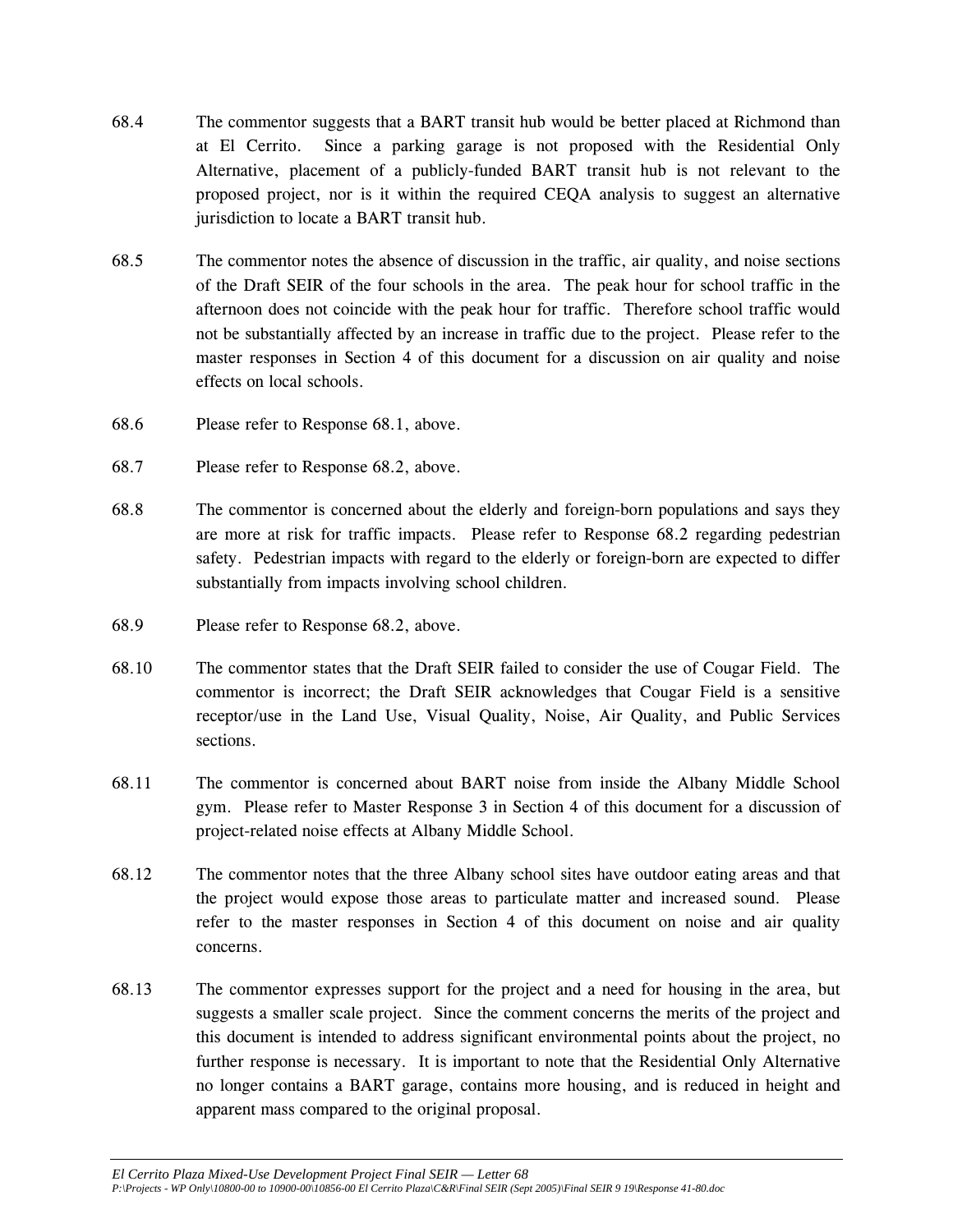### **69. Patricia Reese**

- 69.1 The commentor expresses opposition to the proposed project. This comment conveys the commentor's opinion about the project and does not address the adequacy of the Draft SEIR or the City's fulfillment of CEQA. Since the comment concerns the merits of the project and this document is intended to address significant environmental points about the project, no further response is necessary. However, the merits of the project are important and may be discussed at upcoming Planning Commission and City Council hearings on the project. The commentor is invited to express opinions about the project at those meetings.
- 69.2 The commentor believes that the proposed parking garage is unnecessary. Since a parking garage is not proposed with the Residential Only Alternative, justification for the garage is not necessary.
- 69.3 The commentor is concerned with the view of the project site from Evelyn Avenue. Please see the visual quality analysis of the Residential Only Alternative in Section 2.2 of this document. In particular, Figure 2-5b presents a photosimulation of the Residential Only Alternative as viewed from Evelyn Avenue.
- 69.4 Please note that the BART parking structure is not being proposed as part of the Residential Only Alternative. Therefore, a response to this comment is no longer necessary.

 With regards to traffic, most traffic from the proposed residential units would access the site along other routes, and the remaining traffic would represent a negligible increase over what ordinarily occurs in the parking area near the coffee shops.

 With regards to the Plaza, the proposed project would generate negligible traffic throughout the Plaza, including the area behind the Albertson's, as little commuter traffic from the residential portion of the project was expected to use that route. In any case, project impacts on parking lot circulation would be proportionately insignificant.

69.5 A parking impact has been identified in the Draft SEIR. This impact would be diminished with the Residential Only Alternative to a shortfall of 43 stalls. The discussion relating to the availability of these spaces within the Plaza still applies to the impacts of the currently proposed project.

> During normal weekday arrival times for residents, the Plaza has a surplus of parking. It is not likely that residents would need to find parking spaces on Saturday afternoon, as most cars would be parked in their overnight spaces. The impact, if any, would be a shift in the parking of the shopping center itself and even at 90 percent occupancy the available spaces within the Plaza would be sufficient to offset the parking from the currently proposed project with sufficient space to allow shopping center patrons to avoid using Albany Streets.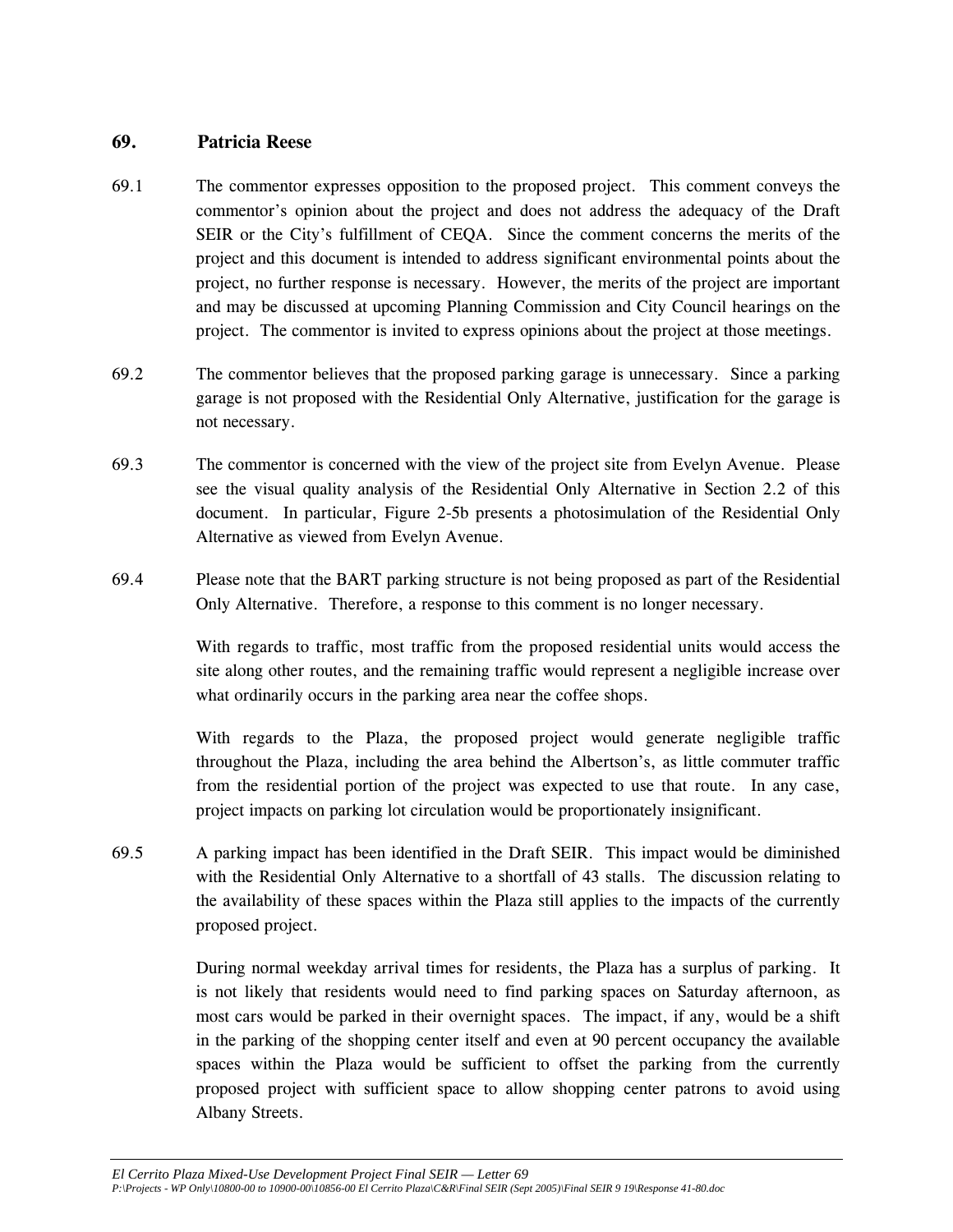The Incentives Program recognizes that under circumstances such as those of the currently proposed project, both car ownership and vehicle use is reduced. The purpose of the analysis is not to justify this pre-existing policy of the City of El Cerrito, but to identify it as a relevant factor in assessing parking impacts.

69.6 The project would not generate a substantial amount of traffic compared to background traffic. The project as currently proposed would generate a maximum of 78 trips spread over a peak hour using a variety of routes. This period may not coincide with peaks in other uses in the area, but it is the maximum amount of hourly traffic that would be generated by the project. This trip generation is conservative because it is assumed that none of the project-related trips would use BART or other transit. Still, this traffic represents just over one additional vehicle per minute. During other periods, the amount of project-generated traffic would be even less than one vehicle per minute.

> The volumes of traffic generated by the currently proposed project do not represent a significant impact to pedestrians. The highest concentration of project traffic would occur at the intersections of Evelyn/Brighton and Talbot/Brighton. Even with the project, the traffic levels at these intersections would still remain less than currently exists at Cornell/Brighton. In addition, the TIRE index shows no negative quality-of-life impacts as a result of the Residential Only Alternative. This is an indication that potential negative impacts to pedestrians would not result from the range of traffic volumes on these three street segments.

69.7 The commentor states that 85 percent of her neighbors are opposed to the scale and density of the proposed project and suggests better use of Measure C funds. Comments relating to project merit do not affect the physical environment which is the subject of CEQA. An EIR must focus on physical environmental changes that result from implementation of a proposed project, as explained on page 1-3 of the Draft SEIR. Therefore no further reply is warranted. The merits of the project may be discussed at upcoming Planning Commission and City Council hearings on the project. Also, since a parking garage is not proposed with the Residential Only Alternative, and thus Measure C funding is not associated with it, justification for use of the funds is not necessary.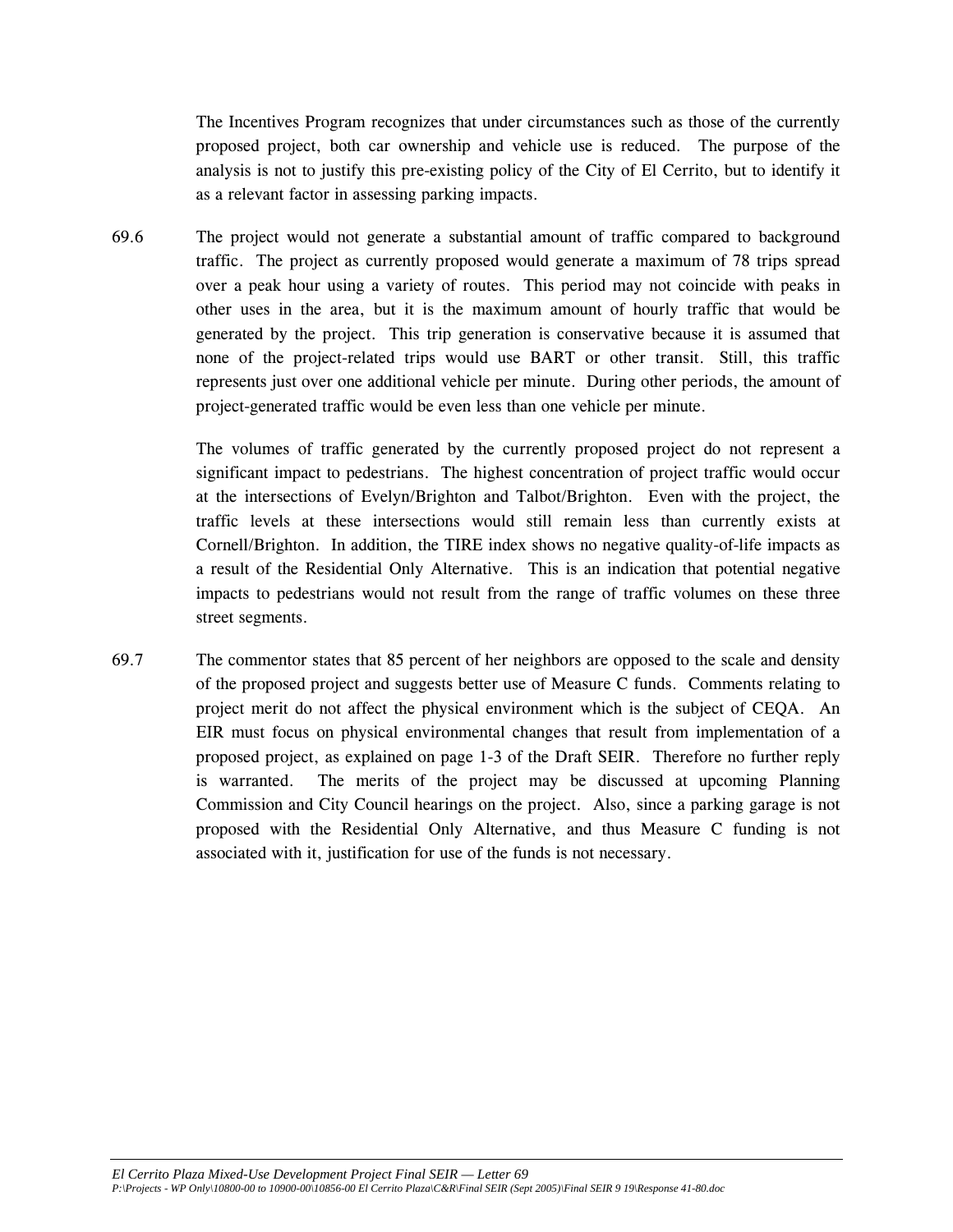### **70. Peter C. Varadi**

- 70.1 The commentor states that the Draft SEIR misrepresents the project objectives. It is unclear how this could be possible, since the project sponsor objectives were provided by the sponsor and the City objectives are drawn directly from the applicable Redevelopment Plan and General Plan.
- 70.2 The commentor believes a hierarchy of project objectives is necessary to help the City evaluate a reasonable range of alternatives in the Draft SEIR. Please refer to CEQA Guidelines Section 15124 (b) stating that the Project Description of an EIR must have a statement of project objectives sought by the proposed project. The CEQA Guidelines do not specify or require the development of prioritization of objectives. The City has complied with the CEQA requirements by providing the objectives of the proposed project on page S-3 of the Draft SEIR, and separated the objectives of the project sponsor and those of the City.
- 70.3 The commentor requests clarification on the actual scope of the project. Please refer to Master Response 1 on the present status of the proposed project and the CEQA process and Section 2 regarding the Residential Only Alternative.
- 70.4 The commentor states that the Draft SEIR does not provide an accurate, stable, and finite project description. Specifically, the Draft SEIR analyzes a project that is inconsistent with City of El Cerrito Zoning Ordinance. The Residential Only Alternative, the new proposed project, would result in the construction of a residential development that would be 45 d.u./acre, which is the maximum permitted density under the City's Incentives Program. Section 2 of this document describes the Residential Only Alternative and its consistency with zoning requirements.
- 70.5 The commentor states that BART's long-range development plans were not included in the Draft SEIR. The commentor also notes that cumulative impacts of the proposed project, in combination with BART's long range development plans, could preclude BART from pursuing its plans. When and if BART decided to develop its property at the El Cerrito Plaza BART Station, a separate CEQA review of that project would be conducted. That CEQA review would consider cumulative impacts and determine whether significant impacts would occur. Even if a determination of significant cumulative unavoidable impacts is made, BART decision makers could still approve the BART project. At this time, it is not possible to know whether BART will end up constructing a project on its property or not; therefore, it is appropriate for the Draft SEIR to conservatively conclude that a project would be constructed.
- 70.6 The proposed project would generate negligible traffic throughout the Plaza, including the area behind the Albertson's, as little commuter traffic from the residential portion of the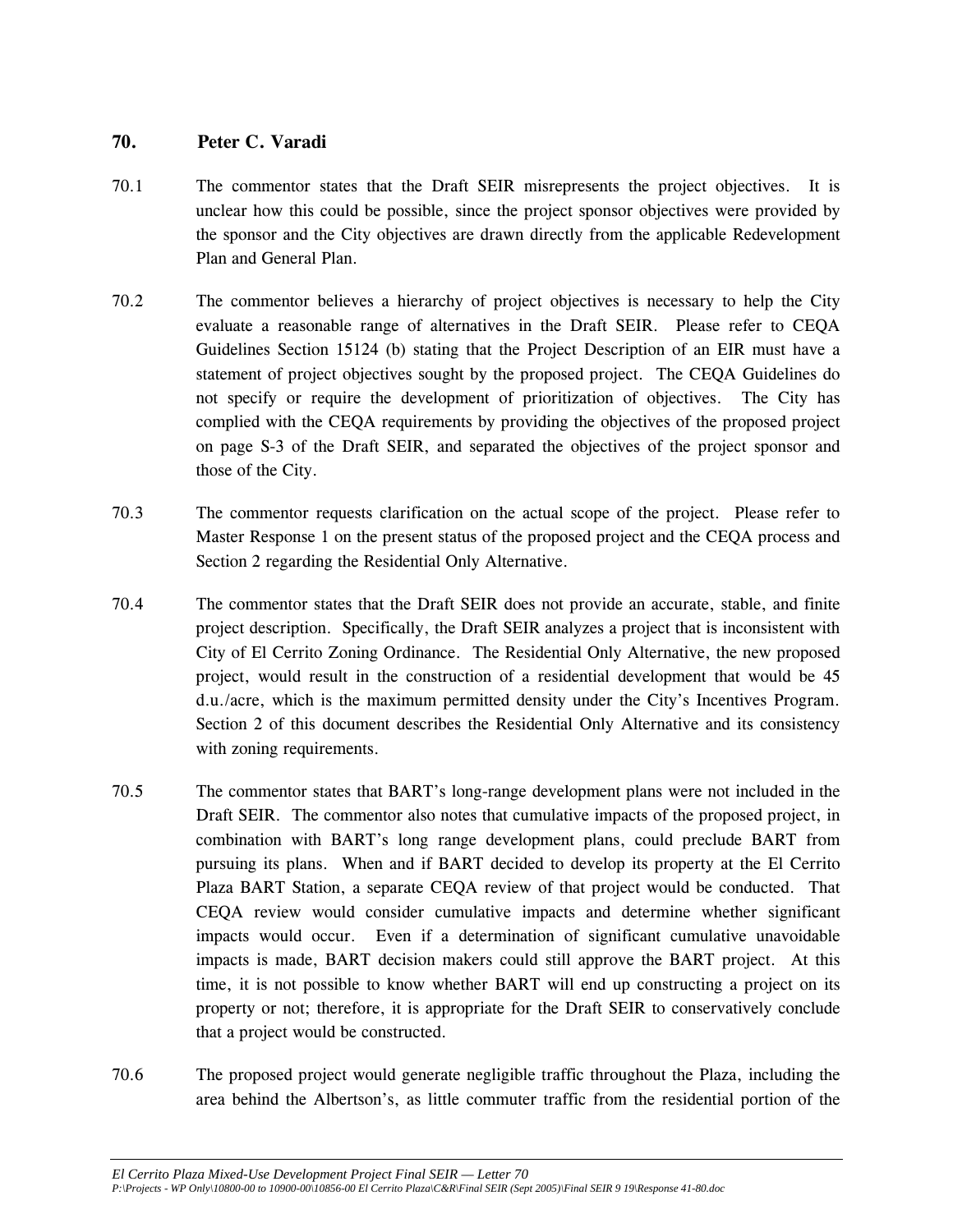project was expected to use that route. In any case, project impacts on parking lot circulation would be proportionately insignificant.

 Furthermore, the analysis has appropriately addressed the likelihood for some drivers to avoid circulation through the Plaza lot despite the fact it is a faster and shorter route.

- 70.7 The commentor is concerned with impacts to views from neighborhoods east of the project site. Residences on Behrens Street are screened at the back lot lines, or are screened by existing buildings on the Cougar playfield, so that views westward do not exist. Two homes, located at 139 and 135 Behrens Street would have views of the project site, and possibly the west-facing window of 131 Behrens Street. When the Draft SEIR uses the phrase "view of the project site", it is assumed that this view would include the project site after buildout. The Draft SEIR analyzes potential project impacts, not impacts of the existing surface parking lot, as those are already known. Since the BART parking structure is not being proposed as part of the Residential Only Alternative, further discussion is not warranted. Please see the visual quality analysis of the Residential Only Alternative in Section 2.2 of this document for further analysis and a response to the commentor's concern over the inclusion of the *Bowman* decision in the Draft SEIR.
- 70.8 The commentor is concerned with the aesthetic impact of the parking garage. Since the BART parking structure is not being proposed as part of the Residential Only Alternative, further discussion is not warranted. Please see Response 6.24 for more information about views of the project site from the Ohlone Greenway.
- 70.9 The commentor is concerned that the project would affect views of Albany Hill. Page 3.3- 2 of the Draft SEIR indicates that Albany Hill, located approximately 2,000 feet southwest of the project site, is a visually prominent landform in the region, rising about 300 feet above sea level(. Only a portion of the hill can be seen from Cougar Field. The proposed project, which is at a higher elevation, is still not comparable to the height and scale of Albany Hill. The view of Albany Hill would be preserved and therefore, the proposed project would be in compliance with Policy CD1.7 in relation to this issue.
- 70.10 The commentor requests a photosimulation to accompany Figure 3.3-7. The proposed project would not be seen from this vantage point; therefore, if a photosimulation were created for this figure, it would be identical to Figure 3.3-7.
- 70.11 The commentor is concerned with lost views of Mt. Tamalpais as seen from Cougar Field. Please refer to the visual quality section in Section 2.2 of this document for a discussion of the Residential Only Alternative's effect on Cougar Field. Albany Middle School is not a location from which an important vista or scenic resource would be affected, and the site of the school itself would not be degraded or affected by light or glare.
- 70.12 The commentor states that a tree in front of the BART tracks would vanish within the silhouette of the proposed project. The Residential Only Alternative has a reduced height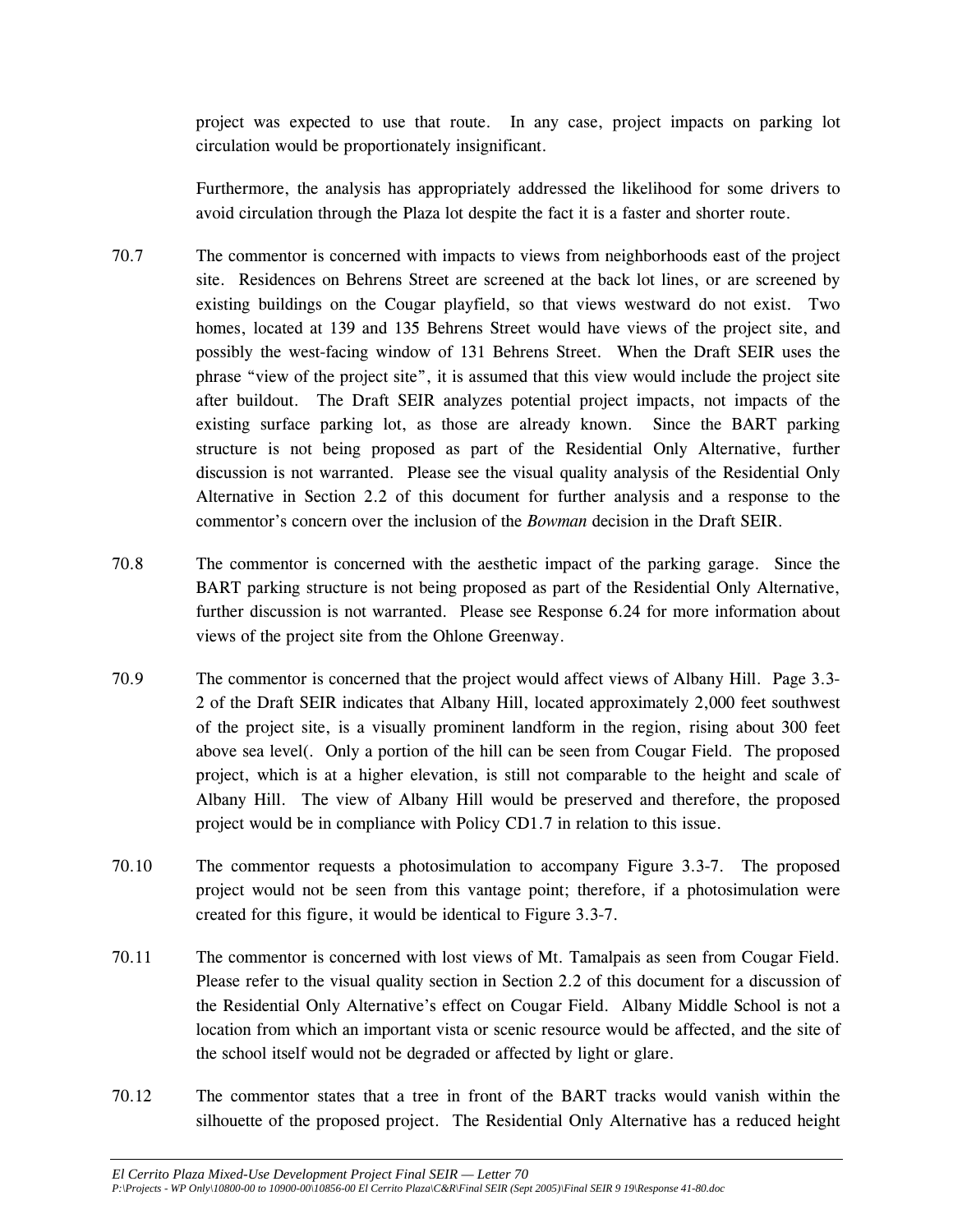compared to the proposed project. Also, in the simulation, the building appears green in color, similar to the tree. The actual building is proposed to have a similar color scheme as the El Cerrito Plaza Shopping Center, which is painted with earth tones, such as browns and tans. The simulation is simply used to show the relative height and mass of the project, not specific design details.

- 70.13 The commentor requests photosimulations be included that show the project site from Ohlone Greenway and is concerned that the project violates General Plan Policy CD3.9. Please see Response 6.24 and the visual quality section of Section 2.2 of this document for a discussion of the Residential Only Alternative's visual effect on the greenway.
- 70.14 The commentor is concerned with the meaning of Mitigation Measure NO-2.1(b). This mitigation measure states, "*Where feasible*, buildings shall be oriented so windows do not directly face BART tracks. Some or all windows not directly facing BART may still need to be acoustically rated to provide more noise reduction than would be available with standard construction." Part of the building must face the BART tracks due to the location of the project site. Most of the building windows would not be facing the BART tracks. Windows on the eastern sides of the buildings would face the elevated BART tracks, but not directly. Instead, windows would be either above or below them. As stated on page 3.5-11 of the Draft SEIR, all windows would be acoustically tested. Therefore, project residents would have views of the greenway, without being located directly across from the BART tracks, and without experiencing excessive noise. In addition to people being able to see out of their windows onto the greenway, the proposed development would generally increase the number of people in the area, thereby helping to deter criminal activity.
- 70.15 The commentor is concerned with the proposed buildings' scale. Although the proposed residential structures would be large scale, the resulting visual change is not considered significantly adverse, because (1) the 46- to 59-foot-tall structures would be comparable in scale to existing development along Evelyn Avenue, which is approximately 35 to 40 feet tall near the southern portion of the project site, (2) the structure would include articulation that would reduce the massing of the buildings, (3) the proposed design of the structures would reflect a contemporary Italianate character, similar to Italianate architectural styles applied within various urban cores in the San Francisco Bay, (4) the daylighting of the creek would improve foreground views, and (5) the building would be set back approximately 60 feet from the Albany border.
- 70.16 The commentor is concerned with an apparent discrepancy in building heights. The heights of the proposed buildings under the Residential Only Alternative would range from 45 to 59 feet, depending on the measurement location. As stated in the Draft SEIR on page 3.3- 19, the residential structures would be comparable in scale to existing development, though the Residential Only Alternative actually proposes buildings that are lower than the proposed project. The nearest apartment building at 401 Evelyn ranges in height from approximately 35 to 45 feet. While existing retail development in the El Cerrito Plaza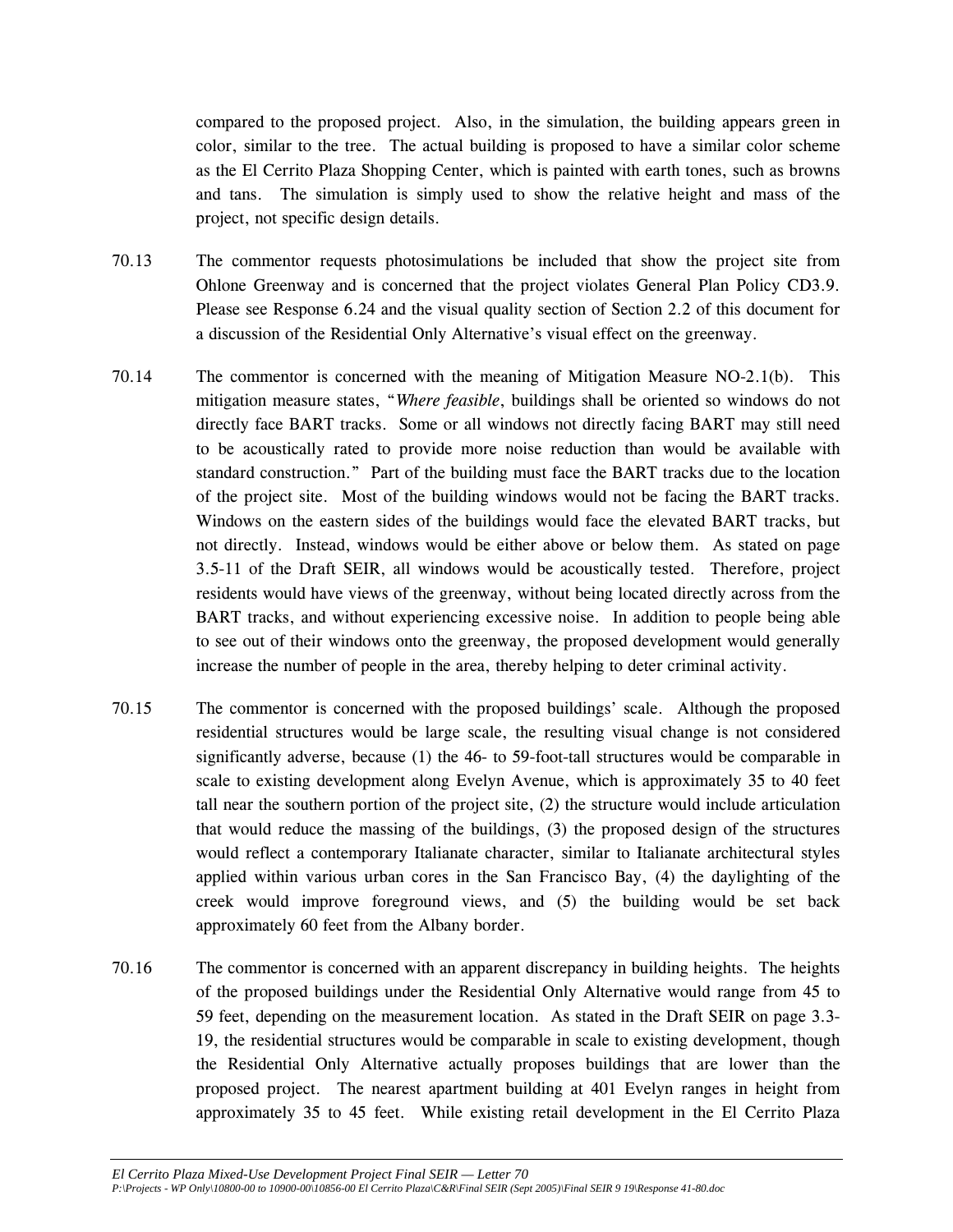ranges from 1 to 2 stories (estimated 15 to 30 feet), its design scheme and color palette would be compatible with the Residential Only Alternative structures. Further discussion and analysis of the visual relationship of the project to its surroundings are provided in Section 2 of this document.

- 70.17 The commentor is concerned that the pedestrian spaces associated with the project would be out of human scale. The proposed project would integrate pedestrian pathways within the El Cerrito Plaza Shopping Center with a bicycle/pedestrian corridor along Cerrito Creek and Ohlone Greenway. The pedestrian pathways would be about 8 feet wide, which would be appropriate for a person, rather than an automobile, and would meander throughout the project site among various trees and architectural structures. The project building designs include various patterns, sizes, landscape features, and colors to create a human-friendly and accessible environment. Buildings scaled to human physical capabilities have steps, doorways, railings, work surfaces, seating, shelves, fixtures, walking distances, and other features that fit well to the average person, which are all true of the Residential Only Alternative buildings.
- 70.18 It is inaccurate to say that the Draft SEIR adopted a "worst case analysis approach." Rather, certain assumptions were made in order to be conservative, particularly concerning trip generation. The traffic volumes obtained and presented in the study may represent less traffic than other counts available to the commentor, but these data do not therefore mean the Draft SEIR analysis is "not" conservative. On the one hand, lower existing traffic volumes may result in fewer impacts for the intersection LOS analysis; on the other hand, lower existing traffic volumes tend to result in greater impacts to residential quality of life as measured by the TIRE index.

 Avoidance of a TIRE index impact was a key determinant in establishing the size (i.e., number of units) of the Residential Only Alternative. If the traffic analysis had used a higher existing traffic volume to derive the TIRE index, a larger project would be possible.

- 70.19 The notion that a slow day was "picked" is inaccurate. The traffic was observed in accordance with a timely study schedule. There is no apparent source of bias in the data collected and used in the analysis.
- 70.20 Traffic varies overtime. The enshrinement of a particular data point or set of data points as consistent is an inappropriate objective. The data collected is intended to be simply representative and measures are taken in the course of scheduling data collection to ensure that this is the case. The approach taken in this analysis is consistent with standard practice.
- 70.21 Variation in traffic counts is inevitable. There are differences between days, and adjacent intersections counted on the same day can experience peak traffic at slightly different times. Note that in comparing the traffic between adjacent intersections the commentor ignores the effect of driveways between these intersections along San Pablo Avenue. The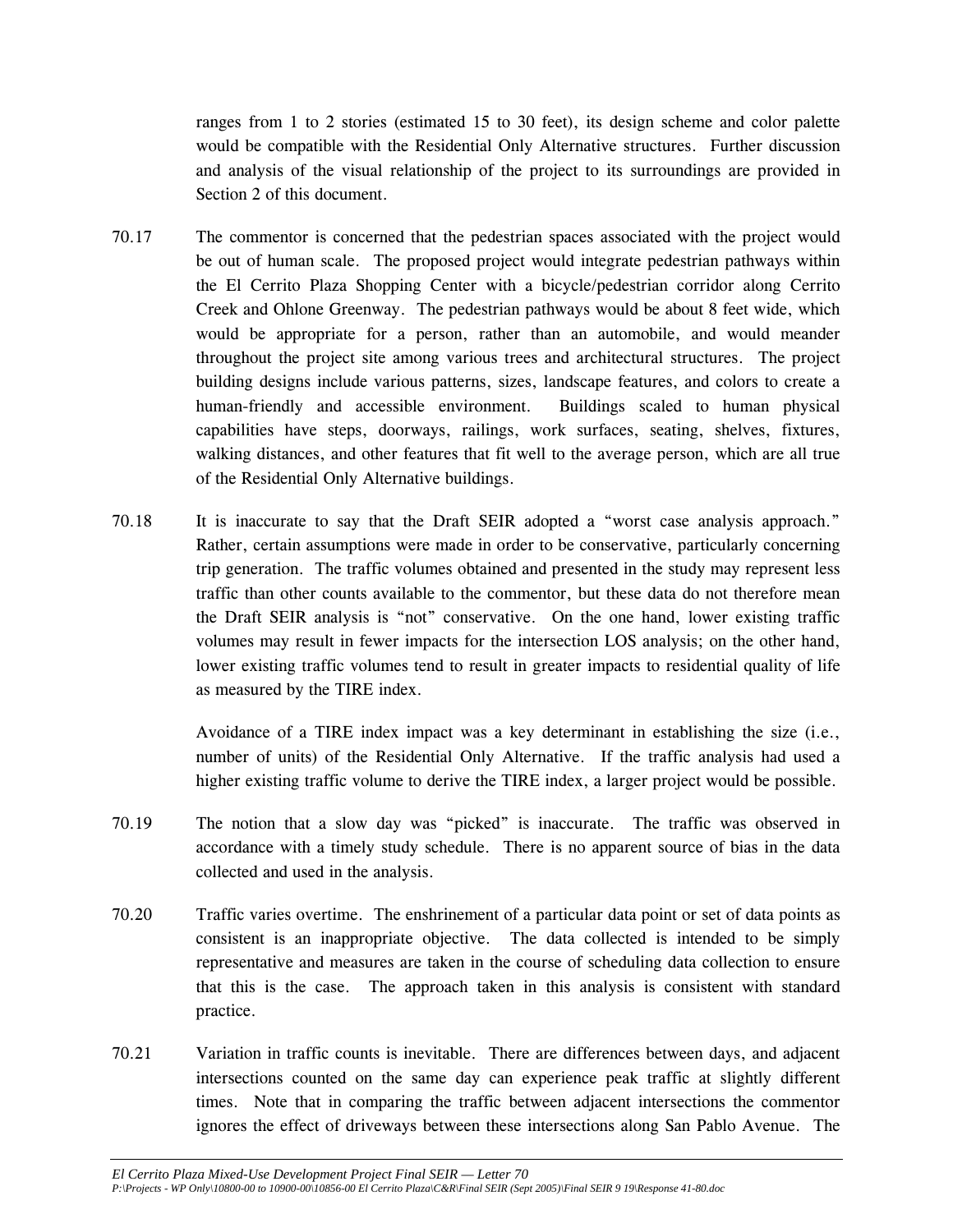traffic using these driveways can be substantial. The results of the analysis embody a tolerance for reasonable variation in traffic levels; the variation presented in the comment fall within that tolerance.

- 70.22 The counts along San Pablo Avenue were taken on January 13, 2004. In the Draft SEIR, sources are listed on pages 3.4-3 and 3.4-8. Traffic counts are not intended to be consistent or balanced, simply representative of background traffic conditions.
- 70.23 Please refer to Response 70.21, above.
- 70.24 The analysis reveals some double counting of background trips. While the double counting facilitated the analysis, the overall effect in terms of impacts is inconsequential. The reason some double counting occurred is because the closure of the Albany streets requires an estimate of how background traffic from the Plaza to these streets would be redistributed. The reassignment was applied to the remaining Plaza driveways, but the background volumes from the El Cerrito Plaza that travel to and along Brighton were not changed. These trips along Brighton are therefore double counted. The calculated traffic along Brighton represents a conservative value, since this traffic would logically be reduced, as indicated by the commentor's "Net Flows" analysis.
- 70.25 Please note that the BART parking structure is not being proposed as part of the Residential Only Alternative. Therefore, a response to this comment is no longer necessary.
- 70.26 In this context, the net difference between peak-hour inbound and outbound traffic flows is a meaningless measurement and is not comparable between alternatives with different trip generation characteristics. The coincidence is just that, and it simply implies that the kinds of uses that were originally proposed tended to have as much inbound (residential) as outbound (BART garage no longer proposed) traffic. See Master Response 2 in Section 4 of this document for further discussion of local circulation.
- 70.27 The project would not generate a substantial amount of traffic compared to background traffic. The project as currently proposed would generate a maximum of 78 trips spread over a peak hour, using a variety of routes. This period may not coincide with peaks in other uses in the area, but it is the maximum amount of hourly traffic that would be generated by the project. This trip generation is conservative because it is assumed that none of the project-related trips would use BART or other transit. Still, this traffic represents just over one additional vehicle per minute. During other periods, the amount of project-generated traffic would be even less than one vehicle per minute.

The commentor claims that the El Cerrito Plaza is hazardous and unsafe to pedestrians in particular, but no evidence has been offered to support this concern. The Plaza serves thousands of patrons each day, yet no information has been provided to document substantial traffic safety hazards for pedestrians. From a CEQA perspective, a clear distinction must be made between circulation environments that seem uncomfortable and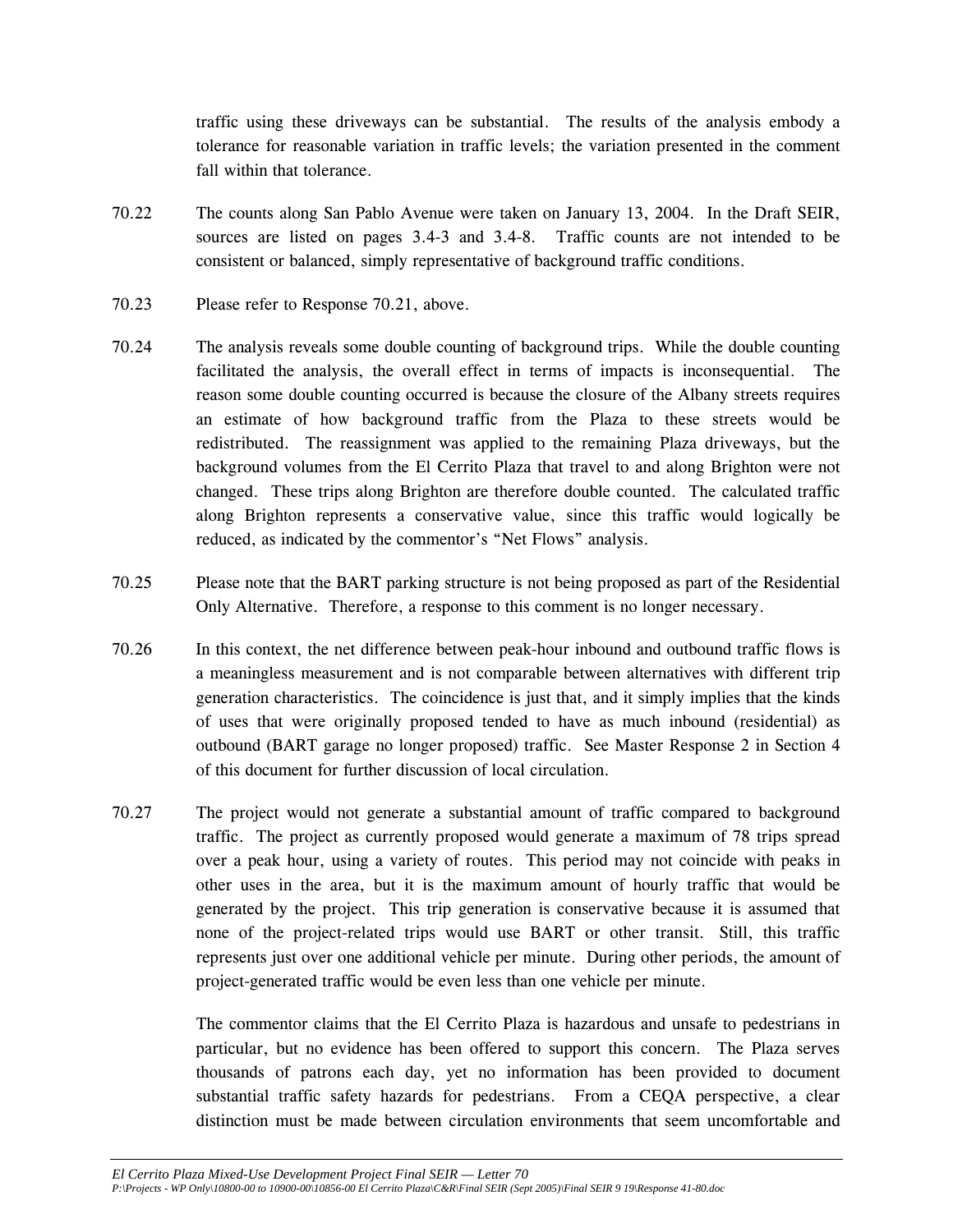those that are operationally unsafe. Often traffic calming techniques such as narrow streets, speed humps, or chicanes require that drivers be uncomfortable so that traffic flow slows and is safe.

- 70.28 Please refer to Response 70.27. Furthermore, it is often beyond the scope of an impact analysis to perform a detailed analysis of the assignment of project traffic on the internal circulation system of a private development. It is standard practice that assumptions are made based on judgment and reconnaissance of the setting and that on-site traffic congestion is only evaluated where an obvious or well documented safety problem exists or the owners of the private development successfully request such an undertaking.
- 70.29 Please refer to Responses 70.25 and 70.28.
- 70.30 The commentor suggests the provision of a telephone hotline for noise and pollution complaints during construction. A Mitigation Monitoring and Reporting Plan (MMRP) is required at the time of project approval and is typically made a condition of project approval. The City and various agencies are legally responsible for monitoring and enforcing the mitigation measures and other requirements as detailed in the MMRP. Copies of the MMRP may be requested from the City.
- 70.31 The commentor requests disclosure of BART plans for its land at the El Cerrito Plaza station. While the Draft SEIR acknowledges BART's policy of promoting transit-oriented development around its stations, specific future plans for the El Cerrito BART station property are not known. BART has not yet begun exploring opportunities for development of the surface parking lot. Accordingly, without sufficient details (such as numbers of dwelling units or square footages) or a development proposal, it would be entirely speculative to discuss specific BART plans for the El Cerrito station in the SEIR.
- 70.32 The commentor suggests moving the BART garage to an entirely different location, such as the center of El Cerrito Plaza or Richmond. Since a parking garage is not proposed with the Residential Only Alternative, alternative locations for the parking garage are not relevant to the proposed project.
- 70.33 The commentor questions the use of Measure C funds for the proposed project. Since a BART parking structure is not being proposed as part of the Residential Only Alternative, justifying use of Measure C funds is not necessary.
- 70.34 The commentor states that without discussion of need for the BART parking garage the Draft SEIR is incomplete. Since the BART parking structure is not being proposed as part of the Residential Only Alternative, justifying the need for it is unnecessary.
- 70.35 The commentor questions the number of new spaces created by the Measure C parking garage. Since the BART parking structure is not proposed as part of the Residential Only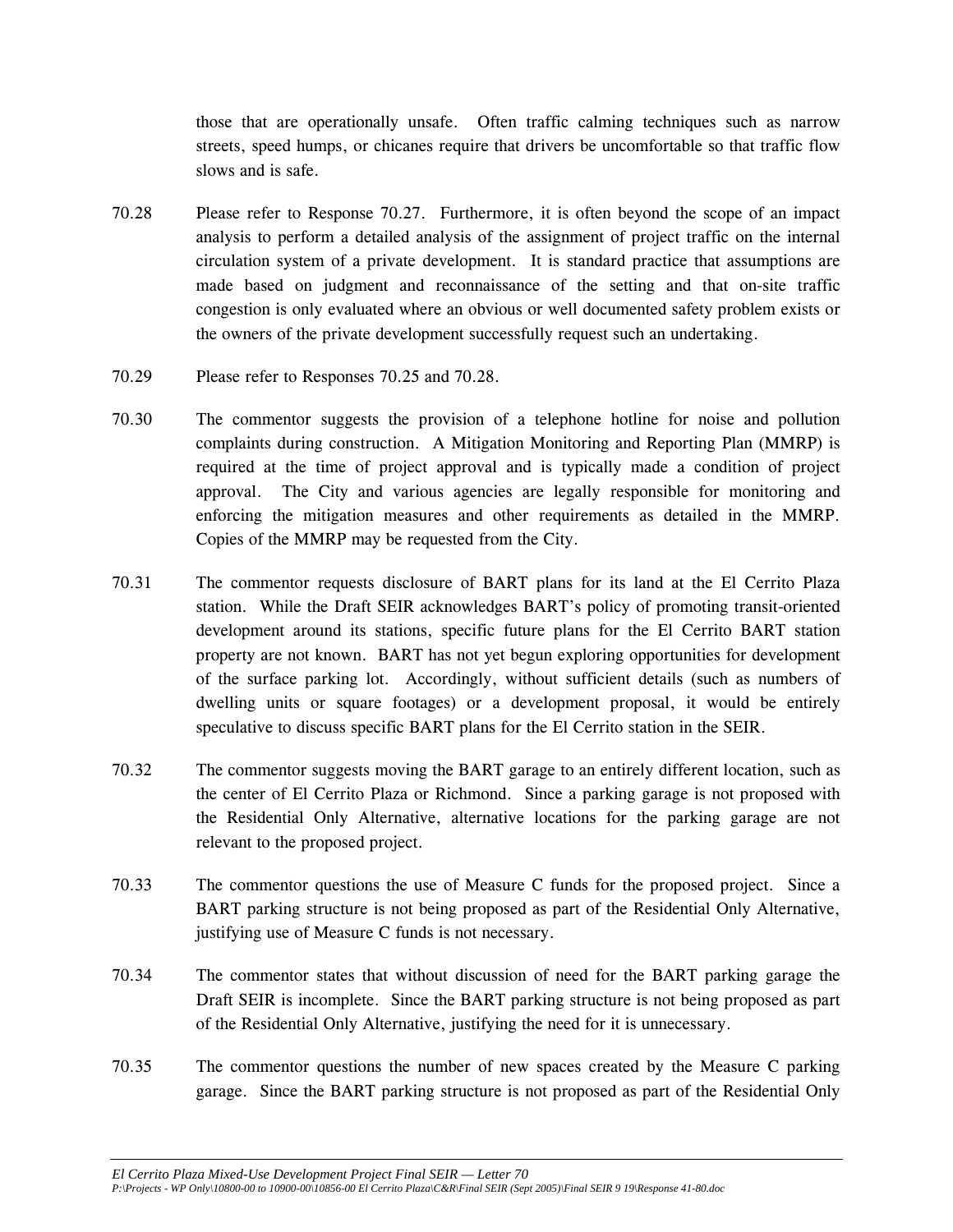Alternative, explaining the number of parking spaces provided by the garage is no longer relevant.

- 70.36 The commentor questions the use of Measure C funds for the proposed project. Since a BART parking structure is not being proposed as part of the Residential Only Alternative, justifying use of Measure C funds is unnecessary.
- 70.37 The commentor requests disclosure of any plans by the City to take aggressive steps to restrict spillover parking into El Cerrito Plaza Shopping Center or residential streets. The Planning Commission will determine whether the proposed residential project would have sufficient parking under the City's Incentives Program.
- 70.38 The commentor's request is not a CEQA issue. No response is necessary.
- 70.39 The commentor asks why the Summary in the Draft SEIR is longer than the page limit derived by CEQA. The commentor is correct that CEQA suggests a 15 page Summary length; however, this page guideline is only a suggestion and the City has conformed to CEQA Guidelines by including the required information within the Summary. EIR practitioners have found that lead agencies prefer to see a comprehensive listing of impacts and mitigation measures, rather than a brief itemization of significant impacts and mitigations only. This preference is the principal reason that the Summary is longer than the recommended 15 pages.
- 70.40 The commentor states that the Draft SEIR does not present an accurate picture of the Environmental Setting, referring specifically to failure to mention the Fairmount Gardens. The last sentence in paragraph 3 on page 3.1-2 mentions that a single family residential area lies north of Cougar Field across the Ohlone Greenway from the project site. That reference to residences speaks specifically to the Fairmount Gardens neighborhood, although it is not specifically named. In addition, the Draft SEIR considers impacts to this neighborhood in terms of visual quality and noise.
- 70.41 The commentor requests that the Draft SEIR provide detail about which incentives the City would provide to the project sponsor and what benefits the City would expect in return. Under the Residential Only Alternative, the City would allow for modification of limitations, requirements, and development standards as they pertain to density and parking requirements. Specifically, the City would allow the maximum density of the residential development to increase from 35 d.u./acre to 45 d.u./acre. Through the City's Incentives Program, the City could allow a reduction in the off-street required parking spaces from 201 spaces to 158 spaces, a difference of 43 spaces. Finally, the City could also permit the Residential Only Alternative to exceed the maximum allowable height of 35 feet. (Please note that Section 19.28.320 states that the maximum height limit may be exceeded, provided a use permit is obtained. The Residential Only Alternative would require a use permit and would be subject to review and approval by the design board.)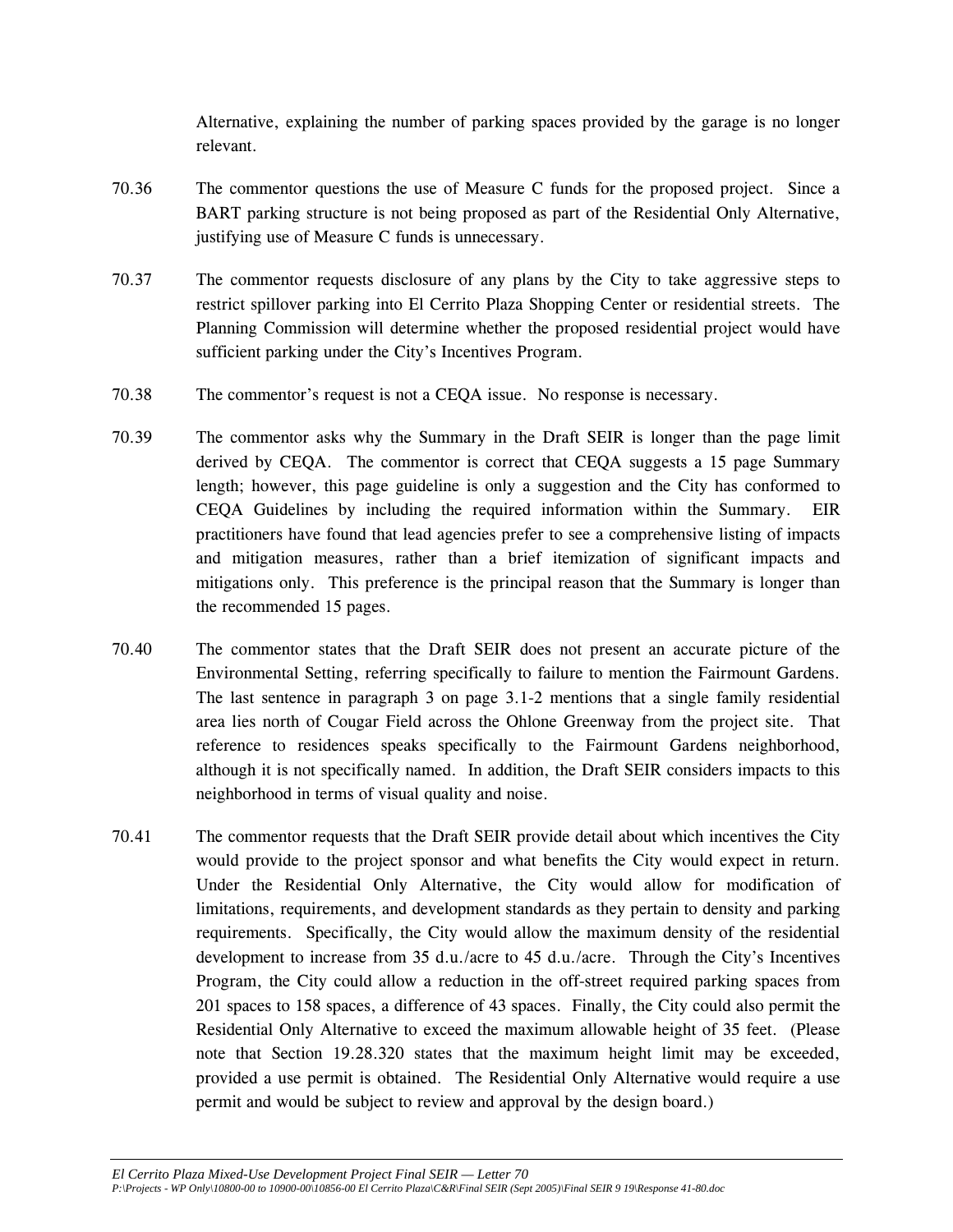The Residential Only Alternative would provide several desirable features listed in the Incentives Program (see Section 19.32.200). Specifically, this alternative would provide an environmental benefit by daylighting Cerrito Creek and a recreational benefit by providing a multi-use path that connects to Ohlone Greenway along the restored creek. Furthermore, the Residential Only Alternative would locate housing close to a shopping and transportation centers and, as such would reduce reliance on automobile usage. During project approval, the Planning Commission will make a determination as to whether the above-described desirable features warrant the exceptions to development standards sought by the project sponsor.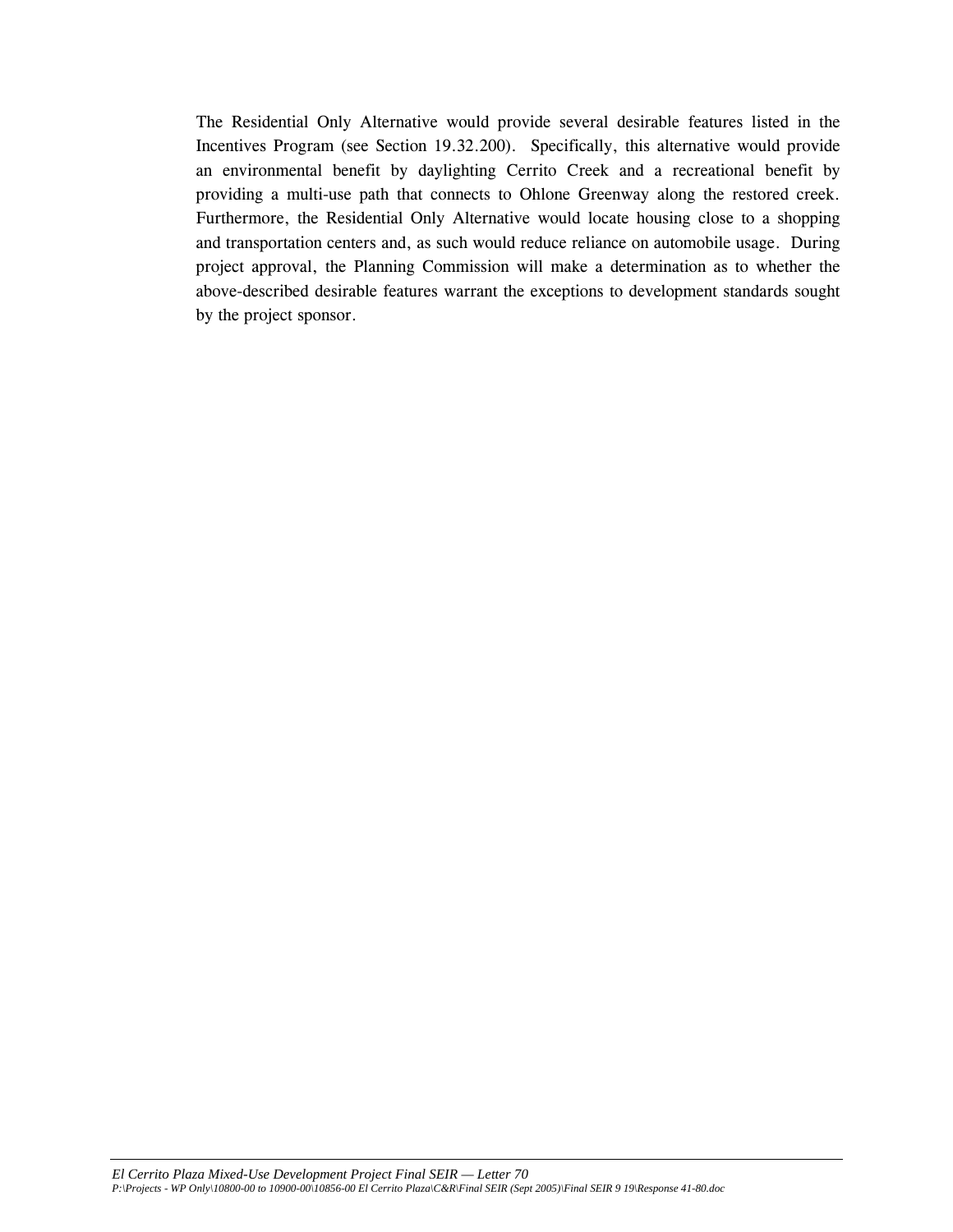### **71. Diane Ichiyasu**

71.1 The project's added traffic volumes have been evaluated for impacts off-site and where impacts were identified, mitigation measures have been recommended. The volumes generated by the project as currently proposed do not represent a substantial impact to pedestrian traffic at any of the locations identified in the comment and the growth in peak hour traffic resulting from the project at these locations should in most cases be less than two percent.

> The project would not generate a substantial amount of traffic compared to background traffic. The project as currently proposed would generate a maximum of 78 trips spread over a peak hour using a variety of routes. This period may not coincide with peaks in other uses in the area, but it is the maximum amount of hourly traffic that would be generated by the project. This trip generation is conservative because it is assumed that none of the project-related trips would use BART or other transit. Still, this traffic represents just over one additional vehicle per minute. During other periods, the amount of project-generated traffic would be even less than one vehicle per minute.

> The volumes of traffic generated by the Residential Only Alternative would not represent a significant impact to pedestrians. The highest concentration of project traffic is at Evelyn/Brighton and Talbot/Brighton. Even with the project, the traffic levels at these locations would remain less than currently exists at Cornell/Brighton. Such traffic levels do not present significant concern in terms of pedestrian impacts. Students walking along Brighton would therefore experience less conflicting vehicular movement at the locations where project traffic would be generated than they do at an existing location where no hazards have been reported. This is an indication that potentially significant negative impacts to pedestrians would not result from the range of traffic volumes on these three street segments. While it is recognized that an increase in traffic could present pedestrians with new conflicts, resulting in a significant impact, a peak increase of one or two vehicles per minute would not increase pedestrian safety impacts to a significant level.

- 71.2 The commentor expresses concern about circulation in the Plaza area. Please refer to Master Response 2 in Section 4 of this document regarding circulation concerns. Please note that the Residential Only Alternative no longer includes a BART garage, therefore, comments regarding the garage require no further response.
- 71.3 The commentor expresses concern about noise in the project area. Please refer to Master Response 3 in Section 4 of this document regarding noise concerns.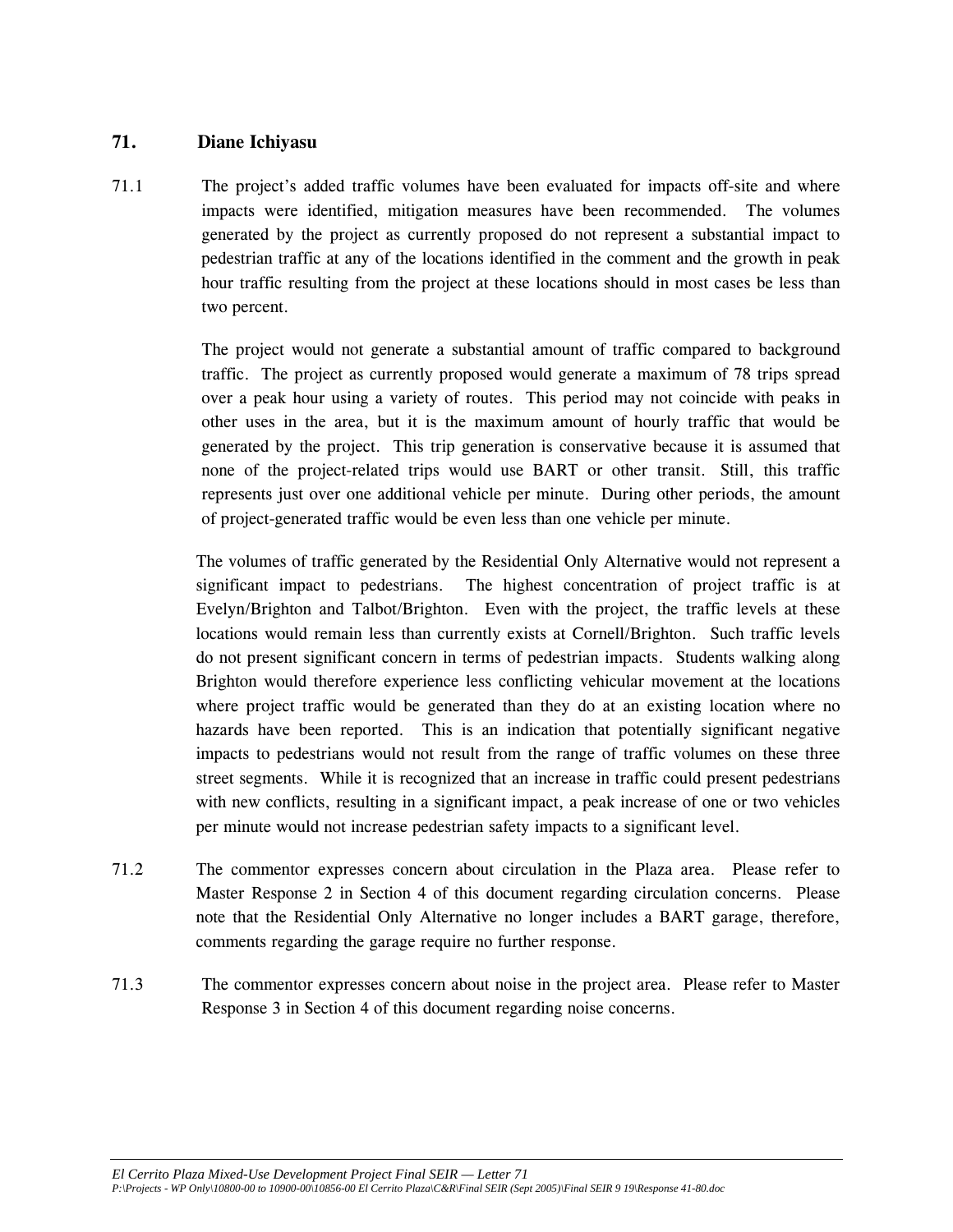### **72. Stephanie Zamarelli**

72.1 The commentor expresses opposition to the proposed project. This comment conveys the commentor's opinion about the project and does not address the adequacy of the Draft SEIR or the City's fulfillment of CEQA. Since the comment concerns the merits of the project and this document is intended to address significant environmental points about the project, no further response is necessary. However, the merits of the project are important and may be discussed at upcoming Planning Commission and City Council hearings on the project. The commentor is invited to express opinions about the project at those meetings.

> The commentor also raises concerns about traffic congestion in and around the Plaza area. Please refer to Master Response 2 in Section 4 of this document regarding traffic and circulation. In addition, the commentor states that the project would generate 500-600 new cars. The Residential Only Alternative would include 128 residential units.

> Please also note that the BART parking structure is not being proposed as part of the Residential Only Alternative. Therefore, a response concerning the garage is no longer necessary.

72.2 The commentor expresses concern regarding parking. During normal weekday arrival times for residents, the Plaza has a surplus of parking. It is not likely that residents would need to find parking spaces on Saturday afternoon, as most cars would be parked in their overnight spaces. The impact, if any, would be a shift in the parking of the shopping center itself and even at 90 percent occupancy the available spaces within the plaza would be sufficient to offset the parking from the currently proposed project, with sufficient space to allow shopping center patrons to avoid using Albany Streets.

> Despite considerable use of the parking lot by BART users and others, there is no documented evidence of a parking shortfall in the project area. Furthermore, under the City's Incentives Program, the Planning Commission can determine that the Residential Only Alternative provides sufficient parking. Parking spaces within the residential project would be assigned to specific units and visitor spaces would be designated with signage.

72.3 The project's added traffic volumes have been evaluated for impacts off-site and where impacts were identified, mitigation measures have been recommended. The volumes generated by the project as currently proposed do not represent a substantial impact to pedestrian traffic at any of the locations identified in the comment and the growth in peak hour traffic resulting from the project at these locations should in most cases be less than two percent.

> The project would not generate a substantial amount of traffic compared to background traffic. The project as currently proposed would generate a maximum of 78 trips spread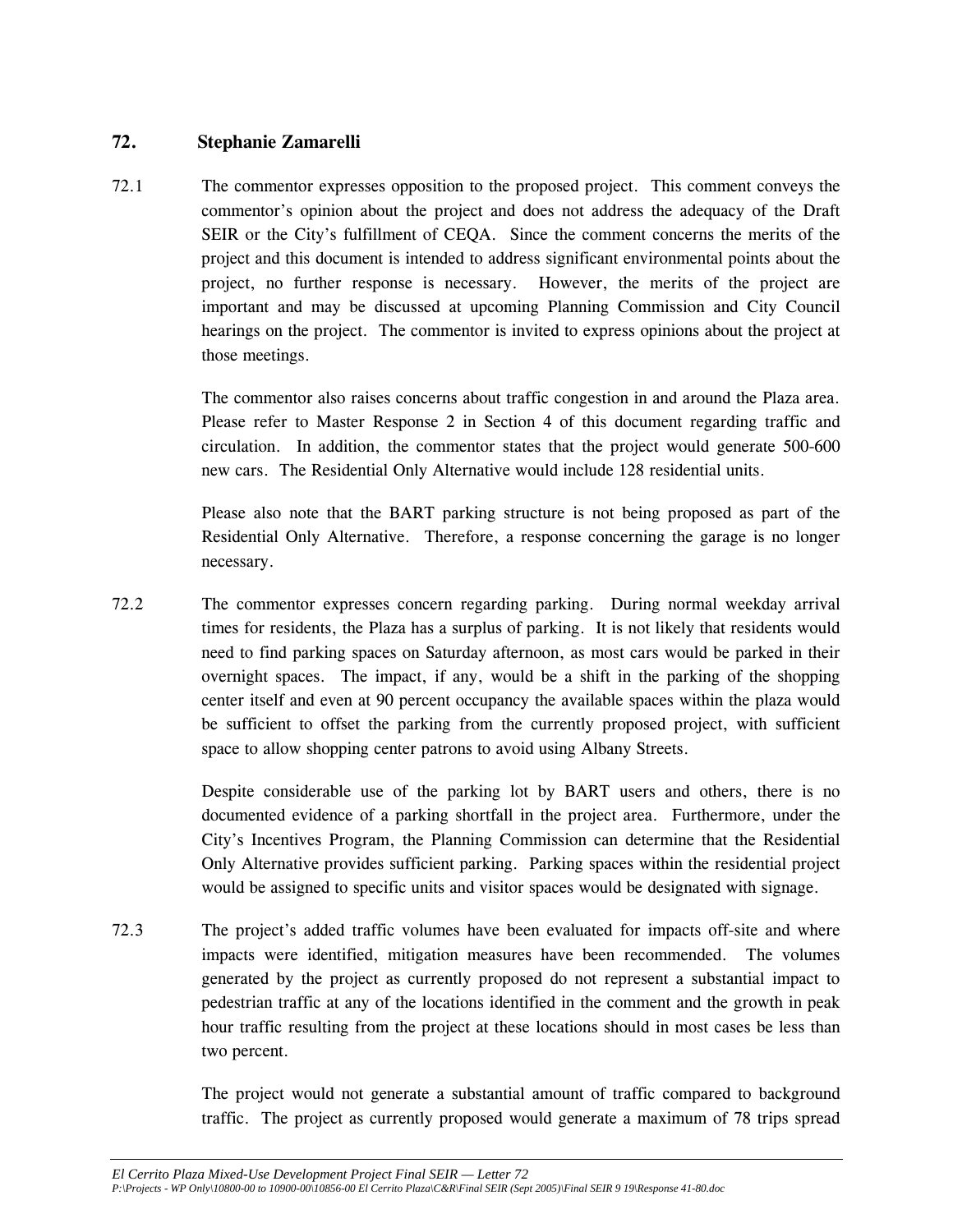over a peak hour using a variety of routes. This period may not coincide with peaks in other uses in the area, but it is the maximum amount of hourly traffic that would be generated by the project. This trip generation is conservative because it is assumed that none of the project-related trips would use BART or other transit. Still, this traffic represents just over one additional vehicle per minute. During other periods, the amount of project-generated traffic would be even less than one vehicle per minute.

 The volumes of traffic generated by the Residential Only Alternative do not represent a significant impact to pedestrians. The highest concentration of project traffic would occur at the intersections of Evelyn/Brighton and Talbot/Brighton. Even with the project, the traffic levels at these intersections would still remain less than currently exists at Cornell/Brighton, where pedestrian safety has not been a particular concern. Students walking along Brighton Avenue would therefore experience less conflicting vehicular movement at the locations where project traffic would be generated than they do at an existing location where no hazards have been reported. This is an indication that potential negative impacts to pedestrians would not result from the range of traffic volumes on these three street segments.

- 72.4 The commentor is concerned about air quality at Albany Middle School. Please refer to Master Response 4 of Section 4 in this document regarding air quality concerns.
- 72.5 The commentor is concerned about noise at Albany Middle School. Please refer to Master Response 3 in Section 4 of this document addressing noise concerns.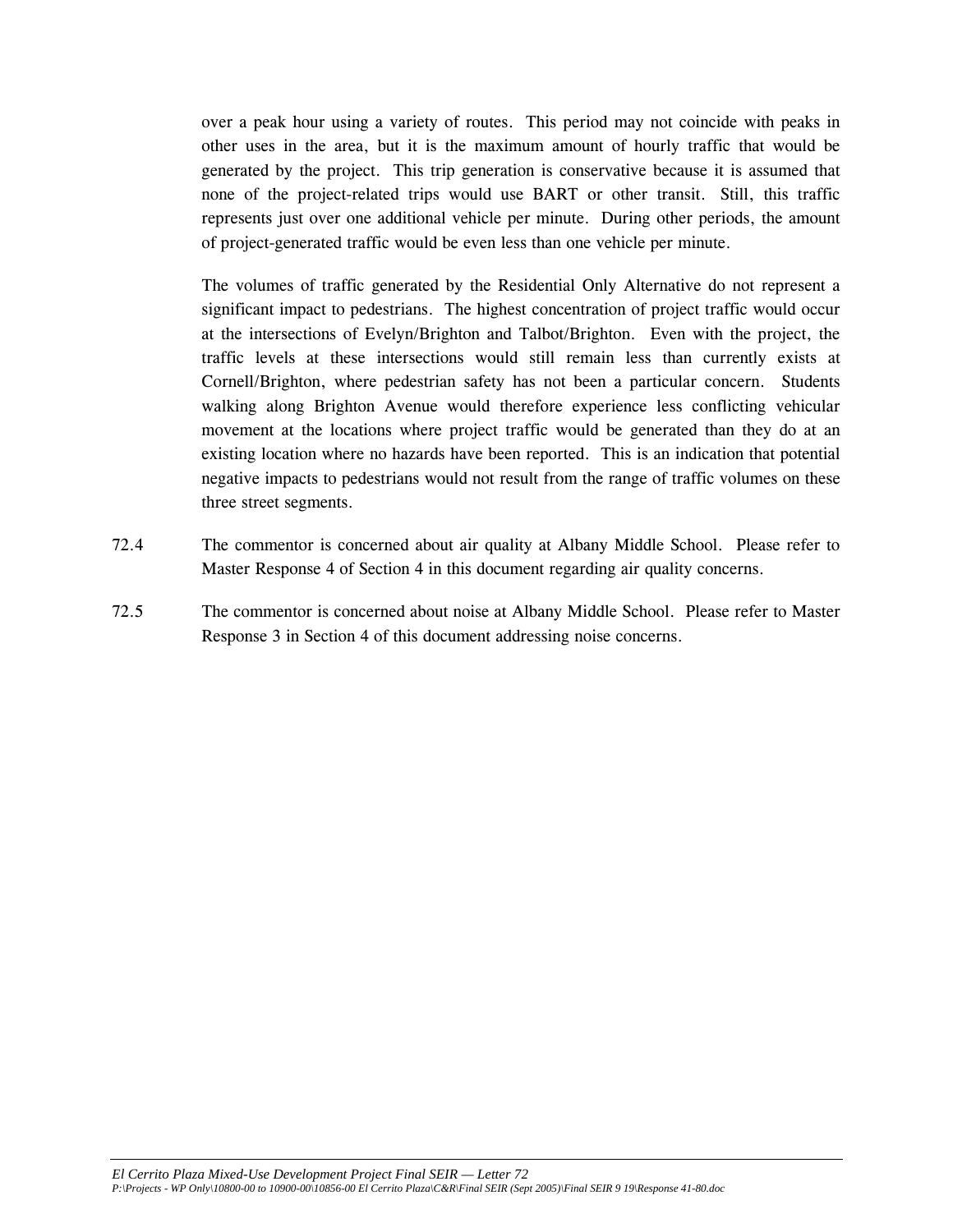### **73. Mary P. Milton**

- 73.1 The commentor requests the Draft SEIR address the outcome of increased noise exposure to students and staff at Albany Middle School. Please refer to Master Response 3 in Section 4 of this document regarding noise concerns. Please note that the Residential Only Alternative no longer includes a child care component.
- 73.2 The commentor states that Figure 3.5-1 incorrectly labels Lynn and Ward Avenues. In recognition of this comment, Figure 3.5-1 is revised. Please see the following page.
- 73.3 The commentor notes that Albany Middle School was not a noise monitoring location in the Draft SEIR. Please refer to Master Response 3 in Section 4 of this document for noise concerns. The main buildings at Albany Middle School and the "blacktop area" of the school would not be impacted by the proposed multi-family residence to reflected BART noise, only the areas directly to the east, and latter impacts would be less-than-significant with mitigation. Consequently measurements of existing noise at the main buildings and blacktop area are not relevant to the Draft SEIR noise assessment.
- 73.4 The commentor notes that noise levels from BART have increased but no explanation or cause was explored in the Draft SEIR. For issues surrounding BART noise, please refer to Master Response 3 in Section 4 of this document.
- 73.5 The commentor notes that construction noise would exceed acceptable levels. Construction noise levels would satisfy local noise control requirements of both Albany and El Cerrito, in that they will be no worse than is normally expected for construction of a similar building. The reference to "normally acceptable" commercial noise exposure levels of 70 dBA is apparently a reference to an  $L_{dn}$  noise level and not to short-term time varying noise levels associated with construction, which would be limited to the hours of 7am to 6pm. The L<sub>dn</sub> is a 24-hour average noise level metric.
- 73.6 The commentor states that no procedures are specified to ensure mitigation measures are followed during construction. As part of the project's Planning Commission and City Council approval process the project is required to prepare and implement a Mitigation Monitoring and Reporting Plan (MMRP). The MMRP lists all mitigation measures, the phase during which each is applicable, and the party or agency responsible for enforcement. It would be the responsibility of those parties or agencies to monitor the project area during construction and to grant or deny the necessary permits or inspection reviews based on compliance.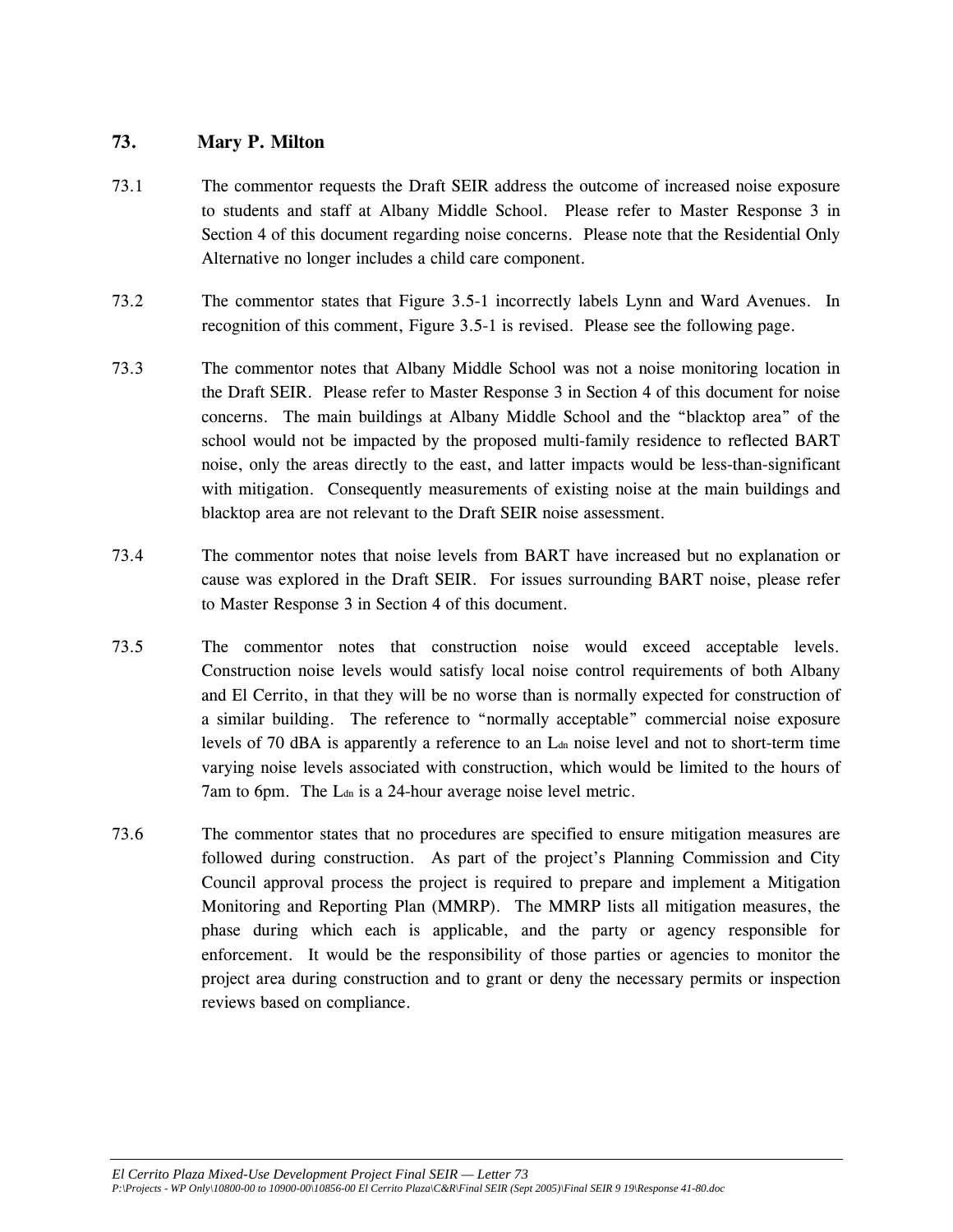Slipsheet for Revised Figure 3.5-1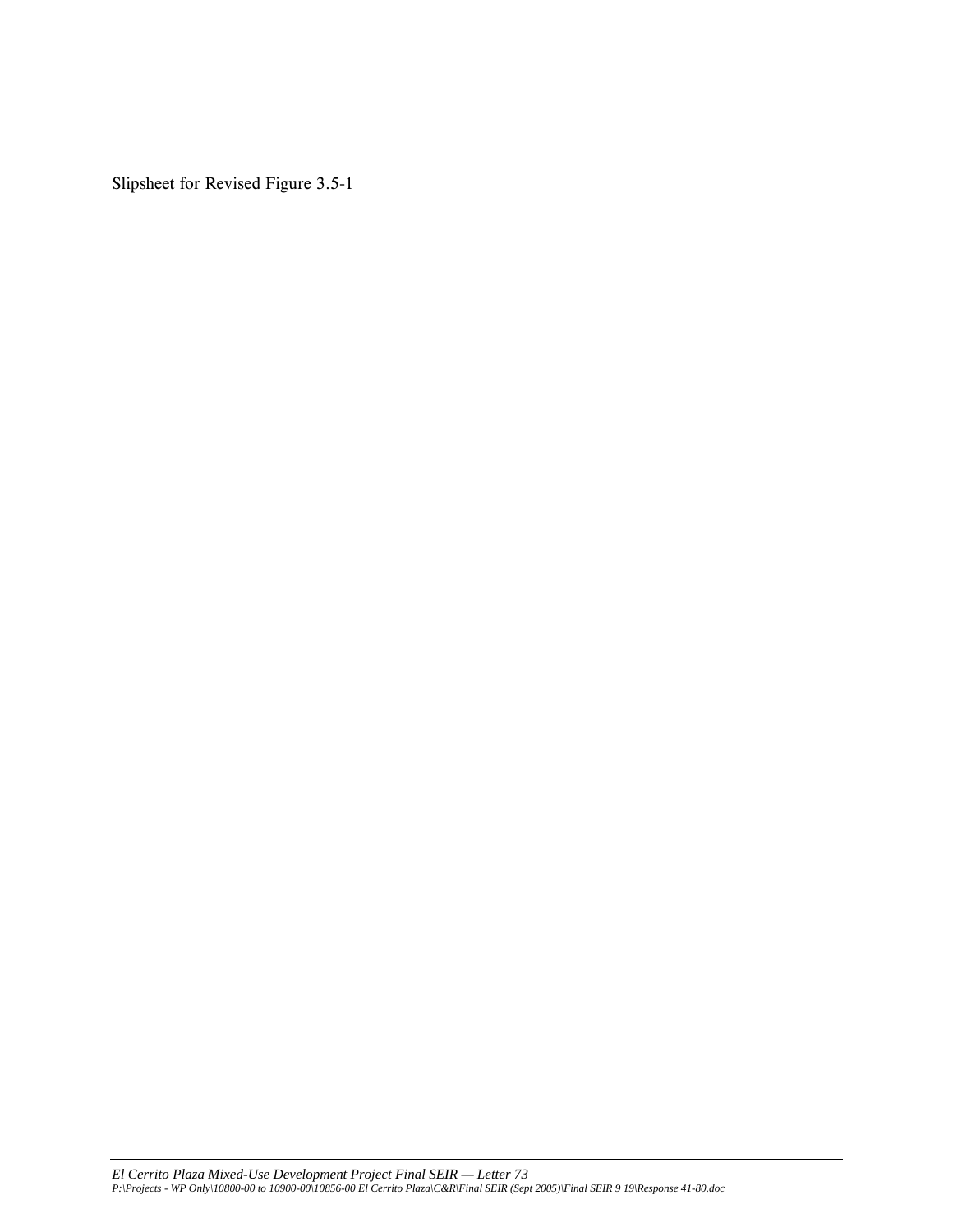- 73.7 Please refer to Master Response 3 in Section 4 of this document regarding noise concerns.
- 73.8 Please refer to Master Response 3 in Section 4 of this document regarding noise concerns.
- 73.9 The commentor states that hearing loss would definitely occur at noise levels discussed in the SEIR. The referenced text on page 3.5-12 is in the context of the child care center's outdoor play yard. Since the Residential Only Alternative no longer includes this project component, no further response is necessary. Please refer to Master Response 3 in Section 4 of this document regarding other noise concerns.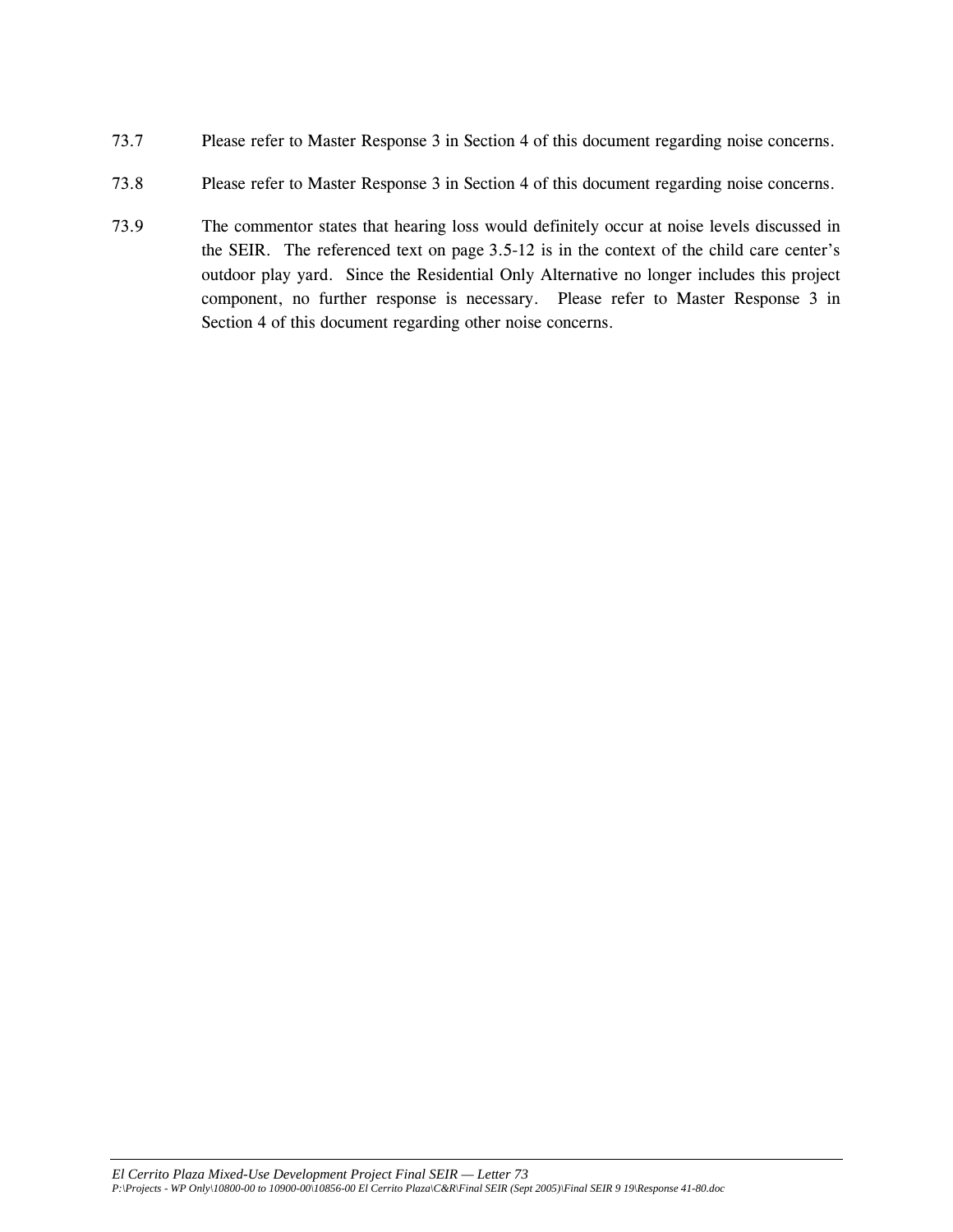# **74. Paul G. and Lorraine M. Kirkendall**

74.1 The project would not generate a substantial amount of traffic compared to background traffic. The project as currently proposed would generate a maximum of 78 trips spread over a peak hour using a variety of routes. This period may not coincide with peaks in other uses in the area, but it is the maximum amount of hourly traffic that would be generated by the project. This trip generation is conservative because it is assumed that none of the project-related trips would use BART or other transit. Still, this traffic represents just over one additional vehicle per minute. During other periods, the amount of project-generated traffic would be even less than one vehicle per minute.

> The volumes of traffic generated by the currently proposed project do not represent a significant impact to pedestrians. The highest concentration of project traffic would occur at the intersections of Evelyn/Brighton and Talbot/Brighton. Even with the project, the traffic levels at these intersections would still remain less than currently exists at Cornell/Brighton, where pedestrian safety has not been a particular concern. Students walking along Brighton Avenue would therefore experience less conflicting vehicular movement at the locations where project traffic would be generated than they do at an existing location where no hazards have been reported. This is an indication that potential negative impacts to pedestrians would not result from the range of traffic volumes on these three street segments.

> While it is recognized that an increase in traffic could present pedestrians with new conflicts resulting in a significant impact, a peak increase of one or two vehicles per minute would not increase pedestrian safety impacts to a significant level.

> Furthermore, for the project as currently proposed, there is no impact based on the TIRE index. Should traffic calming be considered in any case, bear in mind that the purpose of the mitigation is not to divert traffic rather to effect a restoration of the environmental quality by mitigating the negative effects of, and expected increase in traffic. As the lowest volume streets connecting the plaza to Brighton Avenue, Talbot and Evelyn are the most sensitive to project traffic; any proportionate diversion of project traffic to Cornell or Kains (less than 75 percent) would also result in no impact. Moreover, such a huge diversion is not plausible.

- 74.2 Please refer to Response 74.1, above.
- 74.3 The commentor expresses concern regarding parking. During normal weekday arrival times for residents, the Plaza has a surplus of parking. It is not likely that residents would need to find parking spaces on Saturday afternoon, as most cars would be parked in their overnight spaces. The impact, if any, would be a shift in the parking of the shopping center itself and even at 90 percent occupancy the available spaces within the plaza would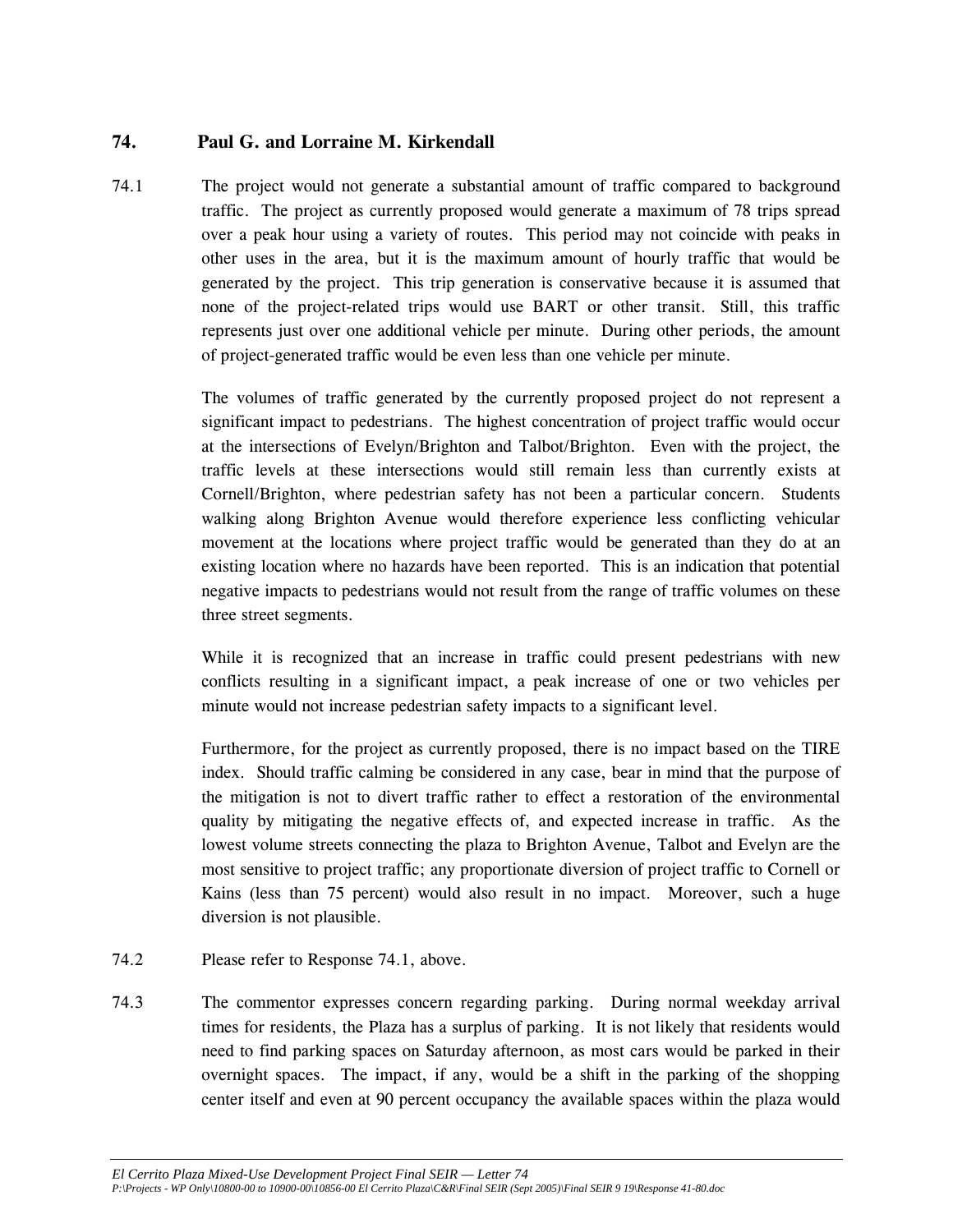be sufficient to offset the parking from the currently proposed project, with sufficient space to allow shopping center patrons to avoid using Albany Streets.

 Despite considerable use of the parking lot by BART users and others, there is no documented evidence of a parking shortfall in the project area. Furthermore, under the City's Incentives Program, the Planning Commission can determine that the Residential Only Alternative provides sufficient parking. Parking spaces within the residential project would be assigned to specific units and visitor spaces would be designated with signage.

- 74.4 Transportation impacts related to the closure of Albany streets were provided in the Draft SEIR for informational purposes based on a request from the City of Albany. Wherever project impacts have been found that result from this scenario, where feasible, mitigation measures have been identified. As stated on page 3.4-10 of the Draft SEIR, any action taken by the City of Albany would be considered a separate project, as that term is used in CEQA, which would require its own CEQA documentation, including identification of feasible measures to mitigate any potentially significant impacts, such as land use impacts. The Residential Only Alternative would not in it of itself result in the closure of Albany streets and as such, would not bring about the division of a community. To the degree that that measure affects the traffic impacts of this project, the analysis provided in the Draft SEIR is adequate.
- 74.5 The commentor expresses concern that the proposed project would cause traffic problems, especially during farmer's market. Please refer to Master Response 2 in Section 4 of this document regarding circulation. The commentor also questions the need for a parking garage. Please note that the Residential Only Alternative does not include a BART garage, so further explanation regarding the need for the garage and the use of public funds is not necessary.
- 74.6 The commentor is concerned about project construction and operational noise at El Cerrito Shopping Center Plaza. These issues are specifically addressed in the Draft SEIR in Section 3.5, Noise.. Also, please note that a parking garage is not proposed with the Residential Only Alternative; noise impacts of the Residential Only Alternative are discussed in Section 2.2 of this document.
- 74.7 The commentor is concerned about air quality. Please refer to Master Response 4 in Section 4 of this document for commentary on air quality considerations.
- 74.8 The commentor feels that the Draft SEIR is grossly deficient and is opposed to the proposed project. Comments on project merit do not affect the physical environment which is the subject of CEOA. An EIR must focus on physical environmental changes that result from implementation of a proposed project, as explained on page 1-3 of the Draft SEIR. Therefore, no further reply is warranted. The merits of the project may be discussed at upcoming Planning Commission and City Council hearings on the project.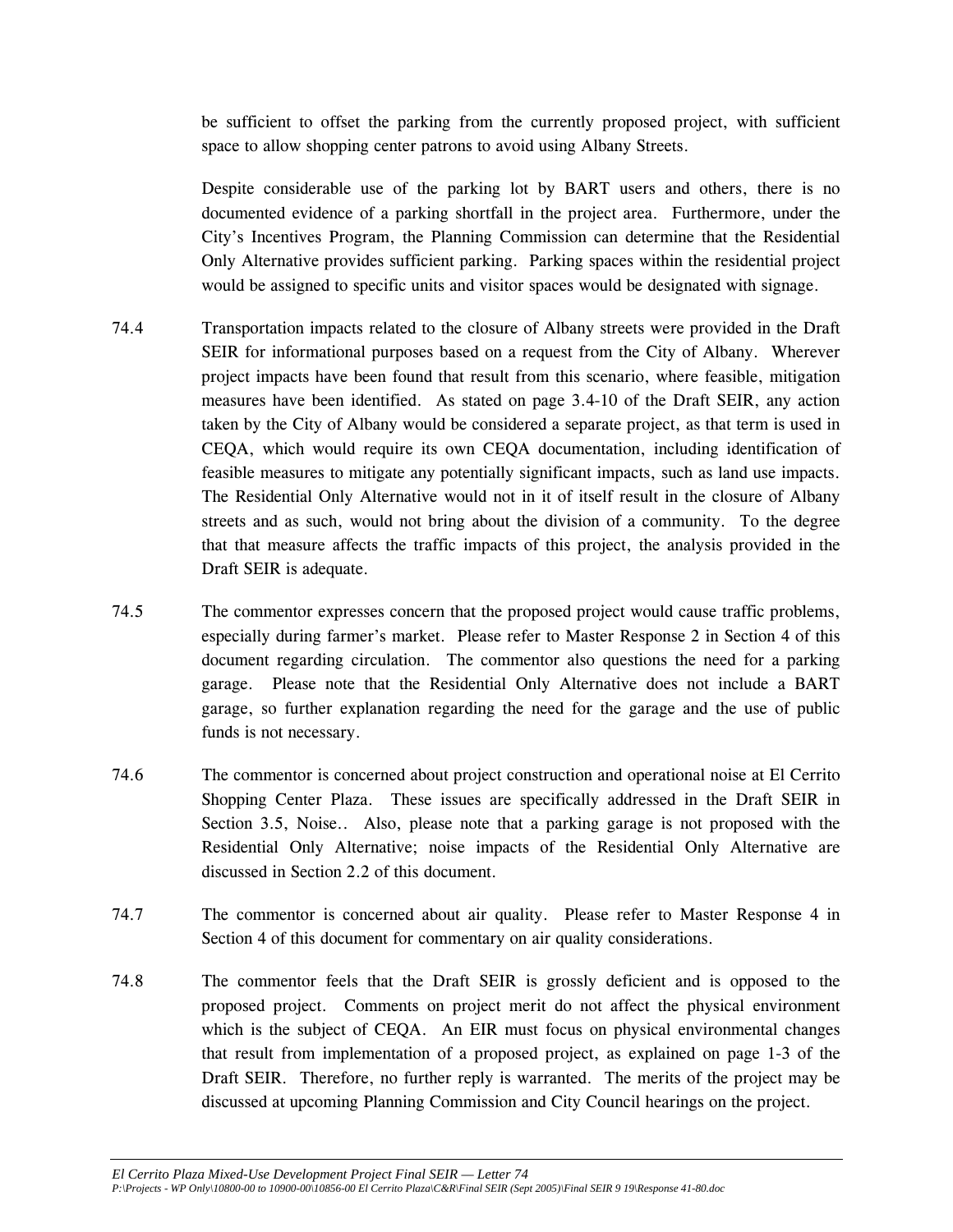74.9 The commentor expresses opposition to the proposed project, suggesting Measure C funds not be used, and suggests alternatively using the space as a park. Comments on project merit do not affect the physical environment of which is the subject of CEQA. An EIR must focus on physical environmental changes that result from implementation of a proposed project, as explained on page 1-3 of the Draft SEIR. Therefore no further reply is warranted. The merits of the project may be discussed at upcoming Planning Commission and City Council hearings on the project. Furthermore, a parking garage is not proposed with the Residential Only Alternative; therefore, use of Measure C funds is not relevant to the proposed project. Please refer to Section 2 of this document for a description of the Residential Only Alternative.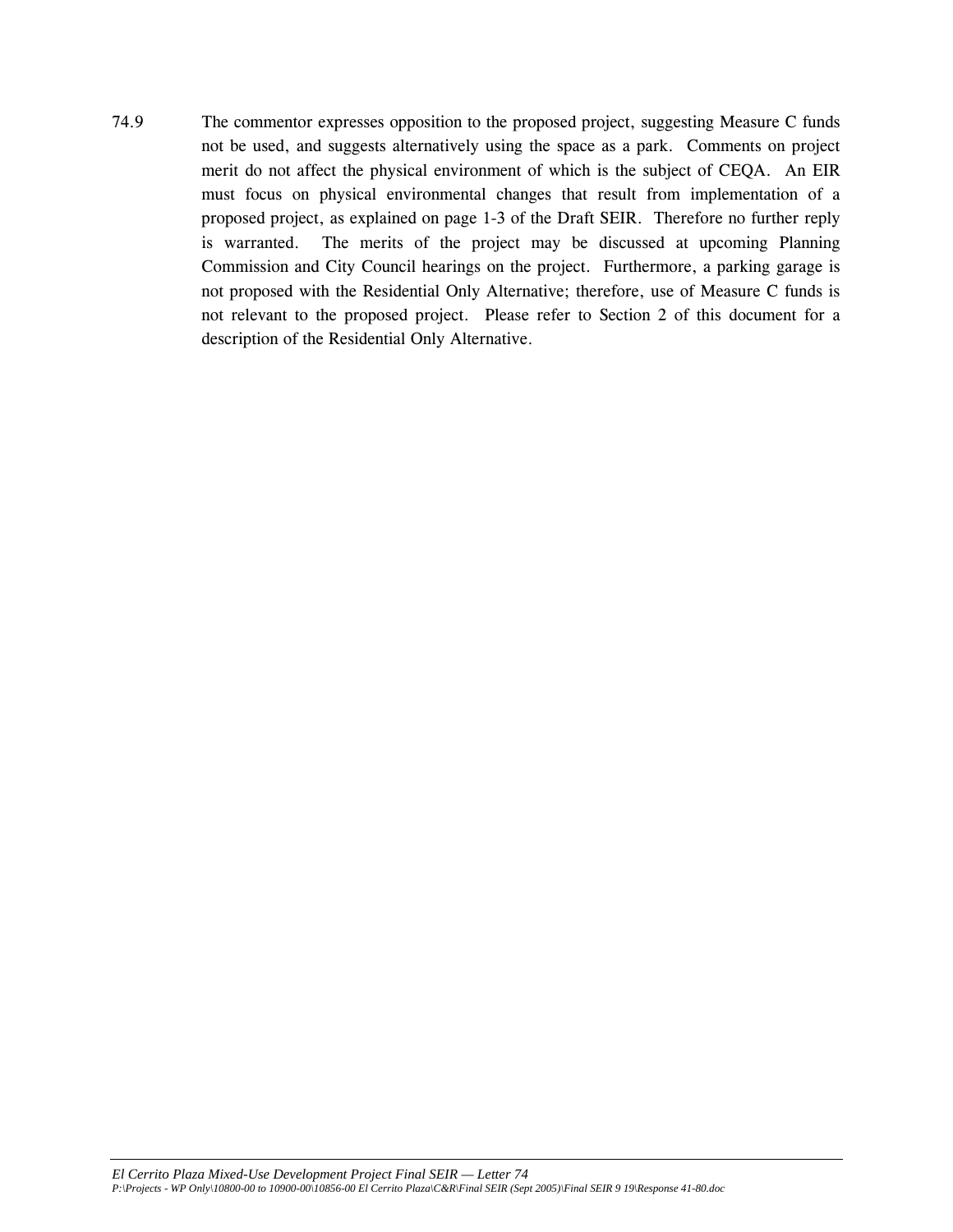### **75. Hal Schultz**

- 75.1 The commentor feels the proposed BART parking garage location is unsuitable for a variety of reasons. Since a parking garage is not proposed with the Residential Only Alternative, justifying the garage's suitability is not necessary.
- 75.2 The commentor expresses a difference of opinion as to what time of day the BART parking spaces generally fill up. Since a parking garage is not proposed with the Residential Only Alternative, issues surrounding BART parking as part of the proposed project are not relevant.
- 75.3 The commentor recounts the timing of a test drive/walk to the proposed parking garage site. Since a parking garage is not proposed with the Residential Only Alternative, issues surrounding BART parking as part of the proposed project are not relevant.
- 75.4 The commentor believes the Draft SEIR has not properly evaluated the impact of reflected BART noise. Please refer to Master Response 3 in Section 4 of this document for additional discussion of reflected BART noise.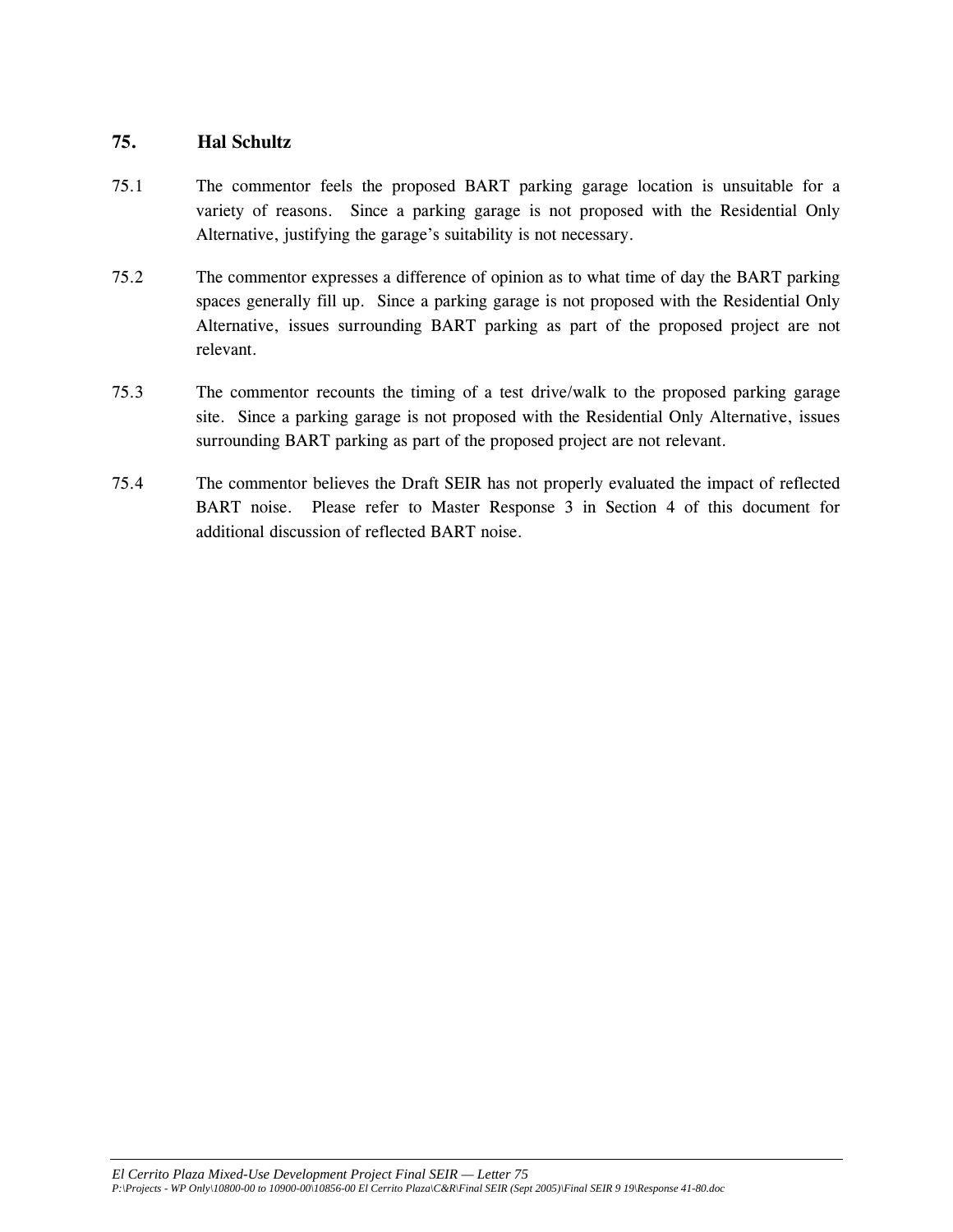# **76. Linda Schneider**

76.1 The commentor describes some of the recent criminal activity that has occurred in the neighborhood. Since the comment does not address the adequacy of the Draft SEIR nor the City's compliance with CEQA, no further response is necessary. However, the merits of the project are important and may be discussed at upcoming Planning Commission and City Council hearings on the project. The commentor is invited to express opinions about the project at those meetings.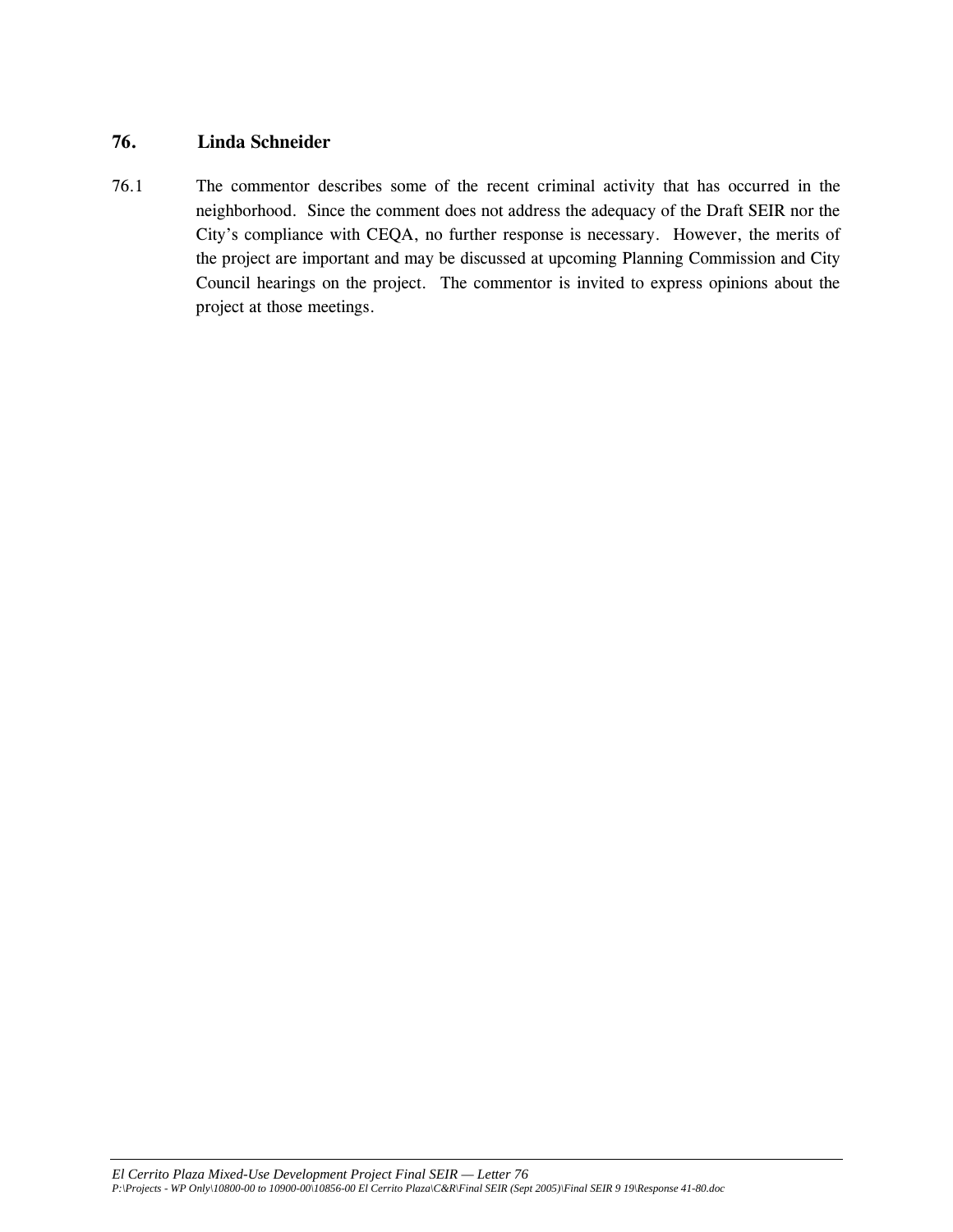# **77. Carol and Charlie Elmstedt**

- 77.1 The commentors express opposition to the proposed parking garage. Since a parking garage is not proposed with the Residential Only Alternative, issues surrounding a parking garage and the use of Measure C funds are no longer relevant to the proposed project. Please refer to Section 2 of this document for a description of the Residential Only Alternative.
- 77.2 Please refer to Master Response 2 in Section 4 of this document regarding traffic concerns. Furthermore, the Albany residential neighborhood immediately south of the project site consists of a mix of single-family and multi-family housing units. Given that the adjacent City of Albany residential neighborhood contains a mix of dwelling units, including apartment buildings, the Residential Only Alternative would be compatible with the residential uses south of the project site. Furthermore, the proposed residential development would be buffered from the City of Albany by Cerrito Creek and the proposed multi-use path. The commentor suggests that the project area should be left vacant or used for the farmer's market. This comment addresses the merits of the project rather than the Draft SEIR and, therefore, requires no further response.
- 77.3 The commentors refer to the developer's presentation at the Albany School Board meeting. Please refer to Master Response 1 in Section 4 of this document for the present status of the proposed project.
- 77.4 The commentors question the need for the proposed BART parking garage. Please note that the BART parking structure is not being proposed as part of the Residential Only Alternative. Therefore, a response to this comment is no longer necessary.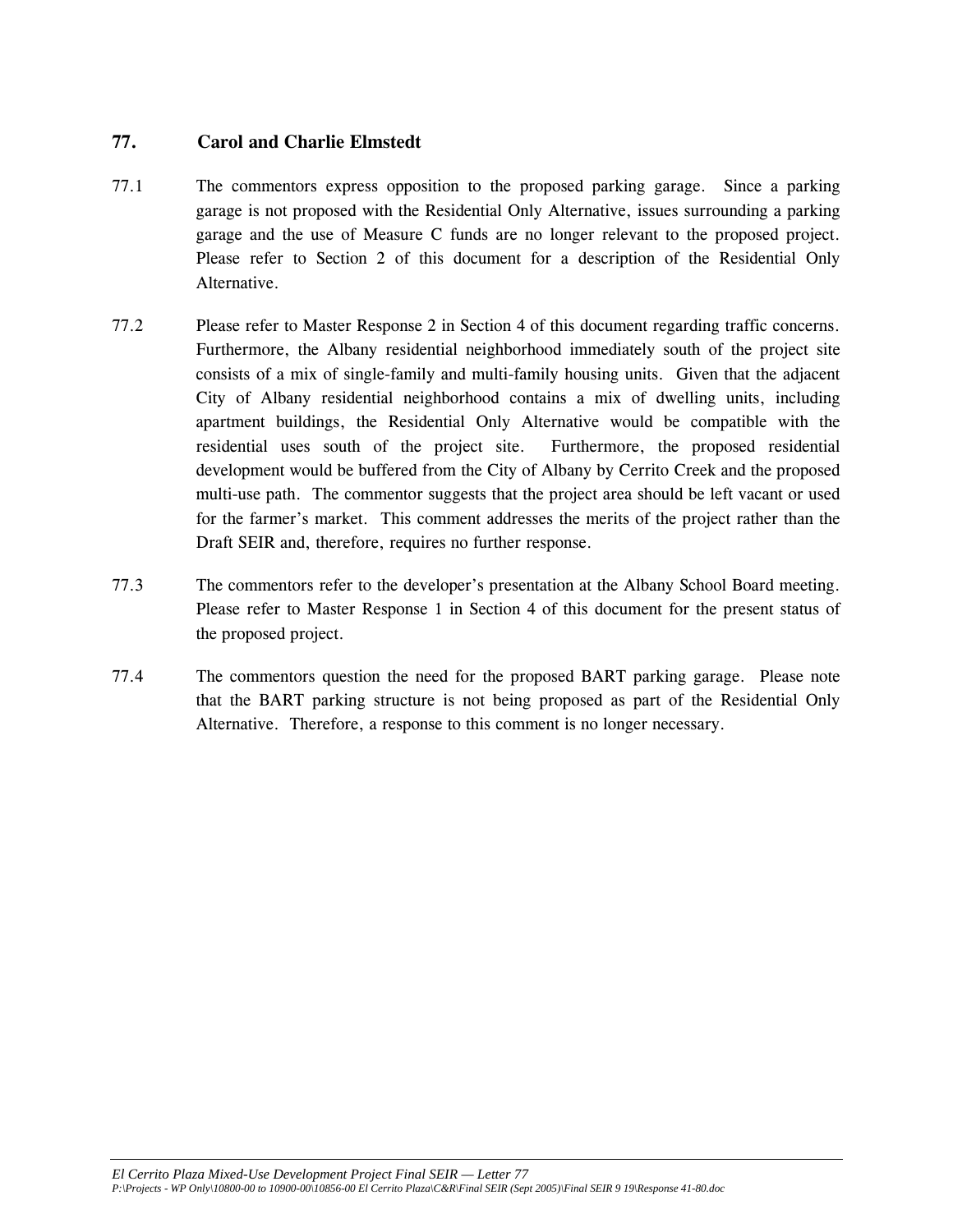### **78. Eileen Hadidian**

- 78.1 The commentor expresses concern over air quality, traffic, noise, and construction impacts from the proposed project. Please refer to the master responses in Section 4 of this document for the topics of air quality, circulation, and noise. Please note that a parking garage is not proposed with the Residential Only Alternative; please refer to Section 2 of this document for a description and analysis of the Residential Only Alternative.
- 78.2 The commentor requests the Draft SEIR analyze proposed project impacts to the neighborhoods south of the plaza in the City of Albany. The Albany residential neighborhood immediately south of the project site consists of a mix of single-family and multi-family housing units. Given that the adjacent City of Albany residential neighborhood contains a mix of dwelling units, including apartment buildings, the Residential Only Alternative would be compatible with the residential uses south of the project site. Furthermore, the proposed residential development would be buffered from the City of Albany by Cerrito Creek and the proposed multi-use path. For a complete discussion of the Residential Only Alternative's effects, please review Section 2.2 of this document.
- 78.3 This comment conveys the commentor's opinion about the project and closing Albany streets and does not address the adequacy of the Draft SEIR or the City's fulfillment of CEQA. Since the comment concerns the merits of the project and this document is intended to address significant environmental points about the project, no further response is necessary. However, the merits of the project are important and may be discussed at upcoming Planning Commission and City Council hearings on the project. The commentor is invited to express opinions about the project at those meetings.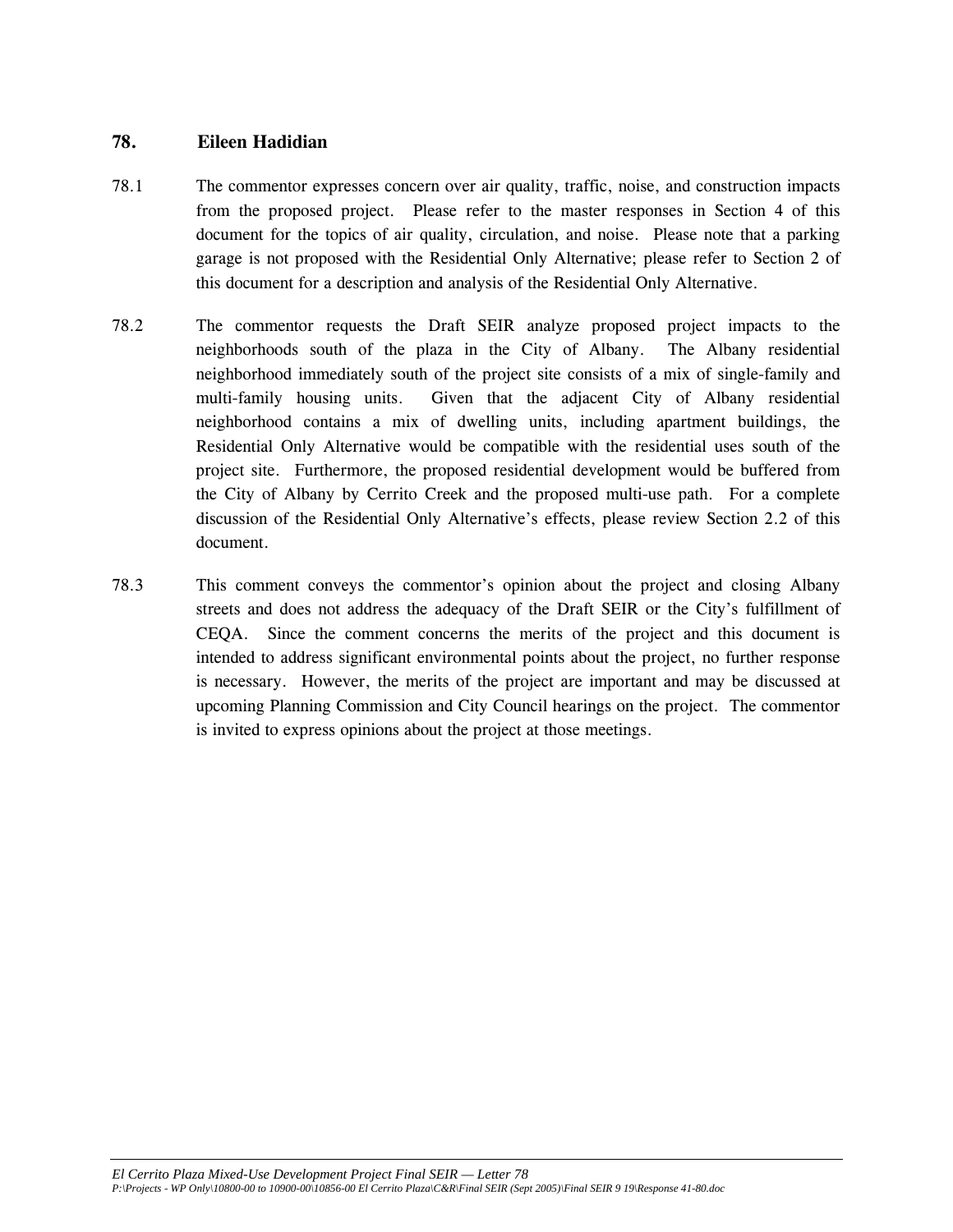## **79. Victoria Nelson**

79.1 The commentor is concerned about traffic impacts from the proposed project. Project traffic is expected to use Evelyn Avenue and Talbot Avenue as the most direct routes to Brighton Avenue. The project traffic would cause no significant congestion, so no diversion of existing traffic is expected. Cornell Avenue would not experience a substantial change in traffic as a result of the proposed project.

> The project would not generate a substantial amount of traffic compared to background traffic. The project as currently proposed would generate a maximum of 78 trips spread over a peak hour using a variety of routes. This period may not coincide with peaks in other uses in the area, but it is the maximum amount of hourly traffic that would be generated by the project. This trip generation is conservative because it is assumed that none of the project-related trips would use BART or other transit. Still, this traffic represents just over one additional vehicle per minute. During other periods, the amount of project-generated traffic would be even less than one vehicle per minute.

> The volumes of traffic generated by the currently proposed project do not represent a significant impact to pedestrians. The highest concentration of project traffic would occur at the intersections of Evelyn/Brighton and Talbot/Brighton. Even with the project, the traffic levels at these intersections would still remain less than currently exists at Cornell/Brighton, where pedestrian safety has not been a particular concern. Students walking along Brighton Avenue would therefore experience less conflicting vehicular movement at the locations where project traffic would be generated than they do at an existing location where no hazards have been reported. This is an indication that potential negative impacts to pedestrians would not result from the range of traffic volumes on these three street segments.

> While it is recognized that an increase in traffic could present pedestrians with new conflicts resulting in a significant impact, a peak increase of one or two vehicles per minute would not increase pedestrian safety impacts to a significant level.